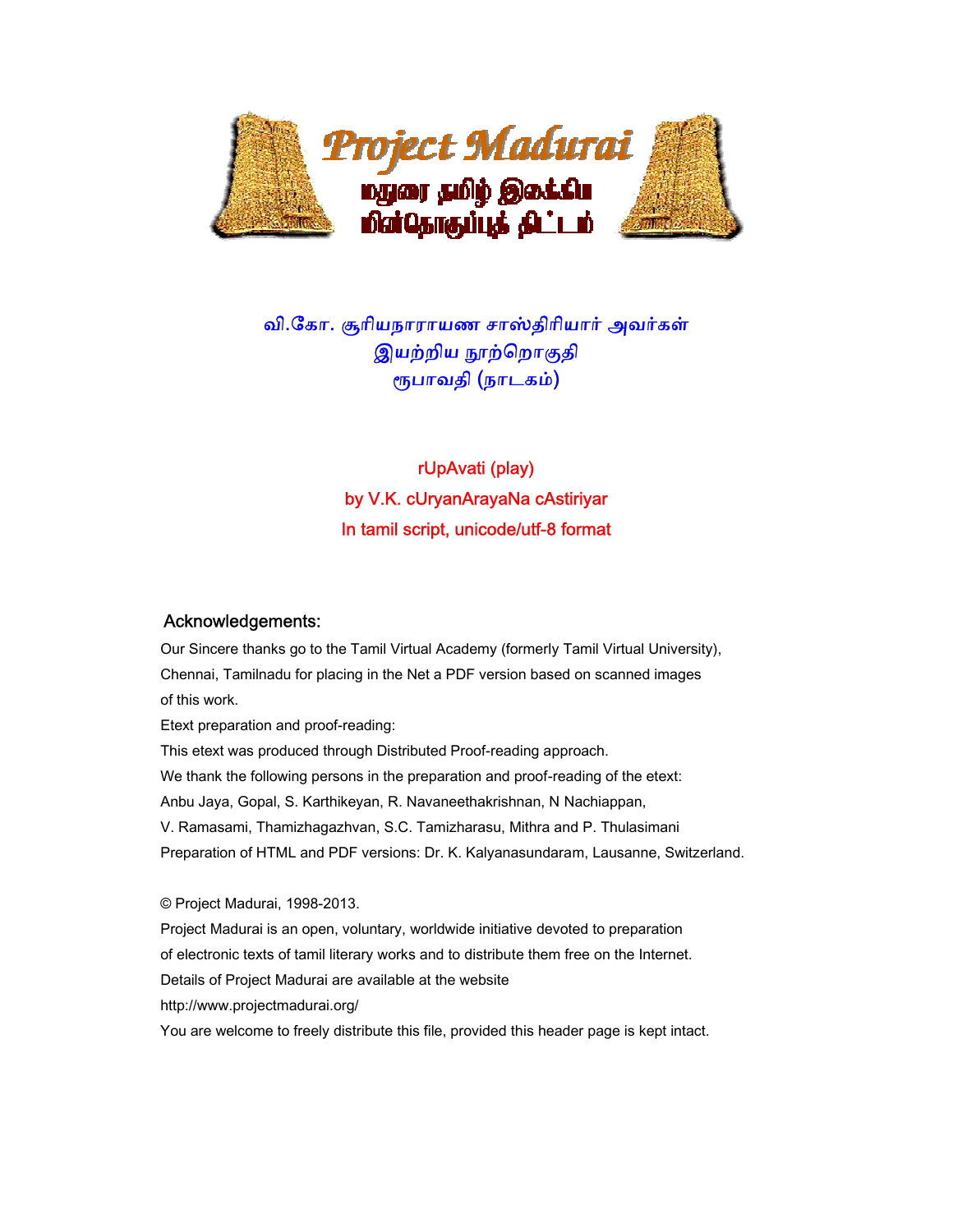வி.ேகா. சூாியநாராயண சாஸ்திாியார் அவர்கள் இயற்றிய நூற்றொகுதி -- இரண்டாம் பகுதி ᾟபாவதி (நாடகம்) "ரூபாவதி" அல்லது "காணாமற் போன மகள்"

### Dedication :

 To THE HONORABLE JUSTICE SIR S. SUBRAHMANYA AIYAR AVL., K.C.I.E. THIS DRAMA IS DEDICATED as a token of respect and esteem By the Author

--------

#### உரிமையுரை

எழுசீர்க்கழி நெடிலடி யாசிரிய விருத்தம்.

 ெசால்வளர் மᾐைரத் ெதான்னகர் மணிேய ேதாமிலந் தணர்குல விளக்ேக நல்வளஞ் சான்ற சுப்பிரமணிய நம்பிேய நியாயவான் மதிேய கல்விசேர் ரூபா வதியெனு நூலைக் களிப்புடன் கையுரை கொடுத்து மொல்வகை யுணர்தந் துட்பொரு ணாடி யுரிமையிற் கொள்ளுதி யுவந்தே.

----------------

### INTRODUCTION

 Of the time- honoured trifurcation of Tamil Literature into Verse, Music, and the Drama, the last has few or no representatives while the first and the second have many. The positive want of ancient dramatic literature has been accounted for by the lovers of Tamil in various ways, which seem more or less fabulous to those who have any tincture of English education. That the Tamil speaking people have included the histrionic art among the degraded arts of life, fit to be pursued by the wandering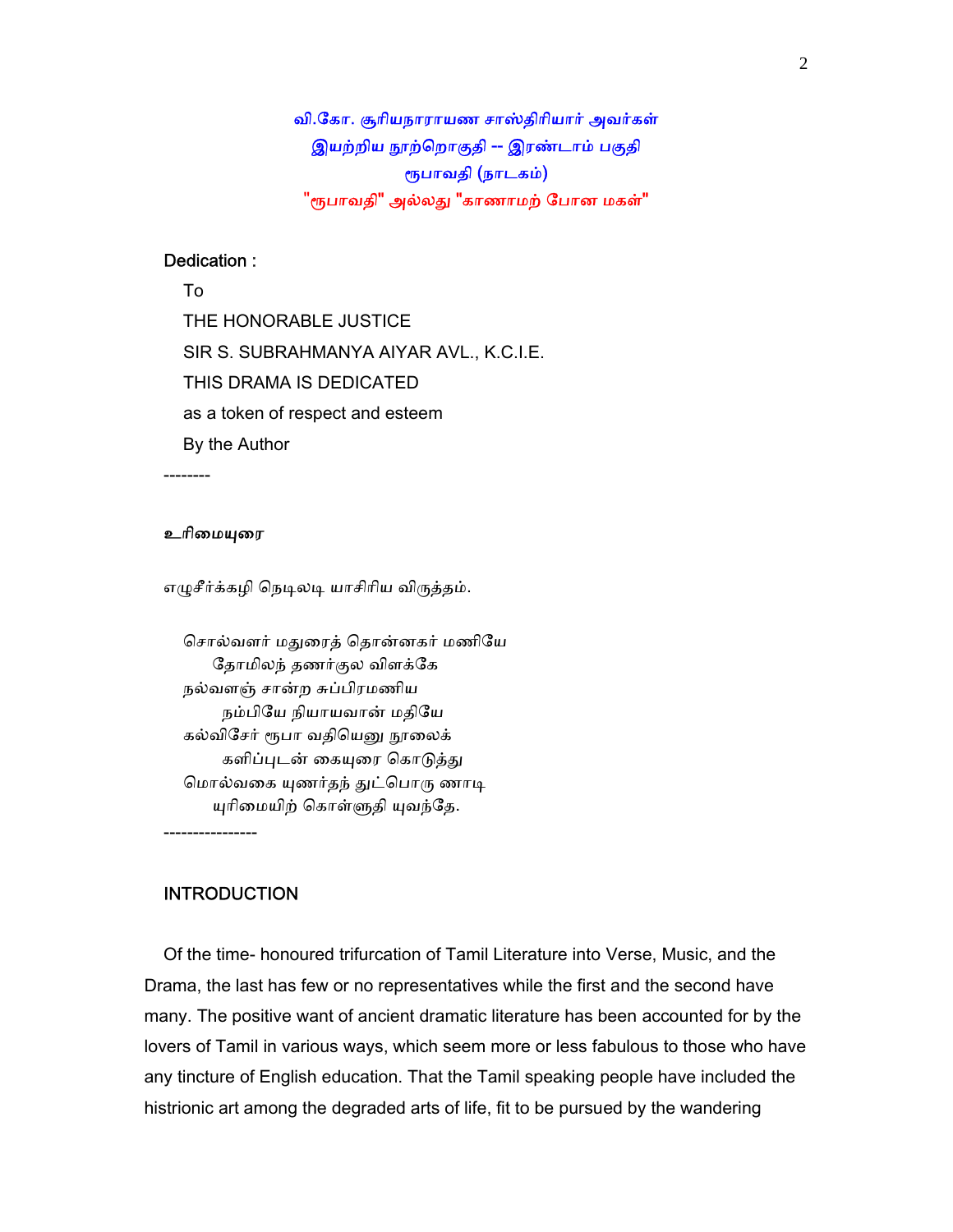nomads, or by the dregs of societies, seems to point to the conclusion that the art in due course of time have degenerated and fallen into disrepute or lacked cultivation at the hands of men of genius. In either case, any attempt I that direction in these days of western culture can not but add to the reputation of one who, with necessary intellectual equipment, energy, and zeal, devotes his nights and days to it.

 In Madras, as in the Mofussil, we often come across travelling troops of actors amusing audience with variety of plays based on the three great magazines\* of Poetic fiction, Ramayana, Bharatam, and Kandapuranam. They are for the most parts comical, and abound in vulgar conceits and voluptuous songs, gratifying to the vicious, but bearing no literary value.

 If any drama has seen the light, that mingles interest with instruction, it is the excellent Manonmaniyam, by the late\* lamented professor Sundaram Pillai, M.A., published a few years ago. Eminently classical as it is in diction, metre and matter, it is simply excellent in characterisation and plot evolution, and will do well on the boards.

 As a drama, what Manonmaiyam is in verse, Rupavati is in prose. Though it is no praise to say that both are free from the Pigeon-Tamil Which obtains so much even among the Scholars of Southern India, who however imbued with western knowledge and stirred up by Western example from their wonted lethargy to a sense of national literature, only pander to the tastes of low and the vulgar, our new-fledged writers would do well to consult, the choice and chaste direction of these two dramas if they would provide for their earnest readers opportunities of knowing what the classical Tamil is, and what great purpose it can be made to serve. Our Sastriar has in Rupavati pressed into service, whenever necessary, the facilities\* of Tamil diction, pure and unmixed, and given the reading public not only an intellectual feat but so vivid portraiture of the ways and manners of princess and people of the age of the literary \*Witenagement in Madura that their imagination\* cannot but be quickened, exalted, and \*ennobled. If he has succeeded in this as I verily believe he has, Rupavati fulfils the mission it was intended to fulfil Into tears of joy for, now appeared before them Sundara and Surupa stripped of their disguise and clad in their usual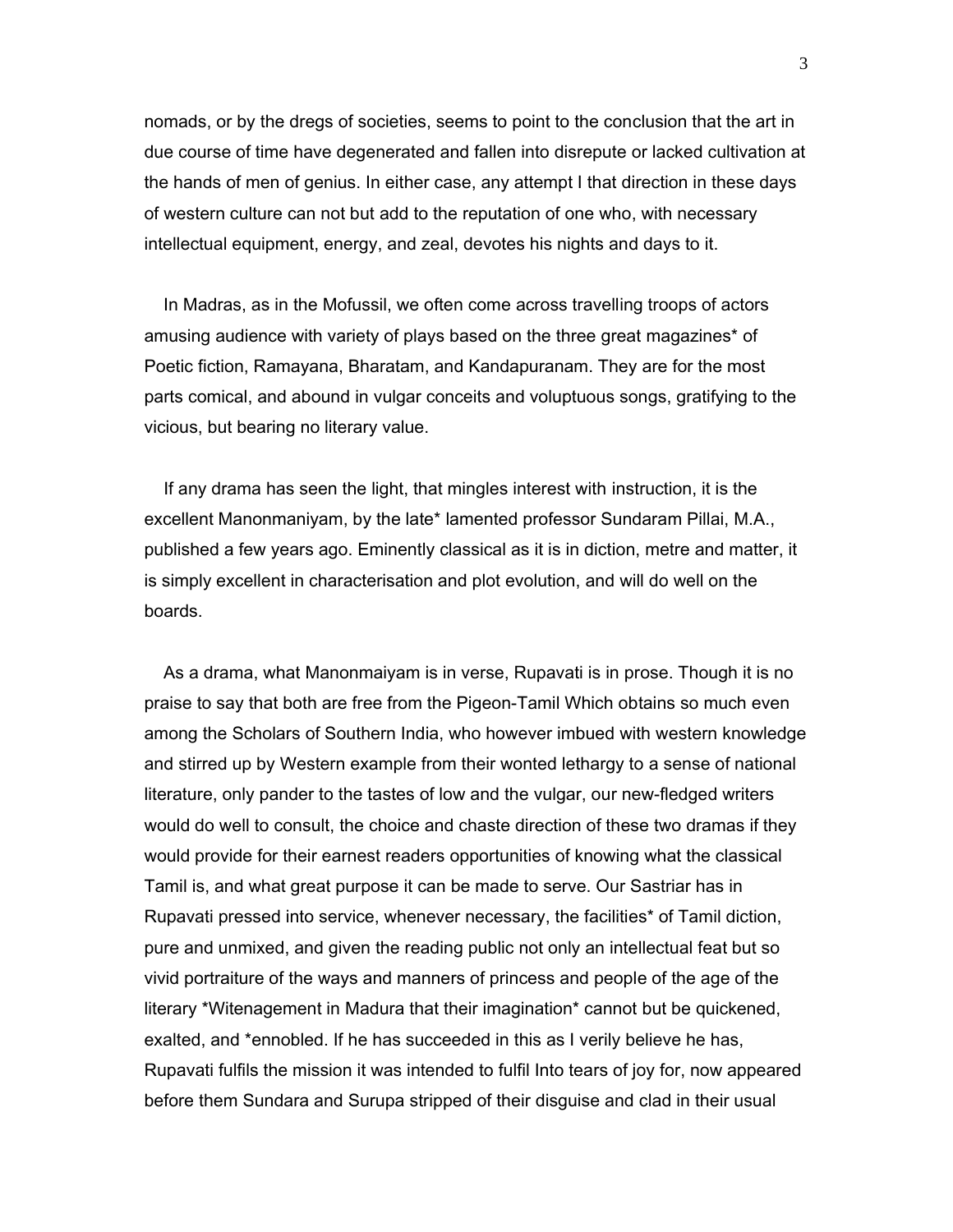apparel. Drunk with joy at the sight of their missing son and daughter, they made haste to unite the bands of those who were already united in their hearts; and Surasena, convinced of the cruelty done to Nayavachana, ordered his release and begged his pardon. Then Surasena invited Satguna, Virendra and others to his metropolis and wished that a day should be fixed for the marriage. An astrologer was consulted and the marriage of Ambujakshi, Suchila's daughter, to Sukumara and Kanakamalai to Nayavachana's son Chandramukha, were proposed. Thus three marriages had tobe celebrated. But three is a number of very bad omen, and so they arranged for the celebrations of their marriage on the day, Friday, when happily fell the sixtieth-year ceremony of the laureate of the Pandian Court, Vidhya Sagara, the guru of Sundarananda and his associates. Thus was the objection obviated and the occasion made jubiliant all around.

 "O world, thy slippery turns, Fullest foes, Whose passions and whose plots have broke their sleep To take the one the other, by some chance, Some trick not worth on egg, shall grow dear friends, And inter joke their issues"

 Rupavathi, the first fruit of the author is excellent in its own way. It contains magnificent speeches which would repay perusal and the obstacles in it and almost all poetical or have poetry in them.

 Rupavathi, the heroine, is the only daughter of Surasena. Endowed by nature with the gifts of body and mind, she falls in love with the only son of Satguna. The parents of the lovers live only for their children, and but for them their life and dominion are trills "light as air". The angelic heroine is a perfect dissembler and is well acquainted with the laws of fashion and etiquette. In Act I, Scene 2, her apparently innocent questions 'will one swoon when he weaps? To continue the narrative, and the skillful way in which she tries to draw out form her companions an unvarnished tale of her lover's character and disposition, and the sound rebuke administered to Kanakamalai for her interference while speaking amply testify to the statement. Further, she is a poetic being and often speaks verses; she appreciates music and loves songs; she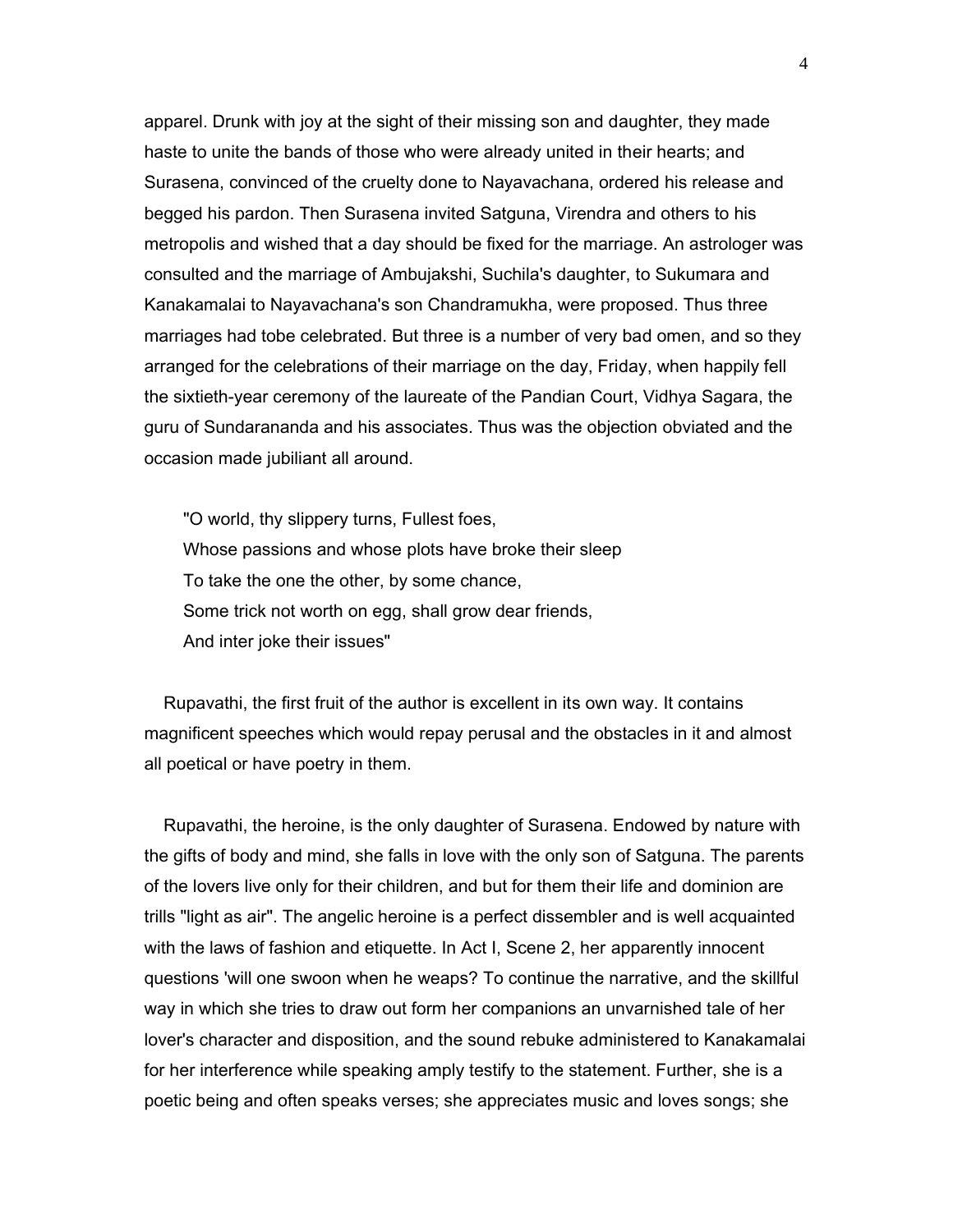exhibits the power of her tongue in the scene in which she brings down Sundarananda to agree to their instance escape; she braves all fatigues and hardships, being supported by the strength of her love; she keeps a steady reserve in the court of Chola to avoid detection. Her part, in this drama reminds us of the charming group of Shakespeare's women such as Julia, Viola, Portia, Rosalind and Imogen who, under force of circumstances assumed the disguise of male attire, What distinguishes Rupavathi most is her learning, intelligence and fidelity in love.

 Sundarananda, her lover, is a man of superior intelligence, well-educated, and well-versed in the art of war. He is a Dhirodatta, to use the expression of the Sanskrit dramatistik, and, in the language of Suresena, he is an incarnation of meekness and gentleness, and is a poet as well as a songster. His learning is manifest in his explanation of the name Thiruvappanar and in his reference to Ahapporul ilakkanam (Act III, scene 6). The most remarkable trait in his character, besides his love to God, is his great attachment to his parents, of which he thinkswith pious affection and tearful eyes, when they are doomed to suffer the hardships of exile and when he is himself oppressed by the pangs of love. Another noble trait in him is his gratefulness to his benefactors.

 Satguna, his father, is an incarnation of virtue. Full of piety and calm in judgement, he is loved by his subjects as well as by his enemies. His wife, Sundari, is a good match for him in every respect.

 Suchila, his dutiful minister, is a subtle psychologist and sees through Surasena. He is convinced that virtue will triumph independent of extraneous aid. His ministerial tact is manifest in the scene where he negotiates peace between Surasena and Virendra.

 Surasena, father of the heroine, is rough, rude and ravengold. His conquest has, as his daughter says, made him amibitious and hardened his heart. He would yield to no persuation but force. It was only when his forces failed that he conferred with his minister. The only redeeming point in his character is that he is capable of remorse,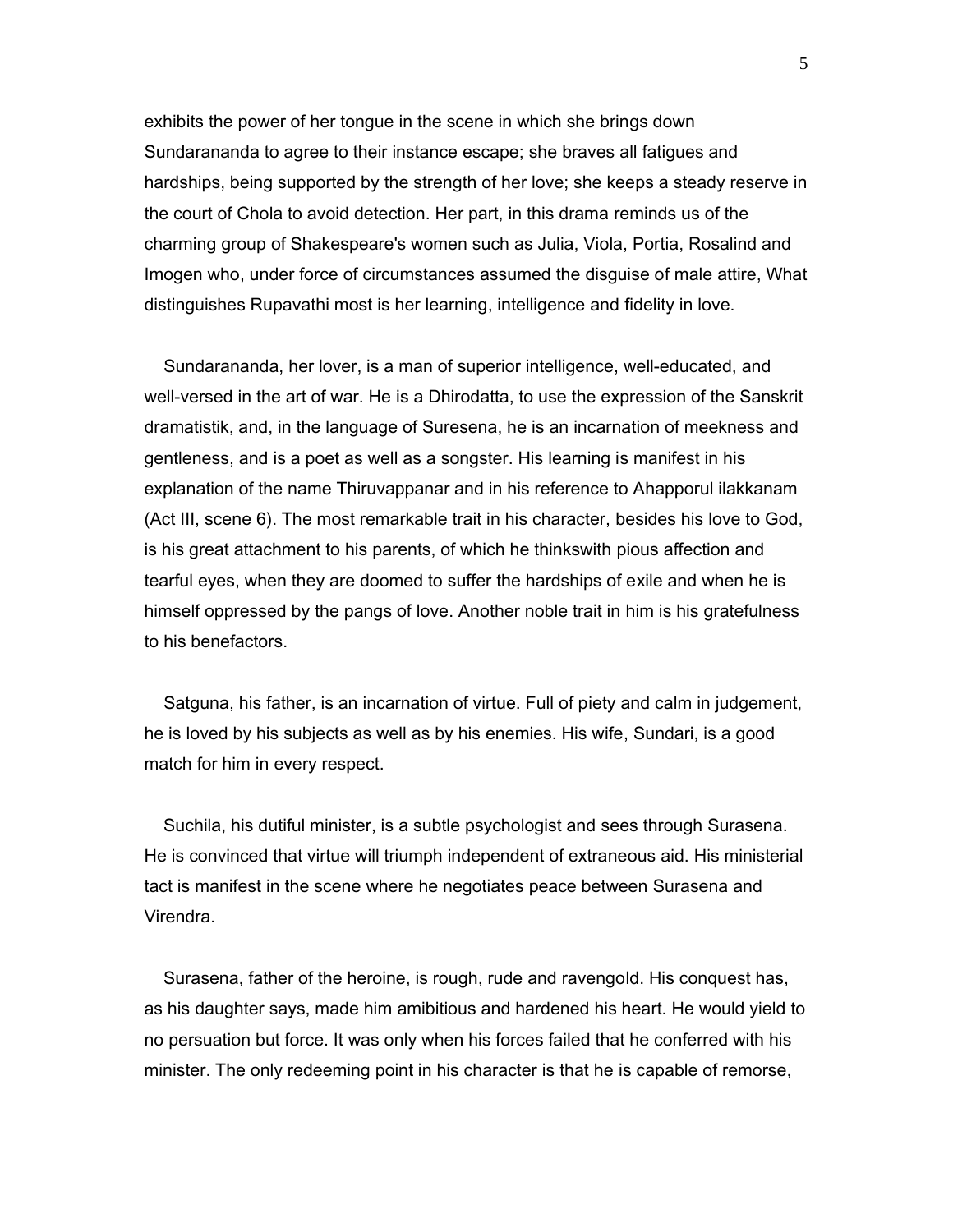and it is probably due to this fact that he is not murdered, though he richly deserved it, for his tyranny.

 Jnanadipa is a sage indeed. He is very hospitable to strangers, and his learned love is manifested in the scences where his disciple appears. Unmindful of worldly honours, he rebukes prince and peasant alike for their folly.

 Vidya Sagara, the ocean of learning, is the Guru to the Prince and his associates. All rever him for his wisdom, and quote his verses and sign his songs most of all , Ambujakshi a clever songstress. The scene in which he figures before Surasena and thunders forth his highly eulogistic verses commemorating Surasena's late victory followed by his learned interpretation thereof, is comical enough, when viewed in the light of his question, 'Am I to be beaten?'. But this apparent inconsistency illustrates a not uncommon occurrence among human beings, viz., that when fear overtakes a man, his learning quits him and his faculty of argumentation is at a stand.

 Chandramukha and Sukamara, are the companions of the Prince to whom they are firmly attached. The former relies upon experience and human effort for success in life while the latter resigns everything to the will of Providence. Hence these two characters represent two great schools of Philosophy.

 Imbujakshi and Kanakamalai are the two associates of the Princess. Former, a clever songstress, is shy by nature whereas Kanakamalai is petulmeddlesome. Further, the latter, thogh slightly superstitious, often nails on the head when she has to judge of character.

 The Lords appear in three of the scenes; and with Nayavachana, Surasena, they lay their heads together to plot his death. The first Lord is collected in his procedure and preaches against precipitancy in matters moment. The second Lord, rather hasty, is wise on second thoughts, and the third is a ruffian ready for immediate action and thirsting for revenge.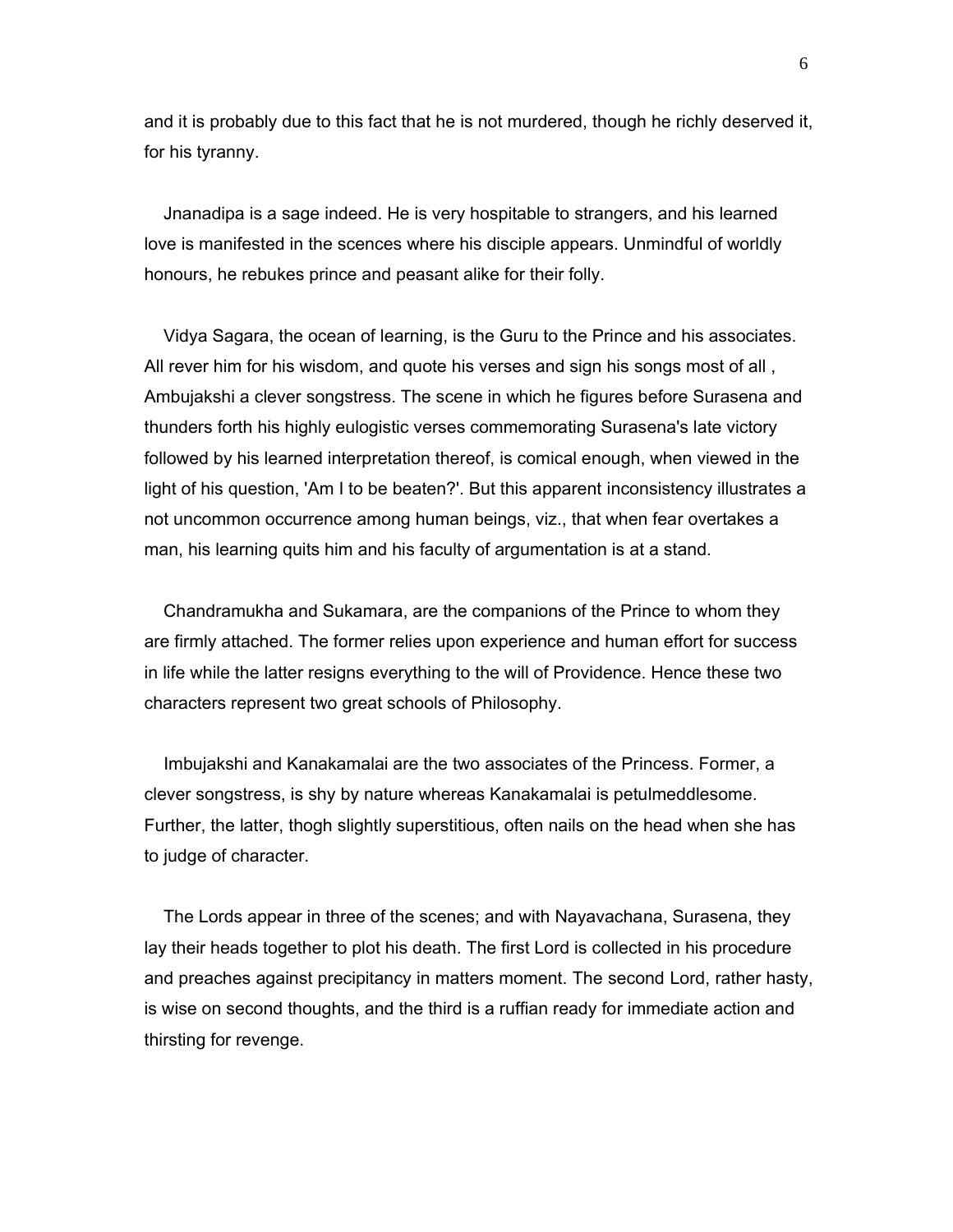Nayavachana isa man of policy. He always veneers his thoughts,f or Surasena falls out with him, and he cannot be brow-beaten when he sees tyranny prevails. When the Lords are for the assassination of Surasena, criticizes his judgement, and calmly refers the question to the decision of Sudananda, of whose superior intelligence he has a high opinion.

 Three DFreams are introduced in this play, two of them by Surasena, Kamalavallai prognosticating evil and the third by the Nurse giving a ray of the reappearance of Rupavati.

 The Epilogue is spoken by Sundarananda. In it he discourses on human and human love and rightly points out that domestic life, if rightly led, is better and productive of better results than the life of an ascestic who prefers seclusion and hates mankind.

 To conclude, The plot of Rupavati, is so simple and dexterously consistent and characterization so notable and happy, that they comine to give the pleasure of the intellectual feasts given in it. I trust that the entire play wright will continue to amuse and instruct the reading public, year after year,with some fresh creations of his own, and will reclaim the dramatic love which is highly educative in its value but much neglected by the Tamil people.

--------------------

Coimbatore, March 1902 M.S. PURNALINGAM PILLAI.

முகவுரை

சேரநாட்டரசனாகிய சூரசேநவர்மன் சற்குணவழுதி யென்ற பாண்டியராசனைத் திருப்பரங் குன்றத்திற் கருகே நடந்த போரின் கண் வென்று மதுரையம்பதியைத் தனக்கு இராசதானியாக்கிக் கொண்டு பாண்டியனையும் அவன் மனைவியினையும் காட்டில் துரத்திவிட்டு வழுதிமகன் சுந்தராநந்தனை மாத்திரஞ்சிறைச்சாலையிலிட்டு அரசுபுரிந்து வந்தான். இங்ஙன மிருக்கையில் ஒருநாண்மாலை, சுந்தராநந்தன் தான் வெளியிற் போகும் போகு தன்னைக் காக்குமாறு நியமிக்கப்பட்ட தன் றோமராகிய சுகுமார சந்திரமுகர்களோடு அரண் மனைக் கடுத்ததோர் பூங்காவனஞ்சென்று தனது ெபற்ேறார்க்குற்ற கதியிைனெயண்ணி ஏங்கினான்.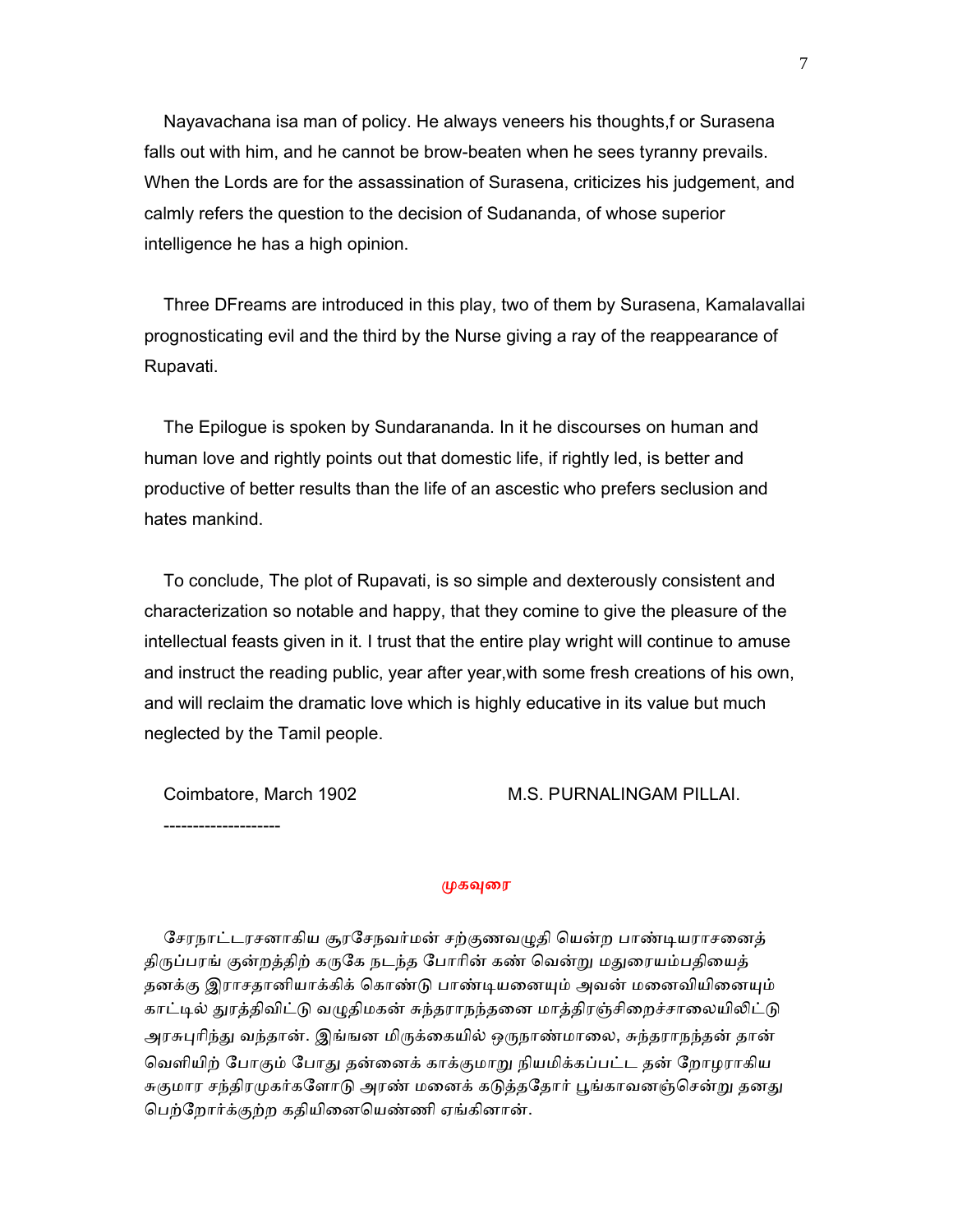அவ்வமயத்து சேரன் மகளாகிய ரூபாவதி தன்றோழிமாராகிய அம்புஜாட்சி கநகமாலைகளோடு உலாவிச் செல்பவள் சுந்தராநந்தனைக் கண்ணுற்றுக் காதல்கொண்டாள். இங்ஙனஞ் சுந்தராநந்தன்மீது காதல் கொண்ட ரூபாவதி வீட்டிற்கேகித் தன் உள்ளங்கொள்ளை கொண்ட தலைவனை நினைந்து நினைந்து உருகி ஆற்றாது நாடோறும் பூஞ்சோலைக்குச் சென்று தன் காதல னைத் தரிசித்துச் சிறிதுசிறிது ஆறா நிற்பாள். இவ்வாறே சுந்தராநந்தனும் ரூபாவதியின்மீது ெமய்ந்ேநசᾙற்ᾠ அயர்வானாயினான்.

இதற்கிடையிற் சற்குணவழுதியும் அவன் மனைவியும் காட்டில் ஒரு வேடனுதவியான் ஞாநதீப முனிவரது ஆசிரமமடைந்து முனிவராக்கினைப்படி அவ்விடம் விட்டுப் புறப்பட்டுச்சோணாடு சென்று, தஞ்சைமாநகரில் வீரேந்திர சோழன் அரண்மனையில் வதிவாராயினார். சூரசேநவர்மனோ வழுதியைத் துரத்தியது முதற் குடிகளிடம் கொடியனெனப் பேர்பெற்று வெறுக்கப் பட்டான். அதுவுமன்றி அவனுக்கு நண்பனாயிருந்த நயவசநனுஞ் சிற்சில கனவான்களோடு வர்மனைத் தொலைக்கும்வழி நாடுவனாயினான்.

மற்றைப்படி ரூபாவதி சுந்தராநந்தன் ஆகிய இவ்விருவருடைய காதலும் உரையாட்டமில்லையாயினும் வளர்பிறை போன் முதிராநின்றது. ஆயினுஞ் சுந்தராநந்தன் மட்டும் இடையிடையில் தனது பெற்றோரை யெண்ணி வருந்துவான். இப்படியிருந்து வருநாளில், தான் காட்டில் துரத்திய சற்குணவழுதியும் அவன் மனைவியும் சோணாட்டிலிருப்பதைத் தன்னொற்றறால் உணர்ந்த சூரசேகவர்மன் 'பாண்டியனுஞ் சோழனுந் தன்மீது படையெடுத்து வருவார்களாயின் தான் சிறையிலிட்டிருக்கும் வழுதிமகன் சுந்தராநந்தனைக் கொன்றுவிடுவது என்று தனக்குள்ளே தீர்மானித்துக்கொண்டான். இவ்வண்ணம் இவன் தீர்மானித்ததை உணர்ந்த இவன் மகள் ரூபாவதி தன் காதலனாகிய சுந்தராநந்தனுக்குத் தன் தந்தையின் அந்தரங்க எண்ணத்தையும் சுந்தராநந்தன் தன்னை வந்து மறுநாளிரவிற் காணவேண்டு மென்னுந் தன் விருப்பத்தையும் ஒரு கடிதத்தில் வரைந்து பின்னர்த் தான் தனது நாயகனிருக்குஞ் சிறைச்சாலையின் இரகசிய வழிப் பூட்டின் திறவுகோலையெடுத்து அந் நிருபத்தின்கண் வைத்துச் சுருட்டித் தன் தலைவனது சிறைச்சாலைக்குள் எறிந்தாள். அதன் பிறகு சுந்தராநந்தன் கடிதங்கண்டு இவ்வாறு செய்தவள் ரூபாவதியேயென்று தெளிந்து பிற்றைநாளிரவில் வெளியிற் போந்து தன் தலைவியின் ஆணைப்பிரகாரம் அவளைக் காண்பான் விழைந்து நிற்புழி, ரூபாவதி ஆண்வேடம் பூண்டுவந்து தனது அருமைத் தலைவனைச் சந்தித்து அவனோடு வாதாடிக் கடைசியில் அவனை உடன்போக்கிற்கு இணக்கியபின், இருவருஞ் சேர்ந்து மதுரைமா நகரைவிட்டுப் புறப்பட்டு வைகறைப் போழ்தின் ஞாநதீபரது ஆச்சிரமமுற்றுச் சற்றிளைப்பாறிய பின் மீட்டும் புறப்பட்டுச் சோணாடடைந்து சுந்தர சுருடர் என்னும் வேற்றுநாமங்களோடு அவ்விடம் இருப்பாராயினார்.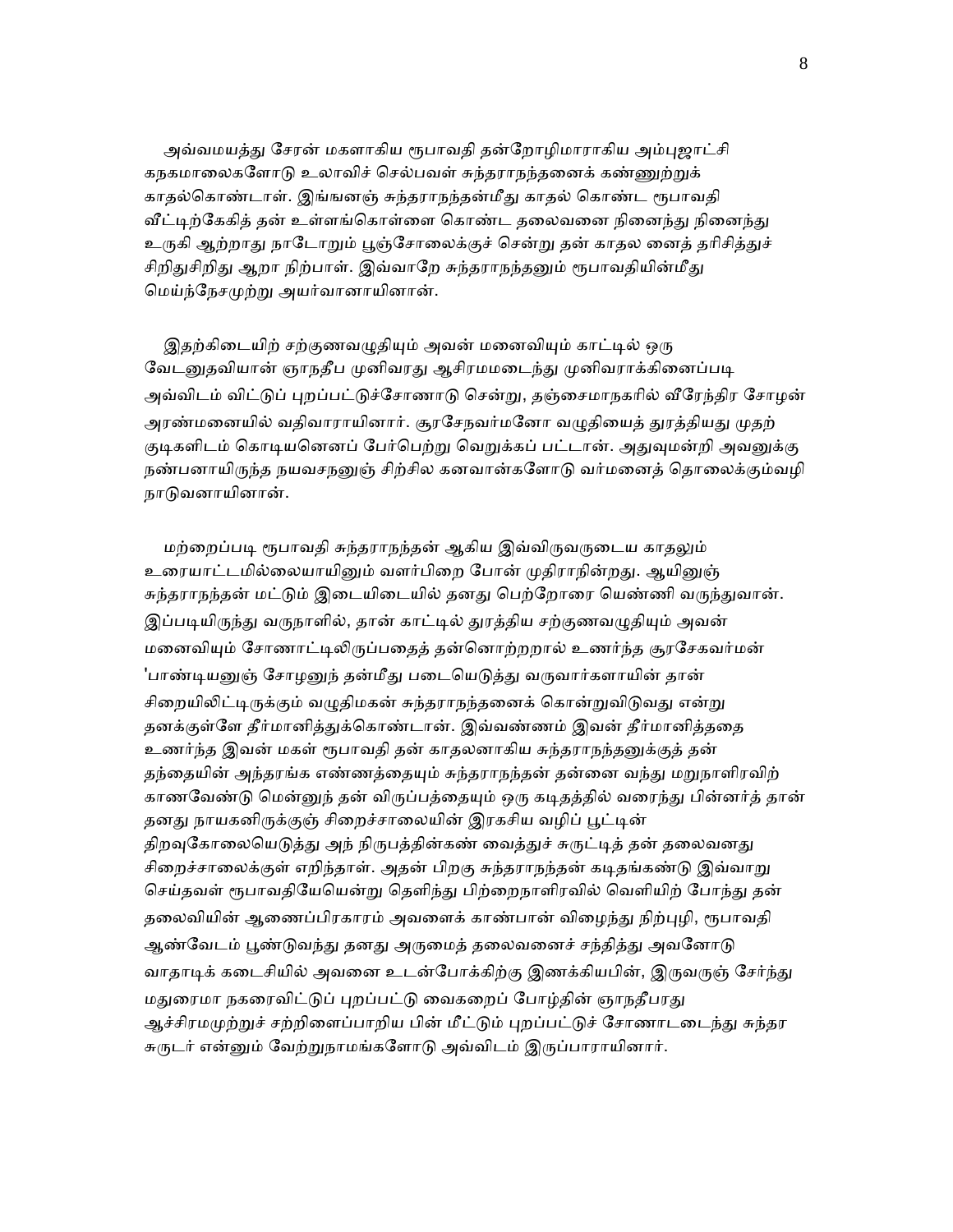இது நிற்க. பொழுது புலர்ந்தபின் சிறை காவலாளர் சுந்தராநந்தனைக் காணாது கவலை கூர்ந்து, பிறகு 'அவன் சிறை மதிலேறிக் குதித் தோடினன் ஆதலின் கொல்லப்பட்டான்' என்றொரு பொய்க் கதை கற்பித்து வருமனை நம்புமாறு செய்தனர். அதன்பின் வருமன் அந்தப்புரஞ் சென்று ஆண்டு அரற்றாநிற்கும் கோமள வல்லி செவிலிகளின் மூலமாய்த் தன்மகள் ரூபாவதியைக் காண வில்லை என்பதை உணர்ந்து எங்குந் தேடியும் அகப்படாமையால் 'இந்நாட்டாரே தன்மகளை இரவிலெடுத்துச் சென்று கொலைபுரிந்தனர்' என்று துணிந்து ஊரிலுள்ளாரையெல்லாம் ஒறுக்கப் புகுந்தான். தனது நண்பனாகிய நயவசநன் மீதும் ஐயமுற்று அவனைச் சிறைப்படுக்கினான்.

இவ்வாறு வருமன் செய்யும் அநிதங்களைப் பொறுக்க மாட்டாது சனங்கள் வருந்தா நிற்பச் சின்னாட் கழியலும், சோணாட்டிலிருந்து தந்திர தீரனென்னும் ஒரு தூதுவன் போந்து பாண்டி நாட்டை வழுதியினிடம் ஒப்பிக்குமாறு செப்ப, வருமன் அதற்கிணங்கானாய்ப் போர்வேண்டித் தானும் தனது கருவூர்ப் பதியின்கணுள்ள போர் வீரரை அழைத்துக்கொண்டு மதுரை வருமாறு ஆளனுப்பினான். கருவூர் சென்ற சேவகன் வருமுன் வழுதியுஞ் சோழனும் படையொடு வந்து வைகையாற்றின் வடகரைக்கண் தங்கினர். சுந்தரனும் ஒரு வியூகத்தலைவனாக வந்திருந்தான். அதன் பிறகு கருவூர்ச் சேவகன் வந்து 'அவ்விடத்திற் சேரன் மந்திரி இராசோபாயருக்கும் வழுதி மாமனார் வீரமார்த்தாண்டந் தொண்டைராசருக்கும் யுத்தம் நடந்து கொண்டிருத்த விற்படைவீரர் வருதற்கில்லாது போயிற்று' என்றான். இது செவிசாத்திய வருமன் தன் மந்திரியாகிய சுசீலனை விளித்து ஆலோசித்து முடிவிற் சமாதானஞ் செய்யுமாறு தானுஞ் சூசிலனும் மெய் காப்பாளரொடு சோழன் பாசைறக்குச் ெசன்றார்கள்.

இங்ஙனம் அவர்கள் சென்று சோழன், வழுதி, முதலாயினாரோ டெல்லாம் உடன்படிக்கையுன் நிபந்தனைகளைக் குறித்துப் பேசி முடித்தபின், வழுதியும் வருமனும் தங்களுக்கு நேரிட்ட மக்களிழவென்னும் தௌர்பாக்கியத்தினைப் பற்றி இரங்கிக் கொண்டிருக்கும் பொழுது, இதுகாறும் மாறுவேடம் பூண்டு சுந்தரன் சுரூபன் என்று மாறுபெயருங் கொண்டிருந்த சுந்தராநந்தனும் ரூபாவதியும் தத்தமது மாறுவேடம் நீத்து உண்மை யுருவத்தொடு வெளிப்பட்டு முறையே வழுதியையும் வருமனையும் வணங்கி நின்றார்கள்! உடனே ஆண்டுக் குழீஇ யிருந்தோர்களெல்லாம் இக்காட்சியினைக் கண்டு பேரானந்தமுற்று எம் ஆலவாய்ப் பெருமானது அருளை வியந்து துதித்தனர்! அப்பொழுது யாவரும் நண்பராயினார். வருமனும் தனது காணாமற்போன மகளை மீட்டும் பெற்றமையாற் கழிபேருவகைபூத்து அவ்விருவரது மணவினை முடித்தற்குரிய முயற்சிகள் செய்யத் தொடங்கினான். இதனுடன் நாடகம் முடிகின்றது.

முதற்பதிபிற் போலாது இப்பதிப்பிற் பாத்திரங்களின் அயல் புகட்கேற்ற சொல்வழக்கும் நடைவேறுபாடும் சிற்சில திருத்தங்களும் புதிய செய்யுட்களும் அமைக்கப்பட்டடுளவாமாறு யாவருங் கண்டுபோற்றுதற்குரியது. சிற்சில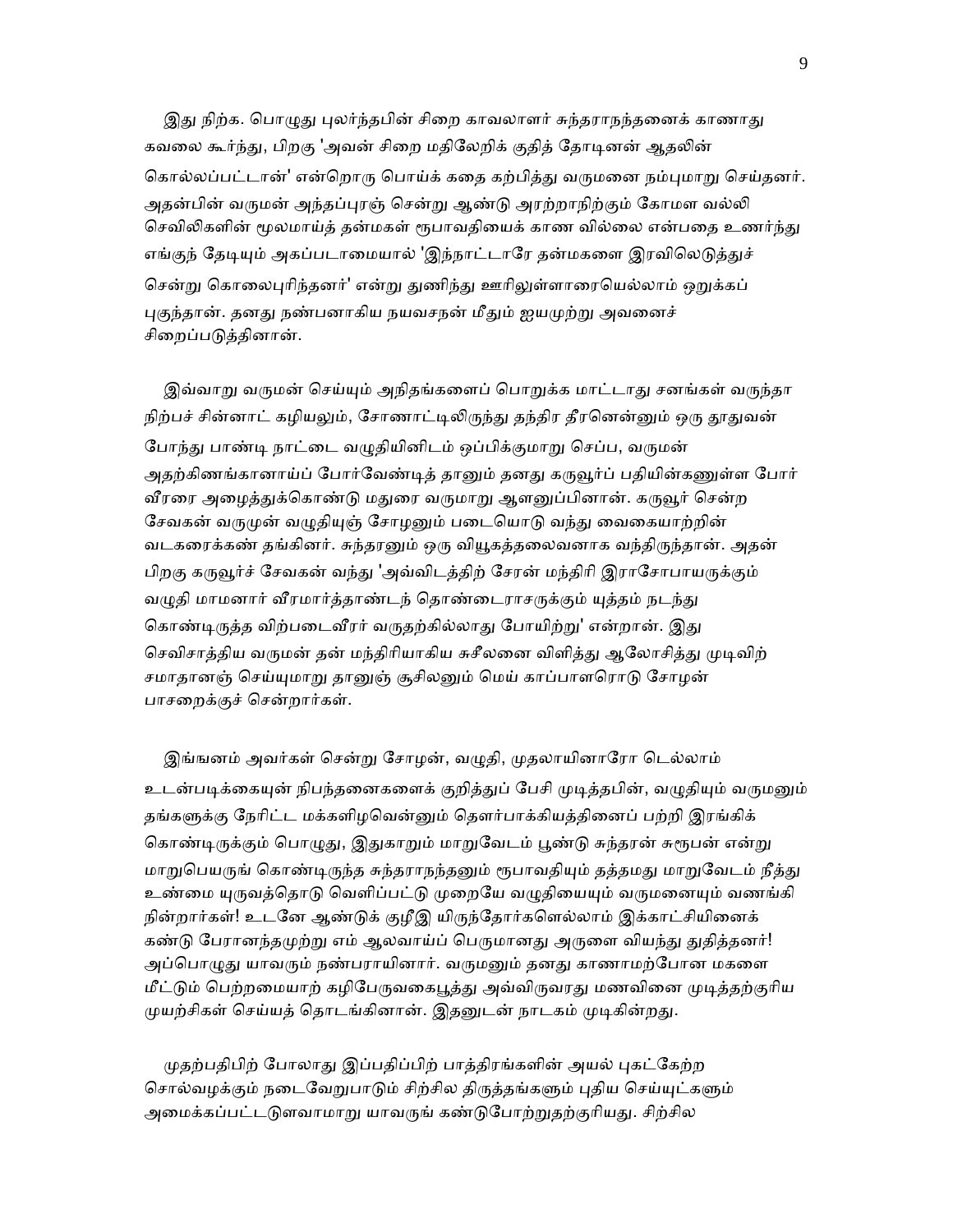செய்யுட்களிற் பாடபேதங்களுஞ் செய்திருக்கின்றனம். பலவகையினும் இந்நாடகம் எமது நாடகவியலோடு ஒத்தியங்குமாறு காண்க.

இந்த நாடகமானது மன்மத வருடம் ஆடி மாதம் முப்பத்திரண்டாந்தேதி வியாழக்கிழமையன்றிரவு, சென்னை வித்தியாபிமான சங்கத்தார் மூலமாய் அரங்கேற்றப்பட்டது. இதன் கட்குற்றங் குறைகள் இருக்குமாயிற் பேரறிவுடையோர் பிரியத்தோடும் அவையிற்றினைத் திருத்தி எம்மீது கிருபை புரிவாராக.

வி. ேகா. சூ.

---------------------------

### பாயிரம்

 விநாயகர் வணக்கம் கட்டளைக்கலித்துறை பொற்புறு ரூபா வதிகாதை தன்னைப் புகழ்மிகுந்த நற்பய னாடக மாப்பைந் தமிழி னவிலுதற்குச் சிற்பர வள்ளலெஞ் சிந்தா மணியன சித்திதருங் கற்பக யானை சரணார விந்தங் கருதுவமே.  $(1)$  சுப்பிரமணியர் வணக்கம் வஞ்சிவிᾞத்தம் உலவுசெ லுயர்திணைக் குரியனைக் கலவடி யவரருட் கடலினைக் குலவுற் புலவயிற் குமரனைக் கலையுணர் புலவனைக் கருதுவாம்.  $(2)$  நாமகள் வணக்கம் கலிவிருத்தம் கன்னிᾟ பாவதி காைத ெசாற்றிடச் சொன்னயம் பொருணயந் தோன்று நூல்பல பன்னுறு புலவர்நாப் பயிலும் பாமயில் ெபான்னᾊத் தாமைர ேபாற்றி வாழ்குவாம். (3) நடராசர் வணக்கம் கலிநிலைத்துறை

 உலக ெமன்ᾔெமார் நாடக சாைலயி ᾔயிரா மலகி லாநடர் தங்களை\* யதுதிந மாட்டி யிலகு சூத்திர தாரனா மிறைவனை யெமது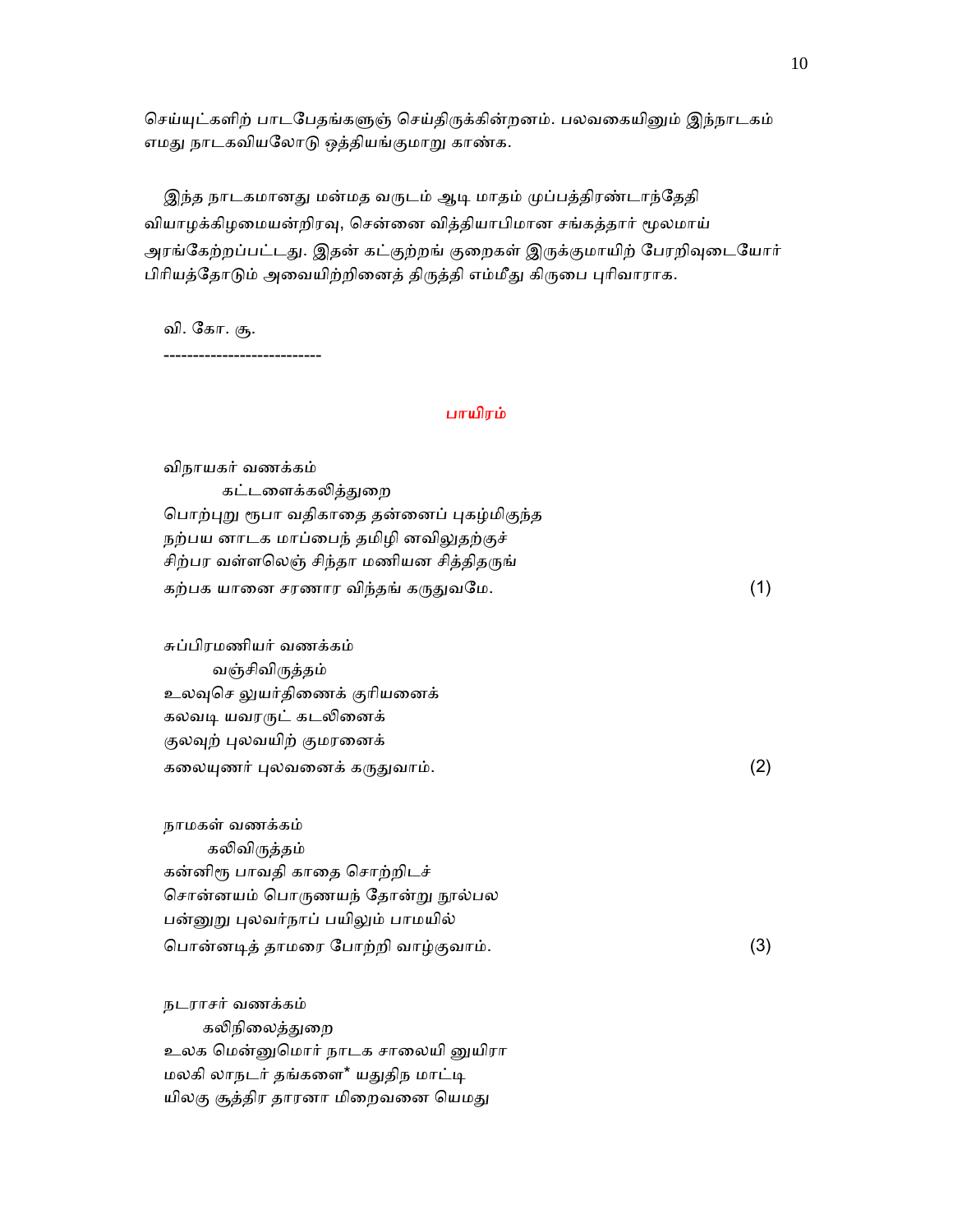தைலவ னாநட ராசைனத் தாண்மலர் பணிவாம். (4)

--------------------------

### நாடக பாத்திரங்கள்

- 1. சற்குணன் : பாண்டியநாட்டுப் பூர்வராசன்.
- 2. சூரசேநன் : தற்காலத்துப் பாண்டிநாடாளுஞ் சேரன்.
- 3. ᾪேரந்திரன் : ேசரணாட்டரசன்.
- 4. சுசீலன் : சூரேசனன் மந்திாி.
- 5. நயவசநன் : ஒரு கனவான்; சூரசேநனது நண்பன்.
- 6. சுந்தராநந்தன்: சற்குணன் மகன்; ᾟபாவதி காதலன்.
- 7. சுகுமாரன் : சுந்தராநந்தனᾐ நண்பன்.
- 8. சந்திரழகன் : நயவசநன் மகன்; சுந்தராநந்தனது நேசன்.
- 9. வித்தியாசாகரர் : பாண்ᾊயநாட்ᾊல் ஒᾞ தமிழ்ப்ᾗலவர்.
- 10. ஞாநதீபர் : பாண்டியநாடடுத்த வனத்தில் ஒரு முனிவர்.
- 11. ஆன்மநாதர் : ஞானதீபரது சீடர்.
- 12. தந்திரதீரன் : சோழன் தூதுவன்.
- 13. முருகன் : மதுரையில் வையாளி வீதி காப்போன்.
- 14. சுந்தாி : சற்குணவᾨதியின் மைனவி.
- 15. கோமளவல்லி : சூரசேநவர்மன் மனைவி.
- 16. மூபாவதி : சூரசேநன் மகள்; நாடகத் தலைவி.
- 17. அம்புஜாட்சி : சுசீலன் மகள்; ரூபாவதியின் தோழி.
- 18. கநகமாலை : ரூபாவதியின் தோழி;

செவிலி, சேடியர் முதலாயினார்.

 கனவான்கள், ேவடன், ேசவகர், ேசவகர் தைலவன், காவலாளர், ெமய்காப்பளர் ᾙதலாயினார்.

### நாடக நிகழ்விடம்

-----------------------

#### ----------------

பெரும்பான்மை பாண்டி நாட்டுத் தலை நகராகிய மதுரையிலும் அதற்கடுத்த காட்டிலும், சிறுபான்மை சோணாட்டுத் தலைநகராகிய தஞ்சையிலுமாம்.

11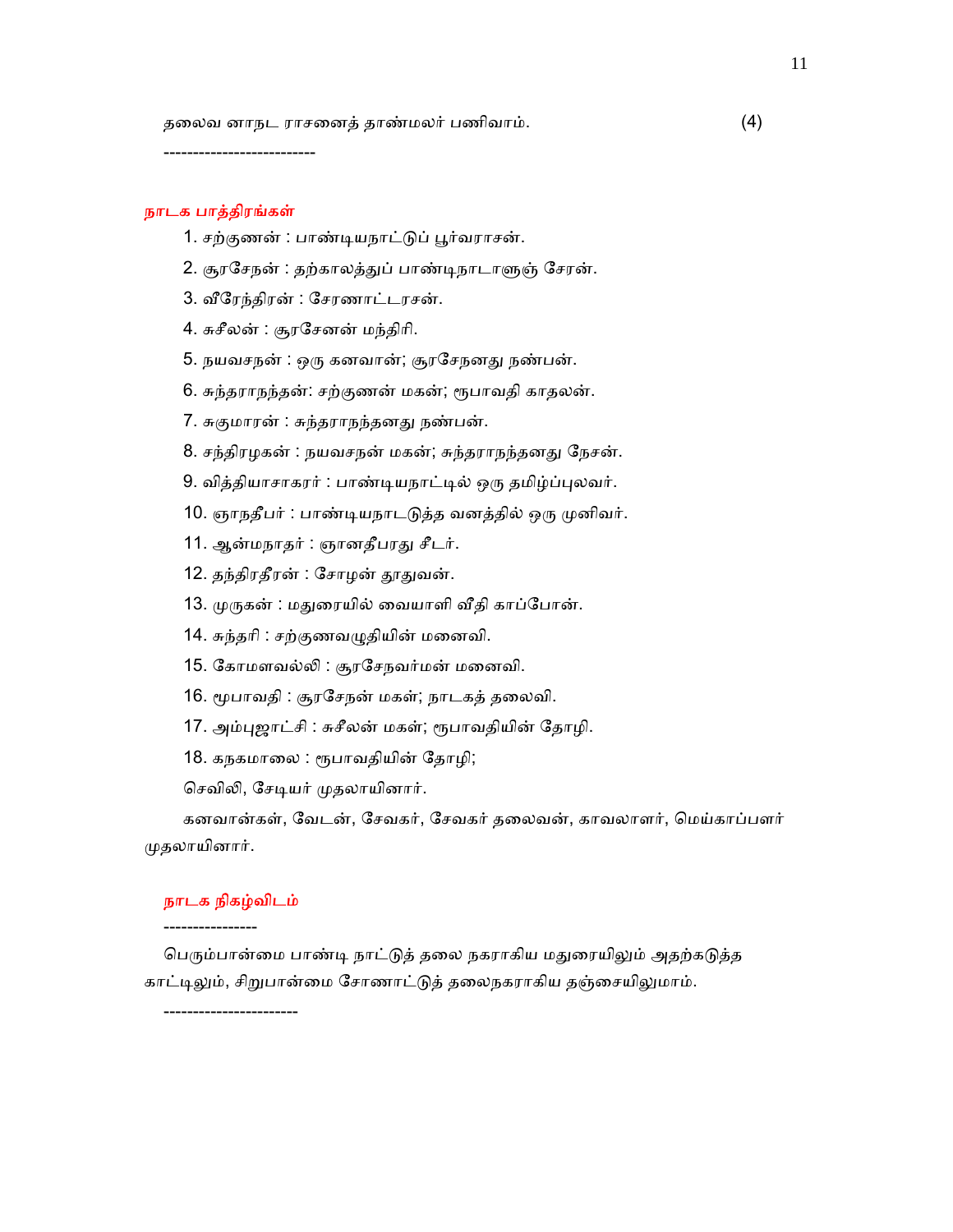# ரூபாவதி அல்லது காணாமற் போன மகள் அங்கம் - 1. முதற் களம்.

இடம்:- ஒரு பூஞ்சோலை காலம்:- மாலை பாத்திரம் :- சுந்தராநந்தன்.

சுந்தராநந்தன்: (தனக்குள்) பூக்கள் மலர்ந்து வாசனை வீசாநின்ற இச்சோலையின்-கண் யான் வந்து உலாவி மந்தமாயடிக்கின்ற இளந் கென்றற் காற்றின் சுகத்தை யநுபவிப்பதற்கு என் மனம் ஒருப்படுகின்ற தில்லை. -என் செய்வேன்! ஒரு வாரத்திற்கு முனவரையிலுங் களிப்புற்றுச் செருக்கித்திரிந்த எனது ஏழை நெஞ்சமே! யான் சந்தோஷப்படுவதை ஏன் தடுக்கின்றாய்? என்மீது சிறிது கருணை கூர்ந்து என் விசனமெல்லாம் நீங்கும்படி செய்வது நினக் கழகேயன்றோ?

(சுகுமாரனுஞ் சந்திரமுகனும் வருகின்றனர்.)

அந்தோ! பாவி மனமே! நீ துயரப்படுவதுமன்றி என்னையும் ஏன் வருத்துகின்றாய்? (அவர்கள் பின்ேன நிற்கின்றனர்.)

ஆண்டு மயில்க ளாடுவதையும், கிளிகள் பேசிக் குலாவுவதையும், நீ பார்த்தும் உனக்கு இன்பமில்லையோ? -உன்னையே உயிர்த் துணையாய்ப் பெற்ற என்னை நீ இவ்வாறு வருத்துகிற்பது தர்மமாகுமோ?

(பாᾌகின்றான்)

என்னுடன் பிறந்து மென்னை யிடர்ப்படுப் பது\*ன் றேயோ வென்னசெய் வான்கொல் பார்ப்ப லென்றுநீ வருத்து வாயோ வின்னல்செய் மனமே யின்னு மிரக்கம்வந் திலதோ வென்ற னன்னய நண்ப ரேனு கண்ணியிங் காற்றி டாரோ?  $(5)$ 

(மௌனம்)

சுகுமாரன்:- ஏ, சுந்தராநந்தா! இஃதென்னை? மிக வியப்பாயிருக்கின்றதே நின் ெசயல்!

சுந்தராநந்தன்:- என தருமையான சுகுமாரனே! யான் என் செய்வேன்? என்மீது தவறொன்றுமில்லை. என் மனத்துன்பம் நீங்கிற்றில்லை.

சந்திரமுகன்:- நீ யேழுநாளாக இவ்வாறுதான் சொல்லுகின்றாய்!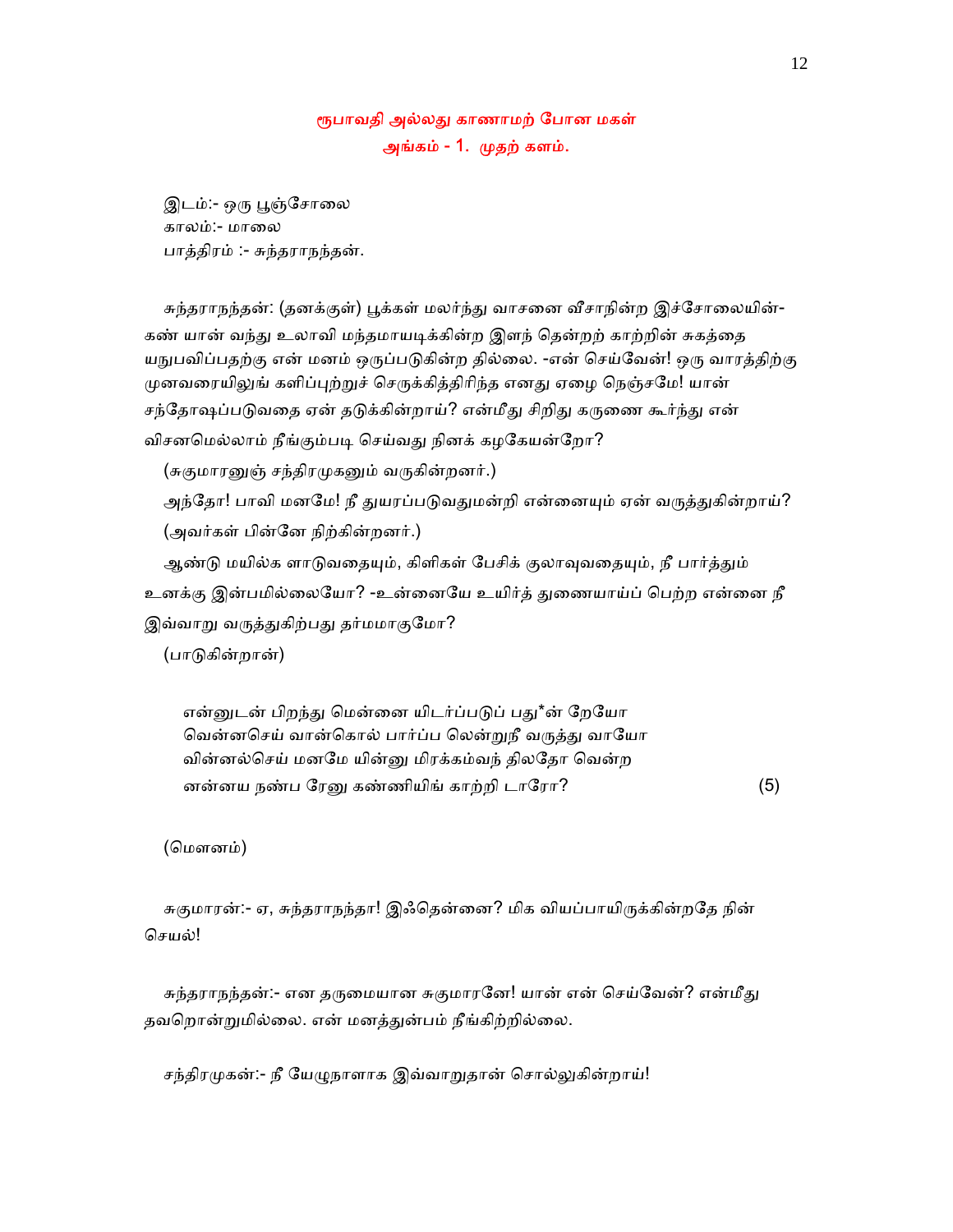சுகுமாரன்:- ஆவது ஆயிற்று. நாம் இனி யென் செய்வது? வருத்தமின்றிக் காலங் கழிப்பதன்ேறா நலம்?

சுந்தராநந்தன்:- எனது பிரிய நேசர்காள்! என் மனவருத்தம் நாளுக்கு நாள் அதிகப்படுகின்றதே யொழியக் குறைகின்றதில்லை. என்னுடைய ஊக்கமெல்லாம் எங்கேயோ ஓடிவிட்டது. என்னாற் பொறுக்கக் கூடவில்லை.

சந்திரமுகன்:- நீ கல்விகற்றதன் பயன்றானென்னை? எத்தகைய துன்பங்கள் நேரிட்டாலும், அவற்றையெல்லாம் பொறுமையுடன் சகித்துக் கொண்டிருப்பதன்றோ மேன்மையானது. எல்லாந் தெரிந்த உனக்கு யான் சொல்லவும் வேண்டுமோ?

சுகுமாரன்:- எல்லாம் வல்ல கடவுள் இன்ப வடிவானவர்; அவர் சகல காரியங்களையும் மனிதரது நன்மைக்காகவே செய்து வருகின்றனர். ஆகையால் அவரது அருளினால் நிகழ்ந்த இச்செயல்களெல்லாம் நமக்கு நன்மையினையே பயக்கும் என்பதை நீ அறியாயோ?

சுந்தராநந்தன்:- அறிேவன், அறிேவன்.

சந்திரமுகன்:- அறிந்திருந்தும் நீ வருந்துவது நேரிதோ? நீயுன் பெற்றோரை விட்டுப் பிரிந்திருப்பதனாற் பாதகம் என்ன? நீயும் அவர்களும் வெவ்வேறிடங்களி லிருந்தபோதிலும், ஒரே யூரிலே தாமே யிருக்கின்றீர்கள். அரசனும் நாம் நினைக்கிறபடி அவ்வளவு கொடியவனல்ல னென்றுங் கேள்வி. இந்நாட்களில் ஒரு நாட்டரசன் இன்னொருநாட் டரசனை வென்று அவனைச் சிறையிலிடுவது வழக்காறன்றோ?

சுந்தராநந்தன்:- அந்தோ! அந்தோ! நீவிரெல்லாம் இன்று நடந்த சமாசாரஞ் சிறிதுந் தெரியாது இவ்வாறு சொல்லுகின்றீர்களே! ஐயகோ! என்செய்வேன்! என்செய்வேன்! தெய்வமே!

சுகுமாரன்:- வெகு ஆச்சரியமா யிருக்கின்றதே! எங்களுக்குத் தெரியாத செய்தி அப்படி நிகழ்ந்ததென்னை?

சுந்தராநந்தன்:- (பாᾌகின்றான்)

புகழ்ந்துநீர் பேசும் புரவலன் றன்னா னிகழ்ந்த கொடுஞ்செய் ணீனைக்கவொண் ணாதே நீரறி யீேரா? ேநசர்காள்!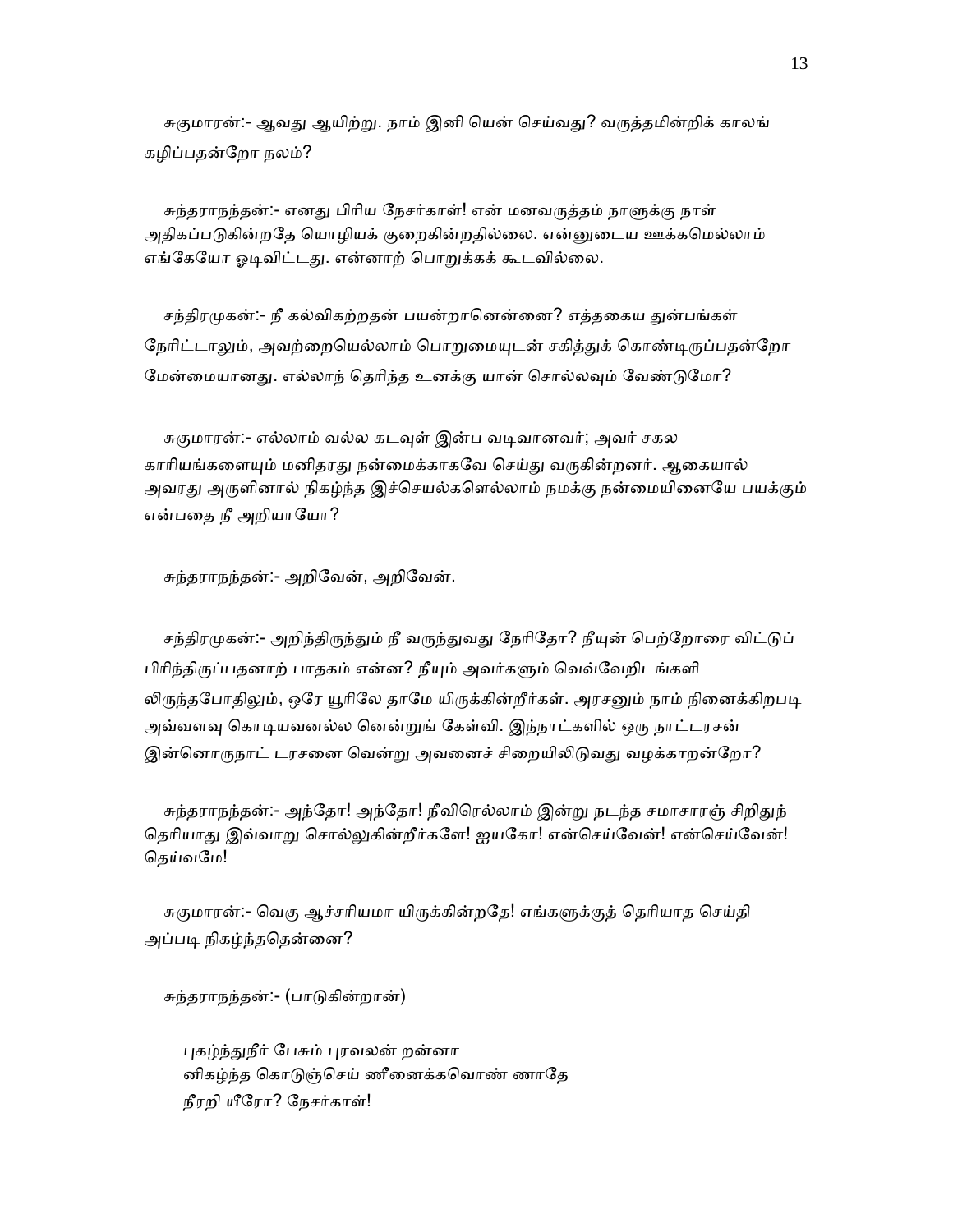| எப்படி யுமக்கியான் செப்புவல்? அந்தோ!                                                                                                                                                      | (6)  |
|-------------------------------------------------------------------------------------------------------------------------------------------------------------------------------------------|------|
| தந்தையுந் தாயினையுந் தள்ளவொண்ணாப் பருவத்தே<br>சிந்தையினிற் சிறிதேனு மிரக்கமிலாத் தீக்குணத்தோன்<br>கந்தமலர்த் தாள்களிலே காட்டிலுள முள்ளேறிக்                                               |      |
| குந்தியொரு பாலேங்கத் துரத்தினான் கொடும்பாவி!                                                                                                                                              | (7)  |
| அன்னையெனுஞ் சுந்தரியா ளரியவனத் துற்றனளோ<br>பன்னரிய பணிமொழியாள் படுத்துயர்வ தெந்தமரத்<br>தின்னிழலோ வெந்தைபிரிந் தேகியது மெல்லிடமோ                                                          |      |
| வென்னுடைய வல்வினையோ வித்துயர்ப்பட் டாழ்கின்றேன்!                                                                                                                                          | (8)  |
| மந்தகோ கிலர்தினமும் வந்துபயி லும்மினிய<br>புத்தமுதத் தேமொழியாள் புலிக்கிரையாய் விட்டனளோ<br>வித்தையெலாங் குடிகொண்ட விப்பிறந்தாம் பிரியமுது<br>மத்தரெஞ்சற் குணவழுதி யரிவாய்ப்பட் டழிந்தனரோ! | (9)  |
| தந்தையே நின்னுடைய தாமரைத்தா ணோவாவோ<br>சுந்தரியே யென்றாயே சுகநீங்கிச் சுரத்தினிடத்<br>திந்தவரை வருந் துவதற் கென்னதீங் கிழைத்தனையோ<br>வெந்தவித மென்னுயிரை யினித்தாங்கி யிருப்பேனோ!          | (10) |
| [சுந்தராநந்தன் மூர்ச்சைபோய் விழுகின்றான்.]                                                                                                                                                |      |
| இருவரும்:- இஃதென்னை! இஃதென்னை! இஃதென்னை புதுமை!!<br>[இருவரும் மூர்ச்சை தெளிவிக்கின்றனர்.]                                                                                                 |      |
| [பூஞ்சோலையின் மற்றொரு சார், ரூபாவதி, கநகமாலை,<br>அம்புஜாட்சி யிவர்கள் வருகின்றனர்.]                                                                                                       |      |
| ரூபாவதி:- அம்புஜாட்சி! இங்கே சமீபத்திலே யென்னவோ அழுகைக் குரல்<br>கேட்டதே! அஃதென்னென்று போய்ப் பார்த்துவிட்டு வருவமே?                                                                      |      |
| அம்புஜாட்சி:- ஏன், கநகமாலை! ரூபாவதிதான் பார்க்கலாம் வாவென்று<br>கூப்பிடுகிறாளே! எல்லோருமாய்ப் போய்த்தாம் பாப்பமே?                                                                         |      |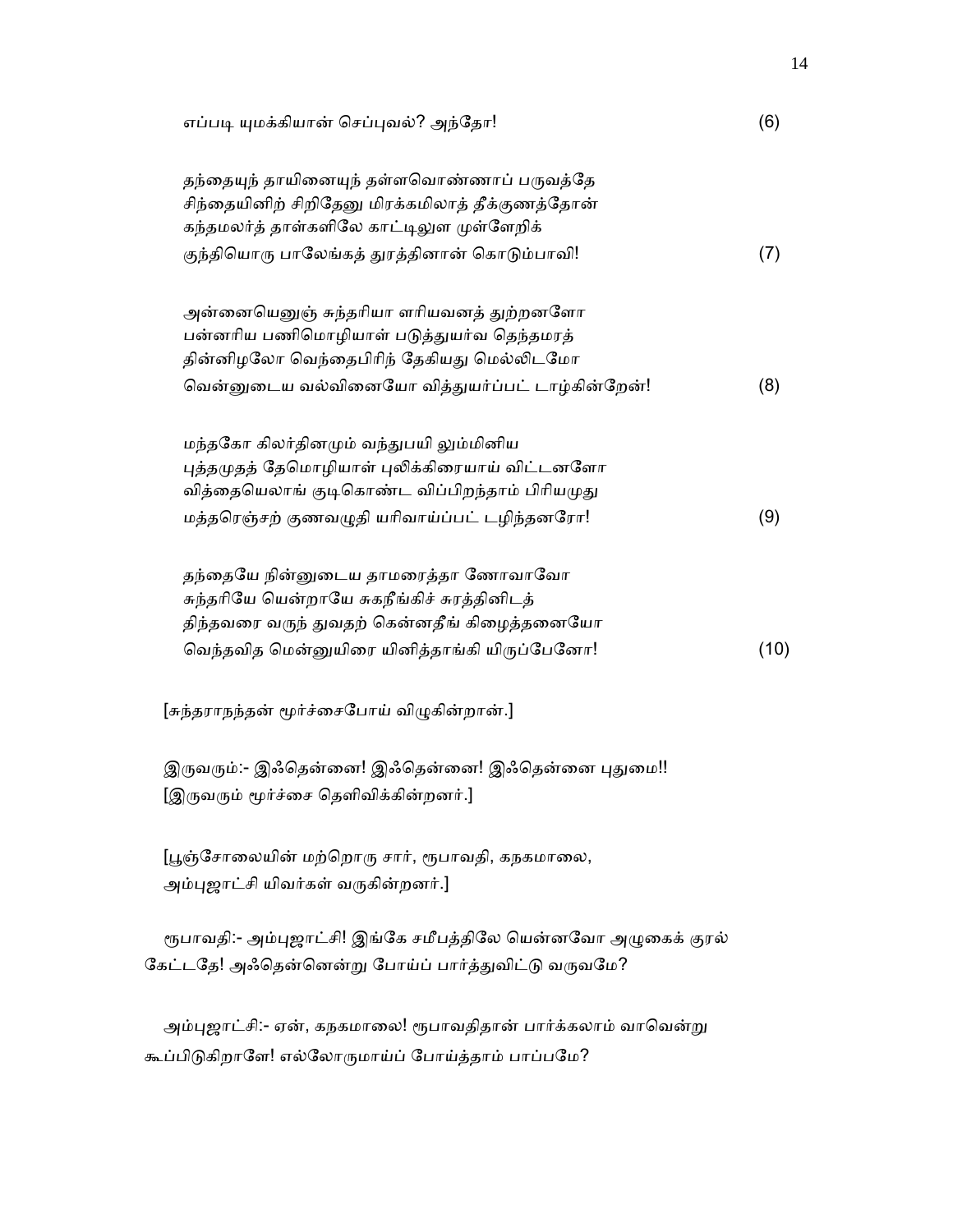கநகமாலை:- ஆனாற் சரி. நீங்கள் இரண்டு பேரும் கூப்பிடுகிறபோது நான் மாட்டேன் என்பேனோ, நான் மாட்டேனென்றாலுந்தான் விடுவீர்களோ?

ரூபாவதியும் அம்புஜாட்சியும்:- சரி, போகலாம் வா. [இவர்கள் ேபாகின்றனர்.]

சுகுமாரன்:- அப்பா! சுந்தராநந்தா! இப்படி என்மேற் சாய்ந்துகொள். ஏ சந்திரமுகா! இப்புறம் வா, சற்றுக் குளிர்ச்சியாய்க் காற்று மேலே யடிக்கட்டும்.

சந்திரமுகன்:- ஏன், சுந்தராநந்தா! உனக்கு உடம்பு என்ன செய்கிறது? [ரூபாவதி முதலானவர் வருகின்றனர்.]

 சுந்தராநந்தன்:- அம்மா! அப்பா! அம்மா!! அப்பா!! ெகாஞ்சம் ெபாᾠங்கள். ரூபாவதி:- இரு, இரு. இங்கேதான், இங்கேதான்.

அம்புஜாட்சி:- அதோ, அந்த மாதவி மரத்தின்கீழ் மூன்றுபேர் உட்கார்ந்திருக்கிறார்கள். ஒருவன் மடியிற் பேரழகுவாய்ந்த மற்றொருவன் சாய்ந்துகொண்டிருக்கிறான்! பார்.

கநகமாலை:- ஆமாம். நாம் இரைந்து பேசக் கூடாது.

ரூபாவதி:- மெள்ளச் சத்தப்படாமல் நாமிந்த மல்லிகைப் பந்தரிலேயே யொளிந்துக் கொண்டிருந்து அவர்கள் என்ன செய்கிறார்கள் என்றுபார்ப்போம் - நில், நில். என்னேவா, ேபசுகிறார்கள். ேகட்ேபாம்.

[இவர்கள் ஒளித்ᾐப் பார்க்கின்றனர்.]

சந்திரமுகன்:- என்னை இது? ஒரு நாளு மில்லாமல் இன்றைக்கு மாத்திரம் இப்படி நீ மூர்ச்சை யடைந்து எங்களை யெல்லாம் வருத்தப்படும்படி வைத்துவிட்டாய்! ஏனப்பா, சுந்தராநந்தா!

சுந்தராநந்தன்:- (சுகுமாரன் மடியை விட்டு விலகிக்கொண்டு) இதைக் குறித்து ஞாபக மூட்டாதே; என்னை யொன்றும் இப்பொழுது கேளாதே. நாம் இனிமேல், சுகுமாரா! இங்கே தாமதஞ் செய்யக் கூடாது.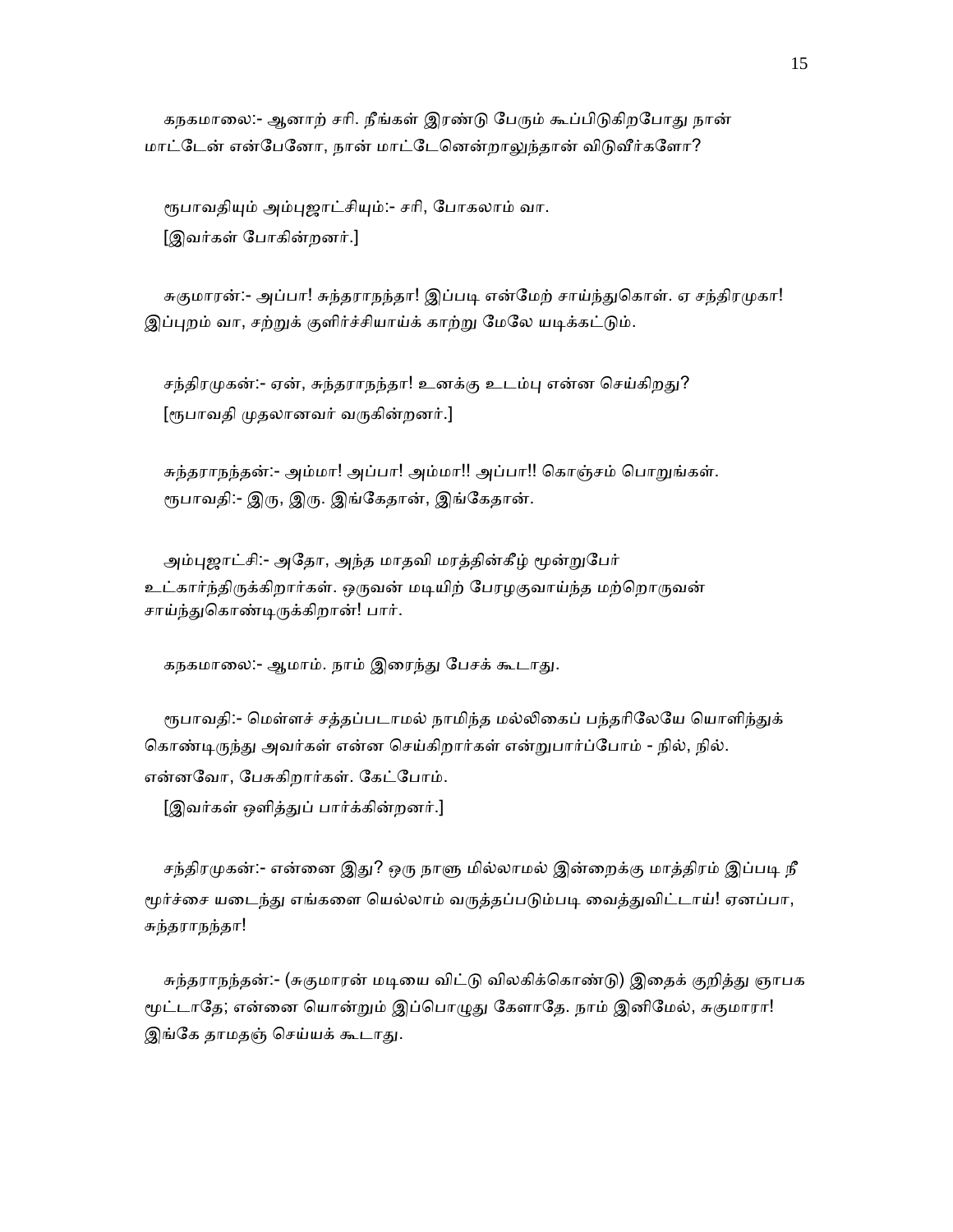சுகுமாரன்:- அந்தப் பயல் சிறைக்காப்பாளன் கொஞ்சம் நேரங்கழித்துப் போனால் அதிகமாய்த் தலைகீழாய் விழுகிறான். 'அரசனிடத்தில் தெரியப் படுத்துவேன்' என்கிறான்.

சந்திரமுகன்:- ஆமாம். சீக்கிரமாய்ப் போவோம். வாருங்கள். [சுந்தராநந்தன், சுகுமாரன், சந்திரமுகன் இவர்கள் போகின்றனர்.]

ரூபாவதி:- ஏன், கநகமாலை! இந்த மூன்று பேரும் யார்? நீ யிந்த வூரிலேயே இருக்கிறவள் தானே! உன்னாலே, இவர்கள் இன்னார் என்று சொல்லக் கூடுமே!

அம்புஜாட்சி:- என்னைக் கேளேன். நான் சொல்லுகிறேன். அவள் இந்த வூருக்கு வந்து இன்னும் இரண்டு வருஷங்கூட ஆகவில்லை. அவளுக் கிவர்களைப்பற்றி என்ன ெதாியப் ேபாகின்றன!

கநகமாலை:- ஏண்டியம்மா! எனக்கும் அவர்களில் ஒருத்தனைத் தெரியும்.

ரூபாவதி:- ஏன் இவ்வளவு பேச்சு? நீங்கள் இரண்டு பேரும் இந்த வூரிலேயே இருக்கிறவர்கள் என்று நினைத்துச் சொன்னேன். இப்போது யார் சொன்னால்தான் என்ன? அம்ᾗஜாட்சி! நீதான் ெசால்.

அம்புஜாட்சி:- இல்லை, இல்லை! அவளுக்குத் தெரிந்த மட்டில் அவளே சொல்லட்டும்; அப்புறம் வேண்டுமென்றால் அவளுக்குத் தெரியாதது இருந்தால் நான் சொல்லுகிறேன்.

கநகமாலை:- அதொன்றும் இல்லை. உனக்குத்தான் நன்றாய்த் தெரியுமே! சொல்லேன்.

ரூபாவதி:- சரி, இருக்கட்டும். இவர்கள் யார்? சீக்கிரம் சொல். கேட்போம்.

அம்புஜாட்சி:- அழகாய் ஒரு பிள்ளை இன்னொருத்தன் மடியிலே உட்கார்ந்து சாய்ந்து கொண்டிருந்தானே, அவன் தான் முந்தி இருந்த ராஜா சற்குணவழுதியின் பிள்ளை.

கநகமாலை:- அவனைத்தான் எனக்கும் தெரியும்.

ரூபாவதி:- ஒருத்தி சொல்லுகிறபோது நடுவிலே பேசாதே. உனக்குத் தெரிந்தால் அப்புறம் சொல்.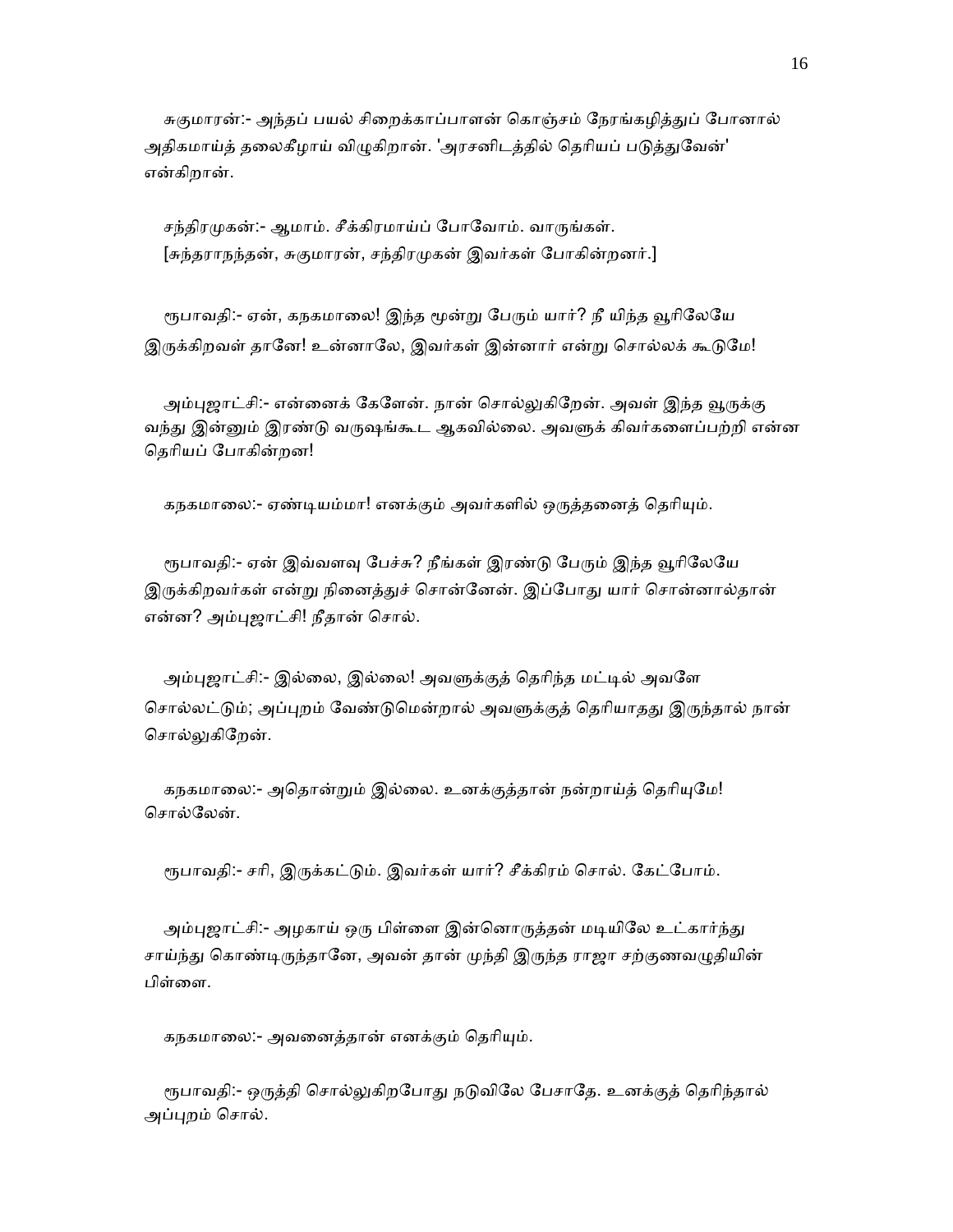அம்புஜாட்சி:- அவன் பெயர் சுந்தராநந்தன். வில்வித்தையில் வெகு கெட்டிக் காரனாம், படிப்பில் மிகத் தேர்ந்தவனாம். முன்னிருந்த ராஜாவுக்கு இவன் ஒரே பிள்ளை, ஆகையினாலே மிக அருமையாய்க் கண்ணுக்குக் கண்ணாய் இவனை வளர்த்து வந்தார். இவனை மடியிலே உட்கார்த்திக்கொண் டிருந்தானே அவன் தான் என் தகப்பனாரோடு கூடப் பிறந்த அத்தைப் பிள்ளை. அவன் பெயரை நான் சொல்லப்படாது!

கநகமாலை:- அவனுக்கு வாழ்க்கைப்படப் போகிறாயோ? அது தான் பேர் சொல்ல மாட்டேன் என்கிறாய் போலும்!

ரூபாவதி:- யாருக்கு வாழ்க்கைப்படப் போகிறாள்?

 கநகமாைல:- அவᾦைடய அத்ைத பிள்ைளக்காம். இன்ᾔம் கல்யாணம் கூட ஆகவில்லை. அதற்குள்ளே பேர் சொல்லப்படாது என்கிறாள்!

ரூபாவதி:- ஏண்டி அம்புஜாட்சி! அவையெல்லாம் இருக்கட்டும். நீ அழகாய் ஒருவன் அரசன் மகன் என்று சொன்னாயே அவன் அழுவானேன்?

அம்புஜாட்சி:- எல்லாம் உனக்கே தெரிந்திருக்குமே!

ரூபாவதி:- இல்லை, நிச்சயமாய்ச் சொல்லுகிறேன். எனக்கொன்றும் தெரியாது.

அம்புஜாட்சி:- ஆனாற் சரிதான். ஒருவேளை உனக்குத் தெரிந்திருக்குமோ வென்று நினைத்தேன். உங்கள் தகப்பனார் இந்தப் பாண்டிய ராஜ்யத்தை ஜெயித்து இந்தத் தேசத்து ராஜாவையும், ராஜா பெண்டாட்டியையும் ஒரு சிறையிலேயும், இந்த ராஜாபிள்ளை, இப்போது பார்த்தோமே, அவனை இன்னொரு சிறையிலேயும் அடைத்து வைத்திருந்தார். அந்த ராஜாவும் ராணியும் இந்த வூரிலேயே இருக்கிறதனாலே கலகங்கள் உண்டாகின்றன வென்று நினைத்து அவர்கள் இரண்டு பெயரையும் இன்றைக் காலைதான் இந்த வூருக்கடுத்த ஒரு காட்டிலே கொண்டுபோய்த் துரத்திவிட்டு வரும்படி உங்கள் தந்தையார் உத்தரவு கொடுத்தாராம். அந்தப்படியே சேவகர்களும் அவர்களை அழைத்துக்கொண்டு துரத்தி விட்டுவரக் காட்டுக்குப்போ யிருக்கிறார்களாம். இந்தச் சமாசாரத்தைக் கேட்டுவிட்டுத்தான் சுந்தராநந்தன் அழுதது. தாயார் தகப்பனார் என்றால் அவனுக்குப் பிராணன்! என்ன செய்வன்?

ரூபாவதி:- ஏண்டி! மூர்ச்சைபோய் விழுந்தானாமே! அவர்கள் பேசிக் கொண்டார்களே! அஃதென்னை! அழுதால் மூர்ச்சை போகுமோ?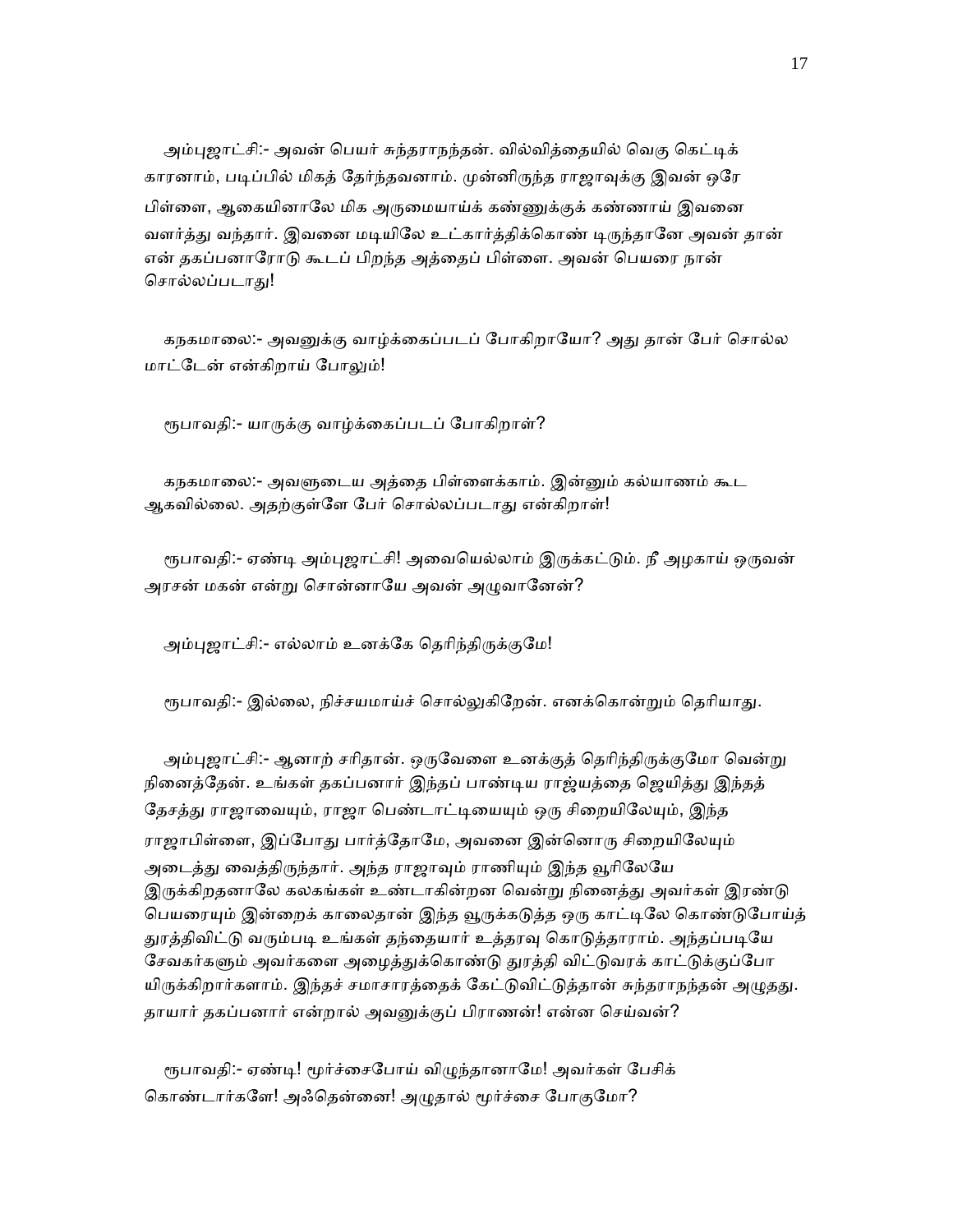கநகமாலை:- தாயார் தகப்பனாரைக் காட்டுத் துஷ்டமிருகங்களுக்கு இரையாகும்படி வயதான காலத்திலே துரத்திவிட்ட சங்கதியைக் காதிலே கேட்டும் மூர்ச்சை போகாதவர் யார்? அப்பேர்ப்பட்டவர் மிகவும் கன்னெஞ்சராய்த் தாம் இருக்கவேண்டும்.

அம்புஜாட்சி:- அந்த சுகுமாரனும், சந்திரமுகனும், பக்கத்திலே இல்லா திருந்தால், சுந்தராநந்தன், அப்பாவி! வருத்தமென்பதை இன்னதென்று அறியாதவன்! வெகு அவஸ்தைப்பட்டுப் போயிருப்பான். சுவாமி, அவர்களைச் சமீபத்தி லிருக்கும்படி செய்தாரே! அதுவன்றோ விசேஷம்!

கநகமாலை:- அதெல்லாம் இருக்கட்டும். அப்போது மாத்திரம் அகமுடையான் பெயரைச் சொல்லப்படா தென்றாயே! இப்போது மாத்திரம் சொல்லலாமோ?

ரூபாவதி:- இன்னும் கல்யாணம் ஆகவில்லையே! சொன்னால் என்ன? குற்றமில்ைல.

கநகமாலை:- சந்திரமுகனென்று சொன்னாயே, அவன் யார்?

அம்புஜாட்சி:- அவன் தான் நயவசகர் என்பவருடைய புத்திரன். சுந்தரா நந்தனோடுகூடப் படித்தவன். இவர்களும், எங்கள் அத்தை பிள்ளையும் ஆக மூன்றுபெயரும் வித்தியாசாகரப் புலவரிடம் கல்வி கற்றுக் கொண்டார்களாம்.

ரூபாவதி:- அஃதிருக்கட்டும். சுந்தராநந்தனைப் பற்றி இவ்வூரார் என்ன சொல்லிக் கொள்ளுகிறார்கள்?

கநகமாலை:- சுந்தராநந்தனா? மகாபுத்திசாலி! ஊரார் சொல்லுகிறதென்ன? நன்றாய்த் தெரிந்த விஷயந்தானே!

ரூபாவதி:- அம்புஜாட்சி! கநகமாலை மாத்திரம் என்னவோ இப்படிச் சொல்லுகிறாள். நானும் இரண்டு மூன்று பேரிடத்திலே கேட்டேன்; அவன் என்னவோ வெகு துஷ்டனாம். தான் தான் அரசன் மகன் என்று எண்ணிக்கொண்டு ஊர்மக்களை எல்லாம் பிடித்துக்கொண்டு அடித்து வருத்தப்படுத்துவானாம். இப்படி எல்லாம் சொல்லிக் கொள்ளுகிறார்களே!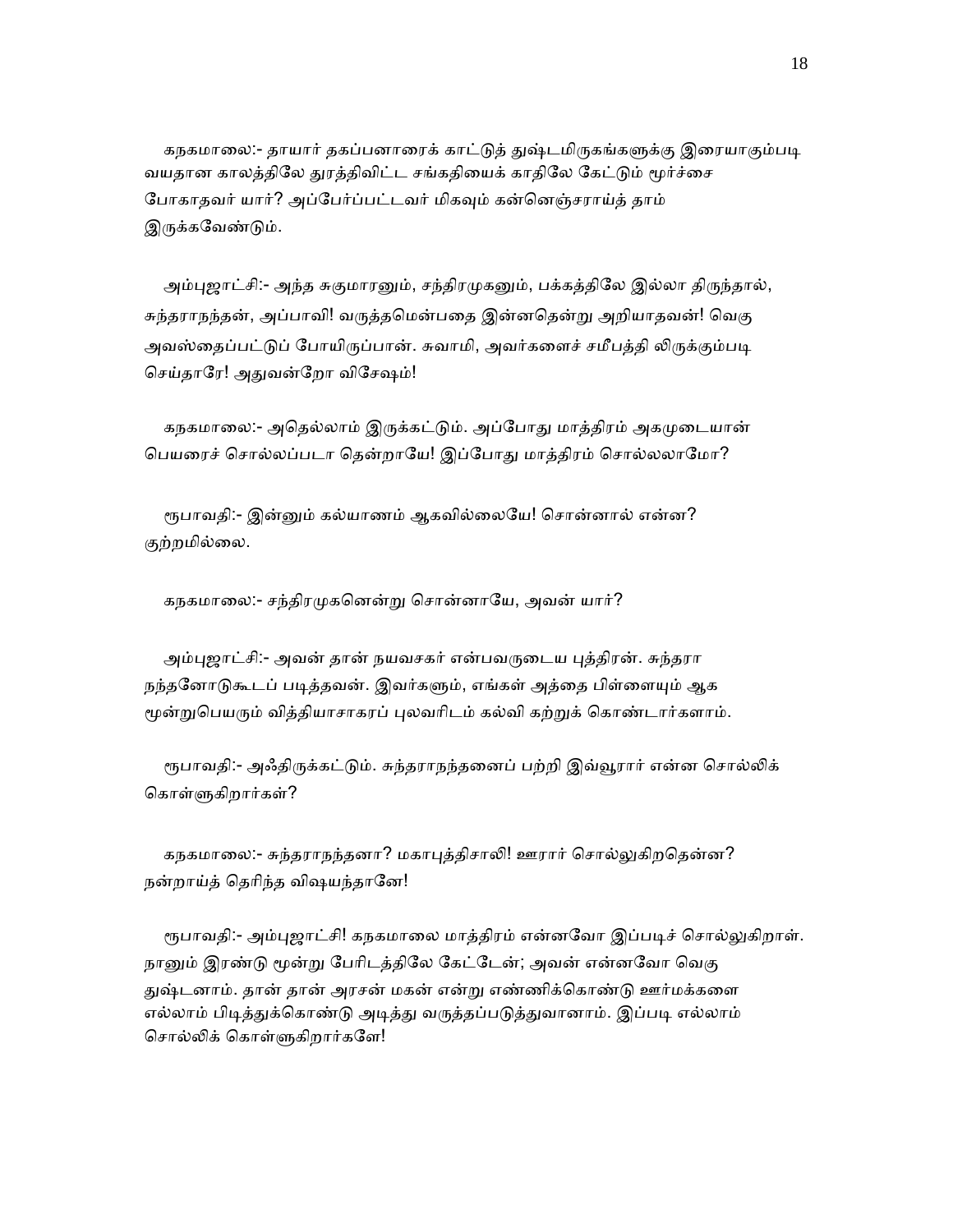அம்புஜாட்சி:- சுந்தராநந்தனையுஞ் சொல்லி மற்றைப் பெயரையும் சொல்லுகிறதா? வெகு நன்றாயிருக்கிறது! அவனா துஷ்டனாம்? அப்படிச் சொல்லுகிறவர்கள் நாக்குப் புழுத்துத்தான் போகும். பரம சீவ காருண்ணிய னென்றால் அவனுக்குத்தான் தகும்.

கநகமாலை:- அப்படி இருக்க, அழகு அழகு, யார் சொன்னதோ தெரியவில்லை!

அம்புஜாட்சி:- இந்தப்படி சொன்னால்தான் இப்போது வந்திருக்கிர ராஜா சூரசேநவர்மர் தங்கள் பேரிலே பிரியமாயிருப்பாரென்று நினைத்தார்களோ! அவர்களும் நன்றாய்ச் சொன்னார்கள், ராஜாவும் நன்றாய்க் கேட்டுக்கொண்டார்! வீட்டிலே இருக்கிறபோதே விதிவந்து சூழ்ந்ததுபோல, தெய்வமே என்று இருக்கிறவன் தலையிலே நன்றாய்ப் பழியைப் போட்டார்கள்! சுவாமி இருக்கிறார் எல்லாவற்றிற்கும்! நாம் சொல்லியா ஆகப்போகிறது?

கநகமாலை:- உலைவாயை மூடலாம், ஊர்வாயை மூடலாமோ? சொல்லுகிறவர்கள் சொல்லிவிட்டுப் போகட்டும்!

அம்புஜாட்சி:- யார் என்ன சொன்னபோதிலும் அவனைப் பற்றி நம்முடைய எண்ணம் என்னேவா மாறப் ேபாகிறதில்ைல.

ரூபாவதி:- என்னவோ? அம்மா! ஊரார் சொன்னதைச் சொன்னேன். அவன் நல்லவனாக இருந்தால் எல்லாம் நல்லது தானே!

கநகமாலை:- எனக்குத் தெரிந்தமட்டில் அழகு, புத்தி, சக்தி, குணம் இவற்றிலெல்லாம் அவனுக்குச் சமானமானவர்கள் இல்லை என்றே சொல்லலாம்.

ரூபாவதி:- சரி, அஃது அப்படி இருக்கட்டும், அம்புஜாட்சி ஏதாவது ஒரு பாட்டுப் பாடு கேட்போம். நன்றாய் மந்தமாருதம் வீசுகிறது. எங்கே! சுகமாய்ப் பாடு, கேட்போம்.

அம்ᾗஜாட்சி:- (பாᾌகின்றாள்)

(க) இராகம் - இந்துஸ்தான் காபி. தாளம் - ஆதி.

பல்லவி

நாயகனே வருவாய் - இவ்வேளையில்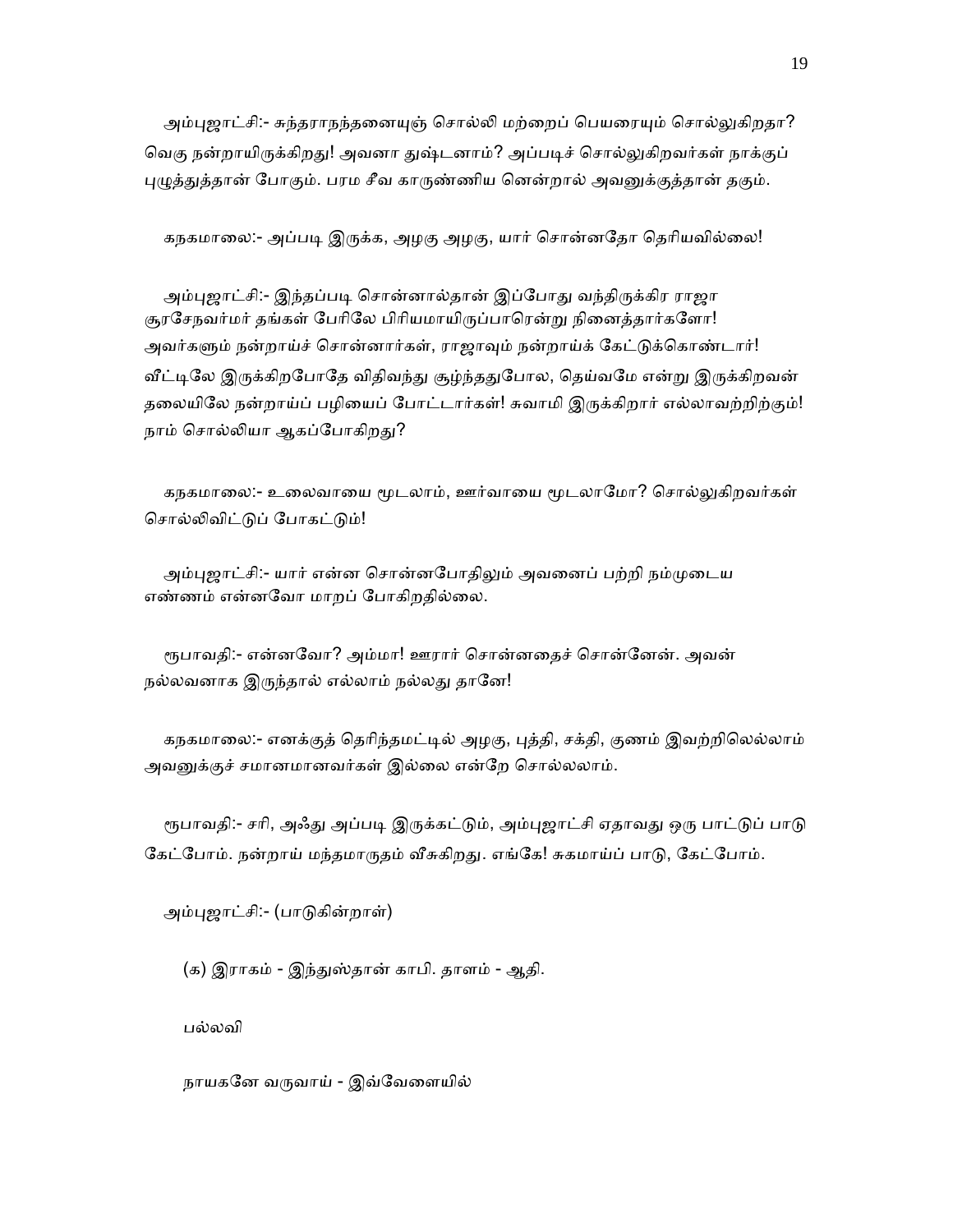சரணங்கள்

| சிந்தை தினந்தொறும்    | நொந்து வருந்தினேன்  |
|-----------------------|---------------------|
| சுந்தர மதிவதனா        | இவ்வேளையில் (நாயக)  |
| மன்மத பாணங்கள்        | மார்பினிற் பாய்ந்தன |
| நன்மனஞ் செய்தருவாய்   | இவ்வேளையில் (நாயக)  |
| இத்தனை கூறியு         | மிளகில தோநெஞ்ச      |
| மொத்தநல் லாமனத்தான்   | இவ்வேளையில் (நாயக)  |
| சன்மார்க்கர் வித்தியா | சாகரர் தம்பதஞ்      |
| சொன்மேலுந் தாமதமா     | இவ்வேளையில் (நாயக)  |

ரூபாவதி:- சமயத்துக் கேற்ற பாட்டும் பாட்டுக்கேற்ற குரலும் இராகமும் தாளமும் எல்லாம் நன்றாயிᾞக்கின்றன.

 கநகமாைல:- அவᾦக்குப் பாᾌகிறதற்குக் ேகட்பாேனன்? ஜன்மாந்தரத்திேல புண்ணியம் பண்ணி இருக்கின்றாள்! அது தான் தெய்வம் நல்ல குரலாய்க் கொடுத்திருக்கிறது!

அம்புஜாட்சி:- இன்றைக்கு என்று என்னவோ கொஞ்சம் தொண்டை கட்டிக் கொண்டிருக்கிறது, அல்லாமற்போனால் இன்னும் சற்று நன்றாய்ப் பாடி இருக்கலாம்.

ரூபாவதி:- பாட்டுப்பாடுகிறவர்களெல்லாரும் அஃது என்னையோ தெரியவில்லை, தொண்டை கட்டிக்கொண்டிருந்தாலும் சரி இல்லாமற் போனாலும் சரி, இப்படித்தான் சொல்லுகிறார்கள்.

கநகமாலை:- அது அவர்களுக்கு வழக்கமாய்ப் போய்விட்டது. அதற்கு அவர்கள் என்ன ெசய்வார்கள்?

அம்புஜாட்சி:- சரி. நாம் இப்படிப் பேசிக்கொண்டிருந்தால், நமக்கு நாழிகையாக வில்லை? அஸ்தமித்துப் போயிற்று. அகத்திற்குப் போக வேண்டாமா?

கநகமாலை:- ஆமாம், சூரியன் அப்போதே மலைவாயிலே விழுந்து விட்டானே. சீ, சீ, இனிமேல் இருக்கப்படாது. அம்மா, எங்களப்பா கோபித்துக் கொள்வார்.

ரூபாவதி:- ஆம், எனக்கும் நேரமாய்விட்டது. [யாவᾞம் ேபாகின்றனர்.]

-------------------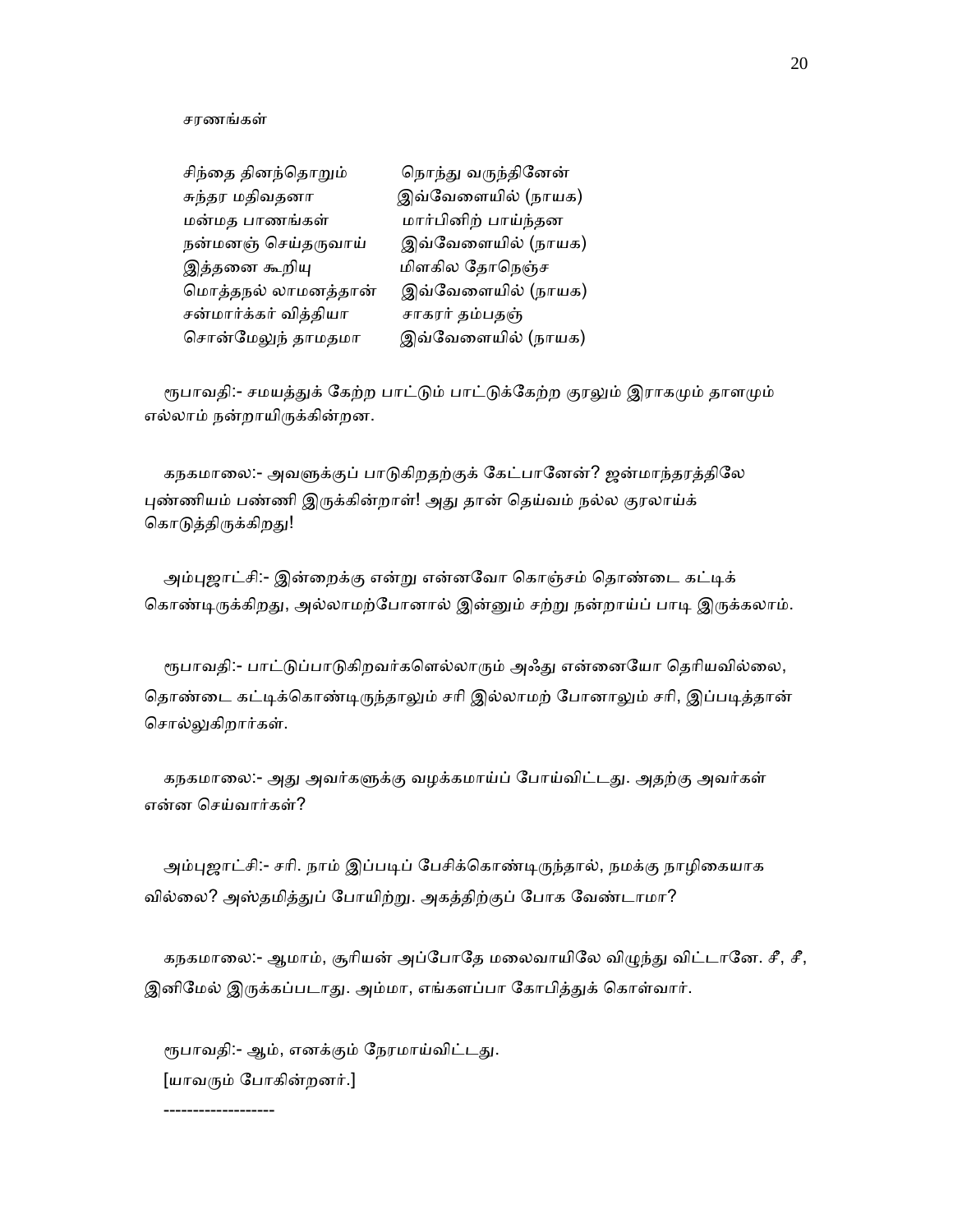### அங்கம் - 1 / இரண்டாங்களம்

 இடம்:- காᾌ காலம்:- நண்பகல் பாத்திரங்கள்:- சற்குணன், சுந்தாி

சற்குணன்:- இன்னும் கொஞ்சந்தூரம் போனால் ஒரு வேலமர மிருக்கின்றது, அதன் நிழலில் தங்குவோம். சிறிது விரைவாய் வா, ஐயோ! உன் பாதங்கள் தரையை மிதித்தறியாவே! உனக்கு வெய்யிலென்பதே தெரியாதே! என் செய்வேன்! இதுவும் என் தைலவிதிேயா? ஆ! ெதய்வேம!

 சுந்தாி:- ெதய்வந்தான் என்னெசய்ᾜம்? நாம்தாம் என்ன ெசய்ேவாம்? ெகாஞ்சத் தூரத்திற் கப்பால் வேலமரம் ஒன்று இருக்கிறதென்றீர்களே! அஃதெப்படி உங்களுக்குத் தெரியும்?

சற்குணன்:\_ அந்தோ! உன்னைக் கைப்பிடித்த இந்தப்பாவி அரசனாயிருந்த காலத்திற் பலதரம் இதே காட்டில் வேட்டையாட வந்திருக்கின்றான்!

சுந்தர்:- வெய்யிலோ அகோரமாய்க் கொளுத்துகின்றது! இப்படியே அழுது கொண்டு போவோமானால் உடம்பு களைத்துப் போய்விடும். அப்புறம் நடக்கமுடியாது.

சற்குணன்:- ஐயோ! என்கண்ணே! உனக்கு இருக்கிற அறிவு எனக்கில்லையே! என் ெசய்ேவன்!

சுந்தரி:- நம்மைப் பிரமா அவஸ்தைப்பட வேண்டுமென்றே நினைத்து முதலில் இராஜ்ய பரிபாலனத்தை யெல்லாம் கொடுத்து இப்போது அவற்றை யெல்லாம் பிடுங்கிக் கொண்டு துஷ்ட மிருகங்களுக்கு இரையாகும்படி படைத்துவிட்டான்! காடோ மகா கடோரமா யிருக்கிறது! வெய்யிலோ இன்றைக்கு என்று மகோக்கிரமா யிருக்கிறது! தினமும் இருந்த தைரியமும் இன்று சோதனை செய்ததுபோலக் கை விட்டுப் போய்விட்டது! பூர்வ ஜன்மத்தில் நாம் என்ன பாவம் செய்தோமோ அவற்றின் பயனை எல்லாம் இப்போது அனுபவிக்கும்படி நேரிட்டு விட்டது! வளப்பமுள்ள நாட்டை இழந்தோம்! வெகு நேர்த்தியான மதுரை நகரை இழந்தோம்! அலங்காரமான அரண்மனையை இழந்தோம்! உடையை இழந்தோம்! பொருளை இழந்தோம்! மீனாட்சி சுந்தேரசுவரர் தாிசனத்ைத இழந்ேதாம்! 'சுந்தேரசுவரர்' என்ற உடேன ஞாபகம் வருகிறது. எல்லாப் பாக்கியத்திலும் மேலான நம்முடைய அருமைச் சுந்தரா நந்தனையும் இழந்தோம்! இழந்தோம்!! தெய்வமே! தெய்வமே!! சுந்தராநந்தா! சுந்தராநந்தா!! உன்ைன இழந்தபிறகும் உயிர் தாிப்ேபேனா?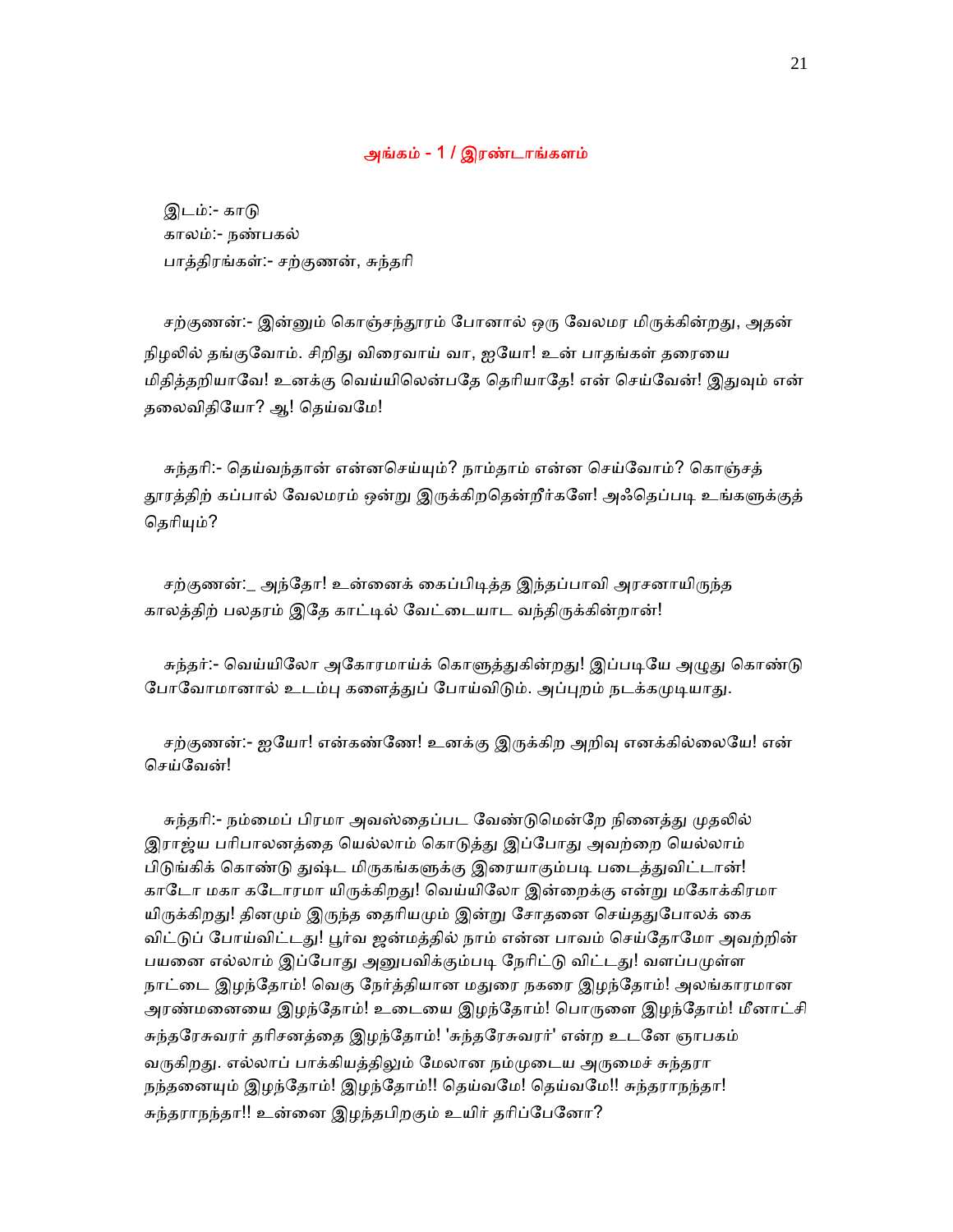[சுந்தரி மூர்ச்சைபோய் வீழ்கின்றனள்.]

சற்குணன்:- ஐயோ! என்ன செய்வேன்! நீ சிறிது தைரியமா யிருக்கிறாயே என்று நினைத்தேன். நீயு மிவ்வாறு மூர்ச்சை போய்விட்டாயே! இவ்வனாந்தரத்திற் கொஞ்சம் ஜலம், மயக்கம் திரும்பும்படி உன் முகத்தில் தெளிக்கலாம் என்றாலும் ஜலமில்லையே! எங்கேயாவது சுற்றிப் பார்த்துக்கொண்டு வருவோம் என்றாலும் உன்னைத் தனியாய் விட்டுவிட்டுப் போனாற் புலியடித்துக்கொண்டு போய் விட்டா லென்செய்வேன்! கடைநாளில், நாடு, நகர் எல்லாவற்றையும் துறந்தேன்! அரும்புதல்வனை யிழந்து, புத்திரசோக முற்றேன்! கடைசியில் என் உயிர்த் துணைவியாகிய சுந்தரியையும் இழக்க வேண்டுமோ! வேண்டுமோ!! சுந்தரீ! சுந்தரீ!! என்னை இப்படி ஏகாங்கியாய் விட்டுப் பிாிதல் நியாயேமா?

கலையெலாங் கற்றமாதே போதியோ கடிய நெஞ்சேன் தலைவியை யிழந்த பின்னுஞ் சாகிலே னிருக்கின்றேனே! (11)

(மௌனம்) 'ஐயா' என்ற சப்தம் கேட்டேன். ஆ! யாரோ பார்ப்பேன்.

[ஒᾞ ேவடன் வᾞகின்றான்.]

வேடன்:- ஏன் ஐயா! இப்படி யளுகிறிய? உங்களுக்கு - ஆகாகாகா! யாரோ அம்மா! என்ன மயக்கமோ? இதோ தண்ணியிருக்குது. தெளியுங்க முகத்திலே. [வᾨதியார் தண்ணீர் ெதளிக்கின்றார்.]

சற்குணன்:- ெகாஞ்சம் அம்மாᾫக்கு ெவய்யில் மைறவாய் நில் அப்பா!

[வேடன் அவ்வாறு நிற்றலும், வழுதியார் தூக்கிமேலே சாய்த்துக் கொள்கின்றார்; சுந்தரி மூர்ச்சை தெளிகின்றாள்.]

சுந்தாி:- ஹா! ஹு!

சற்குணன்:- என் பிராண நாயகியே! எனக்கு தைரியஞ் சொன்னாயே! நீ இவ்வாறு மூர்ச்சைபோய் என்னைத் துன்பப்படுத்துதல் சரியாகுமோ? நீ யப்படியே உயிர் துறந்திருப்பையாயின் யான்தான் பிழைப்பேனோ? இவையெல்லாம் எம்பெருமான் விளையாடே யல்லவோ? "அவனின்றி யோரணுவும் அசையாது" என்ற பெரியோர்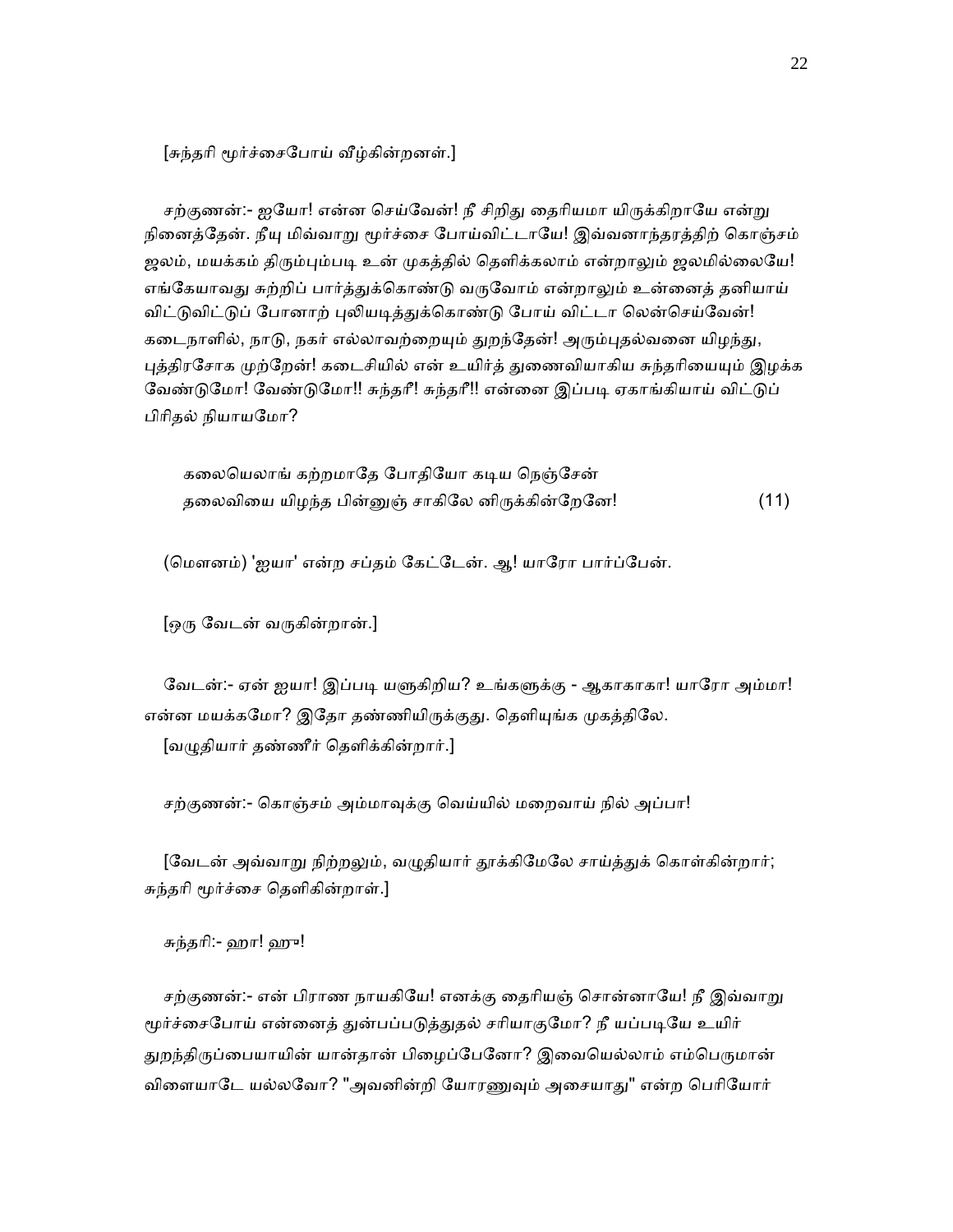வசனம் பொய்த்துப் போகுமோ? என்முத்தே! என்மீது சாய்ந்து கொண்டு சற்று இளைப்பாறுவாய்!

வேடன்:- ஐயா! இங்கே புலிகரடி முதலிய பிராணிகள் சுத்தித்திரியுமே இங்கே யிருக்கக் கூடாதே-

சற்குணன்:- நாங்கள் சாகவேண்டியதும் கடவுளுக்கு இஷ்டமானால் அதுவும் நடந்தே தீரும். அதற்காக நாம் பயப்படுவதேன்?

சுந்தரி:- அப்படியில்லை. நாம் நம்மாலான முயற்சிகளைச் செய்தால் நடக்கிறபடி நடக்கட்டும். கடவுள் நம்முடைய செயல்கள் மூலமாகவேதான் நமக்கு நன்மை யினையுந் தீமையினையும் விளைக்கின்றார். ஆகையால் நாம் ஒன்றுஞ் செய்யாதிருந்தால் நமக்கு நன்மை விளைவதெப்படி?

சற்குணன்:- எனதருமைத் தலைவியே! நீ சொல்வன வெல்லாம் நியாயந்தாம். நாம் இப்பொழுது தங்கி யிருப்பதற்கு இடம் எங்கே?

வேடன்:- ஐயா! நீங்க அதுக்கு யோசனை செய்யவேண்டாம். இதுக்கருகாலே இரண்டு நாளியவளித் தூரத்திலே ஒரு சாமியார் சாவடியிருக்குது. இப்போ உங்களைக் கூட்டிப் போய் அந்தச் சாமியார் மடத்திலே விட்டுப்போட்டு அப்புறம் வீட்டுக்குப் ேபாேறன்.

சற்குணன்:- அந்தச் சாமியார் பெயரென்ன?

வேடன்:- அது எனக்குத் தெரியாது சாமி. அவர் சாவடி மாத்திரந் தெரியும். வருகிறதிண்டா வாங்க.

சற்குணன்:- கொஞ்சம் பொறுத்துக்கொள், அப்பா! வருகிறோம்:- ஏன், புறப்படுவமா?

சுந்தரி:- இன்னும் எவ்வளவு தூரம் இருக்கும் அப்பா! அந்தச் சாவடி?

ேவடன்:- இேதா! கிட்டத்திேல தான் அம்மா!

சுந்தாி:- ஆனாற் சாி.

சற்குணன்:- மெல்ல! மெல்ல! என் கையைப் பிடித்துக்கொள்.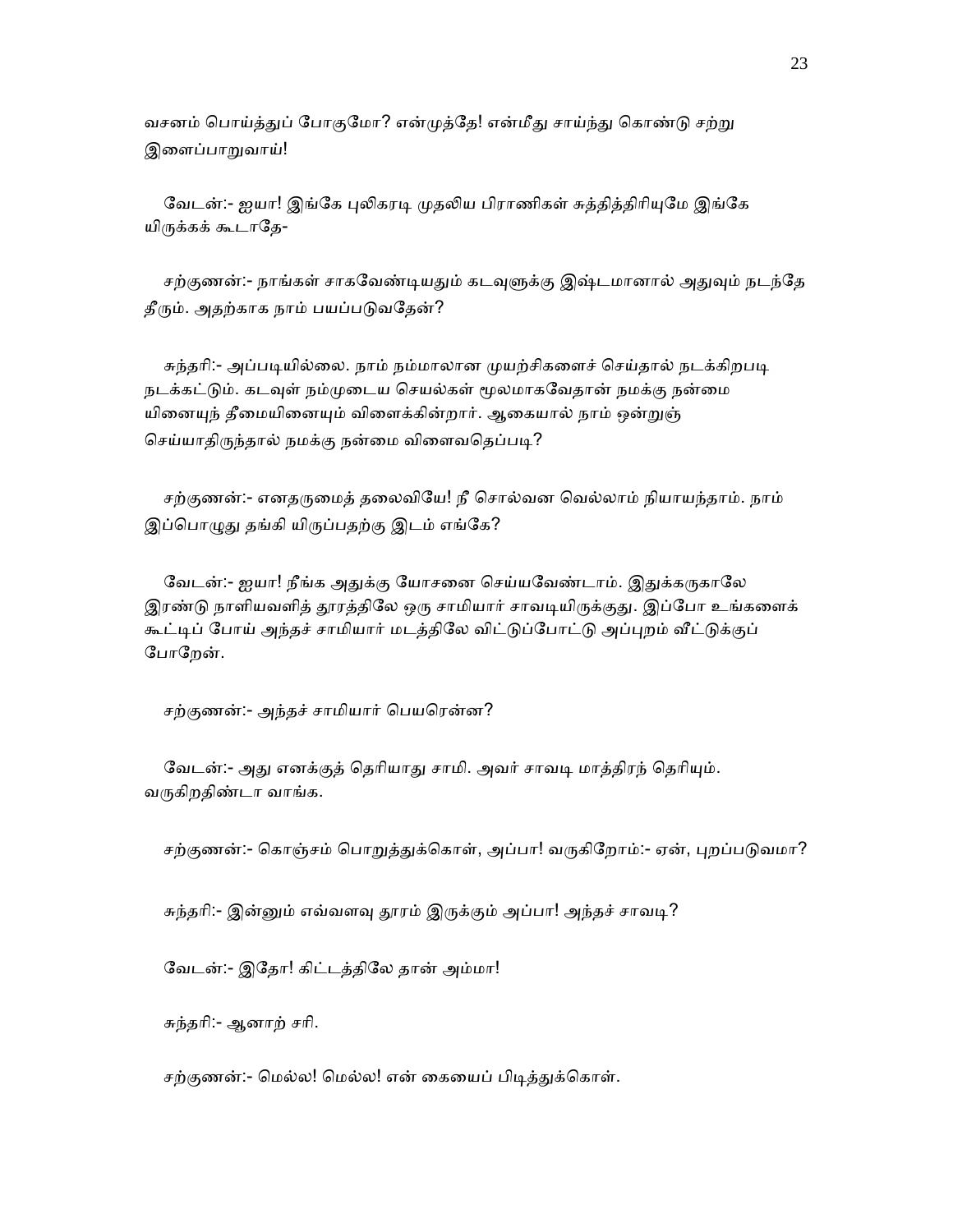வேடன்:- நான் முன்னுக்குப் போறேன். பின்னுக்கு நீங்க மெதுவா வாங்க.

[யாவᾞம் ேபாகின்றனர்.]

-------------

### அங்கம் - 1 / ᾚன்றாங்களம்

 இடம்:= காட்ᾊல் ᾙனிவராச்சிரமம் காலம்:- மாலை பாத்திரங்கள்:- ஞானதீபர், ஆன்மநாதர்

ஞானதீபர்:- அப்பா! ஆத்மநாதா! செய்யவேண்டிய காரியத்தையெல்லாஞ் செய்து விட்டாயா? சிவஞாநபோத சூத்திரங்களை நேற்றுச் சிரவணம் பண்ணினாயே! இன்றைக்கு அவற்றை எல்லாம் மனனம் பண்ணிவிட்டாயா? மேற் போகலாமா?

ஆன்மநாதர்:- ஆக்ஞாப்பிரகாரம், சகல காரியங்களையுஞ் சம்பூர்ணப்படுத்தி விட்ேடன். சிரவணம் பண்ணின சூத்திரங்களிற் சில மனத்தில் அவநாஹப்படவில்ைல. ஆகையால் அவை முழுவதையும் மனனம் பண்ணத் தடைப்பட்டது. ஆகையா லென்னை க்ஷமித்து என்மீது மீட்டுங் கிருபை கூரவேண்டும்.

ஞாநதீபர்:- அந்தப் பிரகாரமே, உனக்கு மறுபடியும் மனத்திற் படும்படி சொல்லுகின்றேன். இதற்கு முன்னே ஶ்ரீஹரநந்த சிவாசாரியர் பழுக்கப் பழுக்க நெருப்பிலே காய்ந்த இருப்பு முக்காலியிலே வீற்றிருந்து திருவாய் மலர்ந்தருளிய சிவபரத்வ நிரூபணகலோக பஞ்சகம் படனமாயிற்றா?

ஆன்மநாதர்:- திருவுளப் பிரகாரம், படனமாயிற்று. கட்டளையளித்தாற் சொல்லுகின்றேன்.

[சற்குணன், சுந்தாி, ேவடன் இவர்கள் விளிக்கின்றனர்.]

ஞாநதீபர்:- அதிருக்கட்டும். யாரோ வாசலில்வந்து 'சாமீ!' சாமீ!' என்று கூப்பிடுகிறது போலத் தோன்றுகின்றது. அதென்னவென்று போய்ப்பார்த்து வா.

[ஆன்மநாதர் வெளியே போய் வருகின்றார்.]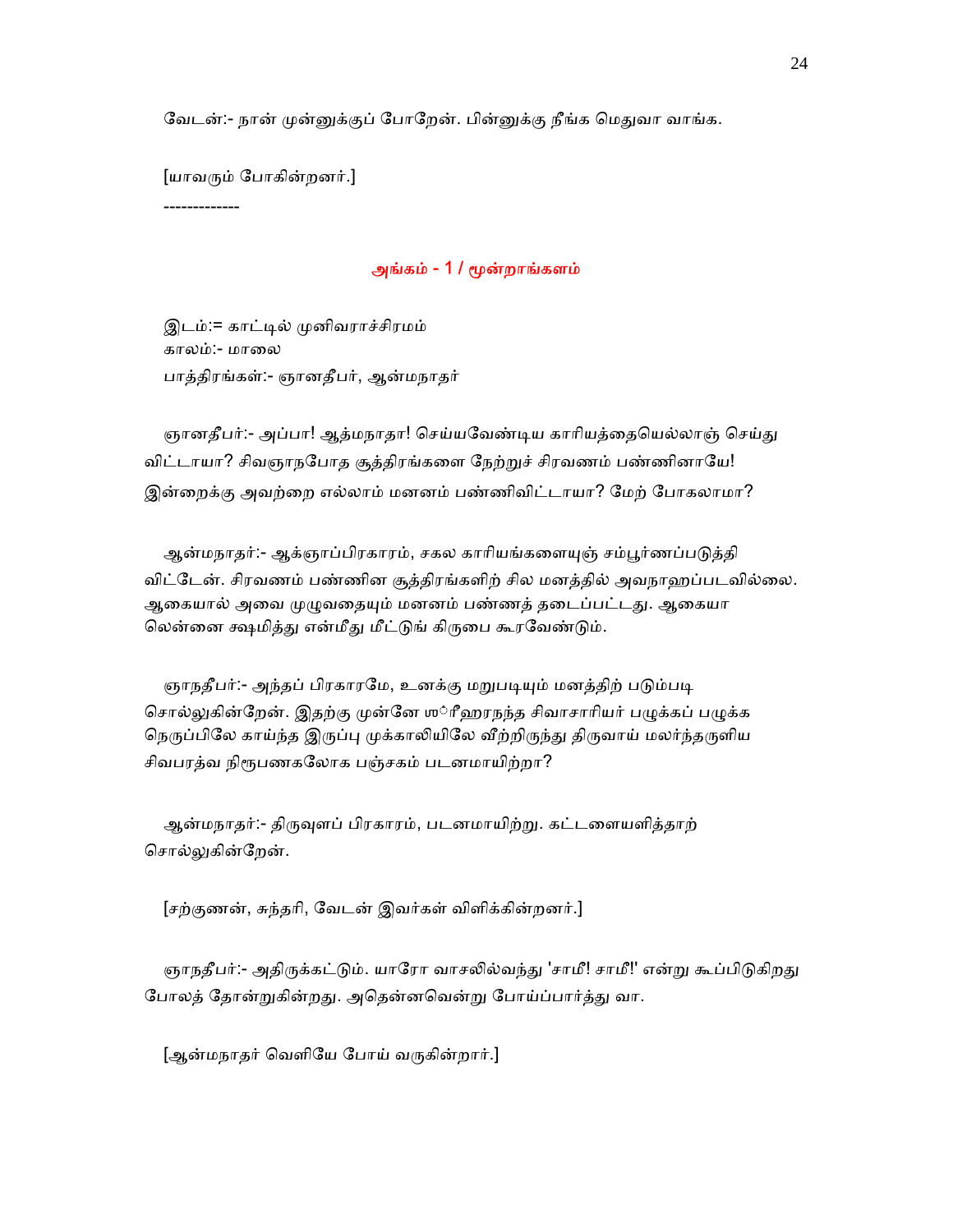ஆன்மநாதர்:- யாரோ இருவர், ஸ்திரீபுமான்கள், வெய்யிலாற் களைத்தவர்,செவ்விய மேனியர், சிறந்த நோக்கினர், வாடிய முகத்தினர், அழுத கண்ணினர், வந்துளர். அவர்கள் சமீபத்தில் ஒரு வேடனும் நிற்கின்றான்.

ஞானதீபர்:- அவ்விருவரும் ஒருவேளை நமது ஆசிரமத்தில் தங்கலாம் என்று வந்தார்கள் போலும்! நீபோய் அவர்களை யிங்கே யிட்டுக்கொண்டு வந்து விட்டுவிட்டு அவர்களுக்கு ஏதேனும் போஜனத்திற்கு ஏற்பாடு செய்.

ஆன்மநாதர்:- அப்பᾊேய ெசய்கின்ேறன்.

[ேபாகின்றார்.]

(வேடனொழிய மற்ற யாவரும் வருகின்றனர்.)

[சற்குணனுஞ் சுந்தரியும் ஒருங்கே முனிவரை வணங்குகின்றனர்.]

ஞாநதீபர்:- தீர்க்காயுஷ்மான் பவ!- தீர்க்க சுமங்கலீபவ!-நீங்களிருவரும் ராஜ லக்ஷணங்களோடு கூடினவர்களா யிருக்கின்றீர்களே! உங்களுக்கு இந்தக் கதி சம்பவிப்பாேனன்?

சற்குணன்:- சுவாமிகாள்! அடியேன் பாண்டிய தேசத் தரசனாவேன். ஆலாசியக்ஷேத்திர வாசியா யிருந்தேன். சற்குணப் பெயரினேன். இவள் எளியேனது பாாிைய யாவாள். சுந்தாிப் ெபயாினாள். ெதாண்ைட நாட்டரசன் வீரமார்த்தாண்டனுடைய மகள். சேர தேசாதிபதி சூரசேனவர்மனாற் செயிக்கப்பட்டு இவ்வாரணியத்திற்குத் துஷ்ட மிருகங்களுக்கு இரையாகும்படி துரத்தப்பட்டோம். வழியிலொரு வேடனைச் சந்தித்தோம். அவனது உதவியால் தேவரீரது ஆசிரமத்திற்கு வந்து சேர்ந்தோம்.

ஞாநதீபர்:- இச்செய்தி உமது மாமனாராகிய தொண்டை நாட்டரசனுக்குத் தெரியாதோ?

சற்குணன்:- தெரியாது. வெட்கம்பற்றி அவரிடம் உதவி கேட்கவில்லை. யானே போர்க்களம் சென்று யுத்தத்திற் றொலைவுண்டேன்.

ஞாநதீபர்:- இப்போது இக்கதி அதனினும் வெட்கக் கேடாயிற்றே! இப்படியிருக்கலாமா?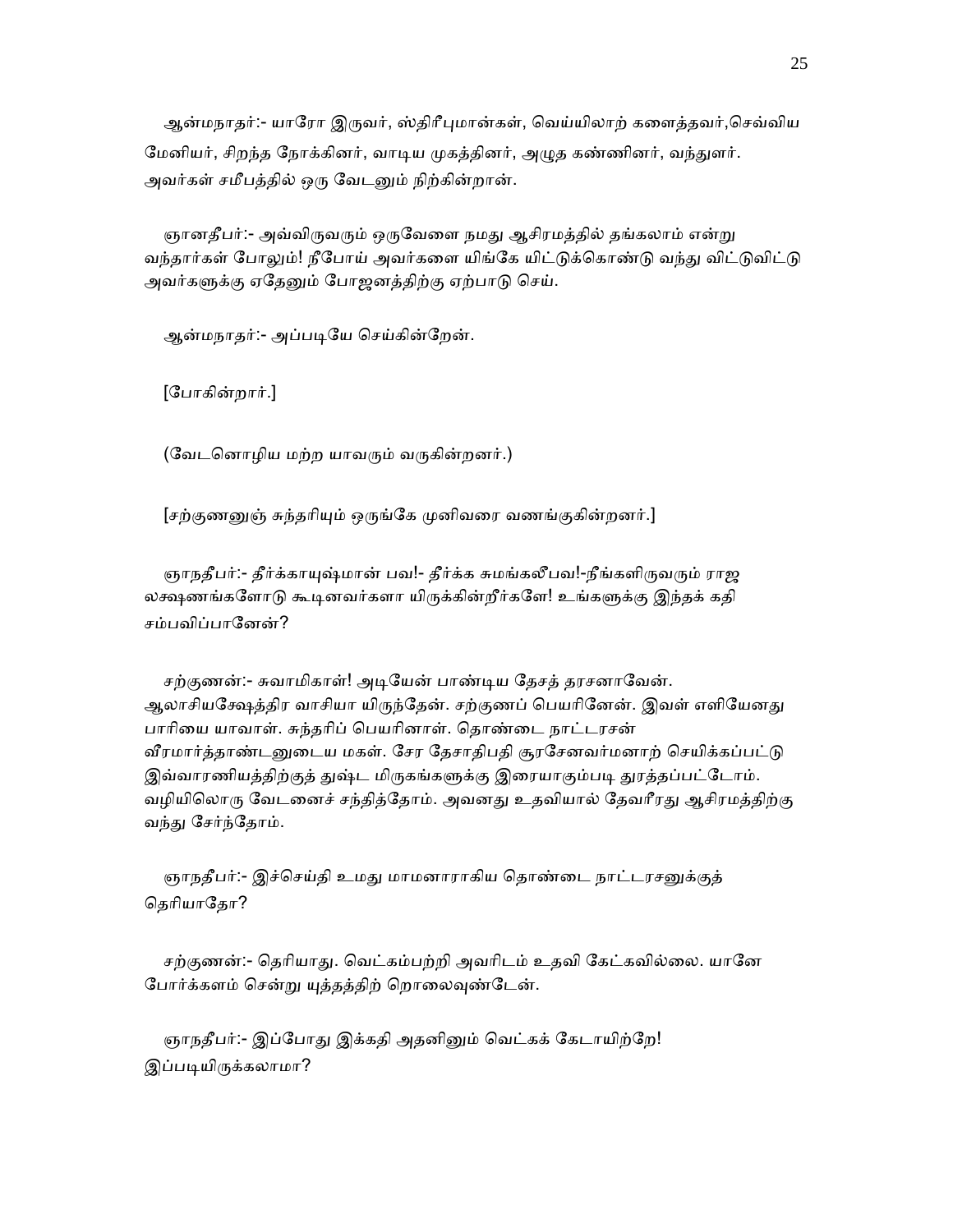சற்குணன்:- ஆம். என் செய்வது?

ஞாநதீபர்:- இப்போது உமக்கு தொண்டை நாட்டிற்குப் போய் வதிய இஷ்டமா? அல்லது சோழ நாட்டிற்குப் போய் வதிய இஷ்டமா? எனக்குத் தற்காலத்தில் ராஜரீகஞ்செய்து வருகின்ற வீரேந்திர சோழனைத் தெரியும்.

சற்குணன்:- தேவரீரது இஷ்ட மெப்படியோ அப்படியே நடக்கக் காத்திருக்கின்றேன்.

ஞாநதீபர்:- ஆனால் உங்களிருவரையும் சோழ நாட்டிற்கு அனுப்புவதா யுத்தேசித்திருக்கிறேன். அந்தப் பிரகாரமே செய்வீர்களென்று நம்புகின்றேன்.

சற்குணன்:- ஆ, அப்படியே யாகட்டும்.

ஞாநதீபர்:- அப்பா! ஆத்மநாதா!

ஆன்மநாதர்:- இேதா! வந்ᾐவிட்ேடன்.

[ஆன்மநாதர் வᾞகின்றார்.]

ஞாநதீபர்:- இவர்களிருவரும் தங்கியிருப்பதற்கு வசதியான ஓரிடம் பார்த்து இவர்களுக்குக் கொடு. இவர்களுக்குப் போஜன முதலானவைகளும் செய்து வை.

ஆன்மநாதர்:- ஆக்ஞாப் பிரகாரம் ெசய்கிேறன்.

சற்குணன்:- ஏ, பிராணசுந்தரி! சாக்ஷாத் மீனாட்சி சுந்தரேசுவரர் கிருபை நம்பேரிற் பரிபூரணமா யிருக்கின்ற தென்பதற்குச் சந்தேகமேயில்லை. பார்! நம்முடைய ஜன்மாந்தர பாவத்தினால் யாம் அனுபவிக்கும்படி நேரிட்ட துன்பங்களை யெல்லாம் நீக்குவதற்குப் பரமபதியாகிய சிவபெருமானார், நீ மூர்ச்சைபோய் விழுந்தபோது ஒரு வேடனைக் கொணர்ந்து விட்டார்! பிறகு தங்குவதற்கு மிகவும் வசதியான ஒரு முனிபுங்கவருடைய ஆசிரமத்தைக் கொணர்ந்து விட்டார்! நாம் இத்தனை நாளாக இராஜ்ய பரிபாலநம் பண்ணியும் இந்த முனிசிரேஷ்டர் இதுவரைக்கும் இந்த வனத்தில் இருப்பது நமக்குத் தெரியாதிருந்ததே! இந்த ஞானதீபருடைய ஆசிர்வாதமும் நமக்குக் கிடைக்கும்படியும் அந்தச் சந்திரசேகரரே செய்திருக்கின்றார். திருவருட் கற்பக தெய்வசிகாமணி (பாடுகின்றான்.

என்னேநின் கருணை! என்னேநின் கருணை! தன்ேனாில் ெபாᾞேள! தாதாெயன் னிைறேய! (12)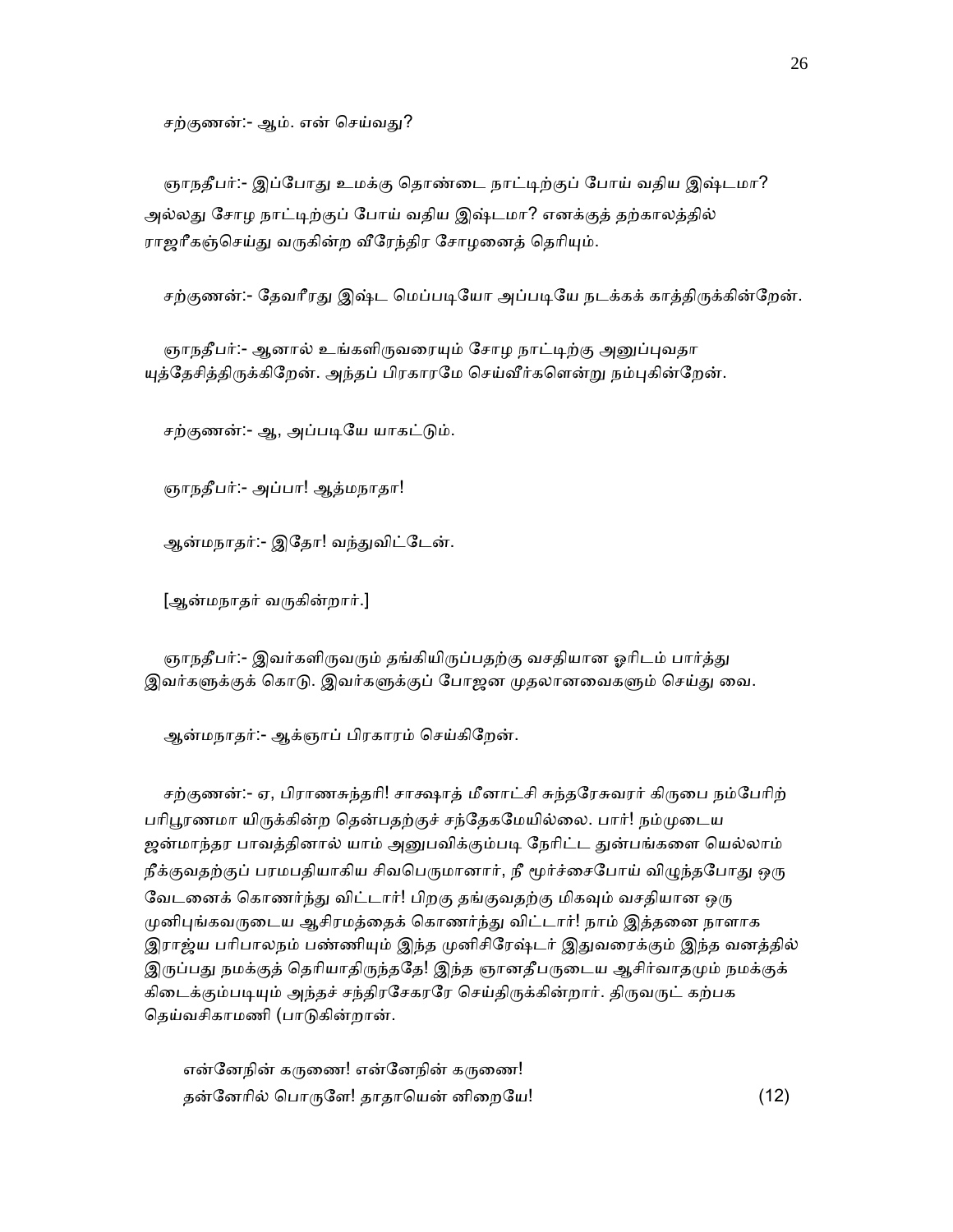சுந்தரி:- அதற்கும் ஐயமுண்டோ? கடம்பவநேசர் கருணையினார் சகலமும் நன்மையாய் மாறக் கடவன. முனிவருடைய கருணை யென்னே! [யாவᾞம் ேபாகின்றனர்.]

--------------

### அங்கம் - 1 / நான்காங்களம்

 இடம்:- பாண்ᾊயவரண்மைன காலம்:- காலை பாத்திரங்கள்:- சூரேசநன், சுசீலன்

சூரசேநன்:- நாம் இந்தப் பாண்டிய நாட்டைக் கவர்ந்து நாம் மதுரையம்பதியை நமது ராசதானி யாக்கிக்கொண்டு நாம் நவரத்தினங்களா லிழைக்கப்பெற்ற பொற்பீடத்தின்மீது வீற்றிருந்து நாம் அரசு புரிவது இத்தேசத்தார் யாவர்க்கும் சந்ேதாஷந்தாேன? ஏன்? சுசீலேர?

சுசீலன்:- தாங்கள் சற்குண பாண்டியனை வென்ற மகாவீரர்! தங்கள் இராஜ ரீகத்துக்குக் குறை சொல்லுவாரு முளரோ? இந்நகருளார் யாவரும் தாங்கள் இந்த மதுராபுரியையே தலைநகராக்கிக் கொண்டோ மென்று பறையறைவித்த அற்றைநாள் அடைந்த ஆனந்தத்திற் கோரளவு முண்டோ?

சூரசேநன்:- என்ன! இன்னும் பாண்டியனையும் அவன் மனைவியையுங் காட்டில் துரத்திவிட்டுவரும்படி போன சேவகர்கள் வரவில்லை!

சுசீலன்:- சேவகர்கள் வருகிற சமயந்தான். இதோ வந்து விடுவார்கள்.

சூரசேநன்:- நாம் அவர்களைக் காட்டில் துரத்திவிட்டு வரும்படி உத்தரவு கொடுத்த சமாசாரம் ஊராருக்குத் தெரியுமோ?

சுசீலன்:- தெரியும்போலத்தான் தோன்றுகின்றது.

சூரசேநன்:- அவர்களுக்கு எப்படி தெரிந்திருக்கக் கூடும்?

சுசீலன்:- எப்படித் தெரிந்ததோ? நமக்கென்ன? பயமா? அஃதொன்று மில்லையே.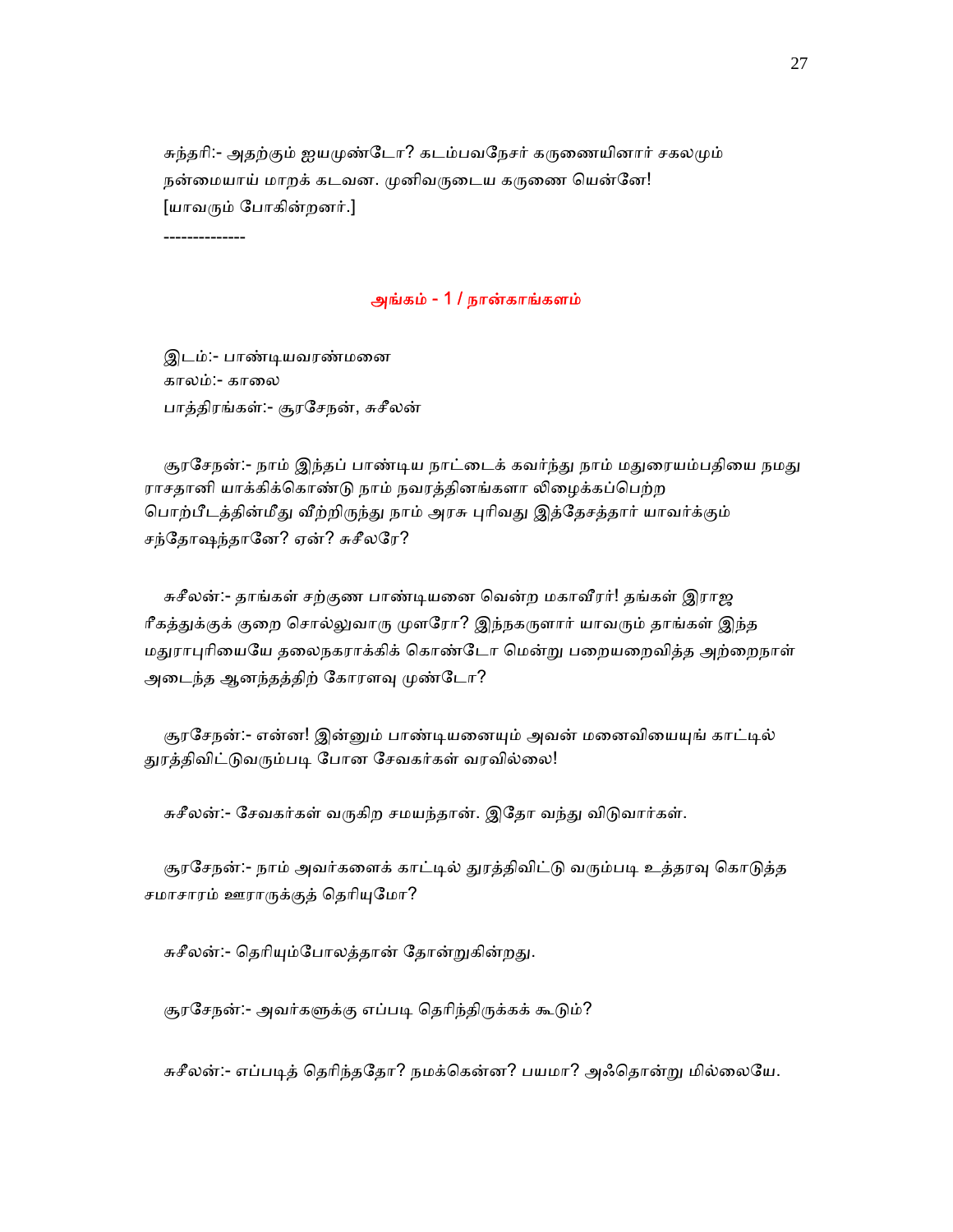சூரசேநன்:- நாம் பயத்திற்காகக் கேட்கவில்லை. தெரியக்கூடிய வழி யெப்படியோவென்று தெரிந்துகொள்ளத் தாம் கேட்டோம்.

சுசீலன்:- ஜனங்கள்; ஏழைக்குடிகள்! அவர்கள் மேலும் நல்லவர்கள்.

சூரசேநன்:- சரி, அதற்கென்ன இப்போது? நயவசநரெங்கே இதுவரையிலுங் காேணாம்.

சுசீலன்:- இதோ வந்துவிட்டாரே! பாருங்கள்.

[நயவசநன் வᾞகின்றார்.]

சூரசேநன்:- ஓ! நயவசநரே! உமக்கு வயது நூறு! நாங்கள் நினைக்கவும் நீரும் வந்தீேர!

நயவசநன்:- மகாராஜா அவர்கள் சமூகத்திற்கு அடியேன் வந்தனம்.

சூரசேநன்:- நிரம்ப சந்தோஷம். இப்படியுட்காரும்.

நயவசநன்:- ஆக்ஞைப்படியே!

சூரசேநன்:- நாம் தோற்கடித்தோமே, அந்தப் பாண்டியன் அவன் புத்திரன். அவன் பேரென்ன? சுந்தராநந்தன், ஆம் சுந்தராநந்தன். அவனுக்குத் தோழராகவும் வெளியிலே போகும்போது காவலாளராகவும், இரண்டுபேரை நியமித்தோமே, அவர்களில் ஒருத்தன் உமது குமாரன் - மற்றொருவன் - சுசீலர்வகையோ? சரிதான், சரிதான். என்னத்திற்காகக் கேட்டேனென்றால் தெரியாதவர்களாயிருந்தால் ஒரு வேளை அவனுக்கு உடன்பாடாயிருந்து ஏதேனும் விபரீதஞ் செய்யக்கூடும்; அதற்காகத்தான்.

நயவசநன்:- (தனக்குள்) எவ்வளவு நயவஞ்சகன்! கபடன்! சூதுக்காரன்! கொலைஞன்!

சுசீலன்:- நாம் யாவற்றிலுங் கவனமாயிருப்பது நியாயந்தானே?

சூரசேநன்:- ஏன் ஐயா - சுசீலரே! உம்முடைய வகை மனுஷன் பெயரென்ன?

சுசீலன்:- எவனைச் சொல்லுகின்றீர்கள்?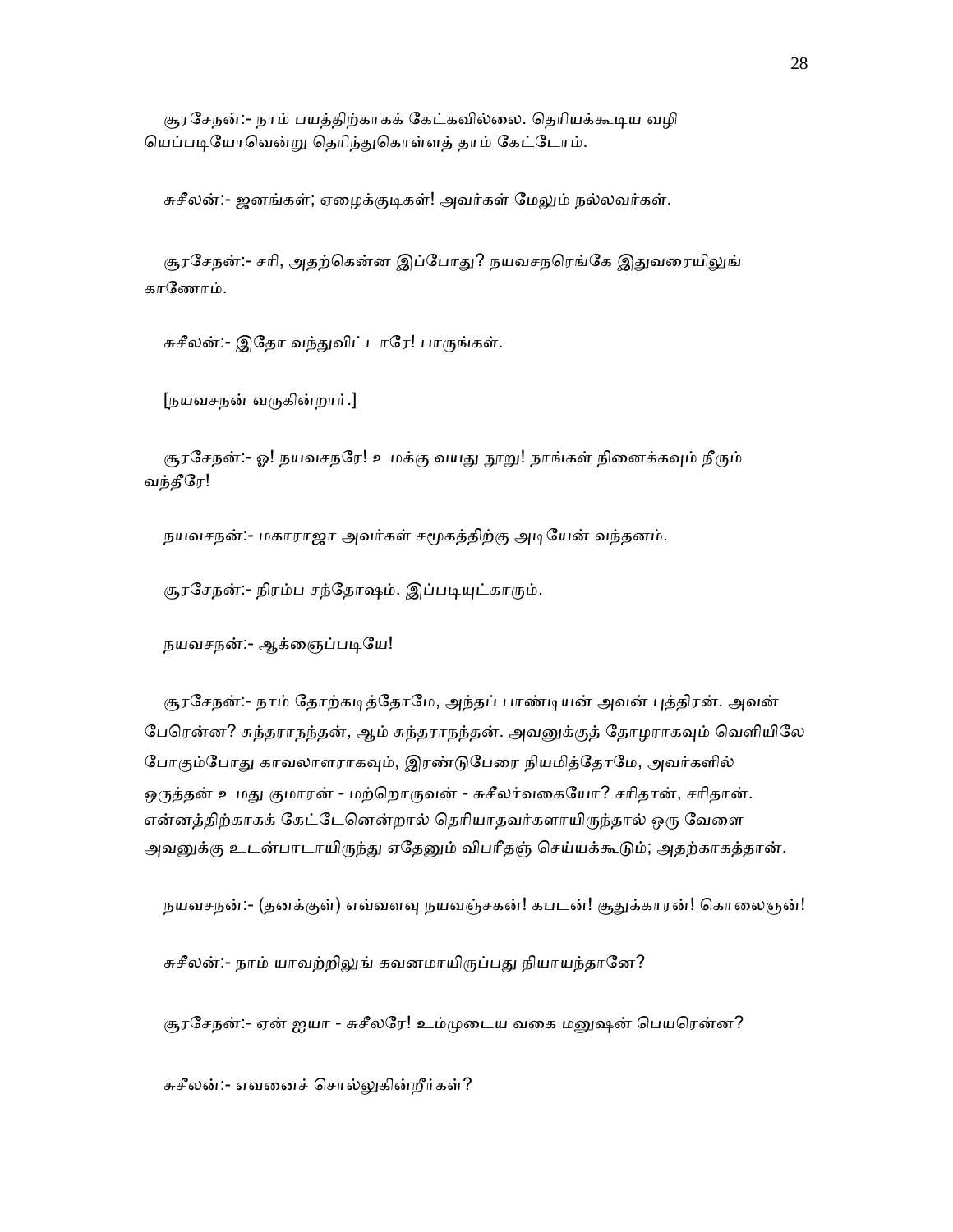சூரசேநன்:- அவன்தான் சிறைச்சாலையிலே கிடக்கின்றானே! அவன் தோழன்.

சுசீலன்:- என்ᾔைடய தமக்ைக பிள்ைளதான்; அவன் ெபயர் சுகுமாரன்.

சூரசேநன்:- இந்த ஊரிலே நல்ல தமிழ் வித்துவான்கள் இருக்கின்றார்களா?

சுசீலன்:- ஏன் அதற்கென்ன? சமஸ்தான சூரியும் மகா வித்துவானுமாகிய வித்தியாசாகரப் ᾗலவர் இᾞக்கின்றார்.

சூரசேநன்:- நாம் பாண்டியனோடு புரிந்த யுத்தத்தில் அடைந்த வெற்றியைப் பற்றிக் கவிபாடும்படி அவர்க்கு உத்தரவு கொடுக்கவேண்டும். அப்படியல்லாவிட்டால் நம்முடைய கருவூர்ச் சமஸ்தான வித்வான் வண்ணக் களஞ்சியப் புலவருக்கு உத்தரவு கொடுப்போம்.

சுசீலன்:- ஆகட்டும். அந்தப்படியே வித்தியாசாகரப் புலவரிடந் தங்களுடைய உத்தரவிைனத் ெதாிவிக்கின்ேறன்.

 $[$ சேவகன் வருகின்றான்.]

சேவகன்:- மகாராசா அவுக சமூகத்திலே கும்பிட்றேன்.

சூரசேநன்:- அடே! சேவகா! ஏன் இவ்வளவு தாமதம்?

சேவகன்:- மகாராசா! அவுகளைக்கூட்டி வெகு தொலைபோய், வந்தவளி தெரியாமே, நடுக்காட்டிலே, வெய்யில் கொளுத்தக் கொளுத்தக் கொண்டு விட்டிட்டு வந்தேன். அதுதான் நேரமாயிறிச்சு.

சூரசேநன்:- நேற்றே போனாயேடா?

சேவகன்:- ஆமாம் மகாராசா! நான் திரும்பி வாரையிலே இருட்டிப் போயிறிச்சு. அதுதான் இப்ப வந்தென். இல்லாட்டி அப்பவே வந்திருப்பேன்.

சூரசேநன்:- நீ அவர்களைக் காட்டிலே துரத்திவிட்டு வருகிறபோது அவர்கள் என்ன பேசிக்கொண்டார்கள்? உள்ளதைச் சொல்லவேண்டும். இல்லாவிடில் உன் தலையை இந்த வாளினால் துண்டித்துப் போடுவேன்.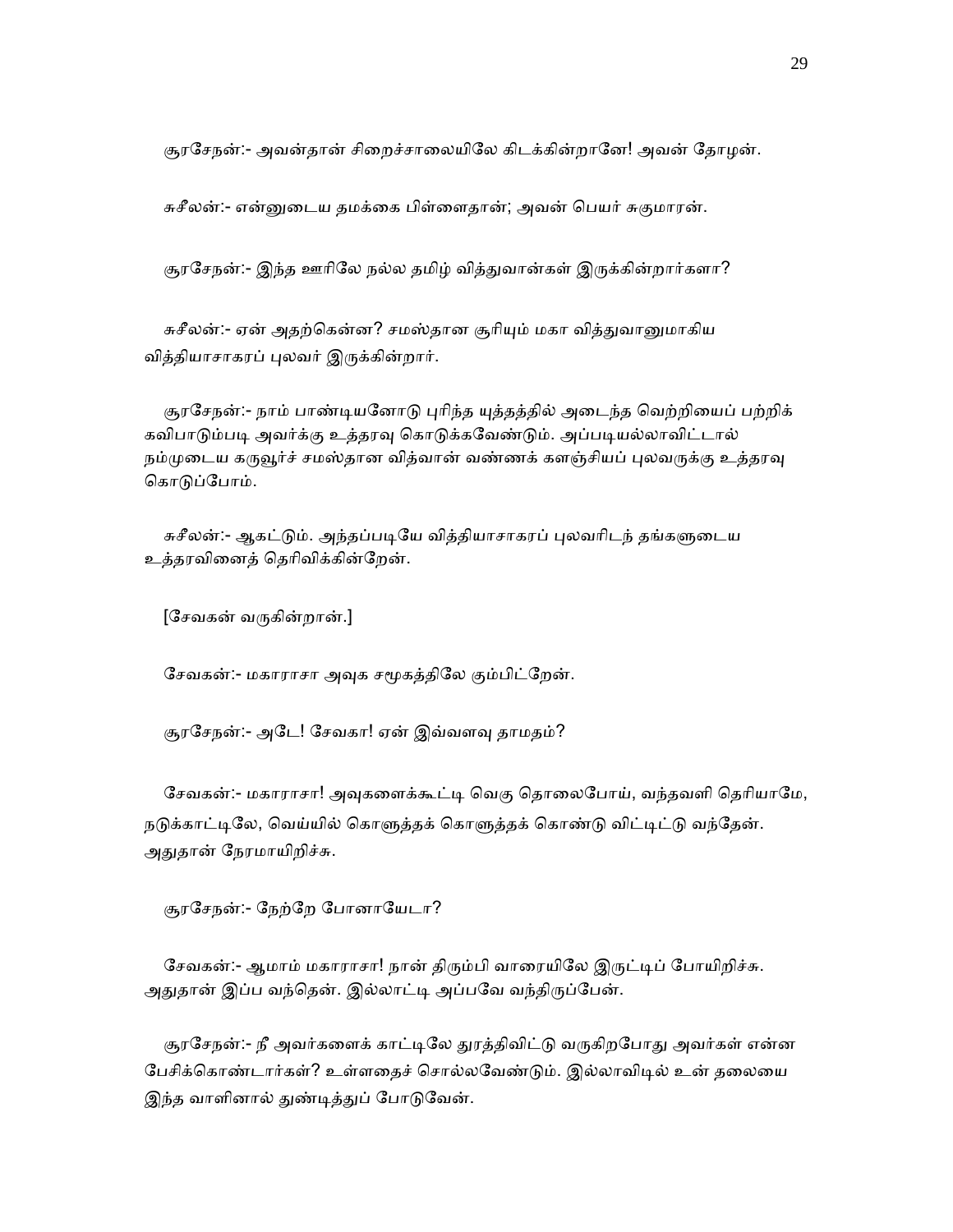[வாைளேயாச்சுகின்றான்.]

சேவகன்:- மகாராசாவே! நான் அவுகளைக் காட்டிலே விட்டவுடனே அவுக கோஒண்டு வாய்விட்டுக் கத்னாக. அந்த வேளையிலே புலி கரடி வந்து திரியும்போலத் தோணிச்சு. காடோ வெகு பயம்மாயிருந்திச்சு. ஆகையினாலே, எங்கே புலி என்னையும் அடிச்சுக்கிட்டு போயிருமோ எண்டு பயந்து நான் என்னாலே முடிஞ்சமட்டும் வெகு வேகமா ஓடியாந்திட்டேன்.

 சூரேசநன்:- அவர்கள் என்னடா ேபசிக்ெகாண்டார்கள் என்ᾠ ேகட்டால் இவற்றையெல்லாம் உன்னை யார் சொல்லச் சொன்னார்கள்? ஏண்டா? அவர்கள் பேசிக்கொண்டதைச் சொல்லுகின்றாயா என்ன இப்போது?

சேவகன்:- மகாராசாவே! நீங்கள் என்னைக் கொண்டாலுஞ் சரி விட்டாலுஞ் சரி. நான் உள்ளதைத்தான் சொல்றேன். பொய் சொல்லல்லை. அவுக விம்மி விம்மியளுதாகளே யொளிய வேறே எதுவும் பேசல்லை.

சூரேசநன்:- நிஜந்தானா?

ேசவகன்:- ஆமாம். மகாராசா! நிசந்தான்.

சுசீலன்:- மகாராஜா அவர்களுக்கன்றோ நான் சொல்லுவது?

சூரசேநன்:- என்ன சொல்லுகிறீர்? சுசீலரே! சொல்லும், கேட்போம்.

சுசீலன்:- அவர்கள் நடுக்காட்டிற் போன உடனே அவர்களுக்கு அழத்தோன்றுமே தவிர வேறொன்றும் பேசத் தோன்றாது. அவர்கள் தாங்கள் அடைந்த துன்பங்களை நினைக்கும்போதெல்லாம் தங்களைஅறியாமலே அழுவார்கள். அழுது, ஆறி யோய்ந்த பிறகு தான் எதாவᾐ ேபசுகிறதற்கும், ேயாசைன ெசய்வதற்கும் ேதான்ᾠம்; அதற்கு முன்னே வேறொன்றும் முடியாது. இந்த விஷயங்களை யெல்லாம் கொஞ்சம் உளநூற் பயிற்சியுடையவர்கள் எளிதிலுணர்வார்கள். மேலும் தங்களுக்கு இம்மாதிரியான தௌர்ப் பாக்கியங்களை அநுபவிக்கும்படி நேரிடவும் இல்லை. ஆகையினால் தான் தங்களுக்கு இது புதிதாகத் தோன்றுகின்றது.

சூரசேநன்:- நமக்கேன் இந்தமாதிரியான கஷ்டங்களெல்லாம் வரும்? நாம்தாம் எப்போதும் எவன் யுத்தத்திற்கு வந்தபோதிலும் சன்னத்தமா யிருக்கிறோமே! நமக்ெகன்ன?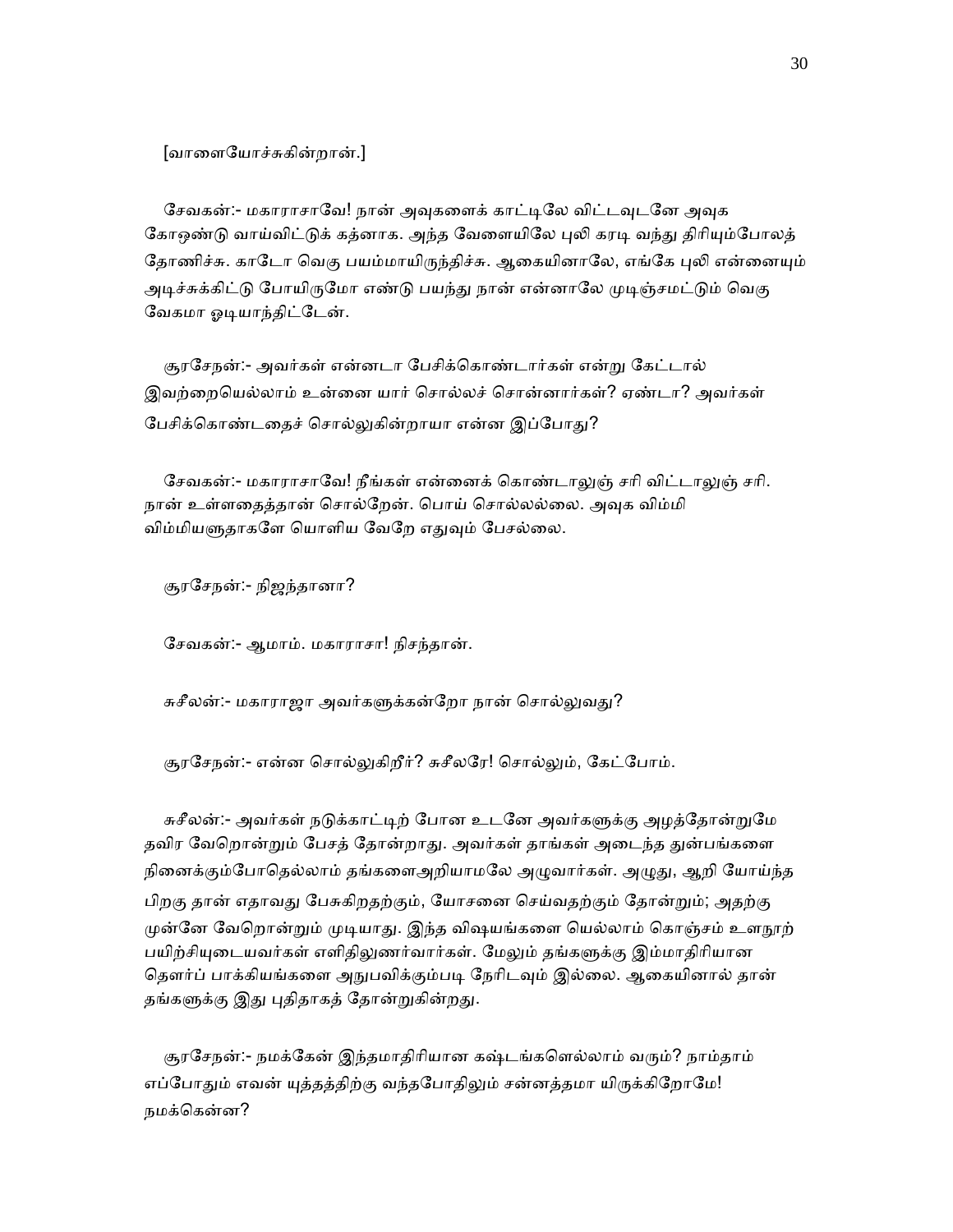சுசீலன்:- தங்களுக்கேதாவது வருமென்று சொல்லவில்லை. தாங்கள் இதையநுபவித்தே யறிவீர்களென்று தான் சொன்னேன்.

சூரசேநன்:-ஆம் சுசீலரே! நாம் அனுபவித்ததே இல்லை.

சுசீலன்:- நான் இந்த விஷயத்தைச் சொன்னது எதற்காக வென்றால் நம்முடைய சேவகன் சொல்லுகின்றன வெல்லாம் வாஸ்தவமே∖ என்று காட்டும் பொருட்டுத் தான். மேலுமிவன் பொய் சொல்லுகிறவன் அல்லன்.

சூரேசநன்:- அேட! ேசவகா! ேபாடா சாிதான்.

[ேசவகன் ேபாகின்றான்.]

சூரசேநன்:- சுசீலரே! நம்முடைய எண்ணஞ்சரியாய் முடிந்து விட்டதன்றோ? இனி நாம் போகலாமா? என்ன? நயவசகரே! மௌனமாயிருக்கின்றீர்!

நயவசகன்:- சகலமும் சரி. (தனக்குள்) மகாராஜா அவர்கள் செய்யுங் காரியங்களுக்குக் கேட்பானேன்!

[யாவᾞம் ேபாகின்றனர்.]

----------------------------------------

# அங்கம் - 1 / ஐந்தாங்களம்

இடம்:--நயவசநன் வீடு காலம்:--பிற்பகல் பாத்திரங்கள்:-- நயவசநரும், சில கனவான்களும்

முதற்கனவான்:-- ஏன்! ஐயா! நயவசநரே! நாம் இது வரையிலும் இந்தச் சூரசேனனை நீதிமானா யிருப்பானென்று எண்ணி இருந்ததற்கு நேர்விரோதமாக நம்முடைய பூர்வ ராஜா சற்குண வழுதியையும், அவர் மனைவி சுந்தரியாரையும் சிறைச்சாலையில் தான் அடைத்திருக்கிறான் என்று நினைத்தோம். இன்றைக்கு நான் விசாரித்த போது வேறுவிதமாக மந்திரி சுசீலர் வீட்டு வேலைக்காரர்கள் பேசிக்கொண்டார்களாம்; அதைக்கேட்டு என்னுடைய வேலைக்காரன் இன்று என்னிடஞ் சொன்னான். அஃது என்ன நிஜமாயிருக்குமா?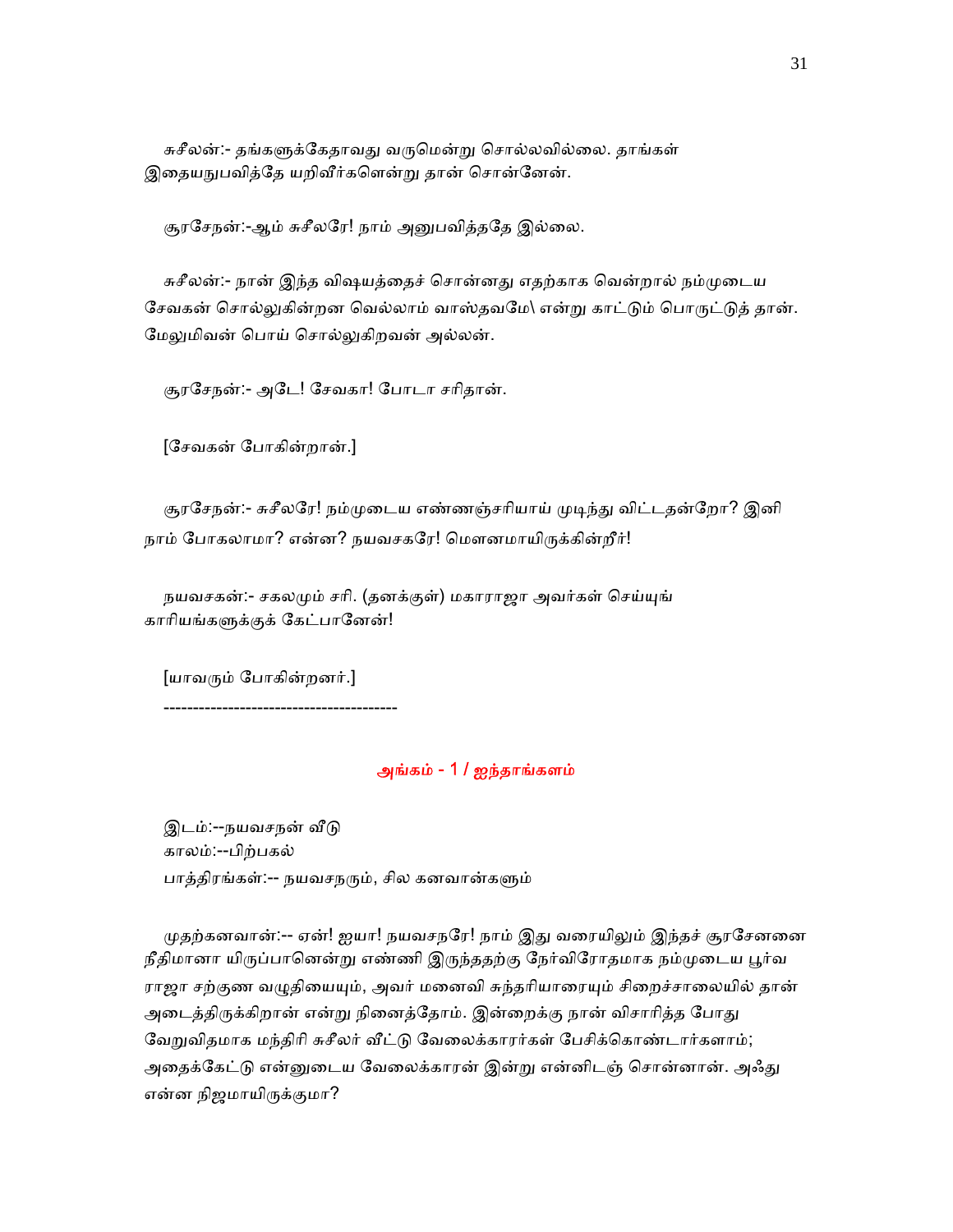இரண்டாங்கனவான்:-- என்ன ஐயா! நீர் என்னவோ சொல்லுகிறீர்? நாம் நாளைக்கே தகுந்த ஏற்பாடுகள் செய்து இந்த மகாபாவியை ஊரைவிட்டுத் துரத்திவிட்டு வழுதியாரைக் கூப்பிடுவோம். நீர்மாத்திரந் தைரியமாயிரும். ஒரு கை பார்ப்ேபாம்!

நயவசநன்:-- ஆம். அவையெல்லா மிருக்கட்டும். நீர் உங்களுடைய எண்ணத்தை நிறைவேற்ற வேண்டுமென்றால் இந்தமாதிரி கண்டபடி பேசுவதிற் பிரயோசனமில்லை. சூரசேநனோ, போர் வீரரோடு இப்போதிங்கிருக்கின்றான். அந்தப்போர் வீரர்களை வேறு எங்கேயாவது அனுப்புவதற்குத் தகுந்த யுக்திகள் செய்து அவர்கள் போன பிறகு நீங்கள் கலகமோ கிலகமோ ஏதோசெய்து ராஜாவை--தீர்த்து விட்டீர்களானால் அப்புறம் எல்லாம் சரியாய்ப்போம். ( பாடுகின்றான்)

'இராம னாளினெ னிராவணா னாளினென்? நந்தம் பாட்டைச் சிந்தித் திருப்போம்' என்று கருதுவோ ரொன்றினு முதவார், அரச னல்லனேற் பரசி யொழுகலாம்; அன்றித் தீயேனற் ெபான்ᾠத னலமாம்-- (13)

 சுத்த ᾪரர் சுயாய ெமண்ணவர் தத்த நாட்டின் தனிநல காடுபு மொத்து போரின் முனைந் துயான் கையிற்கொண் டெத்தி றம்புக ழேய்ந்துவீழ் கின்றனர்!  $(14)$ 

மூன்றாங்கனவான்:-- போம், ஐயா! போம். கொக்கின் தலையில் வெண்ணெயை வைத்து அஃது உருகி அப்புறம் கொக்குப் பிடிக்கிற திருக்கட்டும்! நீங்கள் மாத்திரம் பேசாதிருங்கள் நான் தைரியமாய் ராஜா வீதியிற் பவனிவரும் போது இவ்வீட்டியினாற் குத்திப்--போடுகிறேன். அப்புறம் மேல் நடக்கிறதைப் பார்த்துக்கொள்வோம். என்னை வேண்டுமென்றாற் கொல்லுவாரகள். நான் போனாற் போகின்றேன்! நாடுகாப்பின் பொருட்டு ஒருவன் மட்டிற் சாதல் நலமன்றோ?

முதற்கனவான்:-- எல்லாவற்றிற்கும் நாம் அவசரப்படக்கூடாது. நயவசகர் கூறுவதையும் கேட்டு நன்றாய் ஆலோசனை பண்ணி அப்புறம் நம்முடைய எண்ணத்தை நிறைவேற்றிக்கொள்ளலாம். பதறாத காரியம் சிதறாது!--ஆமாம். பார்த்து்க்கொள்ளும்.

இரண்டாங்கனவான்:-- அவருடைய தாத்பரியம் என்னவென்றால், தாமசஞ் செய்வோமானால் ஒருவேளை அரசனுக்குத் தெரிந்து அவன் மிகவும் சாக்கிரதை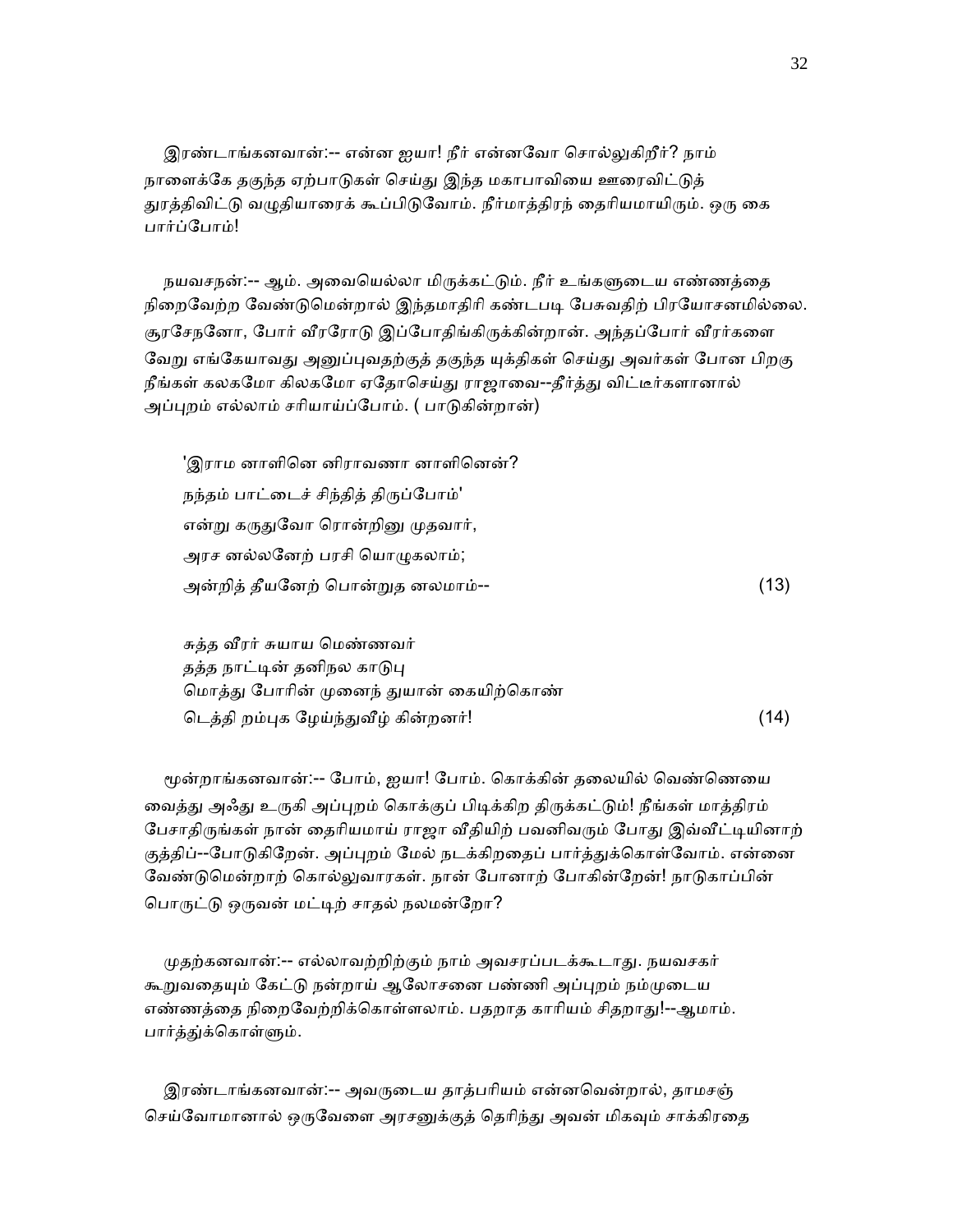யாயிருந்து விடுவானாகில் நாம் நினைத்த எண்ணம் நிறைவேறாது போய்விடுமே என்பதுதான். வேறொன்றுமில்லை.

முதற்கனவான்:-- இவ்வளவும் அரசனுக்குத் தெரிந்தால் தானே காரியம் நிறைவேறாது போகும்?

இரண்டாங்கனவான்:-- என்னவோ? யார் யாரை நம்பலாம்? எவன் எப்படியோ? அரசனுடைய பிரீதி சம்பாதிக்கிறதற்காக எந்த வஞ்சகனாவது இந்த யோசனையைப்போய் அந்தப் பாதகனிடம் சொல்லி வைக்கட்டும். அதைவிட வேறு வினை வேண்டாம். நமக்குத்தான்கேடென்று நினைக்க வேண்டாம். நயவசநருக்குங் கெடுதல்; ஊர் முழுவதுஞ் சுட்டுப் பொசுக்கிச் சாம்பலாக்கிப் போடுவான்.

நயவசகன்:-- ஆமாம். அதற்காக இப்போது என்ன செய்யவேண்டு மென்கிறீர்?

மூன்றாங்கனவான்:-- அதுதான் நான் அப்போதே பிடித்துச் சொல்லுகின்றேனே! அவனைச்சாய்க்க நானாயிற்று என்றேனே!

நயவசநன்:-- எல்லாவற்றிற்கும் நானொன்று சொல்லுகின்றேன். கேளுங்கள். இன்றைக்கு இந்தச் சமாசாரத்தை, உங்களுடைய யோசனையை, நம்முடைய இளவரசன் சுந்தரநந்தனுக்கு என்னுடைய குமாரன் சந்திரமுகன் மூலமாகச் சொல்லியனுப்புவோம். சகலத்திற்கும் அவன் என்ன சொல்லுகிறானோ அதையுங் கேட்டு நடப்போம். இதற்கு என்ன சொல்லுகிறீர்கள்? உங்களுக்கு எல்லாம் இப்படிச் ெசய்யச் சம்மதந்தானா?

யாவரும்:-- பரமசம்மதம். அப்படியே செய்வோம்.

நயவசநன்(எழுநது) ஆனால் என்குமாரன் சந்திரமுகனிடஞ் சொல்லி யனுப்பிச் சுந்தரநந்தனுடைய அபிப்பிராயத்தைத் தெரிந்து கொண்டு உங்களுக்கு யான் நாளைக்குச் சொல்லுகிறேன். இது விஷயம் இரகசியமாயிருக்கட்டும் வெளியேறிவிடப் போகிறது. பத்திரம்! பத்திரம்!!

யாவரும்:-- அந்தப்படியே மிகவுஞ் சாக்கிரதையா யிருக்கிறோம். அதைப் பற்றி நீங்கள் ேயாசிக்கேவ ேவண்டாம்.

[ யாவᾞம் ேபாகின்றனர்]

முதலங்கம் முற்றிற்று

----------------------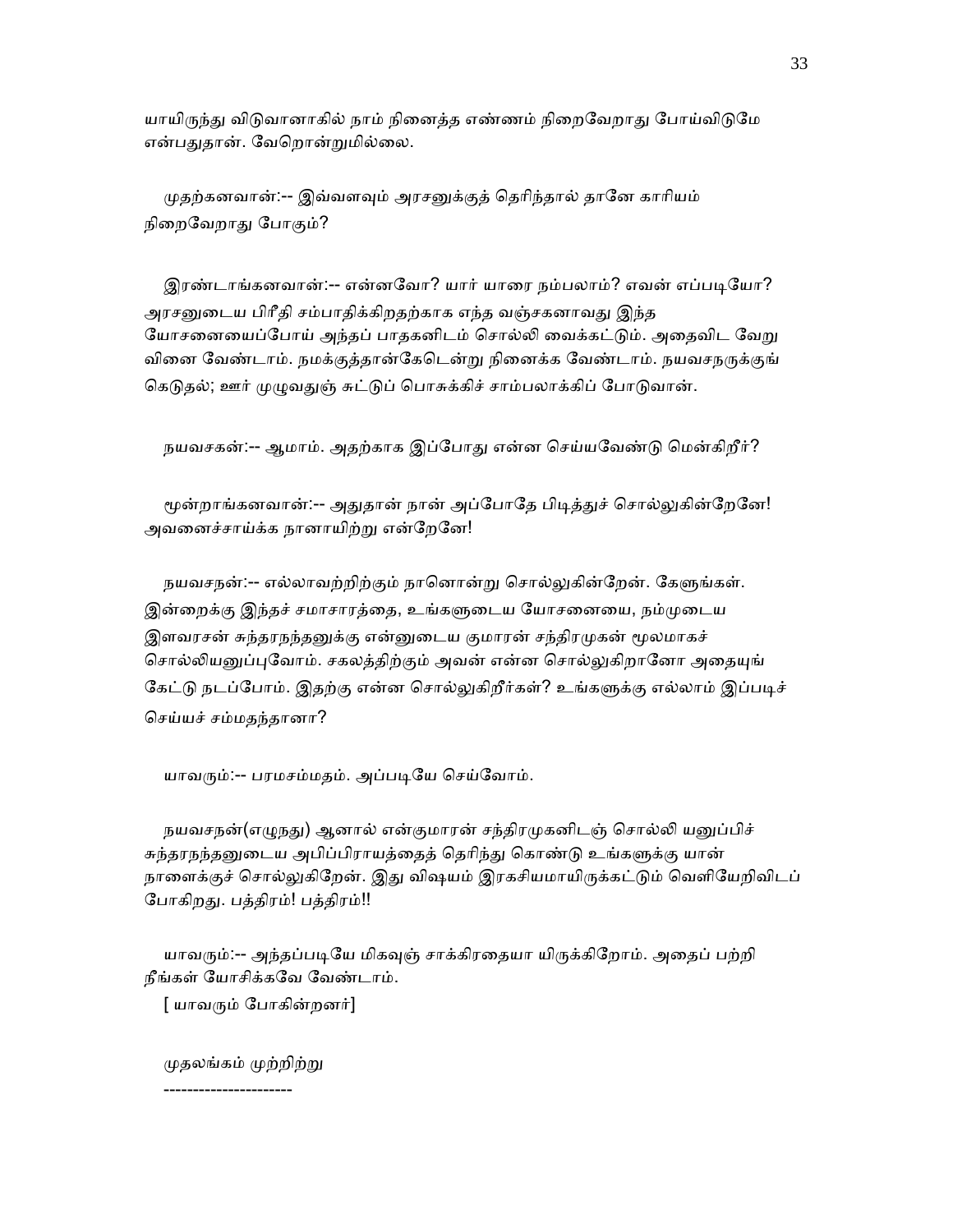## அங்கம் –  $2 / \omega$ முதற்களம்

இடம்:- முற்கூறிய பூஞ்சோலை காலம்:- மாலை பாத்திரம்:- ᾟபாவதி

ரூபாவதி:- (தனக்குள்) மலர் கொய்யப்போன அம்புஜாட்சியுங் கநகமாலையும் இவ்வளவு நேரமாகியும் ஏன் வரவில்லை?

(பாᾌகின்றாள்)

----------

\* "மின்னிகரா மாதே விரைச்சார் துடன்புணர்ந்து நின்னிகரா மாதவிக்க ணின்றᾞணீ--தன்னிகராஞ் செந்தீ வரமலருஞ் செங்கார்தட் போதுடனே யிந்தீ வரங்ெகாணர்ᾐம் யாம்" (15)

\* தண்ᾊயலங்காரᾫைர

என்று கூறிய தங்கள் வார்த்தையை மறந்து விட்டீர்களோ?-

(மௌனம்) அவ்விடத்தில் ஒரு மயில் கலாபம் விரித்து ஆடுகின்றது. அதைப் போய்ப் பார்ப்பேன்; அதற்குள் இவர்களும் வரட்டும்.

[எழுந்து சிறிதுதூரம் உலவுகின்றாள்.]

இஃதென்ன புதுமை! இவ்விடத்தை மிதித்த உடனே என்னுடைய தேகம் புளகிக்கின்றதே! அந்தோ! இது வன்றோ சுந்தராநந்தன் நேற்று இருந்த இடம்? இங்குத் தானே அவன் மூர்ச்சை போய் விழுந்தது? - என்னுடைய தகப்பனாரும் இத்துணைக் கொடியரோ? - அவனுடைய உருவம் என் கண்ணுக்கு எதிரே நிற்கிறது போலத் தோன்றுகின்றதே! ஓ! சுந்தராநந்தனே! நேற்று உன்னைத் தரிசித்தது முதல் உன்னைப் பரிசிப்பது எந்நாளோ எந்நாளோ என்று ஏங்கி ஏங்கி வருந்துகின்றேன்! நேற்றிராமுழுதும் தூக்கமென்பது சிறிதும் வரவில்லை! எழுந்து நிலாமுற்றத்தில் உலாவினேன்! ஐயோ! கொஞ்சமேனும் கருணை யென்பதில்லாமற் சந்திரன் தனது நிலவு நெய் பெய்து எனது காமாக்கிநியை வளர்த்துத் துன்பப்படுத்தினான்! என்ன செய்வேன்? மீட்டும் படுத்துக் கொள்வேன்! எழுந்திருப்பேன்! உலாவுவேன்! இந்தப்படி ேநற்றிரைவக் கழித்ேதன். இன்ᾠ என்ன ெசய்ேவேனா? - என்ᾔைடய ஆைசக் கண்ணான் சுந்தராநந்தன் ஒருவேளை இன்றைக்கும் வருவானோ? வந்தால் யான் அவனை இன்னொரு தரமாவது தரிசனம் பண்ணி யாறுவேன்!

(பாᾌகின்றாள்)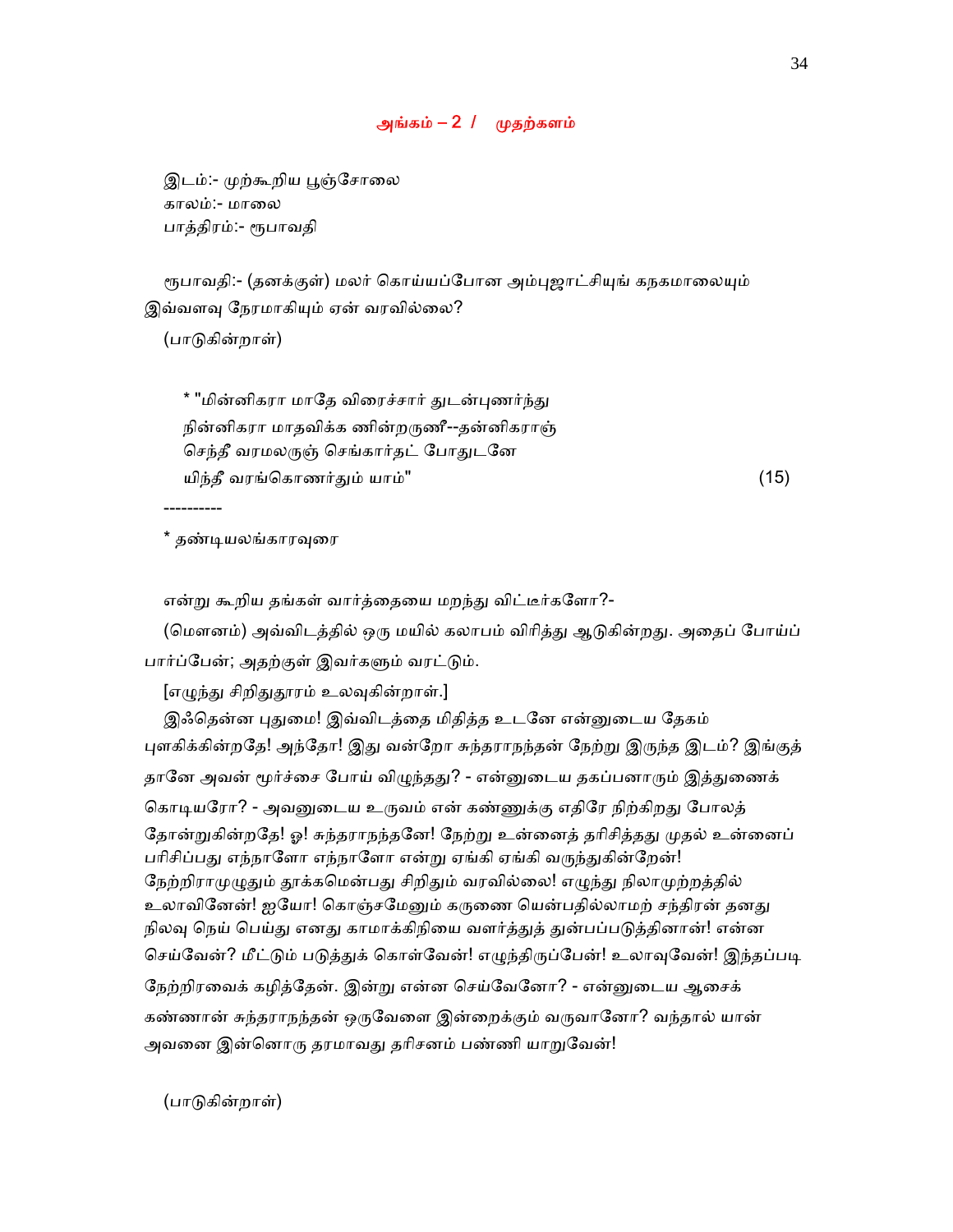| தோகைமா மயில்கா ளென்னைச் சுந்தரா நந்தன் வந்தாற் |      |
|------------------------------------------------|------|
| கோகியல் நாள்க நங்காள் கூவுமின் தயவு செய்தே.    | (16) |

(மௌனம்)

என்னுடைய தோழிமார் ஒருவேளை இதைக் கேட்டுக்கொண்டு வருவார்களோ? ஐயோ! என்னுடைய இந்தச் செயல்களெல்லாம் என் தகப்பனாருக்குத் தெரிந்து விட்டால் என்ன செய்வேன்! நான் கெடுவதே யன்றி என்னுடைய அருமைச் சுந்தரநந்தனுக்கும் கேடு விளையுமே! அம்ம! ஓ! கொடுமை! கொடுமை! ---- அதோ அம்புஜாட்சி வருகின்றாள். இனிமேல் நான் இதைக் குறித்து பேசப்படாது ----

[ அம்புஜாட்சி வருகின்றாள்.]

அம்புஜாட்சி! ஏன் இவ்வளவு தாமதம்?

அம்புஜாட்சி:-- என்னவோ? அம்மா! கநகமாலையும் நானும் இரண்டு பேருமாய்ப் போனோம். அவளை யெங்கேயோ காணேன். இதுவரைக்கும் வருவள் வருவளென்று காத்துக் கொண்டிருந்தேன். இன்னும் வரவில்லை. ஒருவேளை எனக்கு முந்தியே இங்கே வந்துவிட்டாளோ என்று நினைத்து வந்தேன். அவள் இங்கே வந்தாளோ? [கநகமாலை வருகின்றாள்]

ரூபாவதி:-- நீ அப்படித் திரும்பிப்பார் யாரென்று!

அம்புஜாட்சி:-- என்னடி அம்மா! காகமாலை! இதுவரைக்கும் எங்கே போயிருந்தாய்? உனக்காக எவ்வளவு நாழிகை காத்துக்கொண்டிருக்கிறது? ரூபாவதி தனியாயிருக்கிறாளே என்று வந்துவிட்டேன்.ஏதாவது என் பேரிலே கோபமோடி அம்மா?

கநகமாலை:-- இதற்குக் கோபமென்ன கோபம்? நீ என்ன பெரிய தலை போகிற காரியஞ் செய்துவிட்டாய், அதற்கு நான் உன்னைக் கோபித்துக்கொள்ள? என்னவோ இப்படியே போனேன். அங்கே யோரிடத்தில் இரண்டு மான்கள் துள்ளி விளையாடின. அந்த வேடிக்கையைப் பார்த்துக்கொண்டே இருந்து விட்டேன். அதுதான் கொஞ்சம் தாமதமாய்விட்டது. நம்முடைய ரூபாவதியை வெகுநாழிகை காக்கும்படி வைத்துவிட்டோமே என்று வருத்தப்படுகிறேன்.

ரூபாவதி:-- இந்த அற்ப காரியத்திற்காக நீ வருத்தப்படுவானேன்? நானும் இங்கே ஒரு மயில் அழகாய்த் தோகை விரித்தாடிற்று. அதைப் பார்த்துக்கொண்டிருந்தேன்.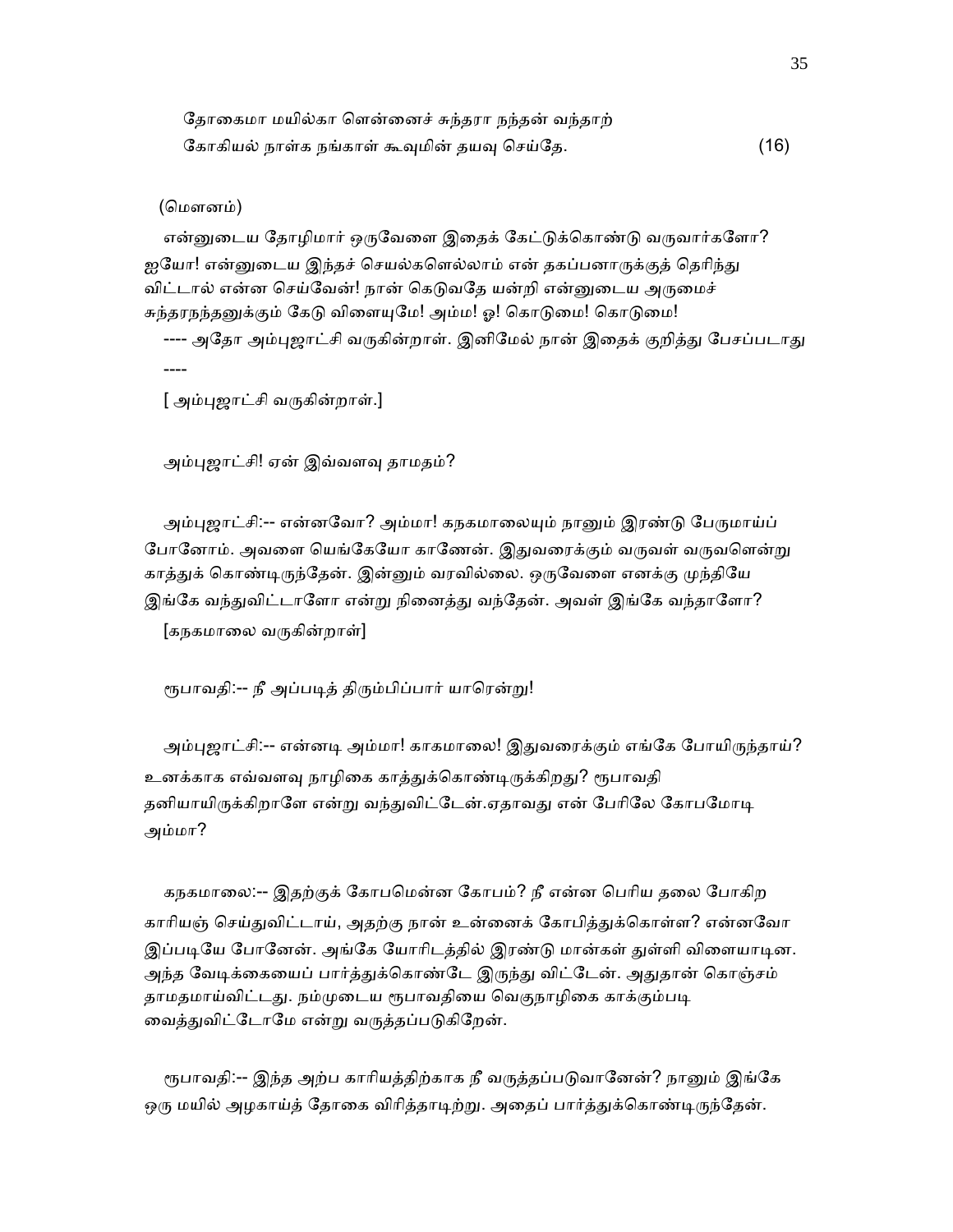அம்புஜாட்சி:-- ஏன் ரூபாவதி! நான் ஒன்று கேட்கிறேன்--கோபித்துக் கொள்ளாதிருந்தாற் சொல்லுகிறேன்.

ரூபாவதி:-- கோபித்துக் கொள்ளுகிறதென்ன? சொல்லடி சொல்.

அம்புஜாட்சி:- அப்படி யொன்றுமில்லை. வேடிக்கையாய்த்தான் கேட்போ மென்று நினைத்தேன்.

ரூபாவதி:- அதைத்தான் இன்னதென்று சொல்லு, கேட்போம். சீக்கிரம் சொல்லு.

கநகமாலை:- அவள் எப்பொழுதும் இப்படித்தான் கொஞ்சம் வீண்பிலுக் கெல்லாம் பண்ணுவாள்.

அம்புஜாட்சி:- அப்படி எத்தனை நாள் அம்மா உன்னிடத்தில்நான் பிலுக்குப் பண்ணி யிருக்கிறேன்?

ரூபாவதி:- வெகு! நன்றாயிருக்கிறது அஃதென்னை? நீயும் ஆரம்பித்து விட்டாய்! அவள்தான் சொன்னாற் சொல்லட்டுமே! அவளுக்கு உன்னைச் சொல்ல உாிைமயில்ைலயா என்ன?

அம்புஜாட்சி:- சொன்னாற் சொல்லுகிறாள். அதற்கொன்றுமில்லை. நான் ெசால்லவந்த ெதன்னெவன்ᾠ ேகட்டால் உன் ᾙகம் என்னேவா ெகாஞ்சம் வாட்டம் அடைந்தது போலக் காணப்படுகின்றதே; அஃது எதனாலே என்று கேட்கத்தான் வாயெடுத்தேன். அதற்குள்ளே கநகமாலை நான் பிலுக்குப் பண்ணுவதாக நினைத்துக் ெகாண்டாள்.

ரூபாவதி:- அதுதான் அவள் விளையாட்டாய்ச் சொன்னாள்; நீயேன் அதை மறுபடியும் மறுபடியும் தூண்டிச் சொல்லுகிறாய்? என்னவோ விட்டு வேறே யேதாவது ேபசு.

கநகமாலை:- அம்புஜாட்சி! நான் உன்னைத் தெரியாதே சொல்லிவிட்டேன் அம்மா! இவ்வளவு தூரஞ் சொல்லுவாயென்று தெரிந்திருந்தால் நான் பேசியிருக்கவே மாட்ேடன்.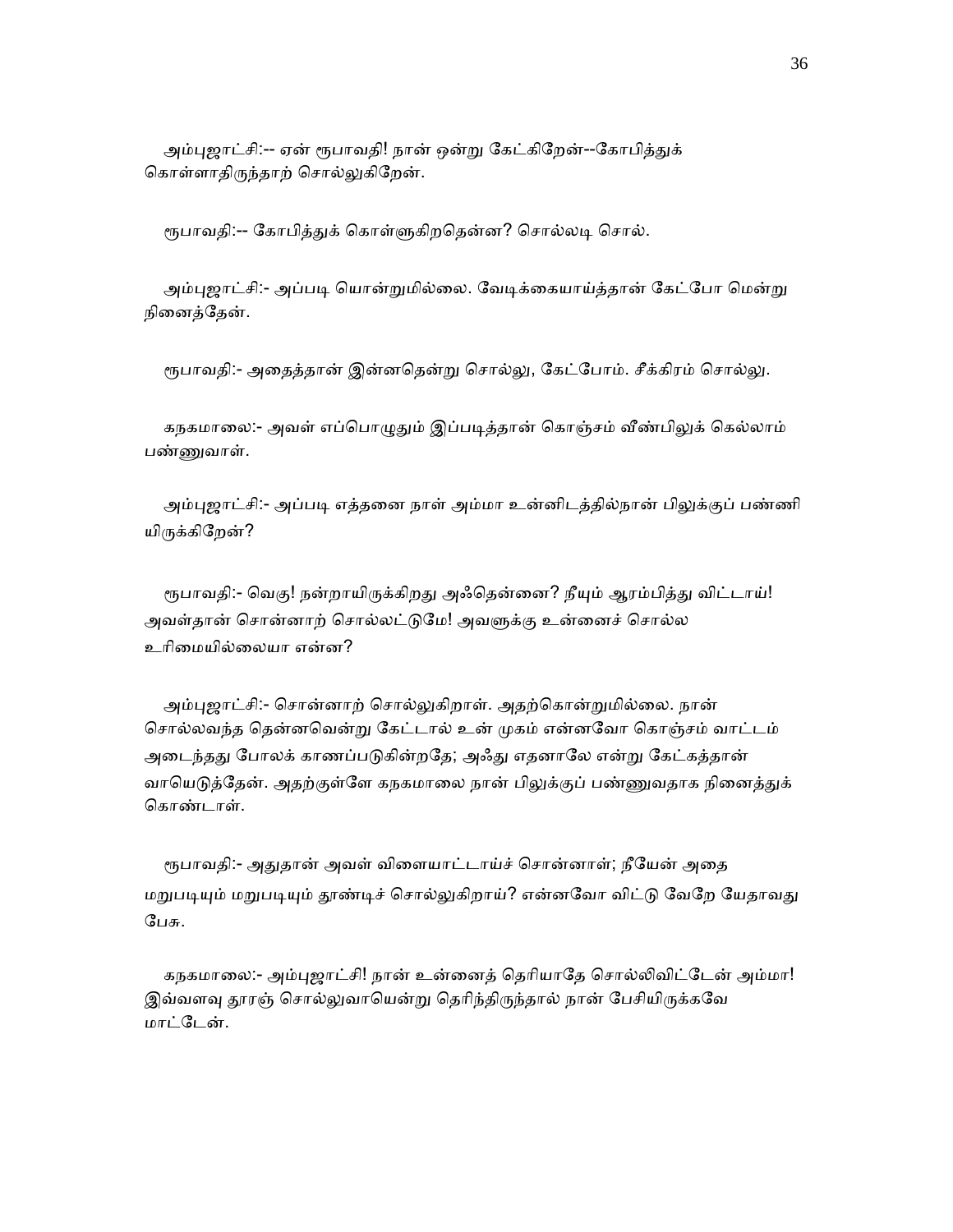ரூபாவதி:- சரி, நீங்கள்தாம் வாதிப் பிரதிவாதிகளாம். நான் நியாயஞ் சொல்வேனாம். எங்கே இரண்டு பேரும் உங்கள் வழக்கைச் சொல்லுங்கள். கேட்டுத் தீர்மானம் சொல்லுவோம்.

அம்புஜாட்சி:- என்னடியம்மா! நீ கேலிபண்ணுகிறாயே யொழிய நான் கேட்டதை விட்டுவிட்டாயே.

ரூபாவதி:\_ நீ அப்படி என்ன கேட்டாய்? எனக்கொன்றும் ஞாபகம் இல்லையே!

அம்புஜாட்சி:- ஞாபகமில்லையா? சரிதான். நீ எங்களுக்கெல்லாம் சொல்லுவையே அம்மா!

ரூபாவதி:- நீ கேட்டதே யின்னதென்று தெரிந்தாலன்றோ நான் சொல்லக் கூடும் அம்மா! என்பேரிற் கோபித்துக் கொள்வதிற் பயனில்லை.

அம்புஜாட்சி:- ஆனாற் சொல்லுகிறேன். இன்னொருதரம்; கவனமாய்க்கேளு. உன் முகத்தில் தினமும் இருக்கிற சந்தோஷக்களையை இன்றைக்கு என்னவோ காணோம்! அதன் காரணமென்ன? சொல்லு.

ரூபாவதி:- அதன் காரணமா? - (மௌனம்)

கநகமாலை:- என்ன யோசிக்கிறாய்? சொல்லு.

அம்புஜாட்சி:- என்ன இது! அழுகிறாயா? என்ன? ஏன் அம்மா! நாங்கள் இருவரும் உன் பக்கத்தில் உனக்குத் துணையா யிருக்கிறபோது நீ யழவேண்டிய காரணமென்ன? உன்ைன நாங்கள் யாᾞம் என்னவாவᾐ ெசான்ேனாமா? அல்லாமற் ேபானால் நாங்கள் இவ்வளவு நாழிகையா யுன்னைத் தனியாய் விட்டுவிட்டுப் போய் விட்டோ மென்று விசனப்படுகிறாயா? அதுவுமல்லாவிட்டால் எவையாவது மிருகங்களைக் கண்டு நீ பயந்திருக்கலாம் என்று சொல்ல எதுவுமில்லையே. எனது அருமைத் தலைவியே! ரூபாவதி! நீ இவ்வாறு வருத்தப்படுவதை நாங்கள் பார்த்துக் கொண்டிருப்போமோ? உன் மனத்திலிருக்கிற துன்பத்தை நீ யெங்களிடத்திற் சொல்லத் தகாதோ?

ரூபாவதி:- எனக்கு அதைச் சொல்ல நாவெழவில்லை. (மௌனம்) [கண்ணீர் வᾊக்கிறாள்.]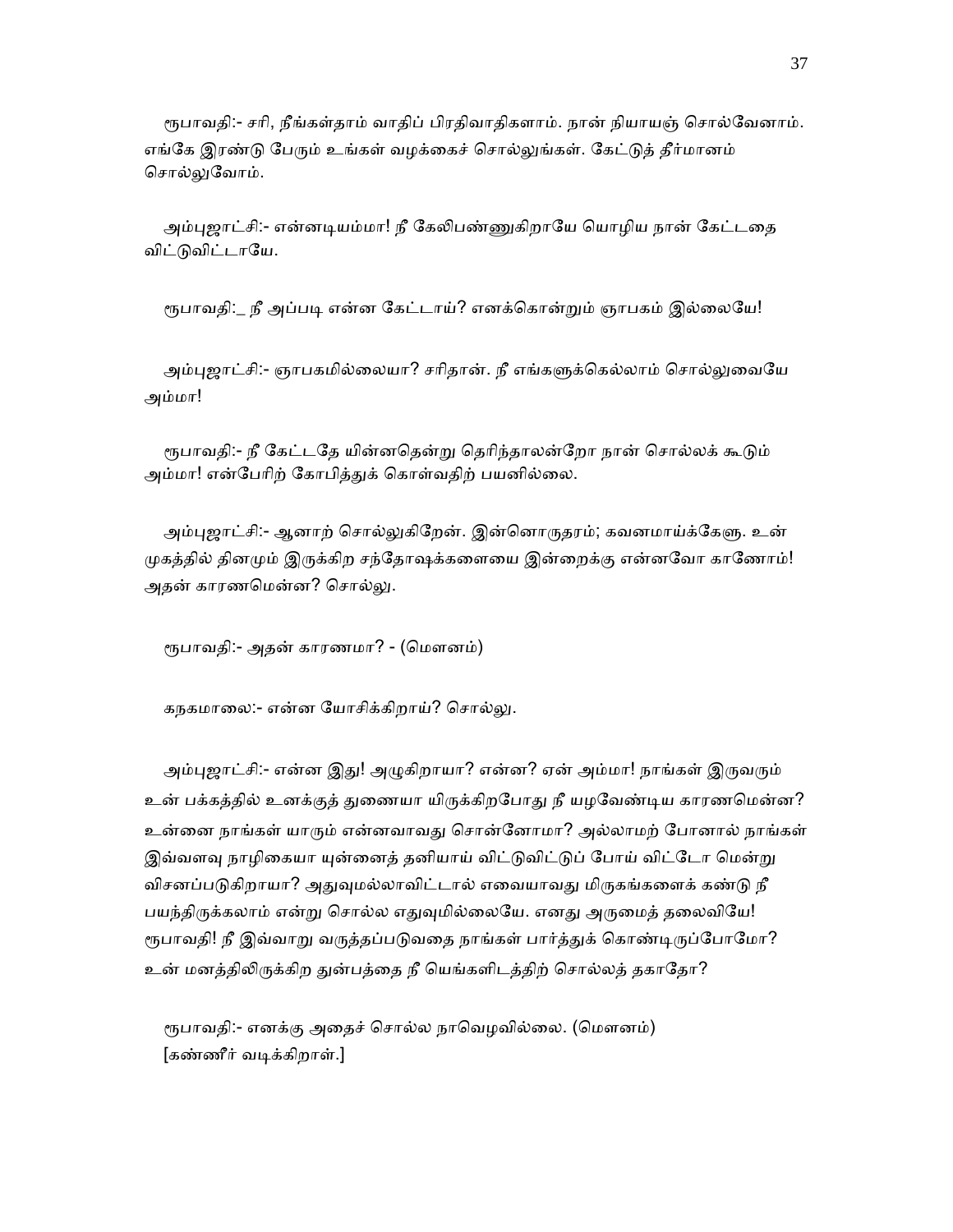அம்புஜாட்சி:- அடி! கநகமாலை! நம் ரூபாவதி மெய்யாகவேயழுகின்றாள். நீ மற்றைத் தோழிமாரையும் கூப்பிடுகிறாயா? [இரங்கிப் பாடுகின்றாள்.]

கரும்பிழி சாறொக்குங் களிமோரு யோடு முருந்தினை மானு முறுவலும் பூத்து வᾞந்தா திᾞந்தவ ளின்ேறா வᾞந்தி யிருந்தா ளிறந்தவா காணீரே யெழிலுடை யீர்வந்து காணீரே.  $\qquad \qquad \textbf{(17)}$ 

 பண்களி கூர்ந்தனி பாᾌங் குழவினன் வின்கொ ளமுதமு மேவு மதரத்த ணன்பு கொளவரு நந்தம்ரூ பாவதி கண்க ளிᾞந்தைன காணீேர காாிைக யீர்வந்ᾐ காணீேர. (18)

கநகமாலை:- அம்புஜாட்சி! இந்தச் சோலையிலே ஒரு வனதேவதை யுண்டென்று சொல்லக் கேட்டிருக்கிறோமே. எங்கே அதுதான் ஒரு வேளை யிவள் தனியாயிருக்கும் போது வந்து பயமுறுத்திவிட்டுப் போயிற்றோ? என்னவோ?

அம்புஜாட்சி:- எனக்கு அப்படி யிருக்குமென்று தோன்றவில்லை. அப்படியாயின் இப்படிச் சொல்லமாட்டாள். - எல்லாவற்றிற்கும், ஏன் ரூபாவதி! உள்ள காரணத்தை எங்களுக்கு வெளியிடக் கூடாதா? நாங்கள் உன் தோழிகளல்லமோ?

 $[s$ சுந்தராநந்தன் வருகின்றான்.]

ரூபாவதி:- (கண்ணீரைத் துடைத்துக்கொண்டு) அஃது ஒன்றும் அவ்வளவு விேசஷமில்ைல. நாம் ேபாகேவண்டாமா? நமக்கு ேநரமாகவில்ைலயா?

 கநகமாைல:-- தினᾙம் வᾞகிறார்கேள, அநதப் பிள்ைளகள் இன்ைறக்கும் ஒருவேளை வந்தாலும் வருவார்கள். சற்றே இருந்து வேண்டுமென்றாற் பார்த்துவிட்டுப் போவோம். ஏதாவது விசனப்பட்டுப் பேசுவார்கள்.கேட்போம்.

ரூபாவதி:-- அவர்களைப் பார்வை என்ன? கொம்பு முளைத்திருக்கிறதோ?

அம்புஜாட்சி:-- கநகமாலைதான் சொல்லுகிறாளே. இருந்துதான் பார்த்துவிட்டுப்போவமே. என்னவோ? எளியன் சுந்தராநந்தன்! அவனை நினைக்கிறபோதெல்லாம் எனக்கு விசனமாயிருக்கிறது. அவன் தலையிலே பிரமா இப்படிக் கஷ்டப்படும்படி எழுதிவிட்டான்!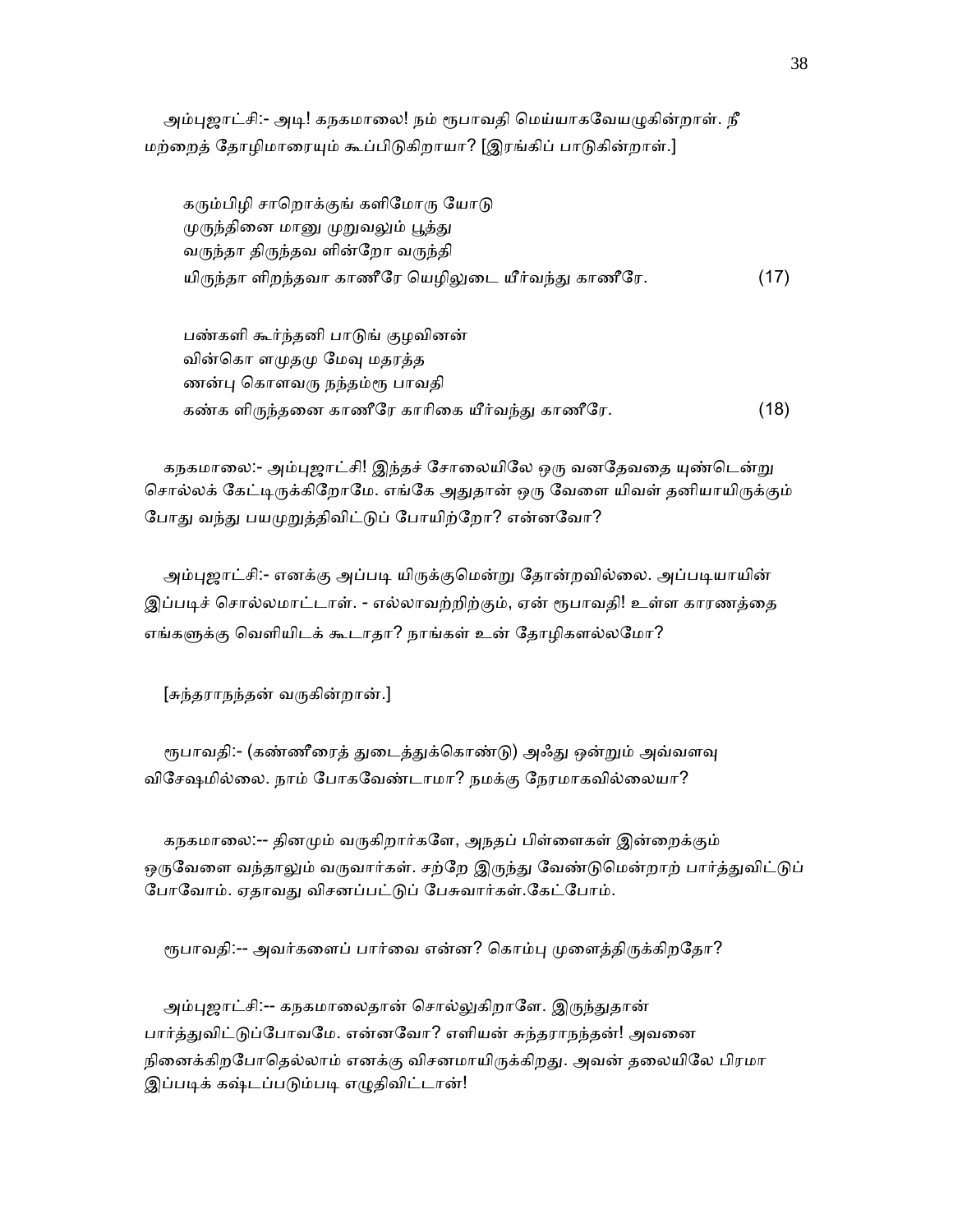ரூபாவதி:-- (விசனத்தை அடக்கிக்கொண்டு) நேற்று அழுது மூர்ச்சைபோய் விழுந்தானே! அவனா?

கநகமாலை:-- ஆமாம்! அவன்தான்! அழகாய் இன்னொருத்தன் மடியிலே சாய்ந்து கொண்டிருந்தவன்!

ரூபாவதி:-- ஏண்டி! கநகமாலை! நீ இப்போது சொன்னாயே இந்தச் சுந்தராநந்தன், அமபுஜாட்சி அத்தை பிள்ளை சுகுமாரன், இவர்கள் இரண்டு பேர்களிலும் யார் அதிக அழகுடாயவர்?

கநகமாலை:-- சுந்தராநந்தன் தான். சொல்லுகிறதற்குக் கேட்பானேன்? [சுகுமாரன் வᾞகின்றான்.] [அவனும் சுந்தராநந்தன் இருக்குமிடம் வந்து ஒளிந்து நிற்கின்றான்.]

சுந்தராநந்தன்:--(மறைவில்) கொஞ்சம் பேசாதிரு!

ரூபாவதி:-- அரசன் மகன் என்று சொல்லுகிறாயோ?

கநகமாலை:-- எனக்கென்னடி அம்மா! முந்தி ராஜாபிள்ளையா யிருந்தால் இப்ேபாெதன்ன அதற்கு?

ரூபாவதி:-- (தனக்குள்) என்னே உலகியல்! அரசிழந்தாரை யவமதித்தல் நன்றாயிருந்தது! செல்வஞ் சிறப்போ செம்மை சிறப்போ? (வெளியாய்) அப்புறம், அமபுஜாட்சி சண்டைக்கு வரப்போகிறாள்! சுகுமாரனுக்குச் சுந்தராநந்தனுடைய அழகில்லை என்று சொல்லுகிறாயே!

கநகமாலை:-- ஏதம்மா! நீயே சண்டையிழுத்து விடுவாய்போருக்கிறதே!

அம்புஜாட்சி:-- என்ன! ரூபாவதி! இப்படிக் கேலி பண்ணுகிறாய்!

ரூபாவதி:-- சரி, இவையெல்லா மிருக்கட்டும். கநகமாலை! நான் ஒன்று கேட்கிறேன். சொல்லுவையா?

கநகமாலை:-- என்ன? கேளு! சொல்லக்கூடியதாயிருந்தால் சொல்லுகின்றேன்.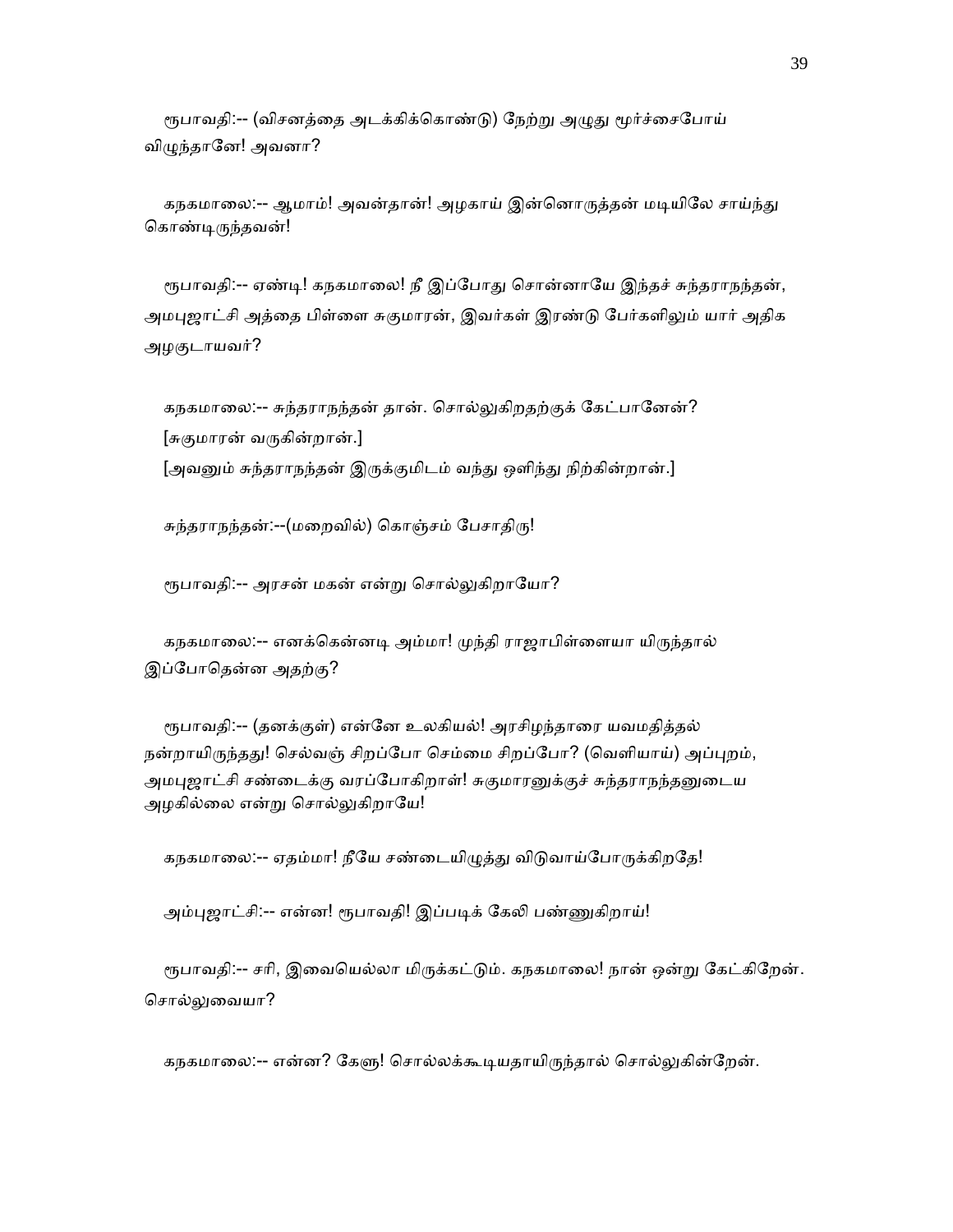ரூபாவதி:-- அம்புஜாட்சிதான் அவள் அத்தைபிள்ளை சுகுமாரனுக்கு வாழ்க்கைப்படப் போகின்றாள். நீ யாருக்கு வாழ்க்கைப்படப் போகின்றாய்? சுந்தராநந்தன்தான் அழகாயிருக்கின்றானே1 நீ ஏன் அவனைக் கல்யாணம் செய்துகொள்ளக் கூடாது?

அம்புஜாட்சி:- அப்படிச் சொல்லப்போனால், ரூபாவதி! உனக்கும் அவனுக்குந்தான் ஈடு சரியாயிருக்கிறது. உன்னுடைய அழகுக்கு ஏற்றவன்தான் அவனும்! அவனுடைய அழகுக்கு ஏற்றவள்தான் நீயும்!

ரூபாவதி:- (முகஞ்சிவந்து) கநகமாலையும் என்ன? அழகிற்குறைந்தவளோ? அவளும் அவனுக்கு ஏற்றவள்தான்! ஒருவேளை அவன் இப்போது சிறைச்சாலையி லிருக்கிறானே என்று எண்ணுவாளோ என்னவோ?

கநகமாலை:- அவை யெல்லாம் வீண் பேச்சு. ரூபாவதி! உனக்கு இஷ்டமிருந்தால் நீ அவனுக்கு வாழ்க்கைப்படு.

ரூபாவதி:- சரி. அம்புஜாட்சி! கநகமாலைகூட வீண் பேச்சு என்று சொல்லுகின்றாள்! நேரமாகிறது. வீட்டிற்குப் போகவேண்டும்.

அம்புஜாட்சி:- ரூபாவதி! நீ ஒரு பாட்டுப் பாடு.

கநகமாலை:- எங்கே ரூபாவதி! பாடு.

ரூபாவதி:- (பாடுகின்றாள்)

பெருமான்வந் தானென்று பேசுவாய் கிளியே பீᾞ ெமாழிந்திடப் ேபசுவாய் கிளிேய மருமலர் வீசிடப் பேசுவாய் கிளியே வந்தᾐ ெதன்றᾤம் ேபசுவாய் கிளிேய (19)

 ேபாதன்வந் தாெனன்ᾠ ேபசுவாய் கிளிேய ᾗன்கண்ைம தாெனன்ᾠ ேபசுவாய் கிளிேய நாதன்வந் தானென்று பேசுவாய் கிளியே நாமு மகிழ்ந்திடப் பேசுவாய் கிளியே.  $(20)$ 

 மழகளி ேறாᾊட வரகுவாய் மயிேல மாட்டினன் வந்தானென் றாடுவாய் மயிலே யழகினன் வந்தானென் றாடுவாய் மயிலே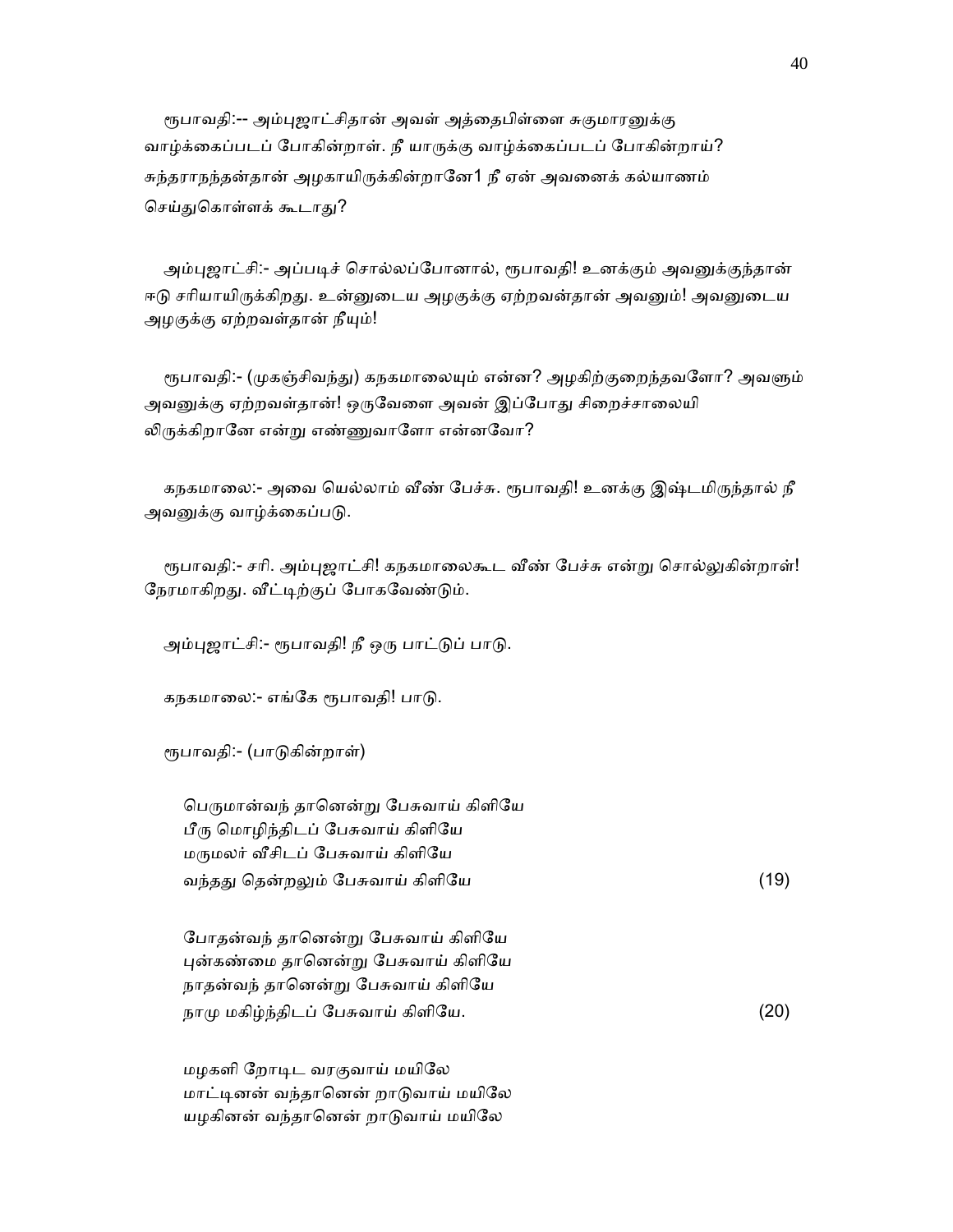| யானந்தம் வந்ததென் றாடுவாய் மயிலே.                                                                                                                 | (21) |
|---------------------------------------------------------------------------------------------------------------------------------------------------|------|
| வள்ளலும் வந்தானென் றாடுவாய் மயிலே<br>மதன்வாதை நீங்கிற்றென் றாடுவாய் மயிலே<br>விள்ள மலர்மண மாடுவாய் மயிலே                                          |      |
| வீசும் பொழிலகத் தாடுவாய் மயிலே.                                                                                                                   | (22) |
| தலைவன்வந் தானென்று கூவுவாய் குயிலே<br>தன்னை மறந்திடக் கூவுவாய் குயிலே<br>கலைஞன்வந் தானென்று கூவுவாய் குயிலே<br>களிமிகுந் தாடிடக் கூவுவாய் குயிலே. | (23) |
| இறைவன்வந் தானென்று கூவுவாய் குயிலே<br>யென்னை யணைந்திடக் கூவுவாய் குயிலே<br>சிறையினை நீங்கியே கூவுவாய் குயிலே                                      |      |
| சேர மனத்தெண்ணிக் கூவுவாய் குயிலே.                                                                                                                 | (24) |

அம்புஜாட்சி:- பாட்டு வெகு சுகமா யிருக்கிறது.

கநகமாலை:- இன்றைக்கு நாம் வந்து வெகு நாழிகையாய் விட்டது. ஆகையினாலே நாம் சீக்கிரம் ேபாகேவண்ᾌம் அம்மா!

ரூபாவதி:-சரி. ஏன் அம்புஜம்! போவமே!

அம்புஜாட்சி:- குறைப்பெயராய்க் கூப்பிட்டாயானா லுனக்குக் குறைப்பிள்ளைதான் பிறக்கும்! பார்த்ᾐக்ெகாள்.

ரூபாவதி:- அப்படியே பிறந்தாலும் ஒன்றுதானே யப்படிப்பிறக்கும். போகட்டும். மற்றைப் பிள்ளைகளாவது நன்றாய்ப் பிறக்குமே யல்லவோ? அது போதும்.

அம்புஜாட்சி:- ஏன்? தாமதம் என்ன? போகலாமே.

ரூபாவதி:- தாமதமொன்றுமில்லை. போகலாம். அம்புஜாட்சி நீ இன்றிரவு மாத்திரம் எங்கள் அரண்மனையில் என்னோடு தங்கியிருந்து விடியற்காலம் நீயுன் வீட்டிற்குப் போகலாமே.

அம்புஜாட்சி:- அப்படியானால் நானிப்போது வீட்டிற்குப் போய் என் தகப்பனாரிடம் அநுமதி பெற்றுக்கொண்டு வந்துவிடுகிறேன்.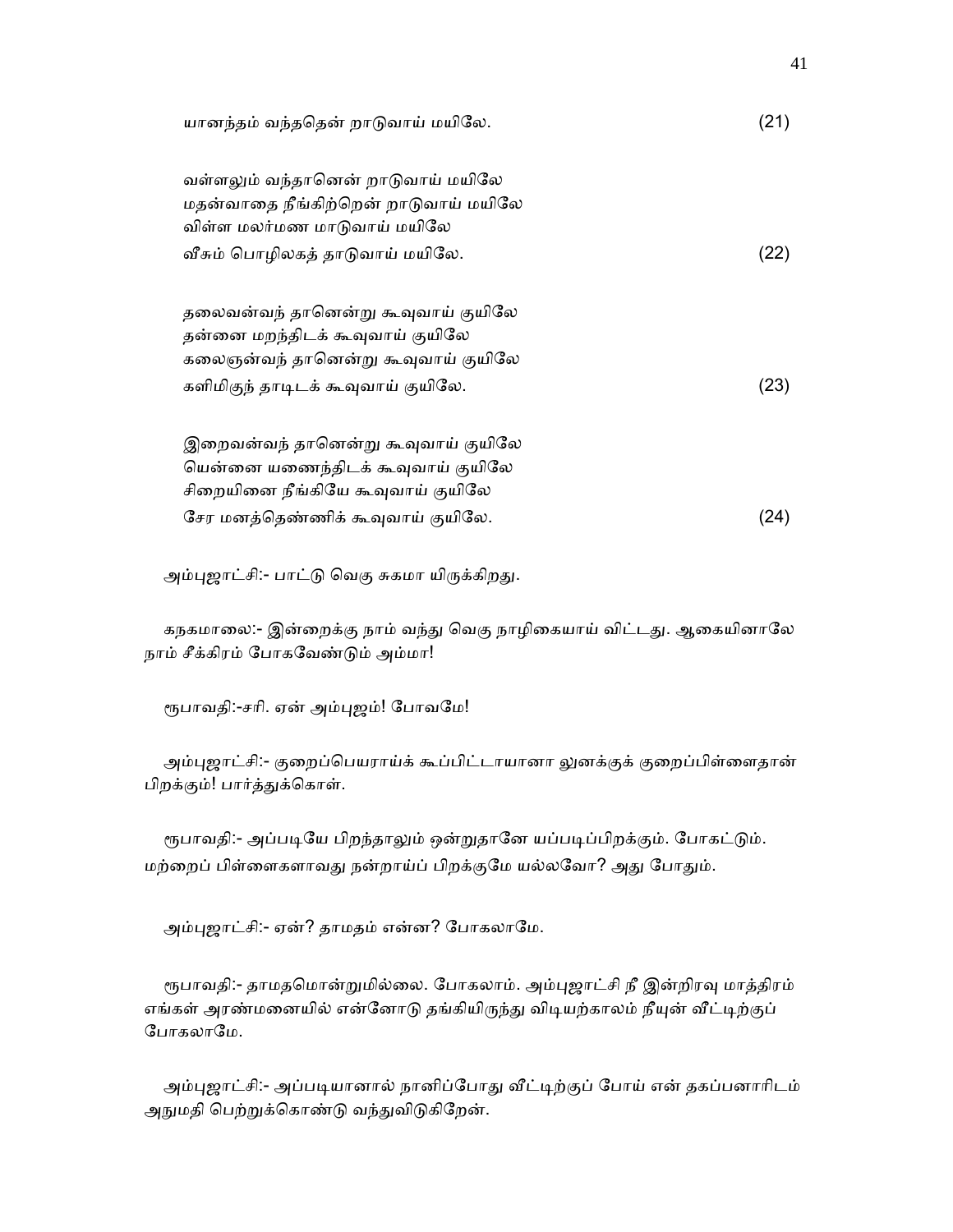[ரூபாவதி, அம்புஜாட்சி, கநகமாலை போகின்றனர்.]

சுகுமாரன்:- (வெளிவந்து) நீ வந்து வெகு நாழிகையாய்விட்டதோ! ஏன் சுந்தராநந்தா! இப்போது பேசிக்கொண் டிருந்தார்களே, இந்த மூன்று பெண்களும் இன்னர் என்பது உனக்குத் தெரியுமோ?

சுந்தராநந்தன்:- மந்திரி சுசீலர் பெண் ஒருத்தி; அவள்தான் உன் மாமா பெண். அது நிச்சயமாய்த் தெரிகின்றது. மற்றையிரண்டு பேரும் யாரோ? நன்றாய்த் தெரியவில்லை.

சுகுமாரன்:- என்னுடைய மாமா பெண் பெயர் அம்புஜாட்சி.- மற்ற இரண்டு பேர்களிலும் அதிக அழகுள்ளவளா யிருந்தாளே அவள் தான் உன்னை யிக்கோலமாக்கிய சூரசேநன் புதல்வி. அவளுக்கு அவளுடைய அழகுக்குத் தக்கபடி 'ரூபாவதி' யென்று பெயரிட்டிருக்கிறார்கள். மற்றவள் 'கநகமாலை' யென்னும் பெயருடையவள். அதைத் தவிர வேறொன்று மவளைப்பற்றி எனக்குத் தெரியாது.

சுந்தராநந்தன்:- என்ன! சந்திரமுகன் இன்று இதுவரையிலும் வரவில்லை. ஏதாவது அவன் வீட்டில் இன்றைக்கு விசேஷமுண்டோ? அவன் ஒருநாளும் இவ்வளவு தாமதம் செய்யமாட்டானே!

சுகுமாரன்:- அதற்கென்ன இப்போது? அவன் மெள்ளத்தான் வரட்டுமே!

சுந்தராநந்தன்:- அதைப்பற்றி யொன்றுமில்லை. அவன் சீக்கிரம் வருகிறவனே என்று சொன்னேன்.

சுகுமாரன்:- ஓ! சுந்தராநந்தா! நீ யின்று மாலைப்பொழுதை யெவ்வாறு கழித்தாய்? ஏதேனும் படித்தாயோ?

சுந்தராநந்தன்:- படித்திலேன். ஆயினும் எம் ஆலவாய்ப்பெருமானை வாயாரப் பாடி துதித்தேன். அதுவே யென் மனத்திற் சிறிது அமைதி விளைத்தது. அதைத் தவிர்த்து ேவெறான்ᾠஞ் ெசய்திேலன்.

சுகுமாரன்:- நீ பாடித் துதித்ததை நான் கேட்கலாமோ? கேட்கலாமெனின் அதைச் சொல்.

சுந்தராநந்தன்:-(பாᾌகின்றான்)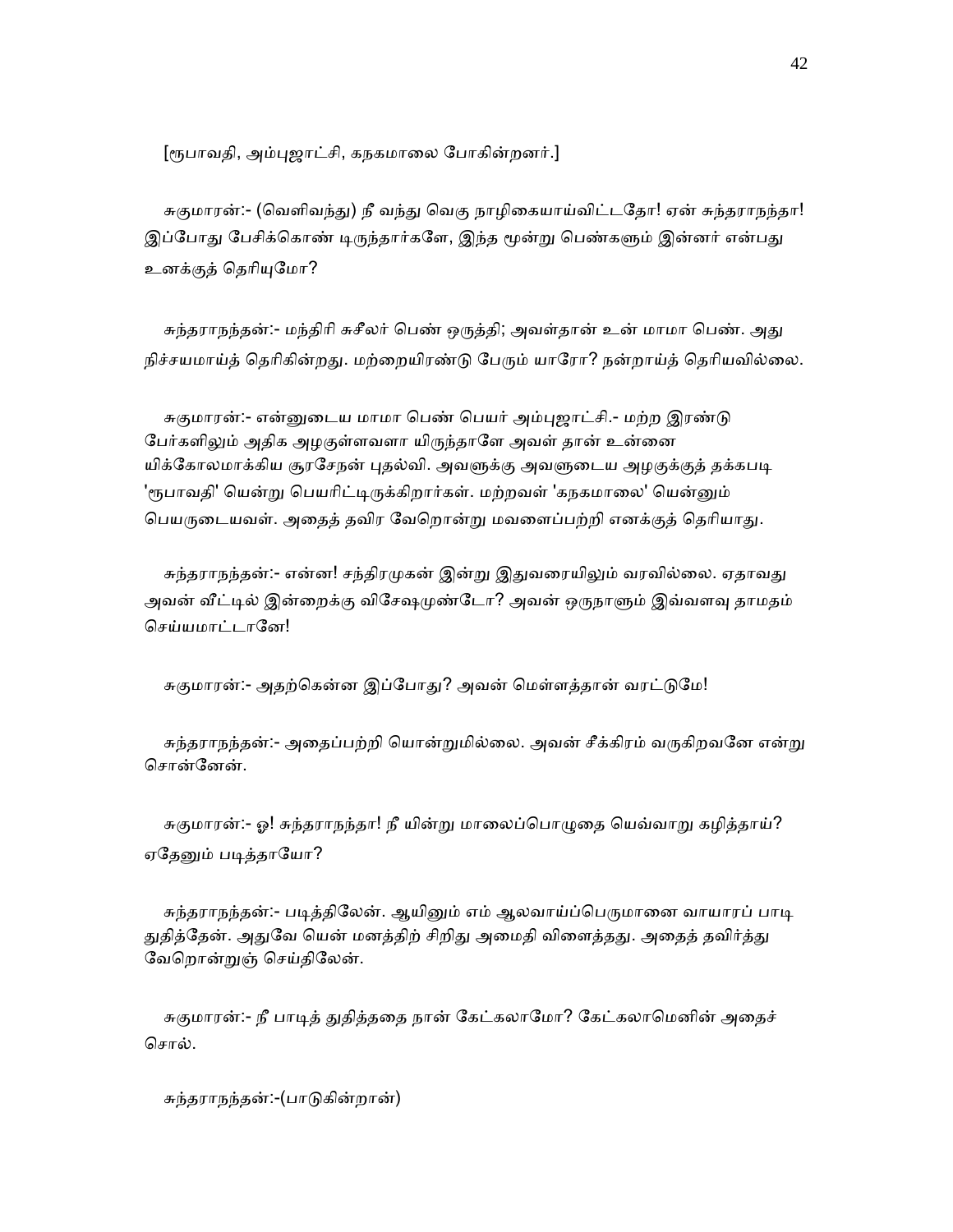| செம்மை யுள்ள சிதாநந்த னேயுன்ற<br>னன்மை யான நவிலருந் தன்மையிற் |      |
|---------------------------------------------------------------|------|
| கிம்மை யில்லடி யேமிச் சிறையினி                                |      |
| லம்ம வோவென் றரற்றுத லாகுமோ?                                   | (25) |
| வைய மேத்துறு மாமது ராபுரித்                                   |      |
| துய்ய னேமதி சூடிய சுந்தரா                                     |      |
| செய்ய நின்னருட் செப்பருந் தன்மையிற்                           |      |
| கைய கோவென் றலறுத னீதியோ?                                      | (26) |
| ஆனேறினி தேறீயெளை யாளும்மது ரேசா                               |      |
| தேனெயெனுஞ் சொல்லாளுமை சேரும்மிடப் பாகா                        |      |
| கானேய்குழற் கங்காதர நின்பேரரு ளிற்கே                          |      |
| யானேயெனக் கோட்டத்திலி ணைந்தேயெழ லாமோ?                         | (27) |
| சம்போ சாம்பசிவா சக மெல்லாம் படைத்தவனே                         |      |
| வம்பார் பூம்பொழில்சூழ் மது ராபுரி வாழ்பவனே                    |      |
| யம்பா வுக்குடலி லொரு பாதி யளித்தவனே                           |      |
| யெம்பா னீயிரக்க மினி யேனும் புரிந்தருளே.                      | (28) |
| மூவா முன்னவனே முதலாகிய முக்கணனே                               |      |
| கோவே கோமளனே குளிர் சந்திர சேகரனே                              |      |
| நாவாற் பாடுகின்றே நல முள்ள மதுரையனே                           |      |
| தேவா நீகருணை சிறி தேனும் புரிந்தருளே.                         | (29) |

சுகுமாரன்:-ஓ! சுந்தராநந்தா! நீ பாடிய பாட்டுக்கள் மிகவும் நன்றயிருக்கின்றன. இவை யெல்லாம் பூர்வஜன்ம புண்ணியம்!

சுந்தராநந்தன்:-(கண்ணீர் ததும்ப) ஜன்மாந்தரத்தில் யான் புண்ணியமுஞ் செய்தேனோ? அப்பா! சுகுமாரா! நீ யறியாது கூறுகின்றாய்! யான் பூர்வஜன்மத்திற் புண்ணியஞ் செய்திருப்பேனாயின் இப்போது ஏன் இந்தவிதத் துன்பமெல்லாம் அநுபவிக்கவேண்டும்? இவை யெல்லாம் என்னுடைய ஜன்மாந்தர பாவத்தினாலேயா மென்பது தோன்றுகின்றது.

சுகுமாரன்:- சரி. இந்த எண்ணத்திற்கு, இப்பொழுது இடங் கொடுத்தோமோ நேற்றைப்போல ஏதேனும் விபரீதம் விளைக்கும். அப்புறம் மிக்க துன்பம் வரும். ஆகையால் வேறு விஷயத்தைக் குறித்துப் பேசுவோம்.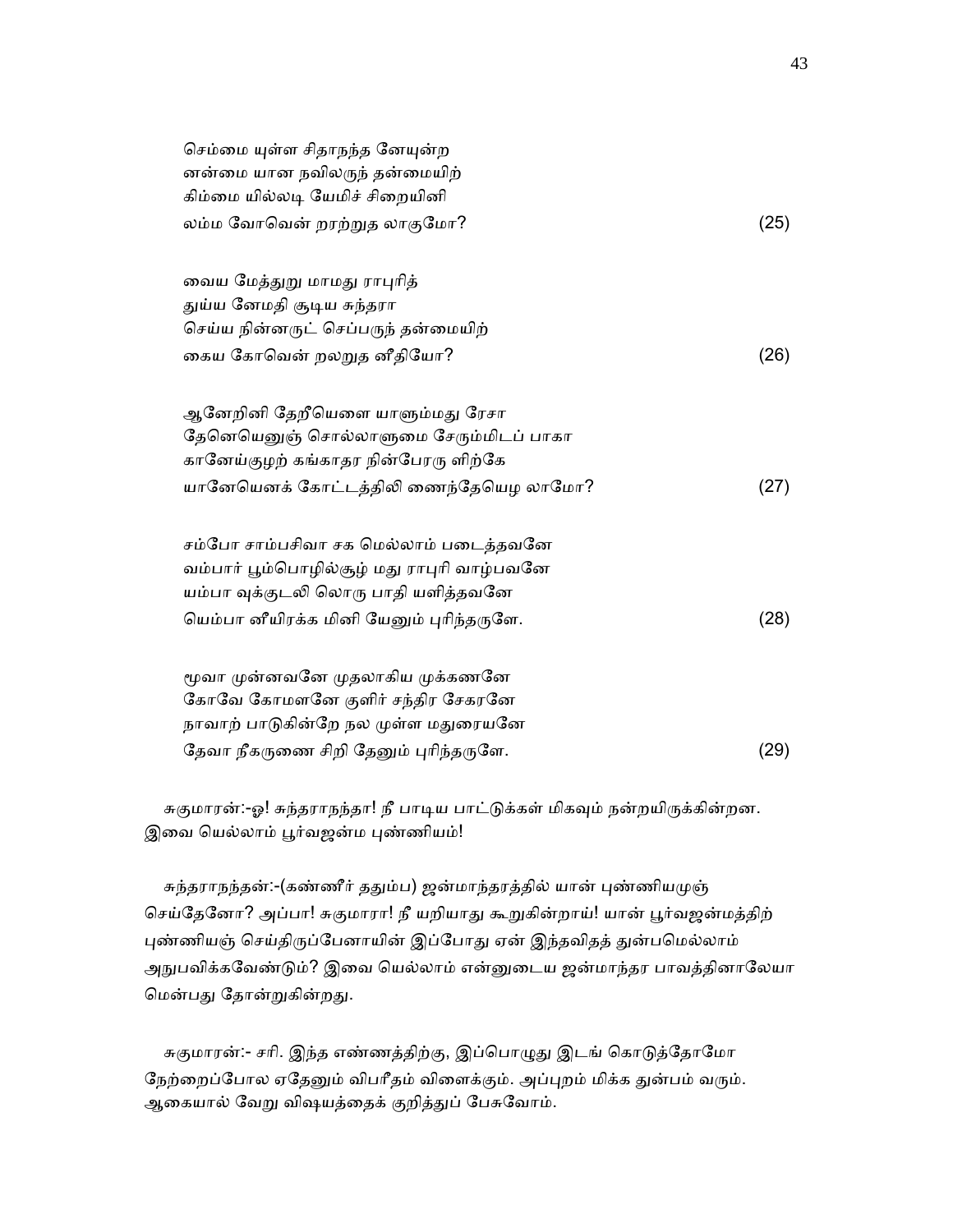சுந்தராநந்தன்:- இன்றைக்கு ஏதாவது விசேஷம் இருக்கத்தான் வேண்டும். இல்லாவிடிற் சந்திரமுகன் இவ்வளவு தாமதம் செய்ய மாட்டான்.

சுகுமாரன்:- அவனும் வருகிற சமயந்தானே! வந்துவிடுவான். இது கிடக்கட்டும். அது மூன்று பெண்களும் பேசிக் கொண்டதிலிருந்து ஒன்று படுகின்றது.

சுந்தராநந்தன்:- அஃதென்னை? எனக்கொன்றும் தோன்றவில்லையே! எங்கே? அஃᾐ இன்னெதன்ᾠ ெசால்ᾤ. ேகட்ேபாம்.

சுகுமாரன்:- அதுவா? சொல்லுகின்றேன் கேள். அரசன் புத்திரி ரூபாவதிக்கு உன் பேரிற் கொஞ்சம் பிரியமிருக்கிறது என்பது காணப் படுகின்றது.

சுந்தராநந்தன்:- அஃதெப்படிக் கண்டாய்? வெகு நன்றாயிருக்கின்றதே!

சுகுமாரன்:- அவர்கள் பேசிக்கொண்டிருந்த சம்பாஷணையிலிருந்து நான் அநுமானித்துக் கொண்டேன்.

சுந்தராநந்தன்:- அப்படியானால் எனக்கேன் தோன்றவில்லை?

 சுகுமாரன்:- அஃெதன்ைனேயா? யானறிேயன். என் மனத்தில் ேதான்றினைதச் ெசான்ேனன். அைதத்தவிர ேவறில்ைல.

சுந்தராநந்தன்:- ஆயின் அமையும். ஒவ்வொருவருந் தமது மனத்தில் தமக்கு வேண்டியனவற்றை யெல்லாம் நினைத்துக் கொள்ளலாம். – ஆயினும் எனக்குத் தோன்றுகிற மட்டில் அந்த மூன்று பெண்களும் நாம் நேற்றைப் பேசிக் கொண்டிருந்த சங்கதிகளை யொளித்துக் கேட்டிருப்பார்களோ வென்பது தோன்றுகின்றது. ஏனென்றால் என்னைக்குறித்த ரூபாவதி 'நேற்று மூர்ச்சை போய் விழுந்தானே, அவனா?' என்ᾠ ேகட்டாள்.

சுகுமாரன்:- ஆனால் வெகு நல்லதாயிற்றே!

சுந்தராநந்தன்:- அஃதெப்படி யப்பா?

சுகுமாரன்:- உன் பேரில் இரக்கங்கொண்டு ஒரு வேளை தன் தகப்பனாரைக் கேட்டு உன்னைச் சிறைச்சாலையி னின்றும் விட்டுவிடச் சொல்லக் கூடும். அதனாலேதான் நல்லதென்றேன்.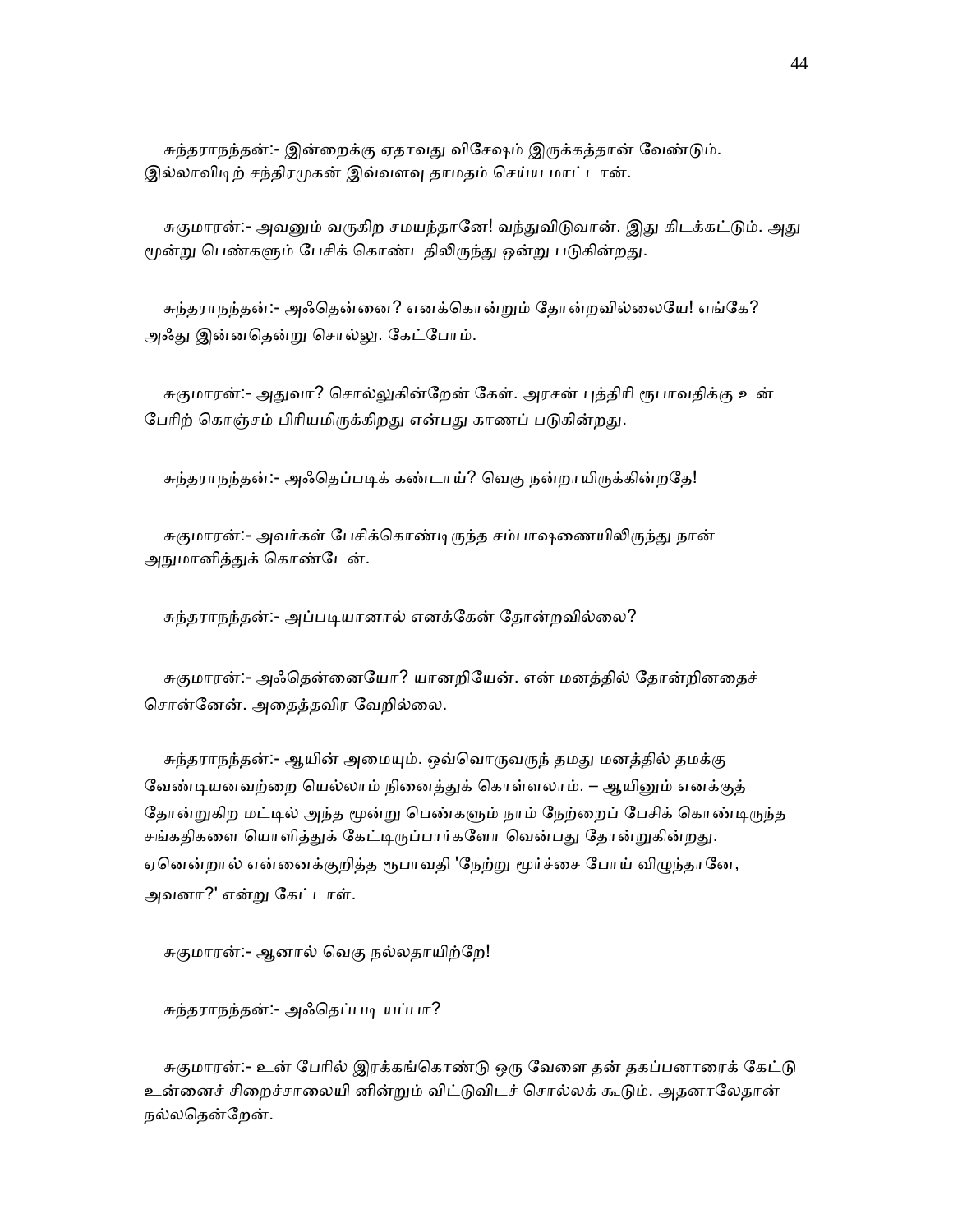சுந்தராநந்தன்:- அப்படித்தான் அவள் செய்வாலென்பதென்னை? ஒரு வேளை பென்னுடய சங்கதிகளை யெல்லாந் தன் தகப்பனாரிடஞ் சொல்லி யென்னை யின்னும் அதிகமான துன்பங்களுக்கு ஏன்

உட்படுத்த மாட்டாள்? அப்படிச் செய்தாலும் செய்யக் கூடுமே?

சுகுமாரன்:- நான் அவளைப்பற்றிக் கேள்விப்பட்ட மட்டில் அவள் நல்லவளே என்பது தோன்றுகின்றது. ஆகையால் நீ நினைக்கிறபடி அவள் செய்யமாட்டாள் என்பதற்கு ஆக்ஷேபமே யில்லை.

சுந்தராநந்தன்:- அப்படியானால் என் ஆலவாய்த் தேவனை யான் பாடித் துதித்தது பலித்துவிட்டதென்று சொல்லலாம். அப்பா! அதோ! அங்கே வருகின்றான் சந்திரமுகன்.

 $[s_5]$ திரமுகன் வருகின்றான்.]

சுகுமாரன்:- எங்கே?

சந்திரமுகன்:- வந்தனம் சுந்தராநந்தா!

சுகுமாரன்:- ஏன், சந்திரமுகா! உன்னை எவ்வளவு காலம் எதிர்பார்த்துக் கொண்டிருப்போ மென்று நினைத்தாய்?

சந்திரமுகன்:- நான் உன் வீட்டிற்போய் உன்னைத் தேடினேன். அவ்விடத்திலே நீ யில்லாமையால் இங்கே தான் வந்திருப்பா யென்று நினைத்து வந்தேன். அதுதான் நாழிகையாய்விட்டது. அக்குற்றத்தைப் பொறுப்பீர்களென்று நினைக்கின்றேன். மேலும் நான் தாமதித்து வந்ததற்கு வேறு காரணமும் உண்டு. அஃதென்னென்றால்: என்னுடைய தந்தையார் என்னை யழைத்து இரகசிய சமாசார மொன்று சொல்லி, அதைப்பற்றி உன்னிடத்தில் தெரிவிக்கும்படி ஆணையிட்டனுப்பினார்.

சுந்தராநந்தன்:- அஃெதன்ன அப்பᾊ யிரகசியமான சமாசாரம்?

சுகுமாரன்:- ஓ! சுந்தராநந்தா! நீ யெண்ணியபடி, சந்திரமுகனும் ஏதோ விசேஷ சமாசாரம் கொண்டுவந் திருக்கின்றானே!

 சுந்தராநந்தன்:- அப்பᾊ யல்லாவிட்டால் அவன் காலகரணம் ெசய்யக் காரணமில்லையே! சரி சந்திரமுகா! சமாசார மின்னதென்று சொல். கேட்போம்.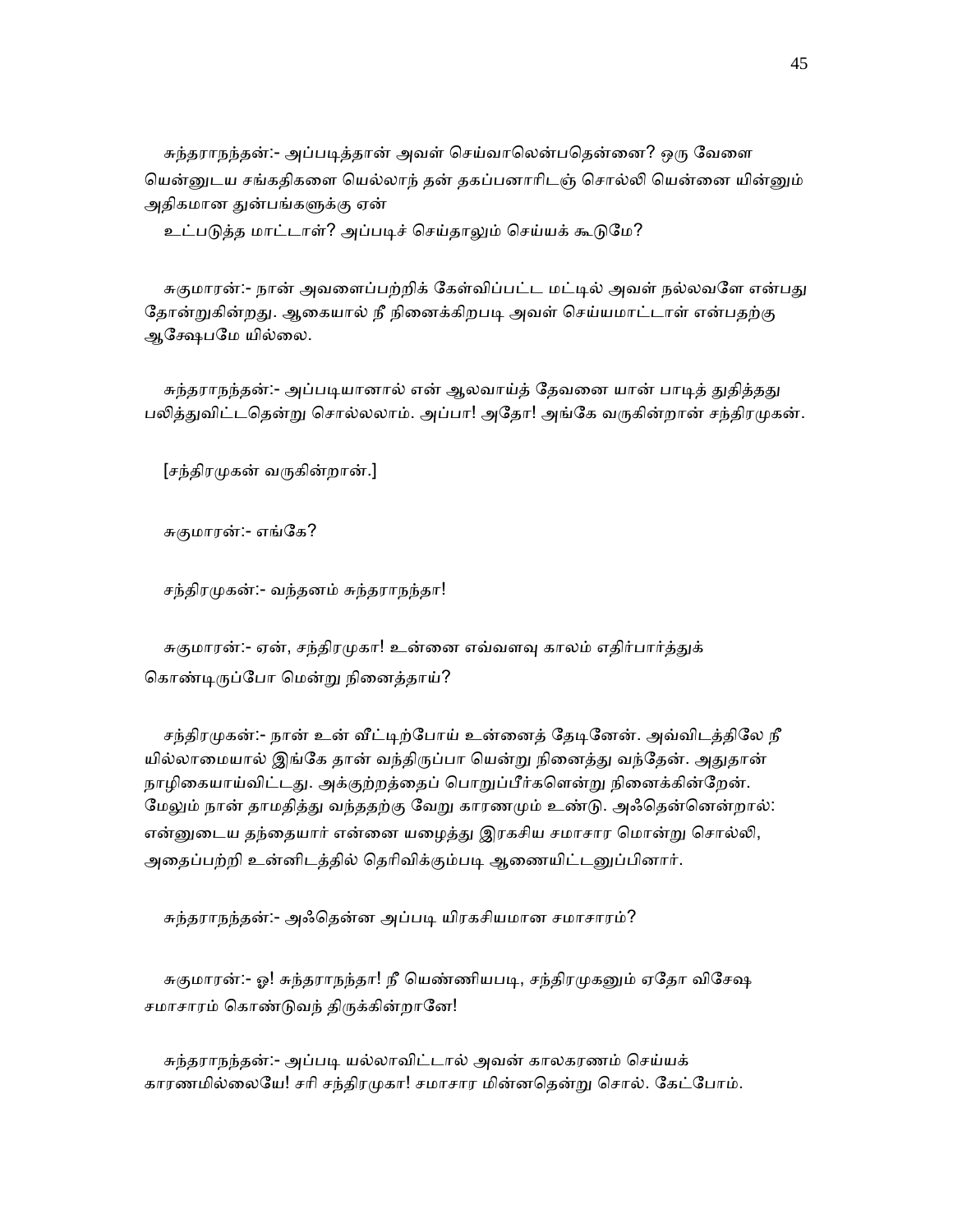சந்திரமுகன்:- இன்று என்னுடைய வீட்டில் இரண்டு மூன்று கனவான்கள் வந்து என்னுடைய தந்தையாரொடு சிலவற்றைக் குறித்துப் பேசினார்கள். அவை யென்னவென்றால், உன்னை இச்சூரசேநன் சிறையிலடைத்திருப்பதும், உன் பெற்றோரை வல்லியம் பலதிரிவனத்துத் துரத்தியதும், நியாயமல்ல வென்பதும் இவ்வித அநியாயத்தை நிறுத்துவதற்குத் தக்க யுக்திகள் யாவையோ அவற்றின் நாடி முயற்சி செய்யவேண்டு மென்பதுவேயாம். இது விஷயத்தில் உன் யோசனை யென்னவென்று என் தந்தையார் கேட்டுவரும்படி என்னிடஞ் சொன்னார்.

 சுந்தராநந்தன்:- அக் கனவான்கள் எண்ணிய ேயாசைனகெளல்லாம் நல்லனேவயாம். ஆயினும் சூரசேநன் என்னையும் என் பெற்றோரையும் கொலைக்களம் படாது விட்டிருத்தலே பேருதவியாம். ஆகவே யித்தன்மையான உபகாரிக்கு விரோதமாக ஏதேனுஞ் செய்ய முயலுதல் செய்ந்நன்றி கோறலாம்.

 \* "நன்றி மறப்பᾐ நன்றன்ᾠ நன்றல்ல தன்றே மறப்பது நன்று" காலை நிறைவாக குண்றே மறப்பது நன்று"

\* திᾞக்குறள்

-------

என்று திருவள்ளுவர் கூறியிருத்தலைப் பலமுறையும் நமது ஆசிரியர் வித்தியாசாகரப் புலவர் எடுத்துரைத் திருக்கின்றனரே! அஃதுணர்ந்திருந்தும் நீ யிவ்வாறு கூறுதல் நீதியாகுேமா?

சுகுமாரன்:- அப்பா! சுந்தராநந்தா! நீ கூறுவது மிகவும் நன்று! நன்று! இந்த மகாவஞ்சகன் சூரேசநன் விஷயத்தில் நீதிெயன்பேத பார்த்த ெலாண்ணாᾐ. திருவள்ளுவனார் கூறுவனவெல்லாம் நல்லொழுக்க முடையவர்கட்கேயாம். தீயொழுக்க முடையவர்கட்கு நீதியேது? நியாயமேது? தருமமேது?

சுந்தராநந்தன்:- ஓ, சுகுமாரா! நான் சொல்லியதை மறந்துவிட்டு நீ யிவ்வாறு கூறலாமோ? சூரசேநன் தருமசிந்தை யுடையவன் என்பதற்கு ஆக்ஷேபமுமுண்டோ? என்னைக் கொல்லாது விட்டிருப்பதே அவனுடைய நல்ல மனத்திற்குத் தக்கசான்று பகரும்.

சுகுமாரன்:- கொல்லுவது பாவம், ஆகவே கொல்லாமை பாவமில்லையே யன்றி அது புண்ணியமாகுமோ? இங்ஙனங் கொல்லா திருத்தலோடு ஒருவன் எதைக் கொல்லாதிருக்கின்றானோ அதற்கு உதவியும் நன்மையுஞ் செய்வானானால் அது புண்ணியம். மற்றைப்படி கொல்லா திருத்தல் ஒருநாளும் புண்ணிய மாகாது.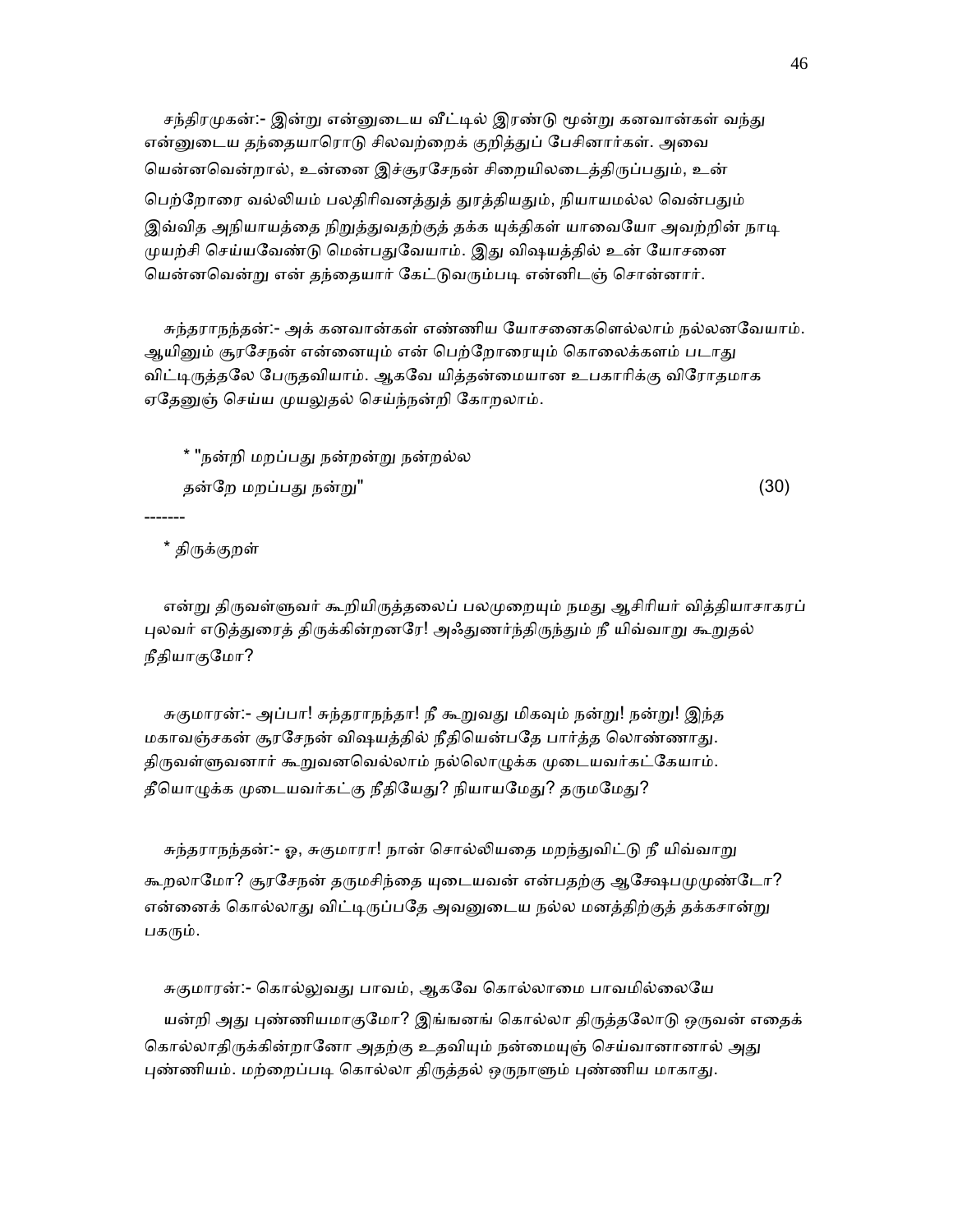சுந்தராநந்தன்:- ஓ, சுகுமாரா! இன்னுங் கேட்பாய்! என்னைக் கொல்லா திருத்தலேயன்றி யென்னைச் சிறைச்சாலையி னின்றும் வெளியே போயுலாவுதற்கும் எனது அருமை நண்பர்களாகிய உங்களுடன் பேசிக் களிப்பதற்கும் உத்தரவு கொடுத்திருத்தல் உனக்குத் தெரியாதோ?

சந்திரமுகன்:- (தனக்குள்) நடுவில் நாமொன்றுஞ் சொல்லக்கூடாது.

சுகுமாரன்:- இன்னொருவிஷய முனக்குத் தெரியாதே! இந்தக் கொலைஞன் உன்னைச் சிறைச்சாலையிலே யிடவேண்டுமென்றும், வெளியேபோக விடக்கூடாதென்றும், சொல்லித்தான் முதல்முதலில் உத்தரவு செய்தானாம். பிறகு என்னுடைய மாமனார் சுசீலர் அரசனை நோக்கி நீர் அப்படிச் செய்வீரானால் ஜனங்கள் உம்மைக் கொடியவரென்று நினைக்கக்கூடும் என்று சொன்னதைக் கேட்டபிற்பாடு தான் இப்படிக் கட்டளை யிட்டானாம்.

சுந்தராநந்தன்:- இருக்கட்டும். எல்லாவற்றிற்கும் சந்திரமுகனை முற்றிலுங் கேட்போம். ஏன் சந்திரமுகா! அரசன் கொடுமையை நிறுத்துவதற்கு அக் கனவான்கள் ஏதேனும் யுக்தி செய்திருக்க்கின்றார்களாமே?

சந்திரமுகன்:- ஆம். அப்படித்தான் சொன்னார். அஃதென்னென்றால்: ஒரு கனவான் அரசன் வீதியில் உலாவரும்போது அவனைக் குத்திப் போடுவதாகச் சொன்னாராம். மற்றைக் கனவான்களும், அது சரியென்று அநுமோதித்தார்களாம். ஆனால், என் தந்தையார் மாத்திரம் பதறக்கூடாதென்றும், இதைக்குறித்து இன்னும் யோசனை செய்யவேண்டு மென்றும் சொன்னாராம். இதை யொருவர் ஒத்துக்கொண்டாராம். மற்றை யிருவரும் ஒத்துக்கொள்ள வில்லையாம். அதன்பேரில் இதைக்குறித்து உன்னிடத்தில் ெதாியப்

படுத்தி, இதற்கு நீ யென்ன சொல்லுகின்றாயோ அதன்படி நடப்பதாக எல்லோரும் தீர்மானித்தார்களாம். அவ்வளவுதான். நீ யென்ன சொல்லச் சொல்லுகின்றாயோ அதை யென் தந்தையாரிடஞ் சொல்லுகின்றேன்.

சுந்தராநந்தன்:- ஏதப்பா! மிக விந்தையா யிருக்கின்றதே! ஒன்றும் பயன்படும் யுக்தியாய்க் காணப்பட வில்லையே! இதைக் குறித்துச் சொல்லுவதற்கு எனக் ெகான்ᾠந் ேதான்றவில்ைல. ஆைகயால் உன் தந்ைதயார் நயவசநாிடம் என் வந்தனங்களைச் சொல்லி அவர் இஷ்டம் எப்படியோ அப்படியே நடக்கும்படி சொன்னேன் என்று சொல்லு, சந்திரமுகா!

சுகுமாரன்:- சரி. அப்புறம் சந்திரமுகா! உனக்குத் தெரியாதேயொரு சங்கதி! நேற்றுச் சுந்தராநந்தன் மூர்ச்சைபோய் விழுந்தது முதல் நாம் பேசிக்கொண்ட சமாசாரமெல்லா வற்றையும் அரசன் புத்திரி ரூபாவதி, என் மாமா பெண் அம்புஜாட்சி, கநகமாலை யிந்த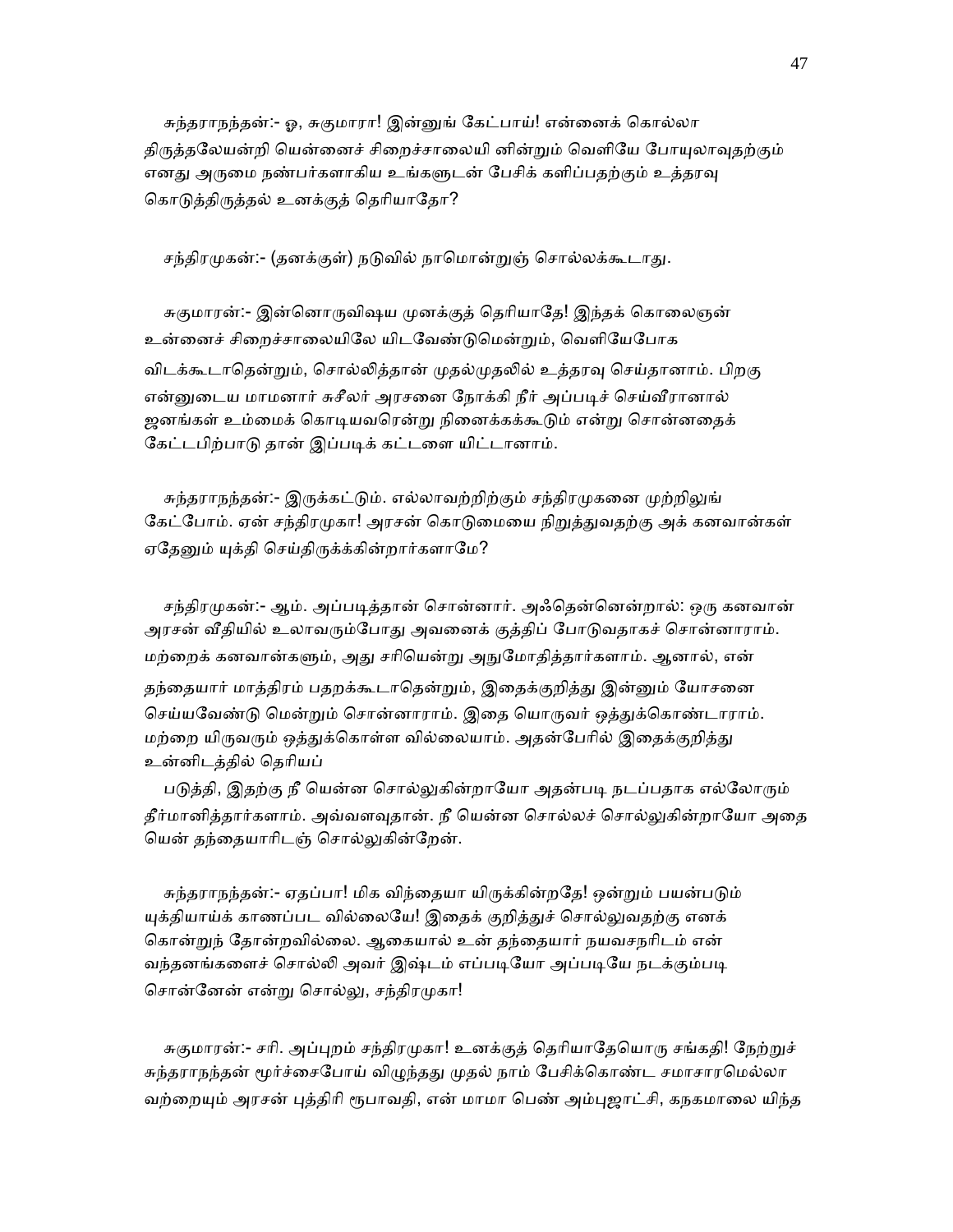மூன்று பேரும் ஒற்றுக் கேட்டுக் கொண்டிருந்திருக்கிறார்கள். நாம் அதைப் பார்க்கவில்லை. இன்றைக்கு நானும் சுந்தராநந்தனும் அவர்கள் பேசிக் கொண்டதை யொளித்திருந்து கேட்டோம். அதுதான் எங்களுக்குத் தெரியும்.

சந்திரமுகன்:- அப்படியா! அதெப்படிக் கேட்பார்களப்பா! ஆச்சரியமா யிருக்கின்றதே!

சுகுமாரன்:- அதென்னவோ! தெரியாதப்பா! வேடிக்கைதான்!

சுந்தராநந்தன்:- ஏன் சந்திரமுகா! அவர்கள் கேட்டதனாலே ஏதாவது கெடுதல் வருமோ? நான் அரசனைக் கொஞ்சம் வருத்தத்தினால் வைதேனே!

சுகுமாரன்:- நான்தான் சொன்னேனே! நல்லதே யொழியக்கெடுதலில்லை. ரூபாவதிதான் அதிக இரக்கமுள்ளவளே!

சந்திரமுகன்;- ஆமாம்! எனக்கும் அப்படித்தான் தோன்றுகின்றது. அவள் அழகுக்கெல்லையும் அன்புக்காகரமுமாவளே!

சுந்தராநந்தன்:- அப்படியாயின் நல்லதுதான். நீங்கள் சொல்லுகிறதும், நான் சொல்லுகிறது மெல்லாம் இனிமேல் தெரியும்.

சுகுமாரன்:- இது நூற்றிலொருபேச்சு! பார்ப்பமே! [யாவᾞம் ேபாகின்றனர்.]

------------------------

## அங்கம் - 2 / இரண்டாங்களம்

 இடம்:- இராசᾗத்திாியின் கன்னிமாடம் காலம்:- நள்ளிரᾫ பாத்திரம்:- ᾟபாவதி [அம்புஜாட்சி யொருபுறம் துயில்புரிகின்றாள்.]

ரூபாவதி:- (தனக்குள்) அழகும் இன்பமும் அன்பும் நிறைந்தசுந்தராநந்தனே! சுந்தராநந்தனே! இக்குணங்கள் உன்னிடத்தில் இருப்பதை அறிந்து தானோ உன்னை யுன்பெற்றோர்கள் 'சுந்தராநந்தன்' என்று அழைத்தார்கள்? ஐயோ! உன்னுடைய மலர்ந்தவதனத்தையும் மதுர வசனத்தையுங் கண்டுங் கேட்டும் ஆனந்தப்படுவது என்றைக்கோ என்றைக்கோ என்று நான் உன்னை நினைத்து ஏங்குவதை நீயறியாயோ? என் தகப்பனார் உன்னை சிறையிலிட்டிருப்பதனால்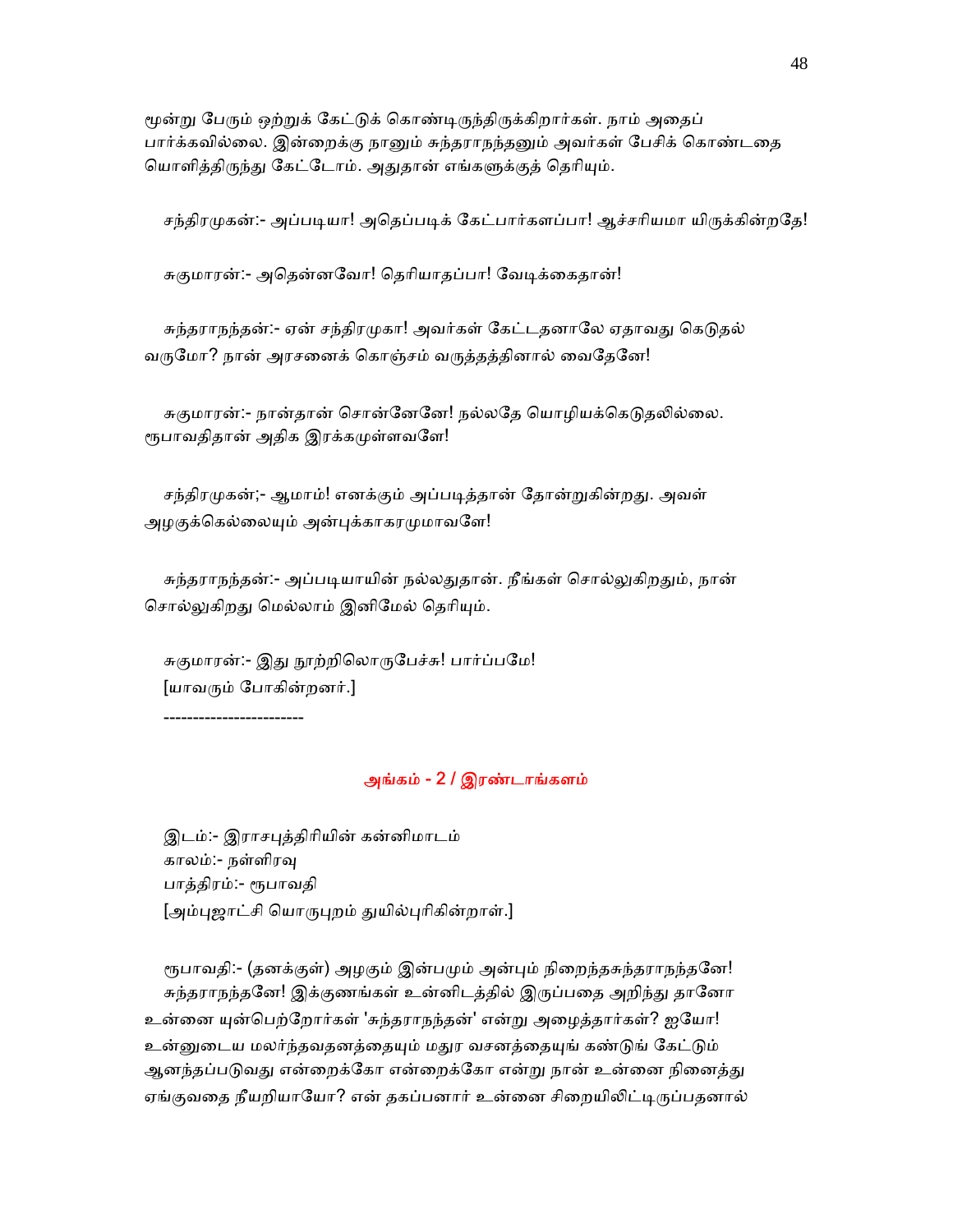வருந்துகின்றாயோ? என் தகப்பனார் கொடியவராயிருத்தல் பற்றி நானுங் கொடியவளா யிருப்பேனென்று எண்ணுவாயோ? அந்தோ! அரசமரத்தைப் பிடித்த சனியன் அதன்கண் அமர்ந்த பிள்ளையாரையும் பிடித்ததாமென்று உலகோர் கூறும் வசனம்போல அவர் கொடுமை என்னிடத்தும் இருக்குமென்று சந்தேகிப்பாயோ? உன்னை முகல்முகலிற் கண்டதுகொட்டு என்மனம் என்னிடக்கிலேயே யிராமல் உன் முகாரவிந்தத்தையே பார்த்துத் தன்னையும் என்னையும் மறந்து மயங்கி நிற்கின்றது கண்டிலையோ? அச்சோ! சுந்தரனே! ஆனந்தனே! சுந்தராநந்தனே! உன் முகமதியின் அமிர்தத்தை யுண்டு உயிர் தரிப்ப தெந்நாளோ?---

#### (ெமௗனம்)

ஓ! சகோரங்களே! நீவிரெல்லாம் சந்திர கிரணங்களை களிப்புடனுண்டு செருக்கித் திரிகின்றீர்களே! உமக்குள் என்னைப்போல் ஆற்றாது ஏங்கியிரங்குவா ரில்லையோ? அம்மவோ! மன்மதன் குயிற்காள மூதுகின்றானே! இனி யெங்ஙனமோடி யொளிப்பேன்? இந்தப்பாவி மன்மதன் உருவிலியாயிருக்கும் போதே அரிவையர்களை இப்பாடு படுத்துகின்றானே! உருவோடு கூடியிருப்பானாயின் என்போலியர் பிழைத்தலுங் கூடுமோ? அப்பவோ! இன்று மாலை என்னுயிர் நிலையாகிய சுந்தராநந்த மூர்த்தியைத் தரிசிக்கும் எண்ணத்தோடு போயினேனே! அப்படிப் போயும் எனதருமைத் தலைவனை மறுபடியுங் காண்டற்கில்லாது போயிற்றே! போயிற்றே!! இனியென்ன செய்வேன்? எவ்விதமாறுவேன்? நான் பூங்காவனத்திலிருந்தபோது என்னுடைய தோழியரேனும் இன்னுஞ் சிறிது அதிக நேரங் கழித்து வந்தாரில்லையே!-(மௌனம்) ஓ!மாதவி மரமே! நீ செய்த புண்ணியம் நான் செய்திலனே! நீயுன் னடியில் என் பிரியநாயகனை வைத்திருந்தனையே! நான் அவனை யிப்போது காணப் பெறுவேனே அவனை என்தலையில் வைத்துக் கொண்டன்றோ களிக்கூத்தாடுவேன்!-(மௌனம்) ஓ! கண்காள்! நீவிரேனுமொரு முறை யெனது தலைவனைத் தரிசித்தீர்! செவிகாள்! நீவிர் ஒருதரம் அவன் பேசக் கேட்டீர்! ஆதலின் நீவிர் பாக்கியவான்களே யாவீர்! உங்கள் பாக்கியம் எனது மற்றைப் பொறிகளுக்குங் கிடைக்க வில்லையே! அவை நும்மாட்டுப் போறாமையாற் புழுங்கி யேங்குகின்றனவே! யானே யிவ்வாறு வருந்தா நிற்க, அவற்றை ஆற்றுவார் யாவர்? ஐயவோ! கருணையில்லாக்காமனும் இருள் யானை முன்னேலித் தென்றலுந் தேரேறிப் போர்க்களத்துப் புக்கனனே!

என்றனது காதலனே யிவ்விடத்து வாராயோ மன்றவே யென்றுயர மாற்றாயோ-குன்றனைய தோளுடைய கோமகனே சுந்தரா நந்தவெழிற் காைளேய ெயன்னிைலைம கண்ᾌ. (31)

 மாரன் மலர்க்கைண மார்பினிற் பாய்ந்ᾐ மயங்கியிந்த நேர முனையே நினைந்துநொந் தேனென்ற ளீளனக பாரம் பொறுத்தில னென்செவ்வ லென்பாற் பரிவினோடும் ᾘரண வன்ᾗᾠ சுந்தரா கந்தப் ᾗரவலேன. (32)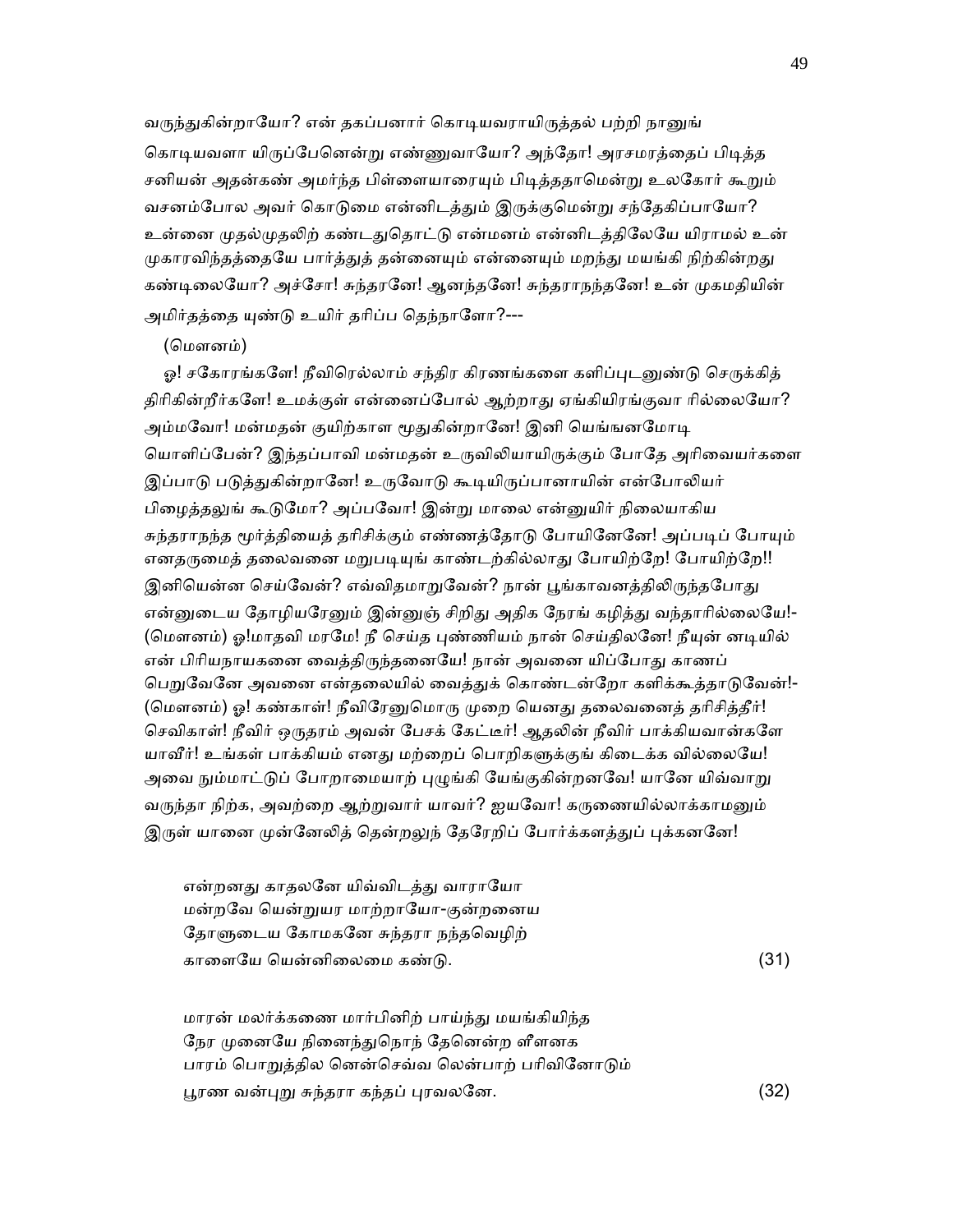அம்புஜாட்சி:- (கண் விழித்துக்கொண்டு) என்ன? அம்மா! ரூபாவதி! நீயங்கே நிலா முற்றத்தில் என்ன செய்து கொண்டிருக்கின்றாய்?

ரூபாவதி:- அம்புஜாட்சி! நீ யென்ன படுத்துக்கொண்டவுடனே யுறங்கி விட்டனையே! எனக்கு இதுவரைக்குந் தூக்கமே வரவில்லை. நான் தூக்கம் வருகிறதற்காக எவ்வளவோ முயன்று பார்த்தும் வரவில்லை. அஃதிருக்கட்டும்.

(அம்புஜாட்சி யெழுகின்றாள்.)

அம்புஜாட்சி! அதோ பார்த்தாயா? வைகை யாற்றின் கண் வெள்ளம் போகின்றது!

அம்புஜாட்சி:- ஆமாம். நாம் பொழுதுவிடிந்ததும் புதுப்புனலாடக் கனக மாலையையுங் கூட்டிக்கொண்டு மற்றைத் தோழிமாரோடும் போவோம்.

ரூபாவதி:- புதுப்புனலாடுத லிருக்கட்டும். மற்றைப்படி நீயந்த நதியைப் பார்! சந்திர கிரணங்கள் தண்ணீரிற் படுவதனாலே அது பள பளவென்று மின்னுகின்றது! எங்கே! அம்புஜாட்சி நீ வித்தியாசாகரப் புலவர் செய்தனவென்று சில யாற்றுவரிப் பாட்டுக்கள் பாடுவாயே! அவற்றிலொன்றுபாடு. கேட்போம்.

அம்ᾗஜாட்சி:- (பாᾌகின்றாள்)

 மாற்ᾠவாி இன்ப வனப்பு மிகவுடையா னினிது செங்கோ லதுகோச்சத் துன்ப மொழித லுண்டுகொலோ சொல்வாய் வாழி வையையே துன்ப மொழித லுண்டுகொலோ சொல்லா தொழித றுடியிடையா யன்பி லாைம ெயன்றன்ேறா வறிேவன் வாழி ைவையேய. (33)

ரூபாவதி! நீயும் ஏதாவது வேறு வரிப்பாட்டுப்பாடு.

ரூபாவதி:- (பாடுகின்றாள்)

முரிவரி ஒழுகுறு நிணமுடைய வொருதனி வேலவனு முழுமதி யுறழ்முகனு முகமலர் வுடனுறையப் பழுதறு தமிழ்மொழியா லழுதனை புவியுமெனை ் பெழிலுறு மினியவனே யெவளிடர் செய்தனையே. (34)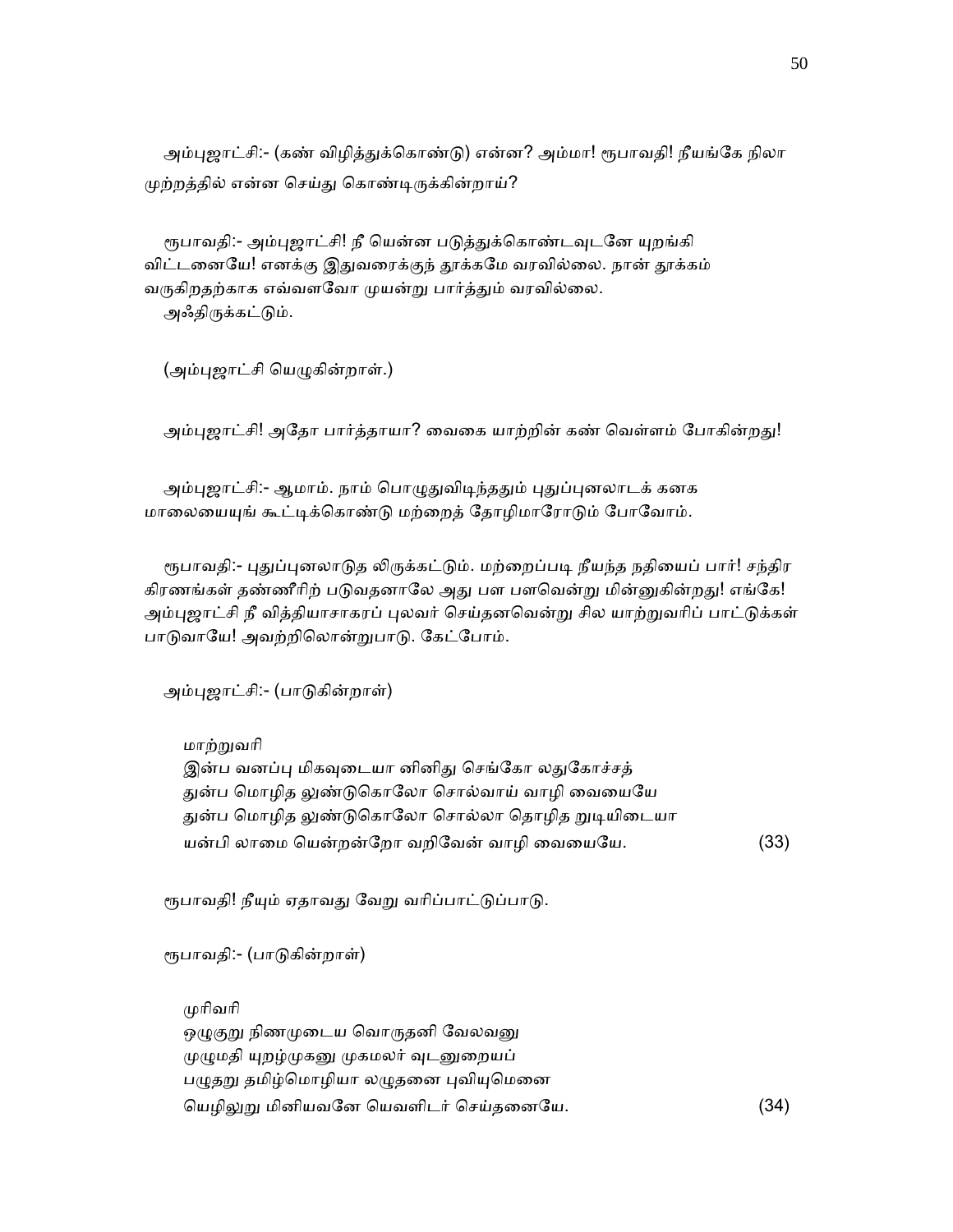சாயல்வாி சோலை தன்னிற் றுளியுற் றேங்கி மாலை வருந்திச் சென்றா னொருவன் மாலை வருந்திச் சென்றா னவனென் மாᾠ மனம்விட் டகல்வா னல்லன். (35)

 நிைலவாி வனப்புடையா னின்புடையான் வழுதியர்தங் கோமான் மனத்திᾢனிேல ேநாய்விைனத்தான் மாரேனா காணீர் மாரேனா நாணீர் வனமᾐைர யிற்ெறன்றற் ேறாிைனேய நீங்கித் திாிகின்ற காவலேன. (36)

அந்தோ! படுக்கையறையைவிட்டுவந்து வெகுநேரமாய் விட்டதே! அம்புஜாட்சி! செவிலித்தாய் வந்து நம்படுக்கை வேறுவிதமாயிருப்பதைப் பார்த்தால் என்ன சொல்வாளோ? இனியிவ்விடத்திலிருக்கப் படாது.

[இᾞவᾞம் ேபாகின்றனர்.]

-------------------

### அங்கம் - 2 / ᾚன்றாங்களம்

இடம்:- சிறைச்சாலை காலம்:- நள்ளிரᾫ பாத்திரம்:- சுந்தராநந்தன்

சுந்தராநந்தன்:- என்னுடைய தந்தையுந் தாயும் இந்நேரம் எங்கிருக்கிறார்களோ? இப்போதிரவாயிற்றே! இரவில் தீயவிலங்குகள் வனத்திலுலாவுமே! அவற்றினின்றும் அவர்கள் எவ்வாறு தப்பினரோ? அவர்கள் உயிரோடிருந்தாலன்றோ சகலமும் இனிமையாய் முடியும்? இல்லையாயின் இன்பமென்பதேது? வாழ்க்கையென்பதேது?

(மௌனம்) இன்று நயவசநர் தமது புத்திரன் சந்திரமுகன் மூலமாய்ச்சொல்லி யனுப்பிய விஷயம் மிகப்பயங்கரமா யிருக்கின்றதே! நயவசகர் வெருநாளை யநுபவமுள்ளவராதலின் அவ்விஷயத்தில் அவரது இஷ்டப்படியே அவர்செய்யட்டும்! யான் இந்தக் காரியங்களிலெல்லாந் தலையிடுதல் மதியீனமேயாம். – எல்லாவற்றிற்கும் நாளைப் பூஞ்சோலைக்கண்- 'பூஞ்சோலை' யென்றவுடன் என்மனம் பூரிக்கின்றதே! உடல்சிலிர்க்கின்றதே! ஆ! ரூபாவதி! ரூபாவதி! உன்னைப் பார்த்ததுமுதல் யான், புதுமையானதோர் மனோவிகாரத்தை யடைந்தேன்! அதையென்னென்று எடுத்துரைப்பேன்? நீ அழகினுக்கு எல்லையாயுள்ளனை யென்பதுபற்றி 'ரூபாவதி'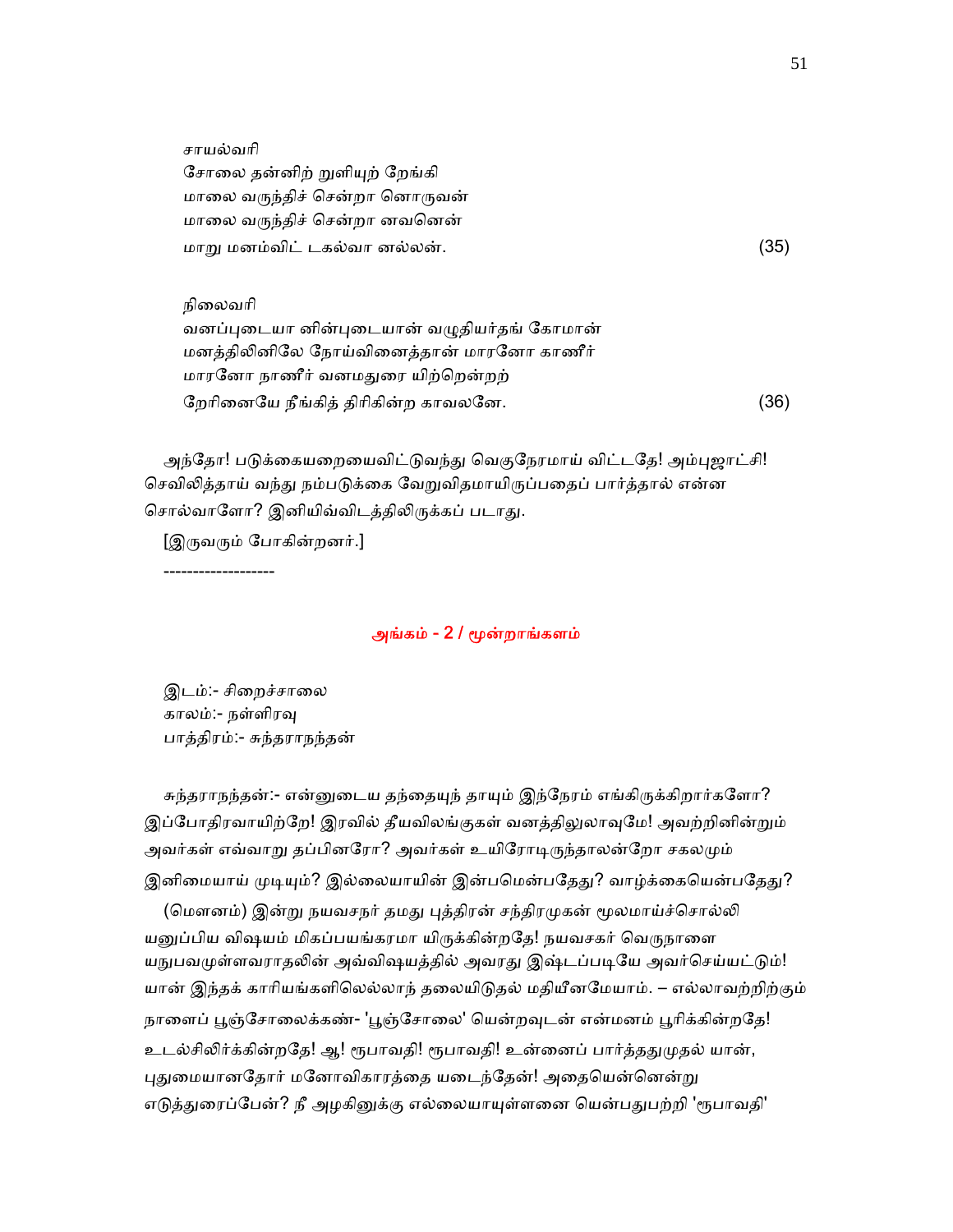என்று நினக்குப் பெயரிட்டார்கள்போலும்! ஓ! நல்லெழில் பெற்ற நங்கை நாயகமே! அறிவு நிறை ஒர்ப்புக் கடைப்பிடியென்று சிறப்பித்துச் சொல்லப்படும் ஆடவர் குணம் நான்கும் புனலோடுவழிப் புற்சாய்ந்தாற்போல நின்னைக்கண்டவுடன்! சாய்ந்துவிட்டன! நின்னைக் காண்டலும் காமுற்றேன்! அது முதல் யான் நின்னையின்றியமையாதவ னாயினேன்! அங்ஙனம் உன்னையின்றியமையாது நின்றவேட்கையானது எனது எல்லா உணர்வினையும் நீக்கித் தானேயாய் நாண்வழிக்காசுபோலவும், நீர் வழி மிதவைபோலவும் என்னை யிழாநின்றது! நீயும் என்மீது காதல் கொண்டிருக்கின்றா யென்று நம்புவதற்குச் சிறிது இடமுளது. ஆயினும் அதனை யான் எவ்வாறு நிச்சயமாய் நம்புவனோ? நீ யுன் பாங்கிமாருடன் பேசிக்கொண்டதிலிருந்தும் உனக்கு என்மீதிற் சிறிது இயற்கை யன்புளதென்று கண்டு கொண்டேன். அதுபற்றி யான் உன்னிடத்தில் எவ்வாறு காதல் கூறுவேன்? ஐயோ! யான் உன்னை யென்னுயிர்த் துணையாய்ப் பெற நினைப்பது முடவன் கொம்புத்தேனை யிச்சித்து அதனை யவன்பெற நினைப்பது போலும்! உன் தந்தையோ என்னை எப்பொழுது கொலைக்களம் படுக்கலா மென்று யோசியா நிற்கின்றான்! யானோ உன்னைக் கைப்பிடித்து எனது தலைவியாய்க் கொள்வது எப்படியோ என்று யோசியா நிற்கின்றேன்! யான் உன்னையெனது பிராண நாயகியாய்ப் பெறவேண்டு மென்றாற் சுந்தரமூர்த்திநாயனார் பரவை நாச்சியாரைப் பெற்றது போலத் தான் பெற வேண்டும்! வேறு வகையில்லை. தெய்வந்தா னுதவிசெய்ய வேண்டும் இவ்விஷயத்தில்.

(ெமௗனம்)

[பாᾌகின்றான்]

(2) இராகம் - செஞ்சுருட்டி. தாளம் - ஆதி

பல்லவி

உன்னையே னாயகி யாயுற லாகுமோ உத்தம மானரூ பாவதித் தையலே

சரணங்கள்

 பன்னᾞ நின்னலப் பரைவயி ேலகளி துன்னி யிருந்தியான் துளைதலும் கூடுமோ (உன்னை) ஆனந்த வல்ᾢேய யன்ᾗட ேனநின் கண் மானெந்த நாளினில் வரவுமென் மாமதி (உன்னை) சுந்தரநாரியே தூயநி னானன சந்திர காந்தியி லென்மன மலரவே (உன்னை) கரந்தைன யாᾔநின் ைகயிைனப் பற்றிேய மாந்தளிர் ேமனியாய் மகிழ்வெதக் காலேமா (உன்ைன) (36)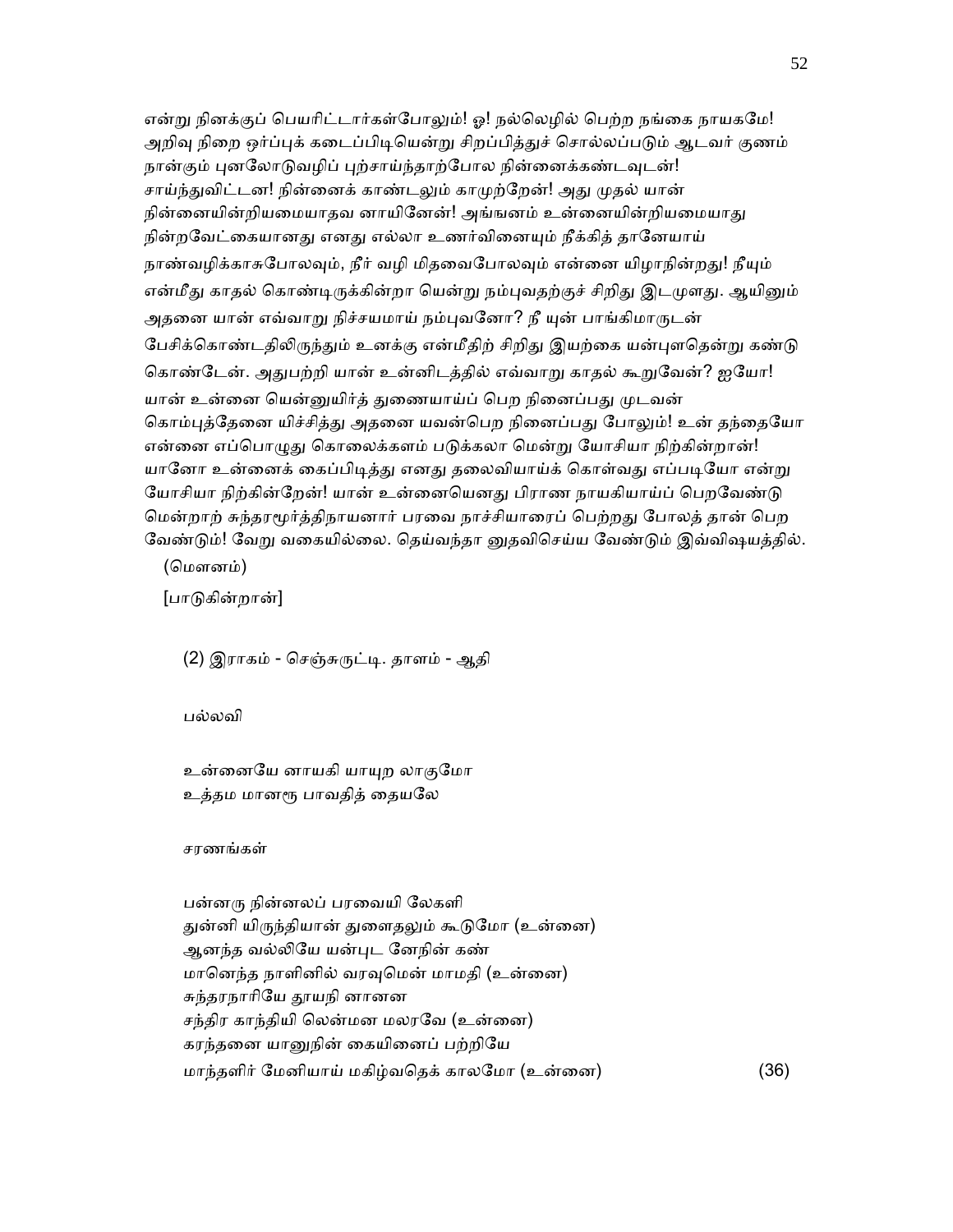ஓ! ஈண்டுள்ள பொருள்கள் யாவும் நீயாய்ப் பரிணமித்துத் தோன்றுகின்றனவே! இதோ நின் கொண்டலைத் தண்டலையை வென்ற பூங்கூந்தல் தோன்றுகின்றது! அதோநின் கூன்பிறைநுதலும், குழிழை நிகர் துண்டமும் தோன்றுகின்றன! ஆண்டு அவள் கூர்மை தருவேலை வாளை வண்டை மகரத்தை நிகர் மையெழுது விழிகள் காணப் படுகின்றனவே!

(பாᾌகின்றாள்)

திைணநிைலவாி

புண்கொண்ட வேலினுயிர் போக்குவா னுன்றந்தை கண்கொண்ட வேலினுயிர் போக்குவை மன்னியும் பண்கொண்ட சொல்லுடையாய் பார வளகத்த<mark>ா</mark> ெவண்ெகாண்ட ெநாய்ய விைடவிழவல் கண்டாய்! (37)

ஈண்டு மாதுளம்பூவை வென்று வாகான கொவ்வைப் பழத்தினை வெளுக்கவே வைத்த தன்னிதழ் காட்டி யென் மாதுளங் கவரா நின்றாள்! முந்தையு முருந்தினையு முனிகின்ற நின்மூரல் இவ் வெளியினிற் காண்பதென்னே! குயிற்றீரளை யோட்டிய நின் கோமளமொழி \*யீதோ என்செவியிற் படாநின்றதே! அந்தோ!

இவை யெல்லாம் பொய்த்தோற்றங்களாமே! என்செய்வேன்? உடல் வெதும்புகின்றதே! ஐயோ! சற்று வெளியேறித் தண்மதியின் குளிர்ச்சியையும், நறுந்தென்றற் குளிர்ச்சியையும் அநுபவிக்கலாமென்றாற் கதவடைத்துத் தாழிட்டிருக்கின்றதே! எங்ஙனம் எனது வெம்மை யாறுவேன்?-(மௌனம்) [பாᾌகின்றான்.]

மந்தாகை மானே வனப்பே வடிவெடுத்து வந்தவொரு ரூபா வதியேநின் - சந்தமுறு பொன்மேனி கண்டு புதியவிறும் பூதுகொண்டேன் நன்மாணு நெஞ்சக் கடுங்காம - னென்மீது வெய்ய மலர்க்கணைகள் விட்டென்னைக் காயவொட்டா ᾐய்ᾜம் வழிேய ᾐைர. (38)

பூமக ளேமலர் வீட்டினை நீத்திவண் போந்தனைய மாமக ேளவளச் ேசரநா டாᾦம் வᾞமர்தங்கள் கோமக ளேநின் னெழிலுறா வத்தைக் குறித்துநைந்தேன் பாமக ளேயென்று பத்தப் பெறுவலுன் பாணிகளே. (39)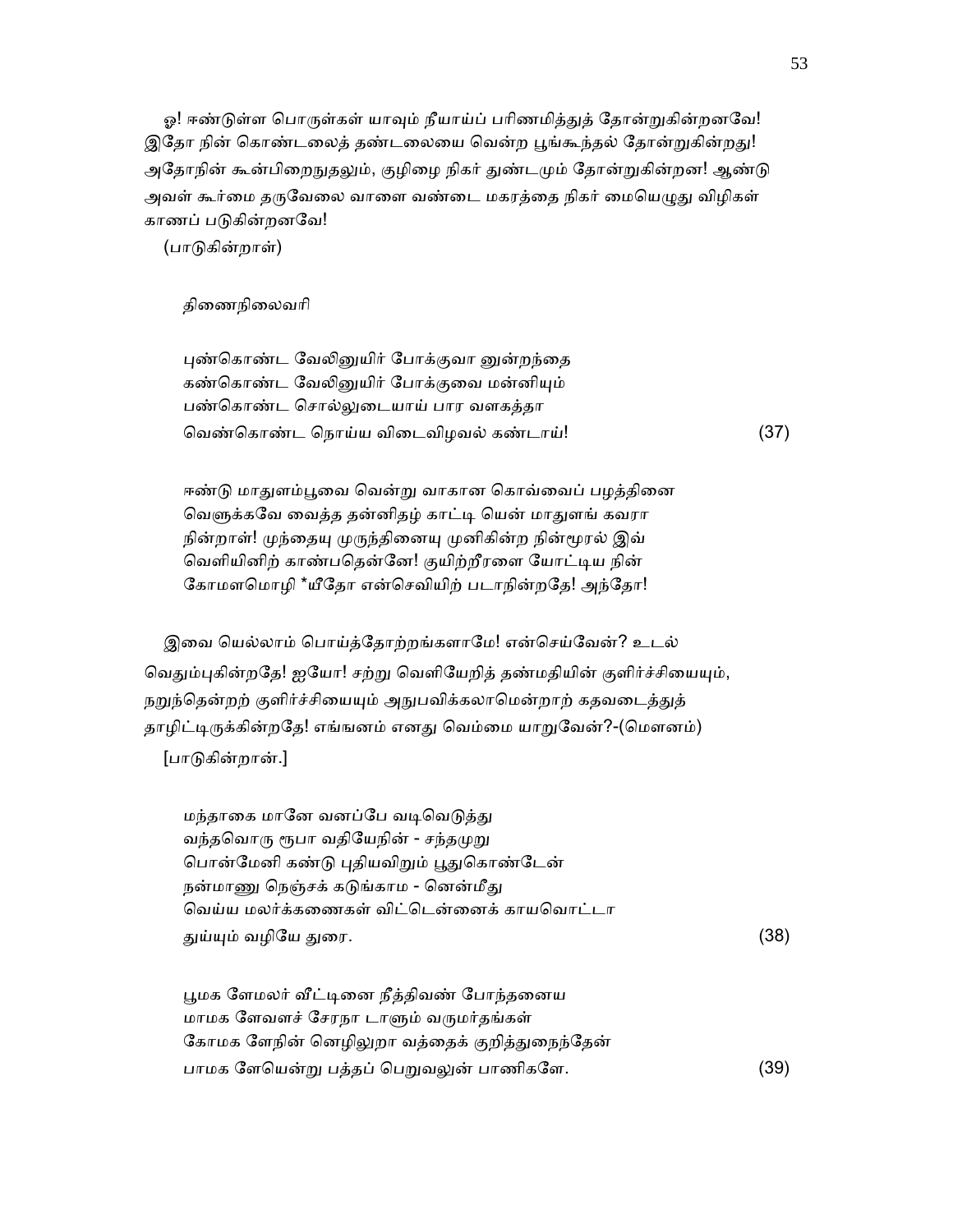[ஆண்டுப்பறந்துபோந்த சகோரத்தை நோக்கி]

முகமில்வரி

 வாரல் சேகாரேம வாரைல ெயன்மாடம் வாரல் சேகாரேம வாரைல ெயன்மாடம் வார முடையாட்கென் மைய லுரைத்திலையால் வாரல் சகோரமே வாரலை யென்மாடம்.  $(40)$ 

யான் இவ்வாறே யேங்கிப் புலம்பிக்கொண்டிருப்பேனாயின் காவலாளர் விழித்துக்கொண்டு என்னை வைவார்களே! என் செய்வேன்? இதுவுமென் தலைவிதியோ! தெய்வமே! இதற்கு முன் யான் சிறைச்சாலை-யிலிருப்பதை ஒரு பொருட்டா யெண்ணிலேன்; என்னைப் பெற்றோரது பிரிவையே நினைத்து வாடினேன். இப்பொழுதோ, சிறைச்சாலை சிறைச்சாலையேயாய்விட்டது! பெற்றோர் பிரிவேயன்றி அரசன் மகள் ரூபாவதியின் ஆசையும் என்னை வருத்துகின்றதுவே!-(மௌனம்) ஓ! ஏதோ சப்தம் கேட்கின்றதே! காவலாளர் துயிலொழிந்தார்களோ? இனிமேல் இங்கே யிருப்பது தகுதியன்று.

[சுந்தராநந்தன் ேபாகின்றான்.]

இரண்டாம் அங்கம் முற்றிற்று.

--------------------------------------------

# அங்கம் –  $3/$  முதற்களம்

 இடம்:- பாண்ᾊயனரண்மைன காலம்:- காலை பாத்திரங்கள்:- சூரசேநனும்,சுசீலனும்

சூரசேநன்:- சுசீலரே! நாம் அன்று பேசிக்கொண்டதற்கு நேர்விரோதமாக இன்றைக்கு ஒன்று கேள்விப்பட்டோம். அது முதல் என்னவோ எமது மனம் வருத்தப்படுகின்றது.

சுசீலன்:- அப்படி மகாராஜா அவர்கள் வருத்தப்படும்படியான விஷயமெதுவும் சம்பவித்ததாகத் ேதான்றவில்ைலேய!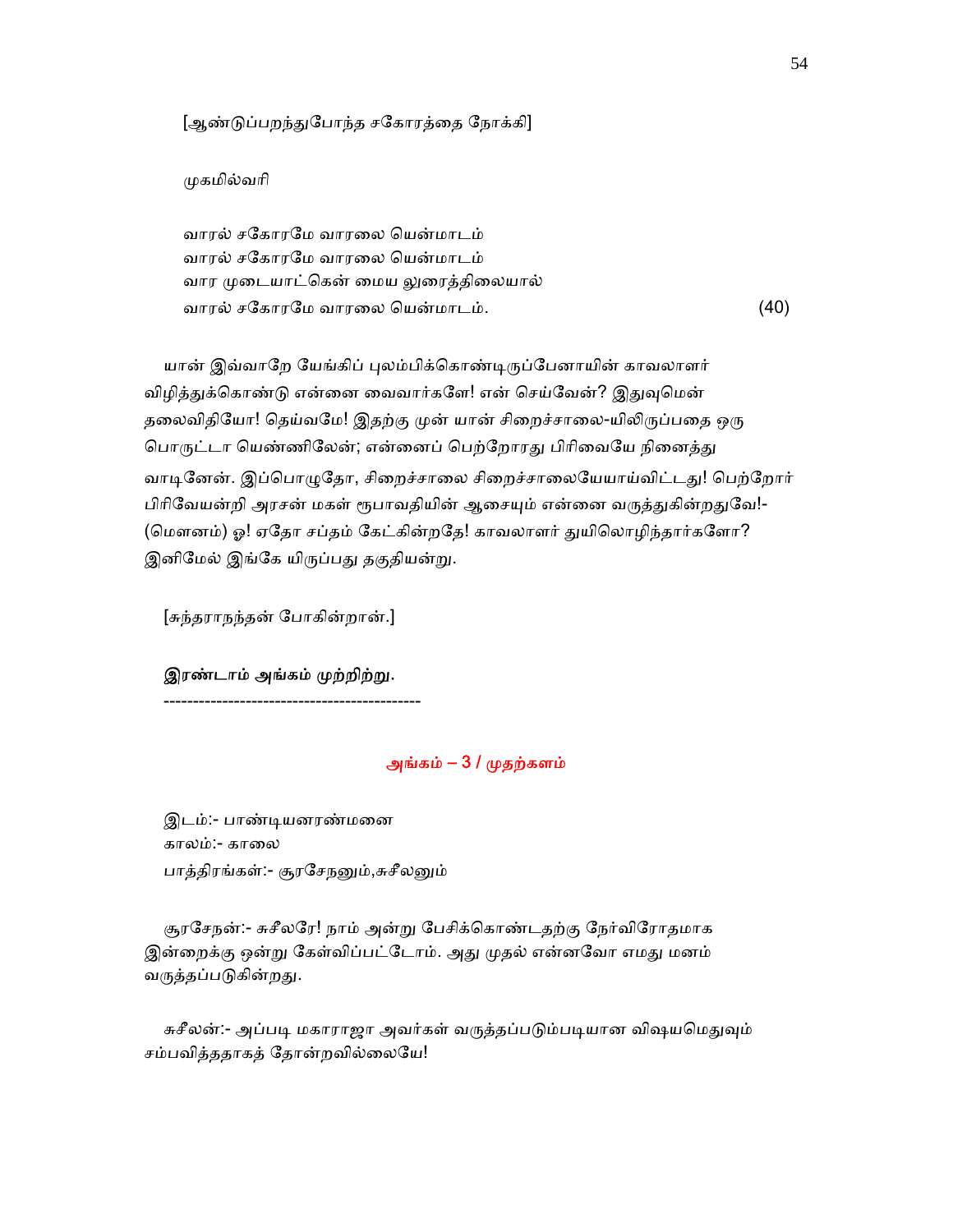சூரசேநன்:- நாம் காட்டில் துரத்திய அவ்விருவரும் புலி முதலிய மிருகங் கட்கு இரையாய் விடுவரே யல்லாமற் பிழைக்க மாட்டாரென்றன்றோ நினைத்தோம்? அப்படியிருக்க, இன்று நம்முடைய ஒற்றர் வந்து அவர்கள் இருவரும் சோழநாட்டி லிருப்பதாகச் சொல்லுகின்றார்கள்! அவர்கள் எப்படிப் போயிருக்கக் கூடுமோ? தெரியவில்லை. இந்த விஷயம் காதிற் பட்டது முதல் எமக்குக் கவற்சி பெரிதாயிற்று. சுசீலரே! இதற்கு என்ன செய்யலாம்? நன்றாய் ஆராய்ந்து சொல்லுமின்!

சுசீலன்:- மகாராஜா அவர்கள் இவ்வற்ப விஷயங்களுக் கெல்லாம் கவற்சி யடைவானேன்? தாங்கள் யாருக்கு அஞ்சவேண்டும்? எதற்குப் பயப்படவேண்டும்? சற்குணவழுதியும் சுந்தரியாரும் பிழைத்துத் தாம் இருக்கின்றார்களோ எனபதே முதல் முதலிற் சந்தேகம். அப்படியே யவர்கள் பிழைத்திருந்தால் தான் என்ன? அன்றியவர்கள் சோழநாட்டில் வீரேந்திர சோழ னுதவிபெற்றால்தான் என்ன? நமக்கு பயமா? நாம் எப்போழுதும் பயப்பட வேண்டுவதே யில்லை.

சேவகன்:- (அரண்மனை வாயிலிலிருந்து) ஓய்! நீர் யார்?

புலவர்:- நாம்தான் மகாவித்துவான் வித்தியாசாகரப் புலவர். அரசன்மீது கவிபாடிப் போந்துனம். இதனை யிறைவனிடந் தெரித்தி.

சேவகன்:- ஏ! புலவர்! ராசாவுக்கு தெரியப்படுத்தினா நமக்கு என்னா கொடுப்பிய?

புலவர்:- எமக்கு மன்னவர் பெருமான் மகிழ்சிறந்து அளியா நிற்கும் பரிசில் நான்கிலொன்றீகுதும். பெறுதி!

சேவகன்:- ஏ! புலவர்! அதென்ன? பெறுதி! பகுதி! விகுதி! அதெல்லாம் இங்கே நம்மிடத்திலே இலக்கணம் படிக்காதேயும்! சொல்லும் நேரே! எவ்வளவு கொடுப்பீர்?

புலவர்:- அதுதான் நாலிலொன்று தருவோம் என்று அப்பொழுதே சொன்னோமே! ெதாியவில்ைலயா?

சேவகன்:-சரி. புலவர்! மோசம் செய்யக்கூடாது. பார்த்துக்கொள்ளும். பத்திரம்!

[ேசவகன் உள்ேள ேபாகின்றான்.]

புலவர்:- சரிதான், போ. (தனக்குள்) எந்தப் பெரிய மனுஷன் வீட்டிலும்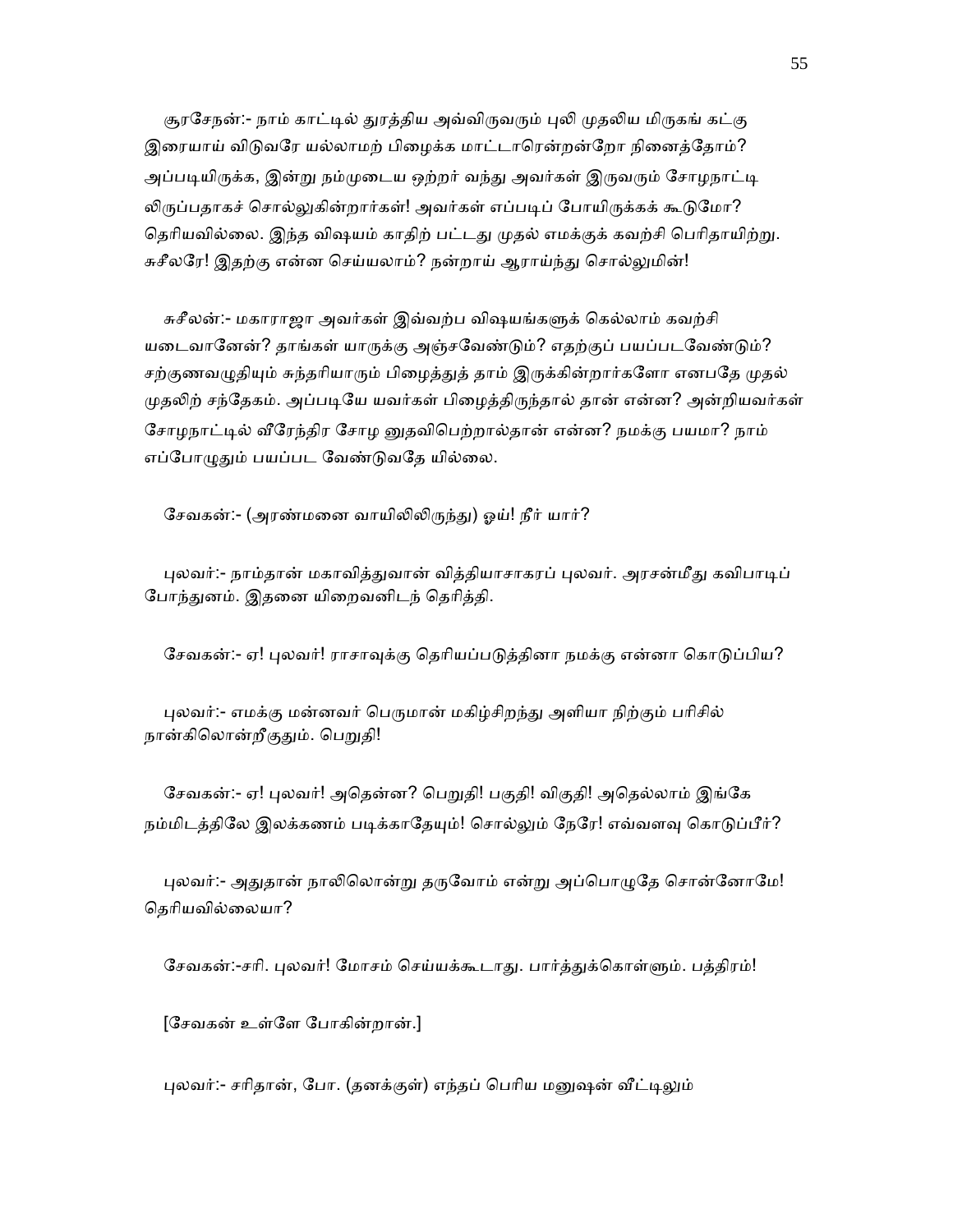இந்த மாதிரி சிற்சில சேவக நாய்களிருந்து கொண்டு எம்போலியரைக் காண்டலுங் குரைத்து வெள்ளென்று மேலேவிழத் தலைப் படுகின்றன! (பாᾌகின்றார்)

வேலை யின்றிப்பல் வீதி தொறுந்திரி சீவ முள்ளவிச் சேவகர் காவல்செய் வேலை பெற்றுழி மேன்மைபெற் றோமெனாச் சால ᾫந்தம தன்ைம திாிதெலன்? (41)

ஓ! இவ்வரசன் என்னவோ! மகா காவல் வைத்திருக்கின்றான்! முன்னிருந்த வள்ளல் சற்குணவழுதி யாம் எப்பொழுதும் தாராளமாய் அரண்மனைக்குட் போகலாம் என்று உத்தரவு செய்திருந்தான்!--இவனுக்கு நம்மை யின்னுந் தெரியாதே! தெரிந்தால் இவனும் அவ்வாறு உத்தரவு செய்யக்கூடும்.

சேவகன்:- மகாராசா அவகளுக்கு ஆயிரங்கோடி வந்தனம்.

சூரேசநன்:- அடா! ேசவகா! என்ன சங்கதி? சீக்கிரமாய்ச் ெசால்லடா.

சேவகன்:- மகாராசா அவகளிடத்தில் யாரோ மகா வித்துவானாம், வித்தியாசாகரப் புலவராம். அவர் வந்திருக்கிறார். இது விஷயம் சமூகத்திற்குத் தெரியப்படுத்தினேன்.

சுசீலன்:- ஏ! ேசவகா! நீேபாய் அவைர உள்ேள வரச்ெசால்.

[ேசவகன் ெவளிேய ேபாகின்றான்.]

தாங்கள் இதைக்குறித்து ஒன்றும் இப்பொழுது யோசனை செய்ய வேண்டுவதே யில்லை. அப்புறம் வேண்டுமென்றாற் பேசிக் கொள்ளலாம்.

சேவகன்:- ஏ! புலவர்! போம்! வரச்சொல்லி மகாராசா உத்தரவு செய்திட்டார். சொன்னத மறந்திடாதேயும்! பத்திரம்!

[ᾗலவர் உள்ேள ேபாகின்றார்.]

புலவர்:- சுகபோக சுகுண மன்மதரூப மகாராஜ சூரசேந வர்மர் சமூகத்திற்கு அடியேம் ககன மூதண்டவேதண்ட பிரமாண்ட மெங்கணும் கனபுகழ் படைத்த வுரவேம் இமயமுத லீழம்வரை யிவர்க்கு நிகரெவருமிலை யென்று சொலப்பெற்ற தகையேம் கவிமறக்குஞ்சரங் கல்விக் களஞ்சியம் ஆதல்பற்றி வித்தியாசாகரப் புலவரெனு மேலான வயிறான முடையராவேம் வந்தனந் தந்தனம் துந்தனம் பெற்றேகவே!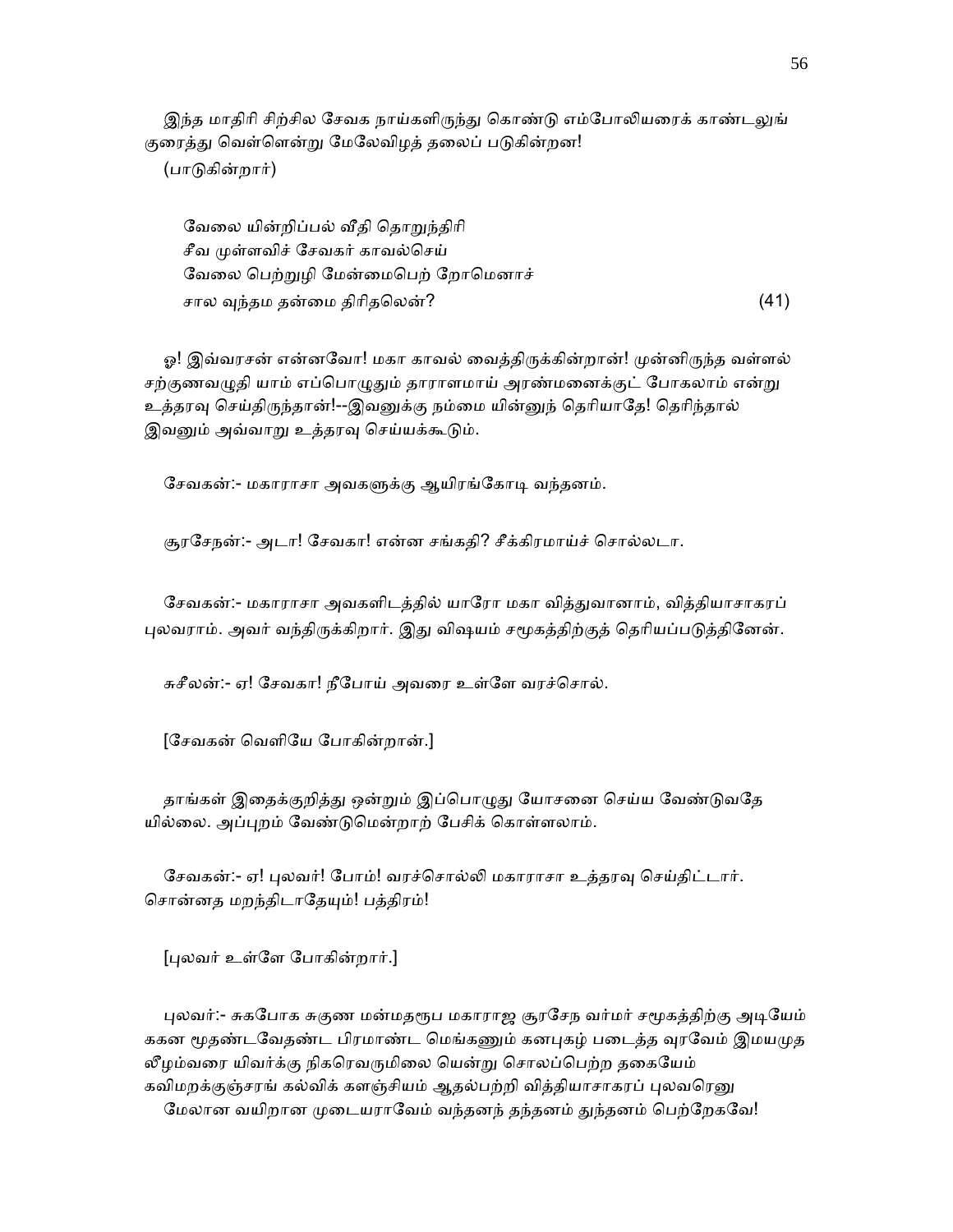சூரசேநன்::- ஏ! புலவரே! என்ன மடமடவென்று உம்பாட்டிற்கு அடித்துக் கொண்டு ேபாகிறீேர!

புலவர்:- என்ன! மகாராஜா அவர்கள் உத்தரவு தெரியவில்லையே! எமது பாட்டிற்காக எம்மையடிக்கிறதா? தெரியாது வந்துவிட்டேன்! மகாராஜாவே! பொறுத்தருள வேண்டும்! பொறுத்தருளவேண்டும்! (நடுங்குகின்றார்)

சுசீலன்:- ஓய்! கத்தாதேயும்! சும்மா இரும்!- இவர் நல்லவித்துவான்! சமூகத்திலே பேசியது தெரியவில்லை. அதனாலேதான் இப்படிப் பேசினார்! வேறொன்று மில்லை.

சூரசேநன்:- எங்கே நாம் பாண்டியனோடு செய்த யுத்தத்தில் அடைந்த வெற்றியைப் பற்றிப் பாடிய கவியைச் சொல்லச் சொல்லும் சுசீலரே! கேட்போம்.

 சுசீலன்:- ஏ! ᾗலவேர! பதறாமல், பயப்படாமல், ைதாியமாய் ேவகமாய்ச் சொல்லாமல், நிறுத்திச் சொல்லும், நீ மகாராஜா அவர்கள் பேரிற் செய்த கவியை.

புலவர்:- கொஞ்சம் கண் பார்த்துக் கொள்ளவேண்டும்!

சுசீலன்:- அவையெல்லாம் யோசியாதேயும்! கநகாபிஷேகம் செய்யச் சொல்லுகின்றேன். கவியைச் சொல்லும்.

ᾗலவர்:- பள பளா! மிகவியந்தனம்!

சுசீலன்:- இதுதானே எமக்குக் கோபம் வருகின்றது! சொல்லுமென்றால் உடனே ெசால்ல ேவண்டாமா?

புலவர்:- இதோ சொல்லுகின்றாம். கேண்மின். (பாடுகின்றார்)

திருச்சிற்றம்பலம்

நிம்பமலர் மாலையை மிலைச்சசற் குணவழுதி நிகரற்ற பாண்டிராச னின்மகிைம ேயாராᾐ மதிெகட் ெடதிர்ப்பவ வனியிடத்தி னிற்றொலையவே தும்பைமலர் வேய்ந்துயுத் தஞ்செய்து வென்றார் தோடமுடன் வாகை மலருஞ்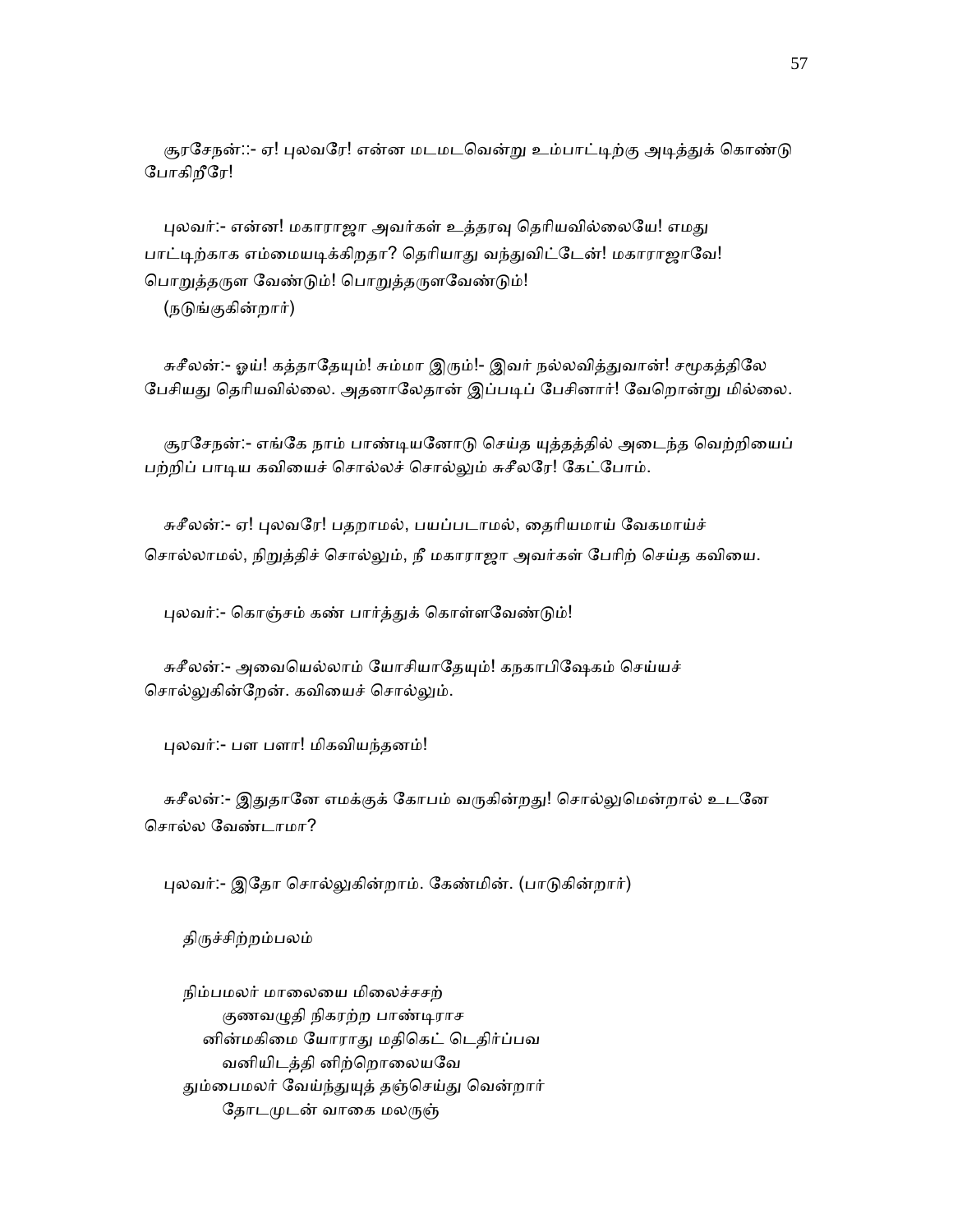சூடுகத் பாணர்நா டொறும்வந்து பாடிடத் தோகையர்கள் வாழ்த்தெடுப்பச் சம்பகம் கமழ்குழலி ஞர்யோக முறுமினிய சந்தவடி வுள்ள சதுரா சகமெலாந் தனதாளுகைக்குட் படுத்திய தனக்குவமை யெவருமில்லாய் வம்புறும் பெண்ணைய ந்தார்ச்சூர சேநனெனு மகராசு மகிபந்தான் வரையாம மீந்துபொருண் மிடிதீர்த்து நீடூழி மாட்சிᾜடன் வாழியவேரா. 42

திருச்சிற்றம்பலம்

சுசீலன்:- வித்தியாசாகரப் புலவரே! கவி வெகு நன்றாயிருக்கின்றது! எங்கே! ெகாஞ்சம் அர்த்தஞ் ெசால்ᾤம். ேகட்ேபாம்.

சூரசேநன்:- (தனக்குள்) அறியாது செய்துவிட்டோம். இவ்விடத்திலேயே வைத்திருந்து காரியத்தைப் பார்த்திருக்கவேண்டும். மிஞ்சிப்போயிற்று. இனிமேல் என்னசெய்கிறது? வருவது வந்து தானே தீரும்!

புலவர்:- வேப்பம் பூமாலையை யணிந்த சற்குணவழுதி நின்னுடைய மகிமையை அறியாது புத்தி கெட்டுப்போய் நின்னை யெதிர்த்த மாத்திரத்தில் அவன் ஒரு நிமிடத்திற்றானே தோற்றுப் போகும்படி தும்பைப் பூமாலை யணிந்து போர் புரிந்து அவனை வென்று வாகை மாலை தரித்துப் பாணர்பாடத் தோகையர் வாழ்த்தச் சண்பகப் பூவாசனை பொருந்திய கூந்தலையுடைய மாதர்களது போகநல மனுபவித்துப் பிரகாசிக்கின்ற அழகான ரூபமுள்ள நற்குணமுடையவனே! பூலோக முழுவதுந் தன்னுடைய சக்கிராதிபத்தியத்திற்குக் கீழ்ப்படுத்தித் தனக்குச் சமானமானவ ரெவருமில்லாதவனே! மணநிறைந்த பனம்பூ மாலையைத் தரித்த சூரசேந வர்மன் என்ற திவ்ய திருநாமத்தையுடைய மகாராஜ பூபதியே! எனக்கு அளவற்ற திரவியத்தைக் கொடுத்து எனது தரித்திரந் தரித்திராவண்ணஞ் செய்து நீ நெடுங்காலம் சிறப்புடனே வாழ்வாயாக வென்பதாம் யாம் பாடிய செய்யுளின் பொருள்.

சூரசேநன்:- சுசீலரே! கவி வெகு நன்றாயிருக்கின்றதே! அர்த்தஞ் சொல்லிய பிற்பாடன்றோ தெரிகின்றது. புலவரே! நீர் கேட்டுக் கொண்ட பிரகாரம் உம்முடைய தரித்திரம் நீங்கும்படி பதினாயிரம் வராகன் உமக்குக் கொடுக்குமாறு உத்தரவு செய்திருக்கின்றோம். பெற்றுக் கொள்ளும். போம்.

புலவர்:- மிகவு வந்தனம். ஆயினும் நாம் புரிசைவாயில் காவலனுக்கு எமது பேற்றிற் காற்பங்கு தருதுமெனச் சொல்லியிருக்கின்றோம். அதனையுஞ் சேர்த்துக் கொடுக்கிய ஆணையிடின் மிகவும் நலமுடைத்தாமல்.அல்லாக்கால் அப்பேதை மகன் எம்மை யதிகமான அரந்ைதக்கு ஆளாக்குவான்காண்.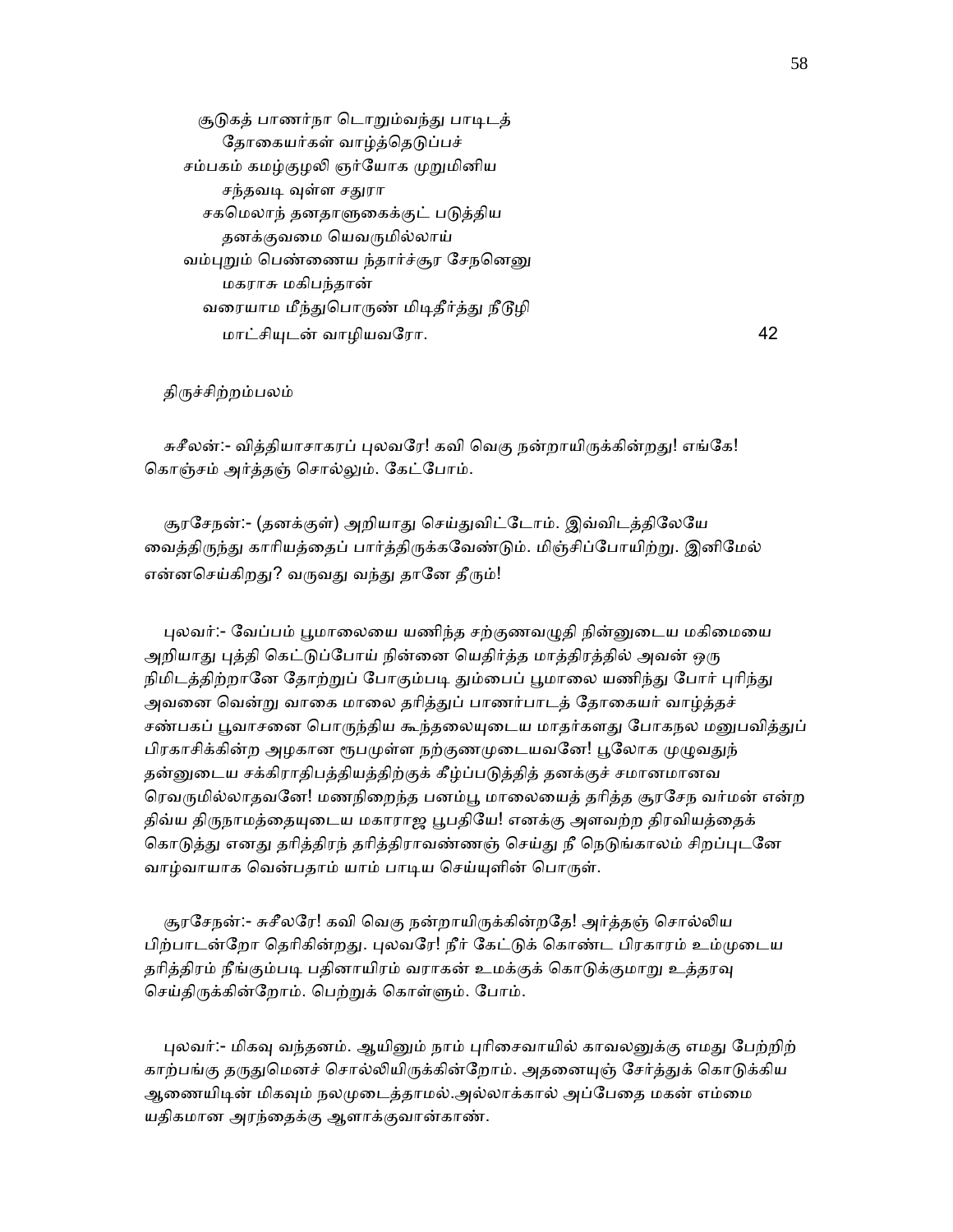சுசீலன்:- போய் வாரும்! அப்படியே செய்யச் சொல்வோம். [ᾗலவர் ேபாகின்றார்.]

தாங்களென்ன இவ்வாறு கவலைப்பட்டுக் கொண்டிருக்கின்றீர்கள்? அப்படியே யிருந்தாலுந்தான் என்ன? எப்பொழுதும் யாம் யுத்த சங்கத்தராகவே யிருக்கின்றோமே! நமக்ெகன்ன?

சூரசேநன்:- நமக்கொன்று மில்லை. யாயினும் எம்முடைய மனம் என்னவோ சாந்தப்படவில்லை. யாம் ஆதியிலேயே சாக்கிரதையா யிருந்திருக்க வேண்டும்.  $[$ சேவகன் வருகின்றான்]

சேவகன்:- மந்திரியவகளைக் கூட்டிப்போகும்படி அவக வீட்டிலேருந்து ஆள் வந்திᾞக்கிறான்.

சூரசேநன்:- ஏன்! சுசீலரே! உமது வீட்டிலேதேனும் நீர் செய்யவேண்டிய காரியமுண்டோ? நீர் போகவேண்டியது அவசியந் தானோ?

சுசீலன்:- ஆம். ேபாக ேவண்ᾌம்.

சூரசேநன்:- ஆனாற் போய்வாரும். [சுசீலன் ேபாகின்றான்.]

(தனக்குள்) சோழன் வீரேந்திர னென்பவன் அதிகமான சேநாபல முடையவனோ? இந்தச் சற்குணவழுதியின் பேச்சைக் கேட்டு நம்மீது படையெடுத்து வருவானோ? நாம் ஆதியாரம்பமுதல் இதுவரை செய்தனவெல்லாம் பிசகேயாம். இன்னுங் கொஞ்சம் யோசனை செய்யாமற் போனோம். இவ்வளவு மதிகேடரா யிருப்போமென்று எண்ணவே யில்லை. எமது மனம் ஒருநாளும் இவ்வாறு பதறினதில்லையே! இவ்வாறு பதறுவதைப் பார்த்தால் ஏதோ கேடு வரும்போலத் தோன்றுகின்றதே!-

(ெமௗனம்)

இருக்கட்டும். பாதகமில்லை. அப்படியே வீரேந்திர சோழன் சற்குணவழுதிக்காகப் படையெடுத்து வருவானாயின், நாம் வழுதிமகன் சிறையிலிருப்பவனைத் தொலைத்துப் போடுவோம். அப்புறம் மேல் நடக்கப் போகிறதைப் பார்த்துக் கொள்வோம். காலமதிகமாயிற்ᾠ. இனி நாம் ேபாக ேவண்ᾌம்.

[சூரேசநன் ேபாகின்றான்.]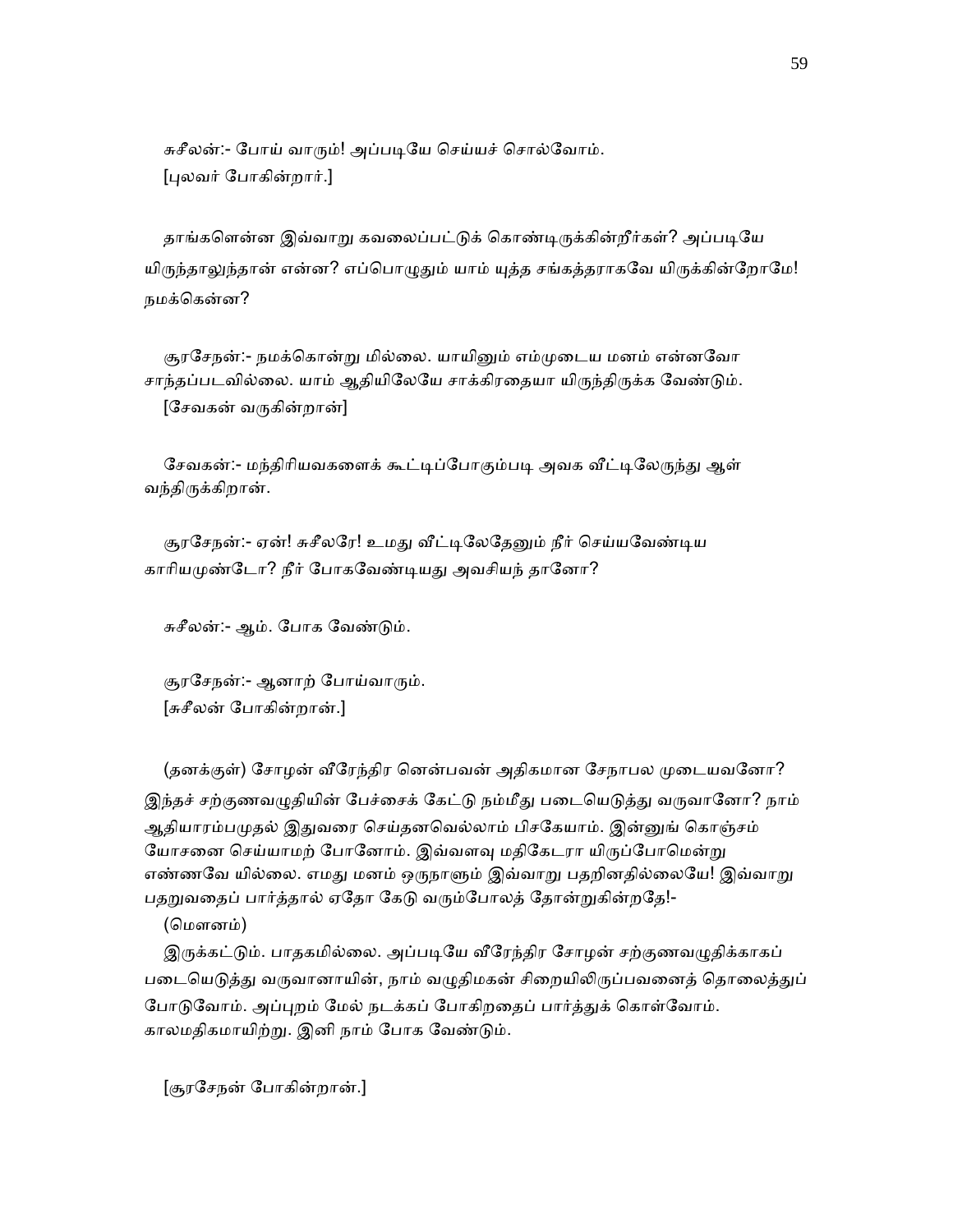### அங்கம் - 3 / இரண்டாங்களம்

 இடம்:- கன்னிமாடம் காலம்:- நள்ளிரᾫ பாத்திரம்:- ᾟபாவதி

------------------

ரூபாவதி:-(தனக்குள்) ஐயோ! இன்று என் தகப்பனார் எனது தாயுடன் பேசிக் கொண்டிருந்ததைக் கேட்டது முதல் என் மனஞ் சகிக்கவில்லையே!- என் தகப்பனார் செயல்களுக்கு வீரேந்திர சோழனும் படை யெடுப்பான். இன்னொரு சோழனும் படையெடுப்பான்.-

(மௌனம்)

-------

 $*$  "முற்பகற் செய்யிற் பிற்பகல் விளையும்"  $(43)$ 

\* ெகான்ைற ேவந்தன்

என்றவள் வாக்கியம் பொய்த்துப்போகுமோ?-இவற்றை யெல்லாங் கொஞ்சங்கூட யோசியாமல் என் தகப்பனார் கொடுமையின் மேற் கொடுமையாய்ச் செய்ய நினைப்பது மடமையினும் மடமையாம். அந்தோ! இவரதறியாமைக்கென்ன செய்வேன்? – முன் செய்த கொடு வினைக்கே யூர்முழுதும் அலர் தூற்றுகின்றதே!

அப்படியிருக்க இவர் மறுபடியும் அத்தன்மையான செயல் செய்ய யோசித்தல் தாஞ்சாக மருந்து குடித்தல்போலும்!- ஊரார் பழிப்பதை யிவர் கேட்டு மிராரோ?-கேட்டிருந்தால் இப்படி யோசனை செய்வானேன்? - அவர்க்கு இவ் வூரார் பழிப்பது தெரியாமல் தானிருக்க வேண்டும்!- ஐயோ! இதைக்குறித்து என் தகப்பனாருக்கு எவ்வாறுதெரிவிப்பேன்?- எனது தாயின்மூலமாய்த் தெரிவிக்கலாம் என்றாலும் சரிப்படாதே. அவள் என்தகப்பனார் சொல்வதை யெல்லாம் மறுத்துரையாமற் சரி சரி என்று கூறுபவளாவளே!- எவரிடஞ்சொல்லி யென்தகப்பனாருக்குத் தெரிவிப்பேன்?-அவ்வாறு அவருக்குத் தெரிவிப்பது முடியாதுபோயின் என்னசெய்வேன்!- ஓ! சுந்தராநந்தனே! என்னுயிர்த் தலைவனே!- பாண்டியர் குலதிலகனே! பைந்தமிழ் வல்ல பரமசாதுவே! உனக்கு என்மீது பரிபூரண நேசமிருக்கிறதென்பதை யுணர்ந்து கொண் டேன்! ஆகையால் உன்னை மணந்து சுகிப்பது எந்நாளாவது கூடும் என்று எண்ணி யிதுவரைக்குங் கொஞ்சம் ஆறுதல் அடைந்திருந்தேன்!- இனி யான் பிழைத்திரேன்! பிழைத்திரேன்!- உன்னுயிர்க்குக் கேடு சூழ்கின்ற என் தகப்பனாரைத் துறப்பேன்! இன்று முதல் யான் அவர்க்கு மகளல்லேன்!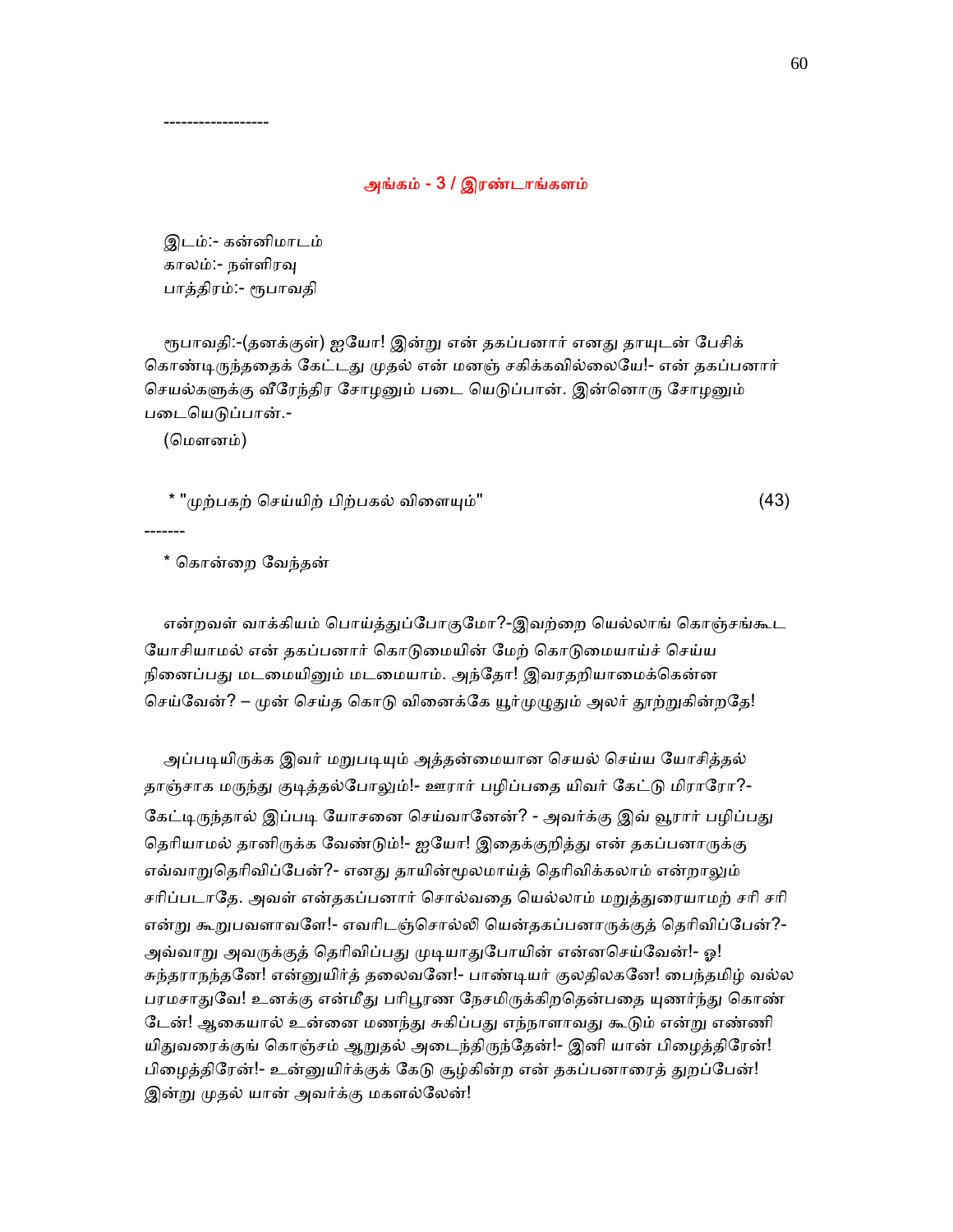+ "கொடுங்கோன் மன்னர் வாழு நாட்டிற் கடும்புலி வாழுங் காடு நன்றே" குறைப்படை குறைப்படை (44) ------

+ நறுந்தொகை

என்ற பாண்டியன் வாய்மொழியைத் தூய்மொழியாய்க் கொண்டேன். ஓ! எனது பிராணசுந்தராநந்தனே! நீ பிழைத்திருந்தா லன்றோ யானும் பிழைப்பேன்? உன்னையன்றி, யான் பிழைத்திருத்தல் முயற்கொம்பு பெறுதல் போலும். ஆதலின் என் தகப்பனார் இனிச்செய்யப்போகும் கொடுந்தொழிற்கு நீ யிரையாகாது உன்னைத் தப்புவித்தற்குரிய உபாயமொன்றுசெய்வேன்:- ஐயோ! இக்கொலைப் பாதகத்தை உனக்கு எவ்வாறு தெரிவிப்பேன்? யாரிடஞ் சொல்லியனுப்புவேன்?--நீ யிருக்குஞ் சிறைச் சாலையினின்றும் வெளியேபோவதற்கு ஓர் இரகசியவழி யுண்டென்று கேள்விப்பட்டு அவ்வழியை யடைத்துநிற்குங் கதவினைத்திறப்பதற்குரிய திறவுகோலையும் என்தகப்பனார் படுக்கையறையிலிருந்து எடுத்துக் கொண்டேன். அந்தோ! இத்திறவுகோலை யுனக்கு அனுப்புவ தெப்படியோ?--என் தகப்பனார் செய்ய நினைத்திருக்கும் பாதகச் செயலைப் பற்றி ஒரு கடிதத்தில் என் கையெழுத்தின்றி யெழுதி அக்கடிதத்தோடு இத்திறவுகோலையுஞ் சேர்த்து நின் சிறைச்சாலைக்குட் போடு வேன்--ஐயோ! காவலாளர் கடிதத்தைப் பார்த்துவிட்டா லென்ன செய்வேன்?--அவர்களுக்குத் தெரியாதிருக்கவேண்டுமே!-- அப்படியே காவலாளர் பாராதிருந்து எனதருமை நாயகன் மாத்திரம் கடிதங்கண்டுதிறவுகோற் பெற்று என்னைக்காமியாய்த் தவிக்கும்படி யிங்கேயே விட்டு விட்டு அவ்வழியாகப் போய்விட்டா லென்ன செய்வேன்?--நான் இவ்வளவு வருந்தியும் என் எண்ணம் முடியாது போகுமே! --ஆகையால் யானும் உடன்போகும் எண்ணத்தையும்பற்றி ஒருவாறு அக்கடிதத்திற்குறிப்பாய் எழுதுவேன்! - அந்தோ! அவ்வாறு யான் கூடமாய்க்குறித்தது இன்னது தான் என்று அவனுணரானாயின்என்செய்வேன்? உயிர்<u>க</u>ுறக்கவே வேண்டும்! ஆகையால் அவன் என்னை வந்துகாணும்படி எழுதுவேன். இனி யொருகணமேனும் தாமதியேன்! இப்பொழுதே கடிதமெழுதுவேன்! (ரூபாவதி எழுந்துபோய் எழுது கருவிகள் முதலியன கொண்டு வருகின்றாள்.) ஐயோ! நான் இதுவரைக்கும் ஆடவரெவர்க்கும் கடிதம் எழுதிலேனே! ஆகையால் அவர்க்கு எழுதும் ஒழுங்கும் இன்னதென வுணர்ந்திலேனே! என்ன செய்வேன்?—

(கடிதம் வரைகின்றாள்.)

சீ! இது சரியாயில்லை; வேறு கடிதந்தான் எழுதவேண்டும். (கடிதத்தைக் கிழித்தெறிகின்றாள்.) வேறு கடிதம் வரைகின்றாள், சீ! இதென்ன? இதிலுந் தவறு விழுந்துவிட்டதே! என்ன செய்கிறது

 $($ மீட்டுங்கிழிக்கின்றாள்; இன்னொரு கடிதம் வரைகின்றாள்)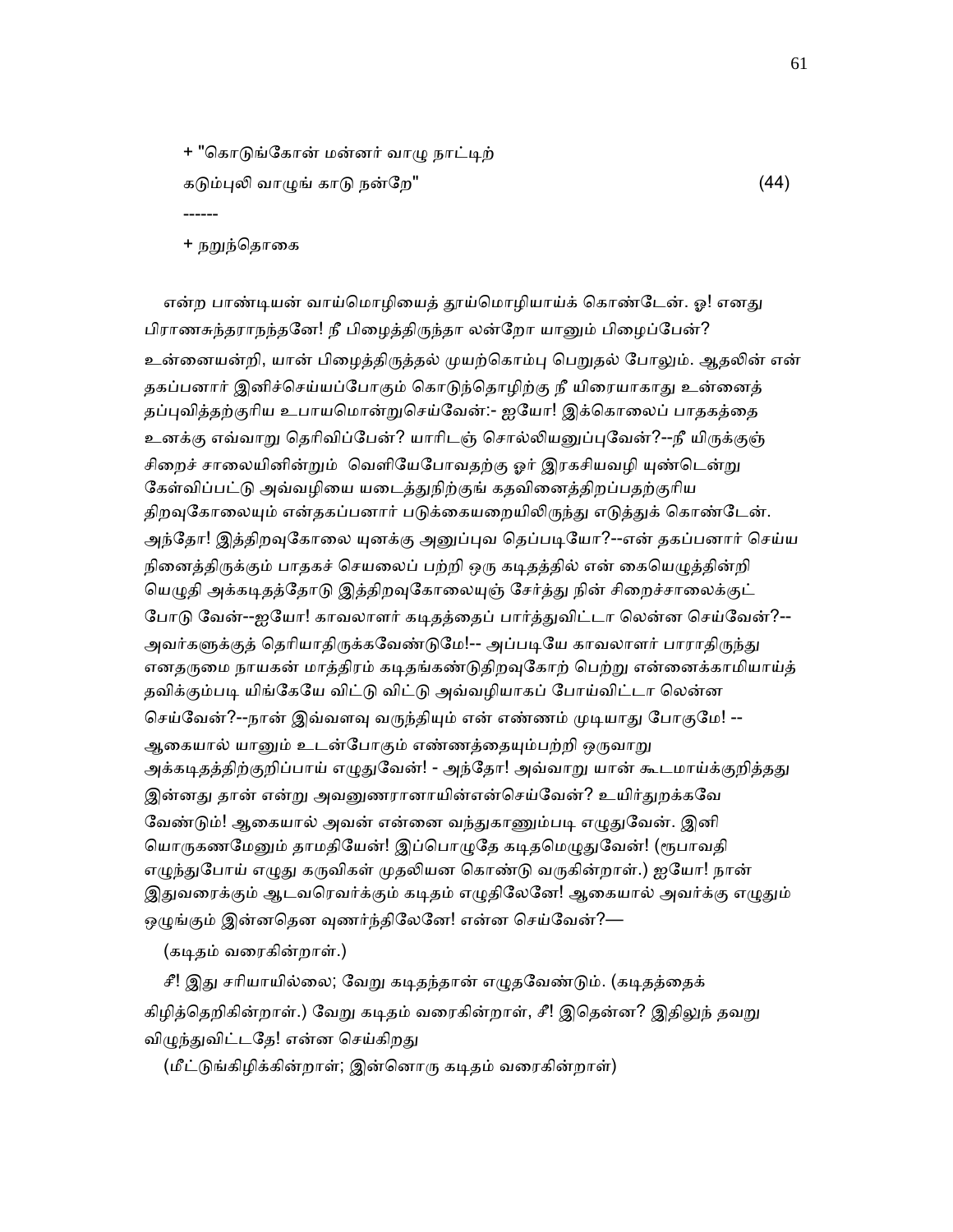இது கொஞ்சம் சரியாயிருக்கின்றது. இதைத் தான் அனுப்பவேண்டும்.--திறவுகோல் எங்கே? காணேன்! ஓகோ! எழுதுகருவிக ளெடுக்கப்போனவிடத்தில் வைத்துவிட்டேன் போலும்.

(ரூபாவதி எழுந்துபோய்த் திறவுகோலை யெடுத்துக்கொண்டு வருகின்றாள்.) இத்திறவுகோலை யிந்தக் கடிதத்தின் கண் வைத்துத் திறவுகோலிருப்பது தெரியாமற் சுருட்டி எனது காதலனிருக்குஞ் சிறைச்சாலையின் சாளரத்தின் வழியாய் எறிந்துவிட்டு வருவேன்.

 [ᾟபாவதி ேபாகின்றாள்] ---------------------------------

## அங்கம் - 3 / ᾚன்றாங்களம்

இடம்:- சிறைச்சாலை காலம்:- நள்ளிரᾫ பாத்திரம்:- சுந்தராநந்தன்

சுந்தராநந்தன்:(தனக்குள்)-இன்று என்னவோ? தூக்கமென்பது சிறிதேனும் வரவில்லை. உடம்போ விதிர்விதிர்க்கின்றது! மனமோ சஞ்சலப்படுகின்றது! என்னுடைய தாய்தந்தைய ரிருவரும் சோழநாட்டிற் சௌக்கியமாயிருக்கின்றார்கள் என்று கேள்விப்பட்டும் என்மனஞ் சந்தோஷப்படாம லிருப்பதேனோ?-ஐயோ! ரூபாவதி! நீயேயிதற்குக் காரணம்!-உன்னையே யுயிர்க்காதலியாய் பெற்று உள்ளம் பூரிப்பதும் உண்டோ?-

(மௌனம்)

ஏதோ என்னவோ? உயரத்திலிருந்து விழுந்த சப்பம் கேட்டதே! இரும்புவிழுந்த சப்தம்ேபாலத் ேதான்றிற்ேற! இந்த நள்ளிரவில் இவ்விடத்தில் அத்தன்ைமயான சப்தங் கேட்கக் காரணமில்லையே! எல்லாவற்றிற்கும் என்னவென்று எழுந்துபோய்ப் பார்ப்ேபன்-

(எழுந்து போய்ப் பார்க்கின்றான்.)

இந்தச் சாளரத்தின் சமீபத்திற்றான் சப்தம் கேட்டது. ஓ! அதோ என்னவோ? வட்டமாய்க் கிடக்கின்றதே! என்ன? கடிதச்சுருளோ? ஆம்.- அதனோடு ஒரு திறவுகோலு மிருக்கின்றதே ஈதென்னை ஆச்சரியம்!- இதை யென்னென்று விளக்ேகற்றிப் பார்ப்ேபன்.-

(விளக்ேகற்றிப் பார்க்கின்றான்)

சிவ பெருமானே! இதுவும் நின் திருவிளையாட்டோ? நின்னருட் பெருமையை யென்னென்றுரைப்பேன்! ஓகோ! யாரோ கடிதமெழுதி யிருக்கின்றார்கள்? இவ்விடத்திலேயே யிருந்து கடிதத்தைப் படிப்பேன். அவ்விடம்போனாற் காவலாளர் வெளிச்ச முணர்ந்து விழித்துக்கொள்வார்கள்.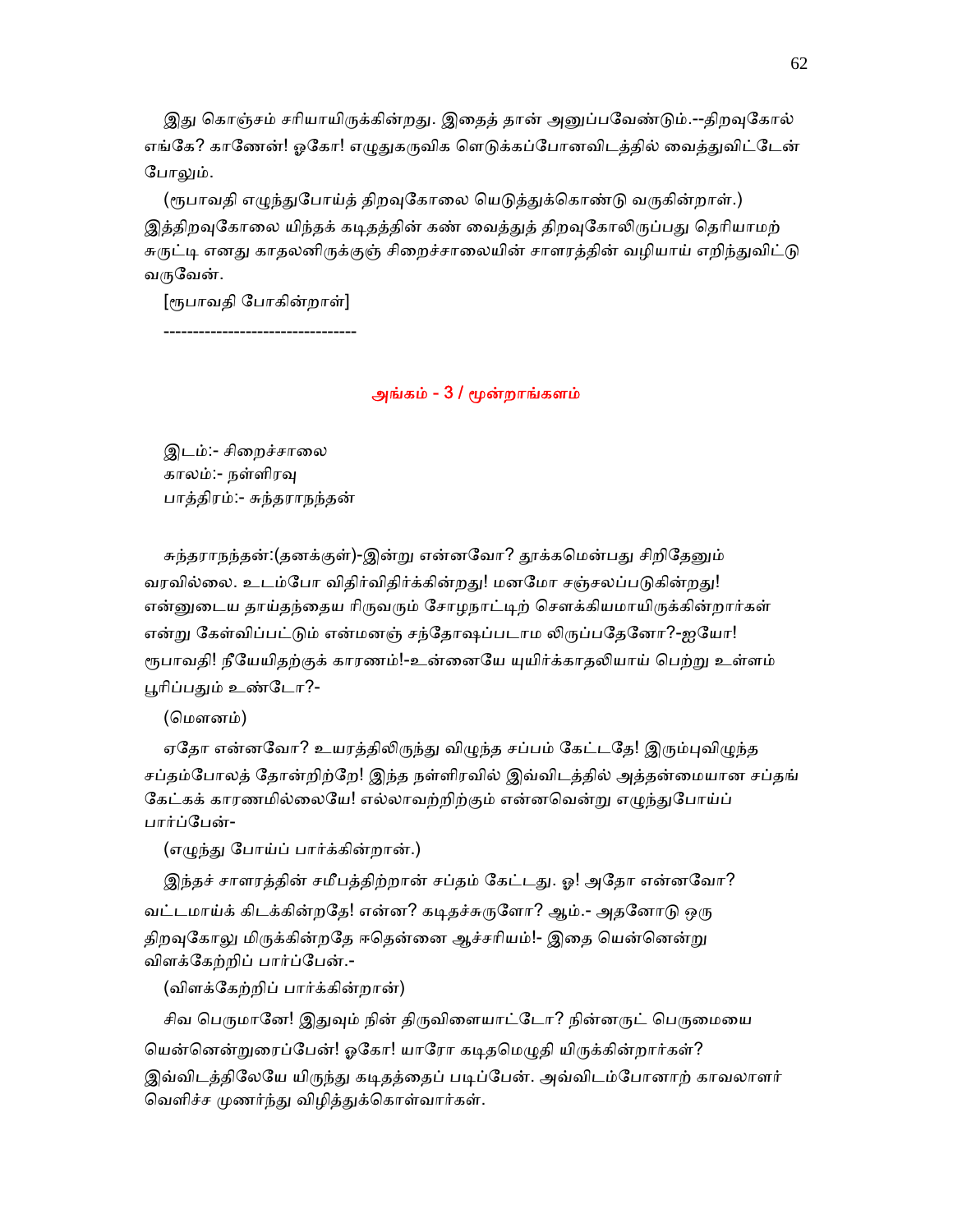"எனது பிரியமுள்ள சுந்தராநந்தா!

உன் நிலைமை பரிதாபமா யிருக்கின்றது.- உன்னோடு அநுதாபப்படுகின்றேன்.-இவ்வரசன் உனக்கு எமனாய் வந்திருக்கின்றான்.- சாக்கிரதையாயிரு. - இவ்விடத்தி லிருந்தால் நீ பிழைக்கமாட்டாய். சீக்கிரமாய் இந்தக் கடிதத்தோடிருக்கும் திறவுகோலின் உதவியினால் நீ இரகசிய வழியாய் ஓடிப்போய் விடு. நாளை யிரவு புறப்பட்டு ஓடிவிடச் சன்னத்தனாயிரு.- உன் அந்தரங்க நேசர்களும் இதை அறியப்படாது.- நீ யென்னைக் காண விரும்பினால் நாளை யிரவு இரகசிய வழியாய் வந்து என்னைப் பார்த்துப் பேசலாம்.-கடிதம் பத்திரம்.-

இப்படிக்கு, உன் பிரியமுள்ள நன்மைநாடி."

கடிதம் முழுவதும் படித்துவிட்டேன்.-இப்பொழுது தான் இந்தக் கடிதச்சுருள் விழுந்தது.-இந்தக் கடிதம் படித்தது முதல் மனங் கவலைப்படுகின்றதே!-உடல் வியர்க்கின்றதே!-என்ன செய்வேன்? இதை யெவர் எழுதியிருக்கக் கூடும்? என்னுடைய நண்பர்களில் எவரேனும் எழுதி யிருக்கலாமோ?- இல்லை, அப்படி யானால் "உன் அந்தரங்க நேசர்களும் இதை யறியப் படாது" என்று எழுதார்களே! மேலும் அவர்கள் இன்று பூஞ்சோலைக்கு வந்திருந்தார்களே. அப்போது இந்த மாதிரி ஏதாவதிருந்தால் அவர்கள் என்னிடம் குறிப்பாயாவது சொல்லுவார்களே! இன்னுமவர்கள் இந் நள்ளிரவில் வெளியேற மாட்டார்களே! இஃது இரகசியமாயு மிருக்கின்றதே! பின்னை யார்தாம் எழுதியிருக்கக் கூடும்?-சில நாளைக்குமுன் சந்திரமுகன் சில கனவான்கள் தன் வீட்டிற்கு வந்து ஏதோ பேசிக்கொண்டதாகச் சொன்னானே! அந்தக் கனவான்களி லெவரேனு மெழுதி யிருப்பாரோ?-இராது. ஏனென்றால் அரசனது படுக்கை யறையிலுள்ள இத்திறவுகோல் அவர்கள் கைக்குப் போகிறது அசாத்தியம். ஒருவேளை இந்தச் சமாசாரத்தைச் சுசீலர் உணர்ந்து கடிதத்தில் எழுதித் தம்முடைய வேலையாளரிடம் கொடுத்து இச்சாளரத்தின் வழி எறியச் சொல்லி இருப்பாரோ?-அப்படியுந் தோன்றவில்லை. எழுத்தைப் பார்த்தால் யாரோ எழுத்துத் திருந்தாதவர் எழுதியது போலத் தோன்றுகின்றது. மேலும் அவர் கடமை தவறாக் கல்விமானாதலின் எவ்வரசனுக்கும் விரோதமாய் எதுவுஞ் செய்யார். ஒருவேளை சுசீலர் மகள் அம்புஜாட்சி, ரூபாவதியின் மூலமாய்த் தெரிந்து கொண்டு எழுதி யிருப்பாளோ?-அதுவுமிராது. அவள் இந்த பாதிராத்திரியில் வெளியிலே வரவும் மாட்டாள். அவளுக்கு இத்திறவுகோல் எப்படிக் கிடைத்திருக்கும்? மேலும் சுசீலர் வீடு வெகு தூரத்திலன்றோ உள்ளது? இச் சிறைச்சாலை அரசனது அரண்மனையைச் சார்ந்த தாயிற்றே! மேலுங் காவலோடிருக்கின்றதே! இந் நேரம்ஆசாரவாசல் அடைத்திருக்குமே! ஆகையால் வெளியிலிருப்பவர்கள் இதைப் போட்டிருக்க முடியாது. அரண்மனையைச் சேர்ந்தவர் யாரோதாம் இந்தக் காரியஞ் செய்திருக்க வேண்டும். அரண்மனையைச் சேர்ந்தவர்களில் ஒருவரும் என்மீது இரக்கமுற்று இவ்வளவு இரகசி மாய்க் கடிதமெழுதி,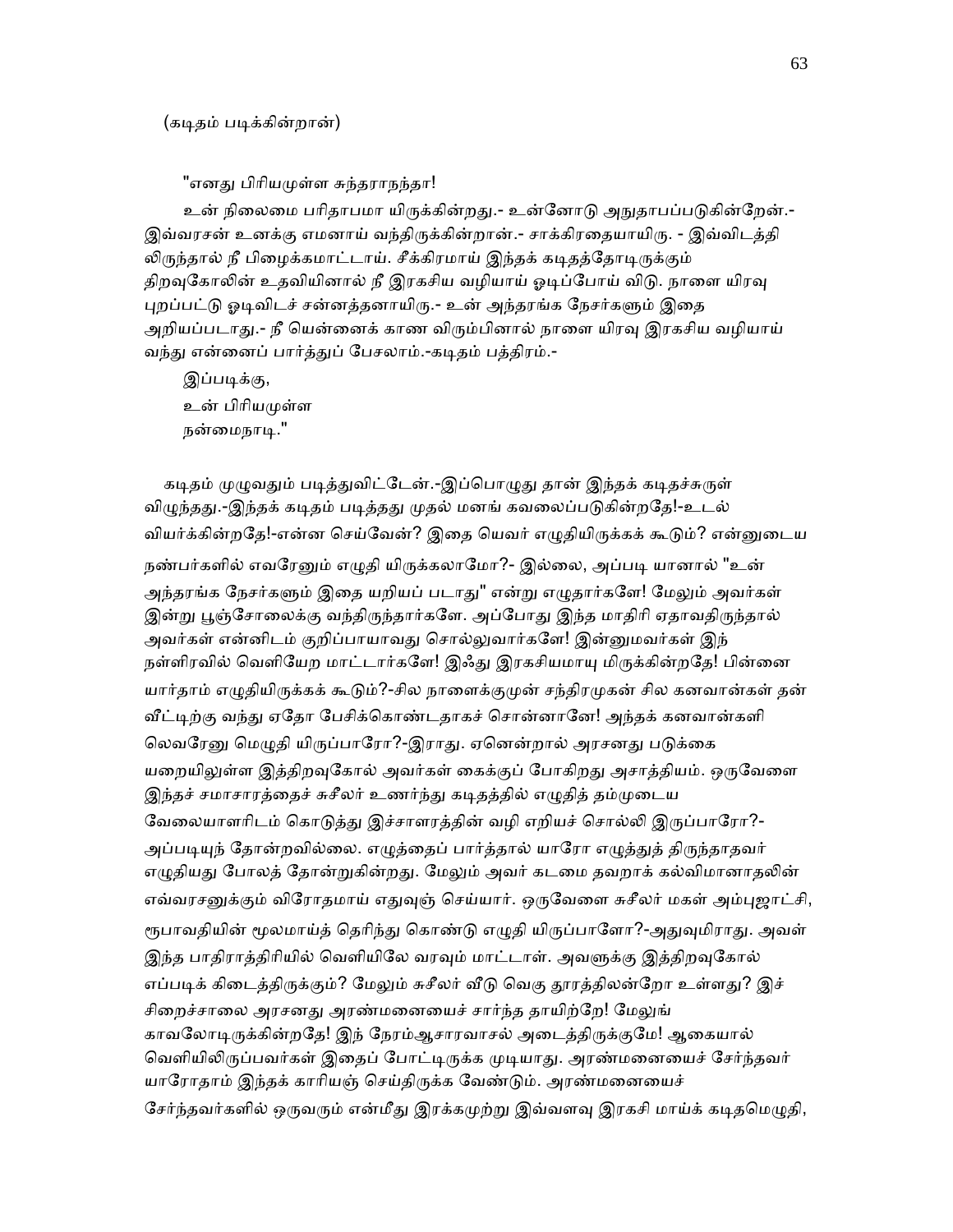எவரும் போகிறதற்கு முடியாத அரசன் சயநக்கிருகத்திலிருந்து திறவுகோலு மெடுத்து எறிந்து இத்தன்மையான உதவிசெய்யத் தகுந்தவரில்லையே.

-(ெமௗனம்)

ஓகோ! என்னருமைத் தலைவி ரூபாவதி யெழுதினாள் போலும்! இந்த இரகசிய சமாசாரம் அவளுக்குத் தெரியக் காரணமு முண்டு. எழுத்தைப் பார்த்தாலும் மகளிரெழுத்தாகவே காணப்படுகின்றது. ஏ! ரூபாவதி! உன் இரக்கத்தை யென்னென்று சொல்லுவேன்? ஆம், நீ தான் இந்தத் திறவுகோலை யெடுக்கக்கூடும். ஆ! இந்த நள்ளிரவில் இவ்விடம் எவ்வாறு வந்தனையோ? இதுவரையும் விழித்திருந்தாயோ? ஏழையேன் மீதும் உனக்கு இவ்வளவு அன்புளதோ? உளதெனிற் பிழைத்தேன்! ஈடேறினேன்! தன்யனாயினேன்! உன்னன் புடைய எனக்கு இனிமேல் என்ன குறையோ? என் தலைவி யெழுதிய கடிதத்தை மீட்டும் படித்துக்களிகூர்வேன்.

( கடிதத்தை மீட்டும் படிக்கின்றேன்.)

ஐயோ! என்னுடைய நன்மைநாடி யென்று கையெழுத்திட்டநாயகியே! 'நன்மைநாடி' யென்றபெயர் உனக்கே தரும்! என்மீதுள்ள காதலினால் தன் தகப்பனாரையும் யமனெனக் கூறுகின்ற உத்தமியே! உன்னை நாளை யான் நேரிற்காண்பேன். கண்டு என் துன்பமெல்லாஞ் சொல்லி யா றுவேன்.- ஆகா! நின் லௌகீக விஷய ஞானத்தின் முதிர்ச்சியை யென்னென்று சொல்லுவேன்! மாதர்கட்குரிய மென்மைத் தன்மை வழுவாது, ஆண் மக்களுக்குரிய முறைப்படி யெழுதிய மோகன முத்தே! நீ சொல்லிய படியே இந்தக் கடிதத்தைப்பத்திரமாய் வைப்பேன். ஆ! அதோ அங்கே பேச்சுக்குரற் கேட்கின்றதே! இதோ விளக்கை யவிப்பேன்! (விளக்கவிக்கின்றான்) இனி யிவ்விடத்தி லிருக்கப்படாது..

[ சுந்தராநந்தன் ேபாகின்றான்.]

-------------------

#### அங்கம் - 3 / நான்காங் களம்

இடம்:-- இராசமகிஷியி னந்தப்புரம் காலம்:-- பிற்பகல் பாத்திரங்கள்:-- சூரேசநன், ᾟபாவதி

சூரசேனன்:-- குழந்தாய்! ரூபாவதி என்ன செய்து கொண்டிருக்கின்றாய்? இந்த ஊருனக் கெப்படி யிருக்கிறது? அழகாயிருக்கிறதா?

ரூபாவதி:-- ஏன்? இந்தவூருக் கென்னகுறைவு? நன்றாய்த் தானிருக்கிறது. நம்முடைய கருவூரைப் பார்க்கிலும் இது மிக அழகாய்த்தா னிருக்கின்றது. அரண்மனையும், அரண்மனையைச் சுற்றிப் பூஞ்சோலையும், பூஞ்சோலைக்குப் பக்கத்தில் வையையாறும் வெகு நேர்த்தியான காட்சிகளாய்த்தா மிருக்கின்றன. இந்த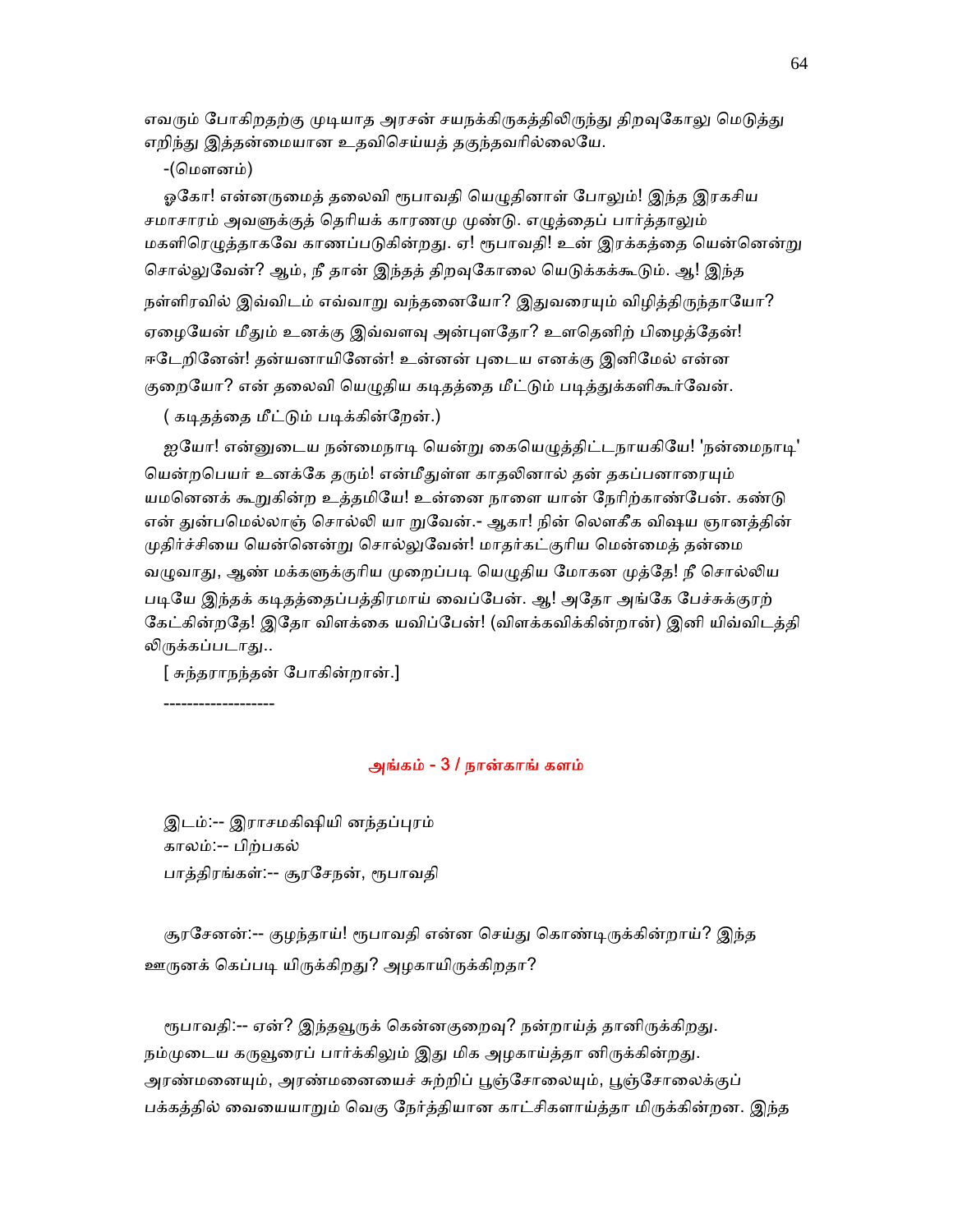மீனாட்சிதேவி கோயிலொன்றேபோதுமே நன் கருவூரைவிட இவ்வூர் மேலானதென்று சொல்லுகிறதற்கு.

சூரசேநன்:-- ஆனாலுனக்கு இவ்விடத்திலேயே யிருக்கிறதற்கு இஷ்டம் போலும்!

ரூபாவதி:-- அதென்ன? அப்படிச் சொல்லுகிறீர்கள்! யாருக்கும் அழகாயிருக்கிற வூரிலே யிருப்பதற்கு இஷ்டமாய்த் தானிருக்கும்.

சூரசேநன்:-- (முகஞ் சிவந்து) நீங்கள் சொல்லுகிறது வெகு நன்றாயிருக்கின்றதே! காதல் கொள்ளுகிறதற்கு யிதற்கு மென்ன சம்பந்தம்? காதல் கொள்ளுமிடத்துக் குணமும் கல்வியுங் குற்றமிலா அறிவும் அன்பும் ஆகிய இவற்றோடு அழகும் இருந்தாற் பயனே யல்லாமல் வெற்று அழகுமாத்திர மிருந்தாற் பயனில்லை.

[ கோமளவல்லியும் கநகமாலையும் வருகின்றனர்.]

சூரசேநன்:--சரி, உன் தாயார் உன் தோழிகளு ளொருத்தியோடு அதோவருகின்றாள். நீ அவர்களுடன் பேசிக்கொண்டிரு. நான் பட்டி மண்டபத்திற்குப் போய்விட்டு வருகின்றேன்.

[ சூரேசநன் ேபாகின்றான்.]

கநகமாலை:--ரூபாவதி! நீ நேற்றைக்கும் இன்றைக்கும் புதுப்புனலாட வரவில்லையே! அது எவ்வளவோ வேடிக்கையும் விநோதமுமா யிருந்ததே!

ᾟபாவதி:-- நீங்கள் யார் யார் ேபானீர்கள்?

கோமளவல்லி:- ஏன், ரூபாவதி! அதென்ன? நீ யென்னவோ ஒருவகையா யிருக்கிறாயே! உனக்கு உடம்பு என்ன? அம்மா!

ரூபாவதி:-- எனக்கு உடம்பு ஒன்றுமில்லையே! கநகமாலையை வேண்டுமென்றாலுங் கேளுங்கள். நேற்றுக்கூட நான் கநகமாலை, அம்புஜாட்சி யெல்லோரும் பூஞ்சோலைக்குப் போய்விட்டு வந்தோமே!

கநகமாலை:-- ஆமாமாம். எனக்குத் தெரியும். ரூபாவதிக்கென்ன! உடம்பெல்லாம் சரியாய்த்தானே இருக்கிறாள்.

கோமளவல்லி:-- சரியாய்த்தான் இருக்கிறாள். இருந்தாலும் நாம் எவ்வளவுக் கெவ்வளவு சாக்கிரதையா யிருக்கிறோமோ அவ்வளவுக் கவ்வளவு நல்லது தானே!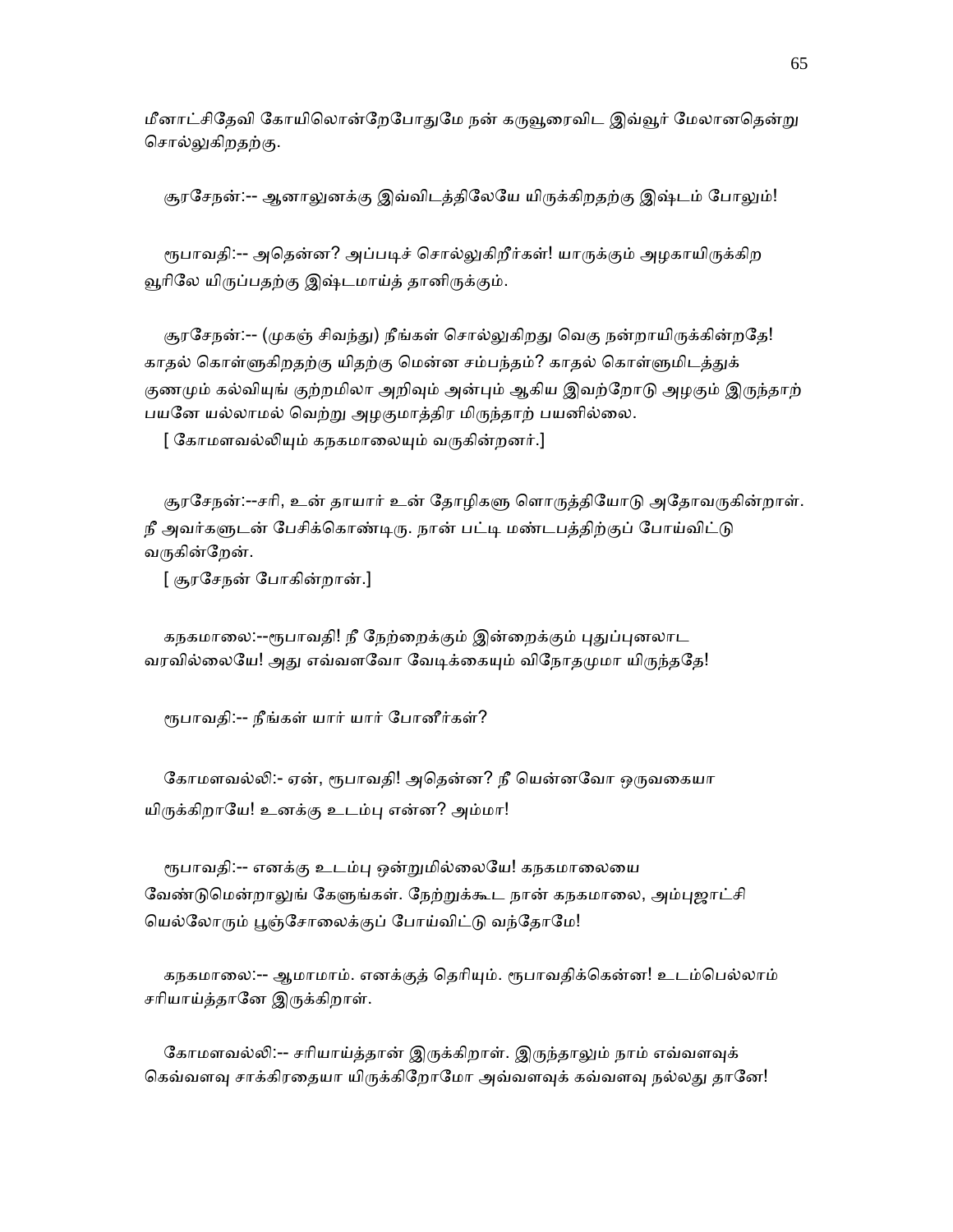ரூபாவதி:-- கநகமாலை! அம்புஜாட்சி யெங்கே வரக்காணேன்?

 கநகமாைல:--நான் அவள் அகத்திற்குப் ேபாய்விட்ᾌத் தான் வந்ேதன். அவள் என்னவோ? தன் அத்தையகத்திற்குப் போயிருக்கிறாளாம். அவளுடைய தாயார் சொன்னார். ஆகையால் ஒருவேளை அதிக நாழிகையாகுமோ என்று நினைத்துக் காத்துக்கொண்டிராமல் நான் முந்தி வந்துவிட்டேன். அவள் இன்றைக்கு வருவளோ என்னவோ? அதுவுஞ் சந்தேகம்.

கோமளவல்லி:-- அவளுடைய அத்தை யார்?

ரூபாவதி:- அவள்தான் மந்திரி சுசீலர் தமக்கை சுதர்மை.

கோமளவல்லி:- அதென்ன? சுதர்மையம்மா யிங்கே நம் அரண்மனைக்கு ஒரு நாட்கூட வரவில்லை. நாமும் இங்கு வந்து ஏறக்குறைய இரண்டு மாசமாயினேவ?

கநகமாலை:- சுதர்மையினுடைய அகமுடையான் இறந்து போய் இன்னும் வருஷமாகவில்லை. வருஷமாகிறதற்கு முன் கைம்பெண்களெல்லாம் வெளியில் வரக்கூடாது என்பது எங்களுக்குள் ஓர் ஏற்பாடு. ஆகையினாலே தான் வரவில்லை போலிருக்கிறது. இல்லாமற்போனால் ஒரு நிமிஷமாவது வராதிருக்க மாட்டாள்.

ரூபாவதி:- ஏன், கநகமாலை! அம்புஜாட்சிக்கு அவளுடைய அத்தை வீட்டிலென்ன வேலை? உனக்கு எதாவது தெரியுமா?

கநகமாலை:- அதென்னவோ? அம்மா! எனக்கு தெரியாது.

[அம்புஜாட்சி வருகின்றாள்]

கோமளவல்லி:- அதோ அம்புஜாட்சியும் வந்துவிட்டாள். அவள் வரக் காணேன் வரக்காணேன் என்று சொல்லிக் கொண்டிருந்தாயே!

[செவிலி வருகின்றாள்]

செவிலி:- என்ன? அம்மா! ரூபாவதி! இப்படி யுட்கார்ந்து கொண்டிருக்கிறாய்? சாப்பிடவேண்டாமா? சீக்கிரமாய் எழுந்திருந்து வா.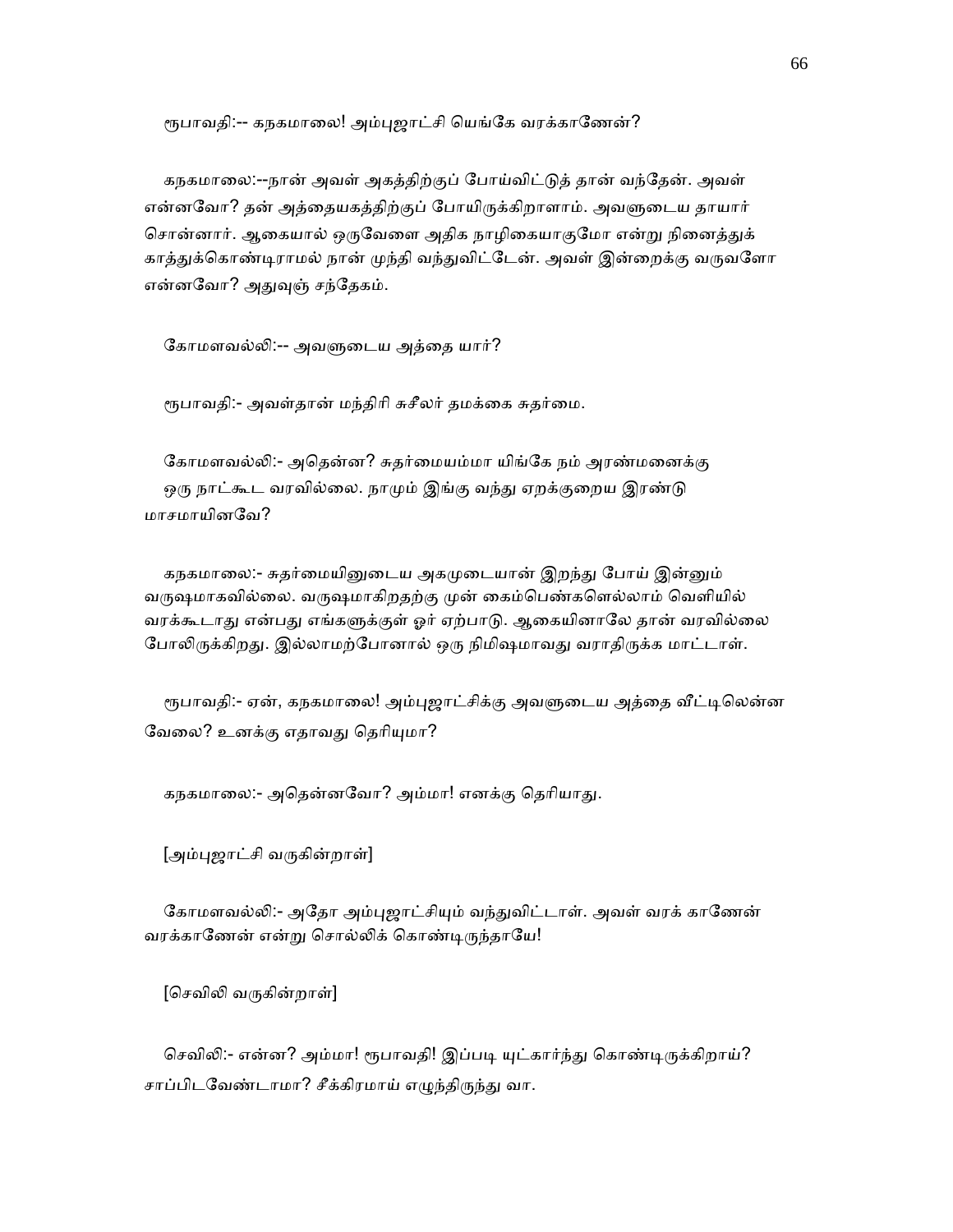கோமளவல்லி:- ஆமாமாம். நானும் உன்னைக் கூப்பிடவந்தவள் மறந்து விட்டேன்.

கநகமாலை:- அப்போது முதல் இன்னும் சாப்பிடாமலா உட்கார்ந்து கொண்டிருக்கிறாய்? நீ சாப்பிட்டாயிருக்கு மென்றன்றோ நினைத்தேன்! நன்றாய் இதுவரையிலும் உட்கார்ந்து கொண்டிருந்தாய், எழுந்திரு! எழுந்திரு! சீக்கிரமாய்ப் போய்ச் சாப்பிட்டு விட்டுவா.

அம்புஜாட்சி:- சீக்கிரம் வந்தாயானால் இன்றைக்குப் பூஞ்சோலைக்குப் போய்விட்டு வரலாம்.

கோமளவல்லி:- இல்லை, இல்லை. இன்றைக்கு அவள் வரமாட்டாள். அவளுக்கு உடம்ᾗ ெசவ்ைவயில்ைல.

ரூபாவதி:- நீங்கள் எல்லாவற்றிற்கும் இங்கேதானே யிருங்கள். நான் போய்ச் சீக்கிரமாய்ச் சாப்பிட்டுவிட்டு வருகின்றேன்.

[ரூபாவதி கோமளவல்லி செவிலியிவர்கள் போகின்றனர்.]

கநகமாலை:- என்னடி! அம்புஜாட்சி உனக்குத் தெரியுமா ஒரு சங்கதி? நம்முடைய ராஜா சற்குணவழுதியும் ராணி சுந்தரியும் சோழ ராஜ்யத்திலே இருக்கிறார்களாமே!

அம்புஜாட்சி:- ஆமாம். என் காதிலும் அப்படித்தான் பட்டது. ரூபாவதி வருகிறமட்டும் சங்கீத விலாசத்திற்குப்போய் வருவோம்.

[யாவᾞம் ேபாகின்றனர்.]

---------------

### அங்கம் - 3 / ஐந்தாங் களம்

 இடம்:- நகர்ᾗறத்ᾐ ஒᾞ ெவளியிடம் காலம்:- நள்ளிரᾫ பாத்திரம்:- சுந்தராநந்தன்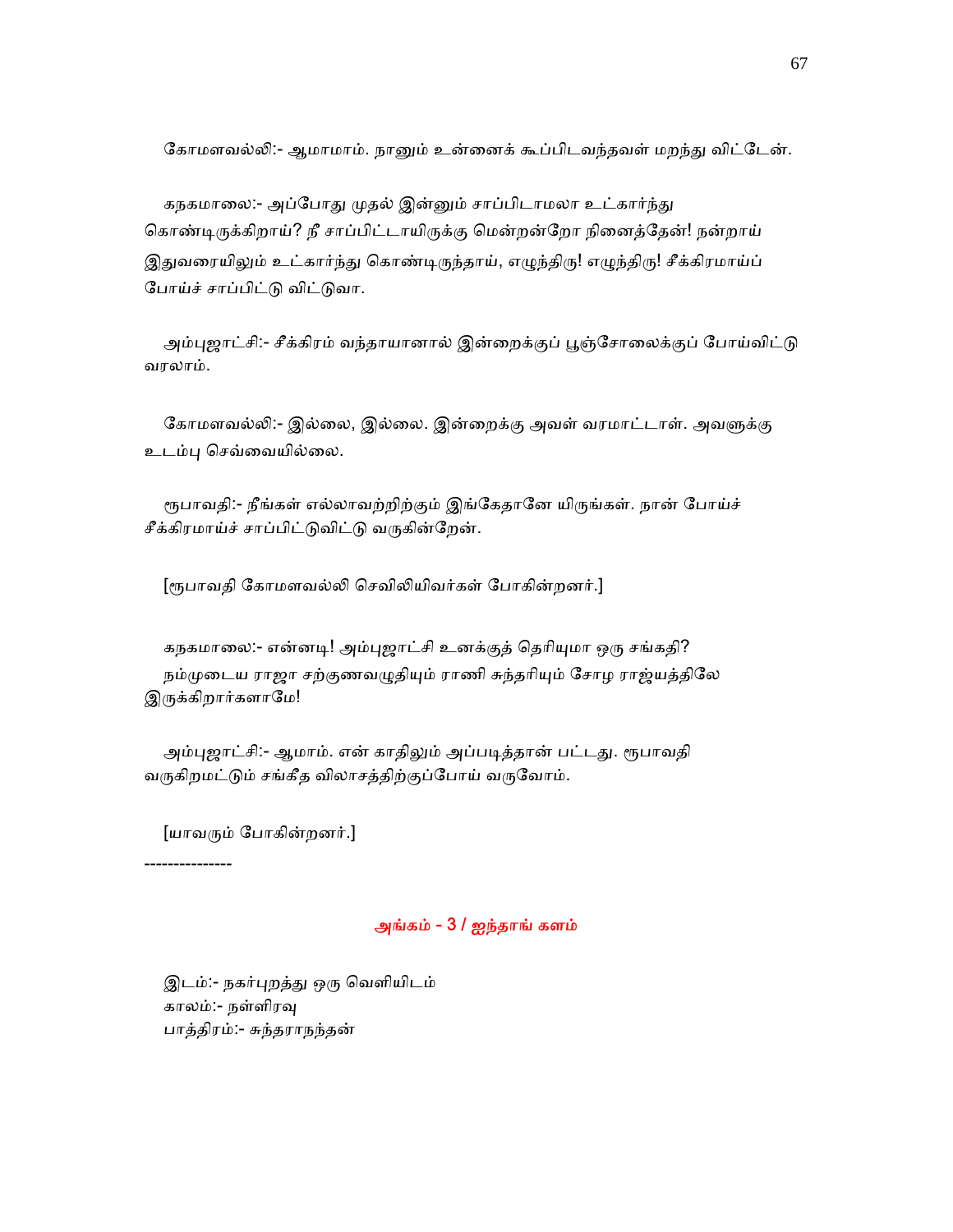சுந்தராநந்தன்:- (தனக்குள்) கடிதமெழுதிய காதலி, ஏனோ இன்னும் வரவில்லை? ஒருவேளை தான் எழுதியதை மறந்து விட்டாளோ? சீ! அப்படி ஒருநாளும் இருக்கவே மாட்டாள்.

(ரூபாவதி ஆண்வேடம்பூண்டு பின்னே வந்து நிற்கின்றாள்.)

இல்லாமற் போனால் அவள்கடித மெழுதின சங்கதி பிறருக்குத் தெரிந்து அதனால் வரத்தடைப்பட்டதோ?-- ஓ! ரூபாவதி! என்னை யோடிவிடும்படி யெழுதினாயே! (பாᾌகின்றான்)

(3) இராகம் - நாதநாமக்கிரியை, தாளம் - ஆதி

பல்லவி

கோமள மாதேயா னோடலோ நலங்கூறாய்.

அநுபல்லவி

வாமமார் தையலே நன்மாணினை மானும் (கோமள)

சரணங்கள்

நேயமார் மாதேயா னோடவீதிய தாமோ தூயபைந் தோகையே ரூபாவதியே யென் (கோமள) வாருநற் கூந்தல்யா னோடன் மாட்சிமை யோசொல் சீருறு செல்வியே ரூபாவதியே யென் (கோமள)

யான் ஓடி யொளித்தால் உன்னைப் பிரியவேண்டுமே! உன்னைப் பிரிய வேண்டுமே! உன்னைப் பிரிந்த பிறகும் பிழைத்திருப்பேனோ? நின்னைப் பிரிந்து காணுதலின்றி ஆற்றாது உயிர் துறப்பதைக் காட்டினும், நின்னைப் பூஞ்சோலைக் கண்ணாவது தினமும் கண்டு ஆற்றி உன் தந்தையார் வாளிற்கு இரையாவது மேலானதேயாம். ஆதலால் இனியொரு கணமேலுந் தாமதியாமல் மறுபடியும் சிறைச் சாலைக்கே போவேன்.

[ரூபாவதி முன்னே வருகின்றாள்]

ரூபாவதி:- என் ஆசைக் காதலனே! சற்று நின்று என்மீது கருணை புரிவாய்!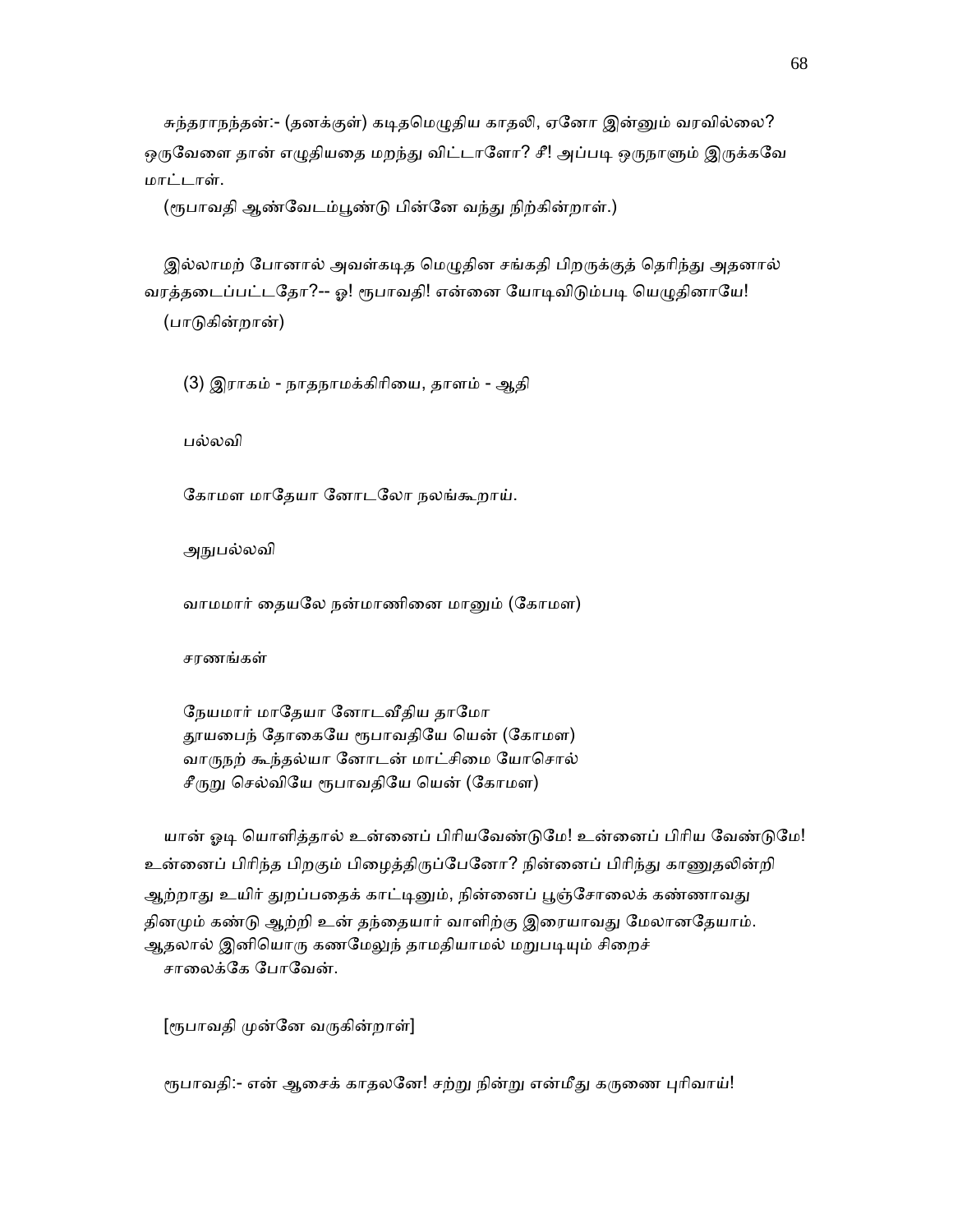சுந்தராநந்தன்:- பூவுலகிற் போந்ததொரு புத்தமுதே! எனனுயிர் காக்க வந்த இளங்குயிலே! ரூபாவதி! இதோ நின்றேன்! நின்றேன்!

ரூபாவதி:- யான் வந்து உனக்காக நிற்கும்போது, நீயேன் மறுபடியும் சிறைச்சாலைக்குப் போகவேண்டும்? உன்னை நேரிற்கண்டு பேசுதற்கில்லாமல் இதுவரைக்கும் யான் அடைந்த வருத்தமனைத்தும் உன்னிடத்திலேயே சொல்லத் தகும். இதைக் குறித்து யான் என் தோழி யரிடத்தும் பேசவில்லை.

சுந்தராநந்தன்:- அறிவு நிரம்பிய ஆருயிர்க் காதலி! என்னைக் கண்டு பேசுவதற்கு நீ வரும்போது யாரேனும் பார்த்து விடுவார்களோ என்ற ஐயப்பாட்டினால் ஆண் வேடம் ᾘண்ᾌ இவ்விடம் வந்தாேயா?

ரூபாவதி:- எனது பிராணேசுவரா! யான் இவ்வேஷம் பூண்டதற்குக் காரணம் நீ யினிமேலுணர்வாய். நின்னை முதல் முதலிற் பூஞ்சோலையிற் கண்டேன்! வேட்கை யுற்றேன்! அது முதல் நின்னை யிடை விடாது சிந்தியா நின்றேன்! உடம்பு வாடி மெலிகின்றேன்! ஒவ்வோரிரவும் ஒவ்வொரு யுகமாய்த் தோன்றுகின்றது! யான் நின்மீது காதல்கொண்டதைப் பிறரிடம் வெளிப்படுத்தாமல் என் மனத்திலேயே வைத்துப் புழுங்கினேன்! யான் என் தோழியரோடு பேசிக் கொண்டிருக்கும்போதே உன் நினைவு வந்துவிடும். உடனே வாய் குழறும்! உடல் வியர்க்கும்! பிறகு அவர்களை யனுப்பிவிட்டு வாய் விட்டுப் புலம்பி யுருகுவேன்! விளையாட்டை யெல்லாம் மறப்பேன்! மயங்குவேன்! செயலற்றிருப்பேன்! எழுவேன்! ஏங்குவேன்! எங்ஙனம் பிழைப்பலென்பேன்!

சுந்தராநந்தன்:- ஏ! பிராணேசுவரீ! ஒருநாள் நீ என் தோழிமாரொடு பூஞ்சோலையில் எளியேன் நிலமையைக் குறித்து இரக்கமுற்றுப் பேசிக் கொண்டிருந்தாய். அதை நான் ஒளிந்து நின்று கேட்டேன். அப்போது உனக்கு என்மீது அன்புளது என்று உணர்ந்தேன்! உணர்ந்த அந்த நிமிடத்திலேயே நின்மீது காதல்கொண்டு நினைத்து நினைத்து உருகி வெதும்பி வாடிக் கலக்கமுற்றேன்! உடனே சிறைச்சாலைக்குச் சென்றேன்! அவ்விடத்து எங்கே பார்த்தாலும் நின்னுருவத்தையே கண்டேன்! அந்தோ! இஃது உருவெளியாகிய பொய்த் தோற்றமாயிற்றே என்று ஏக்கமுற்று நைந்தேன்! இவ்வாறு உன்மீதுள்ள இனியநேசம் நாளுக்குநாள் அதிகரித்து என்னை அதி மோக சாகரத்துள் ஆழ்த்திவிட்டது! என்செயவல்லேன்? செய்திறனறியாது கையற்றுப் புள்ளொடும் மாவொடும் புலம்பினேன்!

ரூபாவதி:- எனது பிரிய நேசனே! இனிமேல் நாம் இருவரும் ஒருவரை யொருவர் பிரிந்திருந்து புலம்பாதிருப்பதற்கேற்ற உபாயங்களை நாடவேண்டும்.

சுந்தராநந்தன்:- என்னுயிர்த்துணைவி! ரூபாவதி! யானோ சிறைச்சாலைக்கண் இருக்கின்றேன்! நீயோ அரசன் மாளிகையிற் கன்னிமாடத்திலிருக் கின்றாய்! நீயும் நானும் பிரியாது ஒருமித்து வாழ்வது எப்படியோ?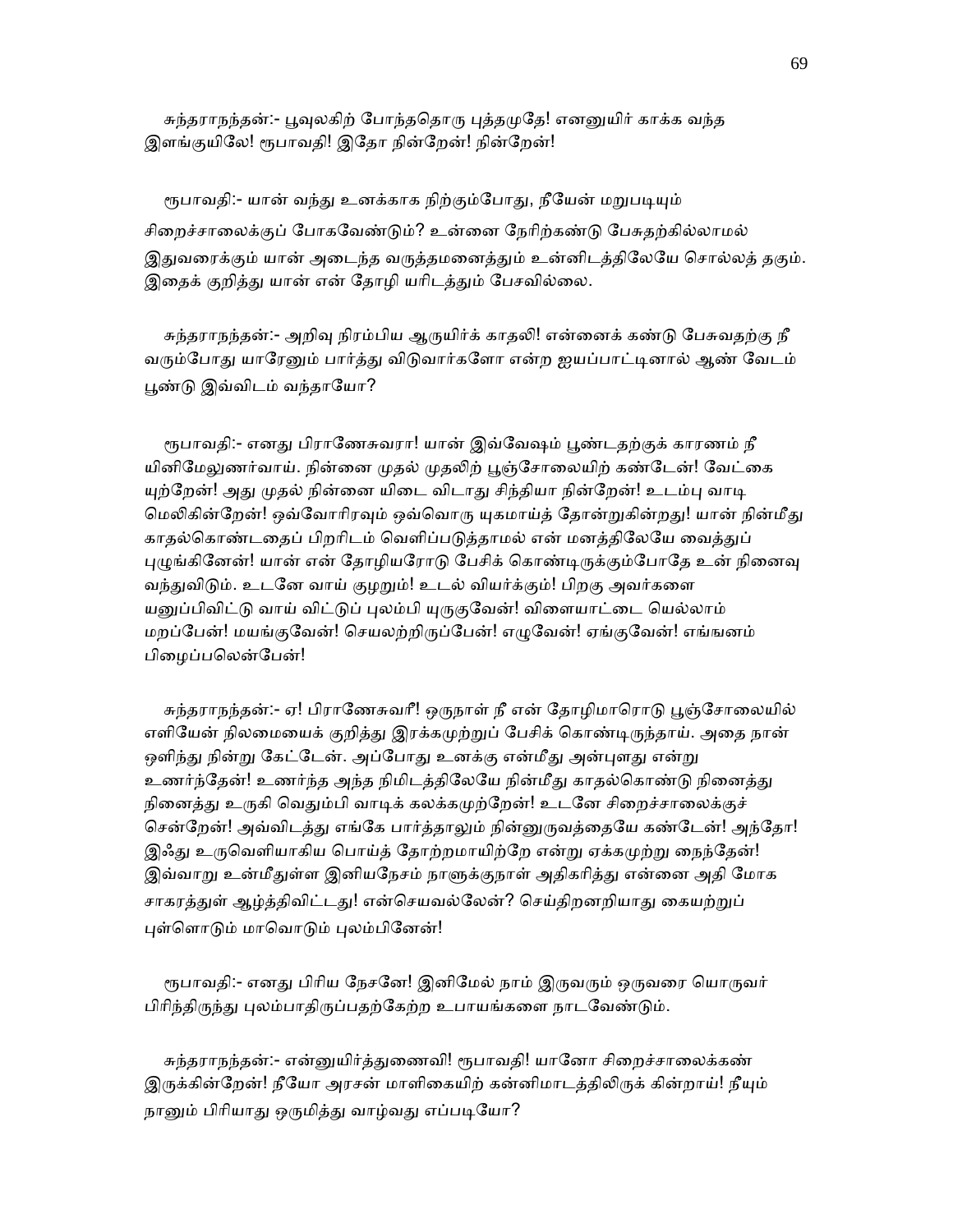ᾟபாவதி:--

------------

\* "நுண்ணறிவுடையோர் நூலொடு பழகினும் பெண்ணறி வென்பது பெரும்பேதை மைத்தே"

என்று பெரியோர் சொல்லுவது நினக்குத் தெரியாததோ? ஆகையால் நாம் கூடி வாழ்தற்கு நீதக்க உபாயமறிந்து செய்யவேண்டும்.

\* இறையனாரகப்பொருளுரை

சுந்தராநந்தன்:--ஞானமே யுருவென நண்ணிய நாயகீ! நீ சொல்லியன வெல்லாம் உண்மையேயாம்.ஆயினும் யாம் என்ன செய்வது? நீயும் நானும் இரவிற் கூடிப் பகலிற் பிரிந்து வாழ்ந்திருந்தால் என்ன?

ரூபாவதிட-- இன்றிரவு பிழைத்திருக்கும் நீ. நாளையிரவு இவ்விட மிருப்பை யாயிற் பிழைத்திருக்க மாட்டாயென்பது நிச்சயம். ஆகையால் நீ உனக்குத் தோன்றியபடி ெசய்க.

சுந்தராநந்தன்:--யான் இவ்விடமிருப்பேனேற் பிழைக்கமாட்டேன் என்பது நிச்சயமென்றாயே! அஃதெப்படி யுனக்குத் தெரியும்?

ரூபாவதி:--ஐயோ! நினக்கு என் தகப்பனாருடைய கொடிய அவ்வெண்ணத்தை வெளியிட்டுரைக்கவும் வேண்டுமோ? என் தகப்பனார் நின்பெற்றோர் சோழநாட்டி லிருப்பது கேட்டு, சோழன் உதவி பெற்றுப் படையெடுத்துத் தம்மீது நின்தகப்பனார் வந்தால் நின்னைக் கொலைக்களம் படுப்பதாக ஆலோசனை செய்திருப்பதை என்தாயிடம் சொன்னார். அஃது என் காதில் உருக்கைக் காய்ச்சி யூற்றியதுபோலிருந்தது! உடனே நினக்குக் கூடமாய்க் குறிப்பிக்கப் பட்டது.

சுந்தரானந்தன்:-- ஐயோ! ரூபாவதி! இதுவரை யுன்னை யன்புடன் வளர்த்து வந்த தந்தைக்குக் கேடு சூழ்வது உனக்கு அழகாகுமோ?

ரூபாவதி:-- கொலைப்பாதகத் தகப்பனாரோ டிருப்பதைக் காட்டிலும் இறந்தொழிதல் மேலானதேயாம். அப்படியிருக்க—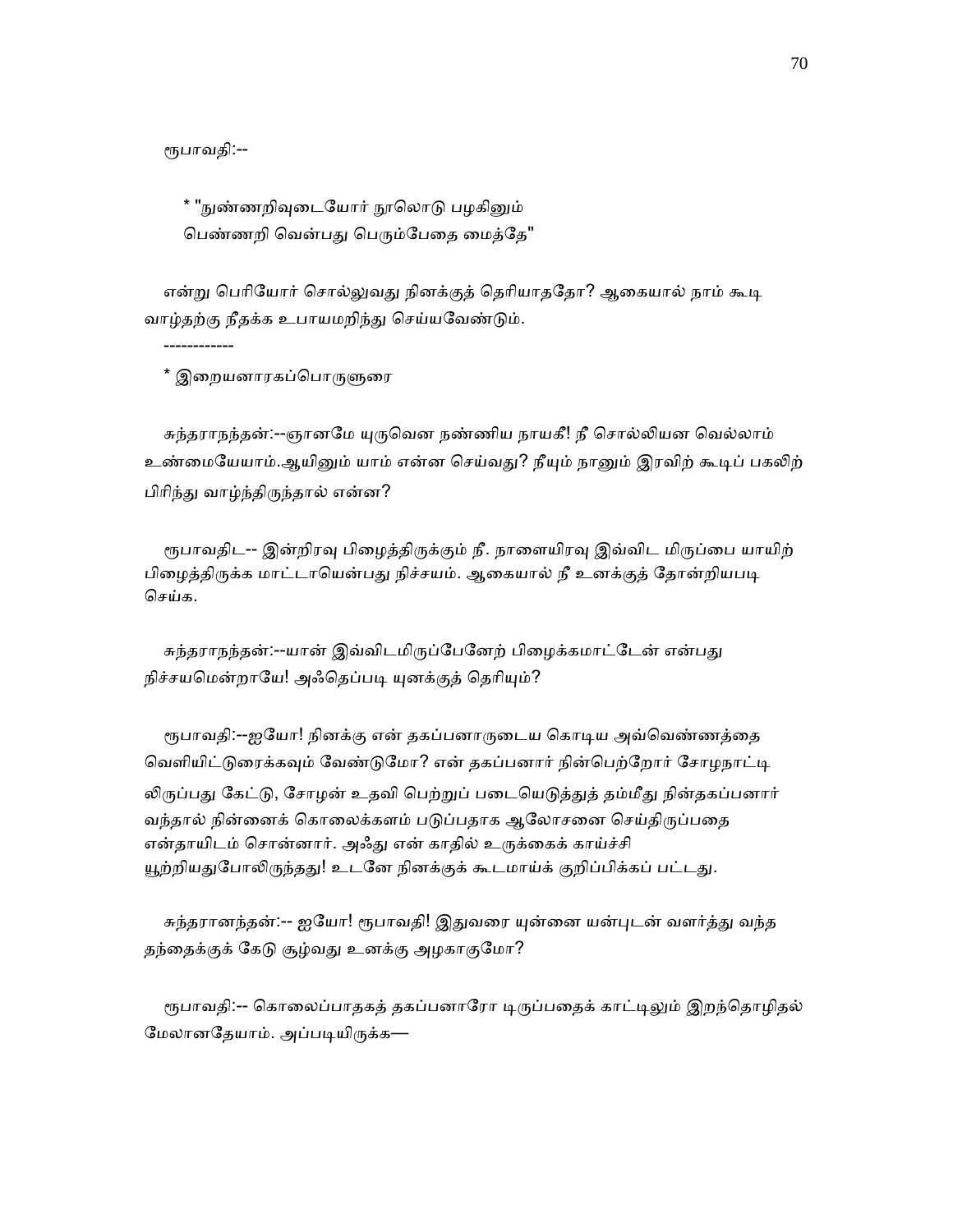சுந்தராநந்தன்:-- அப்படியாயின் யான் இவ்விடத்தைவிட்டு ஓடி யொளிப்பேனேல் நீ ெயன்ைனச் ேசர்த ெலப்பᾊக் கூᾌம்?

ரூபாவதி:-- ஐயோ! எனதருமைத் தலைவனே! நீ கூறுவது என்னை ஆச்சரியம்! கையில் வெண்ணெயை வைத்துக் கொண்டு நெய்க்கலை வாருமுளரோ? யான் ஆண்வேடம் பூண்டு வந்ததன்பயனை யறியாயோ?

சுந்தராநந்தன்:-- ஓ! நின்னெண்ண முணர்ந்தேன். நீ கூறுவது மேலான உபாயமேயாயினும், நீ யென்னோடு கூட நடக்கமாட்டுவாயோ? மேலும் நிழலும் நீரும் இல்லாத அழலை வெங்காட்டிற் போவதை ெயவ்வாᾠ ெபாᾠப்பாேயா?

ரூபாவதி:- என் பெருமானே! எத்தன்மையான வெக்கானமானாலும் நின்னொடு வரவே அஃது இனியதாய் மாறிவிடும். நீயில்லாதவிடம் தென்றல்வீசும் தேவமாளிகையாயினும் அஃது எனக்குக் காடேயாம்! நீயிருக்குமிடம் தீப்பொறி பறக்கும் வனமேயாயினும் அதுவே யெனக்கு மிகவும் ரமணீயமான மலர் மாளிைகயாம்!

சுந்தராநந்தன்:- என் காதற்கிள்ளையே! ரூபாவதி! நீயும் நானும் இந்த மாதிரி ஓடிப்போவது எனக்குச் சரியானதாகத் தோன்றவில்லை. நம்முடைய தமிழ் அகப்பொரு ளிலக்கணங்களில் தலைவி தலைவனுடன் தாய் தந்தையரை விட்டுவிட்டுப் போய்விடுதல் நியாயமென்று சொல்லப்பட்டிருந்தாலும் என்மனம் அதை ஒப்பவில்லை.

ரூபாவதி:- ஐயோ! என்னுயிர்த் தலைவனே! நீ இவ்விட மிருப்பையாயின் நீயுமென்னைக் காணப்போகின்றதில்லை! நீ என் தகப்பனார் வாளிற்கு இரையாய்விடுவாய்! இது காதிற்பட்ட நின்பெற்றோரும் மனம் புழுங்கி யிறப்பார்கள்! யானும் உயிர்துறப்பேன்! இவ்வளவு துன்பங்களுக்கும் நீயே மூலகாரணனாவாய்!

சுந்தராநந்தன்:- அன்புரு வெடுத்த வாருயிர்த் தலைவியே! நீ சொல்லுவன வெல்லா முணர்ந்தேன். அவையும் நியாயமேயாம். இத்தருணத்திற் செய்வது இன்னதென்று தோன்ற வில்லையே! தெய்வமே! என்செய்வேன்? சோமசுந்தரமூர்த்தியே! இவ்வாறு எனதருமைக் காதலி ரூபாவதியின் மூலமாய் என்னைத் தூண்டுவதும் நின்னருட் ெசயேல யன்ேறா?

ரூபாவதி:- அதற்குமோர் ஐயமுண்டோ?-ஐயோ! பிராணசுந்தரா! நேரமாகின்றதே! சிறிது போதிற்கு முன் உடன்போக நினைத்த மனத்தை மாற்றிவிட்டாயே! தெய்வமே! இது நினக்கு ஏற்குமோ?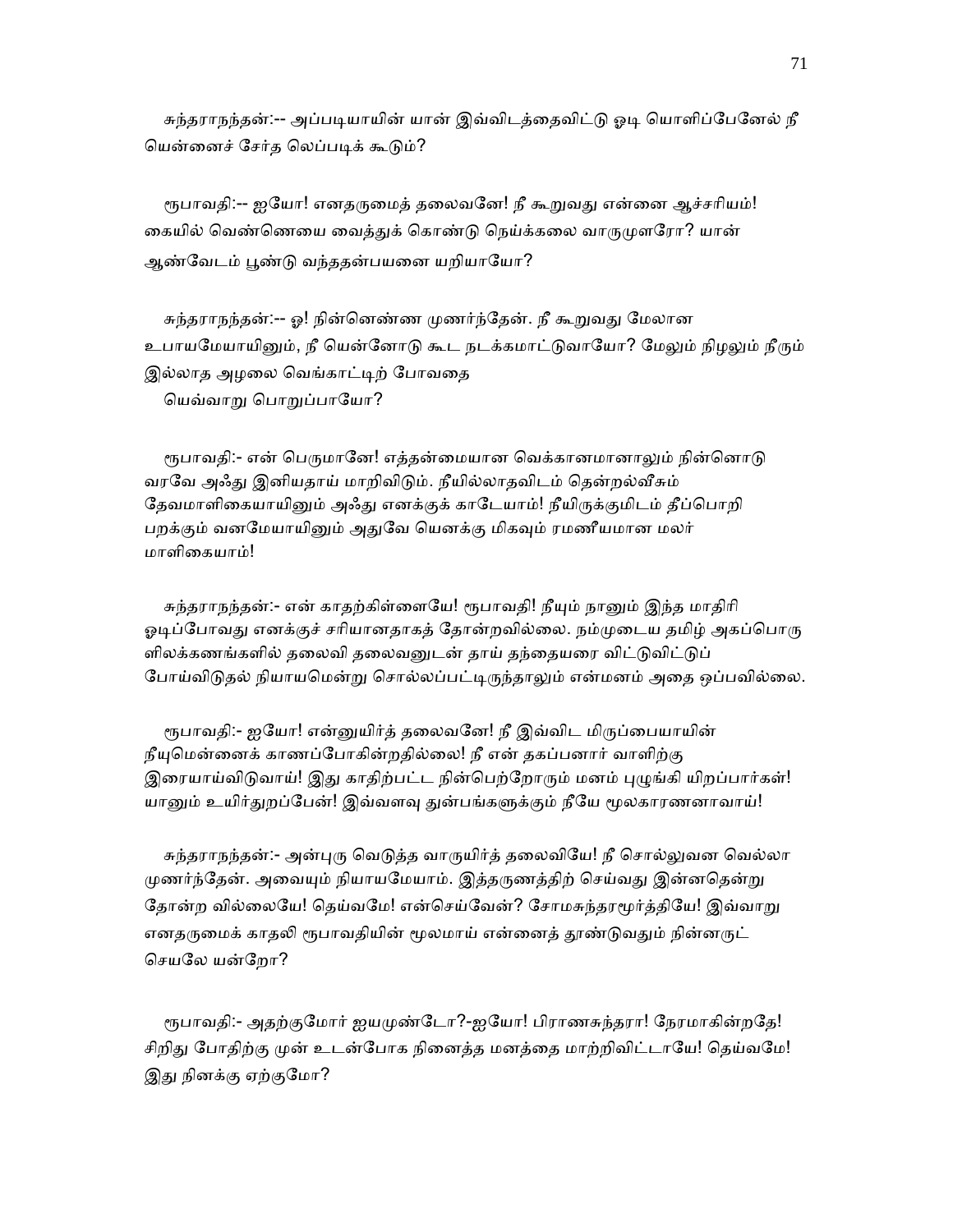சுந்தராநந்தன்:- ஏ பிராணேசுவரீ! நீ மனவருத்தப்படுதல் ஒழிவாயாக. இதோ யான் நின்னுடன் போக ஒருப்பட்டேன்! புறப்பட்டேன்! வருவாயாக. ஓ சொக்கலிங்க வள்ளலே! அங்கயற்கணம்மையே! எம்மைக் காத்தருளுவீர்!

(பாᾌகின்றான்)

இன்பமே யியற்கை யுருவமாக் கொண்ட ᾪசேன ேசாமசுந் தரேன யன்பொரு வடிவாப் போந்துள வென்ற னாருயிர்த் தலைவியும் யானுந் துன்பமொன் றெலு முற்றிடா தெமக்குத் துணைவனா யிருத்தலுன் கடன்காண் மன்பர ஞான வள்ளலே மகிழ்ந்து மᾐைரயில் வாழ்பர சிவேம. (46)

சுந்தரபாண் டியனாவெங் குலத்துட் டோன்றிச் சொக்கலிங்கப் பெருமானே யெனையாட் கொண்ட விந்தையினை யாதலினா லிந்த நாளு மேவியெமக் குறுதுணையாய் வருதல் வேண்டும் நந்துதவழ் பேசற்கஞ்ச வாவிச் சூழ னன்கமர்ந்த நாயகேன நந்தங் ேகாேவ சிந்திக்கத் தித்திக்குந் ேதேன ேவதச் செம்பொருளே மெய்ஞ்ஞான தேவ தேவே.  $(47)$ 

(4) இராகம்-பூரிகல்யாணி. தாளம்- சாப்பு

பல்லவி

காமனே சுந்தரேச வள்ளலே-காத்தருள்வாய்

அனுபல்லவி

சேமமார் மதுரைவாழ் சிவபரஞ் சோதியே யாமுமிவ் வனஞ்செல யெமக்குநீ துணை செய்வாய். (வா)

சரணம்

 நித்தநின் மலர்ப்பாதம் பத்தியாய்ப் பணிகின்ேறம் அத்தனே யெம்மீது சித்தமி ரங்கிடுவாய்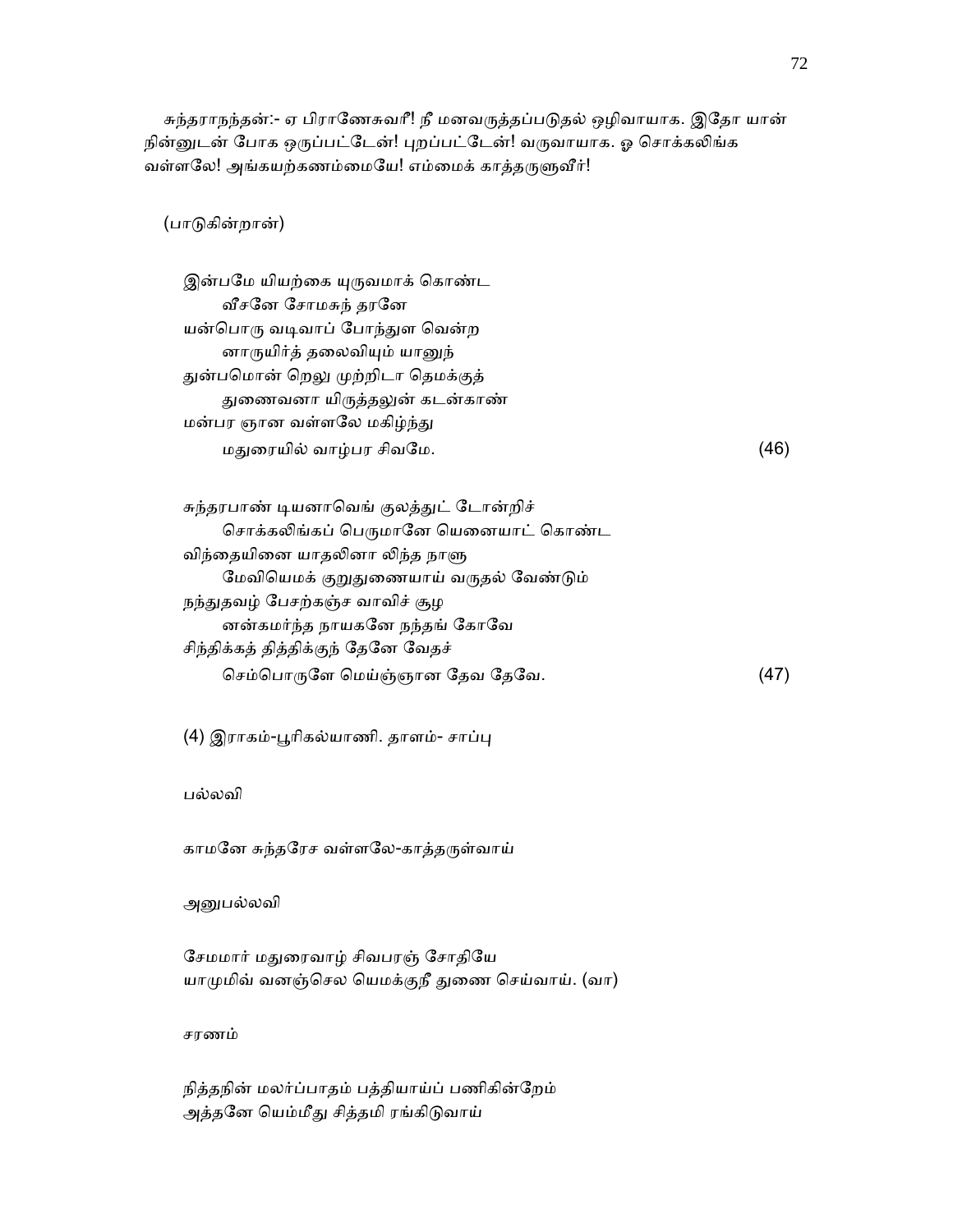சுந்தரா நந்தன்யானுந் சந்தரூ பாவதியும் அந்தமில் லாவுன்னைச் சந்தத மும்பணிவோம் காத்தி யாஅதி காம தகனேன நாத்தி யெமதுயிர் காத்தி யிவேளை கால ஹரணனே காக்க விதுவேநற் கால முணர்குதி காது வளையிலை கால்கண் மைறமலர் காட்ᾌ மாᾐைம காதல வெதுமை நீ (வாமனே)

ரூபாவதி :-- என்னருமைத் தாயே! கோமளவல்லீ! தந்தையே! செவிலித்தாயே! எனாது மாடமே! யான் உங்களை யெல்லாம் விட்டுப் போகின்றேன். மறுபடியும் உங்களைக் காண்பது எந்நாளோ?

## சுந்தராநந்தன்:--(பாᾌகின்றான்)

| மேகமே நீவிலகாய் மேலான சந்திரன்றோ            |      |
|---------------------------------------------|------|
| னோகையொடு தன்னுடைய வொளியினால் வழிகாட்ட       | (48) |
| பட்சமுடன் மேகமே பறந்தொருபக் கம்போவாய்       |      |
| நட்சத் திரங்கடம நல்லொளித்தீ பங்காட்ட        | (49) |
| காஞ்சியிடை பார்க்கின்ற கன்னிகைரூ பாவதிநின்  |      |
| பூஞ்சோலை யிதுகண்டாய் பொற்புடைய மாதரசே!      | (50) |
| பூஞ்சோலைக் கண்ணமரும் புள்ளினமே போகின்றே     |      |
| மாஞ்சோலைக் கண்ணமரு மானினமே போகின்றேம்.      | (51) |
|                                             |      |
| வையையே போகின்றே மதுரையே போகின்றேந்          |      |
| துய்யனே மீனாட்சி சுந்தரனே போகின்றேம்        | (52) |
| என்னருமை நேசர்கா ளென்றும்மைக் காண்பேமோ      |      |
| துன்னிரவி னும்மிடத்துச் சொல்லாது போகின்றேம் | (53) |
| தென்றலே போகின்றேந் திங்களே போகின்றேம்       |      |
| மன்றிலே போகின்றே மரும்புறவே போகின்றேம்.     | (54) |
| கூகையே குழறாதே கொடியவனம் போகின்றேங்         |      |
| கோகமே கேகயமே கோகிலமே போகின்றேம்.            | (55) |
| இராப்பாடிப் புள்ளேயா மின்பமுறப் பாடாயோ      |      |
| விராய்ப்போக மனமுண்டேல் வேகமாய் வாராயோ?      | (56) |
| விண்ணிடத்துச் செல்கின்ற மேன்மையுறு சாதகமே   |      |
| மண்ணடக்கு மெங்களுக்குச் சாதகமாய் வாராயோ?    | (57) |
|                                             |      |

ᾟபாவதி:-- (பாᾌகின்றாள்)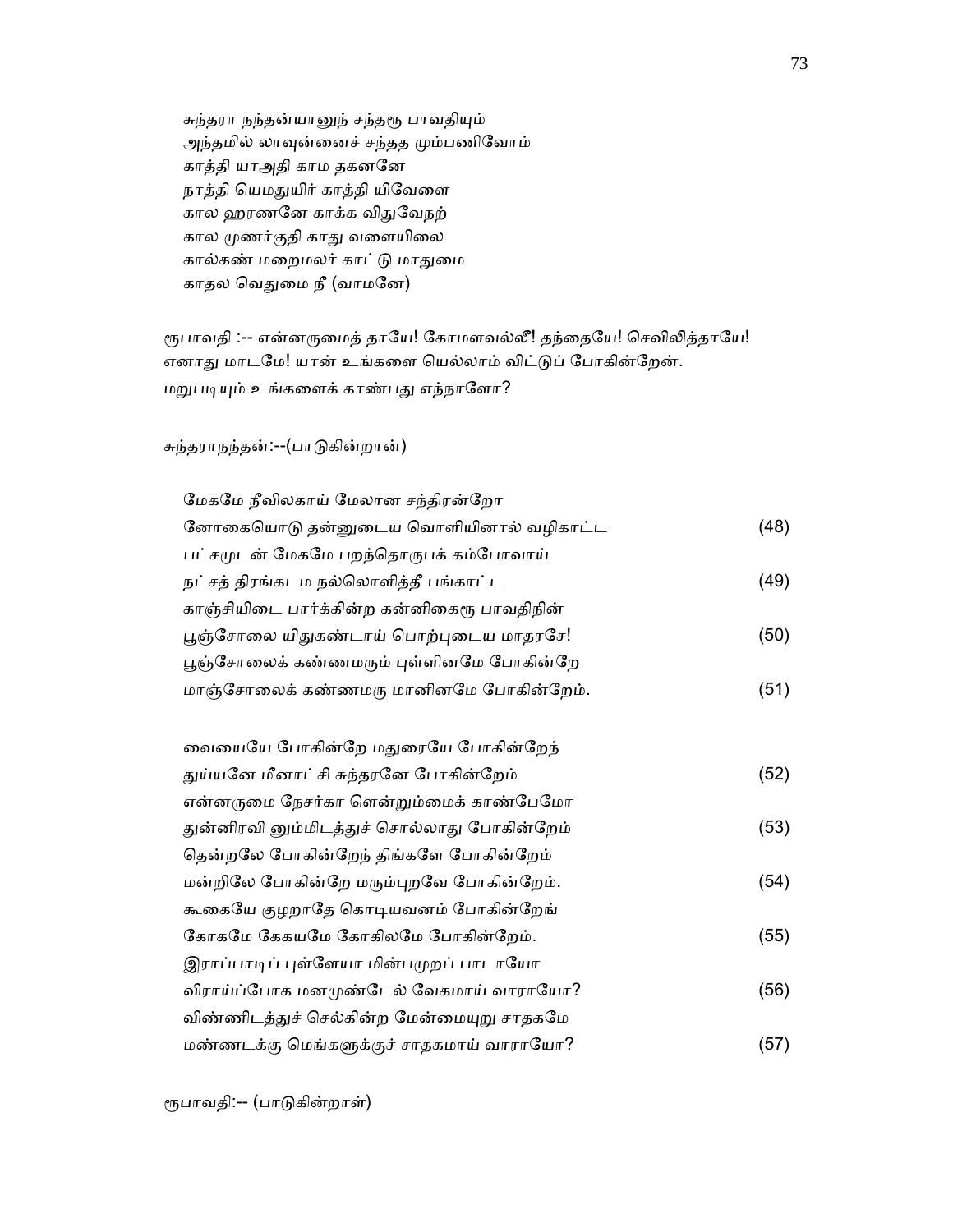| என்னுடைய தோழியரே யென்றும்மைக் காண்பேனோ      |      |
|---------------------------------------------|------|
| வென்னுடைய கிள்ளையே யெனைத்தேடித் திகைப்பாயோ? | (58) |
| ஆவலோடென் பாங்கியரோ டனுதினமும் விளையாடும்    |      |
| வாவியே யென்றனில வந்திகையே போகின்றேன்.       | (59) |
| மாறாகக் கூவுகின்ற மாங்குயிலே போகின்றேன்     |      |
| மாறாக வாடுகின்ற மாமயிலே போகின்றேன்.         | (60) |
| சுந்தரா னந்தனோடுஞ் சுகமாக வாழ்ந்திருப்பே    |      |
| னந்தவனஞ் சூழ்மதுரை நாயகியே போகின்றேன்.      | (61) |
| அங்கயற்க ணம்மையே யன்புடைய தலைவனொடு          |      |
| மங்களமாய் நான்றினமும் வாழவே யருள்புரிவாய்.  | (62) |

இருவரும்:-- மதுரை நகரே! யாங்கள் போகின்றேம்! நீ வாழ்வாயாக. [இᾞவᾞம் ேபாகின்றனர்]

--------------

# அங்கம் - 3 / ஆறாங்களம்

இடம்:-- முனிவராச்சிரமம் காலம்:-- ைவகைற பாத்திரம்:-- ஞாநதீபர்

ஞாநதீபர்:-- (கடவுளைத் துதித்துப் பாடுகின்றார்)

அதுலநித் யாநந்த ஜயனாத பவரகித சுகுணநிர் மலசுசீ லப்ரபாவ அத்புத சலக்ஷண மநோஹர சுகந்தமய ப்ரம்மாதி ேதவலந் திதசித்பத மᾐரம்ᾞᾐ வசாகவி \*காப்ரசங் கப்ாிய மகாமேரு கைலாஸ சைலாஸந மங்களா கரபரம சுத்தசாத் குண்யசிவ மகிபால குருஸ்ரேஷ்ட வரபாகிமாம். (63)

[ஆன்மநாதர் வᾞகின்றார்.]

ஆன்மநாதர்:- அடியேன் ஆத்மநாதன் நமஸ்காரம்.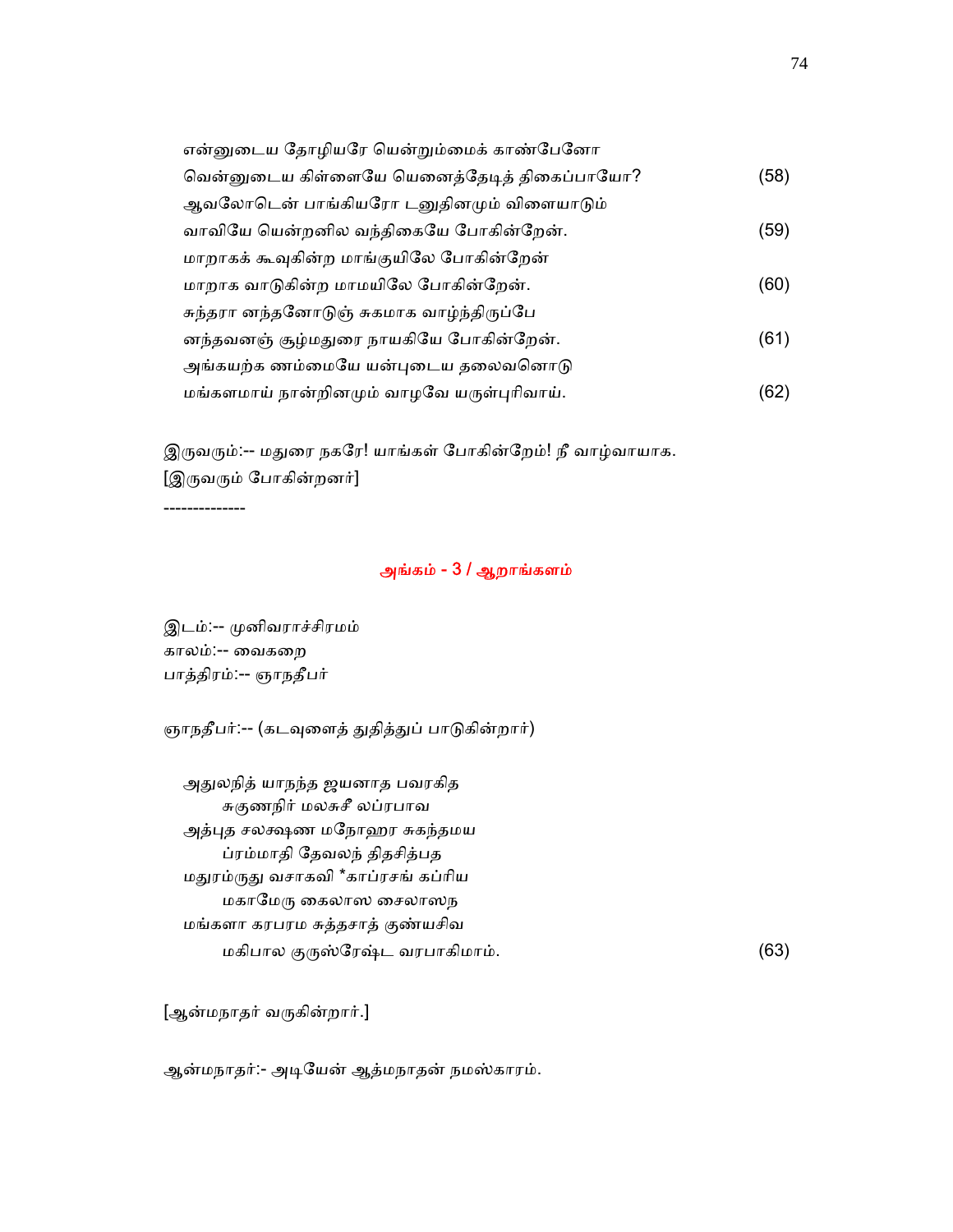ஞாநதீபர்:- அப்பா! ஆத்மநாதா! நீ சீக்கிரமாய்ப் போய் ஸ்நானஞ் செய்து விட்டுவா. இன்றைக்கு சுதினமா யிருக்கின்றது. ஆகையினாலே உனக்குக் குருகீதாபடநம் ஆரம்பிக்கலாமென்று ஆலோசனை பண்ணியிருக்கின்றேன். தாமஸம் பண்ணாமல் வந்துசேரு. ராகுகாலத்திற்கு முன்னே தொடங்கவேண்டும்.

ஆன்மநாதர்:- ஆகட்டும். இதோ ஸ்நாநம் பண்ணிவிட்டு வந்துவிடுகிறேன். (தனக்குள்) குருகீதை நல்ல கிரந்தம்! [ஆன்மநாதர் ேபாகின்றார்]

[ஆசிரமவாசலற் சுந்தராநந்தனும் ரூபாவதியும் வருகின்றனர்.]

சுந்தராநந்தன்:- யார் ஐயா போகிறவர்? இங்கே யிப்படிக் கொஞ்சந் திரும்ப ேவண்ᾌம்.

ஆன்மநாதர்:- நம்மைப் போகிறபோது கூப்பிடுகிறவன் யார்? - என்ன சமாசாரம்? ஐயா! நீங்களிரண்டு பேரும் யார்? எங்கே வந்தீர்கள்? உங்களுக் கென்ன வேண்டும்? சீக்கிரம் சொல்லுங்கள். நான் போக வேண்டும்.

சுந்தராநந்தன்:- ஐயா! நாங்கள் இருவரும் மதுராபுரியி லிருப்பவர், எங்களுடைய பழைய ராஜாவைத் துரத்திவிட்டு, இப்போது சூரசேநவர்மன் என்ற சேரராஜா வந்திருக்கின்றான். அவன் செய்யுங் கொடுமையினைப் பொறுக்க முடியாமல் இரவில் ஒருவருக்குந் தெரியாமல் நாங்களிரண்டுபேரும் ஓடி வந்துவிட்டோம். இராத்திரி முழுவதும் கண்விழித்துத் தூங்காமல் வழிநடந்ததனால் மிகவும் களைத்திருக்கின்றோம். நாங்கள் இருவரும் படுத்து இளைப்பாறுவதற்குச் சற்று இடங்கொடுப்பீரேல், அதிக நன்றியுள்ளவர்களா யிருப்போம்.

```
ஆன்மநாதர்:- ஆனாற் சரி. கொஞ்சமிருங்கள். இதோ வருகின்றேன்.
[ஆன்மநாதர் உட்செல்லுகின்றனர்.]
```
சுந்தராநந்தன்:- என் கண்ணே! ரூபாவதி! உன் தகப்பனாரைக் குறித்து இப்படி யான் சொல்லியதற்கு வருத்தப்படுகின்றாயோ?

ரூபாவதி:- எனது நாயகனே! நீயென்ன வார்த்தை சொன்ன போதிலும் அவையெல்லாம் எனக்கு மதுர வசனமேயாம். ஆகையால் இதற்கு நான் வருந்துவானேன்?

சுந்தராநந்தன்:- இவ்வளவு அறிவுள்ள உன்னையே நான் என்னுயிர்த் துணைவியாய்ப் பெறுவதற்கு என்ன புண்ணியஞ் செய்தேனோ?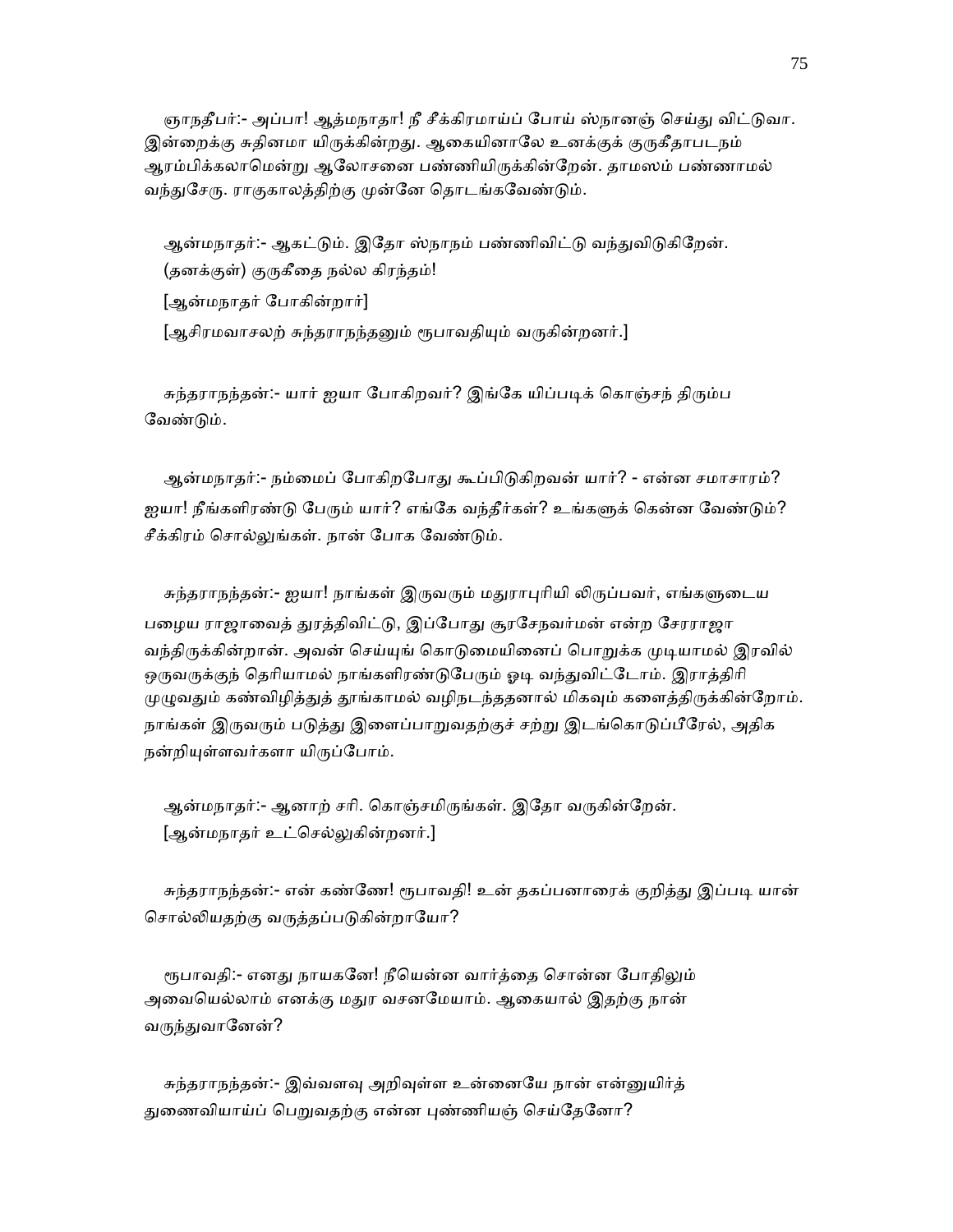ரூபாவதி:- சரி, அஃதிருக்கட்டும். இப்போது என் பெயரென்னவென்று கேட்டால் நான என்ன பெயர் சொல்லலாம்?

சுந்தராநந்தன்:- ஏதாவது 'சுரூபன்' என்று சொல். என்பெயர் கேட்டால் நானுமேதாவது 'சுந்தரன்' என்று சொல்லுகின்றேன்.

[ஆன்மநாதர் திரும்பிவருகின்றார்.]

ஆன்மநாதர்:- நீங்களிரண்டுபேரும் உள்ளே வரலாமென்று ஆசாரியரவர்களுடைய உத்தரவாயிᾞக்கின்றᾐ. வாᾞங்கள்.

[எல்லோரும் உட்செல்லுகின்றனர்; இருவரும் வணங்குகின்றனர்.]

ஞாநதீபர்:- தீர்காயுஷ் மான்பவ! உங்களைப் பற்றிய சமாசாரமெல்லாம் நம்முடைய சிஷ்யன் மூலமாய்த் தெரிந்துகொண்டோம் - மற்றைப்படி உங்களுடைய நாமதேயங்க ெளன்ன?

சுந்தராநந்தன்:- என்பெயர் சுந்தரன்; அவன் பெயர் சுரூபன்.

ஞாநதீபர்:- சரி, உங்களுடைய நாமதேயங்களும் அழகாகவே யிருக்கின்றன! இதற்கு முன்னே உங்களுடைய ராஜாவும் ராஜ்ஞியும் நம்முடைய ஆசிரமத்தில் ஏகராத்திரந் தங்கி மறுநாட் சோளதேசத்திற்கு நம்முடைய அநுமதிப் பிரகாரம் போனார்கள். அவர்களைத் துரத்திய பிற்பாடும் இந்தச் சூரசேநவர்மனுடைய கடோரம் குறைய வில்ைலயா?

சுந்தரன்:- சுவாமிகாள்! அவன் செய்யும் அநீதங்களைக் குறித்துயான் சொல்லுவது அவ்வளவு சரியானதன்று. ஏனென்றால் யான் பூர்வ ராஜாவிற்கு வேண்டியவன். இப்போது என்னுடன் வந்திருக்கிற சுரூபனோ தற்காலத்துள்ள சூரசேந வர்மனுக்கு வேண்டியவன்.அவனிடம் வேண்டு மென்றாற் கேளுங்கள்.

சுரூபன்:- சுவாமிகளே! எங்கள் ராஜா சூரசேநவர்மர் எவ்வளவோ நியாயமாய் எங்கள் சேரதேசத்தில் அரசாண்டுவந்தார். அப்படி யிருந்தவர் பாண்டியதேசத்தைச் செயித்தவுடனே குணம் மாறி அநியாயஞ் செய்யத் தொடங்கிவிட்டார். முதல் முதலில் முந்தியிருந்த ராஜா சற்குணனையும் அவன் மனைவியையும் சிறைச்சாலையிலே யிட்டார். அப்புறம் அந்தராஜா சற்குணன் மகனை அவனுடைய தாயார் தகப்பானாரோடு வையாமல் வேறு சிறைச்சாலையில் வைத்தார்! பிறகு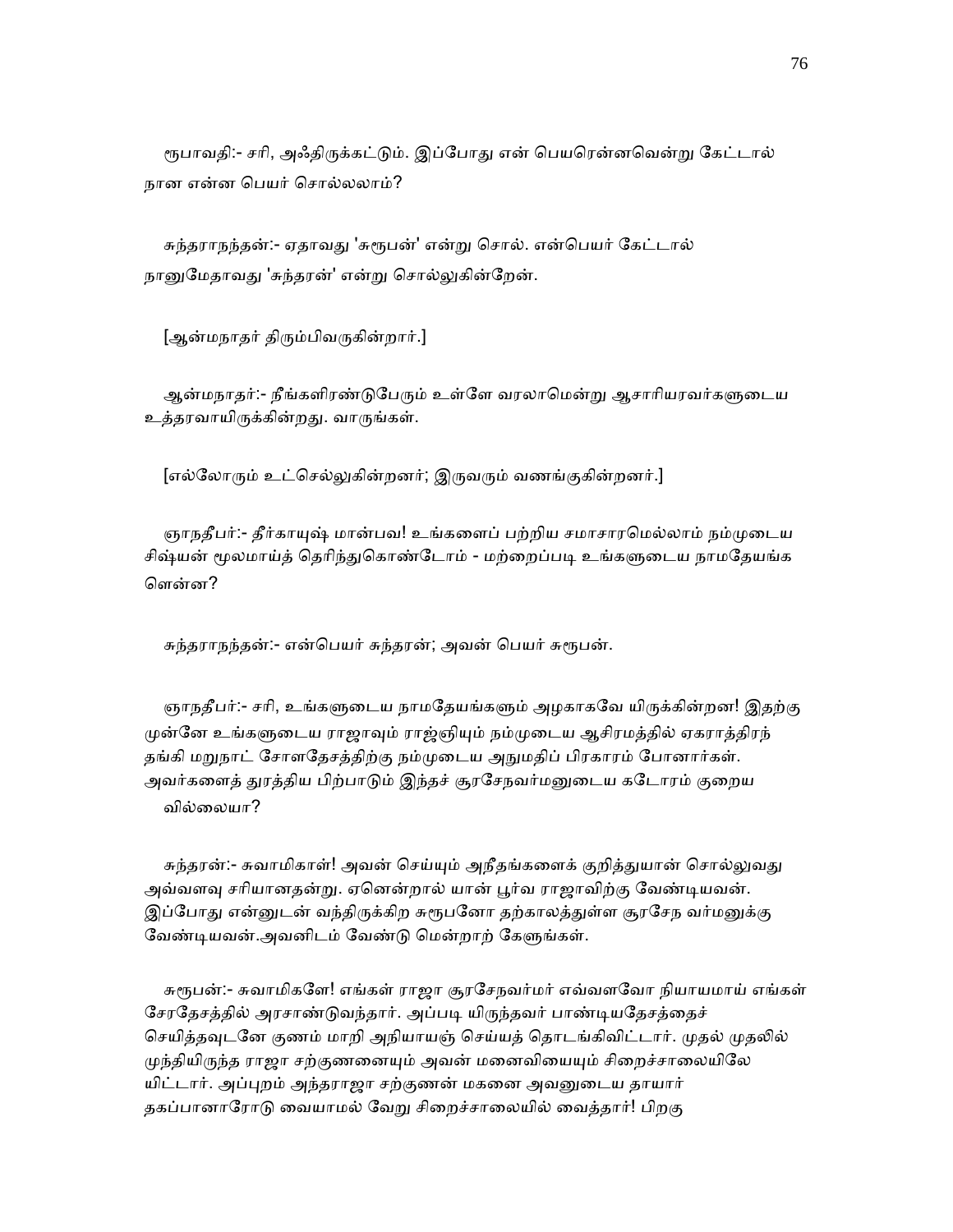சற்குணனையும் அவன் மனைவியையும் காட்டில் துரத்திவிட்டார். அதன் பிற்பாடு அவன் மகன் சிறைச்சாலையி லிருப்பவனையுங் கொல்லத் தலைப்பட்டார்!

 ஞாநதீபர்:- ஆகா கா கா! மகாபாபம்! பரமசண்டாளன்! பதிதன்!- (மௌனம்) இவற்றிற் கெல்லாம் நாம் என்ன பண்ணலாம்? சகலமும் சிவாக்ஞை!-அந்தப்பாதகைனப் பற்றி ெயான்ᾠம் நாம் இனிேமற் ேபசேவண்டாம்--சாி. இருக்கட்டும். நீங்கள் இருவரும் இப்படி நித்திரை கூட இல்லாமல் ராத்திரி காலத்திலே யொருவருக்குந் தெரியாமல் ஓடி வருவானேன்?

சுந்தரன்:-- பொழுது விடிந்தால் எங்க ளிருவரையும் கொல்லப்போகிறதாக அரசன் சொல்லிய சங்கதி யெங்கள் காதிற்பட்டது. உடனே யாங்கள் ஒருவரொடுஞ் சொல்லாமற் புறப்பட்டு வந்துவிட்டோம். நீங்களே யெங்களுக்கு அடைக்கலம். ஆகையால் எங்களைக் காத்து ரக்ஷிப்பது தங்ளைப் பொறுத்தது.

ஞாநதீபர்:--அதற்கு நீங்கள் யோசனை செய்யவேண்டுவதில்லை. நம்முடைய சிஷ்யன் ஆத்மநாதன் வந்ததும் உங்கள் இரண்டுபேரையும் சோளதேசத்தி லிருக்கும் உங்கள் ராஜா சற்குண பாண்டியனிடமே யனுப்புகின்றோம். பயப்படா திருங்கள்!

சகுபன்:-- கருணாநிதியாகிய தங்களைச் சரணமடைந்த பிற்பாடும் எங்களுக்குப் பயமுண்டாகுமோ?

 ஞாநதீபர்:--அைவெயல்லாம் சாிதாம். நீங்கள் ேநற்றிராத்திாி ெயல்லாம் நித்திரையில்லாமல் வழி நடந்ததனாலேயுங்களுக்கு அலுப்பாயிருக்கக் கூடும். ஆகையால் நீங்களிரண்டுபேரும் நம்மோடு வாருங்கள். உங்களுக்கு ஒரு விடுதியிடந் தருகின்றோம். அவ்விடத்தில் நன்றாய் அலுப்பாற நித்திரை செய்யுங்கள். இன்று சாயங்காலமே உங்களிருவரையும் சோளராஜ்யத்திற்கு அனுப்புவோம்.

இருவரும்:-- இதோ வருகின்றோம். [யாவᾞம் ேபாகின்றனர்]

மூன்றாம் அங்கம் முற்றிற்று

----------------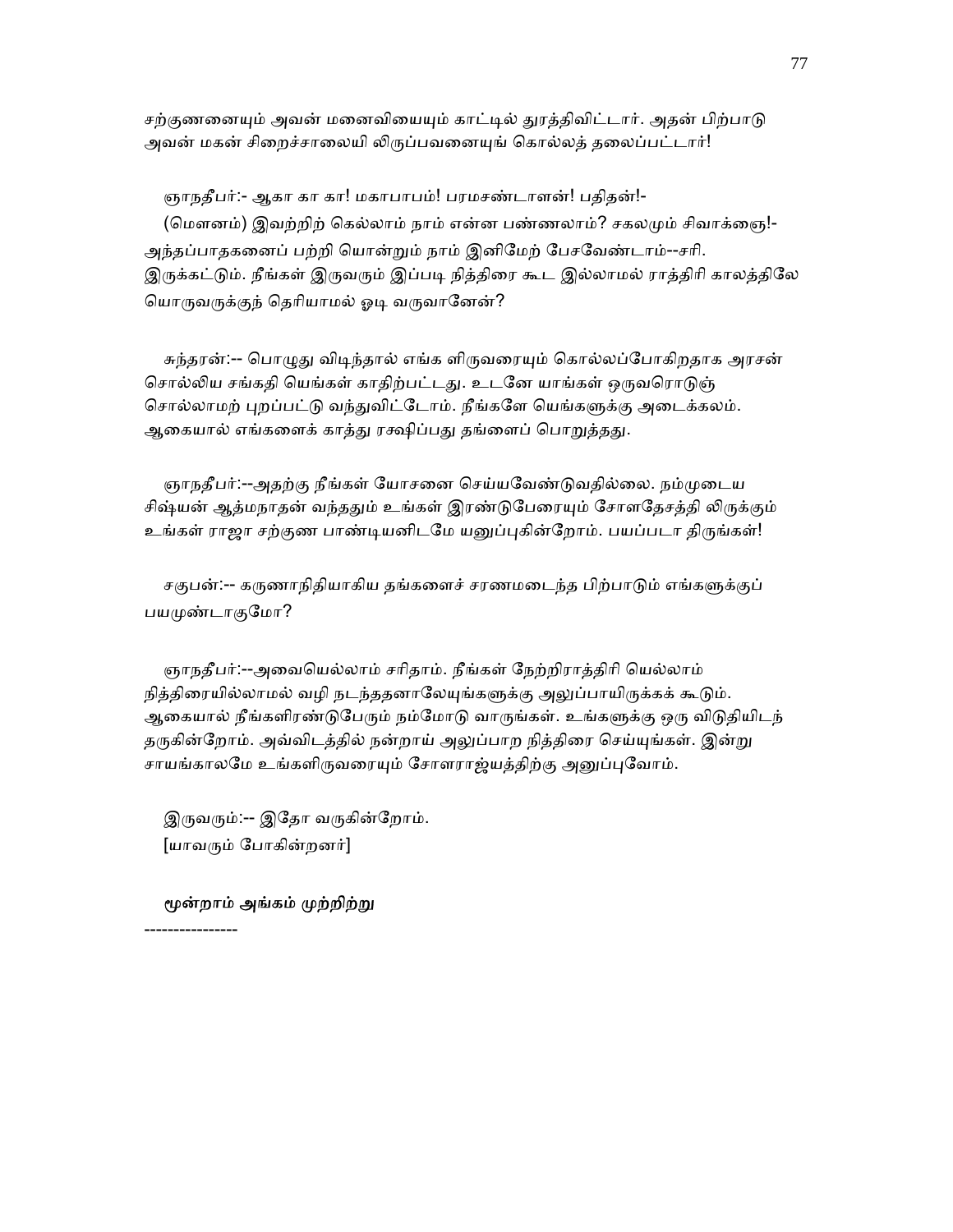### அங்கம்-4 / ᾙதற்களம்

 இடம்:-- பாண்ᾊனரண்மைன காலம்:-- காலை பாத்திரம்:-- சூரேசநன்

சூரசேநன்:-- (தனக்குள்) நாம் இனிமேல் தாமசமென்பதே செய்யக்கூடாது. வீரேந்திரசோழன் நம்முடைய தேசத்தின் மீது படையெடுத்து வருவதற்காகத் தக்க ஏற்பாடுகள் செய்து வருகின்றானென்று கேள்விப்பட்ட பிறகும் நாம் ஒன்றும் செய்யாதிருப்பது சரியானதன்று. நாமும் தக்க ஏற்பாடுகள் செய்வதற்கு இப்பொழுதே தொடங்க வேண்டும். நாம் நினைத்தது போலவே அவனும் படையெடுத்து வரப்போகின்றான். ஆகையால் நாமும் நம்முடைய அந்தரங்க எண்ணத்தை இன்றைக்கே நிறைவேற்றிவிடவேண்டும். அப்புறம் மேல் நடக்கப்போகிறதைப் பார்த்துக் கொள்வோம்.

 $[$ சேவகன் வருகின்றான்]

சேவகன்:--மகாராசா! சிறைகாவக்காரர்கள் இரண்டுபேர் வாசலிலே வந்திருக்கிறாக.

சூரேசநன்:-- அவர்கைள யிங்ேக வரச்ெசால்.

சேவகன்:-- மகராசா! அப்படியே.

[ேசவகன் ேபாகின்றான்]

சூரசேநன்:-- நாம் அவர்களுக்காக்ச் சொல்லியனுப்ப வேண்டுமென்று எண்ணவும் அவர்களும் வந்து விட்டார்களே!!

[காவலாளர் வᾞகின்றனர்.]

இப்படி, சமீபத்தில் வாருங்கள். என்ன சமாசாரம்? சொல்லுங்கள்.

முதற்காவலாளன்:-- மகாராசாவே! நடந்த சங்கதியை நாங்க என்னாண்டு சொல்வோம்! எங்க காவலிலிருந்த ராசாமகன் சுந்தராநந்தன் நேற்றிராவிலே சிறையிலுள்ள மதிலேறி உடம்பெல்லாம் காயப் படுத்திக்கிட்டு வெளியே ஓடினான். குதிச்ச வுடனே காதிலே சத்தங்கேட்டிச்சு. உடனே நாங்க வெளியே வந்துபார்த்தா இந்தப் பய ஓடினான்! உடனே நாங்களும் அவனைத்தொடர்ந்து கிட்டே ஓடினோம். அவனோட நாங்களோடக் கடைசியிலே அவனை வெகுதொலைபோய்ப் பிடிச்சோம்.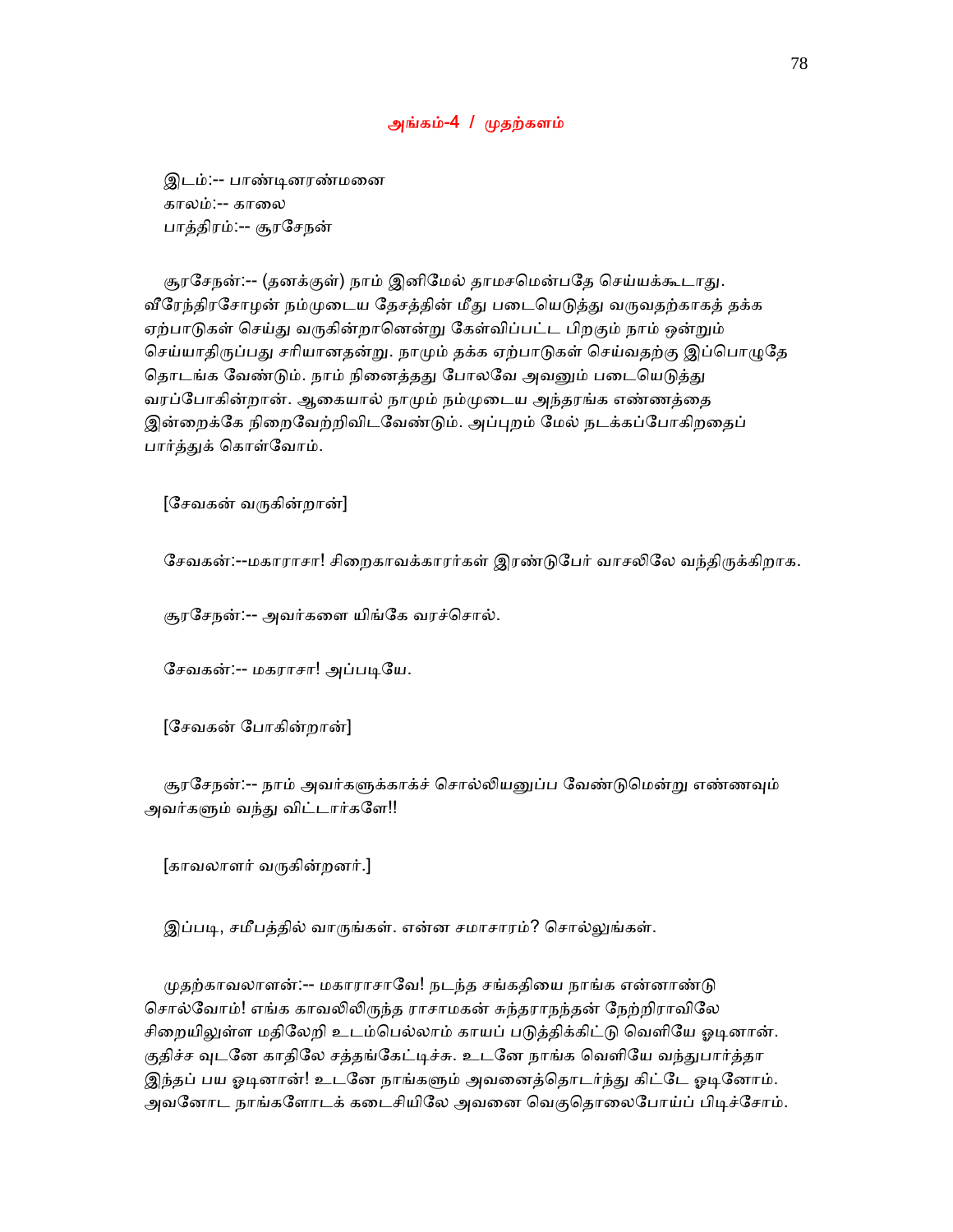உடனே அவன்கையிலே என்னவோ வொண்ணுவச்சுக்கிட்டு இதோ நிக்கிறானே இவனைக் காயப் படுத்திப் போட்டான்! உடனே எங்களுக்கும் அவனுக்கும் சண்டைநடந்திச்சு. அந்தச் சண்டையிலே நாங்க அவனைக்கொண்டு போட்டோம். அதுக்காக மகாராசா! எங்களை மன்னிக்க வேணும்.

(பாதங்களில் விᾨகின்றனன்.)

சூரசேநன்:--அடே! எழுந்திரு! அவனை யோடிப்போக விட்டு விட்டுவந்து ெபாய்ெயல்லாம் ேபசுகின்றாயா?

 இரண்டாங்காவலாளன்:-- இல்ைல,இல்ைல.மகராசா! நாங்க ெபாய்ேபசவில்ைல. நீங்க வேணுமிண்டாலும் வந்து அந்தப் பய ஏறிவிளுந்த மதிலைப் பாருங்க. அவன் உடம்பிலே காயப்பட்டு ரத்தம் சிந்தினது கூடத் தெரியும்! மகராசா!

 சூரேசநன்:-- நிஜந்தானா? (ᾙதற்காவலன் எᾨகின்றான்.)

 ᾙதற்காவலாளன்:-- ஆமாம் நிசந்தான். மகராசா! நாங்க அவன் தைலையக் கூடக் கொண்டாந்திருப்போம்.

சூரசேநன்:-- சீ, சீ! அது கூடாது.

இரண்டாங்காவலாளன்:-- அதுதான், மகராசா! நாங்க எங்கே ஊராருக்குத் தெரிஞ்சிட்டா என்னவாவது கலகங் கிலக முண்டாகுமோண்டு பயந்து அங்ஙனே தானே குளிவெட்டிப் புதைச்சுப் போட்டம்! தோண்டித் தலையைக் கொண்டாரச் சொன்னாக் கொண்டுக்கிட்டுவாரம்.மகராசா!

சூரசேநன்:-- அவையெல்லாமிருக்கட்டும். அடே! இந்தச் சங்கதி யூராருக்குத் தெரியாதே?

இருவரும்:-- தெரியவே தெரியாது, மகராசா!

சூரசேநன்:-- சரிதான். நீங்கள் இருவரும் இப்போது போங்கள். இதைக் குறித்து நாம் அப்புறம் பேசிக்கொள்ளலாம். மந்திரி சுசீலர் வருகிற சமயமாயிற்று.

(சிைறக்காவலாளர் ேபாகின்றனர்.)

(தனக்குள்) இப்போது இவர்கள் செய்தது நமக்கு நல்லதாய்த்தான் தோன்றுகின்றது. ஆனாலும் இஃது ஊராருக்குத் தெரிந்து விட்டால் என்ன செய்கிறது?(மௌனம்) ஜனங்கள் ஏற்கனவே நம்மைக் 'கொடியன்' 'கொடியன்' என்று சொல்லுவதாகக் கேள்விப்படு கின்றோம். இப்போது இந்தச் சங்கதியும் அவர்கள் காதில் படுமானால்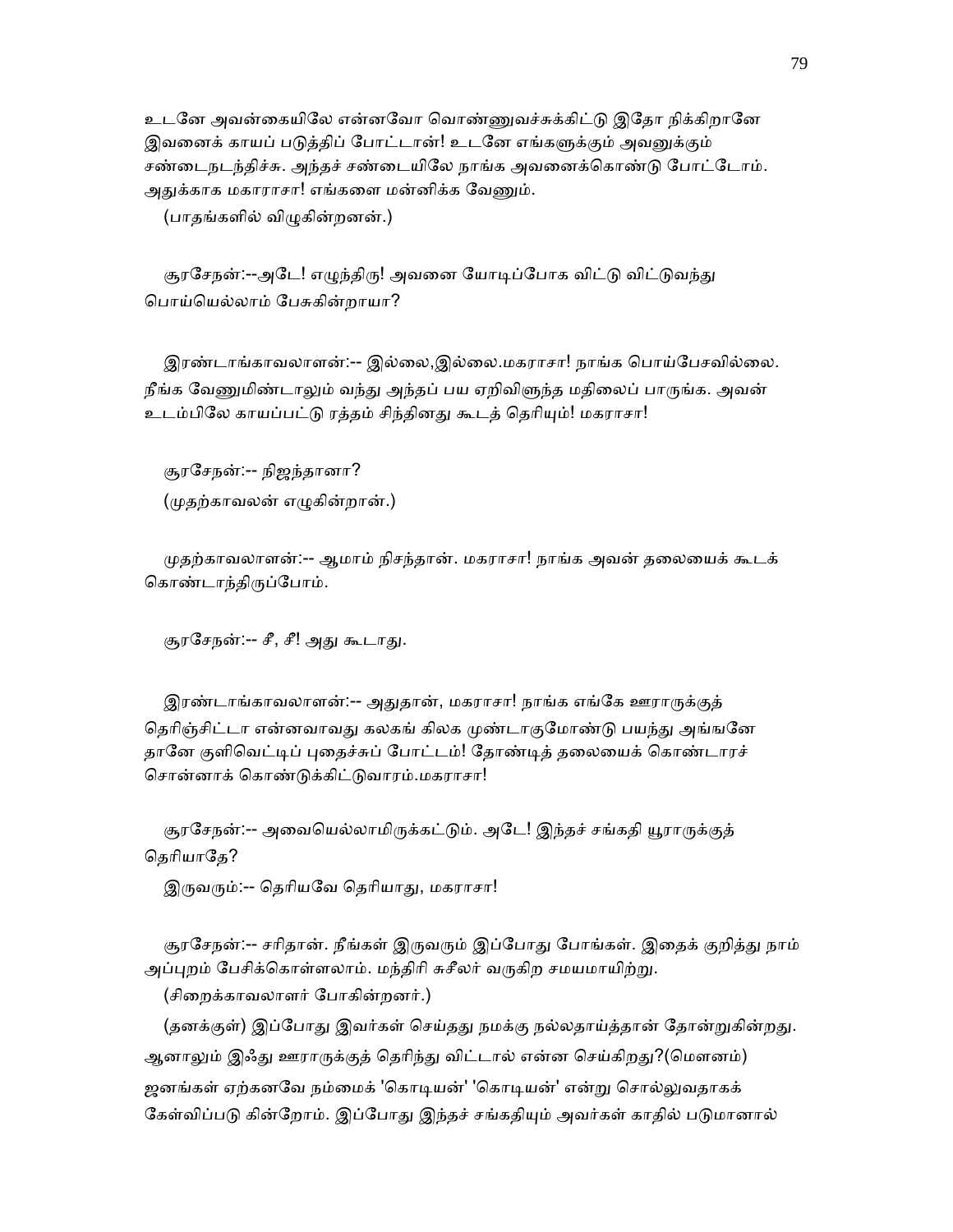இதற்கென்ன செய்யலாம். கிணறு வெட்டப் பூதம் புறப்பட்டது போலாயிற்றே!--(மௌனம்) நேற்றிரவு நாம் கண்டகனவை நினைக்கும்போது உடம்பு நடுங்குகின்றதே! வீரேந்திரசோழன் நம்மைக்காலில் விலங்கிட்டுச் சற்குணவழுதியின் முன் நிறுத்தி யிருப்பதாகக் கண்டோமே! அப்படியும் நேரிடக்கூடுமோ?--

[செவிலி வருகின்றாள்.]

செவிலி:-- (அழுதுகொண்டு) மகாராஜா! நமது குமாரி ரூபாவதியைக் காணோம்.

சூரசேநன்:--(பிரமித்து) ஆ! என்ன!

 $[$ கோமள வல்லி வருகின்றாள்.]

கோமளவல்லி:--(அழுதுகொண்டு) ஐயோ! ரூபாவதி! நேற்றிராத்திரி நான் கண்டகனா நிஜமாய்விட்டதே! என்னருமை மகளே! நீ யெவ்விடம் போனாய்? உன்னைக்காணாமல் ஒரு நிமிஷமாவது என் உயிர் நிற்குமோ?— ஆ! தெய்வமே! இப்படிச் செய்வது உனக்குத்தகுமோ?--- மீனாட்சீபரதேவதே! உன்சந்நிதாநத்தில் இப்படி நடப்பது முண்டோ? எனக்கொரே மகளாயிருந்த ரூபாவதி! உன்னை நேற்றிராத்திரி யொரு பெரியபூதம் தூக்கிக்கொண்டு போவதாகக் கனாக் கண்டேனே! ஓ! அப்படியே! தான் ஒருவேளை நடந்துவிட்டதோ?

(மௌனம்)

(இரங்கிப் பாᾌகின்றாள்)

பொன்னனைய வெழின்மாதே புகழூரு பாவதியென் ᾗதல்ᾪ ேசர மன்னவன்தன் காதல்வயின் முளைத்திட்டு மகிழ்பூத்து மணம் பரப்பிக் கன்னன்மொழிச் சாறொழுகுங் கவினுடைய கனியேயென் கண்போல் வாளே யென்னருமை மகளாய நினையிழந்தும் யான்தனியே யிருப்ப தேயோ!  $(64)$ 

திங்களெனு முகத்தாளே தெவிட்டாத தெள்ளமுதே தேன்போல் வாளே சங்கமெனுங் களத்தாளே நீலமெனுங் கோலவிழித் தையால் செய்ய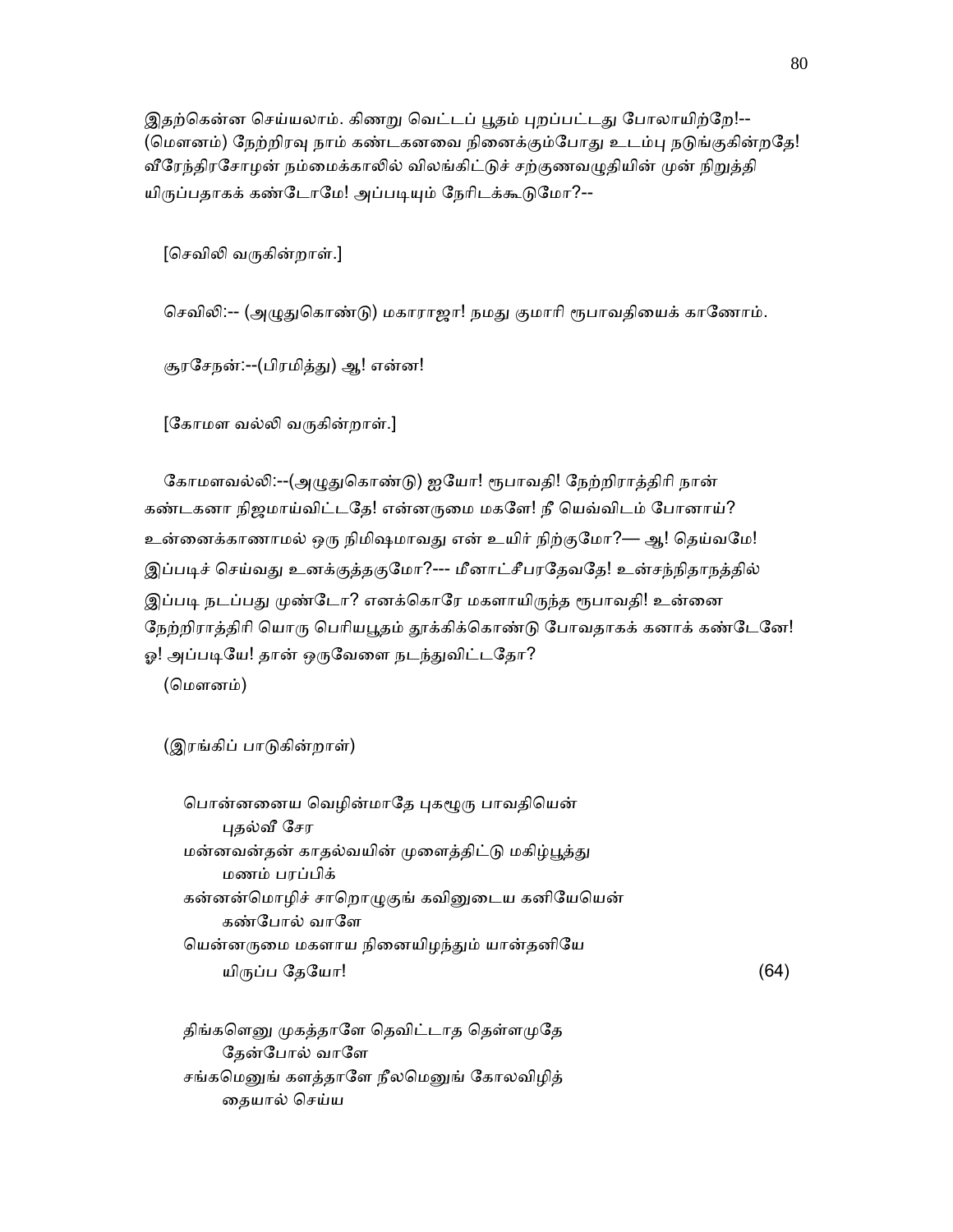| தங்கமெனும் புரத்தாளே காந்தளெனுங்கரத்தாளே  |      |
|-------------------------------------------|------|
| தகைசேர் மானே                              |      |
| செங்குமுத விதழுறுரூ பாவதியே யெவ்விடத்துச் |      |
| சென்றாய் சென்றாய்?                        | (65) |

செவிலி:-- ஐயோ! உடம்பு சௌக்கிய மில்லாமையினாலே நேற்று நீ பூஞ்சோலைக்குக் கூடப் போகவில்லையே!--ரூபாவதீ! ரூபாவதீ! எங்கே போனாய்?--ஓ! உன் படுக்கையறை நீ யில்லாமையால் வெறிச் சென்று போய் விட்டதே!--

சூரசேநன்:-- வீண் கூக்குரற் போடாதீர்கள்! நன்றாய்த் தேடினீர்களா!

கோமளவல்லி:-- தேடியும் காணோம். ஐயோ! தெய்வமே! இந்த மாதிரி நாங்கள் புலம்பிக்கொண்டிருப்பதைக் கேட்டும் உனக்கு இரக்கமில்லையோ?-மீனாட்சி சுந்தேரசுவரா! உன்ைன ஒᾞநாட் கூடத் தவறாமல் தாிசனம் பண்ணினதன் பலன் இதுதானோ! இது தானோ!!- ஐயோ! அவளுடைய தோழிகளைக் கூட்டிவரப் போன ஆளும் வரவில்லையே! (இரங்கிப் பாடுகின்றாள்.)

எத்தனையோ தவம்புரிந்து மியம்பரும்பன் னோன்புகல்உன் னெடுத்தும்பெற்ற வுத்தமிரூ பாவதியோ யொருமொழியு  $\mu$ றையாதெங் கொளித்திட்டாயோ?  $(66)$ 

அஞ்சுகமே கிஞ்சுகமே யன்புறுரூ பாவதியே யருளி லார்போவ் வஞ்சகமே நீபுரிந்து அறைந்துநின்று வருத்தவெமை மனங்ெகாண் டாேயா? (67) [சூரேசநன் ேபாகின்றான்.]

செவிலி:- தாயே! நாம் இப்படிப் புலம்புவதிற் பிரயோசனமில்லை. எல்லாவற்றிற்கும் அம்புஜாட்சியும் கநகமாலையும் வரட்டும். அவர்களிடம் விசாரிப்போம். அதுவரையிற் சற்று விசனப்படாம லிருக்கவேண்டும்.

கோமளவல்லி:- ஐயோ! நீ யென் விசனத்தைக் கொஞ்சம் கூட அறியாமற் சொல்லுகின்றாயே! நேற்றிராத்திரி ஒரு சாமமட்டும் என்னோடு பேசிக் கொண்டிருந்துவிட்டு அப்புறம் படுக்கை யறைக்குப் போனாள். அவ்வளவுதான். அதன் பிற்பாடு இப்பொழுதுதான் நீ சொல்லியபின் பார்த்தேன். அவளைக் காணேன்! என்ன ெசய்ேவன்! என்ன ெசய்ேவன்!!

[அம்புஜாட்சியும் கநகமாலையும் வருகின்றனர்.]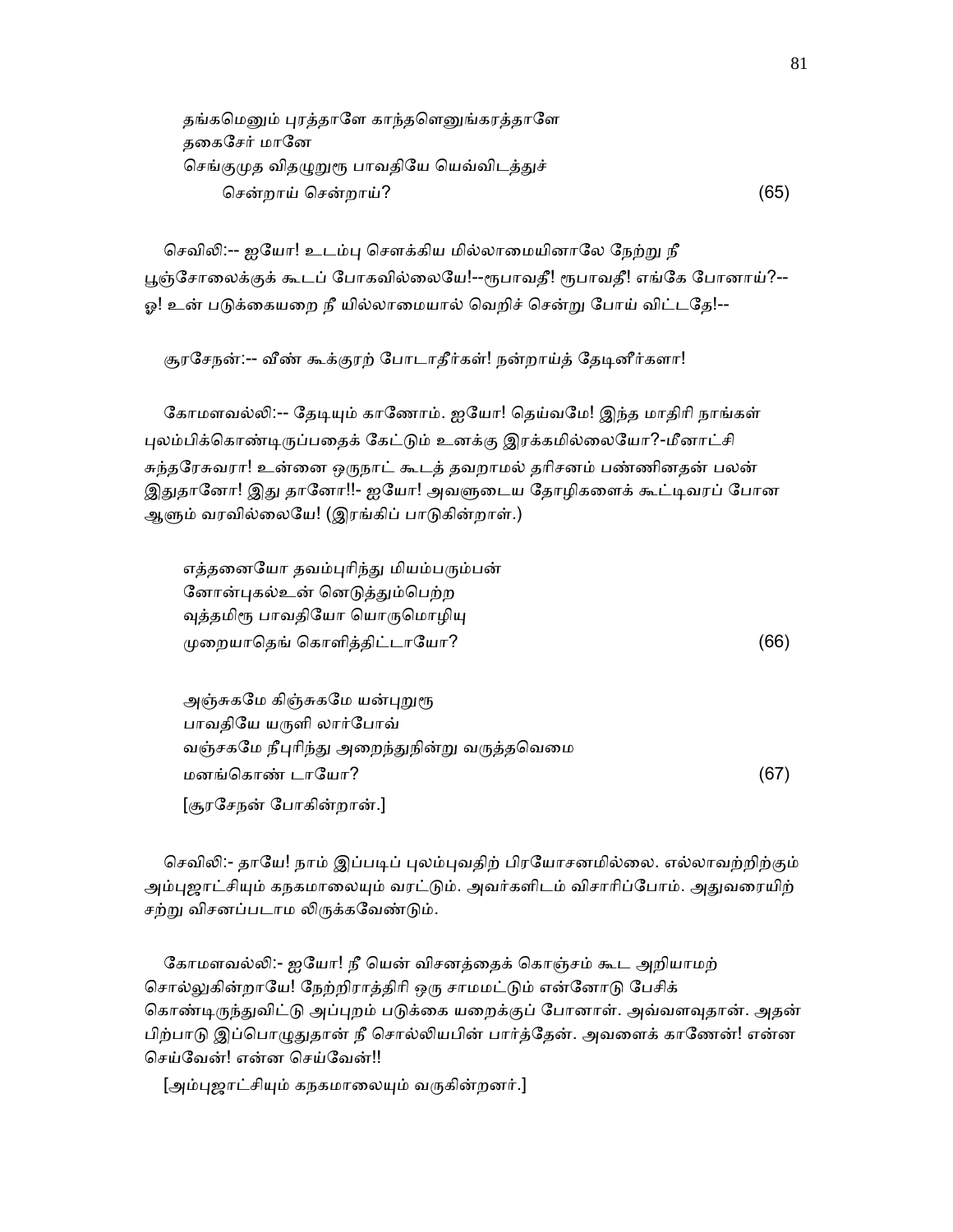செவிலி:- அதோ அம்புஜாட்சியுங் கநகமாலையும் வந்துவிட்டார்கள். இப்பொழுது அழவேண்டாம். கொஞ்சம் பேசாதிருந்தால் நல்லது.

அம்புஜாட்சி:- என்னை வரும்படி சொல்லி யனுப்பினீர்களாமே! என்னத்திற்கு அவ்வளவு அவசரம்? என்ன காரியம் இப்போது? - என்னவோ போலிருக்கிறீர்களே!

கநகமாலை:- ரூபாவதி யெங்கே காணோம்? உடம்பு சௌக்கியமா யிருக்கின்றாளோ இல்லையோ?

கோமளவல்லி:- ஐயோ உங்களுக்கொன்றுந் தெரியாதோ?

செவிலி:- தாயே! கொஞ்சம் பொறுத்துக்கொள்ள வேண்டும். ஏண்டி! அம்மா! அம்புஜாட்சி! உனக்கு என்னவாவது ரூபாவதியைப் பற்றித் தெரியுமா? நேற்றிராத்திரி யிருந்தவளை யின்று பொழுது விடிந்து பார்த்தாற் காணோமே!

அம்புஜாட்சி:- இதென்ன! ஆச்சரியமாயிருக்கின்றதே!

கோமளவல்லி:- ஓ! ரூபாவதி! உன்னை மறுபடியும் காண்பேனோ!

கநகமாலை:- (அழுது பெருமூச்செறிந்துகொண்டு) அம்புஜாட்சி! இது என்ன! கனவிலுங் காணாத சமாசாரமா யிருக்கிறதே!

அம்புஜாட்சி:- (பெருமூச்செறிந்து) ரூபாவதி! ரூபாவதி! யாங்கள் உன்னோடு பேசிக்கொண்டு அனுபவித்த பாக்கியம் இவ்வளவு தானோ! இவ்வளவு தானோ!! [இரங்கிப் பாᾌகின்றாள்)

உமையவடன் னருளாலே யுதித்திடுரூ பாவதியே யிமையவரு மறியாத வின்னமுதே யெழிலுடனே சுமையுமினி தோருருவாய்க் கலந்தசுவைக் கரும்பேநீ ெயைமயலவந் திᾞக்கும்வண மியற்ᾠதனால் ேநேரேயா? (68)

கநகமாைல:- (இரங்கிப் பாᾌகின்றாள்.)

அன்புகுடி கொண்டவளே யானந்தப் பூங்குயிலே? யின்புறுரூ பாவதியே யெவ்விடத்துச் சென்றாயோ? (69) கன்னிகைரூ பாவதியே காமன்வென்றிக் கொடியேயெ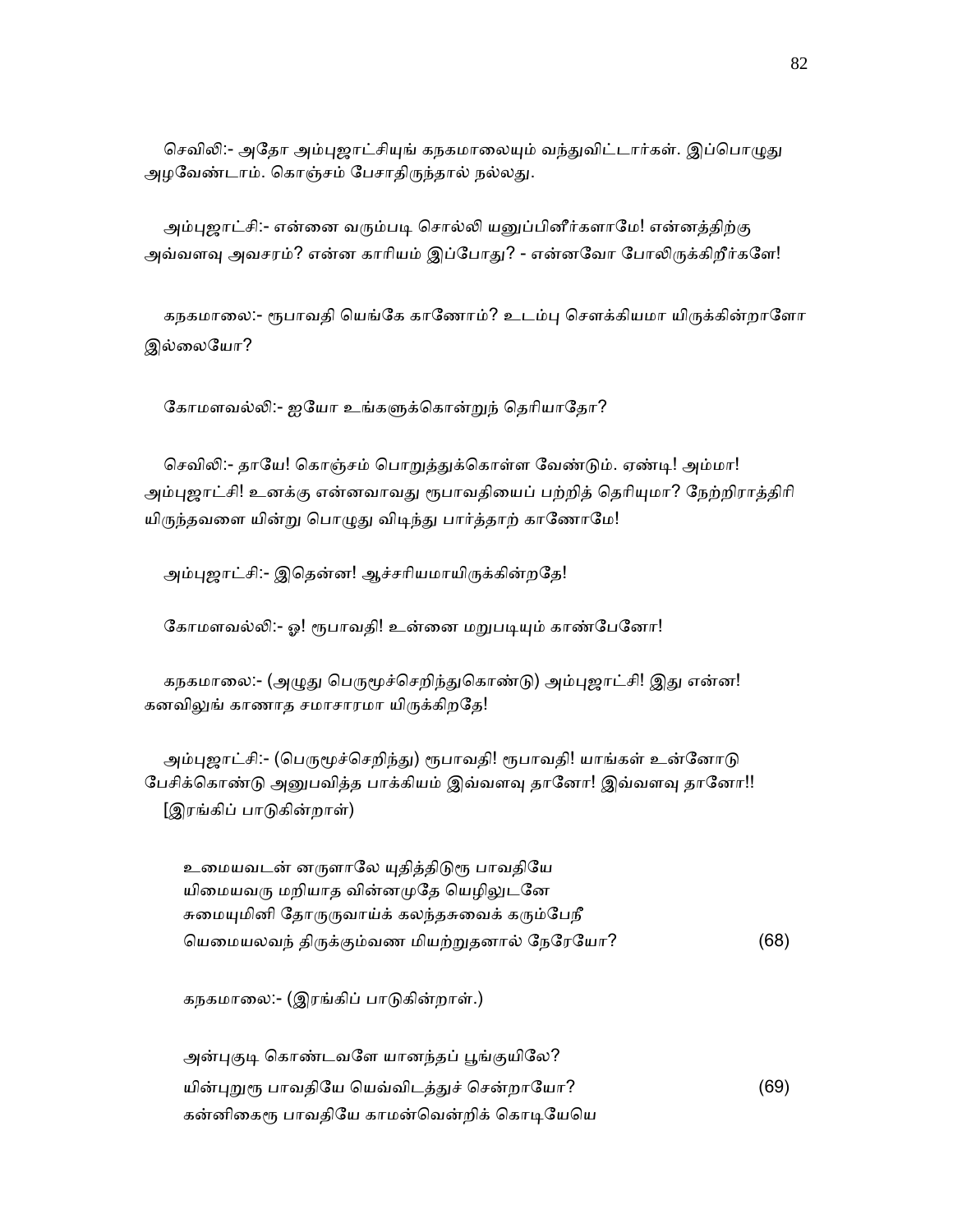| மின்னலிரிந் தேகிடுவா னெம்மெதிர்நீ தோன்றாயோ?  | (70) |
|----------------------------------------------|------|
| உருக்கியிட்ட பொற்கொடியே யொண்ணுதல்ரூ பாவதிநீ  |      |
| யிருக்குமிடஞ் சற்றேனு மெமக்குரைக்கக் கூடாதோ? | (71) |
| கோட்டையினைச் சுற்றிநின்ற கோதறுபூங் காவனமே    |      |
| வாட்டடங்க ணான்மீட்டும் வந்திடுத லுண்டுகொலோ?  | (72) |

கோமளவல்லி:- (இரங்கிப் பாடுகின்றாள்.)

| தாயாகு மென்னிடத்துன் றண்குமுத வாய்திறந்து      |      |
|------------------------------------------------|------|
| வேயார்தோட் பெண்மயிலே வேண்டுமொழி பேசாது         |      |
| தீயாரி னெங்கொளித்தாய் சீறடிக ணோவுமா            |      |
| வேயேயிஃதென்னைகொலோ வென்மகளே! என் மகளே!!         | (73) |
| என்னினிய பெண்ணமுதே யெங்கொளிந்தா யெங்கொளிந்தாய் |      |
| துன்னு மெழிற்றோகாய் சொல்வா யொருமொழியே.         | (74) |
| ஐயோ மறந்தனையோ! ஐயோ பறந்தனையோ!                  |      |
| ஐயோ துறந்தனையோ! ஐயோ விறந்தனையோ!                | (75) |

[சூரேசநன் வᾞகின்றான்.]

சூரசேநன்:- நீங்கள் சற்று அழாதிருங்கள். பதற வேண்டாம். நான் இப்பொழுதே சேவகர்களை நாலாபக்கமும் அனுப்பித் தேடச் சொன்னேன். மந்திரி சுசீலருக்கும் ஆளனுப்பியிருக்கின்றேன். அதுவரைக்குங் கூக்குரற் போடாதிருங்கள்.

 $[$ யாவரும் போகின்றனர். $]$ 

---------------------------

## அங்கம் - 4 / இரண்டாங்களம்

இடம்:- நயவசநன்வீடு காலம்:- பிற்பகல் பாத்திரங்கள்:- நயவசநன், சிலகனவான்கள்

முதற்கனவான்:- ஏன்? ஐயா! நயவசநரே! இந்த சூரசேநவர்மன் என்ன இப்படிக் கெட்ட தொழில்கள் எல்லாஞ் செய்ய ஆரம்பித்துவிட்டான்? அவன் செய்கிற தொன்றும் நன்றாயிருக்கவில்லையே!

நயவசநன்:- ஆமாம்! என்னசெய்கிறது! நாளுக்குநாள் அவன் கொடுமை யதிகப்படுகின்றதே யொழியக் குறைகிறதைக் காணோம்!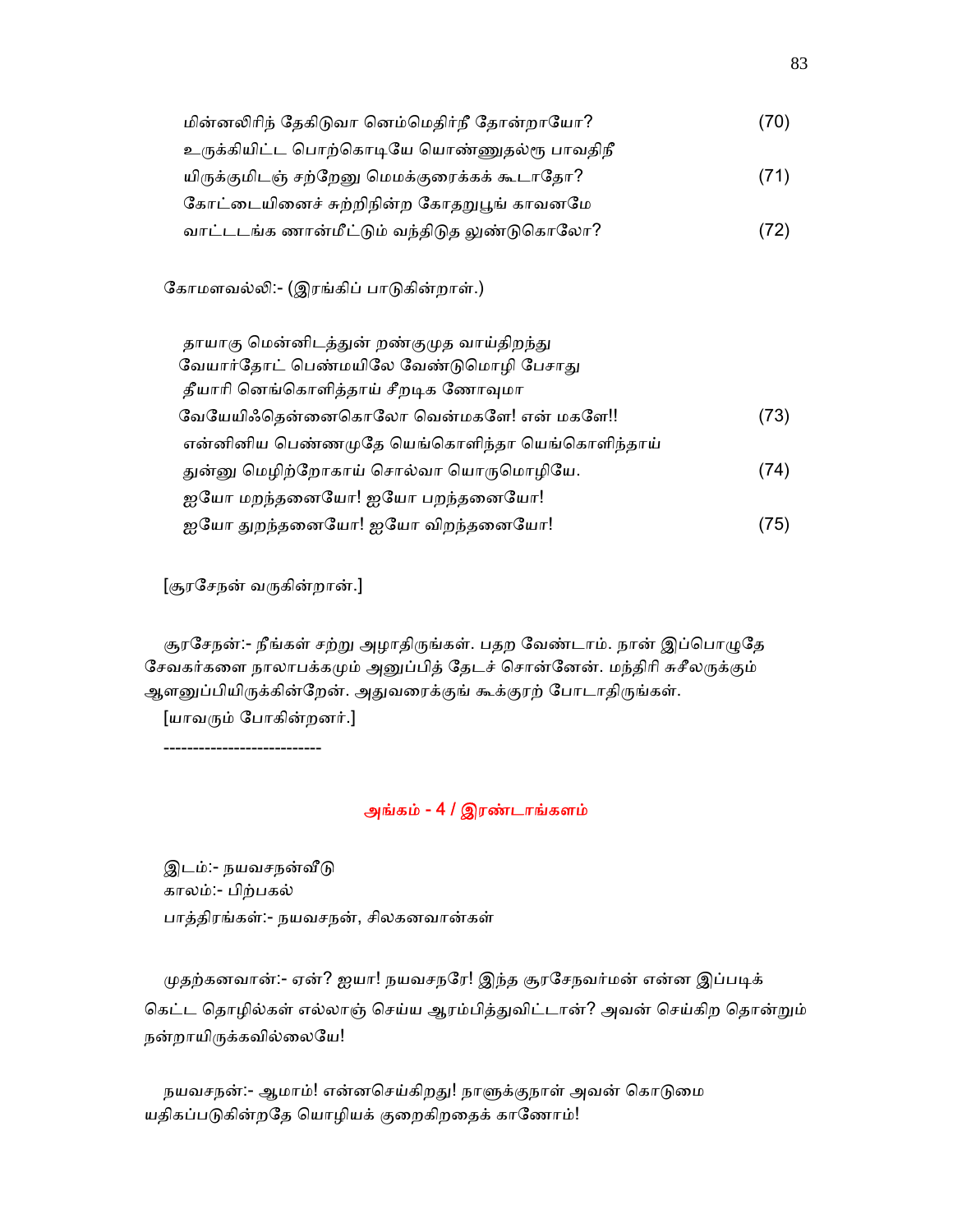இரண்டாங்கனவான்:- இப்பொழுது மாத்திரம் எல்லாரும் "என்ன செய்கிறது என்ன செய்கிறது!" என்று சொல்லுங்கள். அப்பொழுதே நான் சொன்னபடி கேட்டிருந்தால் எல்லாஞ்சரியாய்ப் போயிருக்கும்!

மூன்றாங்கனவான்:- எல்லாருமாய்ச் சேர்ந்து காரியத்தைக் கெடுத்தீர்கள்! இப்பொழுது கிடந்து ஒருவரை யொருவர் பார்த்து விழியுங்கள்!

முதற்கனவான்:- எல்லாஞ் சுந்தராநந்தனைக் கேட்டுச் செய்யலாமென்று நயவசநர் சொன்னபோது, நீங்கள் தாமே சரி சரியென்று ஒத்துக் கொண்டு பேசாதிருந்துவிட்டு இப்போது பேசவந்தீர்களே! இப்படி நடக்குமென்று தெரிந்திருந்தால் அப்பொழுதே சொல்லுகிறது தானே!

 இரண்டாங்கனவான்:- சுந்தராநந்தைனக் ேகட்டதிேல ெயன்ன பிசகு? அவன் தான் நயவசநர் தம்மிஷ்டப்படி செய்யட்டுமென்று சொல்லிவிட்டானே! அவன் பேரிலே தவெறான்ᾠமில்ைல.

மூன்றாங்கனவான்:- எல்லாம் இந்த நயவசநராலேயே வந்தன. அப்போதே என் எண்ணப்படி விட்டிருந்தால் இப்படி யெல்லாம் அநியாயம் ஏன் நடக்கும்?

முதற்கனவான்:- அப்படியென்ன ஐயா அநியாயம் நடந்துவிட்டது?

இரண்டாங்கனவான்:- நம்முடைய சற்குண வழுதிக்காகச் சோழன் வீரேந்திரன் படையெடுத்து வரப்போகின்றா னென்பது கேட்டு இந்தச் சூரசேநன் நம்முடைய சுந்தராநந்தனைக் கொன்று விடுவதாகத் தீர்மானித்து விட்டானாம். இதைவிட அநியாயமும் கொடுமையும் வேறென்ன வேண்டும்?

நயவசனன்:- ஐயோ! கனவான்களே! நடந்த கொடுமை அவ்வளவுதான் என்று நினையாதீர்கள். அதற்கு மேலும் நடந்து விட்டது! நடந்து விட்டது! நம்முடைய சுந்தராநந்தைன-

மூன்றாங்கனவான்:- என்ன? என்ன? நம்முடைய இளவரசன் சுந்தரா நந்தனுக் ெகன்ன?

நயவசநன்:--ஐயோ! உமக்கு யான் எப்படிச் சொல்லுவேன்.

இரண்டாங்கனவான்:-- பாதகமில்லை. சொல்லுஞ் சொல்லும். சீக்கிரம்!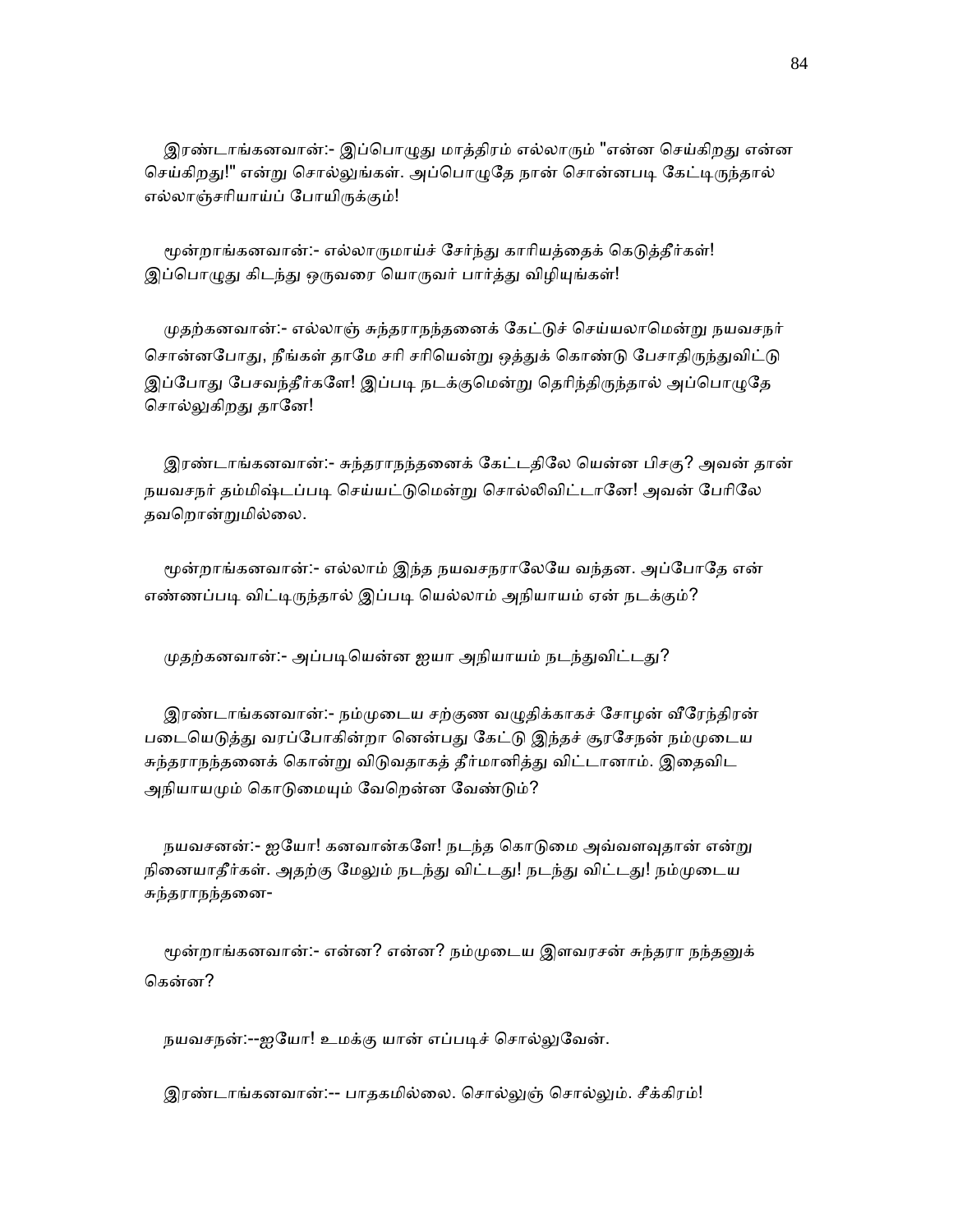நயவசநன்:-- ஐயா! இந்தப் பாவி சூரேசநன் நம்ᾙைடய சுந்தராநந்தைன ேநற்றி ராத்திரிக் கொன்று விட்டான்! கொன்றுவிட்டான்!!

மூன்றாங்கனவான்:-- அப்படியா செய்தான்? இனிமேல் ஒரு நிமிஷமாவது தாமதியேன்! இதோ! பாருங்கள்! அந்தப் பாதகனை நான் கொன்று விடுகின்றேன்! உங்கள் பேச்சை யினிக் கேட்கவே மாட்டேன்! இந்தச் சூரசேநவர்மனைத் தொலைத்து விட்ᾌத்தான் மᾠேவைல பார்ப்ேபன்!

[ᾚன்றாங்கனவான் ேபாகின்றான்]

நயவசநன்:-- இப்படி யெல்லாந் தோன்றினபடிக் குதிப்பீர்க ளென்று தானே யான் உங்களிடஞ் ெசால்லக் ெகாஞ்சம் ேயாசித்ேதன்!

முதற்கனவான்:-- இவர்க ளெப்போது மிப்படித்தானே! ஆழ்ந்து யோசனை பண்ணுகிறதில்லை. ஹா! ஹு! என்று குதிக்கத்தான் தெரியும்.

இரண்டாங்கனவான்:-- சரிதான். உங்கள் பேச்சைக்கேட்டால் எல்லாக் காரியமும் வெகு சீக்கிரத்தில் முடிந்துவிடும். நீங்களிரண்டுபேரும் இப்படியே பேசிக்கொண்டிருங்கள்! இந்தச் சமாசாரத்தைக் கேட்டது முதல் எனக்கு இங்கே இருக்கத் தோன்றவில்லை! யானும் போகின்றேன்.

[இரண்டாங்கனவாᾔம் ேபாகின்றான்]

முதற்கனவான்:-- இதென்ன? இவர்களிப்படி யாரம்பித்து விட்டார்கள்! ஏைனயா? நயவசகேர!

நயவசநன்:-- ஆமாம். அதற்கு நாமென்ன செய்யக்கூடும்? நானோ சூரசேநவர்மனுக்கு வேண்டியவன். ஆகையால் நானிந்த விஷயங்களில்தலையிடுகின்ற சங்கதி யரசனுக்குத் தெரியாதிருக்க வேண்டுமே என்று ஏக்கங்கொண்டிருக்கிறேன்.

ᾙதற்கனவான்:--(தனக்குட் பாᾌகின்றான்.)

நன்றே நும துசெயல்! நன்றே நுமது மொழி! பொன்றுதலே மேலாமிப் புல்லுரைகள் பேசலினும்! (76)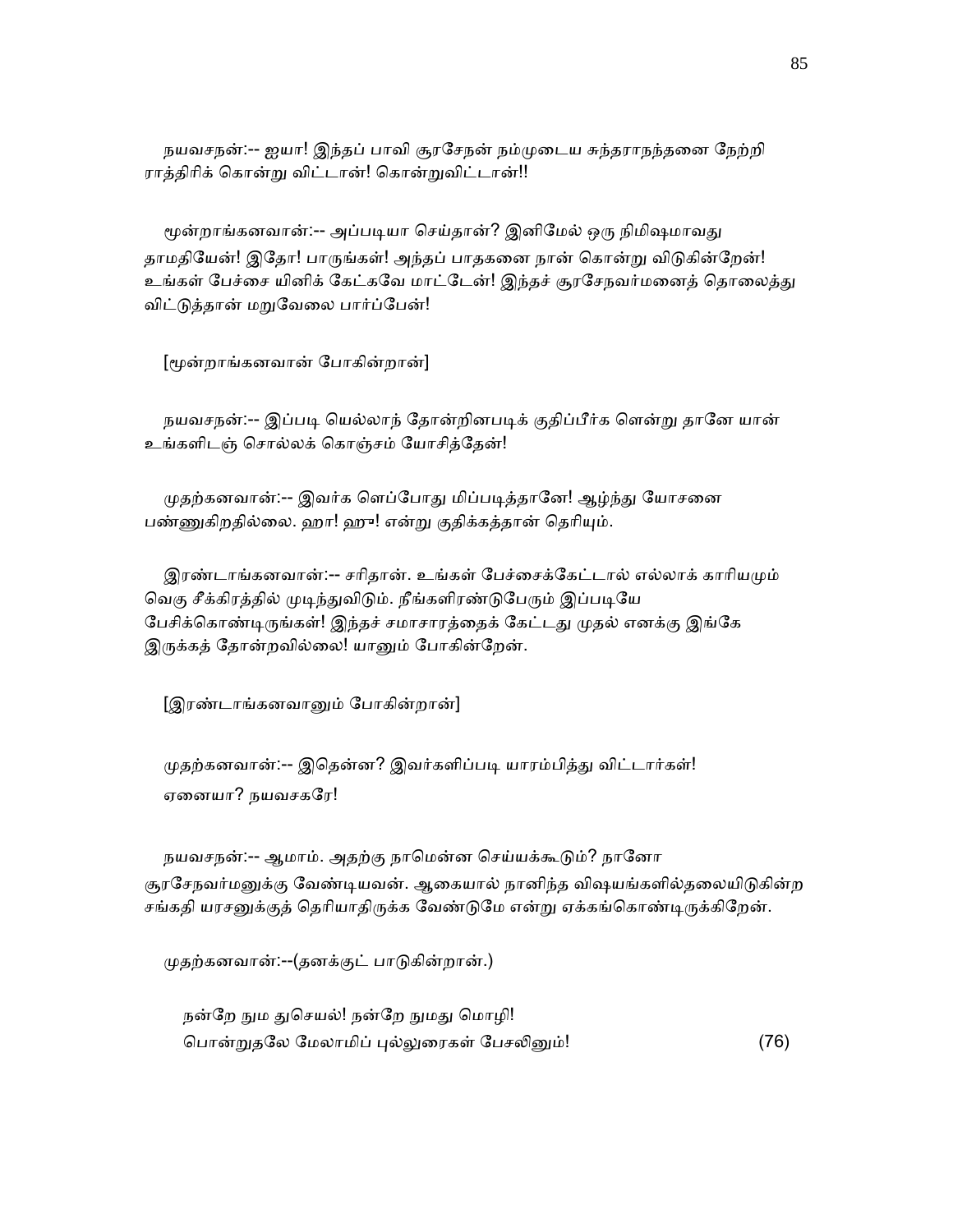இவர்கள் தங்கள் எண்ணத்தைச் செய்து முடித்தாற் சரிதான். மற்றைப்படி தவறிவிட்டா லென்ன செய்கிறது?

நயவசநன்:-- படுகிறார்கள் அவஸ்தை! நமக்கென்ன? நம்முடைய யோசனையைத் தான் கேட்கமாட்டோ மென்று போய்விட்டார்களே! அதைக் குறித்து நாம் ஏன் கவைலப்படேவண்ᾌம்? (பாᾌகின்றான்)

ஒற்றுமை யின்றெனி னுற்ற செய்தொழில் குற்றமாய் முடிந்திடுங் குறையு மாயிடும் பற்றிமேற் கொண்டன பாறிப் போயிடு ெமற்ᾠநீர்த் திைரᾜலா ᾙலகி ெனன்பேவ. (77)

[ᾚன்றாங்கனவான் மீட்ᾌம் வᾞகின்றான்.]

முதற்கனவான்:-- ஏன்? ஐயா! போனீரே! என்ன சங்கதி? திரும்பி வந்தீர்!

மூன்றாங்கனவான்:-- ஓ! நயவசநரே! ஓடிவாரும்! எழுந்திரும்! குதிப்போம்!வாரும்!

நயவசநன்:-- ஏன்? உம்முடையகாரியம் முடிந்துவிட்டதோ ? என்ன?

மூன்றாங்கனவான்:-- இல்லை , இல்லை. வேறுசமாசாரம்.

ᾙதற்கனவான்:-- ேவேற ெயன்ன சமாசாரம்? என்ன?

மூன்றாங்கனவான்:-- நாம் செய்யாத போதிலும் சுவாமி சுந்தரேசுவரராவது செய்வாரேயன்றோ? அவருக்குங் கூடவா கண்களில்லாமற் போய்விடும்! ஹும் இவ்வளவும் வேண்டு மந்தக் கொலைப் பாதகனுக்கு!

நயவசநன்:-- என்ன ? சோழன் படையெடுத்து வந்து விட்டானோ ?

மூன்றாங்கனவான்:-- அதுவுமில்லை. வேறுசங்கதி. எழுந்திரும்! களிக்கூத்தாடும்! அப்புறஞ் சொல்லுகின்றேன்.

முதற்கனவான்:- என்ன சங்கதி? சொல்லுமே!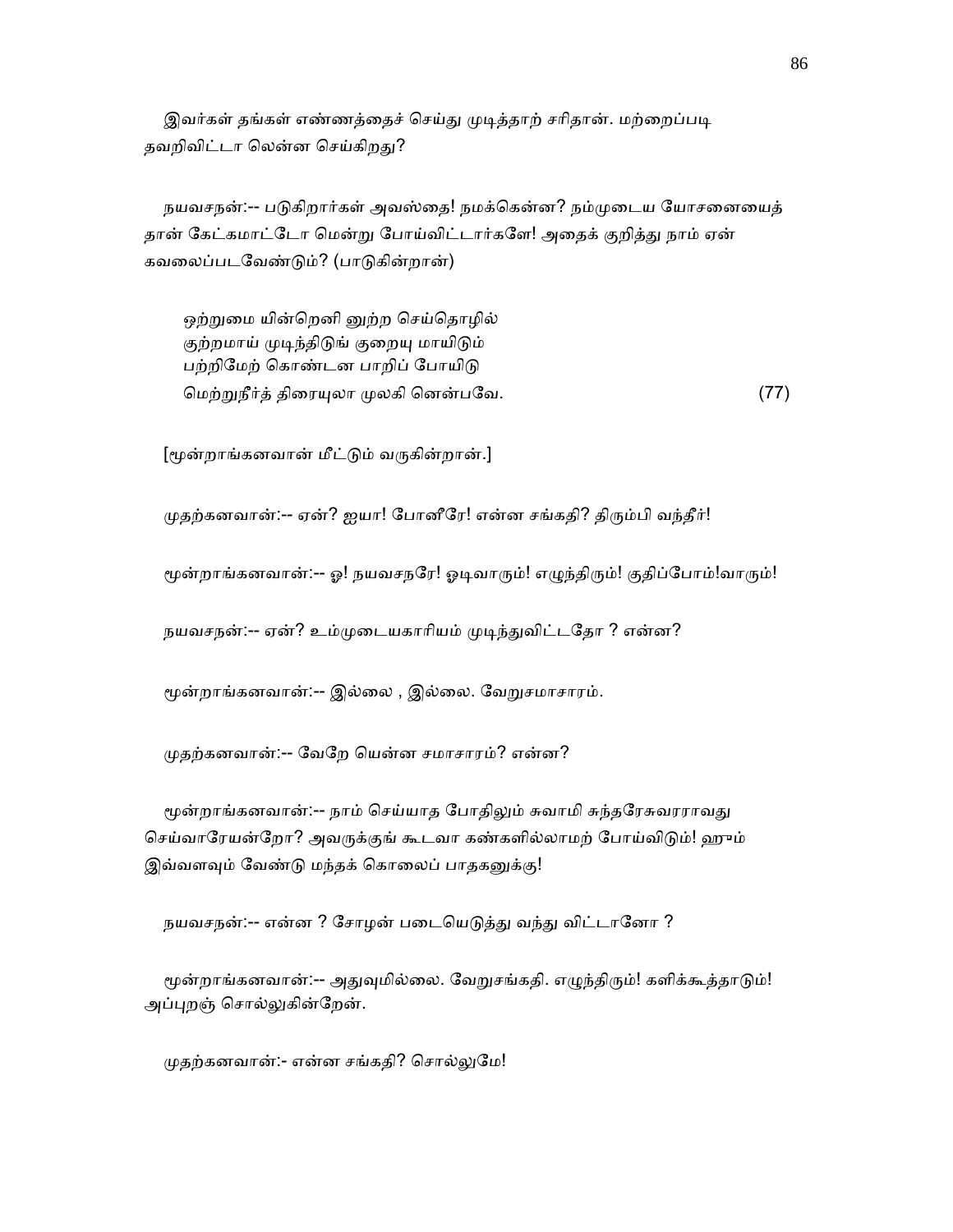மூன்றாங்கனவான்:-- அரசன் மகள் ரூபாவதியைக் காணவில்லையாம். ஏதோ பூதம் தூக்கிக்கொண்டு போய் விட்டதாம்! அவ்வளவுதான் சமாசாரம்.

நயவசநன்:-- ஈதென்னை? வேடிக்கையாயிருக்கின்றதே! நிஜந்தானா?

முதற்கனவான்:-- இப்படி யெல்லாம் அநியாயஞ் செய்தால் தெய்வந்தான் ெபாᾠக்குேமா? (பாᾌகின்றான்)

 மங்ைக பாகனார் மாமதி ேவணிய ரெங் கணும்விழி யேய்ந்த விறைவனார் பொங்கு றும்மநி யாயத்தைப் போக்கிலார் தங்கி நிர்பர்ெகால்? தண்ணᾞளில்லர்ெகால்? (78)

மூன்றாங்கனவான்:-- அதுதான் தெய்வமும் பொறுக்கவில்லை!

நயவசநன்:-- அப்படியாயின், நான் அரண்மனைக்குப் போய்த் தெரிந்துகொண்டு வருகின்றேன்.

முதற்கனவான்:-- சரி, இப்போதெனக்கும் போகவேண்டும்.

மூன்றாங்கனவான்:-- நானும் வருகின்றேன். இரும். போகலாம்.

நயவசநன்:-- நீங்கள் எல்லோரும் இன்றை யிரவு வாருங்கள். எல்லாம் பேசுவோம். நான் போய்ச் சகல சங்கதிகளையும் பற்றி விசாரித்துக் கொண்டு வந்துவிடுகின்றேன்.

மற்றையிருவரும்:-- சரி. அப்படியே செய்வோம்.

[யாவᾞம் ேபாகின்றனர்.]

--------------

#### அங்கம் - 4 / மூன்றாங்களம்

 இடம்:- பாண்ᾊயனரண்மைன காலம்:- பிற்பகல் பாத்திரங்கள்:- சூரேசநன், சுசீலன்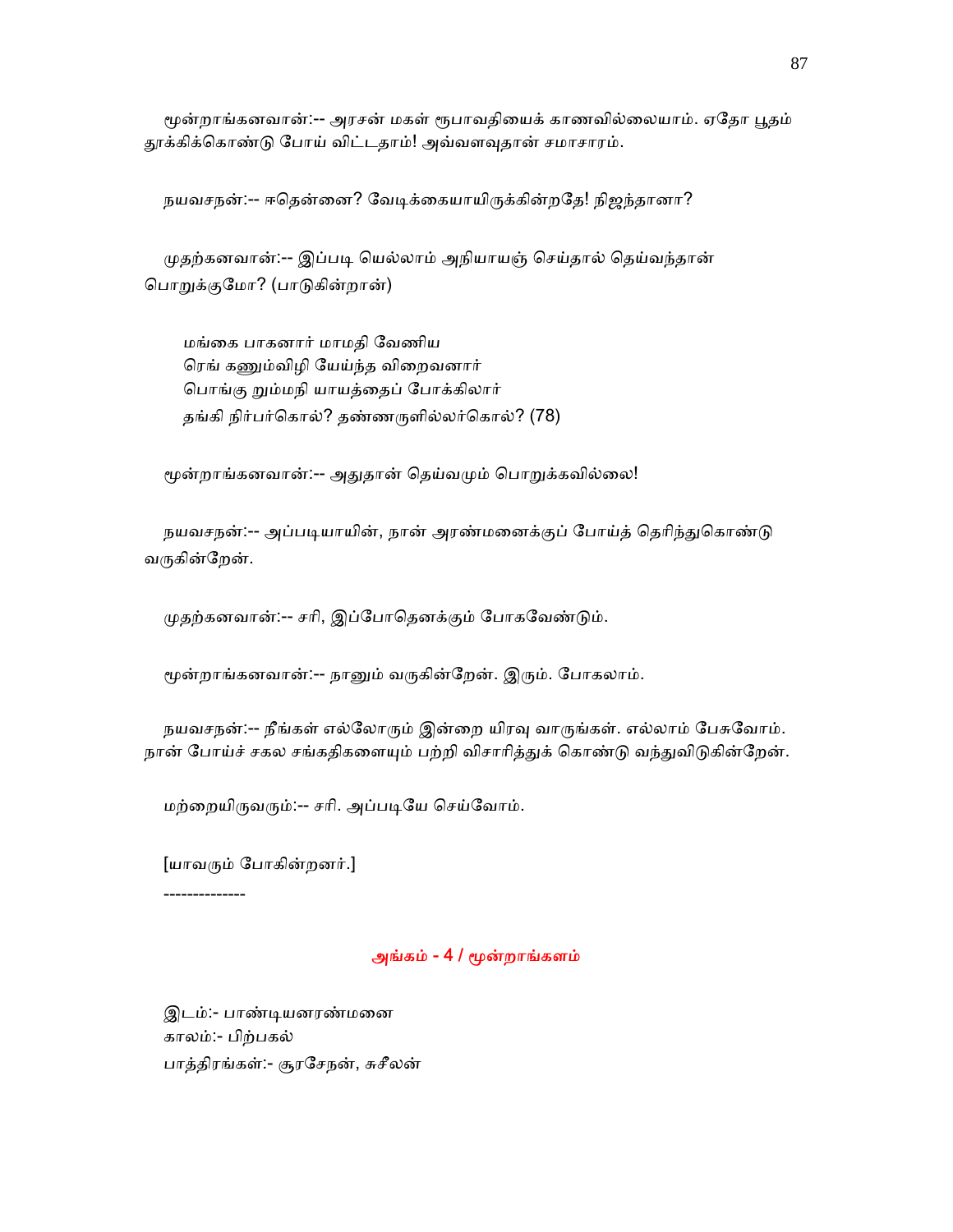சுசீலன்:- அஃதொன்றும் நாம் பதறக் கூடாது. கொஞ்சம் அமைதியோடிருக்க வேண்டும்.

சூரசேநன்:- இஃதென்னை? நம்பக்கூடாததா யிருக்கின்றதே! இராத்திரிப் படுகையறையி லிருந்தவளைப் பொழுது விடிந்து பார்த்தாற்காணோ மென்றால் எவ்வளவு ஆச்சரியமா யிருக்கின்றது! யாரைக் கேட்டாலும் "ஆ அப்படியா?" என்று சொல்லுகின்றார்களே யொழிய வேறென்றுஞ் சொல்லுகின்றார்களல்லர். ஏன்? சுசீலரே இதற்கென்ன செய்யலாம்? - இந்தவூரார் விஷயத்தில் நியாயமென்பதே பார்க்கப் படாது. இருக்கட்டும், எல்லாவற்றிற்குஞ் சொல்லுகின்றோம் அவர்களுக்கு!

சுசீலன்:- தேடிகொண்டு வரப்போன சேவர்கள் வரட்டுமே! எல்லாச் சங்கதியுந் தாமே தெரியும். பதறுவானேன்?

சூரசேநன் - ஓ! சுசீலரே! எமக்குத் தோன்றுகிற மட்டில், இந்த ஊரிலே தான் யாராவது இராத்திரியில் அவன் தூங்கும்போது அவளைத் தூக்கிகொண்டு போய் எங்கேயாவது கொன்று புதைத்து விட்டார்களோ என்று சந்தேகமா யிருக்கின்றது. இது மாத்திர முண்மை யென்று தெரிந்தால், தெரிந்த அந்த விநாடியிலேயே ஊர் முழுவதையும் அக்கினி பகவானுக்கிரையாக்கி விடுவோம்.

சுசீலன்:- தாங்கள் சந்தேகப்படுகிறபடியே சில கொலைகாரப் பயல்கள் இந்த காரியஞ் செய்திருந்தாலும் அரசராயிருக்கிற தங்களுக்கு ஊர் முழுவதையும் பொசுக்கிவிடுவது அழகன்றே! தாங்கள் குற்றவாளிளகைத் தாமே தண்டிக்க வேண்டும்.

சூரசேநன்:- எமக்குக் கொடுங்கோள் மன்னன் என்று பேர் வந்தபோதிலும் பாதகமில்ைல. அவர்கைளக் ெகால்லாமல் விடமாட்ேடாம். சந்ேதகப்பட்வர்கைள மாத்திரஞ் சித்திரவைத ெசய்ேவாம்.

(நயவசந்நன் வᾞகின்றான்.)

சுசீலன்:- அதோ நயவசநர் வருகின்றார்.

சூரேசநன்:- ஏ! ேசவகா!

நயவசநன்:- மகாராஜா அவர்களுக்கு அடியேன் நயவசநன் வந்தனம்.

ேசகவன்:- மகராசா!சித்தம்.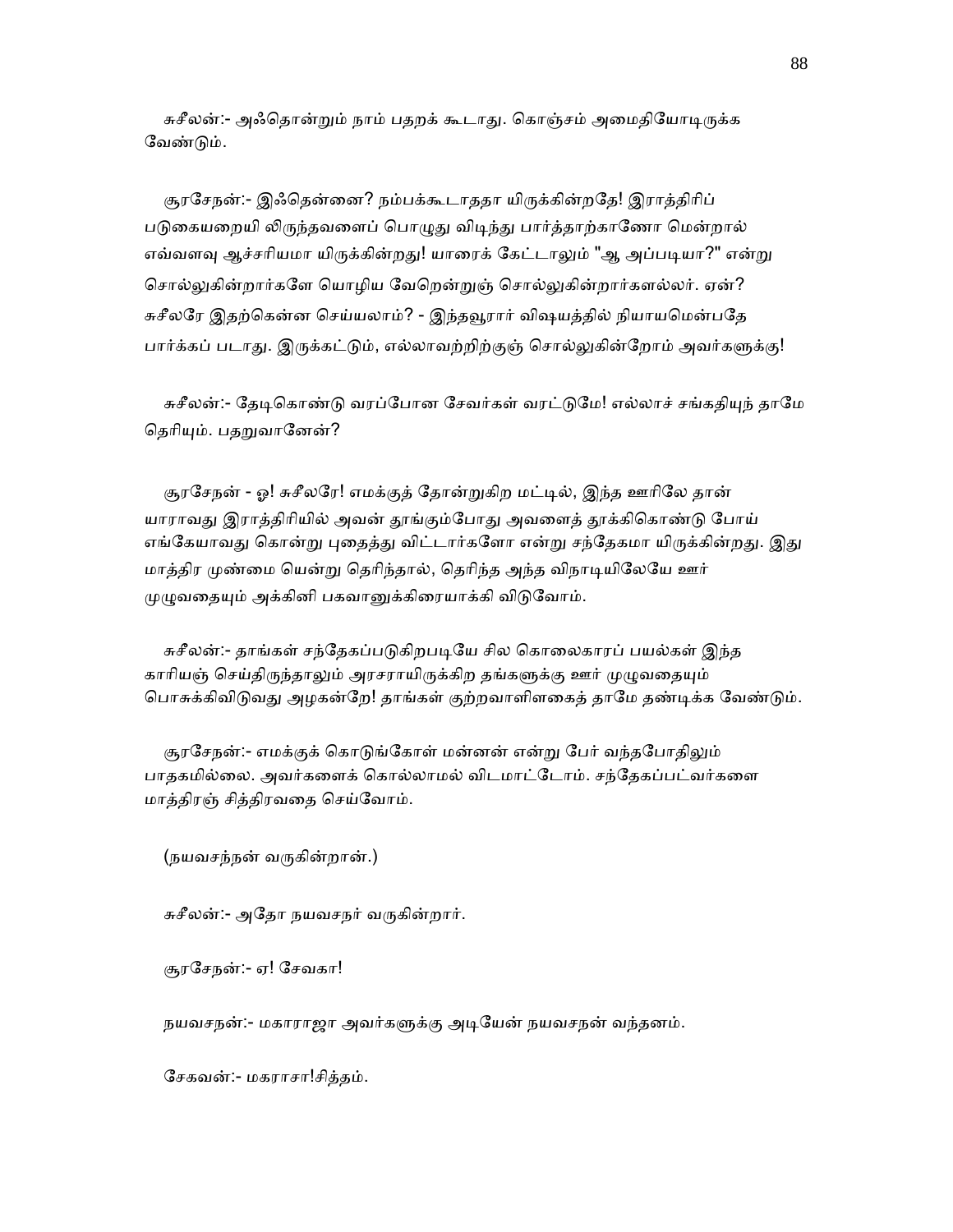சூரசேநன்:- இந்த நயவசநப் பயலைப் பிடித்து அடித்துக் கட்டி விலங்கிட்டுச் சிறைச்சாலையிலே யிடு. நயவசநனாம்! இவன் நயவஞ்சகன்!

ேசவகன்:-நயவசநைரயா?

 சூரேசநன்:-ஆம்! இந்த நயவஞ்சகப் பயைலத்தான்! [நயவசநைன உைதக்கின்றான்]

சுசீலன்:-(தனக்குள்) இஃதென்ன? விநோதமா யிருக்கின்றதே!

நயவசகன்:-அப்படி மகாராஜா அவர்களுக்கு விரோதமாக அடியேன் ஒன்றுஞ் செய்யவில்லையே! அப்படி யிருக்க என்னை வீணே தண்டிப்பானேன்?

குரசேநன்:-என்னடா! சேவகா! சும்மா நிற்கின்றாய்! இவன் இப்படித்தான் ேபசுவான். நீ உன் காாியத்ைதப் பாரடா.

 $[$ சேவகனை யுதைக்கின்றான்]

சேவகன்:-இதோ! உத்தரவுப்படி செய்கிறேன் மகராசா! [நயவசநனை அடித்து விலங்கிடுகின்றான்]

நயவசகன்:-ஐயோ! அடியேன் ஒரு பாவமும் அறியேனே!

சுசீலன்:-ஈதென்ன! நிஜந்தானா? நான் இதுவரையிலும் விளையாட்டிற் காயினுஞ் செய்கிறீர்க னென்றன்றே நினைத்தேன்! என்ன? இப்படி இவ்விடத்திலேயே விபரீதஞ் ெசய்ய ஆரம்பித்தல் சாியானதாகத் ேதான்றவில்ைலேய!

 சூரேசநன்:-ஓ! சுசீலேர! தாங்கள் இந்த விஷயங்களிெலல்லாம் தலையிடாமலிருக்கும்படி கேட்டுக் கொள்கின்றோம். கொண்டுபோ சிறைச்சாலைக்கு.அப்புறம் இதைக் குறித்து விசாரித்துக் கொள்வோம்.

சுசீலன்:-(தனக்குள்) அரசனுக்குப் பெண்ணைக் காணாமையாற் பைத்தியம் பிடித்துவிட்டது போலும். இப்பொழுதே யிப்படியிருந்தால் அப்புறம் சேவகர்கள் வந்து காணோமென்று சொல்லிவிட்டால் அப்போது அரசனுடைய குணம் எப்படியிருக்குமோ? ஈசனே! இதுவுமுன் லீலா விசேஷமோ?

குரசேகரன்:-சீக்கிரங் கொண்டுபோ. தாமதஞ் செய்யாதே! [நயவசநனைச் சேவகன் சிறைக்குக் கொண்டுபோகின்றான்.] கேட்டீரா? சுசீலரே! உமக்கொன்றுந் தெரியாதே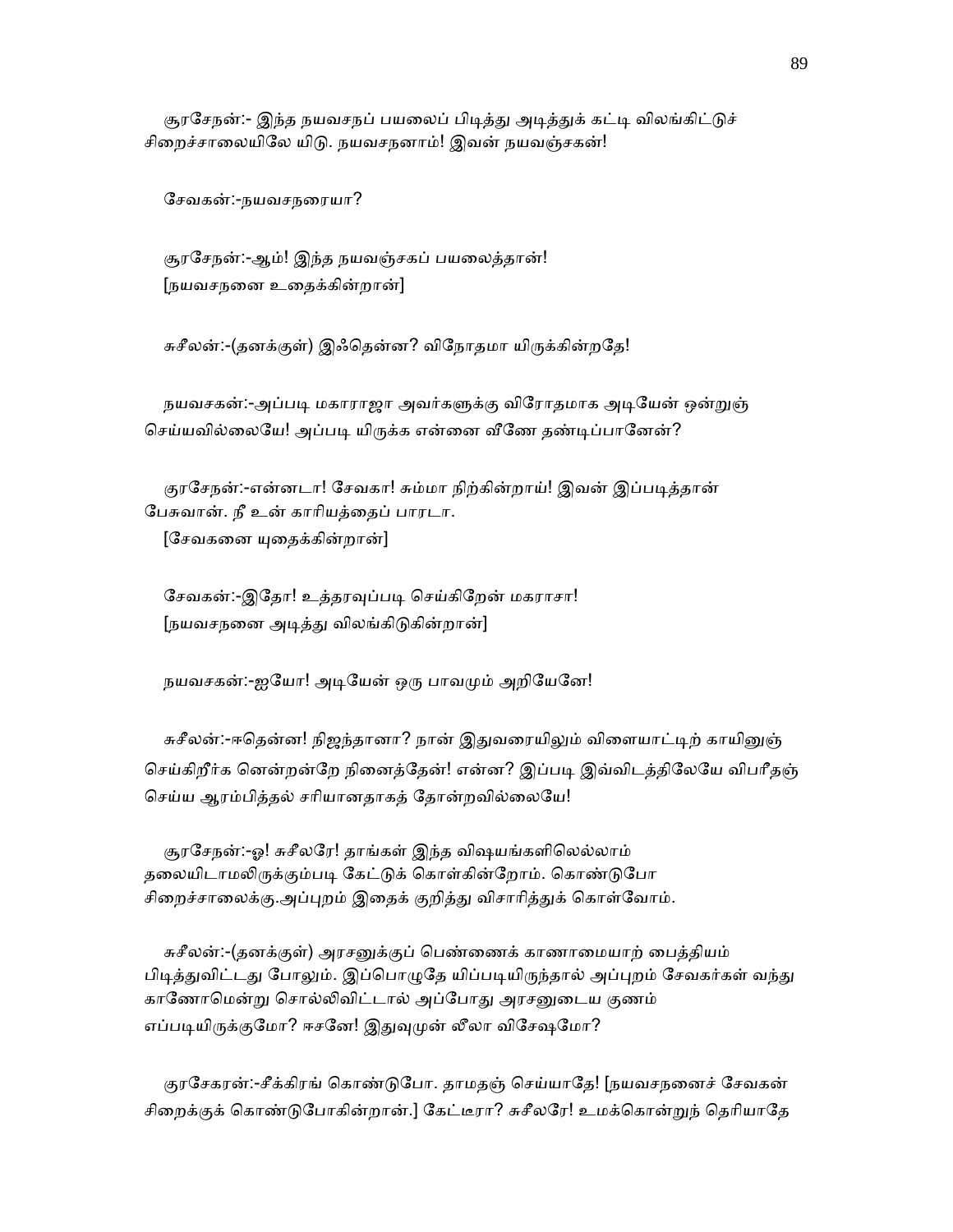இந்தப் பயலுடைய வஞ்சகங்களெல்லாம்! தினந்தோறும் தன்னுடைய வீட்டில் இரண்டு மூன்று கனவான்களோடு தானு மிருந்து கொண்டு நம்மைக் கொலைசெய்வதற்கு புத்திகளெல்லாம் யோசிக்கின்றானாம். இரண்டு மூன்று நாளாய்க் கேள்விப்பட்டோம். அஃது இன்று காலமேதான் ஸ்பஷ்டமாய்த் தெரிந்தது. அதுமுதல் இவன் வரவை எதிர்பார்த்துக் கொண்டிருந்தேம். இவனே ஒருவேளை என்மகனைத் தூக்கிக் கொண்டுபோய்க் கொலை செய்திருப்பான்!

சுசீலன்:-அப்படியிருக்குமென்று எனக்குத் தோன்றவில்லை. [ேசவகன் வᾞகின்றான்.]

ேசவகன்:-- மகாராசா! ᾗத்தி.

சூரசேநன்:-- என்ன ?அவனைக் கொண்டுபோய்ச் சிறையிலடைத்து விட்டாயா?

சேவகன்:-- ஆமாம்.மகாராசா! சிறைக்காவலரிடம் ஒப்பிச்சுட்டு வந்தேன். மகாராசா! தேடிக்கிட்டு வரப்போன சேவகங்க வந்திருக்கிறாக. இது விசயஞ் சமுகத்திலே தெரியப்படுத்தினேன்.

சூரசேநன்:-- எல்லாரையு முன்னே வரச் சொல்லாமல் அவர்களில் ᾙக்கியமானவைன மாத்திரம் வரச்ெசால், ேபா.

 ேசவகன்:--சித்தம். [ேசவகன் ேபாகின்றான்.]

சுசீலன்:--அவன் வரட்ᾌம். இேதா ேகட்ேபாம்.

 $[$ சேவகர் தலைவன் வருகின்றான்]

சேவகர் தலைவன்:-- மாகாராசா அவகளுக்கு அடியேன் அநேகங்கோடி தெண்டம்.

சூரேசநன்:-- என்ன! ெசால்ᾤ, சீக்கிரம்.

சேவகர் தலைவன்:-- மகாராசா! நாங்க எட்டுப்பேர் தேடப் புறப்பட்டோம். மூலைக்கொருவராகப் போனோம். நாங்க எல்லாரும் இப்பத்தான் வந்து கூடினோம்.

சூரசேநன்:-- என்னடா! சொல்லு. போனசங்கதி யென்னாயிற்று!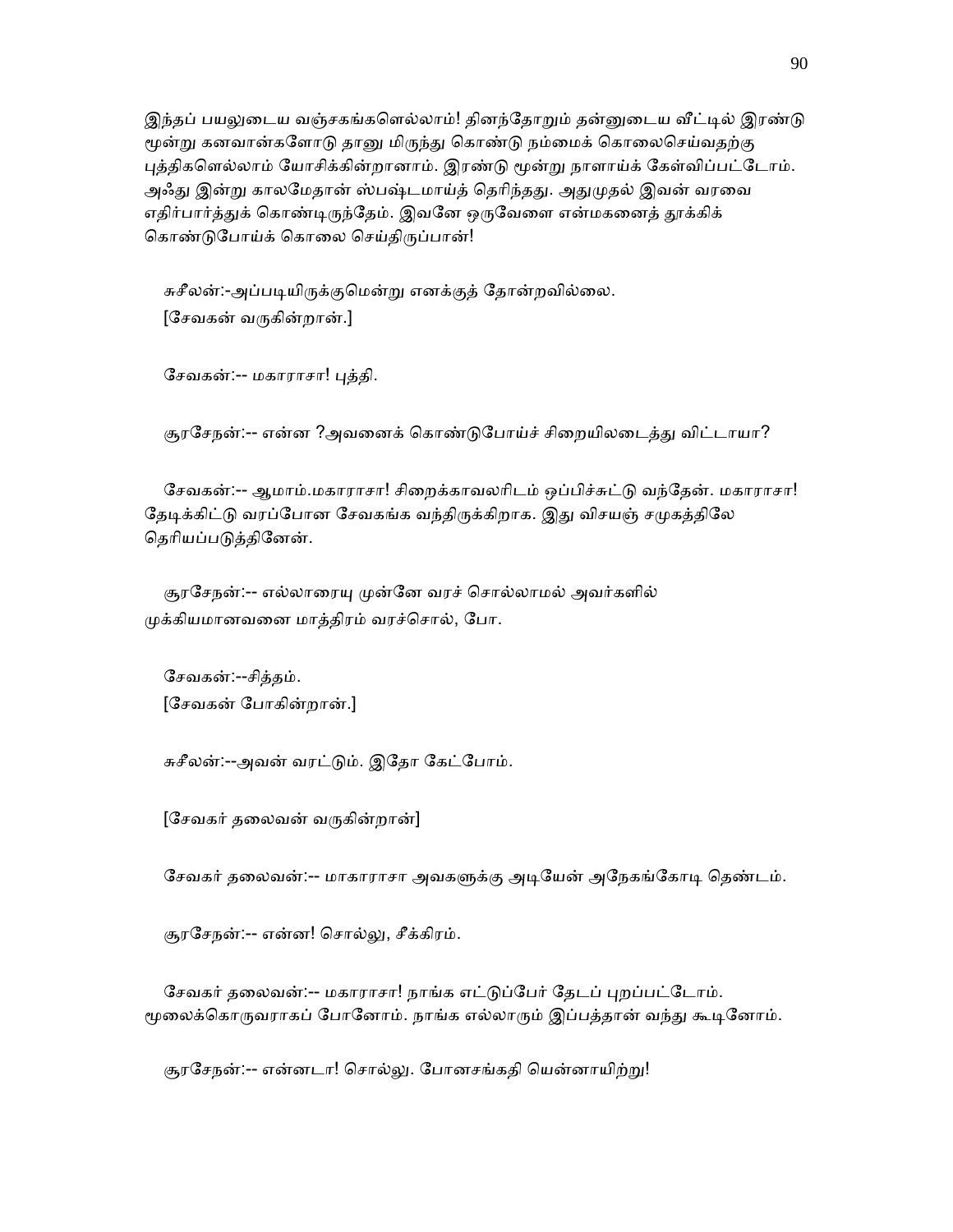சேவகர் தலைவன்:-- மகாராசா! நாங்கள் போய்த் தேடிப் பாத்ததில் அகப்பட வில்லை. விசாரித்த இடங்களிலுந் தெரியாது தெரியாது என்கிறாக.

சூரசேநன்:-- நன்றாய்த்தேடினீர்களா?

சேவகர் தலைவன்:-- ஆமாம். நல்லாத் தேடினோம். மகராசா!

சூரசேநன்:-- சரி, நீ போ--[ சேவகர் தலைவன் போகின்றான்.] (தனக்குள்) இருக்கட்டும். சந்தேகப்பட்டவர்களைப் பிடித்து அடித்துக் கேட்டால் உண்மை தானே வெளிப்படுகின்றது.--சுசீலரே! கேட்டீரா சமாசாரத்தை?

 சுசீலன்:-- ஆமாம், ேகட்ேடன்.--எல்லாவற்றிற்கும் நம்ᾙைடய ேசர ராஜ்யத்திற்கும் ஓராளை யனுப்பி அங்கும் விசாரித்தாலென்ன?

சூரசேநன்:-- அதுதான் அவளைக் காணோமென்ற சமாசாரங் கேட்டவுடன் அனுப்பி-யிருக்கின்றேனே!

சுசீலன்:-- ஆனாற் சாிதான்.

சூரசேநன்:-- உள்ளே அந்தப்புரத்திலே இவர்கள் தேடப்போனது முதல் ஆவலாயிருக்கின்றார்கள். அவர்களுக்கு யாம் போய் மனவருத்தப் படாதிருக்கும்படி ஆறுதல் சொல்லிவிட்டு வருகின்றேம்.

சுசீலன்:-- ஆனால் யானும் கிருகத்திற்குப் போய் வருகின்றேன்.

சூரேசநன்:-- சாி. [சூரேசநன் ேபாகின்றான்.]

சுசீலன்:-- (தனக்குள்) யான் இச்சூரசேநனிடத்தில் மந்திரியா யிருப்பதற்கு ஒப்புக்கொண்டிருக்கவே கூடாது! சற்குணவழுதியாரிடத்திலே மந்திரியா யிருந்தபிறகும் வேறொருவனிடம் அமைச்சனாயிருப்பது சரியன்றுதான். ஆயினும் ஜனங்களுடைய நன்மையினைக் கருதியும், இவன் றானே வந்து என்னை வேண்டிக்

கொண்டமையினைக் கருதியுமே யான் இயைந்தது. அஃது அப்படியிருக்க, இவன் வந்து சின்னாள்வரை யென் சொற்படியேகேட்டு நடந்துவந்தான். அப்பொழுது எல்லாம் செவ்வையாய் நடந்துவந்தன. இப்பொழுதோ எதுவும் தனக்குத் தோன்றியபடி செய்கின்றானே யன்றி ஒன்றிலும் என்னுடைய சொற்படி கேட்டு நடக்கின்றானல்லன். அநியாயங்களோ ஒன்றன்மேலொன்றாய் நடக்கின்றன! நம்முடைய வழுதிமகன் சுந்தராநந்தனைத் தானே கொன்றுவிட்டுச் சுவரேறிக் குதித்து ஓடுகையில் நிகழ்ந்த சச்சரவிற் கொலையுண்டா னென்று பொய்க்யினும் பறையறைவித்தான்.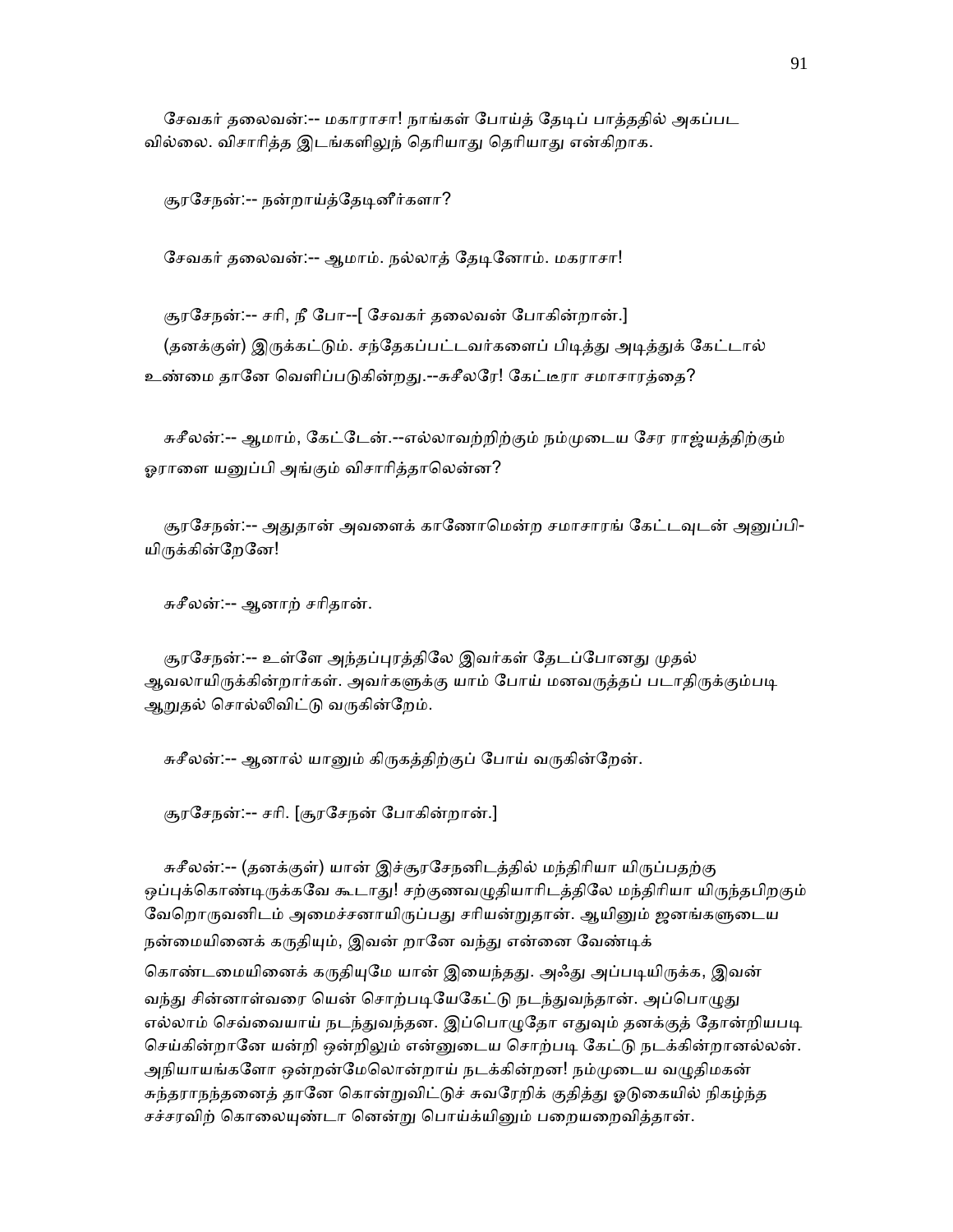விசாரணையென்பது ஒன்று மில்லாமல் தனக்கு யார்மீதேனும் அற்ப சந்தேகமிருக்குமாயின் அவர்களைக் கொன்று விடுகின்றான்! இவ்வருமன் செய்வனவெல்லாம் நியாய விருத்தமேயாம். யான் இவனுக்கு மந்திரியாயிருத்தலே பெருந்தவறு! ஆயினும் என் செய்வது?

(பாᾌகின்றான்)

| மேற்கொண்ட தொழிலொன்று வெறுக்கத்தக்கதாத லைப்பின் |      |
|------------------------------------------------|------|
| பாற்கண்டு கடமையினைப் பாதியில் விடலாமோ?         | (79) |

| கரிசடைய னானாலுங் காசினியைக் காவல்செயு  |      |
|----------------------------------------|------|
| மரசனுக்குப் பிறிதுசெய லம்மம்ம தீதன்றோ? | (80) |

யான் எப்பொழுது ஒன்று செய்வதாக ஒத்துக் கொண்டேனோ அப்பொழுதே முதல் யான் அதைனச் ெசய்யக் கடைமப்பட்டவனாகின்ேறன்! ஆகேவ யான் மதில் தவறினாலுங் கடமையில் தவறலாகாது. ஆதலின் இவ்வரசனுக்கு உறுதி பயப்பவற்றையே செய்யப்புகுவேன்!

[சுசீலன் ேபாகின்றான்.]

----------------

#### அங்கம் - 4 / நான்காங்களம்

 இடம்:-- ேசாழவரண்மைன காலம் :-- பிற்பகல் பாத்திரங்கள்:-- சுந்தரன், சுரூபன்

சுந்தரன்:-- எனது சுரூபத்தையலே! நாமும் இத்தஞ்சைமாபுரிக்கு வந்து ஏறக்குறைய மூன்றுவார மாய்விட்டன. என்னுடைய, தாய் தந்தையரால் நாம் இன்னரென்று கண்டு கொள்ளவும் கூடவில்லை. பார்த்தனையா?—

சுரூபன்:- எனது சுந்தரக்குரிசிலே! நாம் இவ்வாறு எத்தனைநாள் ஒளித்துக் கொண்டிருப்பது? அவர்கள் நம்மை யின்னரெனத் தெளியுமுன்னர் நாமே வெளிப்படுதல் நல்லதன்றோ?

சுந்தரன்:- எனது மகிழ்கூர் மடந்தையே! சற்றே பொறுத்துக்கொள். நாம் நம்மை வெளிப்படுத்திக் கொள்ளுங் காலம் இஃதன்று. எதுவுஞ் சமயம் அறிந்து செய்யவேண்டும்! மற்றைப்படி நீ சேரநாடு, பாண்டி நாடு, சோழநாடு ஆகிய இந்த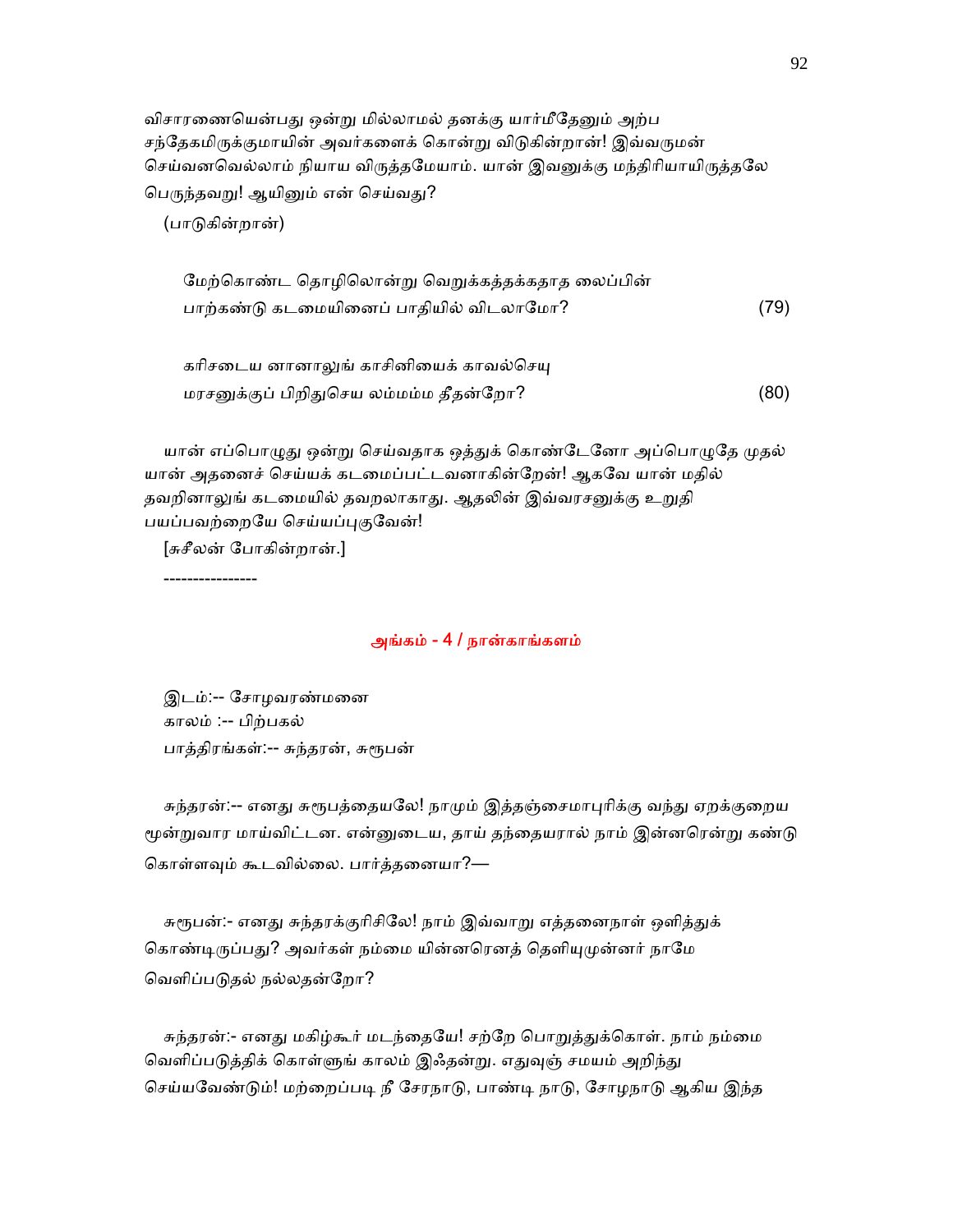மூன்று தமிழ் நாடுகளையும் ஒருவாறு பார்த்திருக்கின்றாயே! இந்த மூன்று நாடுகளுக்குள்ளே எது மிகச் சிறந்தது? சொல். கேட்போம்.

சுரூபன்:- ஒவ்வொரு நாடும் ஒவ்வொரு விஷயத்தில் உயர்வாய்த்தான் இருக்கின்றது. கல்வி செல்வங்களிலும் அழகிலும் பாண்டி நாடும், நற்குண நற்செய்கைகளிற் சேர நாடும், நிலவள நீர் வளங்களிலும் தெய்வ பக்தியிலுஞ் சோழநாடும் சிறந்து விளங்குகின்றன.

[சற்குணனுஞ் சுந்தரியும் வருகின்றனர்.]

சுந்தரன்:- சமூகத்தில் அடியேன் சுந்தரன் நமஸ்காரம்.

சரூபன்:- அடியேன் சுரூபனும் நமஸ்காரம்.

சற்குணன்:- ஓ! சுந்தரரே! என்ன? ஏதாவது விசேஷமுண்டோ? ராஜா வீரேந்திரர் என்ன செய்து கொண்டிருக்கின்றார்?

சுந்தரன்:- அப்படியொன்று மதிக விசேஷமில்லை. வீரேந்திர சோழ மகா ராஜா அவர்கள் தங்களை யழைத்து வரும்படி சொன்னார்.வேறொன்றுமில்லை. ஏதோ நமது மதுராபுரிக்குத் தூதனுப்ப வேண்டுமாம்.

சற்குணன்:- அதுதானே! வேறொன்றுமில்லையே?

 சுந்தாி:- ஏ! பிராேணசா! ேநற்ைறக்குச் ேசாமவாரம் என்ᾠ நாம் பஞ்சநாத ேக்ஷத்திரஞ் ெசன்ᾠ அவ்விடத்திற் கண்ட காட்சிைய ெயன்ெனன்ᾠ ெசால்ேவன்?

சற்குணன்:- எனது பிரியசுந்தரி! நம்முடைய ஆலாசிய க்ஷேத்திரத்துப் பிராமணர்களிற் பெரும்பாலார் ஸ்மார்த்தர்களே யொழியச் சைவர்களல்லர். அவர்கள் நம்முடைய சுந்தரேசரது ஆலயஞ்சென்று தரினஞ்செய்தபோதிலும் ஆண்டுள்ள சிவபெருமானோடு அபேதமாய்க் கலந்தருளிய நாயன்மார் அறுபத்து மூவரையும் வணங்குகின்றார்களல்லர். ஆனால் இவ்விடத்திேலா அந்தணாளாிலேநேகர் சைவரேயாவார். இவர்கள் யாவரும் ஏகலிங்க சிவார்ச்சனஞ் செய்யும் மகாம்பவர்கள்! இத்தகைய பெரியோரைக் காணுதற்கு நாம் என்ன புண்ணியஞ் செய்தோமோ? பார்! ஈங்குள்ள வேதியர்கள் நாடோறும் நடராஜ சந்நிதியில், தாங்களுந் தங்கள் மாணாக்கர்களும் சிவபெருமான் நடித்துக் காட்டியருளிய அஷ்டோத்தரசத தாண்டவங்களையுஞ் செய்து வருகின்றார்கள், இவர்களது சிவபக்தி யிவ்வள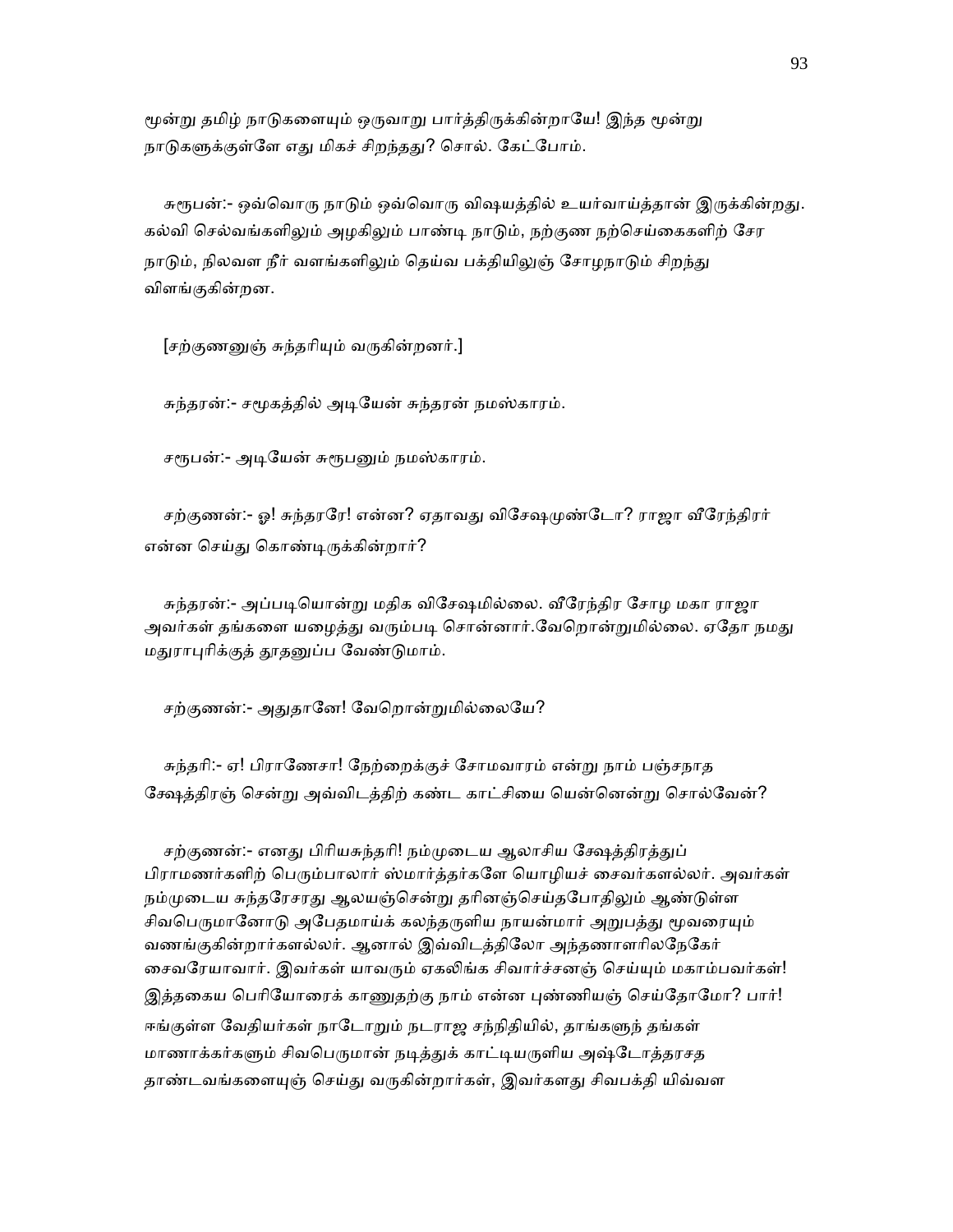வினதென்று யாவரா னுரைக்கற்பாலது? இவர்கள் செய்யும் பாவனைகளைக் காணிற் கல்லுங் கரைந்துருகுமன்றோ?

சுந்தரி:-- ஆம். சந்தேகமில்லை. எங்கே! சுந்தரரே! நம் சொக்கலிங்கேசர்மீதுநம்மூர் வித்தியாசாகரப் புலவர் செய்த பாட்டில் ஏதாவது உமக்குத் தெரிந்தாற் சொல்லும். கேட்போம். நீரும் அவரிடம் கல்வி கற்றுக்கொண்டதாகச் சொன்னீரே!

சுந்தரன்:-- ஆகுக அப்படியே. இதோ சொல்லுகின்றேன் கேளுங்கள். (பாᾌகின்றான்)

(6) இராகம்-ேமாகனம், தாளம்-ஆதி

பல்லவி

அரனருள் நாடி யாடுவாய் பாடி

அநுபல்லவி

அருமையாய் யிலகுமெந்த மறிவேநீ யன்புடனே (அரனருள்)

சரணங்கள்

| கூடலம் பதியுட்       | கோமள மதியைச்                     |
|----------------------|----------------------------------|
| சூடிய சொக்கலிங்க     | சுந்தரமூர்த்தியெங்கள் (அரனருள்)  |
| மலபரி பாகம்          | வந்ததுயோகம்                      |
| நலமுறச் செய்திடுவாய் | நஞ்சொல்நீ கேட்டிடுவாய் (அரனருள்) |
| சத்தியகிரியைச்       | சார்விளரச் சேரி                  |
| வித்தியா சாகரர்க்கு  | வித்தக சற்குருவாம் (அரனருள்)     |

சற்குணன்:-- வித்தியாசாகரர் வாக்கே வாக்கு! ஆகா! எவ்வளவு நன்றாயிருக்கின்றது!

சுரூபன்:-- இதேபாட்டை யான் பலமுறை தங்கள் குமாரன் சுந்தரா நந்தனிடம் கேட்டிருக்கின்றேன்.

சுந்தரி:-- ஓ! சுந்தராநந்தா! எனது அருமை மகனே! உன்னை மறுபடியும்காணக் கிைடக்குேமா?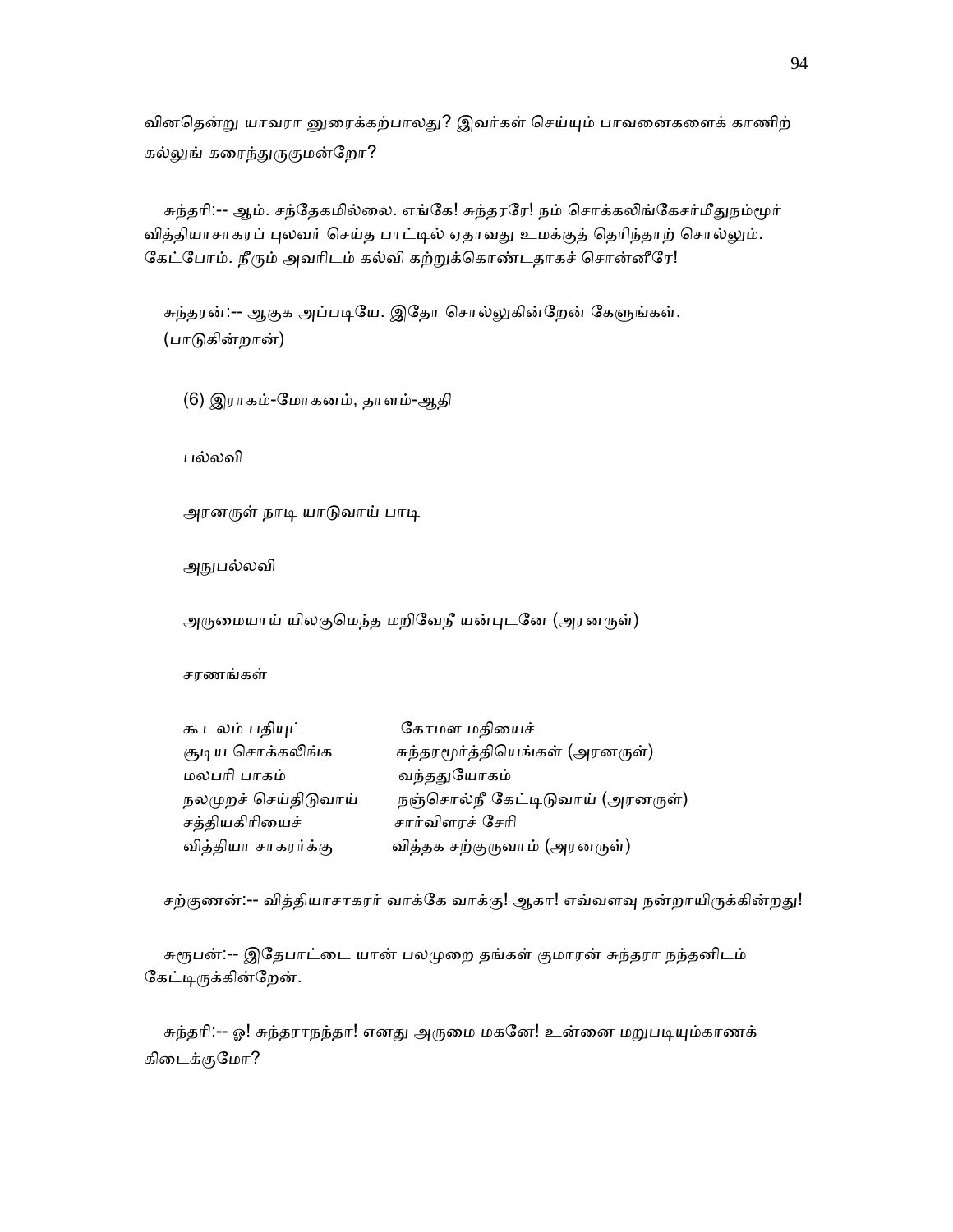சற்ருணன்:-- சரி. அஃது அப்படியிருக்கட்டும். நம் சுந்தராநந்தனுடைய குரலும் இந்தச் சுந்தரருடைய குரலும் ஏற்க்குறைய ஒரே மாதிரியாயிருக்கின்றன1 கவனித்தாயா?

சுந்தரன்:-- அரசர் வீரேந்திரர் தங்களுக்காகக் காத்துக்கொண்டிருப்பார்!

சற்குணன்:-- ஆமாமாம். வெகுநேரமாய்விட்டது. யான் அவரிடம் போய்ப் பேசிவிட்டுச் சீக்கிரமாய் வந்து விடுகின்றேன்.

சுந்தாி:-- ஆனால் நாᾔம் அந்தப்ᾗரத்திற்குப் ேபாகின்ேறன்.

 சற்குணன்:-- சாி. [ சற்குணᾔஞ் சுந்தாிᾜம் ேபாகின்றனர்.]

சுரூபன்:-- எனது இன்பமே! இறைவனே! நீ யுன்பகற்பொழுதை யெல்லாஞ் சோழன் அவைக்களத்தே கழிக்கின்றாயே யன்றி கண்டு யானிருக்கும் விடுதிக்கு விசேடமாய் வருகின்றாயல்லை!

சுந்தரன்:- என் அன்பே! அமுதே! ஆருயிரே! நீ யென்மீது கோபிக்கப் படாது. ஏனென்றால், அரசவைக்கு நீயோ விசேடமாய்ப் போகின்றதில்லை. யானும் போகாதிருப்பேனாயின் நம்மை இன்னர் என்று அவர்கள் கண்டுகொள்ளக் கூடும். அது பற்றியன்றே யான் அவ்விடத்தில் அதிகமாய் ஊடாடுவது (முத்தமிடுகின்றான்.)

சுருபன்:- எனது சுந்தரத்தோன்றலே! நீ யுரைத்தது சரிதான். மற்றைப்படி நேற்று நாமிருவரும் நின் பெற்றோர்களோடு திருவையாற்றிற்குச் சென்றபோழ்து அங்கே போந்திருந்த ஒரு பரத்தையினை நீ சற்றே யுற்று நோக்கினாய். அப்பொழுதே நின்மனம் அவள்பாற் சென்றதென்றறிந்து கொண்டேன்!

(தன்மேலிருந்த தலைவன் கையைத் தள்ளுகின்றாள்,)

சுந்தரன்:- என் கண்ணே! காதற்கிழத்தி! ரூபாவதி!

சுருபன்:- ஆமாம், சரிதான். அவள்தான் நினக்கேற்ற காதற்குமரி! யான் கிழத்திதான்!

சுந்தரன்:- என் காதற்கொடியே! அப்படி நினையாதே!--

சுருபன்:- நன்று, நின்கருத்து இன்னதென்று வெளிப்பட்டது! ஆமாம் நான் கொடியேன் தான்! அவன் நல்லன் தான்!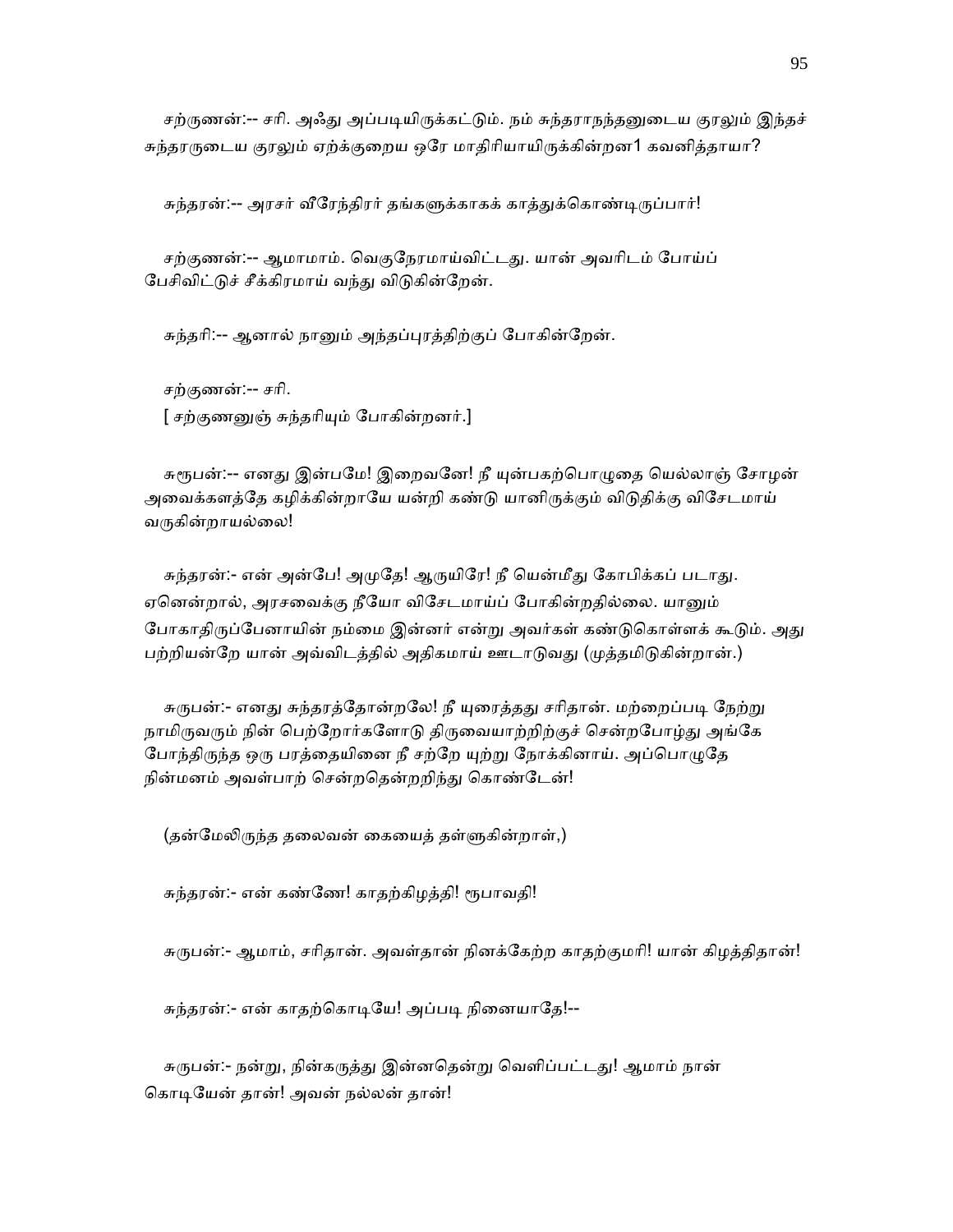சுந்தரன்:- என் காதற்கிளியே! நீ என்னோடு இத்தனை நாட் பழகியிருந்தும் இவ்வாறு கூறுதல் நினக்கு ஏற்புடைத்தாகுமோ?-

சுருபன்:- ஏன்? அங்ஙனங் கூறுதல் உண்மையாயிருந்தால் ஏற்புடைத் தாகாமலென்ன? பார்! உன்மனத்தில் நிகழ்வதை நீ சொல்லுஞ் சொற்களே வெளிப்படுத்துகின்றன! "என் காதற்கிளியே" என்கிறாயே! யான் உன் காதற்கு இளிக்கின்றேன் என்பது பற்றியோ நீயவ்வாறு கூறினை?

சுந்தரன்:- என் அற்புத் தலைவியே! நீ இன்னும் இங்ஙனங் கூறுவையேல் ஆற்றேன்!-(முத்தமிடச் சுருபன் தடுக்கினறான்.)

சுருபன்:- இதுகாறும் நீ யென்னைக் "காதற்கிழத்தி" "காதற்கொடியே" "காதற் கிளியே" என்று நீ காதல்கொண்டவளாகவாயினும் அழைத்தனை! இப்பொழுது உனக்கு என்மீதுள்ள அன்பு திரிந்து விகாரப்பட்டதோ? என்னை "அற்புத்லைவி" என்றைனேயா!

சுந்தரன்:- (பாᾌகின்றான்)

\* "குற்றமே தெரிவார்குறு மாமுனி சொற்ற பாவினு மோர்குறை சொல்வரால்" (அக)

என்றதுபோல; யான் எது சொன்னாலும் அதற்கெல்லாம் விபரீதப் பொருள் படுத்துகின்றனையே! (பாடுகின்றான்)

உள்ளந் திரிந்திலே னுத்தமச்செம் பொற்கொடியே யுள்ள படியே யுரைக்கின்றே னுன்னையன்றிக் கள்ளம் பயின் றுபிற காரிகைமார் தம்மையின்க் கொள்ளுங்கொ னீமகிழ்ந்து கொண்டுறையு மென்மனனே?

\* கந்தபுராணம்

----------

என்னுயிர்த்துணைவீ! நீயே என்னைத் தள்ளுவையேல் எனது முறைப்பாட்டினை இனி யார்பாலுரைப்பேன்? எங்ஙனம் ஆற்றுகிற்பேன்? எனதருமைத்தலைவியே! என்மீது கருணைபுரிவாய்!

(வணங்குகின்றான்)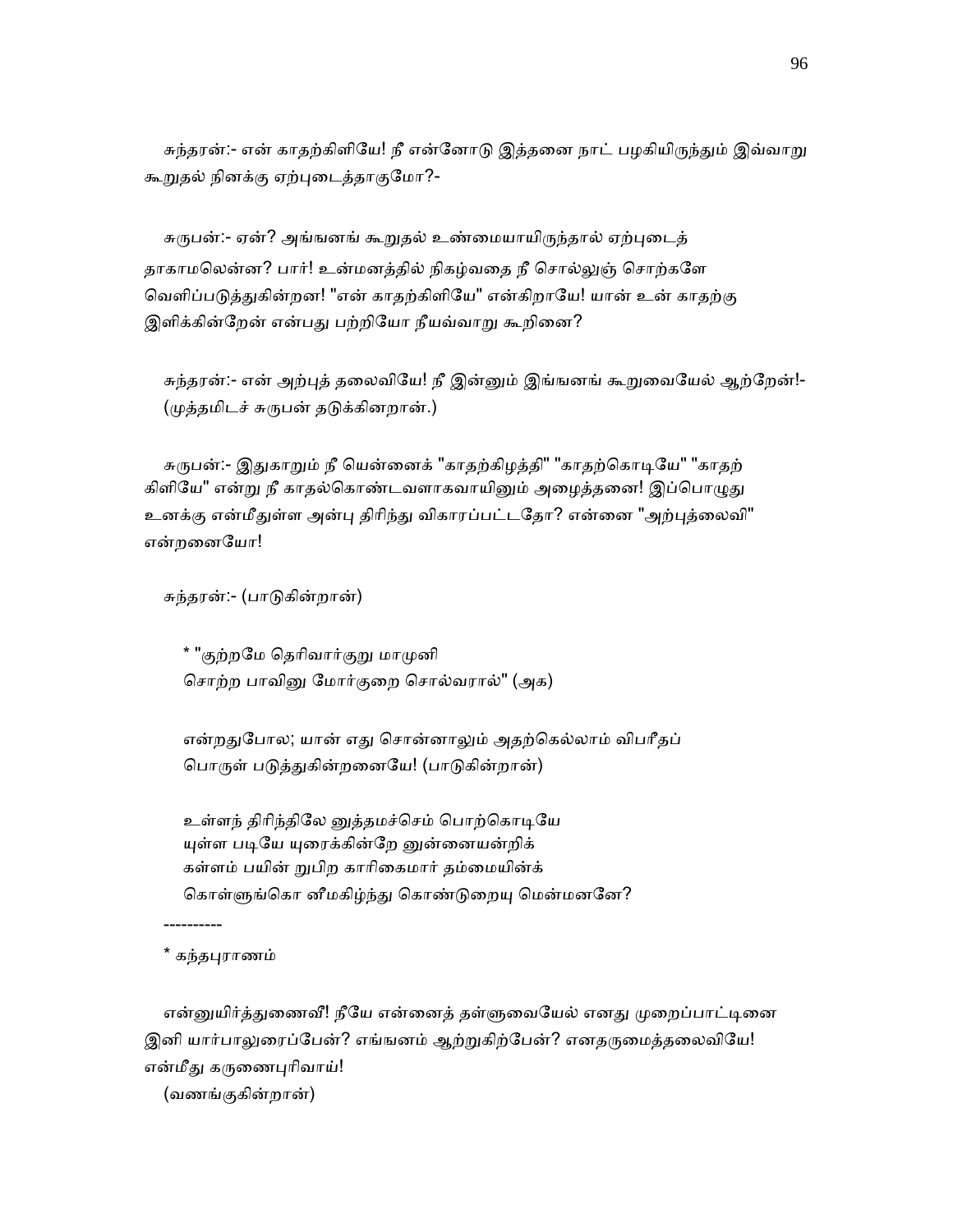சுரூபன்:-- எனது ஆனந்த முகிலே! உன்னையுந் தள்ளுவலோ? (இருவருந் தழுவி முத்தமிடுகின்றனர்.)

சுந்தரன்:-- எனது அழகிய மயிலே! நீ என்னை நோக்கிஆடும் பொருட்டன்றே என்னை 'ஆனந்த முகிலே' என்று அழைத்தனை?

சுரூபன்:-- எனது ரசிக சுந்தரனே! எனது பாக்கியமன்றோ உன்னை யான் என் தலைவனா யடையப் பெற்றது!

சுந்தரன்:-- நாம் இப்படியே பேசிக்கொண்டிருப்பது நேரிதன்றே! என்னை அரசர் வீரேந்திர சோழர் தேடுகிற்பாரே!

சுரூபன்:-- அப்படியானால் நாம் போவோம் [யாவᾞம் ேபாகின்றனர்.]

------------------

# அங்கம் - 4 / ஐந்தாங்களம்

 இடம்:-- பாண்ᾊய னரண்மைன காலம்:--காைல பாத்திரங்கள்:--சூரேசநன், சுசீலன்

சூரசேநன்:-- எஃது எப்படியிருந்தாலுஞ் சரி. "இந்த நயவஞ்சகப் பயலை சிறைச்சாலையிலிருந்து விட்டுவிட வேண்டும்" என்கிற பேச்சை மாத்திரம் எடாதீர். அவன் இதுவரைக்குஞ் செய்துகொண்டு வந்திருக்கிற சமாசாரமெல்லாம் மகா ராஜத் துரோகமேயாம் என்பதற்குச் சந்தேகமே யில்லை.

சுசீலன்:-- மகா ராஜா அவரகளிடத்திலிருக்கும் ஒற்றன் முன்பு நயவசகரிட மிருந்தவன். அவர் அவனைத் துர்நடத்தையுள்ளவனென்று வேலையினின்றும் தள்ளிவிட்டார். அதுபற்றி அவர் பேரில் அவனுக்குக் கொஞ்சம் குரோத புத்தியுண்டு. ஆகையால் தாங்கள் அவன் சொல்லியதை நிஜமென்று நம்பி யிவ்வாறு செய்தது உசிதெமனத் ேதான்றவில்ைல.

சூரசேநன்:-- உசிதமோ உசிதமில்லையோ? அந்த நயவசகன் பேரில் எமக்கு வெகு நாளாய்ச் சந்தேகமுண்டு. அவன் பேசும்போதெல்லாம் மனத்திலொன்றும் ெவளியிெலான்ᾠமாய்ப ேபசுவான்.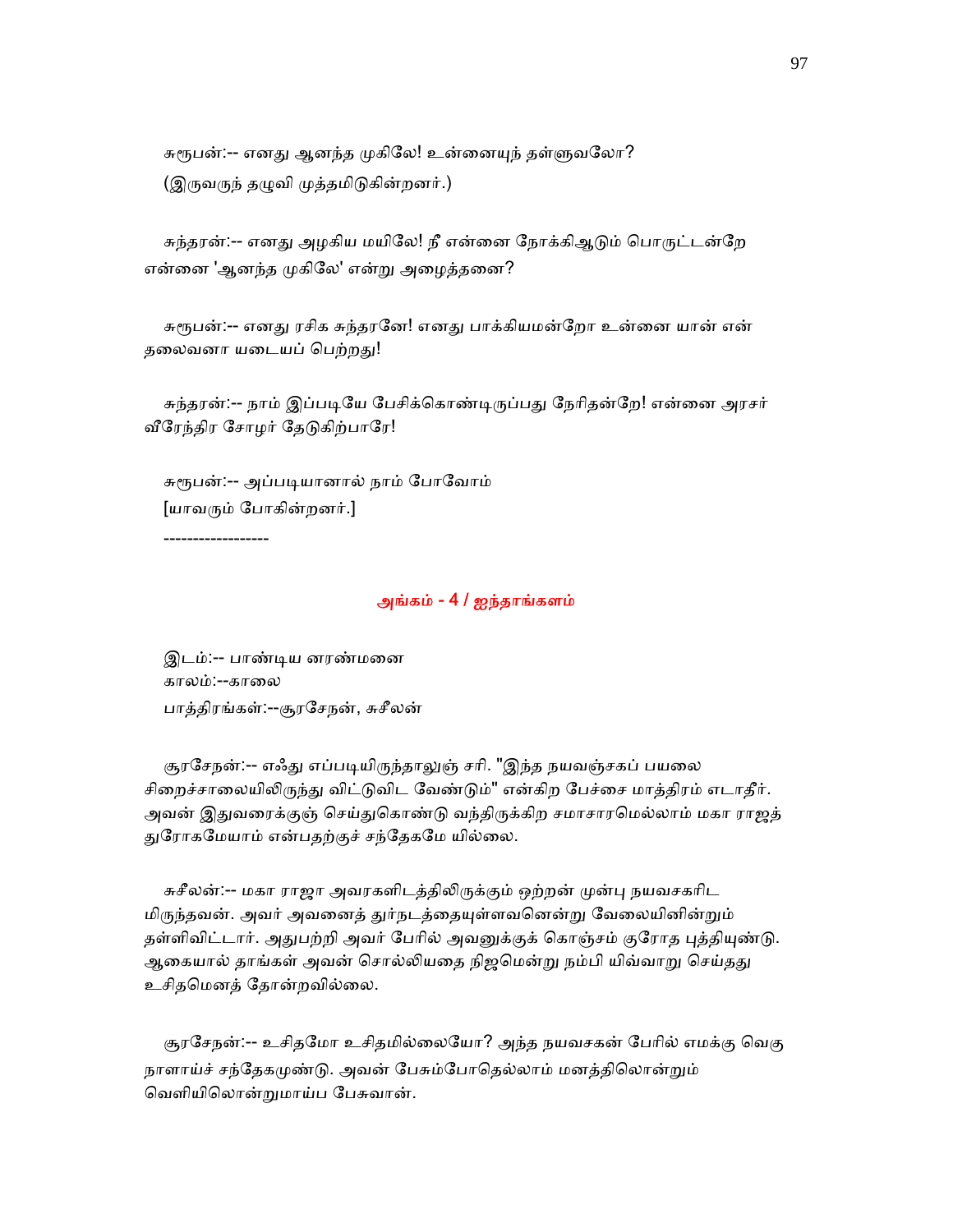(பாᾌகின்றான்.)

\* "கனவினு மின்னாது மன்னோ வினைவேறு சொல்வேறு பட்டார் தொடர்பு"

என்பது நீவி ரறியாததன்று. இஃது இப்படி யிருக்கட்டும். பாரும் சுசீலரே! இப்போது உமக்காகத் தாமே சும்மா இருக்கின்றோம். இல்லாவிட்டால் ஊர் முழுவதும் அப்பொழுதே தொம்ஸம் பண்ணி விடுவோம். நீர் ஒரு மாதம் பார்க்கலாம் என்று கேட்டுக் கொண்ட தவணைக்கு இன்னும் ஆறே நாள் தாமே யிருக்கின்றன. பார்த்துக் கொள்வோம். அதற்குள்ளே என் மகள் ரூபாவதியைப்பற்றி ஒன்றுந் தெரியாதிருக்குமாயின் அப்புறம் எமதிஷ்டப் படியே தான் செய்வோம். நீர் அப்பொழுது ஒன்றுஞ் சொல்லக் கூடாது. அடே சேவகா! என்ன செய்தி?

\* கிருக்குறள்

-------

[ ேசவகன் வᾞகின்றான்.]

சேவகன்:-- மகாராசா! நம்முடைய யரமனை வாசலிற் சோள நாட்டிலிருந்து ஒரு தூதன் வந்திருக்கிறான். அவன் பெயர் தந்திரதீரனாம்.

சூரசேநன்:-- தூதேன்? சுசீலரே!-- இருக்கட்டும். சேவகா நீ போய் அவனை வரச்ெசால்.

[ ேசவகன் ேபாகின்றான்.]

சுசீலரே! பார்த்தீரா? எல்லாம் நினைத்தபடியே முடிகின்றன. சோழன் வீரேந்திரன் படையெடுத்து வருவான் என்று நாம் எண்ணியதற்கேற்ப ஒரு தூதனும் வந்திருக்கின்றான்!

தந்திரதீரன்:--

 வாழ்க! வாழ்க! ேசரமன்னவ! கடல்புடை சூழ்ந்த காசினியதனு ளென்னாட் டினுமிக நன்னா டெனப்பெறூஉஞ் சோணாட் டிறைவன் றூய குணத்தினன் பூணார் மேனியன் புண்ணியச் செல்வ னைரசர்க் கைரச னளவிலா ெவற்றிெபற் ᾠைர ெசயற் காிய ᾫயர்வர ைகயினான் பாரேந் துறூஉம் பாந்தன் வேந்தன் சீரேந்து கவ்விச் சிறப்பு நிலத்தவன் வீரேந் திரனெனும் மேதக வுடையோன்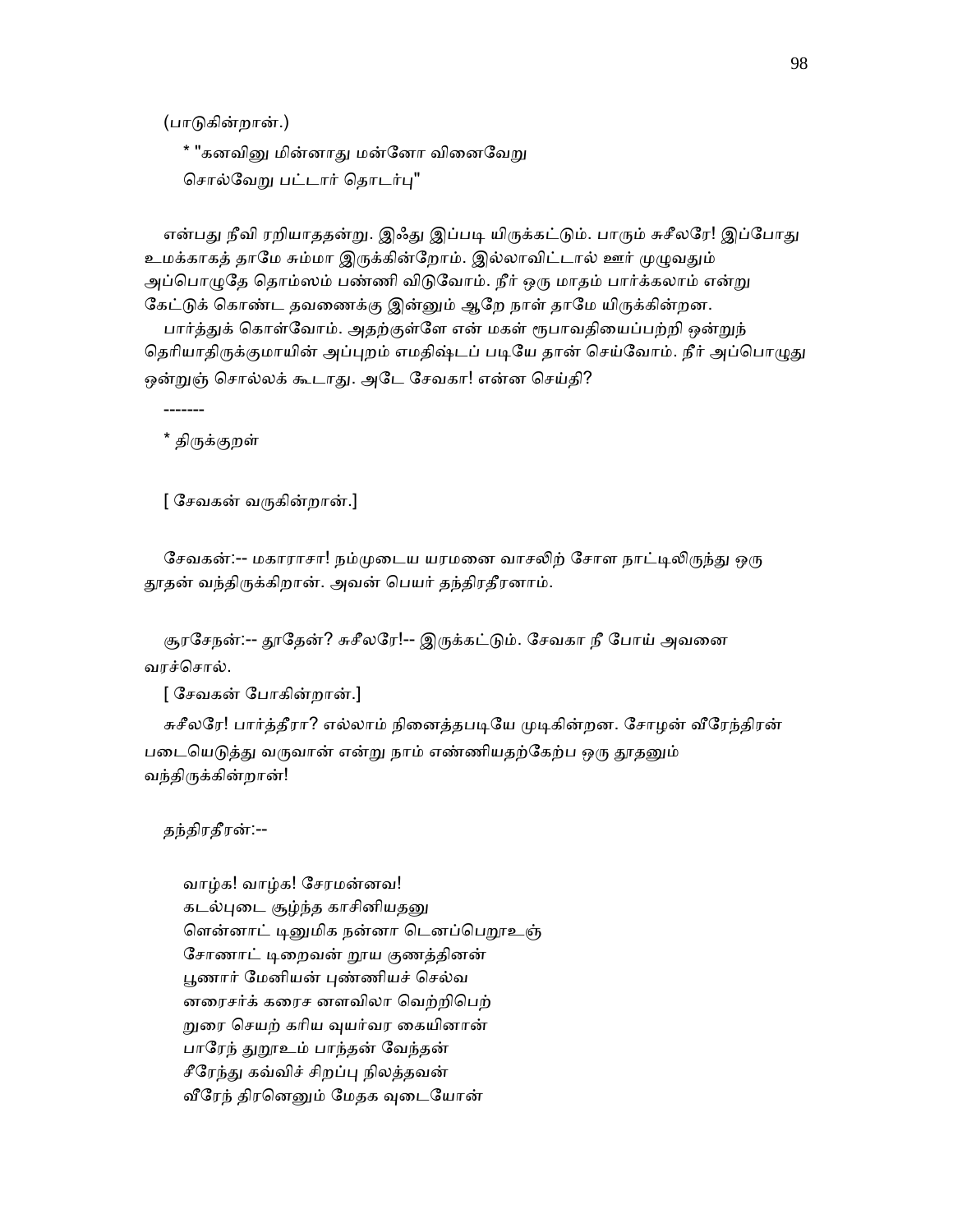விடுத்த தூதன்யா னாவேன்.--

சூரசேநன்:-- அடுத்துநீ வந்த லறுல லென்னையோ? (84)

தந்திரதீரன்:--

பன்னருஞ் சற்குண பாண்டிய னாட்டை யின்னாப் போர்செய் திறைவனைக் காட்டிற் துரத்தி விட்டுத் தோமுறக் கவர்ந்தனை அதனா னெங்கோன் கதனுற விஞ்சிப் பாண்டியற்காக வீண்டுப் படைகொடு வருவான்.நாட்டினை மாண்புற விடுதியேன் மருமலர்த் தாரினோன் மனம்பொறுத் தருளும்.

சூரேசநன்:- அல்லாவிட்டால்?

தந்திரதீரன்:- பொல்லாப் போருறும்.

சூரசேநன்:- அவ்வளவுதானே! அன்றி வேறுண்டோ! 85

தந்திரதீரன்:-

ஆம், அவ்வளவுதான். ஆயினும் போரில் வெல்லுநர் யாரோ வெந்நதுகாட்டிச் காட்டிச் செல்லுநர் யாரோ? தெரிந்தில தரசனே! 86

சூரேசநன்:-

 சாிதான். தந்திர தீர நீெசன் ᾠைரயாய் ேசரர்கு ேலாத்தமன் ேபார்க்குச் சன்னத்த னாகவே தானுள னென்றே. 87

தந்திரதீரன்:- தந்திர தீரன் தந்ேதன் வந்தனம். 88

[தந்திர தீரன் ேபாகின்றான்.]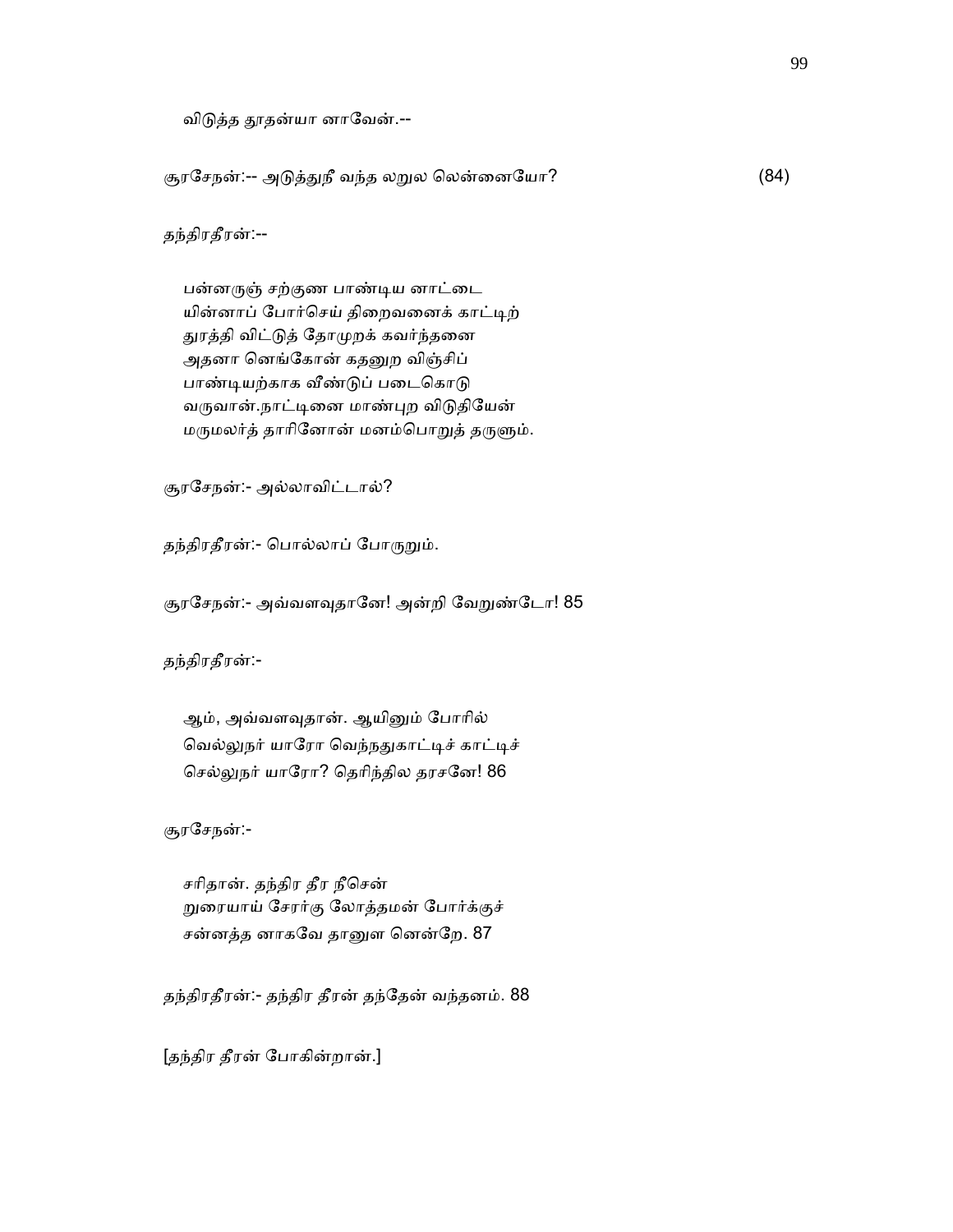சூரசேநன்: கேட்டீரோ சுசீலரே! முற்றிலும்? ஆதிமுதற்கொண்டு நாம் சொல்லவில்லையா? -சரி. நாம் இனிமேல் ஒருநிமிஷமேனுந் தாமதஞ்செய்தல் கூடாது. ஏ! ேசவகா!

 $[$ சேவகன் வருகின்றான்.]

ேசவகன்:- மகாராசா!

சூரசேநன்:- நீ சென்று நம்முடைய சேனைத் தலைவனிடம் "சோழன் நாம் அடித்துத் துரத்திய பாண்டியற்காகப் படையெடுத்து வஞ்சிமாலை சூடிவருகின்றானாம். ஆதலிற் போர் வீரரோடு இன்றுமுதல் எந்த நிமிஷத்திலும் ஆயத்தமா யிருக்கவேண்டும்." என்பது மகாராஜா அவர்கள் உத்தரவு என்று சொல்லிவிட்டுவா. (சேவகன் ேபாகின்றான்)

ஏ! ேசவகா!

ேசவகன்:- (திᾞம்பி) மகாராசா!

சூரசேநன்:- நம்முடைய சேரநாட்டிற்கும் இந்தக்ஷணமே ஓராளனுப்பி ஆங்குள்ள போர்வீரரையுங் கூடிய சீக்கிரத்தில் வர வழைக்கும்படுயும் யாம் உத்தரவு செய்தனமென்று சேனைத் தலைவனிடஞ் சொல்.

ேசவகன்:- ஆைண! ேசவகன் ேபாகின்றான்

சுசீலன்:- நம்முடைய கருவூரிலிருந்து போர்வீரர் வந்து சேருவதற்கு எத்தனைநாட் செல்லுமோ?

சூரசேநன்:- இந்தத் தந்திரதீரன் போய்ச் சோழனிடம் தெரிவித்து அதன் பிறகு அவன் தன்னுடைய சேனைத்தலைவனுக்கு உத்தரவு செய்து அதன்மேல் அவன் போர்வீரரை ஆயத்தப்படுத்திப் படையெடுத்து வருவதற்குள் இவர்கள் வாராமற்போகிறார்களா? மேலும் தஞ்சைக்குக் கருவூர் சமீபமன்றா?

சுசீலன்:- ஆம், சமீபந்தான் ஆனாலும் ஒருவேளை நம்முடைய கருவூர்ப் போர்வீரர் வருகிறதற்குமுன் சோழன் படையொடு வந்துவிட்டா லென்ன செய்கிறது? அதையும் நாம் ேயாசிக்கேவண்ᾌம்.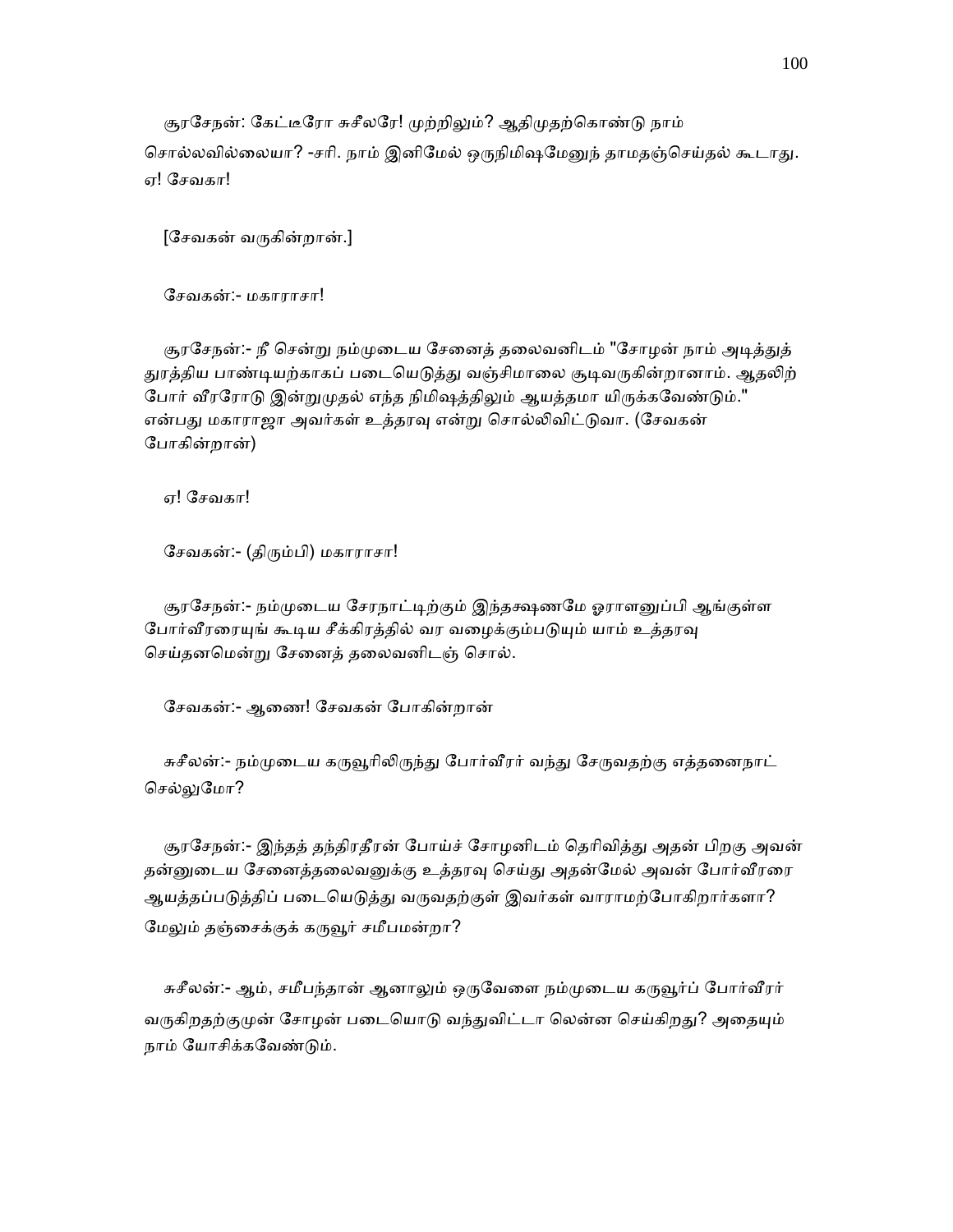சூரசேநன்:- நீர் சொல்லுவது சரிதான். ஆனால் இவர்கள் வருகிறதற்குமுன் அவன் வரக்கூடுமோ?

சுசீலன்:- ஏன் வரக்கூடாது? என்னவோ? யார்கண்டார்கள்? எல்லாவற்றிற்கும் நம்முடைய வெளிநாட்டொற்றர்களை விசாரித்தீர்களோ?

சூரேசநன்:- இேதாவிசாாிப்ேபாம்.

சுசீலன்:- சகலத்திற்கும் நான் கிருகத்திற்குப்போய் வெகு சீக்கிரத்தில் திரும்பி விடுகிறேன். அதற்குள் தாங்களும் ஒற்றர்களை யழைத்து விசாரியுங்கள்.

சூரசேநன்:- ஆம், அப்படியே செய்வோம்.

[யாவᾞம் ேபாகின்றனர்.]

--------------------

### அங்கம் - 4/ ஆறாங்களம்

 இடம்:-ேசாழனரண்மைன காலம்: பிற்பகல் பாத்திரங்கள்: ᾪேரந்திரன், சற்குணன்.

வீரேந்திரன்: ஓ! சற்குணவழுதியாரே! கேட்டீர்களோ ஒரு சமாசாரம்?

சற்குணன்: ஏன்ன? தெரியாதே!

வீரேந்திரன்: உங்களுடைய குமாரன் சுந்தராந்தனைச் சூரசேநன் கொன்று விட்டபிறகு அவனுடைய மகளை ஏதோ பூதமோ பேயோ அடித்துக்கொண்டு ேபாய்விட்டதாம்.....

சற்குணன்: இப்பொழுது சூரசேநன் மகனைப் பூதங்கொண்டு போனாலென்ன? பேய்கொண்டு போனாலென்ன? நம்முடைய குமாரன் சுந்தராநந்தன் போன பிறகு நமக்கு இராஜ்யாதிகாரமும் வேண்டுமோ?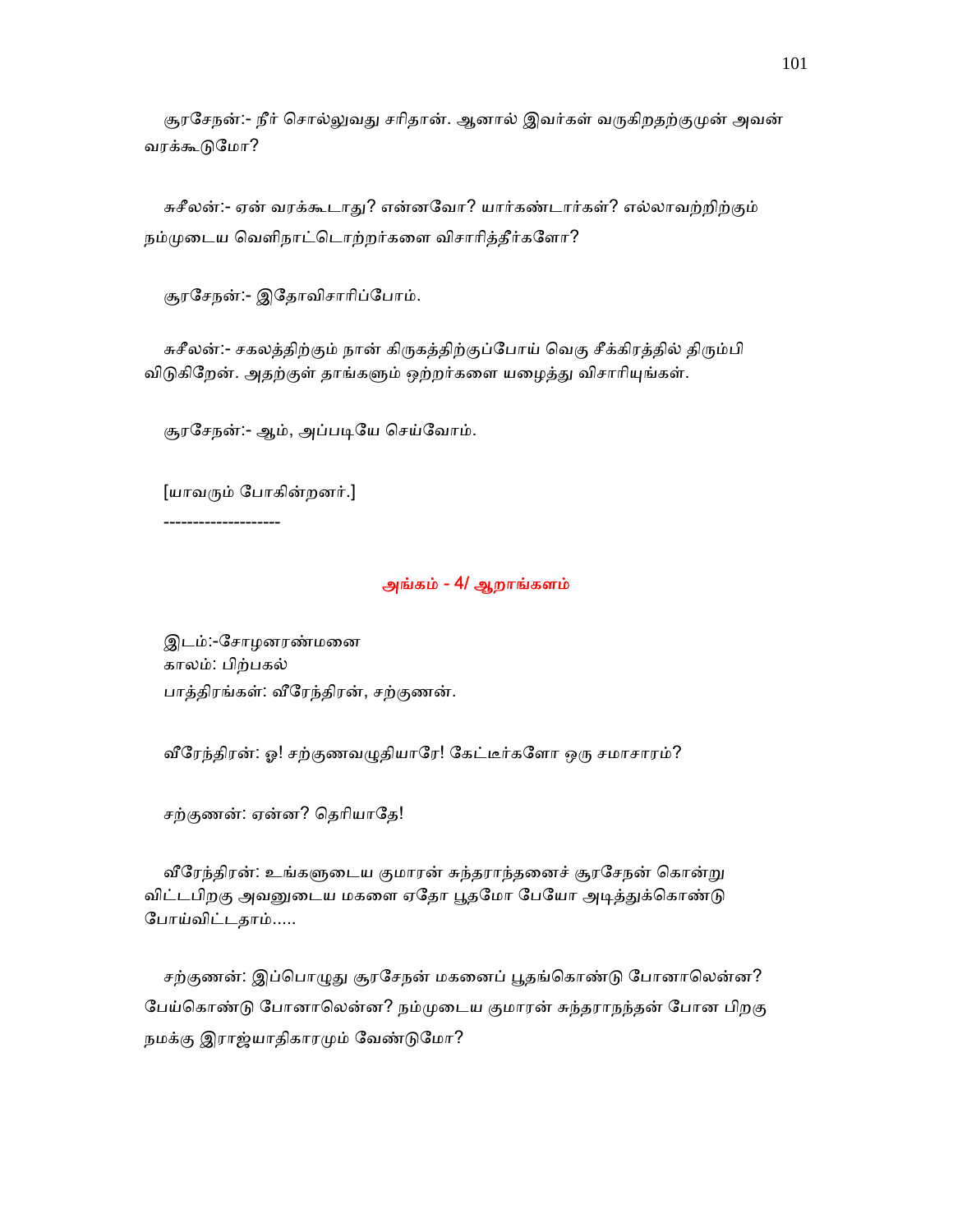வீரேந்திரன்; இல்லை, இல்லை. தாங்கள் அப்படிச் சொல்லவே கூடாது. அந்தப்பயல் சூரசேநன் செய்த அநியாயங்களுக்;கெல்லாம் நம்முடைய பஞ்சந்தேசரே தண்டிக்கின்றார். பாருங்கள் தெய்வத்திற்குக்கூட அவனுடைய கொடுமை பொறுக்கமுடியவில்லை! ஆகையினாலேதான் சூரசேநன் தன்பெண்ணை யிழந்தான்.

சற்குணன்: நாம் அவன்மீது படையெடுத்துச் செல்லப்போகின்றோ மென்பதை உணர்ந்தபிற்பாடுதான் அவன் எனது மகன் சுந்தராநந்தனைக் கொல்லுதற்கு யோசனை செய்தானாம். இதுசமாசாரம் சேரநாட்டிலேயே பிறந்து வளர்ந்து சூரசேநனுக்கு வேண்டியவனாயிருந்து இப்போது இவ்விடத்தில்வந்து அடைக்கலம் புகுந்திருக்கின்ற சுருபன் என்பவனைக் கேட்டால் தெரியும்.

வீரேந்திரன்:-- என்னவோ? நாம் நம்முடைய ஒற்றர்கள் சொல்லியதைக் கேட்டதில் உம்முடைய புத்திரன் சுந்தராநந்தன் ஒருநாளிராத் திரிச் சிறைச்சாலையினின்றும் மதிலேறிக் குதித்து ஓடினனென்றும், உடனே காவலாளர் துயிலொழிந்து கூட ஓடிப் பிடித்தன ரென்றும், அப்போது உமது மகனுக்கும் அவர்களுக்கும் நேர்ந்தசச்சரவில் சுந்தராநந்தன் கொல்லப்பட்டனரென்றும் சூரசேநன் நகர் முழுதும் பறையறைந்து சாற்றினானென்பது தெரிகின்றது. ஆனால் ஜனங்கள் இதை நம்பவில்லையாம்.

சற்குணன்:-- சுந்தராநந்தனைப்பற்றித் தெரிந்தவர்கள் சூரசேநன் சொல்லுங் கதைகளையெல்லாம் பொய்யென்று விடுப்பார்களே யொழிய ஒரு நாளும் நிஜமென்று நம்பமாட்டார்கள்.

[ சுந்தரன் வᾞகின்றான்.]

சுந்தரன்:-- உபயமகாராஜா அவர்களுக்க்கும் அடியேன் சுந்தரன் வந்தனம்,

வீரேந்திரன்:-- சுந்தரரே! ஏதாவது விசேஷமுண்டோ?

சுந்தரன்:-- நம்முடைய பாண்டி நாட்டிற்குத் தூதுசென்ற தந்திரதீரரைத் திரும்பி வரும்போது சூரசேநனுடைய ஆட்கள் அடித்து மிகவுந் துன்பப்படுத்தி விட்டார்களாம். இது சங்கதி ஒரு சேவகன் முன்னே சீக்கிரமாயோடிவந்து தந்திரதீரர் சொல்லச் சொன்னா ரென்று கூறினான். தந்திர தீரர் பின்னே வருகின்றாராம்.

வீரேந்திரன்:-- எமது தந்திர தீரரையா சூரசேநப்பதர் ஆள் விட்டடித்தது? கேட்டீர்களோ சற்குணவழுதியாரே! இந்தக்கயவன் எமது தூதனை யடிக்கும் நிந்தை மட்ᾌம் ெபாᾠப்ேபமா? இேதா, இந்த நிமிஷத்திேலேய ேபார் ᾪரைரப் படையெடுப்புக்கு ஆயத்தப்படுத்தும்படி சேனைத் தலைவனுக்கு சொல்லியனுப்புகின்றேம்.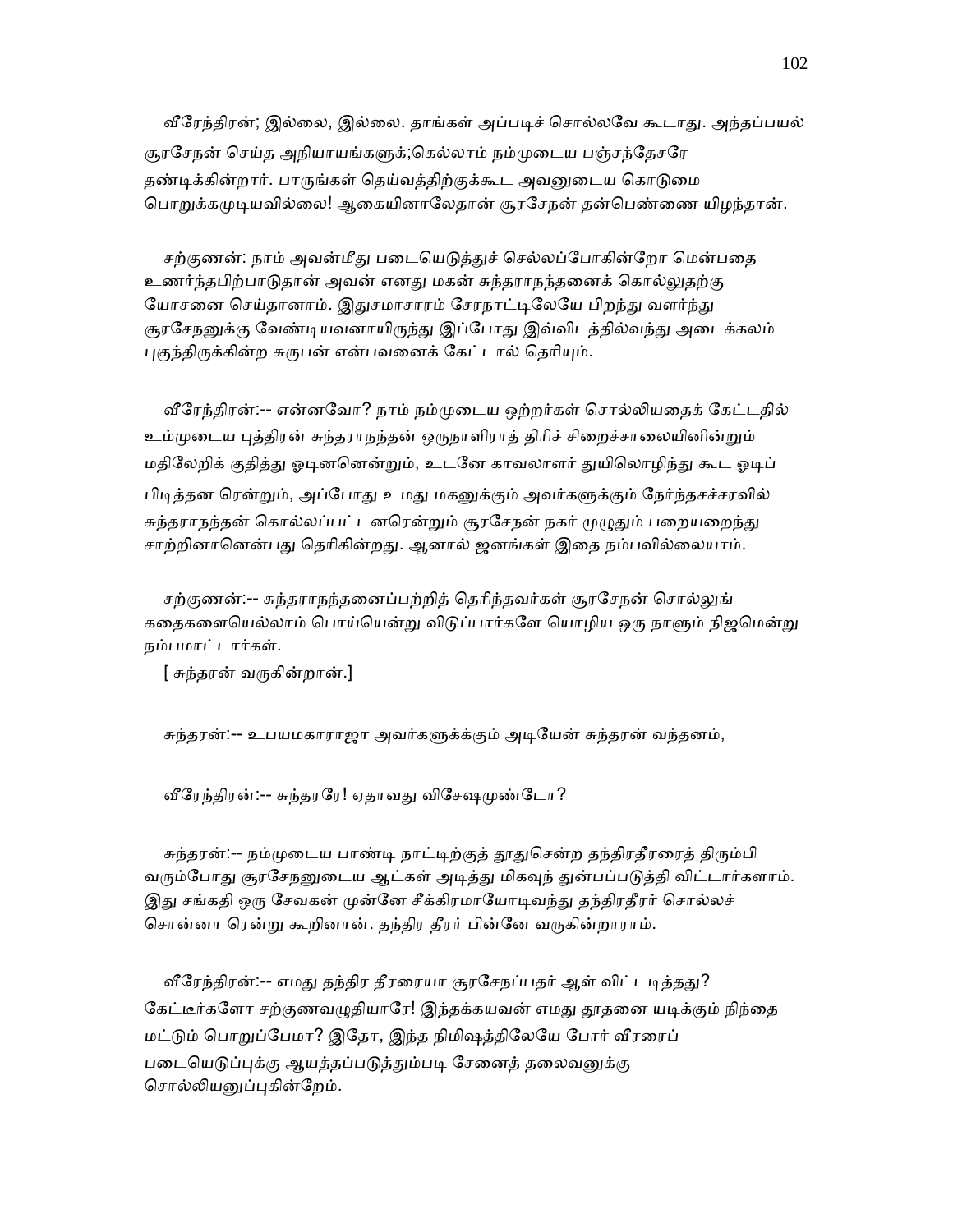சற்குணன்:-- எல்லாவற்றிற்குந் தூதுசென்ற தந்திரதீரரும் வரட்டுமே! வந்த பிறகு தூதிற்குச் சூரசேநன் உத்தரமென்ன சொன்னானோ அதையுங் கேட்ட பிற்பாடு சேனைத்தலைவனுக்கு உத்தரவுகொடுக்கலாமே?

வீரேந்திரன்:-- இவன் தூதனை யடித்த போதே யிவனுடைய நீதி யெல்லாம் வெட்டவெளிச்சமாய் விட்டனவே! இந்த வஞ்சகன் நியாயமென்ற வூரிலேயே குடியிருந்தறியாதவன் போலும்! இவன் தூதிற்கு உத்தரமென்ன சொல்லி யிருக்கப் போகின்றான்? இவன் என்ன சொல்லி யனுப்பி யிருந்தபோதிலும், நம்முடைய தந்திரதீரரை

யடித்ததனாற் படையெடுத்துச் சென்று அவனோடு போர்புரிந்தே தீர்ப்பேம்.

[தந்திரதீரன் வᾞகின்றான்.]

சுந்தரன்:-- அதோ! தந்திரதீரரும் வந்துவிட்டார்!

வீரேந்திரன்:-- தந்திரதீரரே! என்ன சங்கதி? உம்மை ஆள் விட்டடித்த சூரசேநன் உயிரோடிருக்கிறமட்டும் சும்மா இருப்போமா?

தந்திரதீரன்:-- அவன்றான் இவர்களை ஏவினானோ அல்லது இவர்கள் திருடர்களேயோ? தெரியவில்லை. அடியேன் அடிபட்டது என்னவோ உண்மை!

சுந்தரன்:-- உம்மையடித்த அந்தக் கயவர்கள் பேச்சினின்றும் அவர்கள் சேர நாட்டாரோ அல்லது பாண்டியநாட்டாரோ என்று தீர்மானித் திருக்கலாமே?

 தந்திரதீரன்:-- அஃெதன்ைனேயா? அவர்கள் ேபச்ைச யான்நன்றாய்க் கவனித்திேலன்.

வீரேந்திரன்:-- சரி. இருக்கட்டும். அநதப்பயல் சூரசேநன் தூதிற்கு என்னவுத்தரங் கொடுத்தான்?

தந்திரதீரன்:-- சூரசேநன் தான் பாண்டிய நாட்டை விடுவதில்லையென்றும், யுத்தத்திற்கு சன்னத்தனென்றும் உத்தரஞ் சொல்லி விடுத்தான். அவ்வளவுதான். ேவெறான்ᾠம் அவன் ெசால்லவில்ைல.

சற்குணன்:-- தந்திரதீரரே! நீவிர் சென்று தூதுரைத்தபோது சூரசேநனொடு கூட இருந்தவர் யாவர்.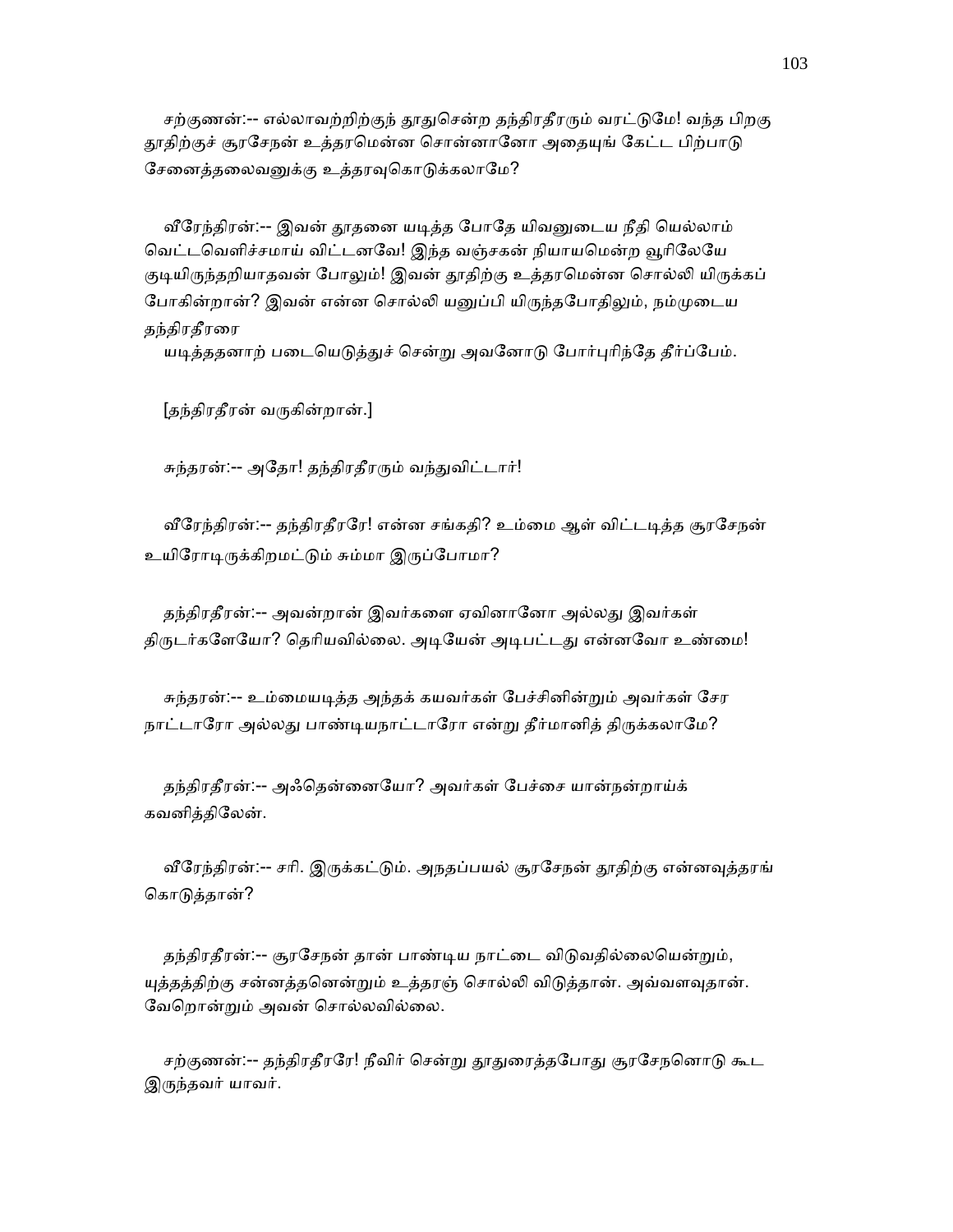தந்திரதீரர்:-- யாரோ? மந்திரி போலும்! நான் தூதுரைத்தபோது அவர் ஒன்றும் பேசவில்லை.

சுந்தரன்:-- யார்? சுசீலேரா?

சற்குணன்:-- ஆமாம்.சுசீலர்தாம்.

வீரேந்திரன்:-- உங்களிடத்தில் மந்திரியா யிருந்தவர் தாமே?

சற்குணன்:-- ஆமாம். அவர்தாம்.

வீரேந்திரன்:-- சுந்தரரே! நீர்போய் நமது சேனைத் தலைவனிடம் போர்வீரரை ஆயத்தப் படுத்திக்கொண்டு மதுரைமாநகரை நோக்கி வஞ்சி மாலை சூடி வஞ்சக வஞ்சியானொடு வஞ்சிப்போர் செய்வதற்கு இப்பொழுதே புறப்பட்டுச் செல்லவேண்டும் என்று சொல்லும். நீரும் கூடவே இருந்து சேனைத்தலைவற்குப் படைவகுப்பதில் உதவிசெய்யும். நீருமொரு வியூகத் தலைவராயிருந்து சேனையை நடத்தும். சீக்கிரம். தாமதஞ் செய்யாதீர்.

[சுந்தரன் ேபாகின்றான்.]

வீரேந்திரன்:-- ஏன்? சற்குண வழுதியாரே! நாமும் புறப்பட்டுப் போவதற்குத் தக்க ஏற்பாᾌகள் ெசய்யேவண்டாமா?

 சற்குணன்:-- ஆம். ெசய்யேவண்ᾌம். [யாவᾞம் ேபாகின்றனர்.]

#### நான்காம் அங்கம் முற்றிற்று.

--------------

அங்கம்-5 / ᾙதற்களம்

 இடம்: பாண்ᾊயனரண்மைன காலம்: காலை பாத்திரங்கள்: சூரேசநன், சுசீலன்.

சூரசேகரன்: சுசீலரே! சந்தேகமேன்? நாமனுப்பிய சேவகன் கருவூர்சென்றுஅவ்விடத்தில் நம்முடைய மந்திரி இராசோபாயரிடம் ஓலை கொடுத்துப் போர்க்கு வேண்டியன வெல்லாம் முடித்துக்கொண்டு, போர் வீரரைச் சமரேசன்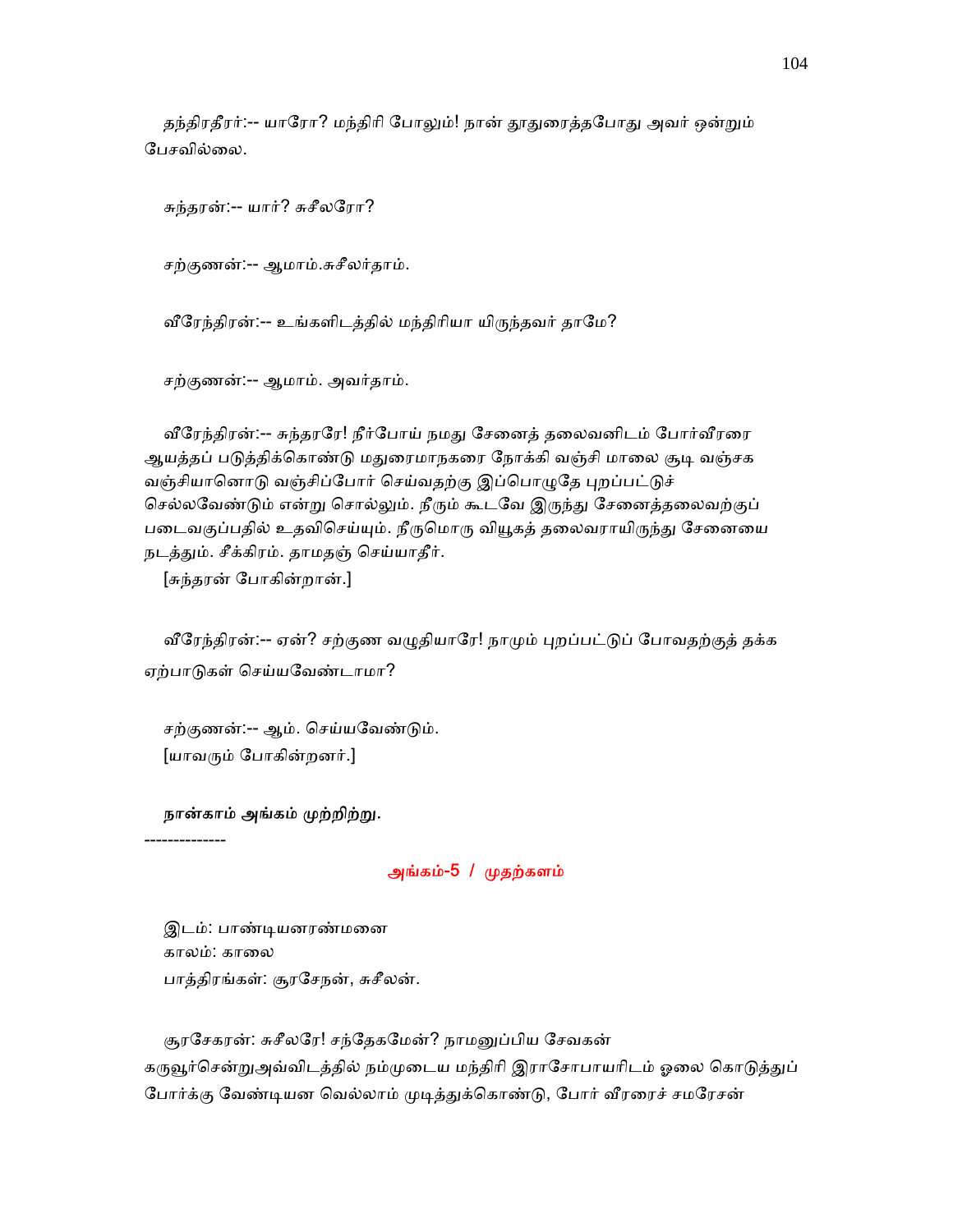என்னும் நம்முடை சேரசேனைத் தலைவன் அழைத்துக்கொண்டு மதுரை வரவேண்டுமென்றுசொல்லி, ஏற்படுத்திவிட்டு வருவதற் கையமில்லை.

சுசீலன்: நம் சேவகனால் ஒரு தடையுமில்லை. அவன்பேர் மந்திரி இராஜோ பாயரிடம் திருமுகங் கொடுத்துச் சமரேசன் தலைவனாகச் சேனை வந்து சேருவதற்குத் தடையில்லை. ஆனால் என்னுடைய கருத்தெல்லாம் காலதாமதமின்றி வந்துசேரவேண்டுமே யென்பதுதான்.

சூரசேநன்: அதற்கும் ஐயமுண்டோ? இதோ வந்துவிடும். பார்த்துக் கொண்டிரும்.

சுசீலன்: வந்தால் நலந்தான். இதுநிற்க. சோழன் தூதுவன் தந்திரதீரனைத் திரும்பிப்போகும்போது நம் கருவூராட்கள் வழியில் அடித்துத் துன்பப்படுத்தி விட்டார்களாம். அவர்கள் அப்படிச் செய்தார்களென்று கேட்டதுமுதல் என்மனம் வருத்தப்படுகின்றது. தூதுவனை யடித்தல் மகாபாவமென்று நீதிநூல்கள் முறையிடுகின்றன. அவ்வாறிருக்க அவர்கள் செய்தது சுத்த அநியாயமேயாம். ஆகையால் அதை விசாரித்துத் தண்டிக்க வேண்டுவது தங்களுடைய தவறாக் கடைமயாம்.

சூரசேநன்: ஆம். அப்படித்தான் நாமும் கேள்விப்பட்டு விசாரித்துக்கொண்டு வருகின்றோம். அடித்தபயல்கள் இன்னாரென்று இன்னுந் தெரியவில்லை. தெரிந்தபிற்பாடு அவர்களுக்குத் தக்கபடி தண்டனை விதிப்போம்.

சுசீலன்: மேலும் தாங்கள் தந்திரதீரனை ஆட்கள் விட்டடித்ததாக ஊர் முழுவதும் பேசிக்கொள்ளுகிறார்கள். ஆகையால் அவர்கள் அவ்வெண்ணத்தை யொழிக்கும்படியாகத் தாங்கள் தூதர் தந்திர தீரரையடித்த பயல்களைக் கண்டுபிடித்துக் காட்டிக் கொடுப்பவருக்கு வெகுமதி கொடுக்கப்படும் என்று பறையறைவிக்க வேண்டும். இதுகேட்டுச் சனங்கள் தங்கண்மீதுள்ள தவறெண்ணத்தை நீக்கிவிᾌவார்கள்.

சூரசேநன்: அப்படியே செய்துவிடுவோம். அதற்கொன்றும் ஆக்ஷேபமில்லை. மற்றைப்படி கருவூருக்கு நம்முடைய மந்திரி இராசோபாயரிடஞ் சென்ற சேவகன் என்ன இதுவரையினும் வரக்காணோம்? ஏன்?சுசீலரே!

சுசீலன்: என்னகாரணமோ? தெரியவில்லை--சரி. இருக்கட்டும். அந்தச்ேசவகன்ேபாய் எத்தைன நாளாயின?

சூரசேநன்: அவன் சோழன் தூதுவன் வந்துபோன அன்றைக்கு அதாவது ஞாயிற்றுக்கிழமை மாலை சென்றான்.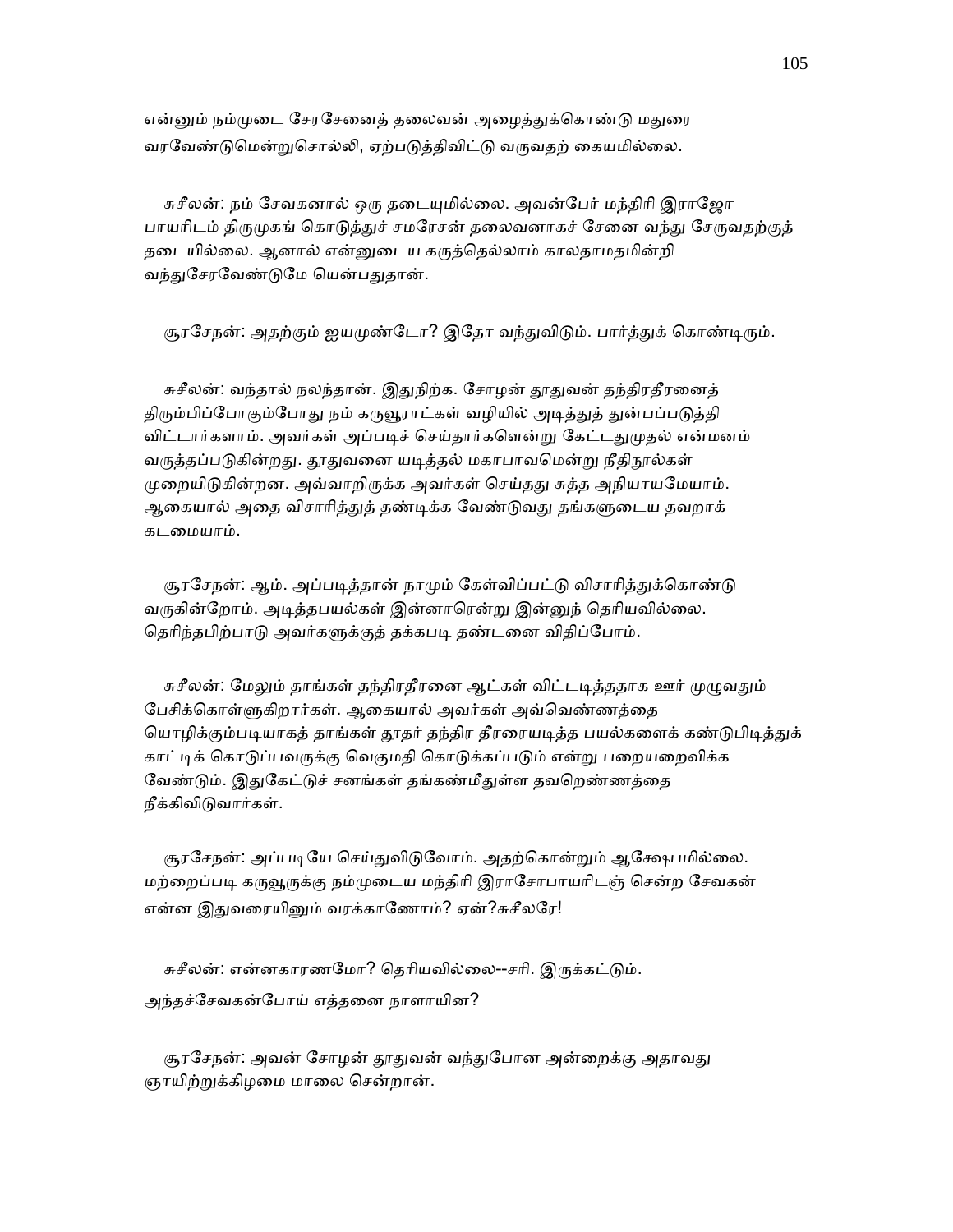சுசீலன்: ஞாயிற்றுக்கிழமை மாலை நல்ல ராகுகாலமாயிற்றே? அப்பொழுதாஅனுப்பினீர்கள்?

சூரசேநன்: ஆம் என்ன செய்கிறது? காலதாமதஞ் செய்யக்கூடாதென்பதுபற்றி உடனே அப்பொழுதே அனுப்பினோம். அதனாலென்ன?

சுசீலன்: அதனாலொன்றுமில்லை. ஆயினும் பெரியோர்கள் கைகூடா தென்பது பற்றி அக்காலங்களில் ஒன்றுஞ் செய்யக்கூடா தென்பார்கள்.அதுதான். ேவெறான்ᾠமில்ைல.

சூரசேநன்: சரிதான். அவன்போய் இன்றைக்கு ஐந்தாவது நாளாயிற்றே! ஏன் இன்னும் வரவில்லை?

(ேசவகன் வᾞகின்றான்)

சேவகன்: மகாராசா! அவர்களுக்கு அடியேன் சேவகன் தெண்டம். நம்முடைய வையாளி வீதி ஆசாரவாசக் காப்பான் வந்து வெளியே நிக்கிறான்.

சூரசேநன்: அடே! அவனை இப்பொழுதே இவ்விடம் வரச்சொல். (ேசவகன் ேபாகின்றான்.)

ஏன்? சுசீலரே! ஒருநாளும் வாராத வையாளிவீதி ஆசாரவாசற் காப்போன் முருகன் தன் காவற்றொழிலைவிட்டு இன்று இவ்விடம் வந்திருப்பது ஏதாவது புதிய செய்தி சொல்லுதற்குப் போலும்!

(ᾙᾞகன் வᾞகிறான்)

முருகன்: அடியேன் முருகன் மகாராசா அவக சமுகத்திலே தெண்டம்.

சூரசேநன்: ஏ! முருகா! என்ன விசேஷம்?

முருகன்: மகாராசா! இன்னிக்குக் கோளி கூவையிலே யொரு சமாசாரம்கேட்டபிறகு காவலைக்கூட விட்டிட்டில்லே இங்கே சமுகத்லே தெரியப்படுத்தணுமிண்டு ஓடியாந்தேன்.

சூரசேநன்: அப்படி யென்ன அவசரமான சமாசாரம்? எங்கே? சொல்லுகேட்போம்.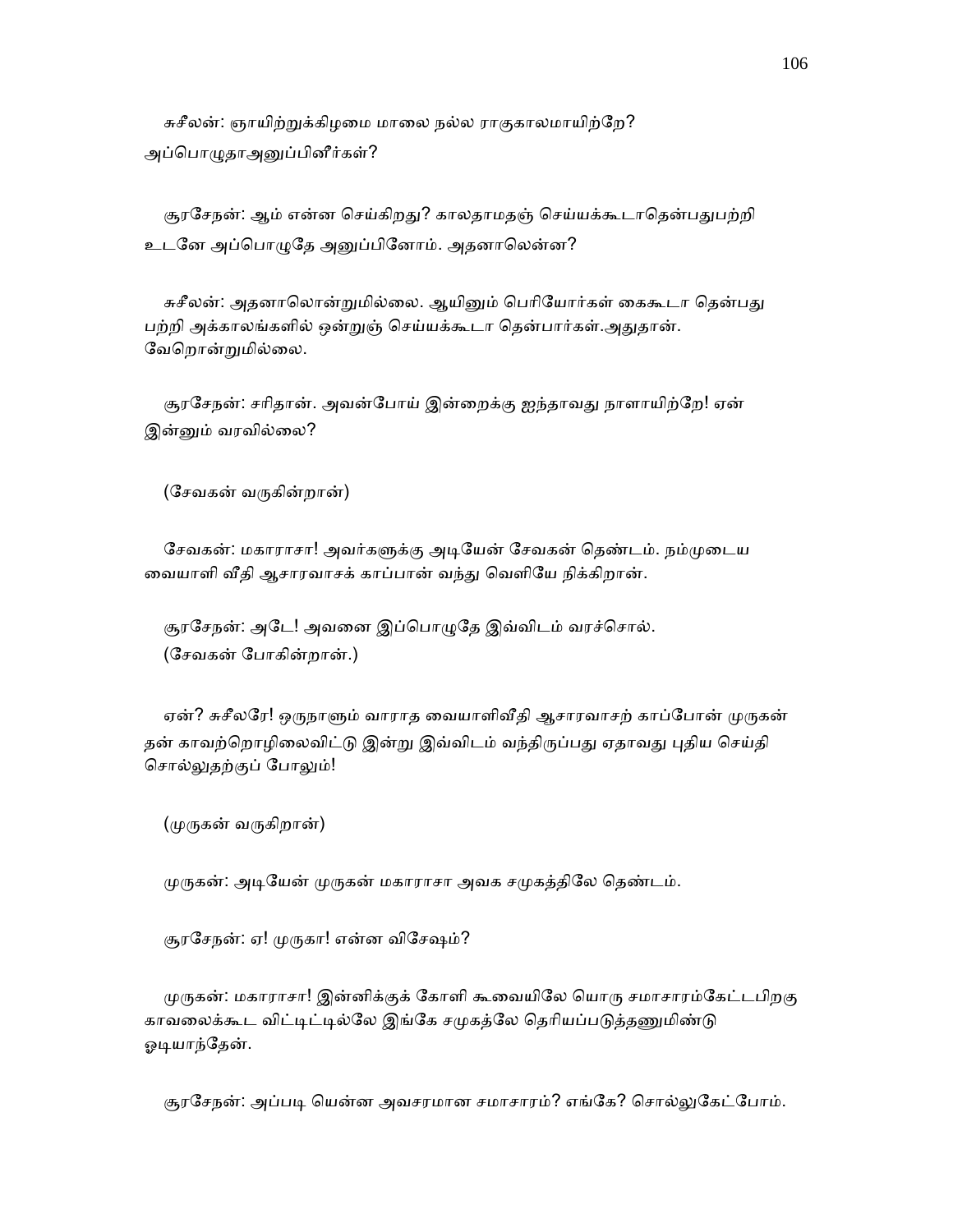முருகன்: மகாராசா! தஞ்சாவூர் வீரேந்திர சோள ராசாவும் முன் சிற்கந்த மலையிலே தங்களோடு நடந்த சண்டையிலே தோத்துப்போன நம்ம சற்குணவளுதியும் படையெடுத்துக்கிட்டு வந்து இந்த வூருக்குக் காதவளித்தூரத்திலே தங்கியிருக்காகளாம். இன்னிக்குப் பொளுதுமறையும் வேளைக்குள்ளே இங்ஙனே வந்திடுவார்களாம். பலத்த சேனையோடுவந்திருக்காகளாம். மகாராசா! இவைகளையெல்லாம் பாத்துக் கிட்டிருந்த பக்கத்தூர்க் குடியானவன் ஒருத்தன் மேல் மூச்சுக் கின்மூச்சு வாங்கிக்கிட்டு வெகு அவசரமாய் ஓடியாந்து சொல்லிட்டுப்போனான். இதுகேட்டது முதல் என்காலுக அங்ஙனே தரிக்கலே மகாராசா! அதுதான் இங்ஙனே யெசமான்களிடத்திலே சொல்லீட்டுப் போலாமிண்டு வந்தேன்.

சுசீலன்: சரிதான். முன்னொரு காலத்துக் காடு வெட்டிய சோழ மகாராஜா வந்து தங்கியிருந்த சோழன் வந்தான் என்னும் கிராமத்திற்குச் சமீபத்திலே இவர்கள் வந்து தங்கியிருக்கின்றார்கள் போலும்!

முருகன்: ஆமாம் அப்படித்தான் சொன்னான், மகாராசா!

சூரசேநன்: ஹூம் (பெருமூச்செறிந்து கொண்டு) சரிதான். முருகா. நீபோ.

[ᾙᾞகன் ேபாகின்றான்.]

கேட்டீரோ சுசீலரே! சமாசாரத்தை? சகலமும் நமக்குக் கெடுதலாகவே நடந்து வருகின்றன. பார்த்தீரா? கருவூர் போன சேவகனோ இன்னும் வரவில்லை. பாண்டியனும் சோழனுமோ படையெடுத்து வந்து விட்டார்களாம்!! இதற்கென்ன ெசய்யலாம்?

சுசீலன்: கருவூருக்குப்போன சேவகனும் வருகிற சமயந்தான். பதறாதிருங்கள். வந்துவிடுவான். இதுகிடக்கட்டும். நம்முடைய சேனைகளெல்லாம் இப்போது ஆயத்தமா யிருக்கின்றனவே யல்லவா?

சூரசேநன்: ஆம் அது மூன்று நாளைக்கு முன்னேயே ஆயத்தமாயிருக்கின்றது. ஆயினும் அதுகொண்டு நாம் யுத்தந்தொடங்குவது சரியன்று. அப்படியன்றிப் போர்செய்யத் தொடங்கினோமோ தோல்வியடைவது நிச்சயம். முன் சற்குணவழுதியுடன் திருப்பரங் குன்றத்தருகே நாம் புரிந்தபோரில் வெகுகஷ்டத்தின் மேலன்றோ நாம் வெற்றிபெற்றது? அதுவுங் கருவூர்ச்சேனையுஞ் சேர்ந்திருந்தபோதன்றோ? அப்படியிருக்க நாம் கருவூரிலிருந்து சேனை வருமுன் யுத்த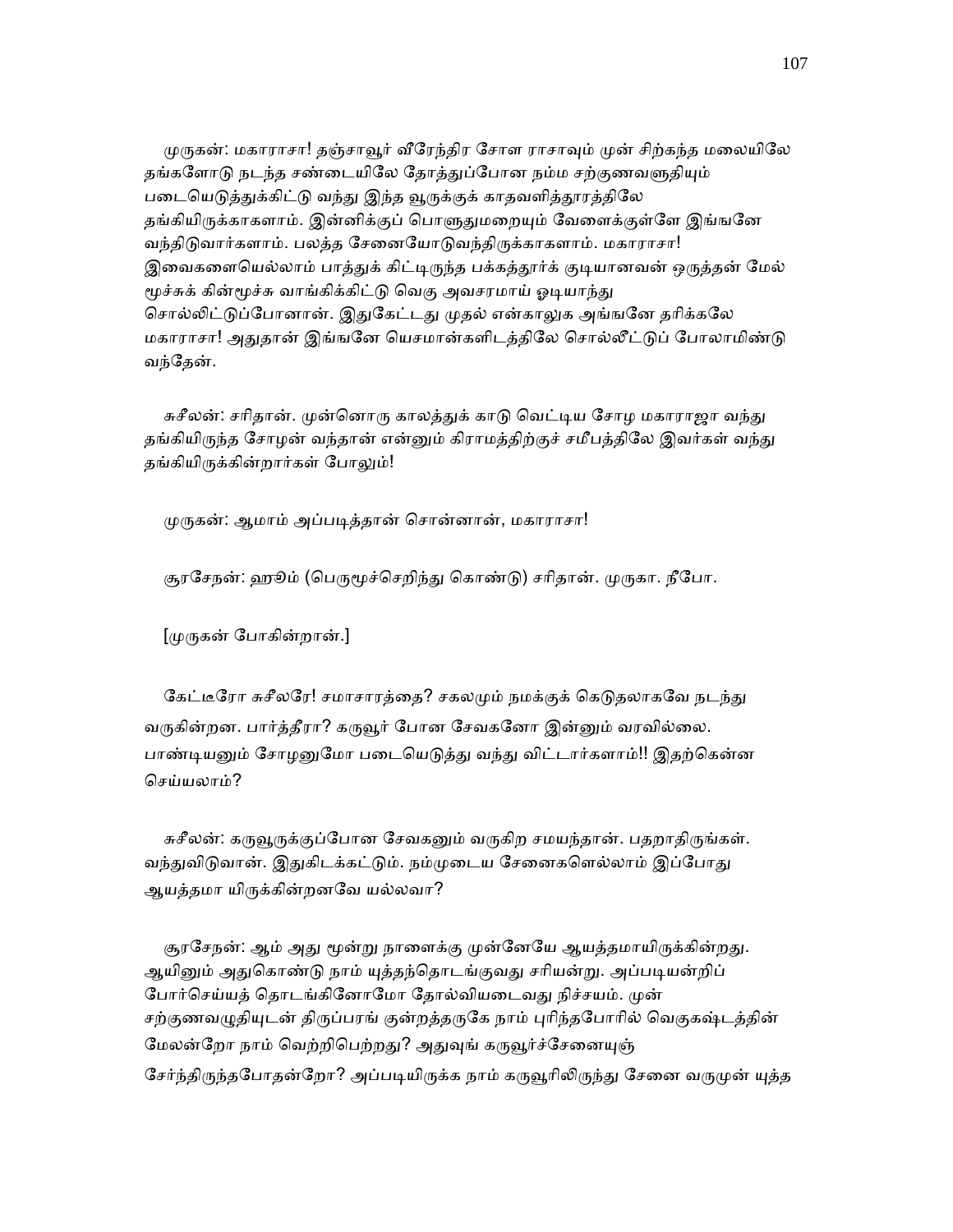மாரம்பிப்பது யுத்தமன்று. அஃது இப்பொழுதே வருமாயின் இந்த நிமிஷத்திலேயே போர் தொடங்குவோம். அதற்குத் தடையொன்றுமில்லை.

சுசீலன்: போர் என்னவோ வந்துவிட்டது. நாம் இனிமேற் சும்மா இருக்கக்கூடாது. ஆகையால் நகர் முழுவதுஞ் சனங்களறியும்படி பறையறைய உத்தரவு செய்யவேண்டும். எதிரிகளுக்கு நாம் பயந்தவர்களாகக் காட்டிக்கொள்ளல் கூடாது. ஆகையாற் போர்முரசமமுன் அரண்மனை வாயிலில் முழங்கட்டும். இதற்கிடையில் கருவூர்ப்படை வருமாயின், பகைவர் எதிர்சென்று காஞ்சிமாலை சூடிப்போர் செய்வோம். அஃதல்லாமற் பகைஞர்கள் நமது கோட்டையை வளைந்துகொண்டு உழிஞைமாலை சூடிப்போர் செய்வார்களாயின் நாம் அதற்கேற்பக் கோட்டையைக் காத்துக்கொண்டு நொச்சிமாலை சூடிப் போர் செய்வோம்.

[ேசவகன் வᾞகின்றான்.]

சூரேசநன்:-- சாி, என்னடா சங்கதி?

சேவகன்:-- மகராசா! நம்ம கருவூருக்குப் போயிருந்த சேவகன் வந்திட்டான்.

சூரேசநன்:-- ேபாய் உடேன வரச்ெசால்.

[ேசவகன் ேபாகின்றான்]

சுசீலரே! கருவூர்ச் சேவகனும் வந்துவிட்டான்! கட்டாயமாய் நம்முடைய சேனை வந்திருக்கும்! இனிமேல் நாமொன்றற்கும் பயப்படவேண்டுவதேயில்லை! சோழன் வீரேந்திரன் சேநாபலத்தையும் சமர்க்களத்தில் ஒருவாறு அறிவோம்!

[ கருவூர் சென்ற சேவகன் வருகின்றான்.]

சேவகன்:-- மகராசா! அடியேன் தெண்டம்.

சூரசேநன்:-- அடே! என்ன சங்கதி? சீக்கிரமாய்ச் சொல்.

சுசீலன்:-- (தனக்குள்) ஓகோ! சேவகன் முகக்குறியைப் பார்க்குங்கால் ஏதோ தீங்கு நேரிட்டிருக்கும்போலத் தோன்றுகின்றதே! எல்லாவற்றிற்குங் கேட்போம்.

சேவகன்:-- மகராசா! கருவூர்ச் சமாசாரத்தை யென்னெண்டு சொல்லட்டும்?

சூரசேநன்:-- என்ன? என்ன? கருவூரிலென்ன? --

சேவகன்:-- மகராசா! முன்னிருந்த சற்குணவதியின் மாமன் வீரமார்த்தாண்டத் தொண்டை ராசா தரங்க பாண்டி நாட்டைச் செயிச்சுக்க வந்துக்கிட்டு வளுதியாரைக் காட்டிலே துரத்தீட்டிய எண்டு கேட்டு நம்மசேர நாட்டின் மேலே படையெடுத்துக்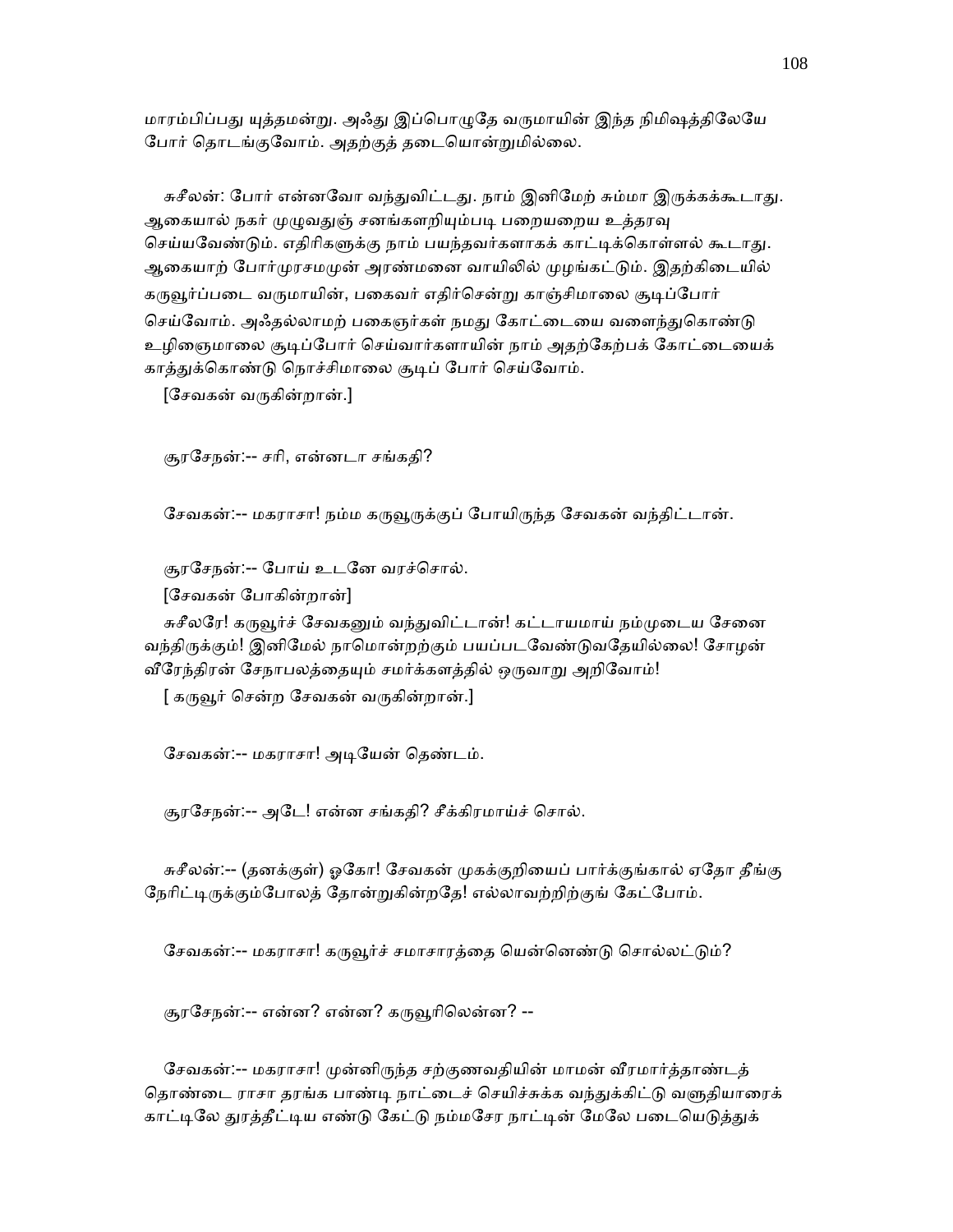கிட்டுவந்து இப்பொளுது யுத்தம் மொம்மரமா அங்ஙனே நடக்குது. ஆகையினாலே சேனை யனுப்பறது அசாத்தியமிண்டு மந்திரி இராசோபாயர் சொல்லீட்டாக. இன்னார் செயிச்சாக எண்டு இன்னுந் தெரியல்லை.இரண்டு பக்கத்திலேயும் பலபேர் மாண்டுபோனாக. எல்லாத்துக்கும் சமாசாரம் நாளைக்கு வருமிண்டு சொன்னாரு.

சூரசேநன்:-- அவ்வளவுதானே! இன்னும் ஏதாவதுண்டோ?

ேசவகன்:-- அம்பிட்ᾌத்தான். மகராசா!

 சூரேசநன்:-- சாிதான். நீ ேபா. [ேசவகன் ேபாகின்றான்.]

என்ன? சுசீலரே! நாம் இப்படியெல்லாம் வருமென்று கனவிலும் நானைக்கவில்லை. எமக்கு இம்மதுரைக்கு வந்தபிறகு நேரிட்ட மனவருத்தத்திற்கோ அளவில்லை! இவற்றையெல்லாம் பார்க்கும்போது கடவுள் இல்லையென்றே சொல்லிவிடலாம். பாரும்! நாம் மதுரை வந்தபிறகு நம் சொக்கேசருக்கு எவ்வளவோ அருச்சனைகளும் அபிஷேகங்களும் செய்து கணக்கற்ற காணிகள் திருக்கோயில் உபயோகத்திற்கு அளித்திருக்கிறோம். அப்படியிருந்தும் நம் சோமசுந்திர மூர்த்திக்கு எம்மீது கருணை பிறக்கவில்லை.

சுசீலன்: தனக்குள் ஒருவனுக்கு அந்தரங்கத்திற் பக்தியில்லாவிட்டாற் பகிரங்கத்தில் எவ்வளவு செய்தபோதிலும் அவை யொருநாளும் பயன் படாவாம்!

(பாடுகிறான்.)

வெளியுற வுலகினில் வேடங் கொண்டனை யளிநிறை கடலெனு மமல னார்பதத் துளியுயர் பத்தியொன் றுறாத புன்மகன் றெளியறி விலன்பெருந் தீய னென்பவே.

(அரசனை நோக்கி) என்ன செய்கிறது மற்றைப்படி இப்போது யுத்தந் ெதாடங்குவமா? என்ன?

சூரசேநன்: அதுதான் அப்பொழுதே சொன்னமே!

சுசீலன்: அப்போ தென்னவோ குறிப்பாய்க் கூறினீர்கள். தற்காலத்தில் இன்னது செய்வோமென்று தீர்மானமாய்ச் சொல்லுங்கள். பகைஞரோ வந்துவிட்டார். நாம் இனிமேற் சும்மா இருப்பது சரியன்று.

சூரசேநன்: என்ன? ஐயா! சுசீலரே! முந்திப் பரங்கிரிச் சண்டையில் நாமொரு பக்கமும் சற்குணவழுதி யொருபக்கமுமாகப் போர்செய்தோம். இப்போதோ நாமொரு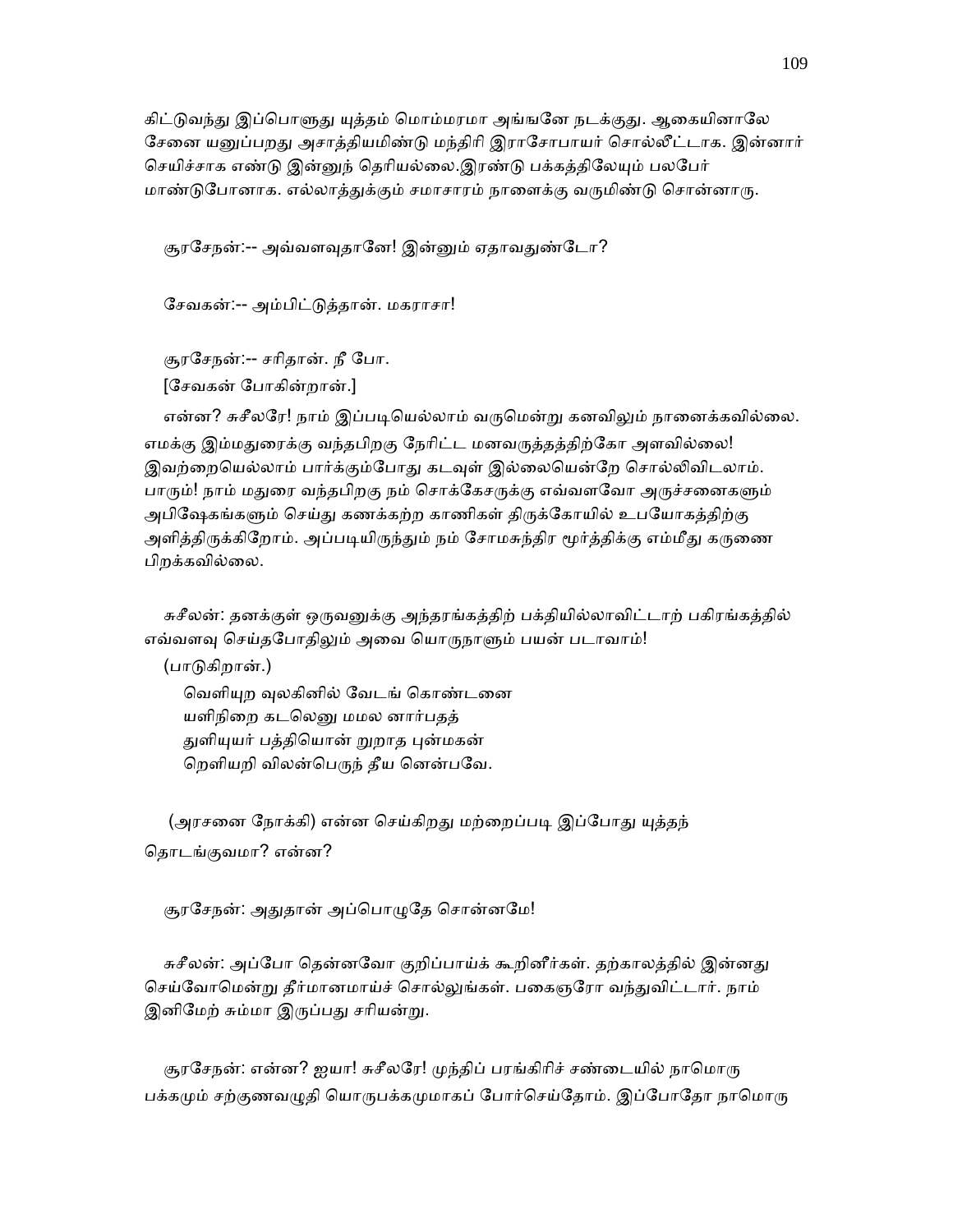பக்கமும் சற்குணவழுதி வீரேந்திரன் வீரமார்த்தாண்டன் ஆகியஇம்மூவரும் ஒருபக்கமுமா யிருத்தலினாற் சமர்செய்வது சரியன்றென்பது தோன்றுகின்றது. அப்படியன்றிச் சமர்புரிந்தோமோ நாம் தொலைவுண்டு போவதற்குத் தடெயான்ᾠமில்ைல.

சுசீலன்: ஆகையால் இப்போது தங்களுக்கு அவர்களோடு சமாதானமாய்ப் போவதற்குச் சம்மதம் போலும்.

சூரசேநன்: ஆம். பின்னை யென்ன செய்கிறது?

 சுசீலன்: அைவெயல்லாம் சாிேய. அவர்கள் சமாதானத்திற்கு இணங்கு கின்றார்களோ அல்லரோ? இவ்வளவுதூரம் படையெடுத்து வந்துவிட்டு யுத்தமில்லாமற் சும்மா போகிறதா என்ற ஆலோசனையினாலும், வழுதிமகன் சுந்தராநந்தன் கொல்லப்பட்டதற்காகப் பழிவாங்கு மெண்ணத்தினாலும், சமாதானத்திற்கு வரமாட்டோம் என்று சொல்லிவிட்டால் நாமென்ன செய்கிறது? இதையும் யோசிக்க வேண்டாமா? சமாதான மென்றாலும் அதுவுமுடனே ஆகக்கூடியதா? என்ன? அதிலு மெத்தனையோ விஷயங்களெல்லாங் கவனிக்கப்பட வேண்டும். முன்னமே தூதன் வந்தபோதென்றால், இரு திறத்துக்கும் நேராகப் போயிருக்கும். இப்போதே அவர்கள் கை உயர்வும் நமது கை தாழ்வுமாயிருக்கின்றதே! மேலும் அப்படியே சமாதானஞ் செய்து கொள்வதற்கு அவர்களு மிணங்கினாலும், உடன்படிக்கையின் நிபந்தனைகள் நம்முடைய மனதிற்குப் பொருந்தக் கூடியனவாயு மிருக்கவேண்டும்! அவ்வாறில்லையாயின் என்செய வல்லேம்?

சூரசேநன்:-ஓ! சுசீலரே! நீர் என்ன செய்வீரோ? அஃது எமக்குத் தெரியாது. எப்படியாவது ஏறக்குறைய நம் மனத்திற்கேற்கும்படி உடன்படிக்கை செய்துவிட வேண்டியது நுமது தவறாக் கடன்பாடேயாம்.

சுசீலன்:-அப்படியாயின் இப்பொழுது எனக்கு உத்தரவு கொடுங்கள். போய் அதற்குத் தகுந்த ஏற்பாᾌகள் ெசய்கிேறன்.

சூரசேநன்:-கட்டாயமாய் உடன்படிக்கைதான் செய்யவேண்டும்.

சுசீலன்:-சரி,சரி.(தனக்குள்)எப்போதும் இந்தச் சூரசேநன் இப்படித்தான் கெஞ்சினால் மிஞ்சுகிறதும் மிஞ்சினால் கெஞ்சுகிறதும் வழக்கம். இவனை நம்பினால் நாசமடைவதற்குச் சந்தேகமில்லை! நாம் ஒருவருக்குந் துரோகஞ் செய்யவேண்டாம்! சகலத்திற்குங் கடவுள் ஒருவரிருக்கின்றார்!

[சுசீலன் ேபாகின்றான்.]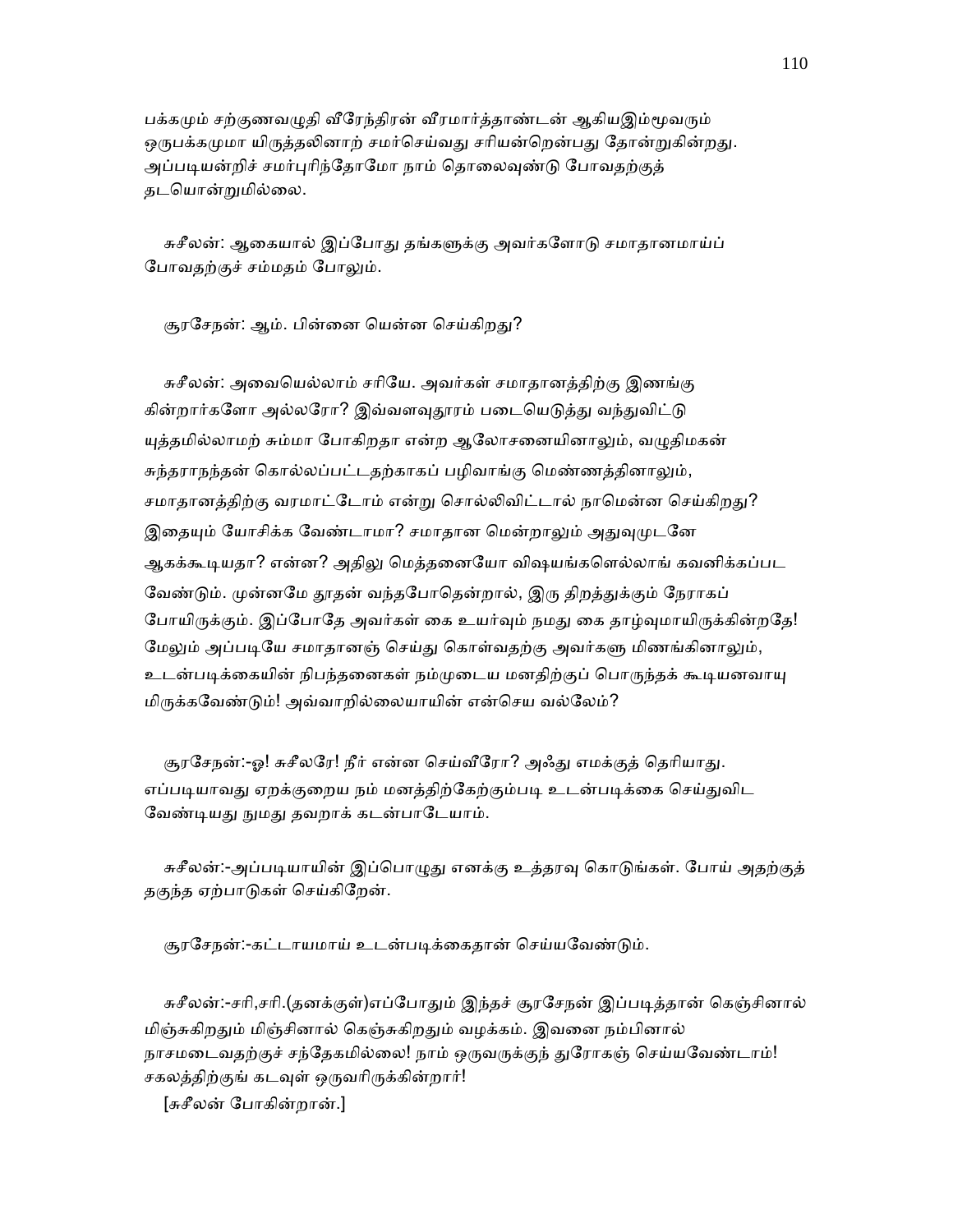சூரசேநன்:-நாமும் அந்தப்புரத்திற்குப் போவோம். [சூரேசநன் ேபாகின்றான்.]

-----------------------

## அங்கம் - 5 / இரண்டாங்களம்

இடம்:-அரசினந்தப்புரம் காலம்:-மாலை பாத்திரங்கள்:-கோமளவல்லி, செவிலி

கோமளவல்லி:- நாம் கருவூரைவிட்டு வந்ததுமுதல் நமக்குத் துன்பங்கள் ஒன்றன்மே லொன்றாய் வந்துகொண்டிருக்கின்றன! நம்முடைய ராஜரோ இவ்வூராரிடங் கொடியவரெனப் பட்டம் பெற்றுக் கொண்டார். பிறகு நமக்கு நம்முடைய செல்வமகள் ரூபாவதியை யிழக்குந் தௌர்ப்பாக்கியஞ் சம்பவித்தது! போதாக்குறைக்கு யுத்தமும் வந்திருக்கிறது! இஃது எப்படி முடியுமோ? தெரியவில்லை-தெய்வமே! எங்களை இப்படித் துன்பத்திற்கு ஆளாக்குவது சரியோ?

செவிலி:-அம்மையே! கொஞ்சமிருங்கள். ஏதோ தாரையினொலியும் காளக்கினோசையுங் கேட்கின்றனவே! எகிரிகளினுடைய சேனைகளெல்லாம் வையையாற்றின் வட கரையிலே வந்து தங்கி யிருக்கின்றனவோ!

கோமளவல்லி: ஐயோ! என்ன செய்வோம்? தெய்வமே! எங்கள்மீது உனக்கு இரக்க மில்ைலேயா?

செவிலி: தாயே! நாம் இப்படிப் புலம்புவது நியாயமில்லை. மேலும் தாங்கள் அரசன் தேவியாரா யிருநதுகொண்டு இந்தமாதிரி பயப்படக் கூடாது. எல்லாவற்றிற்கும் சுவாமி யொருவர் இருக்கின்றார். சரி ஈதிப்படி யிருக்கட்டும். இன்னொரு சங்கதி சொல்லுகின்றேன். கேளுங்கள். நான் நேற்றிராத்திரி யொருகனவு கண்டேன். எப்போதும் நம்முடைய ரூபாவதியின் ஞாபகமா யிருக்கிறதனாலேதானோ என்னவோ? தெரியவில்லை. அவள் என்னிடம் வந்து "நீ ஏன் வருத்தப்பட்டுக் கொண்டிருக்கிறாய்? உன் வருத்தத்தையெல்லா மொழித்துவிடு. நான் நாளைக்குத் திரும்பி வந்து விடுகின்றேன்" என்று சொல்லிவிட்டுப் போனாள்! உடனே விழித்துக் கொண்டேன். என் மனமும் ஏதோ கொஞ்சம் ஆறுதலடைந் திருந்தது.

கோமளவல்லி: ஐயோ! நீ செய்த பாக்கியம். நான் செய்யவில்லையே. உன் கனவில் வந்து பேசுகின்றவள் பெற்றவளாகிய என்னிடம் ஒரு நாளாவது கனவிலேனும்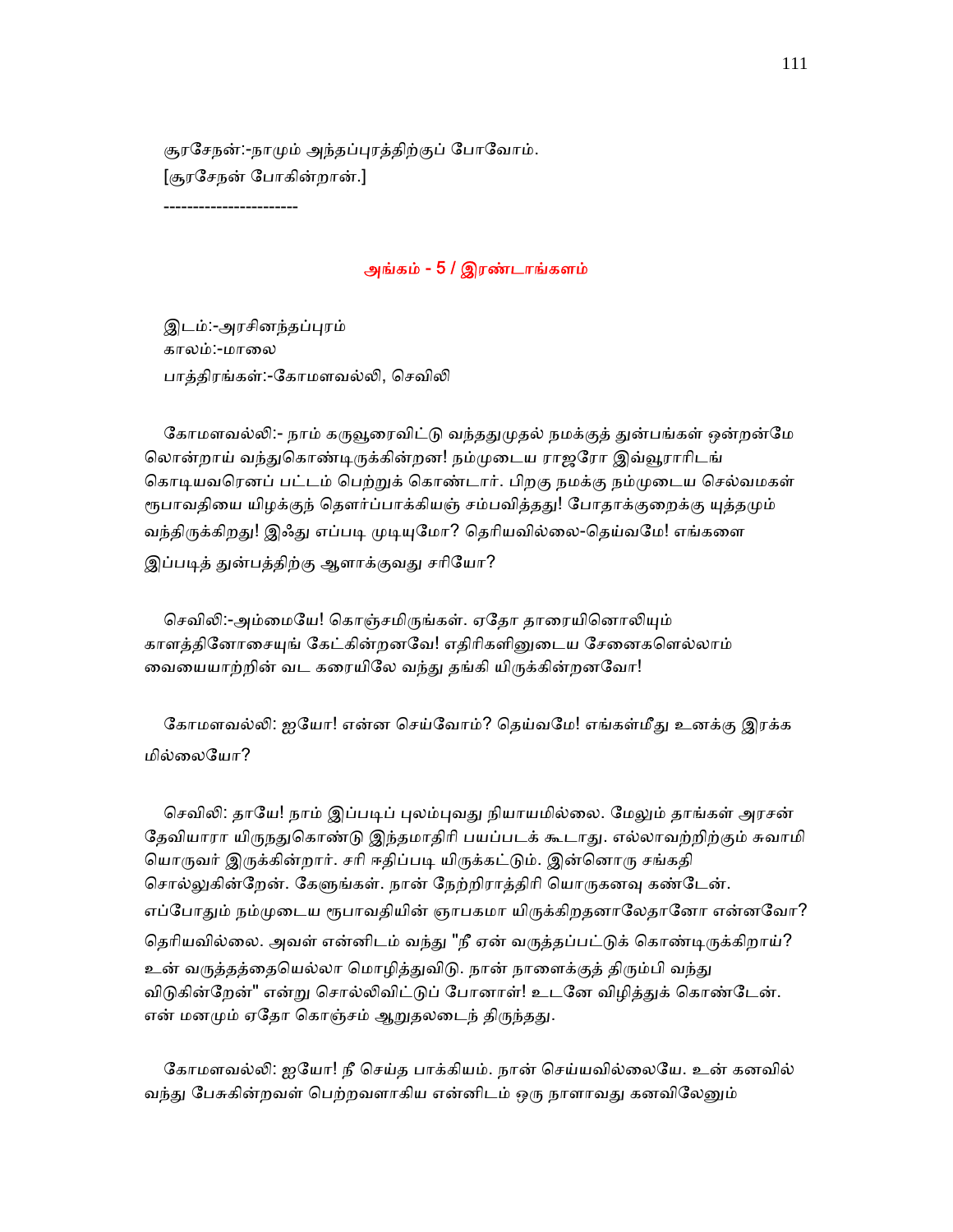வந்தாளல்லளே! நான் என்ன பாவஞ் செய்தேனோ? அவள் என்னைக் கனவிலுங் காணமாட்ேடன் என்கின்றாள்!

( சூரேசநன் வᾞகின்றான்.)

செவிலி: அதோ! மகாராஜா அவர்கள் வருகிறார். நாமொன்றும் இப்பொமுது பேசப்படாது. தாயே! நான் போகின்றேன்.

(ெசவிᾢ ேபாகின்றாள்)

சூரசேநன்: அடி! பிராணவல்லி. பகைவருடைய சேனையோ வந்து விட்டது. நாம் இன்றுகாலை சுசீலரோடு சொல்லி யுத்தமொன்று மில்லாமற் சமாதானமாய்ப் போவதற்குத் தக்க ஏற்பாடுகள் என்னவோ அவற்றைச் செய்யும்படி திட்டம் பண்ணி யிருக்கின்றோம்.

கோமளவல்லி: ஏ! பிராணவர்மா! எல்லாஞ் சரியே. ஆயினும் நாமே வலியப் போய்ச் சமாதானம் பேசுவதென்றால் அது சுத்த வீரர்க்கு அழகாகுமோ?

சூரசேநன்: அரசர்க்குரிய நால்வித உபாயங்களில் இது முதலாவதாகிய சாமோபாயமன்றோ?

கோமளவல்லி: அப்படியானாற் சரிதான். அஸ்தமித்துப் போயிற்று. ஆகையினாலே நான்போய் நம்முடைய அரண்மனைக் குல தேவதையைப் பூஜித்து வருகின்றேன். சற்றேயிருங்கள்.

(கோமளவல்லி போகின்றாள்.)

சூரசேநன்: இவ்வளவு இடையூறுகளையும் நாம் அனுபவிக்கவே வேண்டும் என்ற எண்ணத்தோடு தானோ நம்மைக் கடவுள் பாண்டி நாட்டின் மீது படையெடுத்து வழுதியை வெல்லுமாறு தூண்டினார்? குடிகளிடம் கொடியரெனும் பெயர் பெற்றோம்! ஓ! அதுமட்டோ? குடிகளுமெம்மைக் கொல்லத் தலைப்படுகின்றார்கள்! இந்த நாட்டார் யாவர்க்கும் நாம் அரசாள்வதில் விருப்பமில்லைபோலும்! இந்நாட்டுள் எவ்விடந் திரும்பினாலும் எமக்குப் பகைவர்கள் காணப்படுகின்றார்களே யொழிய நண்பர் ஒருவரையாவதுகாணோம்! இவ்வாறு நம்மேற்பிரியமில்லாக் குடிகள் வாழும் நாட்டைப் படை கொண்டு அடக்கி ஆள்வதிற் பயன்றான் என்னையோ?

(மௌனம்) பரம்பரையாயுள்ள சேர நாட்டையும் இழந்து விடுவேமோ? போரினாற் ெபற்ற பாண்ᾊ நாட்ைட இழத்தல் திண்ணேமயாம். அந்ேதா! என்ன எண்ண ெமண்ᾎகின்ேறம்!-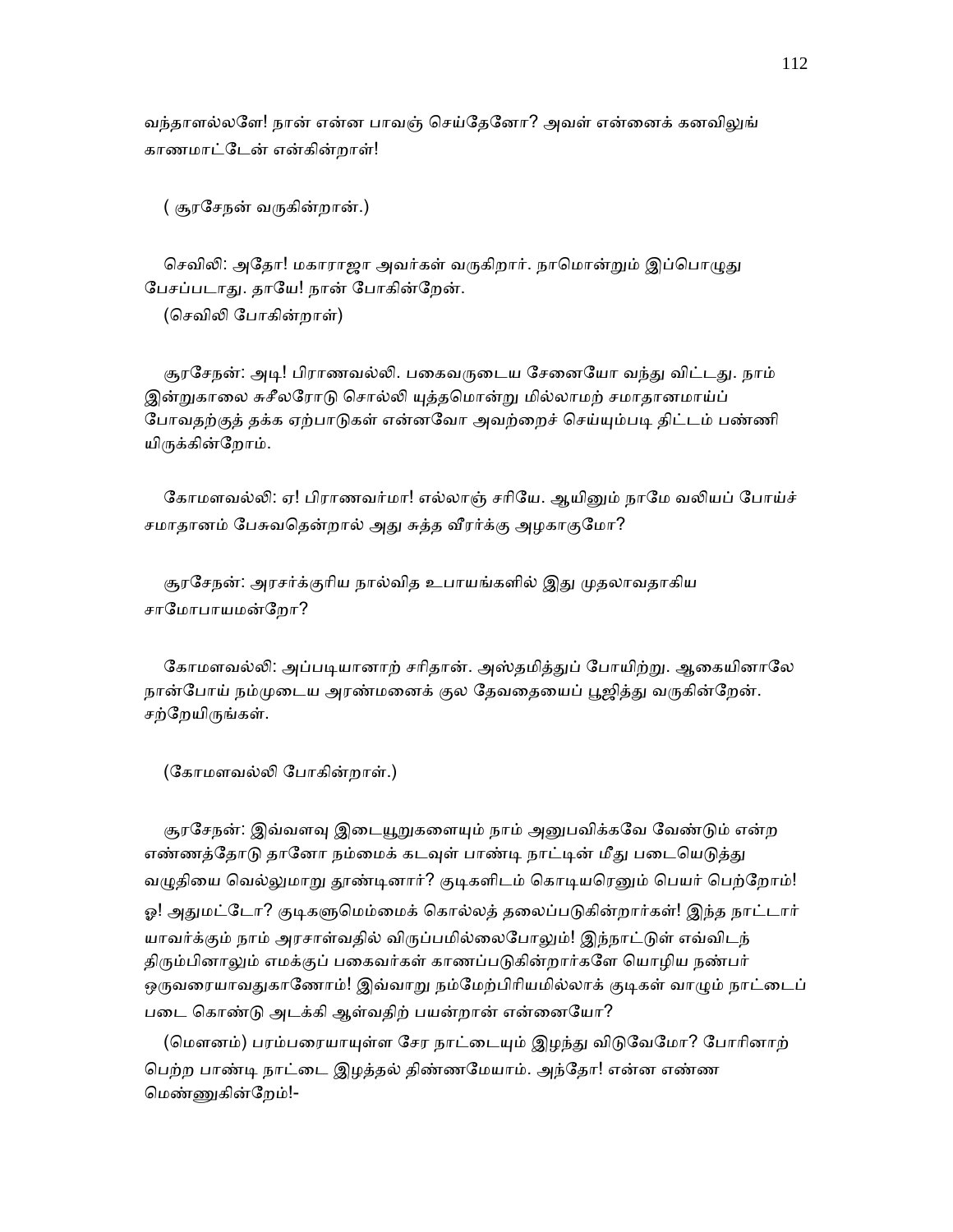(மௌனம்) ஏ! வர்மா! இத்தனை துன்பங்களையும் அனுபவித்துக் கொண்டாவது நீ உயிர் வாழவேண்டுகின்றாயோ? உன்னை நேசிப்பார் ஒருவரும் இல்லையே! உனக்கு அரசாட்சியும் வேண்டுமோ?-

(மௌனம்) இதற்கு முன் எனது அருமை மகள் ரூபாவதியை இழந்து விட்டேன்!-ஓ! ரூபாவதீ! உன்னை யிமந்தபிறகும் நான் அரசு பரிய இச்சிப்பது என்ன அறிவின் மைகாண்! அது கள்ளிக் கொம்புக்கு வெள்ளிப்பூண் கட்டத் துணிந்ததுபோ லாகுமன்றோ? எனக்கோ உன்னைத் தவிர்த்து வேறு சந்ததிகளில்லை. நீ கணாமற் போனது முதல் எனக்கு ஒன்றுந் தோன்றவில்லை! ஐயோ! இவ்வூர்ப் பேய்ச் சனங்களுக்கு உன்னைப் பலிகொடுத்த கொடும்பாதகனேனும்வாழவேண்டுமோ! (மௌனம்)எனது பாதகச் செயல்களோ கணக்கற்றன! நன்னடக்கையே வடிவெடுத்து வந்தாற் போன்ற சற்குணவழுதியையும், அழகு நிறைந்த அவரது மனைவியையும் சிறையிலிட்டுக் காட்டிற்றுரத்தினோம்! சிவபிரான் அவர்களை அவ்விடத்துங் கருணைபுரிந்து காத்தருளினார் !-இன்னும் வழுதிமகன் சுந்தாரகர்தனை, ஒருபாவமுமறியாதவனை, கலையெலாமுணர்ந்த கட்டழகுடையவனை, சாந்தமே யுருவமாயிருந்தவனைச் சிறைச்சாலையிலிட்டு வருத்திக் கொன்றுவிட்டோம்! ஓ! கொலைப்பாதகச் சூரசேநா! நீ உயிர்துறந்து விண்ணோடு புக்கு ஆங்குள்ள சுந்தரா நந்தனிடம் பொறுக்கும்படி கேட்டுக்கொள்ளுதலே தகுதி!-

(மௌனம்)

ஐயோ! தெய்வமே! மகளையிழந்து, உணவையொழித்து, மானமழிந்து, கொலைகள்புரிந்து, வீரமிழந்து, பகைவர்கள் பாதத்தில் விழுந்து, அவரோடு சமாதானமாகி மனமொவ்வாத நிபந்தனைகள் அடங்கிய உடன்படிக்கை செய்துகொண்டு உயிர்வாழ்ந்திருத்தலைக் காட்டினும், தற்கொலைசெய்து கோடல் நல்லதன்ேறா?-

(மௌனம்.) நான்செய்தகொடுஞ் செயல்களுக்குப் பிராணனை விடுவதே மேலானது. இனி யொருக்ஷணமேனும் தாமதியேன். இதோ இந்தவாளின்மீது பாய்ந்து உயிர்விடுவேன்.

(வாளை நேர்நிறுவுகின்றான்.) சிவபெருமானே! சோமசுந்தர மூர்த்தியே! சொக்கலிங்கவள்ளலே! நீயே யெனக்கும் கதி! இதோ நின்பாதாரவிந்தங்களை வந்து கடிதிற் சேருவேன்! என்னைக் கருணைக் கண்ணாற் பார்த்து ஆண்டருளுவாய்! (இறைவனைப் பாடுகின்றான்.)

\*" ஒருவனே போற்றி யொப்பி லப்பனே போற்றி வானோர் குருவனே போற்றியெங்கள் கோமளக் கொழுந்து போற்றி வருகவென் றென்னை நின்பால் வாங்கிட வேண்டும் போற்றி தருகநின்பாதம் பொற்றி தமியனேன் றனிமை தீர்த்தே" (90)

"தீர்ந்தவன் பாய வன்பர்க் கவரினு மன்ப போற்றி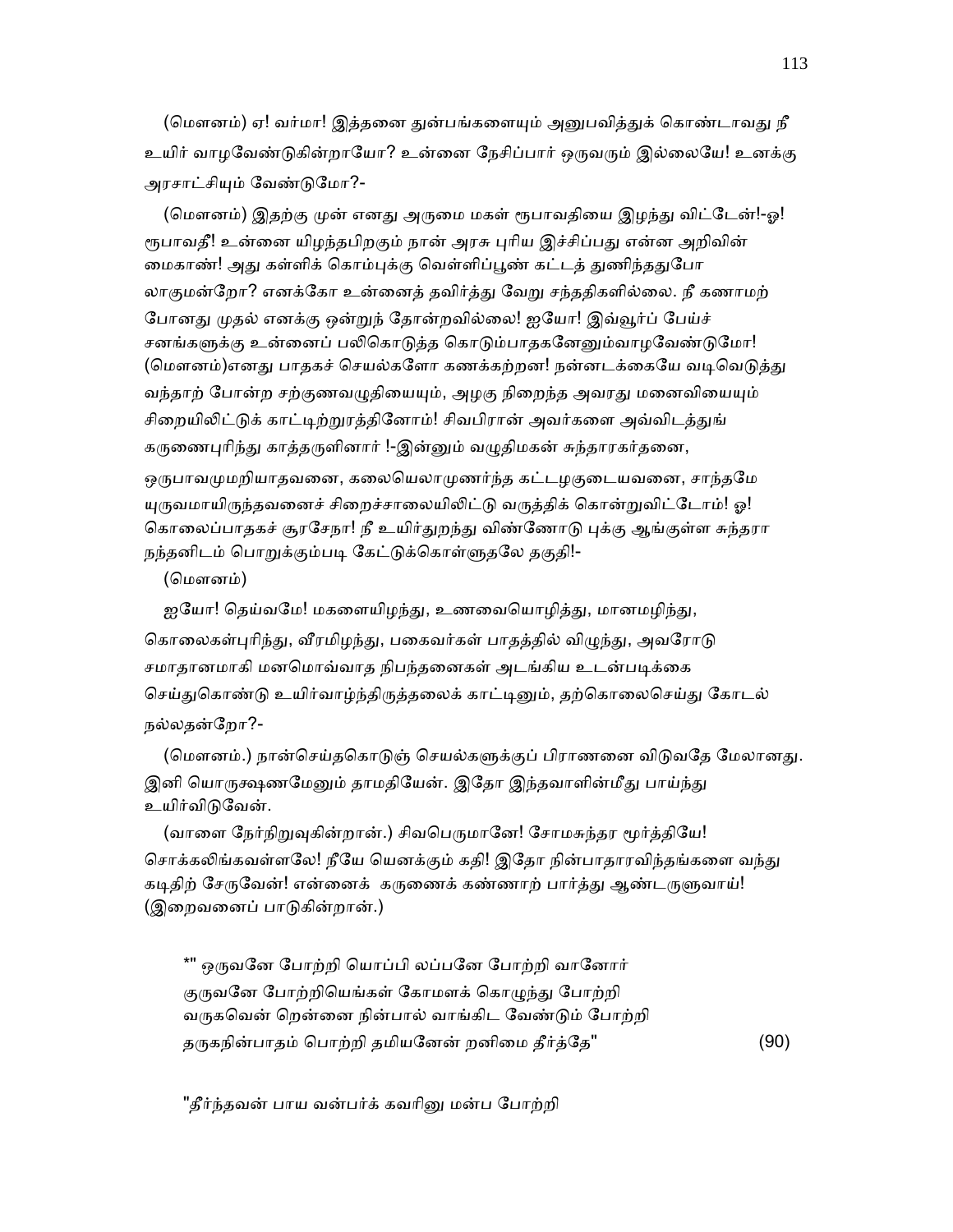பேர்ந்துமென் பொய்ம்மை யாட்கொண் டருளிடும் பெருமை போற்றி வார்ந்தநஞ் சயின்ᾠ வாேனார்க் கᾙதமீ வள்ளல் ேபாற்றி யார்ந்தநின் பாத நாயேற் கருளிட வேண்டும் போற்றி. (91)

திருவாசகம்

--------------

(கோமளவல்லி வருகின்றாள்.)

கோமளவல்லி: ஐயோ! பிராணநாதா! இஃதென்னை விபரீதம்! விபரீதம்! என்னை இவ்வாறு தமியளாய் விட்டு விட்டு நீ உயிர்துறத்தல் நியாயமேயோ?

(கோமளவல்லி சூரசேநன் பாதங்களில் விழுந்து பிடித்துக் கொள்ளுகின்றாள்.)

சூரசேநன்: ஓ! இஃதென்னை புதுமை! சிவபெருமானே அடியேன் நின்னுடைய பாதநிழலைச் சேருதற்கும் நினக்குப் பிரிய மில்லையோ? என்ன செய்வேன். கெய்வமே.

கோமளவல்லி: எனது பிராணேசனே! நான் சொல்லுகின்றதைக் கொஞ்சங் கவனமாய்க்கேட்பாய். எல்லாவற்றிற்கும் நாளைவரைக்கும் பொறுத்துக்கொள்வாய். அதற்குட் சுசீலரும் வந்துவிடுவார். எதிரிகள் சமாதானத்திற்கு இணங்கவிட்டாற் சரிதான். அப்படி இல்லையாயின் இவ்விடத்தில் வாளிற்பாய்ந்து உயிர் விடுவதைக் காட்டிலும் போர்க்களஞ்சென்று சாவது மேன்மையாம். ஆகையால் என்னருமை நாயகனே! நீ என்னை வேண்டியாவது நாளை வரைக்கும் பொறுத்துக்கொள்வாயாக.

சூரசேநன்: ஏ! பிராணவல்லி. நீ கூறுவதும் நியாயமேயாம். என்ன செய்வேம்?

 ேகாமளவல்ᾢ: ஏ! பிாியநாயகா! எல்லாவற்றிற்கும் நாம் இவ்விடத்தில் இருக்கவேண்டாம். போவோம். வருவாயாக.

சூரசேநன்: விடு, விடு. வருகின்றேம்.

(யாவᾞம் ேபாகின்றனர்)

---------------

# அங்கம் - 5 / ᾚன்றாங்களம்

இடம்:-ேசாழன் பாசைற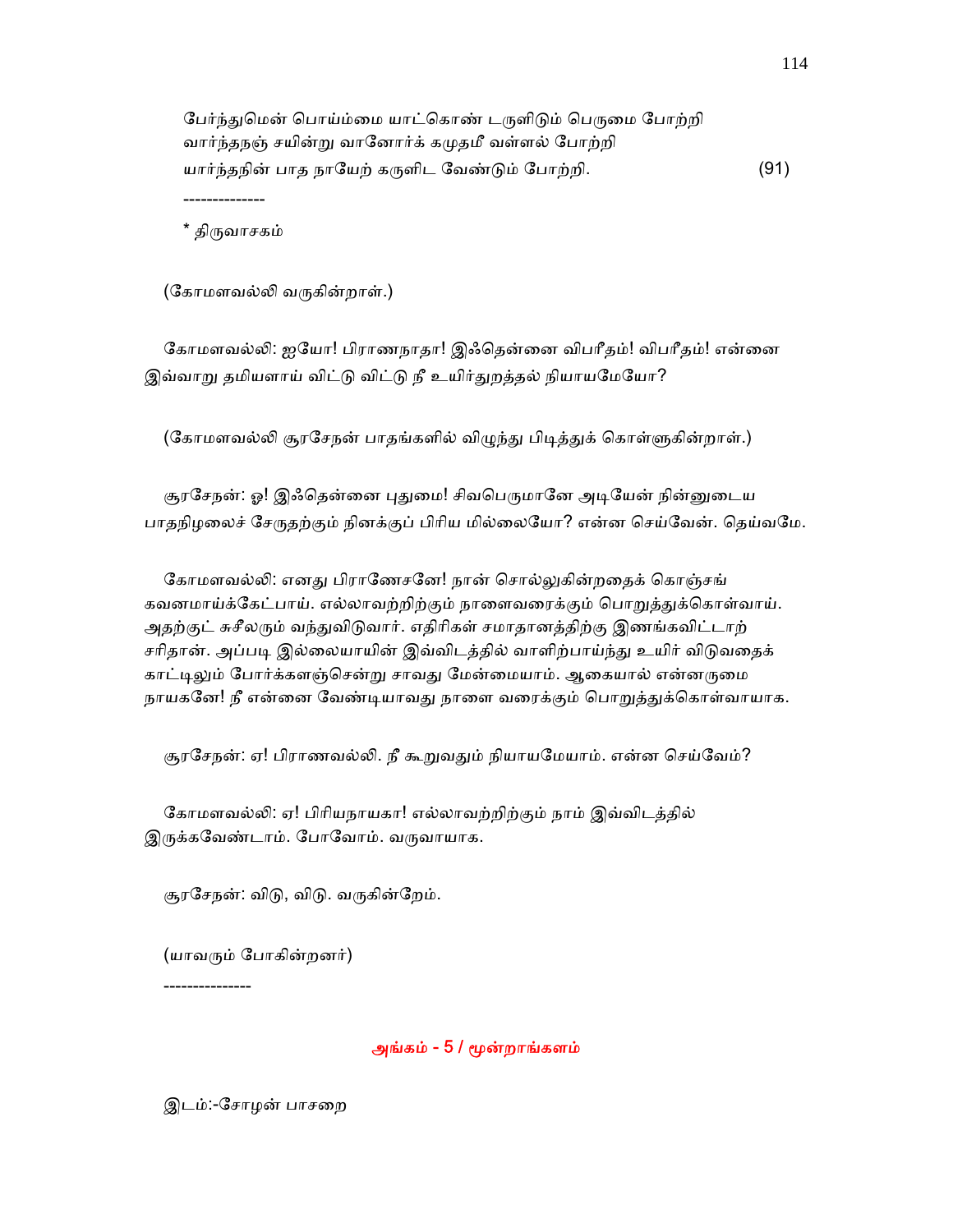காலம்:-காைல பாத்திரங்கள்:- சுந்தரன், சுரூபன்

சுந்தரன்:-என தருமைத் தலைவியே! நாமும் நமது மதுரை மாநகர் வந்து சேர்ந்தோம்! இதோ பார்! இப்பக்கம் வையைநதி யோடாநின்றது. அப்பக்கம் காணப்படுவது திருவாப்பனூராம். எமது கருணையங் கடலாகிய சிவபெருமானார் அடியார்க ளுய்யும்பொருட்டுத் திருக்கோலங் கொண்டெழுந்தருளும் பெற்றியராதலின் சோழாந்தகப் பாண்டியன் பொருட்டு அவ்விடத்து ஆப்புவடிவமாய் அமர்ந்து காட்சி கொடுத்தருளினர்! அம்மான்மியம் பற்றியன்றே அஃது ஆப்பனூரென்னும் பெயர்த் தாயிற்று. நாம் மீட்டும் நமது சுந்தரேசப் பெருமானைத் தரிசிக்கும் பாக்கிய மடைந்தோம்! ஆயினும இனிமேல் வரும் போரிற்கு நீ யஞ்சுகின்றாயோ?

சுருபன்:-எனது பிரிய சுந்தரா! யான் நின்னை அடைந்த பிறகும் போர்க்குப் பயப்படுவேனோ? ஒருவேளை என் தந்தையார் யுத்தகளத்தில் இறக்கும்படி நேரிடுமாயின் வருந்துகிற்பேன் என்றெண்ணினையோ? அப்படி வருத்தப்படும் தன்மையை யுடையவனாயின் யான் நின்னுடன் போக ஒருப்பட்டிரேனே! நீ ஒன்றுக்கும் யோசிக்க வேண்டுவதில்லை. கடவுள் செய்கிறபடி செய்யட்டும்!

சுந்தரன்:-சரி. அப்படியாயின் நாம் நம்முடைய நண்பர்களை மீண்டும் காணலாம். எனது ஆசிரியர் வித்தியாசாகரப் புலவர் என் செய்கின்றாரோ?

சுருபன்:-ஏது? ஆசிரியர் ஞாபகம் அகத்தை விட்டகலாது போலும். சுந்தரன்:-(பாᾌகின்றான்)

| தலைமேல் விறகுடையான் றக்க படியா                  |      |
|-------------------------------------------------|------|
| விலைதா னடைந்தவுடன் வீழ்த்திப்போ மாறு            |      |
| கலையாய்ந்த வாசானைக் கற்றபின்கை விட்டுப்         |      |
| புலையார் பொதுமகள் போற் போகார்க்குய் வுண்டுகொலோ? | (92) |

| ஆசாற் பணியவெள்கு மன்பிலாப் போலிகளுந்        |      |
|---------------------------------------------|------|
| தேசார் குருபாதஞ் சிந்தியாத் தீயர்களும்      |      |
| கூசார் புறன்கூறுங் குண்டுணிப்பேய் மாக்களும் |      |
| பேசாத மூங்கையராய்ப் பீடழிந்து மாய்வரந்தோ!   | (93) |

| ஆசான் றனைமறந்த வன்பிலாப் புன்மகன்றான் |      |
|---------------------------------------|------|
| மாசார் படிற்றொழுக்க மாயா தகனவனோ?      |      |
| மாசார் படிற்றொழுக்க மாபா தகனவனைக்     |      |
| கூசாது கூற்றங் குறுகுமெனற் கையமின்றே! | (94) |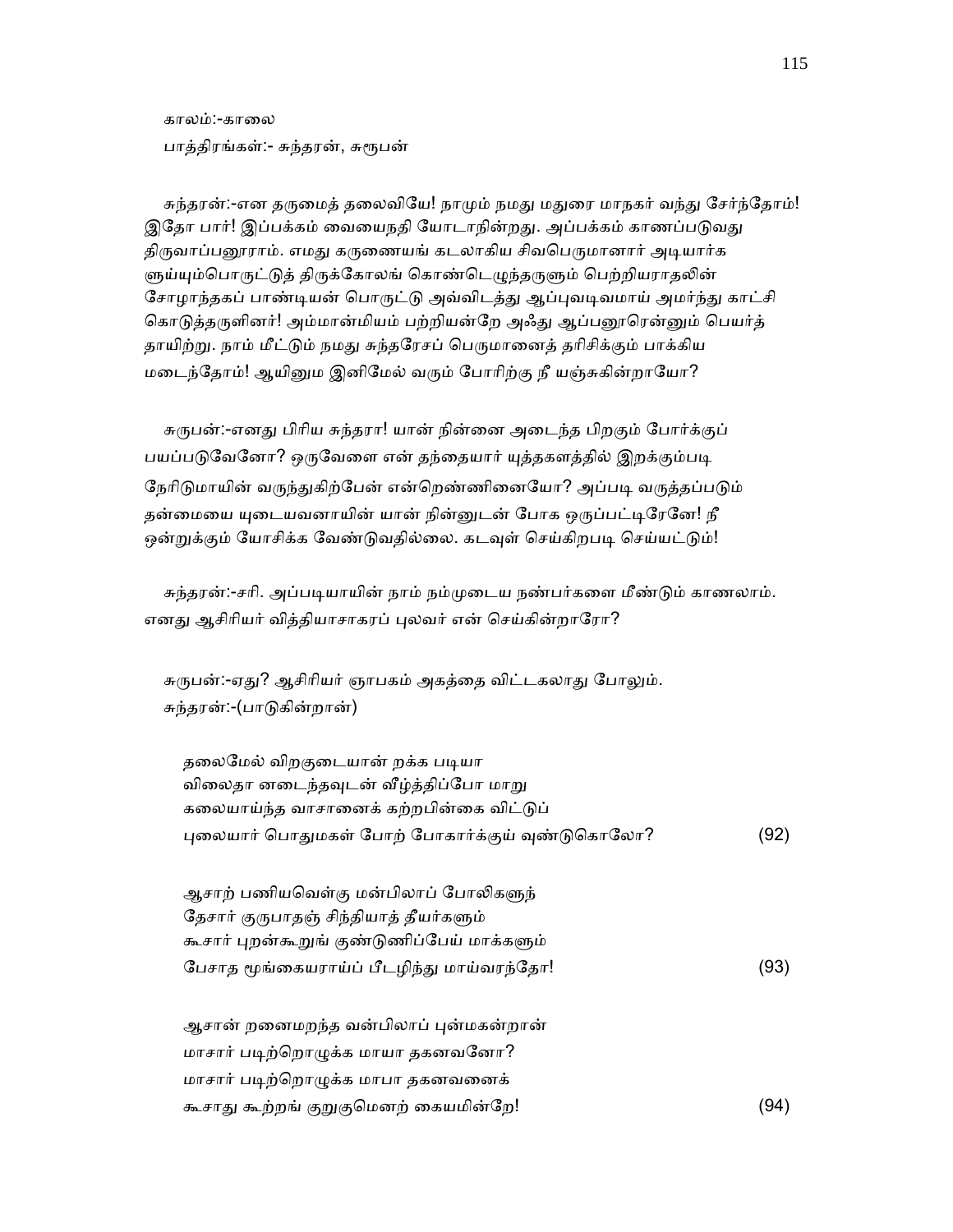ஆதலின் என்னுயிர் போலுந் தேசிகரை மறத்தலியலுமோ? மற்று எனது பிரிய நேசர்களாகிய சுகுமாரனுஞ் சந்திரமுகனும் என் செய்கின்றார்களோ? அவர்களுக்கு விவாகᾙம் நடந்ᾐவிட்டனேவா?

சுரூபன்: அநேகமாய் அம்புஜாட்சிக்கும் கநகமாலைக்கும் கல்யாணம் நடந்திருக்குமென்று நினைக்கின்றேன்! இஃதிருக்கட்டும் எனது ஆனந்தத் தலைவனே! யான் என் தோழியரோடு பண்டு விளையாடுவது அப்பூஞ்சோலை தானே!

சுந்தரன்: ஆமாம். அதுதான் நாமிருவரும் கண்டு காதல் கொண்ட பூஞ்சோலை! பார்! அஃது நீ இல்லாமையினால் இலக்குமிஇல்லா இல்லத்தினையுஞ் சான்றோரில்லாச் சபொயினையும் மதியமில்லா வானத்தினையும், நாயகனில்லா நங்கையினையும் போலாநின்றது!

சுரூபன்: சரி. அஃதிருக்கட்டும். எனது சுந்தர வள்ளலே! நீ உனது கான ரசத்தினால் என்னை ஆனந்தப்படுத்திச் சுந்தராநந்தன் என்று நினக்கிட்ட பெயர் சாலுமென்று காட்ᾌவாயாக.

சுந்தரன்: ஆ! அப்படியே என் பெயரெனக்குச் சாலுமென்பதை நிலை நிறுத்திக் ெகாள்கிேறன்! ேகட்பாயாக.

(பாᾌகின்றான்)

| சதாசிவ பராபரா தயாநிதே மகாகுரோ                |    |
|----------------------------------------------|----|
| சிதானவா சுகாகரா திவாகரப் ரகாசனே              |    |
| யுதாரமா குணாத்மனே யுகாரரூ பியே நினைச்        |    |
| சதாமனத் திருத்துதுஞ் சபாபதி யுமேசனே          | 95 |
|                                              |    |
| மார்பினு காவினு மாண்பறி யார்த மனைக்கிழத்தி   |    |
| மார்தமை வைத்து வருத்துநர் தம்மை மதிக்கிலே    |    |
| மேர்கிள ரில்லா டனக்கிணை யென்றுத னின்னுடலி    |    |
| னேர்பெறப் பாதி யளித்தானை நித்த நினைக்குதுமே. | 96 |
|                                              |    |
| வானோங்கும் பொழில்புடைசூழ் மாமதுரைத் தேவை     |    |
| வளரெழில்சேர் சொக்கேச வள்ளலைநம் மரசைக்        |    |
| கூகினாங்கும் பிறைமுடித்த பிஞ்ஞகனை மனமே       |    |
| கூடிநிதம் பாடியினி தாடுகநீ வாராய்.           | 97 |
|                                              |    |

நறைமுடிக்கார்க் குழலுமைசேர் நம்பனைச்செம் பொருளை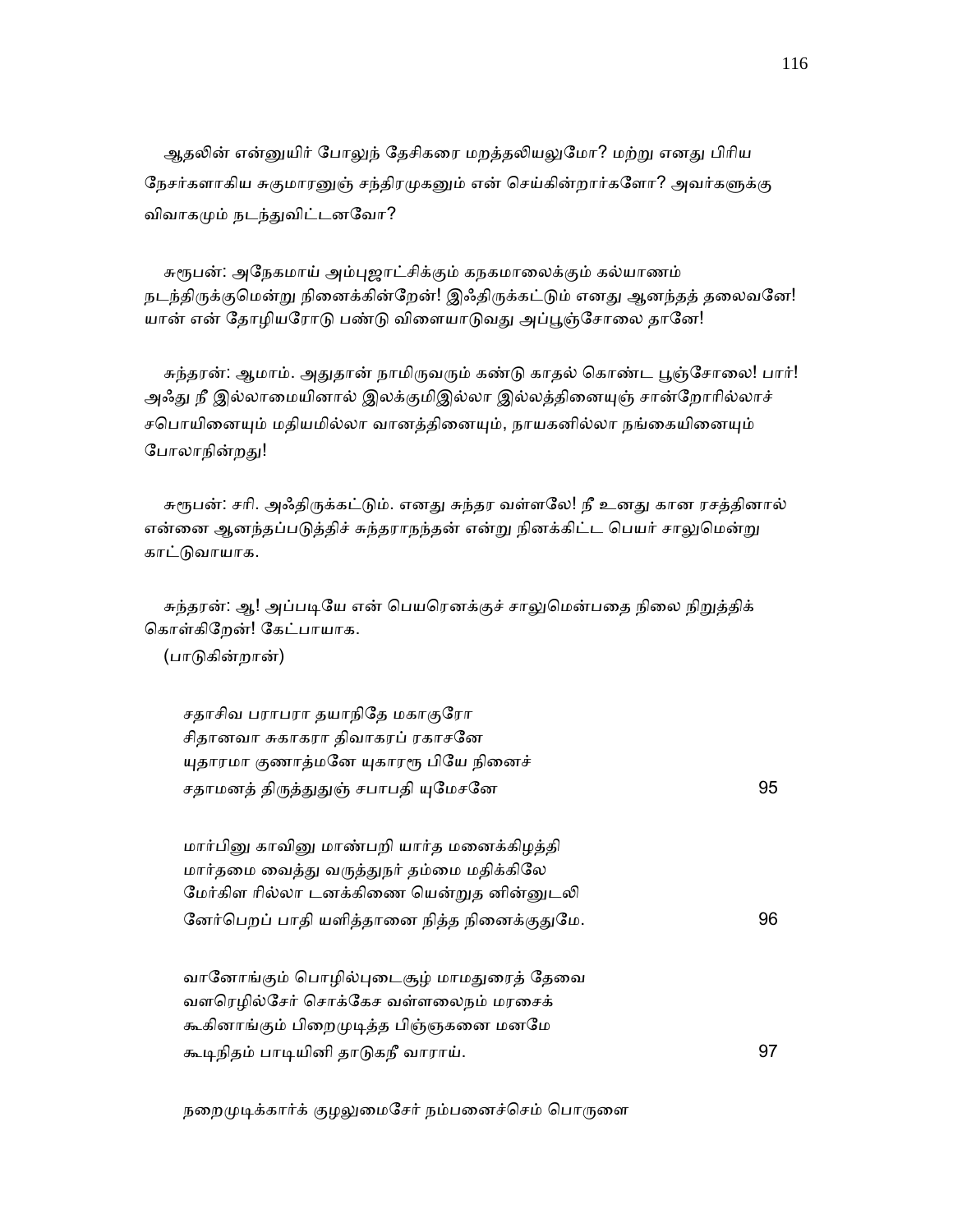| நஞ்சுண்டு தேவருயிர் நல்கமுதை யடியார்   |    |
|----------------------------------------|----|
| குறைமுடிக்குங் கோமானைக் குருமணியை மனமே |    |
| கூடிநிதம் பாடியினி தாடுகநீ வாராய்.     | 98 |

நலவிமல நாதனைத்தன் னன்பருளத் தாடு நடராசப் பெருமானை நண்ணுமுயிர்க் குயிரைக் குலவிமறை கலவிநனி யுறைபொருளை மனமே கூᾊநிதம் பாᾊயினி தாᾌகநீ வாராய். 99

(ேசவகன் வᾞகின்றான்.)

அேட ேசவகா என்ன ெசய்தி?

சேவகன்: ஐயா! சேரராசன் மந்திரி சுசீலர் வந்திருக்கிறார்.

சுரூபன்: அப்படியா! அவர் வந்திருக்கிறாரா? சரிதான் நாம் அரசனிடம்தெரியப்படுத்துகின்றோம். நீபோ.

[ேசவகன் ேபாகின்றான்.]

சுந்தரன்: சரி, நீ உள்ளே போய்விடு. நான் மாத்திர மிவ்விடமிருக்கின்றேன். அரசர்கள் வருகிற சமயமாயிற்று.

[சுᾟபன் ேபாகின்றான்.]

இன்னுஞ் சிறிது நேரத்திற் கெல்லாம் சமர் தொடங்கவேண்டும். அப்படியிருக்கச் சுசீலர் இப்போது இவ்விடம் வந்ததன் காரணம் என்னோ? ஒருவேளை வர்மனுக்குத் தெரியாமல் எந்தை சற்குண வழுதியாரைக் காண வந்தனரோ? தெரியவில்லை. எல்லாம் அரசன் வந்த பின்றைச் சுசீலர் சொல்லும்போது கேட்போம்.

 $[$ வீரேந்திரன் வருகின்றான்.]

மகாராஜா அவர்கᾦக்கு அᾊேயன் சுந்தரன் வந்தனம்.

வீரேந்திரன்: சுந்தரரே! என்ன சமாசாரம்? உம்முடைய நண்பர் சுரூபரெங்கே? காேணாம்.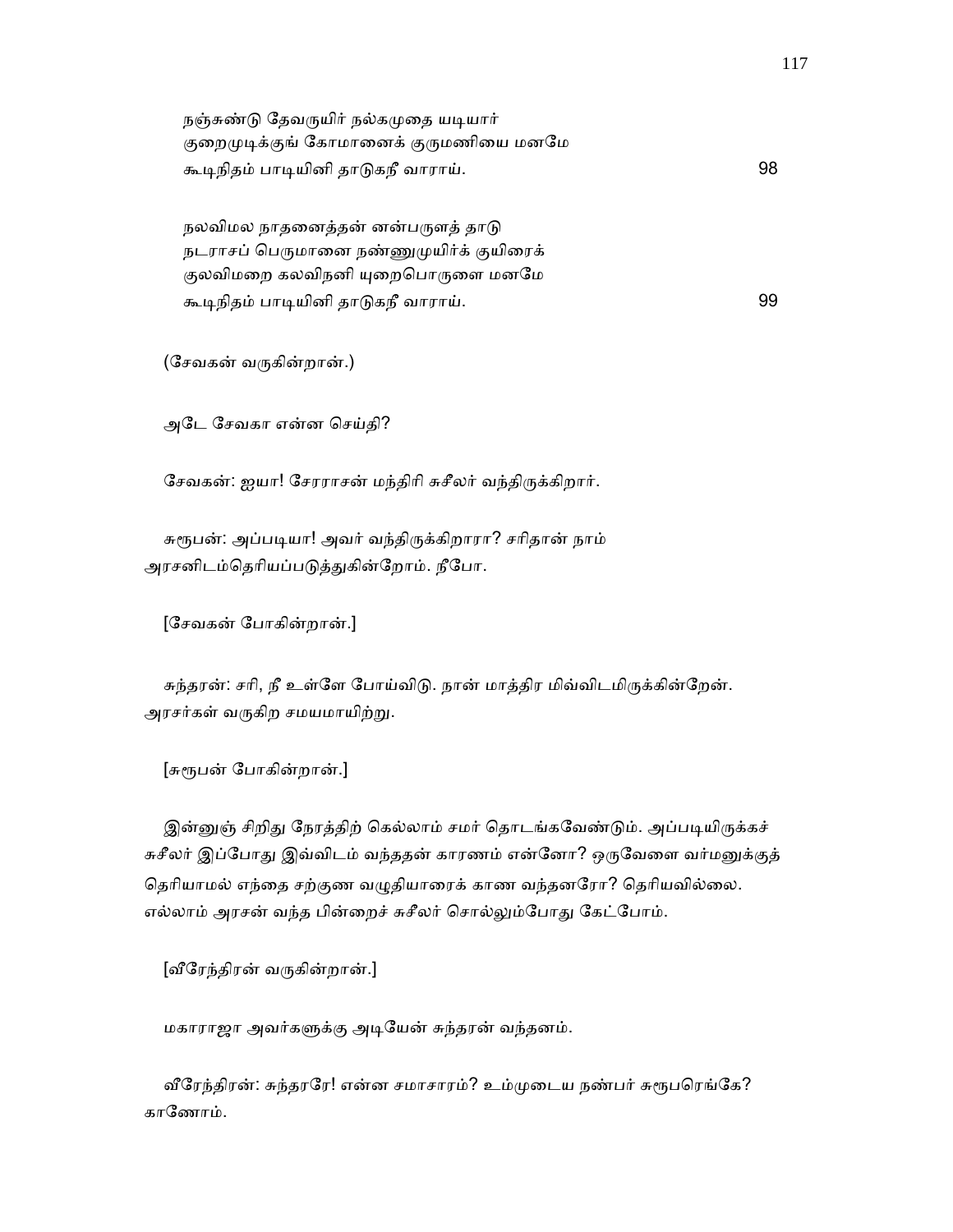சுந்தரன்: ஏன்? இதுவரை அவர் இங்கேயே யிருந்துவிட்டு இப்பழுதுதானே அந்தப் பக்கமாக வந்தார்!

வீரேந்திரன்: சரி. மற்றைப்படி நம்முடைய படைகளெல்லாம் அணிவகுக்கப் பட்டிருக்கின்றனவா?

சுந்தரன்: ஓ! அவை யெல்லாம் ஒழுங்காய்த்தாம் இருக்கின்றன. அதற்கொன்றுஞ் சந்தேகமில்லை. இது நிற்க. சேரன் மந்திரி சுசீலர் ஏதோ காரியமாய் வெளியில் வந்திᾞப்பதாகச் ேசவகன் ெசான்னான்.

ᾪேரந்திரன்: என்ன! நிஜந்தானா?

சுந்தரன்: ஆம். நிஜந்தான். மகாராஜா!

வீரேந்திரன்: அப்படியாயின் நமது சற்குணவழுதியா ரெங்கே? இன்னும் இங்கே வரவில்ைலேயா?

[சற்குணன் வᾞகின்றான்.]

சுந்தரன்: ஏன்! அதோ அவர்களும் வந்து விட்டார்களே?

வீரேந்திரன்: வந்தனம் வழுதியாரே! வாருங்கள். இப்படி வீற்றிருங்கள். கேட்டீர்களோ ஒரு விசேஷம்?

சற்குணன்: வந்தனம். வந்தனம். அப்படி யென்ன விசேஷம்? தெரியாதே.ஏன் சுந்தரரே! நிற்கின்றீர்? இப்படி யுட்காருமே?

சுந்தரன்: அதற்கென்ன? பாதகமில்லை. நான் இதோ இப்படி யுட்காருகின்றேன்

 ᾪேரந்திரன்: ேசரன் மந்திாி சுசீலெனன்பவன் ஏேதாகாாியமாய் வந்திᾞக்கின்றானாம்!

சற்குணன்: ஆ! அப்படியா? ஆனால் அவரை யுள்ளே வரச்சொல்லி என்ன சமாசாரமென்று கேட்கலாமே?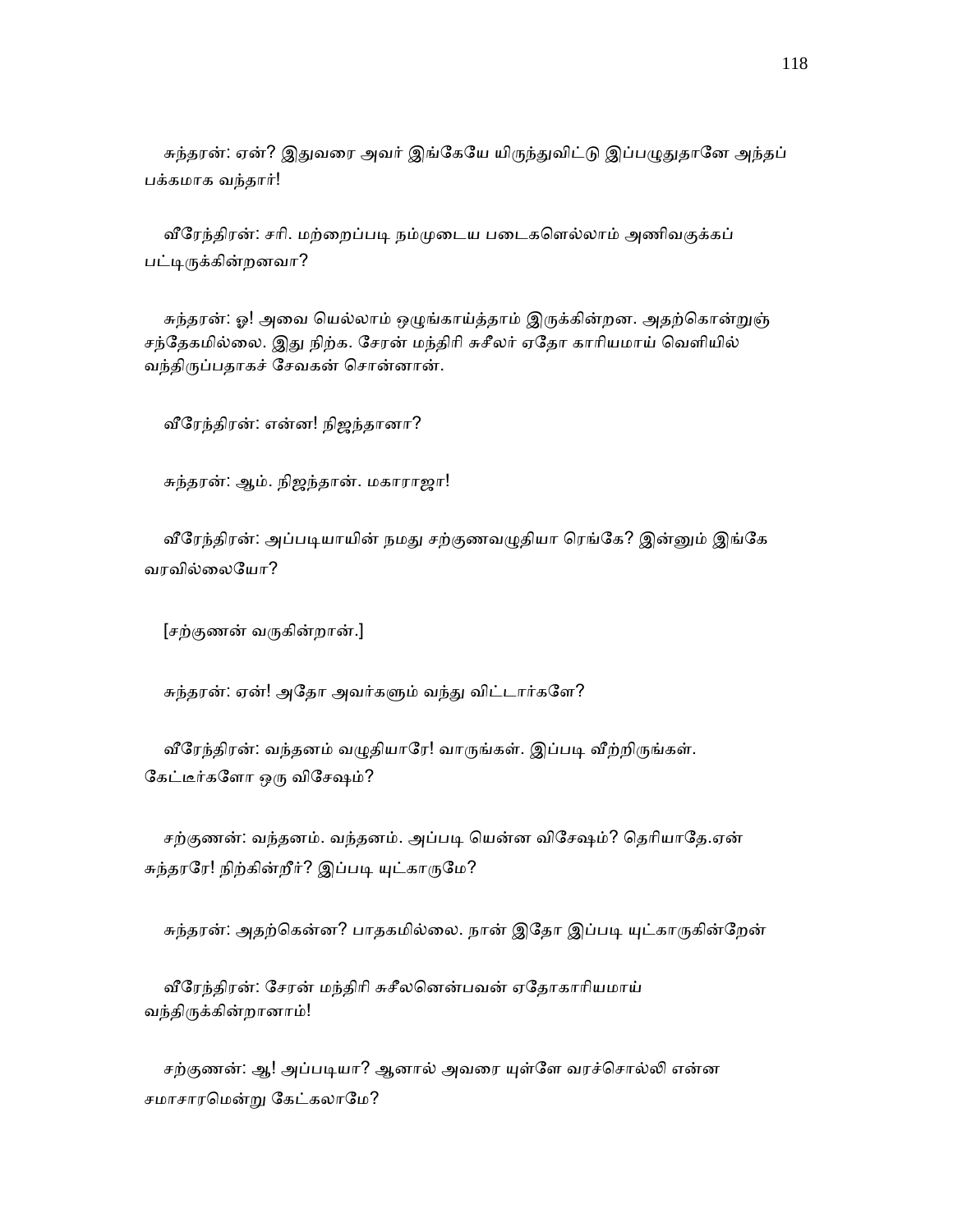ᾪேரந்திரன்: ஏ, ேசவகா!

(ேசவகன் வᾞகின்றான்)

சேவகன்: மகாராசா! ஆணை!

வீரேந்திரன்: நீபோய் வெளியில் வந்திருக்கும் சேரன் மந்திரி சுசீலரை யுள்ளே வரச்ெசால்.

(ேசவகன் ேபாகின்றான்.)

சற்குணன்: அவர் முன் நம்மிடத்து இருந்தவராகையினாலே யொருவேளை நம்மைப் பார்த்துவிட்டுப் போகலாம் என்று வந்திருப்பார். சகலமுங் கேட்டால் தாமே தெரிகின்றன.

(சுசீலன் வருகின்றான்.)

சுசீலன்: அடியேன் சேரன் மந்திரி சுசீலன் உபய மகாராஜா அவர்களுக்கும் வந்தனம்.

சற்குணன்: சுசீலரே! இப்படி யுட்காரும். என்ன சமாசாரம் சௌக்கியமா யிருக்கின்றீரா? ஊர்முழுதும் இனிது வாழ்கின்றதா?

சுசீலன்: ஆம். நம் சுந்தரேசர் கிருபையினால் அடியேன் சௌக்கியமாய்த் தானிருக்கின்றேன். மற்றைப்படி யான் வேறு இராஜகாரியமாய் வந்திருக்கின்றேன்.

வீரேந்திரன்: மந்திரியாரே! நீர் வந்த ராஜகாரியமென்ன? சீக்கிரஞ் சொல்லும். நாம் ேபார் ெதாடங்கேவண்ᾌம்.

சுசீலன்: அடியேன் தாங்களும் சேரனும் பொருதாற் பலர் மாளவேண்டுமே யென்னும் நோக்கத்தோடு வெகு கஷ்டத்துடன் சேரராஜன் சூரசேநனைத் தங்களுடன் சமாதானமாய்ப் போகும்படி இணக்கியிருக்கிறேன். ஒருவேளை தாங்களு மெளியேன்மீது கருணைகூர்ந்து சமர் நிறுத்தி எல்லாருஞ் சேர்ந்து ஓருடன்படிக்கை செய்து கோடல் கூடாதா என்னும் எண்ணத்தோடு அடியேன் இவ்விடம் வந்தேன்.

வீரேந்திரன்: என்ன? ஐயா! வழுதியாரே! சுசீலர் சொல்லுகிறதைக் கேட்டீர்களோ?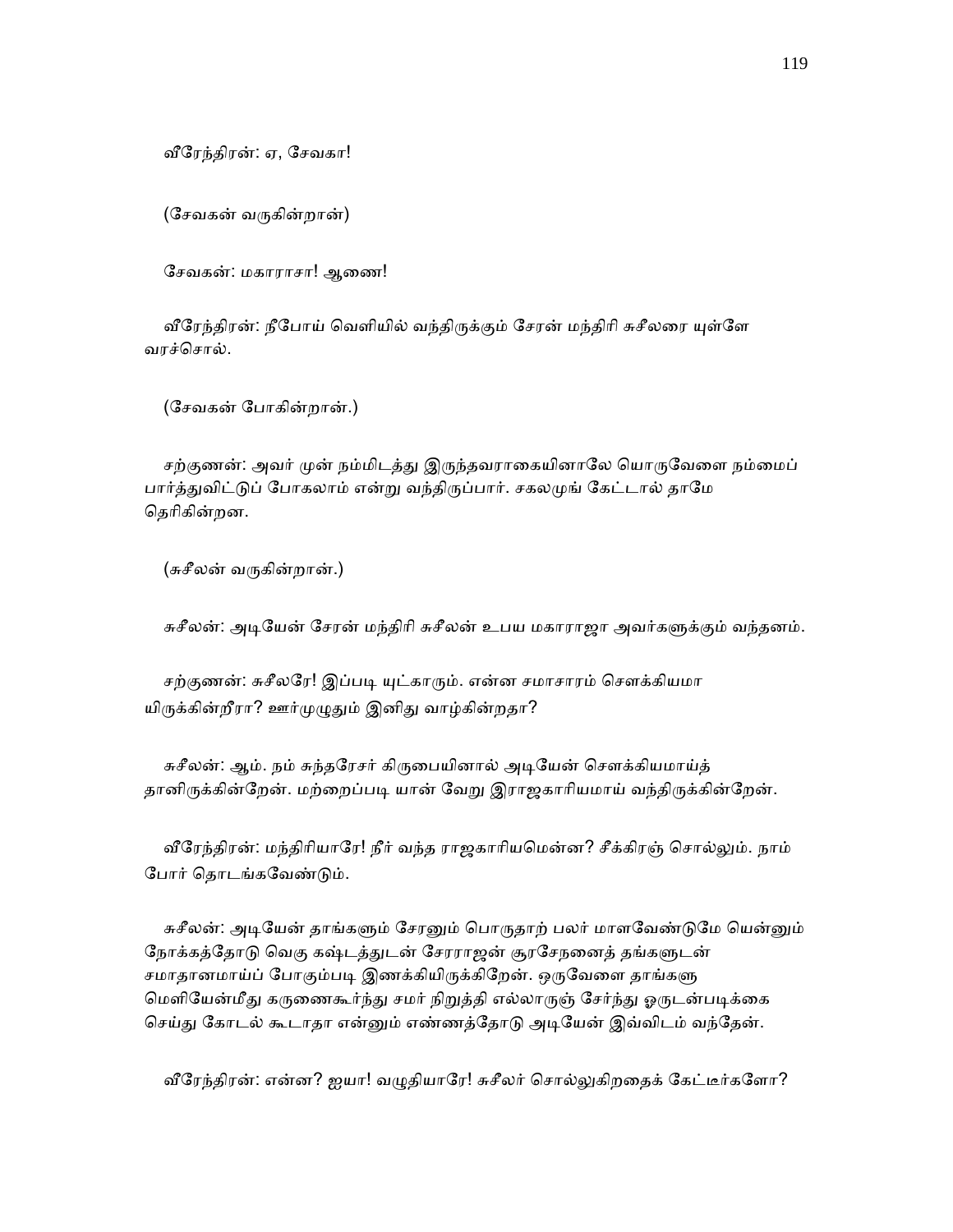சற்குணன்: அப்படியாயின் சுசீலரே! நாம் தந்திரதீரரைத் தூதனுப்பியபோது சேரன் இரங்கி யிருக்கலாமே!

வீரேந்திரன்: அதுவுமன்றி நந் தந்திரதீரரைச் சேரன் தன் ஆள்விட்டடித்தது நீதியாகுேமா?

சுசீலன்: இவ்வாறு தந்திரதீரரை யாரோ சிற்சில கயவர்கள் இடைவழியில் அடித்துவிட்டார்கள் என்பதை எங்கோன் சூரசேநன் உணர்ந்து நகர்முழுதும் அவர்களைக் கண்டுபிடித்துத் தருபவர்கட்கு வெகுமதி கொடுப்பதாகப் பறையறைவித் திருக்கின்றான்.

சற்குணன்: அப்படியாயின் சரிதான்.

 சுந்தரன்: எல்லாவற்றிற்கும் உம்ᾙைடய அரசன் சூரேசநைன இவ்விடம் அழைத்துக்கொண்டு வம்மின்!

 ᾬேரந்திரன்: ஆமாம். சுந்தரேர! நன்றாய்ச் ெசான்னீர்! சாிதான், சுசீலேர! தாங்கள் சென்று சேரனை அழைத்து வந்து உடன்படிக்கை செய்துகொண்டு போகலாம்.

சுசீலன்: ஆனால் அடியேன் போய்வருகின்றேன்.

சற்குணன்: சரி, சரி. போய்வாரும்.

[சுசீலன் ேபாகின்றான்.]

சூரேந்திரன்: ஏன்? வழுதியாரே. இப்பழுது இங்கே வந்துபோன சுசீலரென்பவர் நிஜமாகவே சமாதானம் பேசவந்தவரோ அல்லது நாம் என்ன செய்கிறோம் என்று வேவுபார்க்க வந்தவரோ? தங்களுக்கு இதைக் குறித்து ஏதாவது தெரியுமோ?

சற்குணன்: இல்லை, இல்லை. அப்படி வேவுபார்க்கவந்தவரா யிருக்கமாட்டார்.

வீரேந்திரன்: இல்லாவிட்டால் நல்லதுதான். எமக்கென்னவோ ஆச்சரியமா யிருக்கின்றது. இதுவரையிலும் நாம் போர்தொடங்குந் தருண மட்டும் சமர்செய்யச் சன்னத்தனாயிருந்தவன் இப்போது உடன்படிக்கைக்கு வருவதை யோசித்துப் பார்க்குமிடத்து ஏதாவது எதிர்பாராத செய்தி நிகழ்ந்து தானிருக்கவேண்டு மென்பது தோன்றுகின்றது.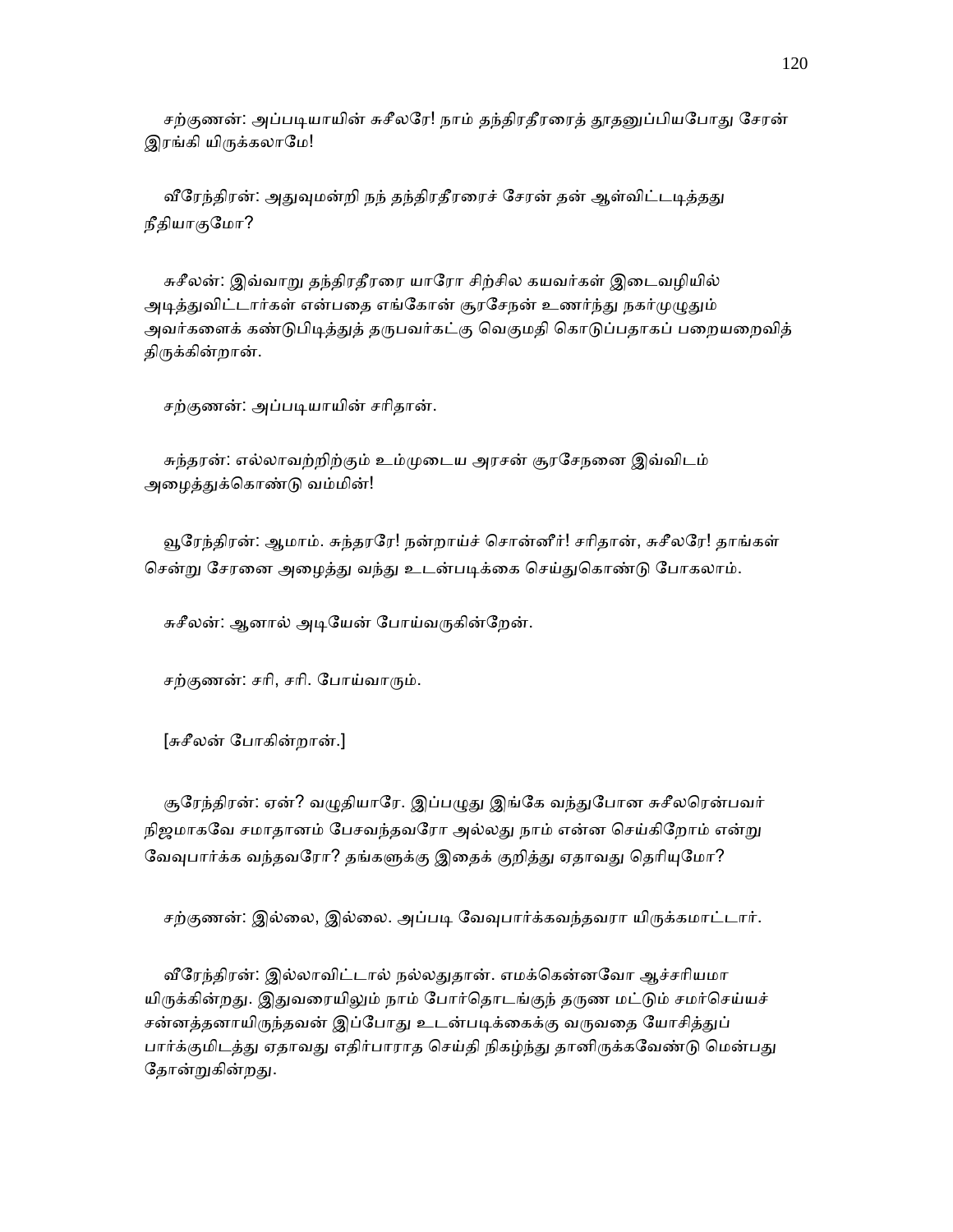சுந்தரன்: மகாராஜா அவர்கள் எனக்குக் கொஞ்சம் உத்தரவு கொடுக்கவேண்டும். யான் நம்முடைய சேனைத்தலைவனிடம் போகவேண்டும்.

வீரேந்திரன்: சரி சீக்கிரமாக வந்துசேரும். வர்மனோடு நாம் உடன்படிக்கை செய்கையில் நீரும் இருக்கவேண்டும்.

[சுந்தரன் ேபாகின்றான்.]

ஓ! வழுதியாரே! தாங்கள் கவனித்துப்பார்த்திருக்கிறீர்களோ நம் சுந்ததரைப்பற்றி! மகாபுத்திமானா யிருக்கிறார். இராஜ தந்திரங்களும் போர்செய்யு முறைகளும் வெகுநன்றாகத் தெரிந்தவர் போலக் காணப்படுகிறார். மேலும் மிகவும்கல்வி கற்றிருக்கிறார். இவ்வளவு இளமைப் பருவத்திலே இவர் போலுங் கல்விமான் யாெனங்குங் கண்டதில்ைல!

சற்குணன்: யான் முன்னொருமுறை தஞ்சையிலிருந்தபோது அவரொடு சம்பாஷித்திருக்கின்றேன். அப்பொழுது அவர் பேசியதினின்றும் அவர் அரசாட்சி முறையிலும் நீதி நூல்களிலும் இசை நூலிலும் விசேஷப் பயிற்சி யுள்ளவரென்று தெரிந்து கொண்டேன்.

வீரேந்திரன்: இன்னும் அவருடைய தோழர் சுரூபரென்பவர் மிகுதியாய்ப் பேசுகிறதில்லை. அப்படியே அவர் பேசத் தொடங்கிவிட்டால் அவர் பேச்சினும் மதுரமானது வேறொன்றுமில்லை!

சற்குணன்: ஆம். அவர் இனிய குரலுள்ளவர். மிக மென்மைத் தன்மையும் அழகுமுடையவர். அதிகமாய் யாவரோடும் ஊடாடிப் பேசுகிற வருமல்லர். நானும் இரண்டொரு முறை கவனித்திருக்கிறேன். மற்றைப்படி நம்முடைய படைகளையும் பார்த்துக்கொண்டு வருவோம் வாருங்கள்.

(யாவᾞம் ேபாகின்றனர்)

----------------------

# அங்கம் - 5 / நாங்காங்களம்

இடம்: மதுரைமாநகரிலொரு வீதி. காலம்: காலை பாத்திரங்கள்: வித்தியாசாகரப் புலவர், சில கனவான்கள்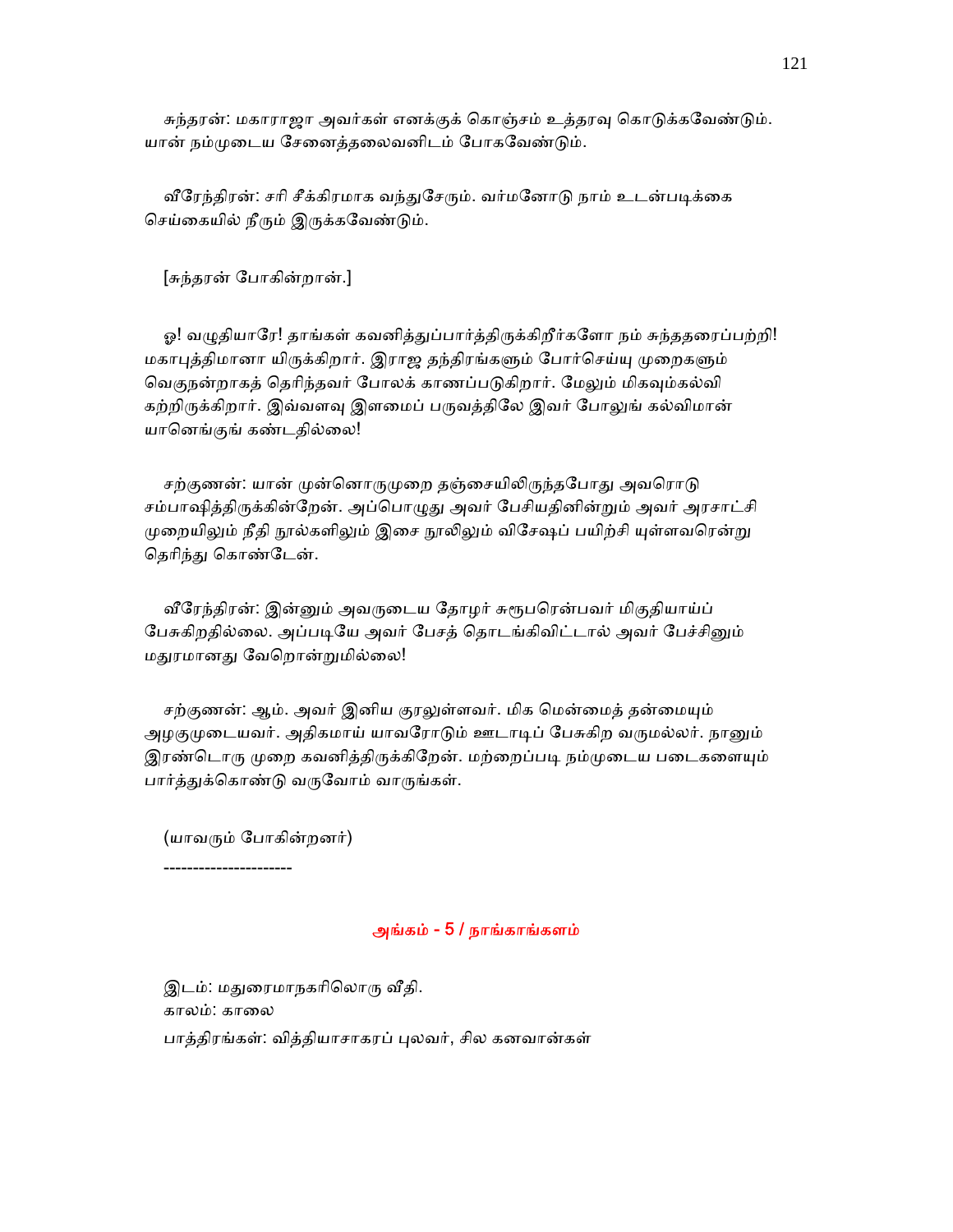முதற்கனவான்: ஓய்! புலவரே!. மந்திரி சுசீலர் நம் வழுதியாரோடு வர்மன் பொருட்டுச் சமாதானம் பேசப்போயிருக்கிறாராமே! அதென்ன மெய்தானா?

புலவர்: மெய்யோ! பொய்யோ! அதனை யாம் அறிந்திலேம். இது நிற்க. யாமொணன்று செய்யவுன்னினேம். அஃதென்னை யென்பிரேற் கூறுதும். (பாᾌகின்றார்.)

அருவுருவ மானபர மானந்தத் தனிக்கடவுண் மறுவலுறு மெழில்வையை மணியாற்றின் வடகரைக்கண் வருமனொடு சமர்புரிய வந்தவிரு பெருவேந்தர் கᾞமᾙற் ᾠகெவன்றி ெபᾠகெவனக் கவிெசய்வான், 100

மனங்கொண்டு பல்விதமாம் வாழ்த்துசெய்யுண் மிகவியற்றிக் கனங்கொண்டு சிறப்புற்றுக் கழறருபட்டம்பெறீஇ யினங்கொண்டு நன்மணியி னினங்கொண்டு களிப்புடனே தினங்கண்ᾌ தனங்ெகாண்ᾌ சீர்ேமன்ைமத் தனங்ெகாண்ᾌ 101

முதற்கனவான்: ஓய்! ஓய்! புலவரே! போதும்! போதும்! போதும்! நிறுத்தும்! நிறுத்தும்!

புலவர்: என்ன என்ன! அப்படிச்செய்தாலென்ன?

இரண்டாங்கனவான்: நன்று! நன்று! நுமது வெள்ளறிவு இன்னதென்று ெபாள்ெளனப் ᾗலப்பட்டேத!

ᾗலவர் : ஏேய! (பாᾌகின்றார்.)

 கற்ᾠணர்ந்த நல்ல கவிவாணெனன்றனக்குக் குற்றங்கற் பித்த குணமிலியிச்- சிற்றறிவை ெயவ்வயினீ கற்றா ெயவர்ெகாᾤப ேதசித்தார் செவ்வியிலாப் புன்மையினாய் செல். 102

இரண்டாங் கனவான்: சரிதான்! புலவருக்குப் பித்தம் அதிகமாய் விட்டது போலும்! அதுதான் வாய்க்குவந்தபடி யெல்லாம் பிதஎற்றுகின்றார்.

ᾗலவர்: எைனயா!

இரண்டாங்கனவான்: ஆமாம் உம்ைமத்தாம்!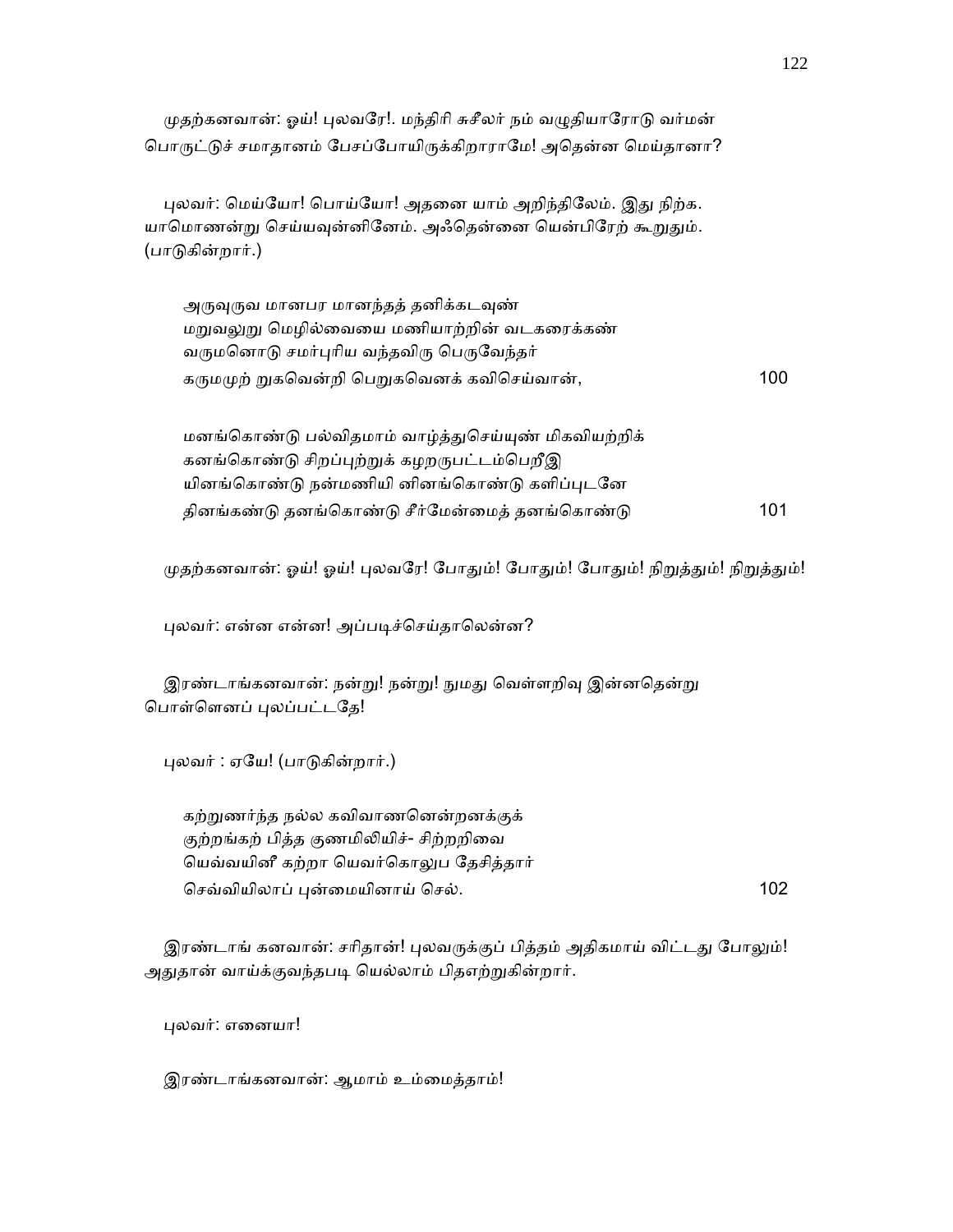புலவர்: யானே பிதற்றினேன்கொலோ? அன்றி நீவிர் பிதற்றினீர் கொலோ? நன்னராலோசித்துக் கூறுதிர்.

இரண்டாங்கனவான்: ஓய்? புலவீர்! இதுகாறும் தும்பைப்புல்லாய்ப் புலவரென்று கருதியிருந்தேன். இப்பொழுது நீவிர் பெருவாய்ப் புலவராயினீரே!

புலவர்: கேட்டீர்! கேட்டிர்! அவர்கிளத்தலை.

இரண்டாங்கனவான்: ஓய்! உமக்குக் கிழத்தைலயா? எமக்குக் கிழத்தைலயா?

முதற்கனவான்: அதுமட்டுமா? அவர் பணவாசைகொண்ட பிணம்!

ᾗலவர்: யாவர்?

இரண்டாங்கணவான்: நீர்தாம்!

புலவர்: நீவிர் வாளா திருத்திர். யாம் உம்மோடு பேசுகின்றிலேம்.

 இரண்டாங்கனவான்: ஆமாம்! சாியாய்ச் ெசான்னீர். "பணவாைச ெகாண்ட பிணம்" நும்வாய்க்குச் சர்க்கரையிடவேண்டும்.

புலவர்: வெற்றுரை! வெற்றுரை!!

இரண்டாங்கனவான்: வெற்றுரையா! கேளும் யான் சொல்லுகின்றேன். நீர்முன் சற்குணவழுதியார் அரசரா யிருக்குங்காலத்து அவர் வாயில் வித்வானாயிருந்து அவர் மீது புகழ்ச்சிக்கவி பாடினீர்! இதுவரைக்கும் வருமனைப் புகழ்ந்தீர்! இப்பொழுதோ சோழனையும் வழுதியையும் புகழவெண்ணினீர்!. இவ்வளவும் அந்தப் பணப் ேபராைசயினாேலா அன்ேறா?

புலவர்: ஓகோ! யாம் முன்னர் வன்மனைப்பாடிய கவியுட் புகழ்ந்தன மெனக் கருதினீரோ! அது வசைக்கவியென்பது மறியீரோ? மங்கல முதன்மொழியல்லாத "நிம்பம்" என்னுஞ் சொல்லைப் பிரயோகித்ததனால் மங்கலப் பொருத்த மின்மையும் சிறப்பில் சொல்லாதலின் சொற் பொருத்தமின்மையும் ஒற்று உட்பட நான்கெழுத்தாதலின் எழுத்துப்பொருத்த மின்மையும், இன்னும் பிறபொருத்த மின்மையும் நீவிர் உணர்கிலிரோ? அன்றியும் "நிமிடத்தினிற்றொலைய" என்பதனை "நிமிடத்தில் நின் தொலைய" என்று பிரித்து அவன் என்பதனையெழுவாயாக்கி உறும் என்ற பயனிலையொடு முடித்து வேறுபொருள் கண்டிலீரோ?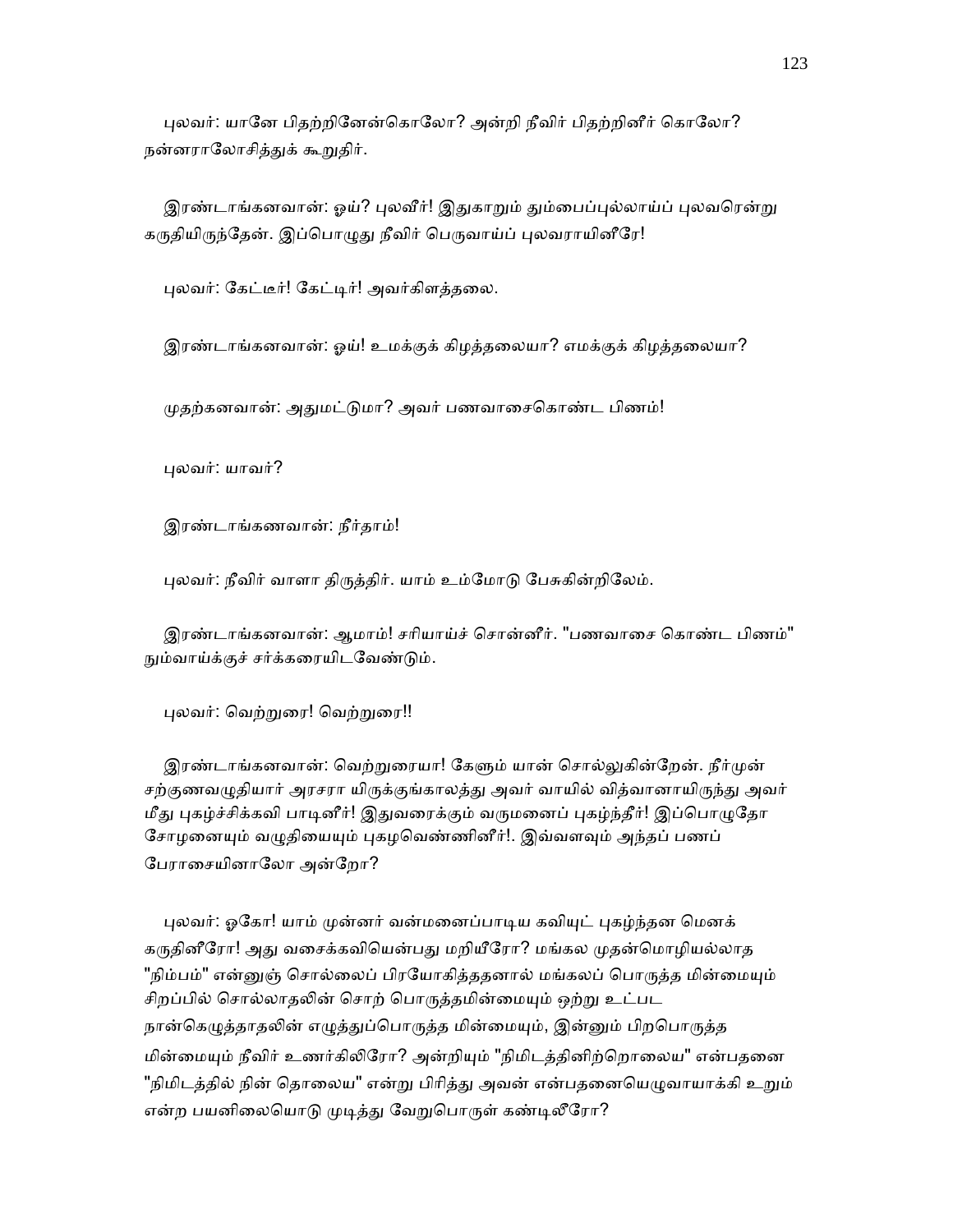முதற்கனவான்: நீர் சொன்ன கவியிலே முதற்சொல் வழுதிக்கு அடைமொழியா யிருப்பதனாலே இவ்வமங்கலம் வழுதியைப் பற்றாதோ?

இரண்டாங்கனவான்: இப்பொழுது நாம் கேட்டால் இந்தமாதிரியும் வருமனுக்கு வேண்டியவன் யாருங்கேட்டால் அது வழுதியைச் சேருமென்றும் தமக்குத் தோன்றியபடி யெல்லாம் கூறித்திரியும் புலவர் பெருமானல்லரோ? இதைக் கருதியன்றே சோழனுங் கம்பரை நோக்கிப்,

"போற்றினும் போற்றுவர் பொருள்கொ டாவிடிற் றூற்றினுந் றூற்றுவர் சொன்ன சொற்களை மாற்றிᾔ மாற்ᾠவர் வன்க ணாளர்கள் கூற்றிᾔம் பாவலர் ெகாᾊய ராவேர" 103

என்றுசொல்லியது.

(ᾚன்றாங்கனவான் வᾞகின்றான்)

மூன்றாங்கனவான்: ஓய்! புலவரே உமக்கொரு சமாசாரம் தெரியாதே!

ᾗலவர்: என்ன? என்ன?

முதற்கனவான்: அவர் சொன்னதற்குச் சமாதானஞ் சொல்லாமற் புதுச் சமாசாரம் விசாரிக்கப் புகுந்தீரே!

இரண்டாங்கனவான்: சொல்லத்தெரிந்தால் உடனே சொல்லமாட்டாரோ! சட்டியில் இருந்தால் அகப்பையில் வரும்!

புலவர்: அவையெல்லாம் நம் வயிற் பொருந்தா. சற்றேபொறுத்திர். இவர் சொல்வதைச் செவிக் கொண்டபின்றை நுமக்குச் சமாதானம் சொல்லுகின்றாம்.

மூன்றாங்கனவான்: இப்பொழுதுதான்பார்த்தேன். மந்திரி சுசீலரும் இந்த வஞ்சகவர்மனும் சில மெய்காப்பாளருடன் சோழன் பாசறைக்குப் போகிறார்கள். ஏதோ சமாதானம் ேபசுகிறதற்காம்!

புலவர்: கேட்டிரோ அவர் கூற்றினை? யாம் அவ்வருமன்மீது இவ்வசைக் கவிபாடிய ஞான்று தொட்டு அவன் எய்திய இடுக்கண்களும் இப் போழ்தத்து அவன் நம்

124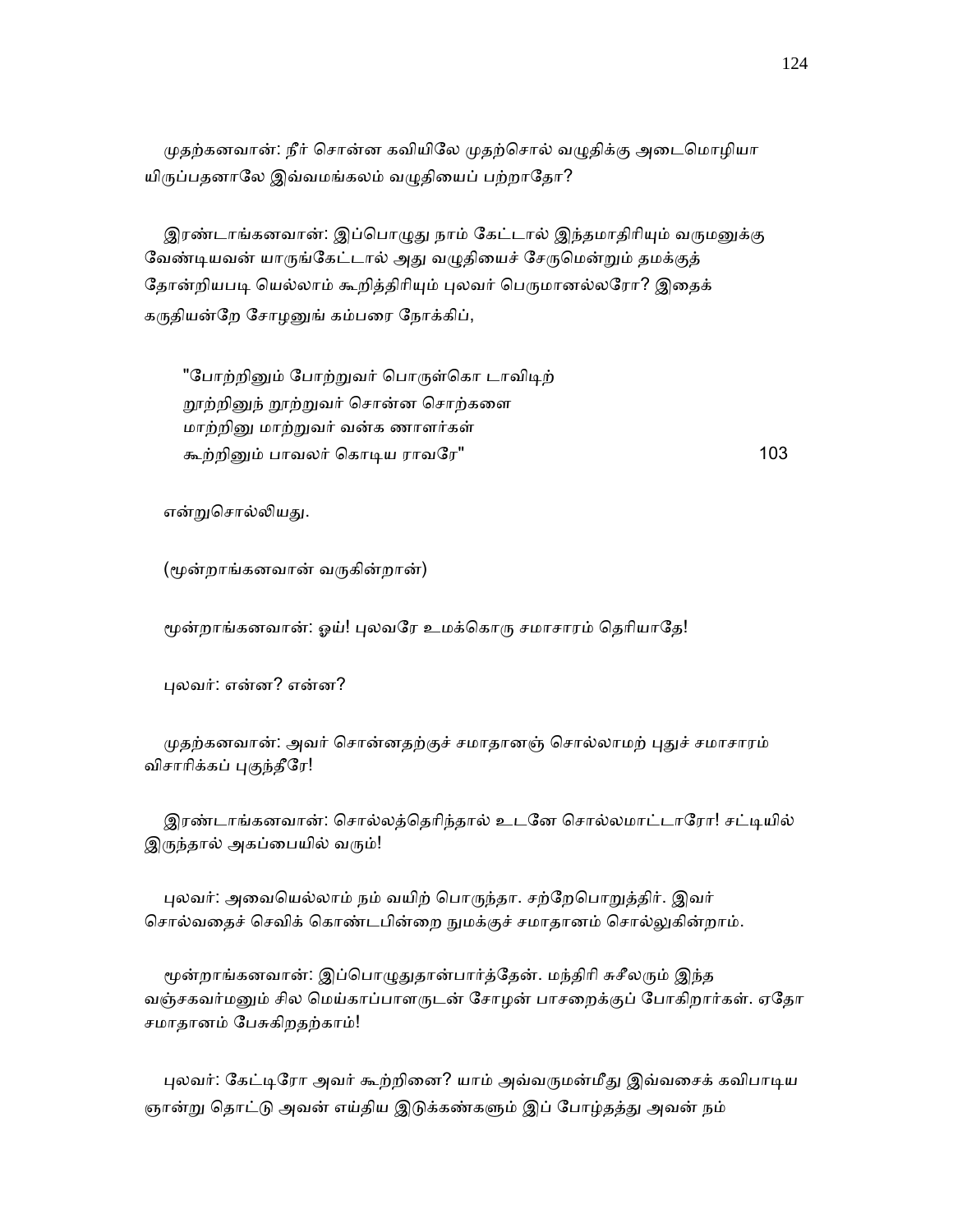வழுதியார் தாட்டுணையில் வீழ்ந்து சமாதானம் பேசி உயிர் தப்பிப் பிமைக்க எண்ணுதலுமே அவ்வசை சூரசேநனையே பற்றியதென்பதற்குத் தக்க சான்று பகரும். அஃதன்றியும் வழுதியார்மாட்டு எமக்குள அன்பு அளவிட்டுரைக் கற்பான்மையதன்று. எமது மாணாக்கருட் சிறந்தவனாய சுந்தரா நந்தன்றனக்கு என் மீதிருந்த அன்பையும் எனக்கு அவன் மேலிருந்த ஆதரத்தையும் பற்றி நும்மிடத் துரைப்பம தென்னே! அந்தோ! இத்தகைய மாணாக்கனைக் கொலைக்களம் படுத்த வருமன் தலைக் கண் உருமுறாதோ?

முதற்கனவான்: சரி. இவரிப்படித்தான் என்னவாவது சளசள வென்று ேபசிக்ெகாண்ᾊᾞப்பார்!

இரண்டாங்கனவான்: ஆமாம். நாமும் வையை யாற்றின் தென்கரைக் கண் ஒளிந்திருந்து வர்மன் சமாதானம் செய்துகொண்டு வரும்பொழுது பார்ப்போம். வாரும்.

முதற்கனவான்: இரும், இரும். என்ன போர்முரசம் முழங்குகின்றதோ? சரிதான். யுத்தம் தொடங்கப் போகிறார்கள் போலும்.

மூன்றாங் கனவான்: போம், ஐயா! போம். யுத்தமாவது நடக்கவாவது! இவன் போய் வழுதியார் காலிலே வீழ்ந்து 'ஐயா அப்பா' என்று கெஞ்சப் போகிறான்! அவர் இரக்கப்பட்டு இவன் குற்றத்தை மறப்பாரே யன்றிப் போர் புரியார்!

புலவர்: யாமிதைக் குறித்து இப்பொழுது பேசிக்கொண் டிருத்தலெவன்கொல்? போகுதும். வம்மின்.

(யாவᾞம் ேபாகின்றனர்.)

-----------------

# அங்கம் - 5 / ஐந்தாங்களம்

 இடம்: ேசாழன்பாசைற காலம்: காலை பாத்திரங்கள்: சற்குணன், ᾪேரந்திரன்

வீரேந்திரன்: ஏன்? வழுதியாரே! படைகளையெல்லாம் நன்றாய்ச் சுற்றிப் பார்த்துக்கொண்டு வந்தீர்களா? போர்வீரர்கள் யாவரும் யுத்த சந்நத்தரா யிᾞக்கிறார்களா?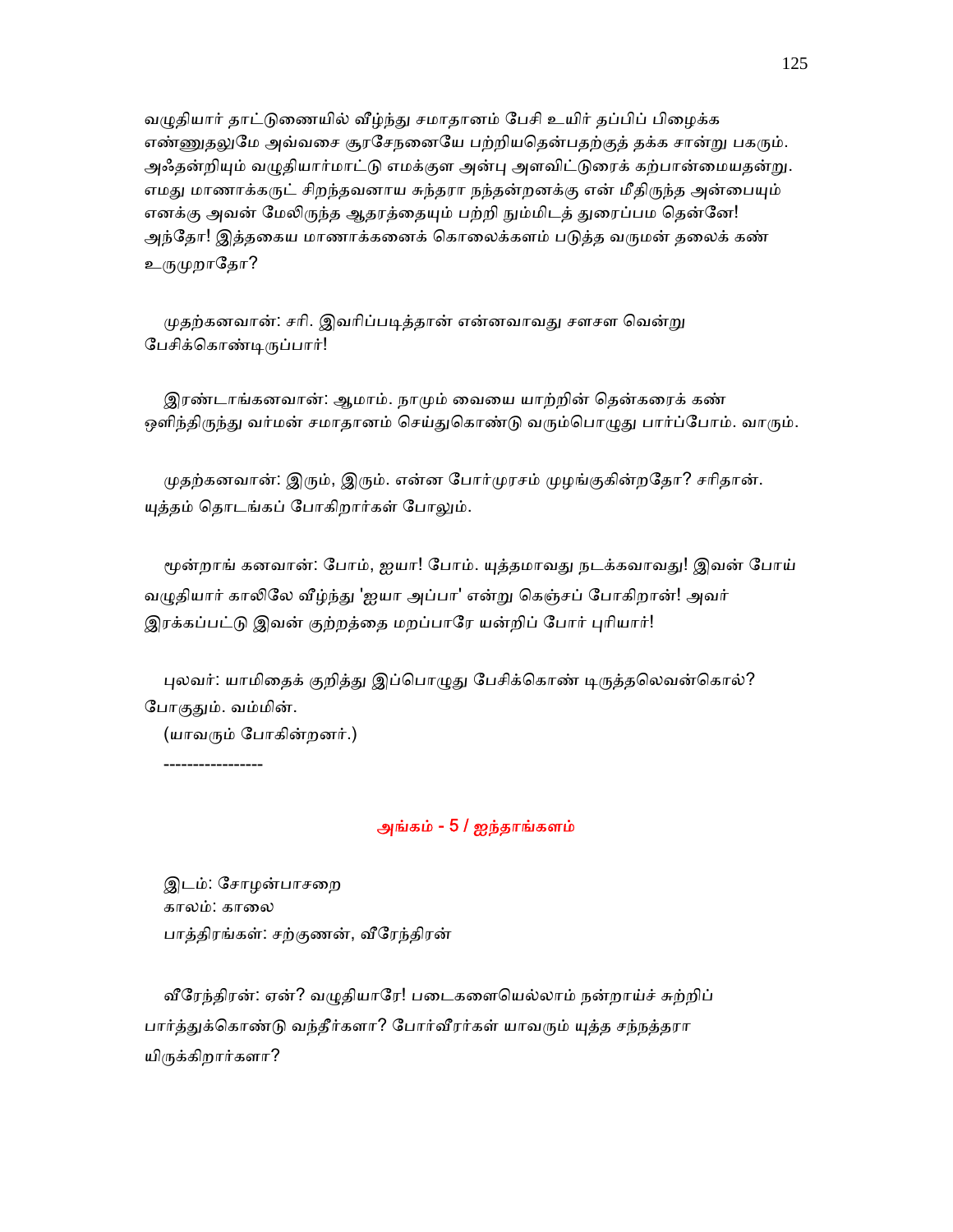சற்குணன்: நன்றாய்த்தான் பார்த்தேன். தார்ப்படை தூசிப்படை முதலிய யாவும் போர்தொடங்க நம்முடைய கட்டளையினைத் தாம் எதிர்பார்த்துக்கொண்டு நிற்கின்றன.

(ேசவகன் வᾞகின்றான்.)

வீரேந்திரன்: அடே! சேவகா! அந்தச் சுசீலனும் சூரசேநனும் வந்திருக்கிறார்களோ?

ேசவகன்: ஆமாம். மகாராறசா!

வீரேந்திரன்: ஆனால் நீ சென்று அவர்களை வரும்படி சொல்லு.

(ேசவகன் ேபாகின்றான்.)

(சுசீலன், சூரசேநன், மெய்காப்பாளர் இவர்கள் வருகின்றனர்.)

சூரசேநன்: வந்தனம், வந்தனம். தாங்கள் இப்படி வந்து வீற்றிருந்தருள லாமே.

சூரசேநன்: இல்லை. இப்படி யுட்காருகிறோம்.

வீரேந்திரன்: அவ்விடத்து இஷடம் எப்படியோ அப்படியே!

சற்குணன்: ஏன் நிற்கிறீர்கள்? இப்படியுட்காருங்கள்.

சுசீலன்: அதற்ெகன்ன? உட்காᾞகிேறாம்.

வீரேந்திரன்: எங்கே நம்முடைய சுந்தரர்? இன்னும் வரக்காணோம்.

சற்குணன்: இதோ வந்துவிடுவார். அவர் ஒருநாளும் காலதாமதஞ் செய்ய மாட்டார். ஒருவேளை தம்முடைய ஆன்மநேசராகிய சுரூபரையுங் கூட்டிக்கொண்டு வருவார்.

வீரேந்திரன்: இது நிற்க. யாம் தங்களுடைய மந்திரியார் சுசீலர் மூலமாய்த் தாங்களும் யாமும் சாமோபாயத்தை நாடி நடத்தல் நலமென்பது பற்றித் தங்களுக்கு எம்முடன் சமாதானமாய்ப் போவதற்கு இஷ்டந்தான் என்பதை யுணர்ந்து கொண்டோம். அஃது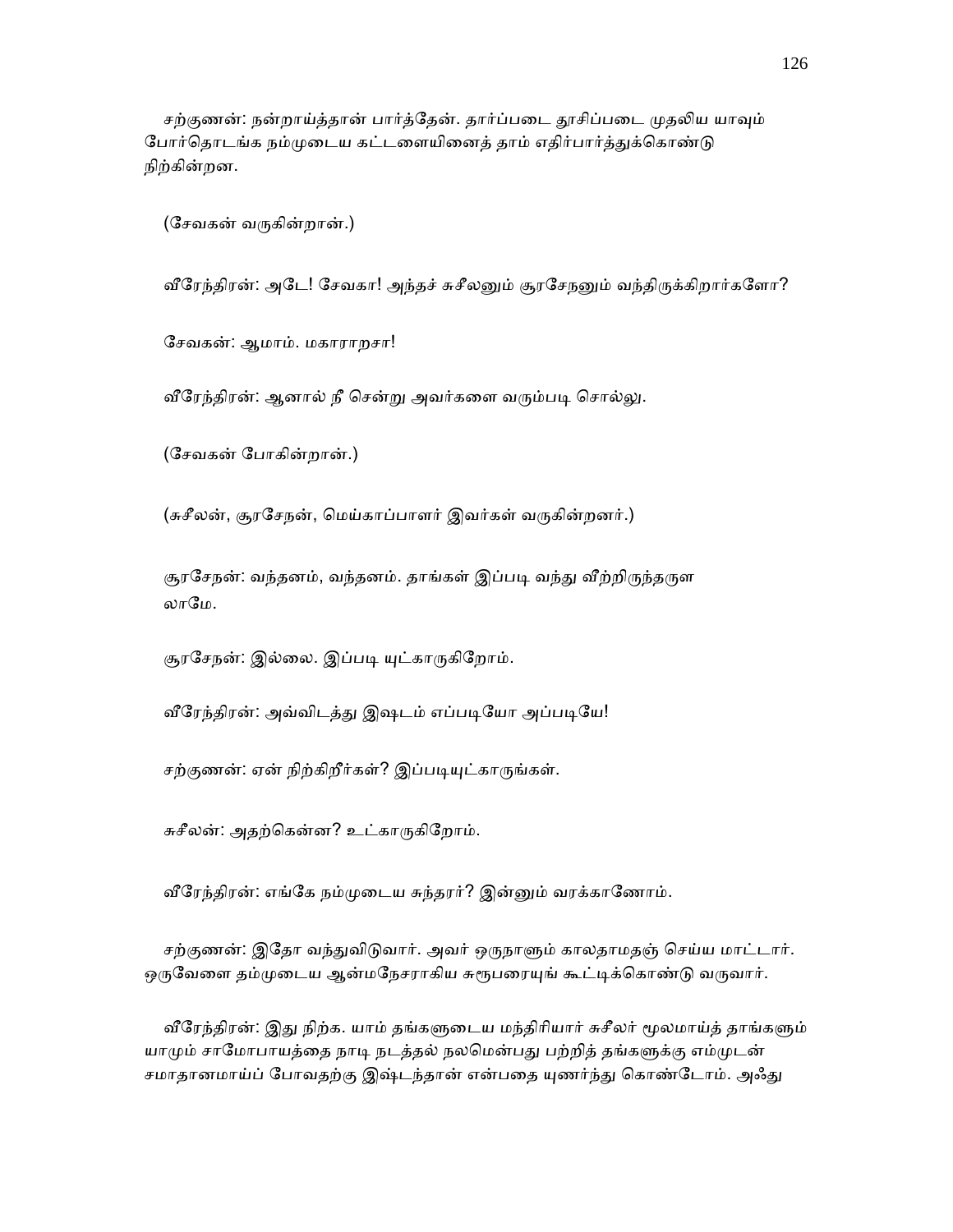எமக்கும் இஷ்டமேயா மாயினும் எமது வழுதியார் இஷ்டம் எப்படியோ? அவருக்குத் ᾐைணவᾢயாய்ப் ேபாந்தாம்.

சுசீலன்: இதற்குமுன் என்ன வித்தியாசங்கள் நடந்திருந்த போதிலும் அவற்றையெல்லாம் மறந்துவிடவேண்டும். மற்றைப்படி நாமெல்லாம் இன்று நட்பாளராயினோ மென்று எண்ணிக்கொள்ள வேண்டும். இவை தாம் யான் சொல்ல விரும்பினவை.

சூரசேநன்: ஆம். அந்தப்படியே செய்வதற்குத் தடை யொன்றுமில்லை.

சற்குணன்: அவையெல்லாம் சரிதாம். சுசீலர் சொல்வது எமக்கும் உடன்பாடேயாம். (பாᾌகின்றான்.)

சந்தன நறுமரந் தன்னை வீழ்த்திய வுந் துவாட் படையிற்கு முதவு நன்மணஞ் சிந்ைதயி னிைதநன்கு ெதளிகி லாரம்ம தந்தம நலமும் போய்ச் சாத லென்கொலோ? 104

வீரேந்திரன்: அப்படியாயின் யாம் உடன்படிக்கையின் நிபந்தனைகள் இன்னின்னவெனத் தீர்த்துக்கொண்டு பொழுது போக்கின்றி எழுதத் தொடங்கவேண்டியது தான்.

சுசீலன்: ஆம், அப்படி இன்னின்ன வெனத் தீர்க்கவேண்டிய நிபந்தனைகள்என்ன இருக்கப்போகின்றன?

சற்குணன்: எமது நாட்டை எம்மிடம் ஒப்பித்துவிட்டு அவர் தம்முடைய சேரநாட்டிற்குப் போகவேண்டியதுதான். மற்றைப்படி வேறென்ன?

சூரசேநன்: ஆம், ாம் வழுதியார் நாட்டை அவரிடமே யொப்பித்து விடுகின்றோம். அதற்கு ஆக்ஷேப மொன்றுமில்லை. பிறகு எமது சேர நாட்டை யாம் பெறுவதற்கு ஏற்ற ஏற்பாடுகள் நீவிர் செய்ய வேண்டும்.

வீரேந்திரன்: அதற்கின்ன? நீர் உமது நாட்டைப் பெறுதற்குத் தடையென்ன?

சுசீலன்: ஐயோ! அது தெரியாதோ தங்களுக்கு? நமது வழுதியாருடைய மாமனார் வீரமார்த்தாண்டத் தொண்டைராஜர் சேரநாட்டின்மீது படையெடுத்துச்சென்று கருவூரில் இப்போது யுத்தம் நடந்து கொண்டிருக்கிறது!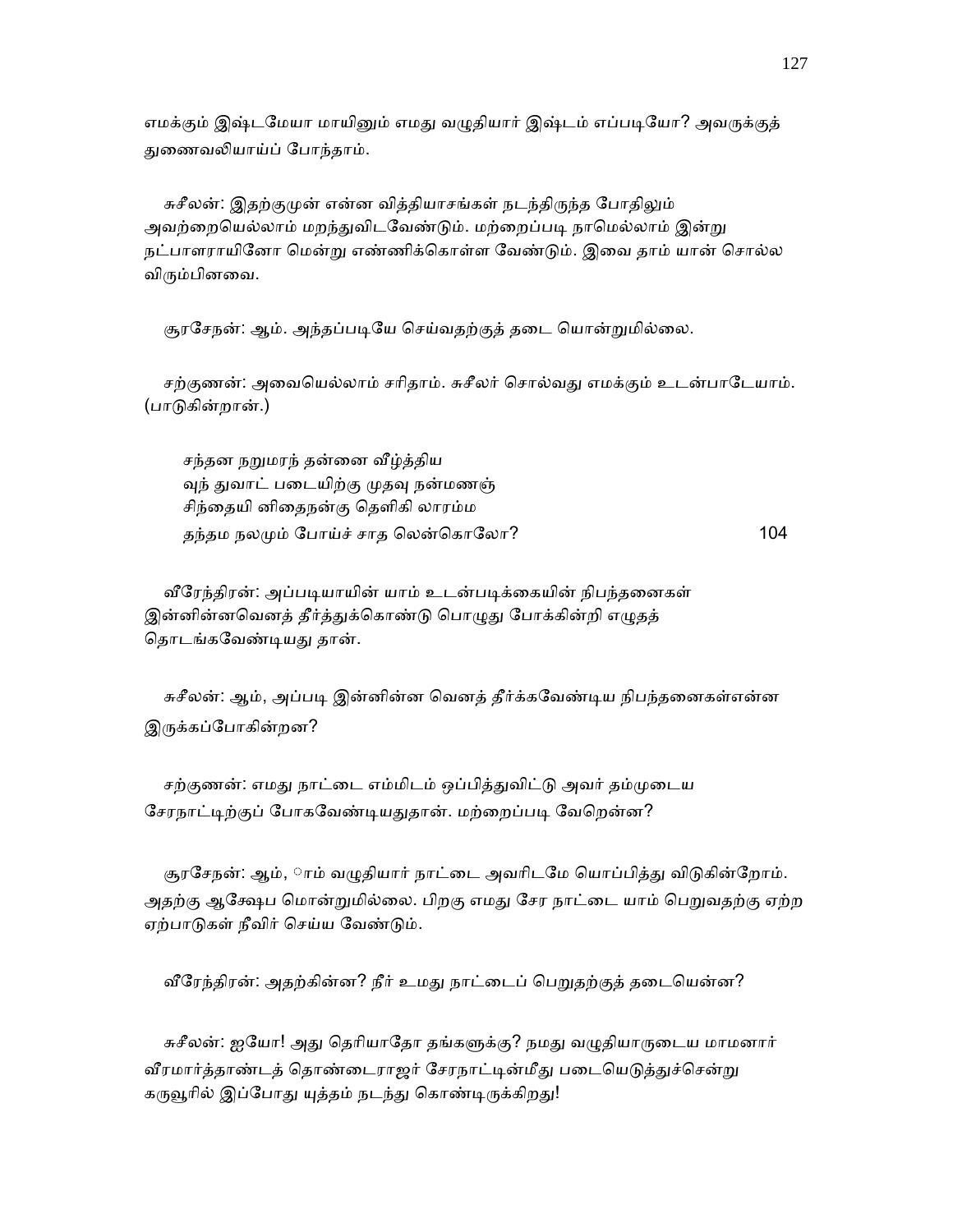சற்குணன்:- இஃதென்னை? ஆச்சரியமாய் இருக்கின்றதே! நாம் முன்பு பரங்கிரிப் ேபார்க்கு அவாிடம் உதவிேகளா ைமபற்றிᾜம், பிறகு தம் நகராகிய காஞ்சிக்குப் போகாது தஞ்சைக்குப் போனமை பற்றியும் உண்டாகிய கோபத்தினா லெம்மிடந் தெரிவியாது தாமே படையெடுத்துச் சென்றிருக்கிறார் போலும்! இதுவும் ஒரு விநோதமே. மற்றைப்படி கடம்பவனப் பெருமான் கருணையினால் மீட்டும் இராஜயாதிகாரம் பெற்றேன்! பெற்றும் பயனென்ன? ஓ! என்னருமைச் சுந்தராநந்தனே! இனி இந்நாட்டினை ஆள்பவர் யாவர்? நீயும் உயிர்விடுத்தாயே!

(கண்ணீர் ெசாாிகின்றான்.)

சூரசேநன்: ஓ! வழுதியாரே! எளியேன் எவ்வளவோ தவஞ்செய்து புத்திர பாக்கிய மின்றி வருந்துங் காலத்து மகாதேவனருளால் ஒரு மகளுதித்தனள்! அவளையும் இழக்குந் தௌர்ப்பாக்கியம் சம்பவித்தது! இனி அவளை இழந்த பிறகு எனக்கு அரசாள விருப்பமில்லை. ஆகையால் நீரே அந்தச் சேரநாட்டையுங் கைக்கொள்ளும்.

(பெருமூச்செறிகின்றான்)

(சுந்தராநந்தனும் ரூபாவதியும் தங்கள் மாறுவேடம் நீங்கி வருகின்றனர்.)

சுந்தராநந்தன்: எனது அருமைத் தந்தையாரே! தங்கள் குமாரன் அடியேன் சுந்தராநந்தன் நமஸ்காரம்!

(வணங்குகின்றான்.)

ரூபாவதி: எனது பிரியமுள்ள தகப்பனாரே! தங்கள் புதல்வி ரூபாவதி தெண்டனிடுகின்றேன்! (வணங்குகின்றாள்)

சற்குணன்: (கண்ணீர்சொரிந்து) அப்பா! எனதருமை மகனே! சுந்தராநந்தா! மதிகுலந்தழைக்க வந்த மாணிக்கமே! இன்னுமுளையோ! இன்றுதான் உன்னைப் பெற்றெடுத்தேன்! (தழுவி முத்தமிடுகின்றான்.)

சூரசேநன்: (கண்ணீர் சொரிந்து) அம்மா! என்கண்ணே! ரூபாவதீ! என் குலம் விளங்கவந்த கோதிலாமணியே! நீ இன்னும் உயிரோடிருக்கிறாயோ? நீ இதுவரையிலும் எங்கிருந்தாயோ?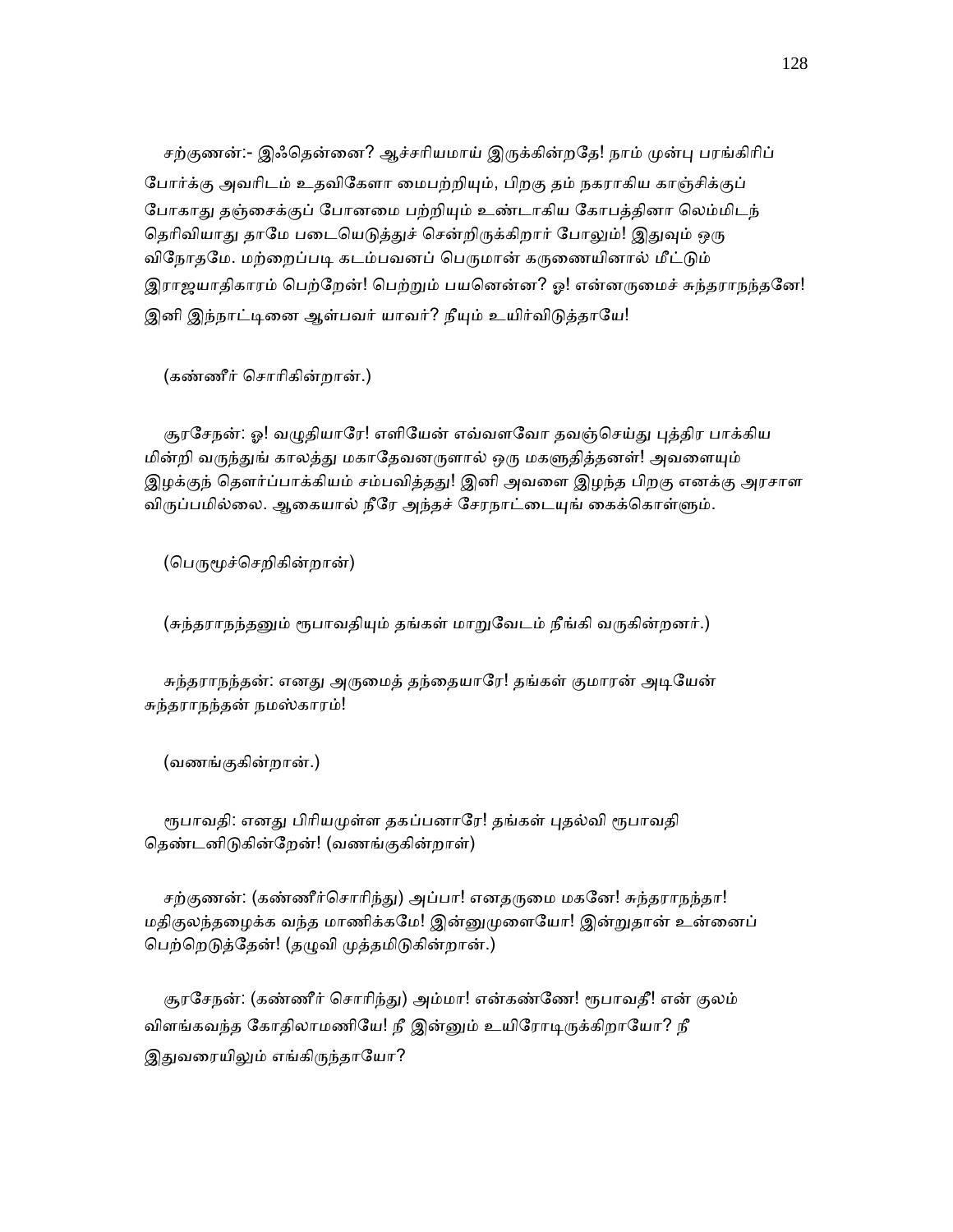(தழுவி முத்தமிடுகின்றான்)

சற்குணன்: சோமசுந்தரேசப்பெருமானே! எளியேம் மீதும் நின்னுடைய அருணோக்க மிᾞந்தவாᾠ என்ேன! என்ேன!!

(இறைவனைத்துதித்துப் பாடுகின்றான்)

 \*"ெதாண்ட ᾫழவ ராரத் தந்த வண்டத் தᾞம்ெபறன் ேமகன் வாழ்க கரும்பணக் கச்சைக் கடவுள் வாழ்க வᾞந்தவர்க் கᾞᾦ மாதி வாழ்க

\* திருவாசகம்

---------------

 வச்சந் தவிர்த்த ேசவகன் வாழ்க நீச்சᾤ மீர்த்தாட் ெகாள்ேவான் வாழ்க சூழிருந் துன்பந் துடைப்போன் வாழ்க ெவய்தினர்க் காரᾙ தளிப்ேபான் வாழ்க" (105)

சூரசேநன்:-காணாமற் போன எனது அருமை மகனைப்பெற்றேன்! இனி மேல் என்னெனக்கு அரியதேயோ! சந்திரசேகரருக்கு எம்மீதுகருணை பிறந்தது இன்று தானோ?

(இறைவனைத்துதித்துப் பாடுகின்றான்)

\* "ஆடக மதுரை வரசே போற்றி கூட வியங்குங் குருமணி போற்றி தென்றில்லை மன்றினு ளாடி போற்றி யின்ெறனக் காரᾙ தானாய் ேபாற்றி" (106)

\* திருவாசகம்

-----------

வீரேந்திரன்:-நம்முடைய நாட்டிற் சுந்தரராயும், சுரூபராயும் இருந்தவர்கள் இவர்தாமோ? ஆச்சரியம்! ஆச்சரியம்!! ஏன்? வழுதியாரே! உமது மகனுடைய அடையாளம் உமக்குந் தெரியாமலா போயிற்று? ஆனாற் சுரூபரைப் பார்க்கும்போ தெல்லாம் எனக்குக் கொஞ்சம் சந்தேகம் இருந்துகொண்டே இருந்தது.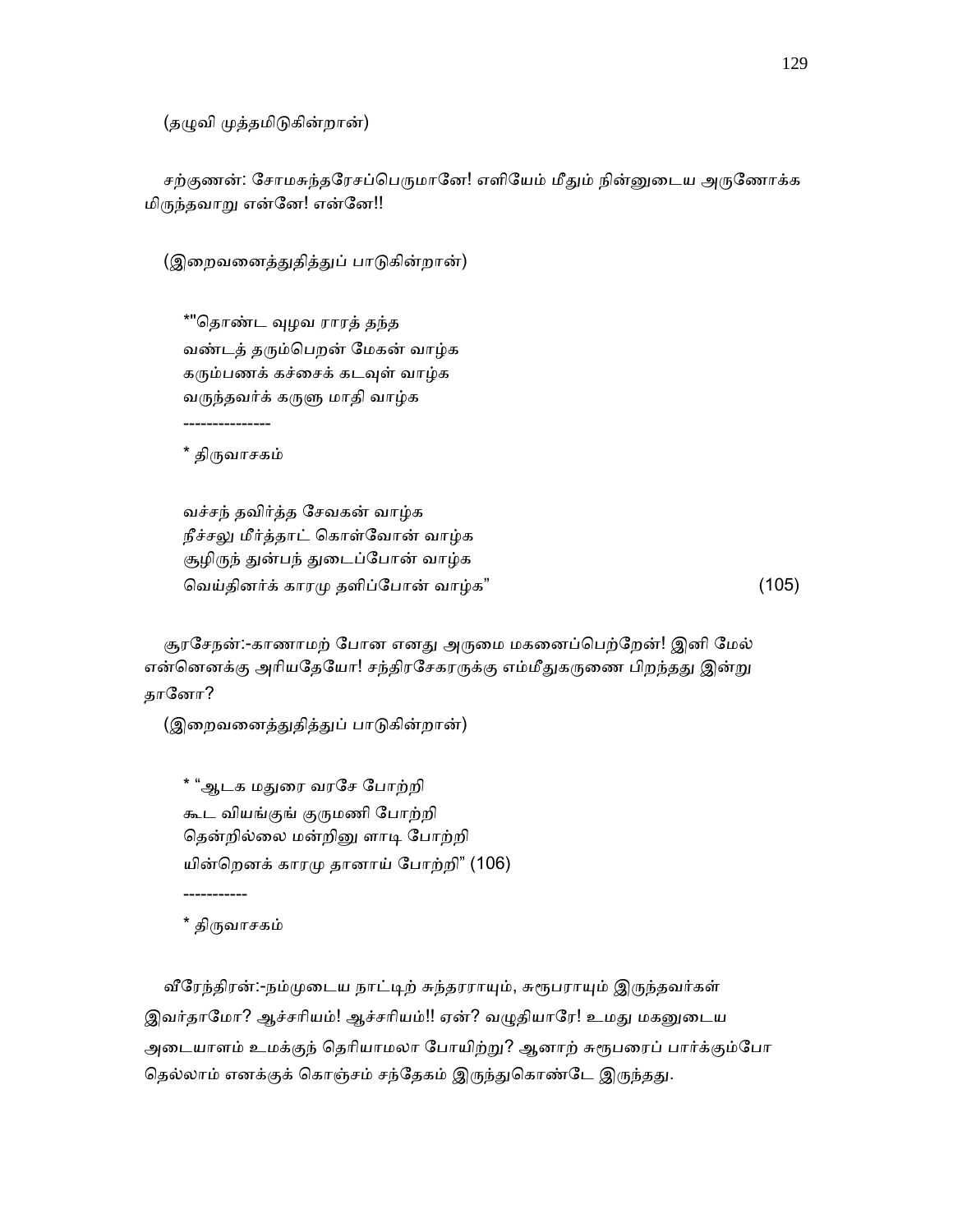சுசீலன்:-பரமசிவாக்ஞை இப்படி யெல்லாம் முடியவேண்டும் என்று இருக்கும்போது, யார் என்ன செய்தாலும் முடியுமோ?

சூரசேநன்:-என் கண்மணியே! ரூபாவதி! நீ சற்குணவழுதியார் மகன் சுந்தரர் எந்தன் மீது காதல்கொண்டு உடன்போயினையோ? இனி ஒரு கணமேனும் தாழேன்! ஓ! சுசீலரே! நீர் இப்பொழுதே சென்று மணமுரசஞ் சாற்றச் சொல்லுவீர்! நன்முகூர்த்தம் பார்த்து நம் பெண்மணி ரூபாவதிக்குஞ் சுந்தராநந்தனுக்கும் விவாகம் நடத்தி விடுவோம்! ஏன்? தாங்களெல்லோரும் அரண்மனைக்கு எழுந்தருளலாமே! பகவான் சிவபெருமானுடைய கடாட்சத்தாற் சகலமும் இனிமையாய் முடிந்தன!

[சுசீலன் ேபாகின்றான்.]

சற்குணன்:-ஆ! அப்படியா! இதோ புறப்பட்டோம்.

வீரேந்திரன்:-தாங்கள் முன்னர்ப்போங்கள். இதோ யாமும், சேனைத்தலைவர் முதலாயினார்க்கு மணமுரச மார்க்கும்படி உத்தரவு செய்துவிட்டு வருகின்றோம்.

சூரசேநன்:-இல்லை, இல்லை. யாராவது சேவகர் மூலமாய்ச் சொல்லி யனுப்பிக் ெகாள்ளலாம். வாᾞங்கள் ேபாகலாம்.

(ைகெதாட்டீர்கின்றான்)

சற்குணன்: நம் அந்தப்புறத்திற்குப்போய் ஆங்குள்ளவர்களையும் அழைத்துக்கொண்டு செல்வோமே!

சூரசேநன்: அவர்களை அழைத்து வருவதற்கு எமது பட்டமகிஷியைப் பரிவாரங்களோடு வாத்திய கோஷங்களுடன் அனுப்புகின்றோம். நீங்கள் வாருங்கள்.

வீரேந்திரன்: ஆனாற்சரி. வாருள்கள். வழுதியாரே போகலாம்.நீங்களிருவரும் சம்பந்திகளாய் விட்டீர்கள். இனிமேல் உங்களுக்கு ஒரு குறையுமில்லை.

[யாவᾞம் ேபாகின்றனர்.]

---------------

# அங்கம் – 5 / ஆறாங்களம்

 இடம்: பாண்ᾊயனரண்மைன காலம்: ᾙற்பகல்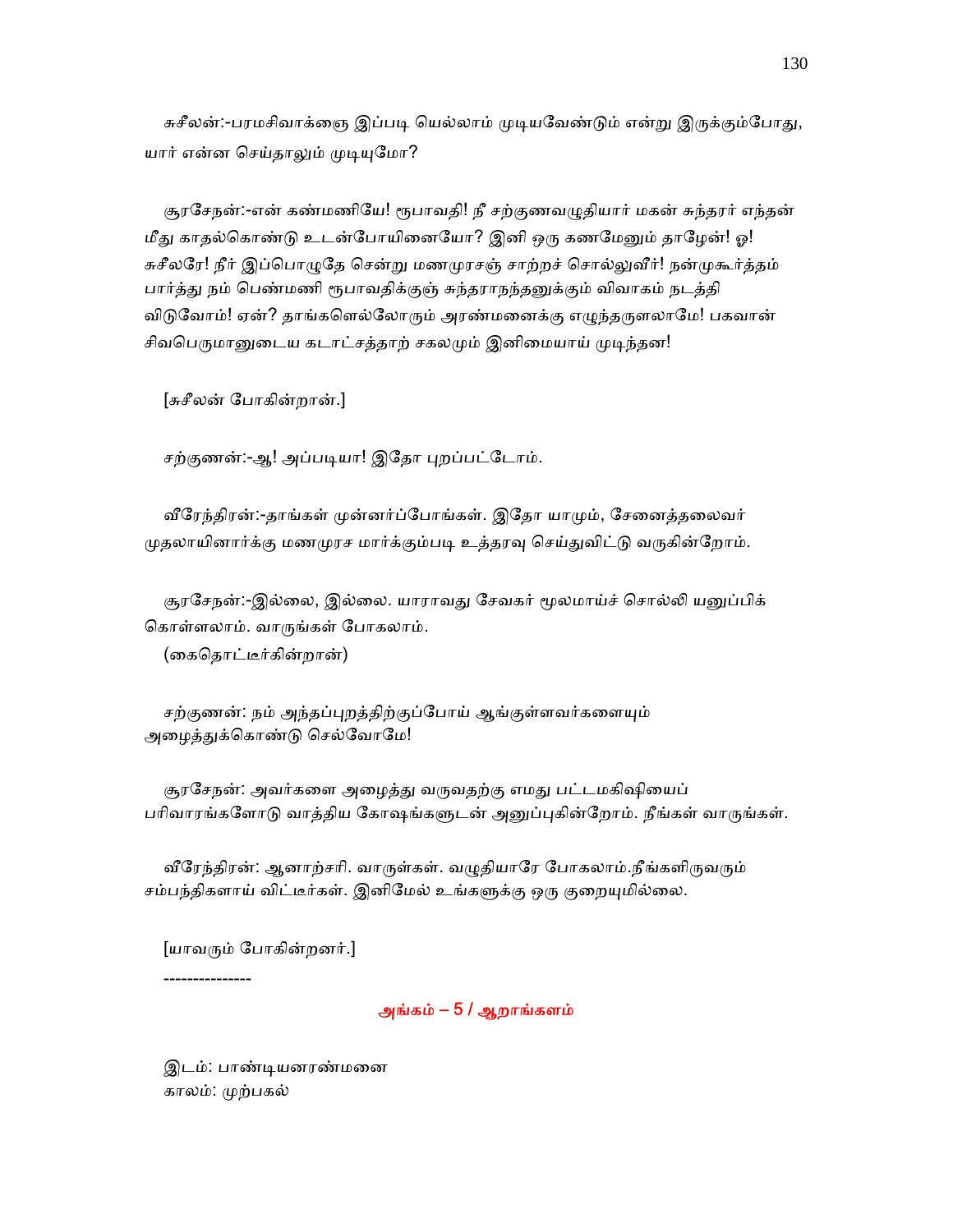பாக்கிரங்கள்: கோமளவல்லி, செவிலி

கோமளவல்லி: சமாதானஞ் செய்துகொண்டு வரப்போன தலைவரும் சுசீலரும் யாது காரணத்தினாலோ இதுவரையிலும் வரவில்லை. ஏதேனும் விபரீதம் விளைந்து விட்டேதா?

செவிலி: அம்மையே! தாங்க ளெண்ணுகிறபடி அவ்வாறொன்றும் நடந்திருக்க மாட்டாது என்று எண்ணுகிறேன். ஏனெனில் அரசர்களா யிருபபவர்கள் அத்தன்மையான வஞ்சகப்போர் ஒன்றும் மிலேச்சர்களைப் போலச் செய்யவே மாட்டார்கள். ஆகையால் தாயே!இதைக்குறித்துக் கவலைப்படவேண்டாம்.

[சுசீலன் வᾞகின்றான்.]

சுசீலன்: அடியேன் மந்திரி சுசீலன் அரசியாரவர்கட்கு வந்தனம்.

கோமளவல்லி: ஏன்? சுசீலரே! போனகாரியம் என்னாயிற்று? எல்லாஞ் செவ்வையாய் முடிந்தனவோ? எங்கே மகாராஜா அவர்கள்? இன்னும் வரக்காணோம்?

சுசீலன்: தாயே! எல்லாம் நம் மதுரேசர் கிருபையினாலே இனிமையாய் முடிந்துவிட்டன! காணாமற்போன மகள் நமது ரூபாவதியும் வருகின்றாள்!

கோமளவல்லி: கண்ணீர் சொரிந்து,கொண்டு, ஓ! ரூபாவதி! இன்று தான் நீ என்வயிற்றிற் பிறந்தாய்! மீனாட்சீ! உன்னை வேண்டிக்கொண்ட தன் பயனை யடைந்தேன். நீதான் இந்தக் கலியுகத்தில் உண்மையான தேவதை. உன்னை நம்பினோர்க்குக் குறையு முண்டாமோ?>

செவிலி: எனது கண்மணி ரூபாவதி இதுவரையில் எங்கிருந்தாள்? ஏன்? சுசீலரவர்களே!

[ரூபாவதியையும், சுந்தராதந்தனையும் சூரசேநன் பிடித்துக்கொண்டு வாராநிற்பச் சற்குணனும் வீரேந்திரனும் வருகின்றனர்.]

சுசீலன்:-அதோ நமது மகாராஜா அவர்களும் வழுதியாரும், சோழ ராஜாவும் வருகிறார்கள்! நீங்களிருவரும் சற்று உள்ளே போங்கள். [கோமளவல்லியுஞ் செவிலியும் போகின்றனர்.]

சூரசேநன்:-தாங்களெல்லாரும் இப்படி வீற்றிருந் தருளுங்கள்.-அப்பா! எனது கண்ணே! சுந்தராநந்தா! இப்படி வா.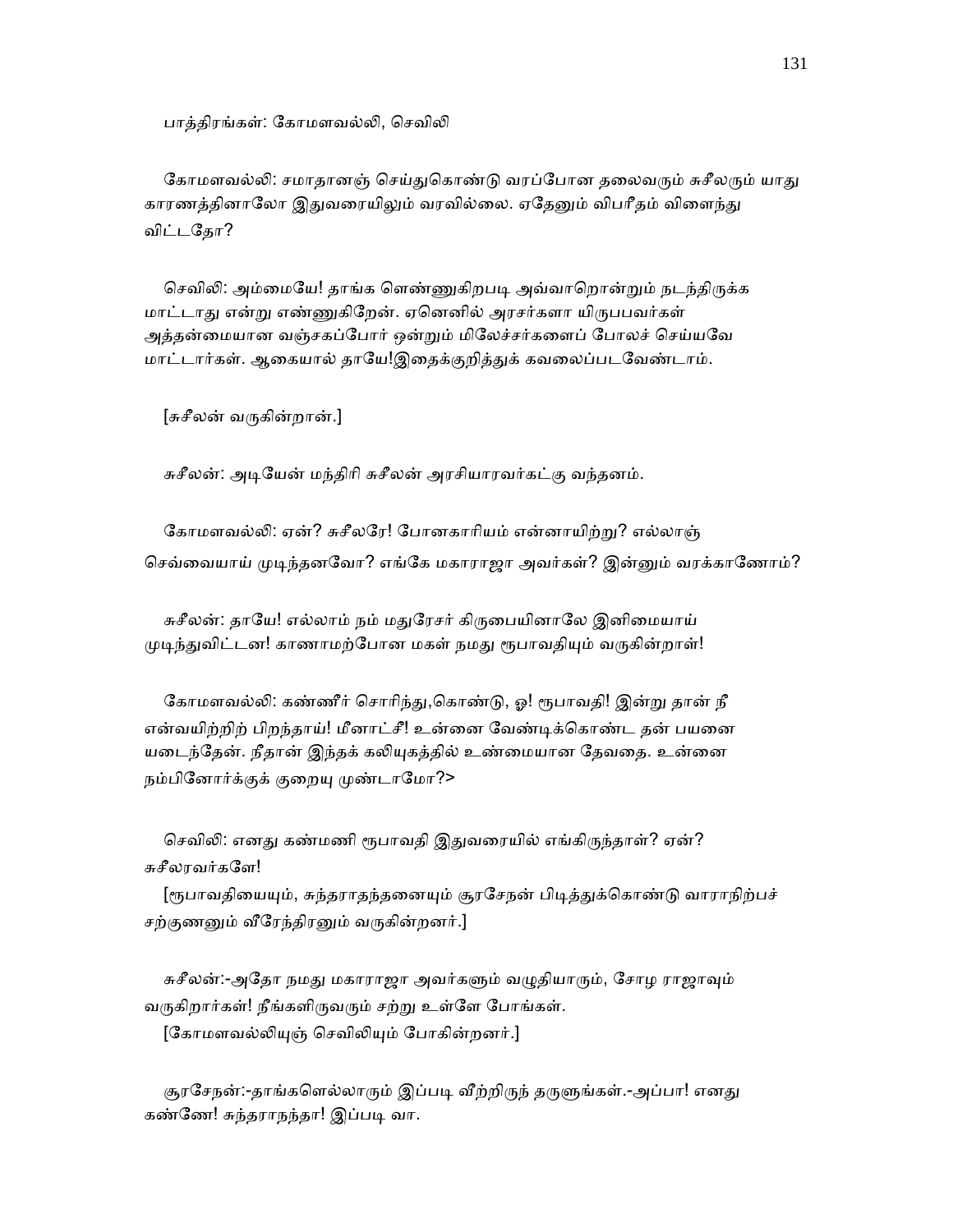(ᾙத்தமிᾌகின்றான்)

ஓ! சுசீலரே! நீர் இவ்விடமிருந்து இவர்கள் அனைவரும் தங்குவதற் கேற்ற வசதியான இடம் அமைப்பீராக. நாம் எனது கண்டெடுத்த நிசேஷபம்போலும் பெண்மணி ரூபாவதியையும் எமது அழகொரு வடிவமாய் அமைந்து நின்ற அருமை மருகன்சுந்தராநந்தனையும் இட்டுக்கொண்டு அந்தப்புரஞ் சென்று அவ்விடத்திலுள்ள எமது தலைவி முதலாயினாரும் இவ்விருவரது காட்சியினாற் போதரும் ஆனந்தத்தை யனுபவிக்குமாறு செய்து வருகின்றோம். இதற்குட் சேவகா!

[ேசவகன் வᾞகின்றான்.]

சேவகன்:-மகராசா! ஆணை!

சூரசேநன்:-நீ சென்று சிறையிலுள்ள நயவசநகரைச் சீக்கிரமாய் இங்கழைத்து வா. போ. தாமதஞ் செய்யாதே!

[ேசவகன் ேபாகின்றான்.]

[சூரசேநனும், சுந்தராநந்தனும், ரூபாவதியும் போகின்றனர்.]

வீரேந்திரன்:-வழுதியாரே! நாம் படையெடுத்து வரும்போது என்ன எண்ணத்தோடு வந்தோம்! அஃது எப்படி முடிந்தது! பார்த்தீர்களா! இதுவன்றோ சிவபெருமான் செயலென்பது!

சற்குணன்:-நம் அழகீசரது அருட்பிரேரகம் அவ்வாறிருக்கும்போது \*"படுமழை மொக்குளிற் பல்காலுந் தோன்றி" மாயும் மனிதர் ெசயெலன்ேன!

----

\* நாலᾊயார்

சுசீலன்:-இவை யெல்லாம் நம் ஆலாசியநாதர் ஆனந்தம்பூத் தயராநிற்குந் திருவருள் விளையாடல்களே யல்லவோ!

சற்குணன்:-ஆம். அதற்குமோ ரையமுண்டோ? [சூரேசநன் வᾞகின்றான்]

சூரசேநன்:-தமிழ் வேந்தர்காள்! அடியேன் இதுகாறுந் தங்கள் இருவரையுந் தனியே இவ்விட மிருத்தி விட்டுச் சென்ற பிழையைப் பொறுத் தருளுவீர்!

வீரேந்திரன்:-அதனாலொன்றும் பாதகமில்லை. வீற்றிருந்தருளுங்கள். [நயவசநன் வᾞகின்றான்.]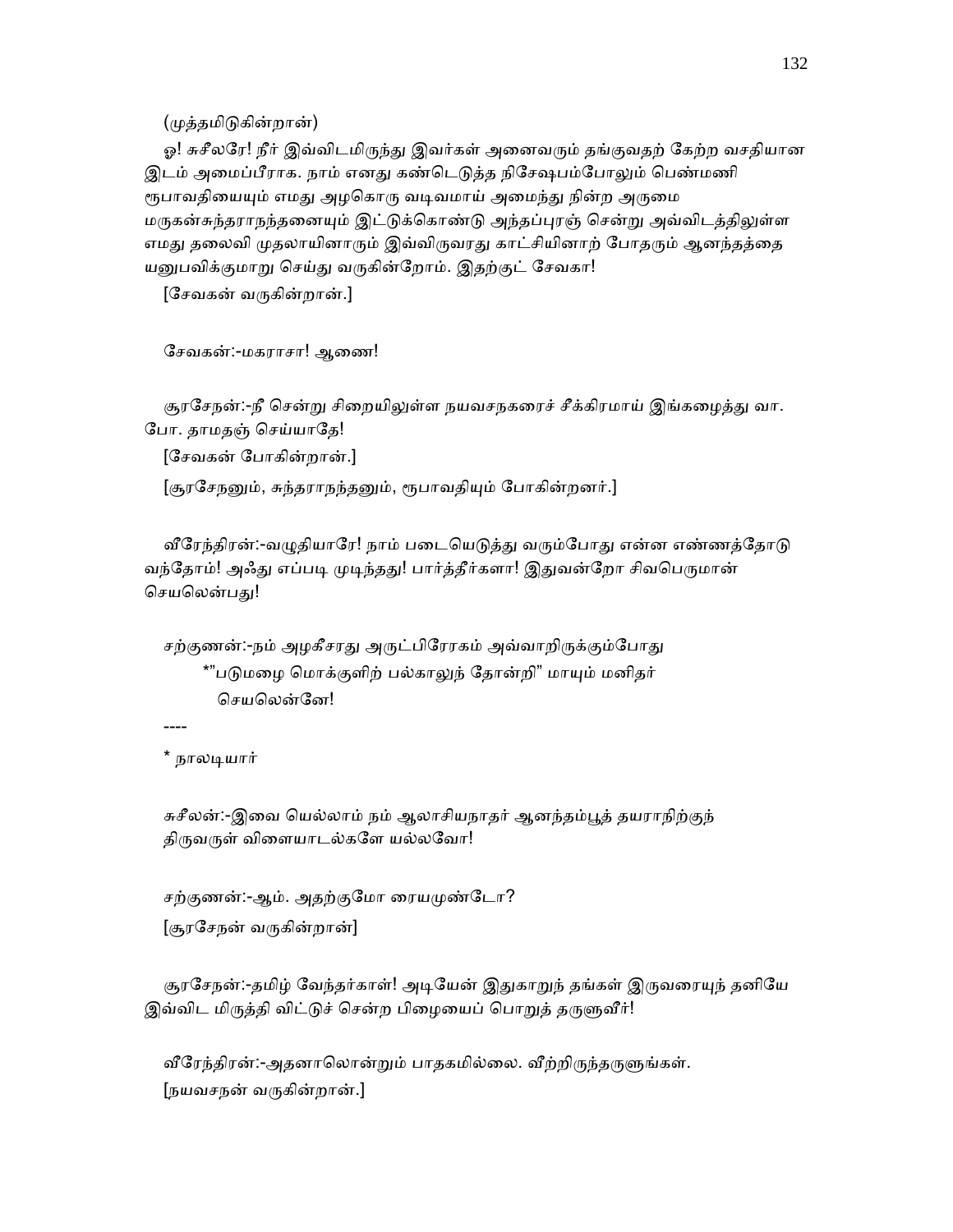நயவநன்:-ராஜ சமுகத்தில் அடியேன் நயவசநன் வந்தனம்!

சூரசேநன்:-எமது பிரிய நேசராகிய நயவசநரே! எளியேம் உண்மையை விசாரியாது நுமக்கிழைத்த பெருந் தீங்கினைக் குறித்து மிகவும் விசனப்படுகின்றோம். ஆதலினெம் பிழையைப் பொறுத்தருளுவீ ரென்று நம்புகிறோம்.

(நயவசநைன வணங்குகின்றான்.)

நயவசநன்:-இவையனைத்தும் பழவினையின் பயனேயாம்! ஆதலின் அவற்றிற்காக நாம் மனவருத்த முறுவதன்னையோ! இறைவனே! கருவூர் காவலா! எழுந்தருளுவாய்! நின்மீது தவறொன்றுமில்லை!

(அரசனெழுகின்றான்! நயவசநன் வீற்றிருக்கின்றான்.)

வீரேந்திரன்:- ஏன் தாமதஞ் செய்யவேண்டும்? சோதிடம் வல்லாரை விளித்து ஒரு நல்ல சுப முகூர்த்தம் வைத்து மணவினையைக்கூடிய சீக்கிரத்தில் முடித்துவிடுவோமே?

சூரசேநன்:-ஆ! அப்படியே செய்வோம்! ஏன்? சுசீலரே! உம்முடைய குமாரி அம்புஜாட்சியின் விவாகத்தையும் இதனோடு சேர்த்து நடத்தி விட்டா லென்னை?

சுசீலன்:- ஆம்! அதற்கென்ன? அவ்விட்த்து இஷ்டப்படியே செய்துவிடுவோம். அது விஷயத்தில் எனக்கு ஆச்ஷேப மொன்றுமில்லை. மற்றைப்படி நமது நயவசநர் குமாரன் சந்திரமுகனுடைய விவாகத்தையுஞ் சேர்ந்து நடத்திவிடலாமோ என்று நினைத்தேன். ஆனாற் சமுகத்தின் எண்ணம் எப்படியோ!

சற்குணன்:-ஏன்? அதையுஞ் சேர்த்தே செய்துவிடலாம். அதைக்குறித்து ஒரு யோசனையுமில்லை. 'எங்கே எதிலும் மூன்று சேர்ந்து நடத்த லாகாது என்பார்களே யென்று நாம் நினைக்கப் போகிறோமோ?' என்று அவ்விடத்தில் ஏதேனும் யோசனையுண்டோ?

சூரசேநன்:-அஃதொன்றுமில்லை! அஃதொன்றுமில்லை!! நம்முடைய சமஸ்தானத்து வித்துவான் வித்தியாசாகரப் புலவருடைய சஷ்டியப்த பூர்த்தியும் இப்பொழுது தான் வருகிறதாம். அதற்கன்னை? அதையுஞ் சேர்த்து இவற்றுடன் நடத்திவிட்டாற் போகிறது. சேவகா!

 $[$ சேவகன் வருகிறான்.]

சேவகன்:-மகராசா! உத்தரவு!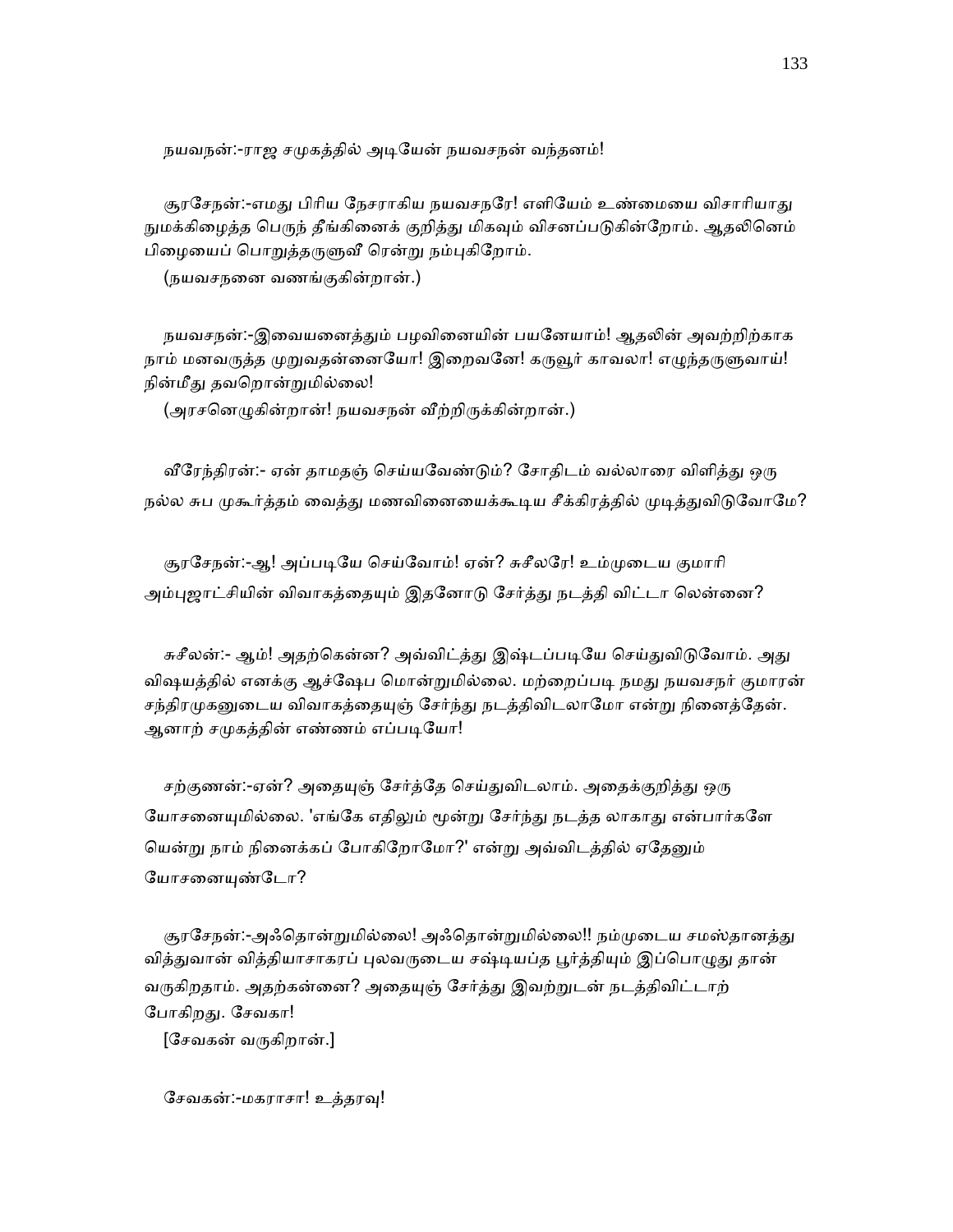சூரசேநன்:-நீ போய் நயவசநர் குமாரன் சந்திரமுகனையும், மந்திரியார் மருகன் சுகுமாரனையும் அழைத்துக்கொண்டு வா.

[ேசவகன் ேபாகின்றான்.]

ஓ!சுசீலரே! நீர் சென்று நமது சமஸ்தானத்துக் குருமூர்த்தி ஜோசியரைக் கேட்டு ஒரு நன் முகூர்த்தம் வைத்துக்கொண்டு விரைவாய் வாரும்!

சுசீலன்:- ஆகுக, அப்படியே! (சுசீலன் போகின்றான்.)

(ேசவகன் வᾞகின்றான்.)

சேவகன்:- இதோ அவர்களும் வந்துவிட்டார்கள்!

(ேசவகன் ேபாகின்றான்)

(சுகுமாரனுஞ் சந்திரமுகனும் வருகின்றனர்.)

சுகுமாரன்:- ராஜசந்நிதியில் அடியேன் சுகுமாரன் வந்தனம்.

வீரேந்திரன்:- இப்படி வாருங்கள் சமீபத்தில்.

சூரேசனன்:-வாᾞங்கள்!-ேசவகா!

(ேசவகன் வᾞகின்றான்.)

ேசவகன்:- மகாராசா!

சூரசேனன்:- நீ நம் அந்தப்புறஞ் சென்று, நமது மகளையும் மருகனையுஞ் சீக்கிரம் <u>இங்கு அழைத்துவா!</u>

(ேசவகன் ேபாகின்றான்.)

சற்குணன்:- வையை யாற்றின் வடகரையில் நமது பாசறைக்கு ஆளனுப்பி யாயிற்றா?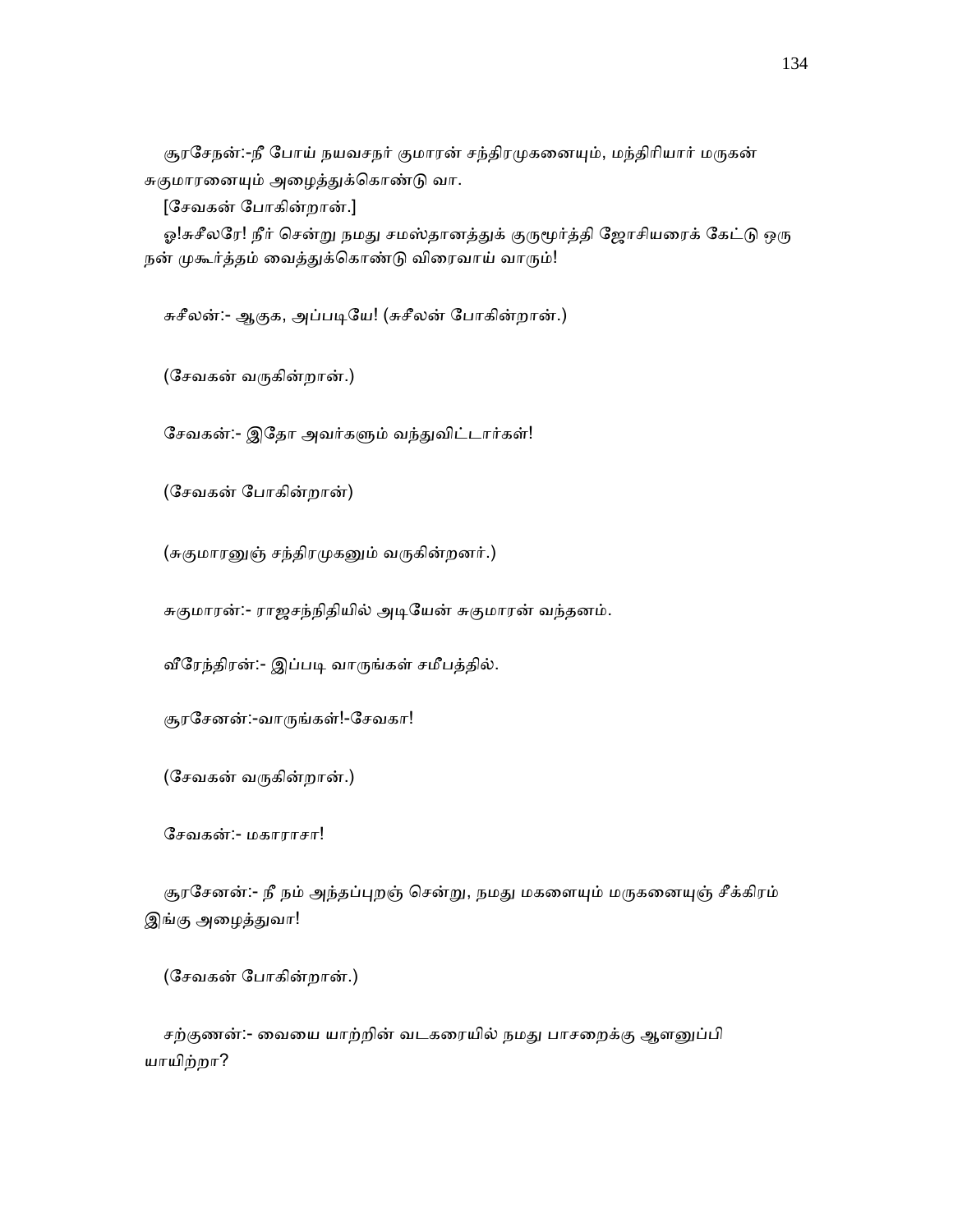சூரசேனன்:- ஓ!அப்பொழுதே எமது தலைவியும் பரிவாரங்களுஞ் சென்றிருக்கிறார்கள். இதற்குள் வந்திருப்பார்கள்.

(சுந்தராநந்தனுஞ் சுகுமாரனுஞ் சந்திரமுகனும் பேசிக்கொள்ளா நிற்ப ரூபாவதி தன் ேறாழிமாெராᾌ ேபசுகின்றாள்.)

சற்குணன்:- என்ன? சுசீலரே! என்றைக்கு முகூர்த்தம் வைத்தார்?

சுசீலன்:- இன்றைக்கு எட்டாநாட் குருவாரம் மகா வித்துவான் வித்தியாசாகரப் புலவருடைய சஷ்டியப்தபூர்த்தி வருதலின் அதற்கும் ஏற்ப அன்றைக்கு மிதுனலக்கினத்தில் வைத்திருக்கிறார்! அன்றைக்குச் சகலமும் நன்றாயிருக்கின்றன ெவன்ᾠ ெசான்னார்.

சூரசேனன்:- சரி. அதே முகூர்த்தம் மற்றைய மூன்று விவாகங்களுக்கும் பொருந்துகிறதோ? அதைக் கேட்டீரா?

சுசீலன்:- ஆம். அஃது அந்த மூன்றுக்கும் பொருந்துகிறது என்று தான் சொன்னார்.

சூரசேநன்: ஆனால் நமது குமாரி ரூபாவதியின் விவாகத்தொடு மந்திரி சுசீலர் புத்திரி அம்புஜாட்சியின் விவாகமும் நயவசநர் குமாரன் சந்திர முகன் விவாகமும் புலவர் சஷ்டியப்தமும் நடத்தப்படும். வழுதியாரே! தங்களுடைய மாமனார் வீரமார்த்தாண்டத் தொண்டை ராஜருக்கு நிருபம் எழுதிக் கூடியசீக்கிரத்தில் அவரை வரவழையுங்கள். நாமும் எமது மந்திரியார் இராஜோபாயரை வரவழைக்கிறோம். சரி. வெகுநேரமாயிற்று. நாம் இனிச் சென்று சற்று இளைப்பாறுவோம். வாருங்கள்.

சற்குணன்: சாி. ேபாகலாம்.

(இறைவனைத் துதித்துப் பாடுகின்றான்)

உளமென்னு மாலயத் துன்னைவைத் துப்பணியு %nbsp; ᾙத்தமப் பத்தராவார் தளர்கின்ற காலத்தி லூன்றுகோ லாகியவர் %nbsp; தம்மைப் புரந் துமவர்தம் வளரன்பு விதைகொண்மன வயலதனு ணல்லின்ப %nbsp; மழைபொழியு லெழிலியாகி யொளிர்சச்சி தாநந்த மூர்த்தியே யெவ்வண்ண %nbsp; முனதருளை வாழ்த்துகேனே. 107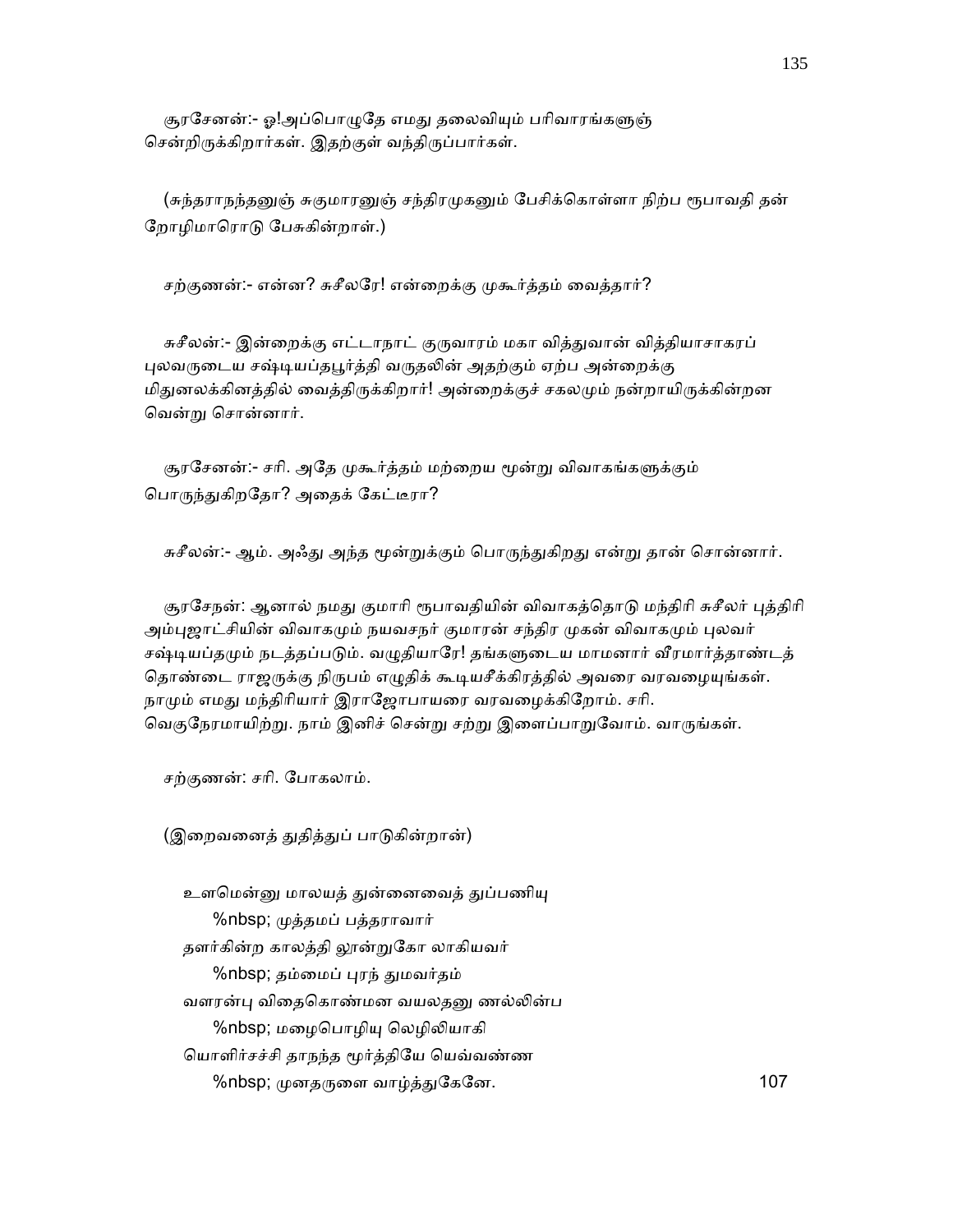\*வானாகி மண்ணாகி வளியாகி ெயாளியாகி யூனாகி யுயிராகி யுண்மையுமா யின்மையுமாய்க் கோனாகி யானெனதென் றவரவரைக் கூத்தாட்டு வானாகி நின்றாைய ெயன்ெசால்ᾢ வாழ்த்ᾐவேன. 108 -------

\*திருவாசகம்

(யாவᾞம் ேபாகின்றனர்.)

ஐந்தாம் அங்கம் முற்றிற்று.

பின்னுரை

சுந்தராநந்தன்: எங்கணும் வியாபியாகி இன்பமும் இரக்கமுமுடைய எல்லாம் வல்ல ஈசனது அருள்பெற்றுக் கல்வி கற்றுப் பொருளுற்றுச் சீர்த்திவாய்ந்து இணக்கமுள்ள மனைவியை யடைந்து நன்மகவுச் செல்வம் பொருந்தித் தற்காலத்துப் பிறர்நன்மை நாடி வாழுதலே மாந்தரியல்பாம். ஆதலின் இயற்கை விரோதமாகிய நெறியினிற் செல்லுதலொழிந்து, இயற்கை யொழுங்கின் முறை வழுவாது ஒழுகுவோமாக. பிறர்பொருளை வெஃகுதலும் பிறர்க்குக் கேடு சூழ்தலுந் தனக்கே துன்பந் தருதலைக் கண்கூடாகக் கண்டனமாதலின் அவற்றினின்றுந் தவிர்வேமாக. மணவினையின் மூலமாயுள்ளது மெய்யன்பேயாம். ஆதலின் அதனைக் கேவலம் உடற் கூட்டமாக எண்ணுகின்ற மாந்தர்மதி யென்னே! உளத்தோடு உளஞ் சென்று ஒன்றலே காதல்! அதுவே மெய்யன்பு அதுவே உண்மை நேசம்! இல்வாழ்க்கையே நல்லொழுக்கங் கற்பிக்கும் உத்தமக் கல்லூரியாம். ஆகவே அகிலத்திலுள்ள ஆன்மகோடிகளை வெறுத்துத் துறவறம் பூண்டுஉடல்வற்றி மெய்ந்நிலை தவறி வாழிநர் போலாது, அன்பினாற் கட்டுண்டு இல்லறம் பூண்டு மனித சமூகத்தில் இருந்து பிறர்க்குப் பயன்பட்டு வாழ்வேமாக.

(வாழ்த்துப்பாடுகின்றான்.)

என்னையாளு மாமதுரை மீச னருளாற் பொய்த்தலின்றி ; யென்று மெழிலி செறிந்துமழை யினிதிற் பொழிக வாடவர்தாங் கன்னற் சாற்றைப் பாகுதனைக் கண்டை வென்ற மொழியுடனே கழற வரிய வழகுடைய கற்புக் கரசா மாதர்தமோ டின்னல் சிறிது மெய்தாம லெனது பிரானை மனநிறுவி யில்ல தத்தி னியல்வழுவா திருந்தெஞ் ஞான்று மின்புறுக நன்னர் மகிப ரரசாள்க ஞானந் தழைத்து விளங்கியிந்த ஞாலத் ᾐள்ளார் யாவᾞேம நன்ைம யைடந்ᾐ வாழியேவ 109